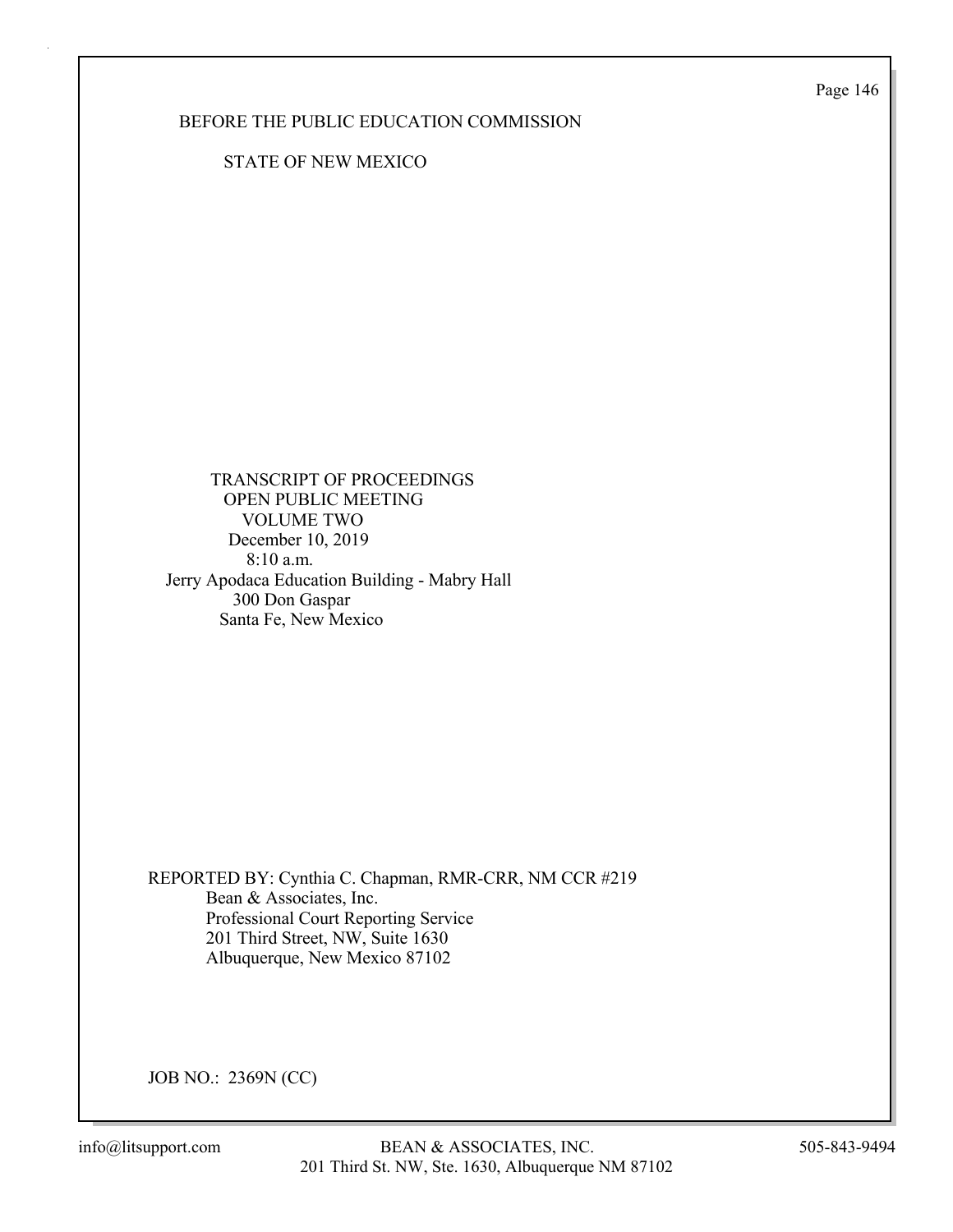# 2 (Pages 147 to 150)

|                                                                                                                                                                     | Page 147                                                                                                                                                                                                                                                                                                                                                                                                                                                                                                                                                                                                        | Page 149                                                                                                                                                                                                                                                                                                                                                                                                                                                                                                                                                                                                                                                                                                                                                                                                                                                                                                                                                                                                                                                                                                                                                                                                                                                                                                                                                                                                    |
|---------------------------------------------------------------------------------------------------------------------------------------------------------------------|-----------------------------------------------------------------------------------------------------------------------------------------------------------------------------------------------------------------------------------------------------------------------------------------------------------------------------------------------------------------------------------------------------------------------------------------------------------------------------------------------------------------------------------------------------------------------------------------------------------------|-------------------------------------------------------------------------------------------------------------------------------------------------------------------------------------------------------------------------------------------------------------------------------------------------------------------------------------------------------------------------------------------------------------------------------------------------------------------------------------------------------------------------------------------------------------------------------------------------------------------------------------------------------------------------------------------------------------------------------------------------------------------------------------------------------------------------------------------------------------------------------------------------------------------------------------------------------------------------------------------------------------------------------------------------------------------------------------------------------------------------------------------------------------------------------------------------------------------------------------------------------------------------------------------------------------------------------------------------------------------------------------------------------------|
| $\mathbf{1}$<br>$\sqrt{2}$<br>3<br>4<br>5<br>6<br>7<br>$\,8\,$<br>9<br>10<br>11<br>12<br>13<br>14<br>15<br>16<br>17<br>18<br>19<br>20<br>21<br>22<br>23<br>24<br>25 | <b>APPEARANCES</b><br><b>COMMISSIONERS:</b><br>MS. PATRICIA GIPSON, Chair<br>MS. TRISH RUIZ, Vice Chair<br>MS. KARYL ANN ARMBRUSTER, Secretary<br>MR. R. CARLOS CABALLERO, Member<br>MR. MICHAEL CHAVEZ, Member<br>MR. TIM CRONE, Member<br>MS. SONIA RAFTERY, Member<br>MR. DAVID ROBBINS, Member<br>MS. GLENNA VOIGT, Member<br>PED STAFF:<br>MR. ALAN BRAUER Acting Director<br>Options for Parents and Families<br>MS. KAREN WOERNER Deputy Director<br>Options for Parents and Families<br>MS. BEVERLY FRIEDMAN PED Custodian of Record<br>and Liaison to the PEC<br>PEC COUNSEL:<br><b>MS. AMI JAEGER</b> | 1<br>THE CHAIR: I'm bringing out of recess --<br>$\mathbf{2}$<br>not that we really recessed yesterday, apparently --<br>$\mathfrak{Z}$<br>this meeting of the Public Education Commission.<br>$\overline{\mathcal{L}}$<br>It is Tuesday, December 10th, and it is<br>5<br>8:10 a.m.<br>6<br>So thank you, all. Welcome back. Welcome<br>$\tau$<br>to all the newcomers that are here.<br>$\,$ $\,$<br>I'm just going to spend a quick minute or<br>9<br>so talking about the State Accountability system and<br>10<br>the conditional renewals that we are doing. This is<br>11<br>the first time that we have not had the full State<br>12<br>Accountability system available to us through our<br>13<br>renewal hearing.<br>14<br>So we've created some angst on everyone's<br>15<br>side. And we spent a lot of time having<br>16<br>conversations about what can we do about this, what<br>17<br>should we do about it. And nothing is ever ideal,<br>18<br>but this is the best that we felt we could come up<br>19<br>with to deal with the situation and to be fair to<br>20<br>all schools.<br>21<br>So that the renewals are -- schools that<br>22<br>are granted renewal are granted the renewal on<br>23<br>condition that either we've found -- with the new<br>24<br>Accountability system, we had concerns going in, so<br>25<br>the schools have to show us something specific in           |
|                                                                                                                                                                     | Page 148                                                                                                                                                                                                                                                                                                                                                                                                                                                                                                                                                                                                        | Page 150                                                                                                                                                                                                                                                                                                                                                                                                                                                                                                                                                                                                                                                                                                                                                                                                                                                                                                                                                                                                                                                                                                                                                                                                                                                                                                                                                                                                    |
| $\mathbf{1}$<br>$\overline{c}$<br>3<br>4<br>5<br>6<br>7<br>8<br>9<br>10<br>11<br>12<br>13<br>14<br>15<br>16<br>17<br>18<br>19<br>20<br>21<br>22<br>23<br>24<br>25   | INDEX TO PROCEEDINGS<br>PAGE<br>5. Discussion and Action on Charter School<br>Renewal Applications, Continued<br>152<br>21st Century Public Academy<br>Ε<br>(Albuquerque)<br>The ASK Academy (Rio Rancho)<br>195<br>F<br>255<br>G<br>Las Montañas Charter High School<br>(Las Cruces)<br>300<br>Monte Del Sol Charter School<br>H<br>(Santa Fe)<br>REPORTER'S CERTIFICATE<br>381<br><b>ATTACHMENTS:</b><br>All Sign-In Sheets, Visitors<br>1<br>and Public Comment                                                                                                                                              | the data that will be available in January, or, if<br>1<br>$\boldsymbol{2}$<br>the school has shown us substantial progress already<br>3<br>as long as they continue to show that in the State<br>$\overline{\mathcal{A}}$<br>Accountability system.<br>5<br>Some schools will be asked to come back up<br>6<br>before us; some schools, they'll just be on the<br>7<br>Consent Agenda, most likely in February.<br>8<br>But I do have a little statement that I do<br>9<br>for all schools so that we are clear with this.<br>10<br>PED has not provided a report or review of<br>11<br>data for the School Year '18-'19 Accountability. It<br>12<br>is important for schools to have the complete<br>13<br>academic data as part of its renewal information for<br>14<br>this renewal and also for future years.<br>15<br>The PEC needs complete State<br>16<br>Accountability Reports to make the best decision on<br>17<br>school renewal applications.<br>18<br>The PEC will review financial and<br>19<br>operational performance because the data is complete<br>20<br>at this meeting in December 2019.<br>21<br>If the PEC decides to issue a renewal with<br>22<br>conditions, the PEC will clearly state what<br>23<br>Accountability information it will review from the<br>24<br>PED Accountability Report. When the Accountability<br>25<br>data is prepared by PED and the school has had an |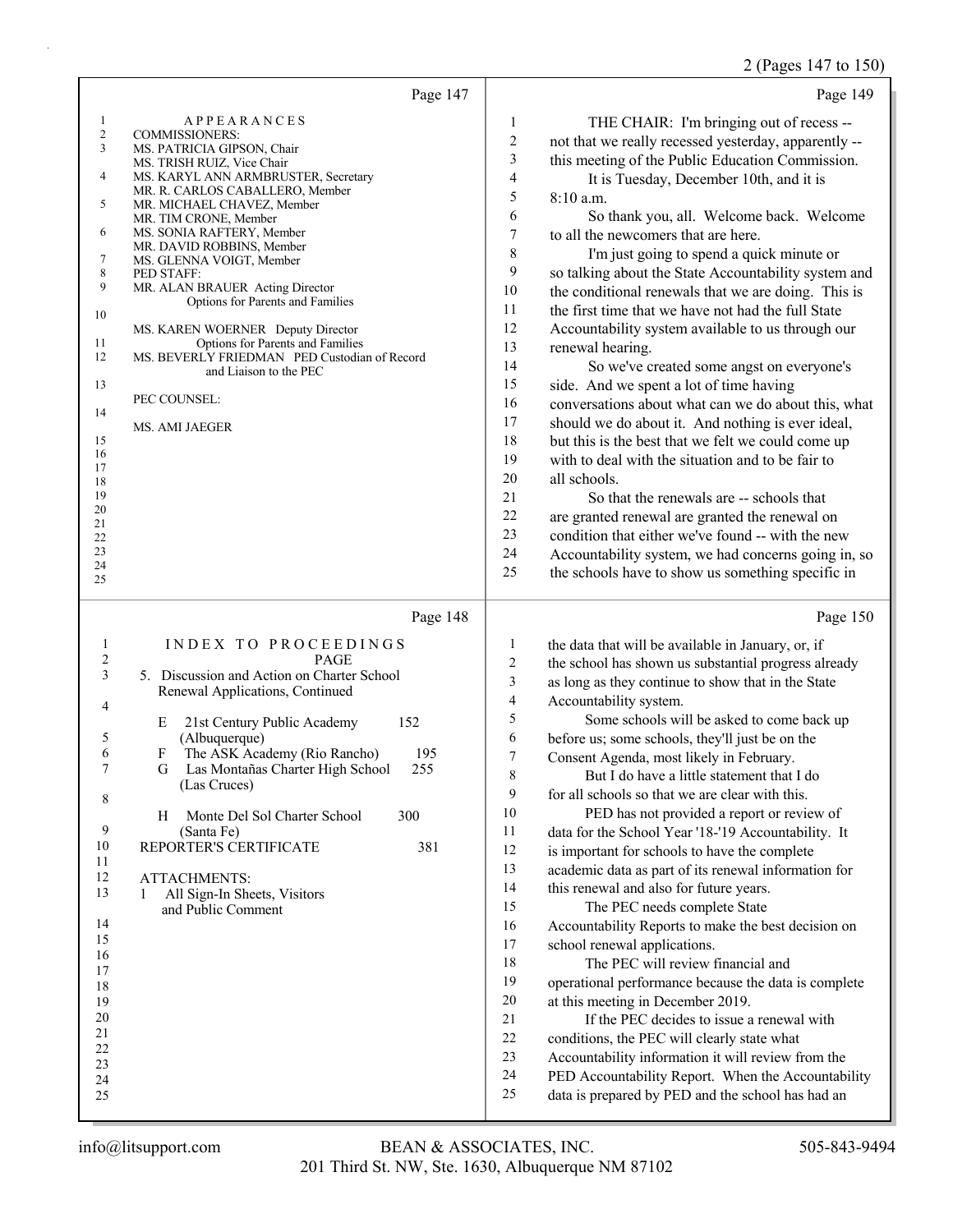#### 3 (Pages 151 to 154)

|    |                                                      |                | $\beta$ (Pages 151 to 154                           |
|----|------------------------------------------------------|----------------|-----------------------------------------------------|
|    | Page 151                                             |                | Page 153                                            |
| 1  | opportunity to review the data -- at least ten       | 1              | Beverly. And we will divide the time up between the |
| 2  | days -- the PEC will review the data and remove the  | 2              | people; the eight minutes will be divided up.       |
| 3  | condition or take action, such as a Corrective       | 3              | So, please -- so we're back on track.               |
| 4  | Action Plan or possibly non-renew the charter.       | 4              | Thank you once again for coming. We're              |
| 5  | At the future meeting, January or February           | 5              | going to start with CSD, and then you'll have your  |
| 6  | 2020, the PEC will only consider the issues related  | 6              | 15 minutes, and then we'll have the public comment. |
| 7  | to the reason for the conditions and will not        | 7              | MS. KAREN WOERNER: Good morning,                    |
| 8  | consider any other issues related to renewal.        | 8              | Madam Chair, Commissioners, school representatives, |
| 9  | So we will absolutely close out today any            | 9              | and guests.                                         |
| 10 | financial or operational concerns. And if there are  | 10             | I'm going to first start by reminding               |
| 11 | any with schools, those will be placed in the motion | 11             | everyone of the rubric that was used in our data    |
| 12 | already and those aren't up for discussion in        | 12             | analysis, the school's [inaudible] has seen this,   |
| 13 | February again. Okay?                                | 13             | regarding how we came to the determination in our   |
| 14 | So -- and, please, if you have any                   | 14             | analysis of Meets Standards, Demonstrates Progress, |
| 15 | questions about it, don't hesitate to ask us,        | 15             | or Failing to Demonstrate Progress. It's very       |
| 16 | because this is all kind of new territory for us,    | 16             | clearly outlined in the rubric. And that's what     |
| 17 | and we want to make sure people are as comfortable   | 17             | determined the first three -- few pages of our      |
| 18 | as you can be with it.                               | 18             | report.                                             |
| 19 | So, welcome. It's been suggested we do               | 19             | If you're looking, Commissioners, online,           |
| 20 | roll call, just so we've got that -- yeah. Thanks.   | 20             | Tuesday's material, meetings, are -- this school    |
| 21 | COMMISSIONER ARMBRUSTER: Commissioner                | 21             | starts on Page 6.                                   |
| 22 | Robbins?                                             | 22             | In the data analysis, it shows that the             |
| 23 | <b>COMMISSIONER ROBBINS: Present.</b>                | 23             | school's academic performance has been on an upward |
| 24 | COMMISSIONER ARMBRUSTER: Commissioner                | 24             | trend both in math and reading across the term of   |
| 25 | Voigt?                                               | 25             | the contract. Their science proficiency rate last   |
|    | Page 152                                             |                | Page 154                                            |
| 1  | <b>COMMISSIONER VOIGT: Here.</b>                     | 1              | year was at 51 percent. If you recall, the state    |
| 2  | COMMISSIONER ARMBRUSTER: Commissioner                | $\overline{c}$ | average was 35 percent, so above that.              |
| 3  | Armbruster is here.                                  | 3              | There is sub growth -- the student growth           |

| ∠  | COMMISSIONER ARMBRUSTER: Commissioner               | ∠  | average was 35 percent, so above that.               |
|----|-----------------------------------------------------|----|------------------------------------------------------|
| 3  | Armbruster is here.                                 | 3  | There is sub growth -- the student growth            |
| 4  | Commissioner Davis is not here.                     | 4  | indices do show at or above Expected, a couple of    |
| 5  | Commissioner Chavez is not here.                    | 5  | dips in the math but not significantly below the     |
| 6  | Commissioner Gipson?                                | 6  | zero. Remember, zero is As Expected.                 |
|    | THE CHAIR: Here.                                    | 7  | The student proficiency by subgroup has              |
| 8  | COMMISSIONER ARMBRUSTER: Commissioner               | 8  | also been showing an upward trend in reading for all |
| 9  | Raftery?                                            | 9  | subgroups, and in math, a little growth in the last  |
| 10 | COMMISSIONER RAFTERY: Here.                         | 10 | year.                                                |
| 11 | COMMISSIONER ARMBRUSTER: Commissioner               | 11 | Their charter school goals, I'm going to             |
| 12 | Crone-                                              | 12 | speak to that a little bit. The way it worked, from  |
| 13 | <b>COMMISSIONER CRONE: Here.</b>                    | 13 | what I can read in Albuquerque Public Schools'       |
| 14 | COMMISSIONER ARMBRUSTER: -- is here.                | 14 | goals, they were changed over the course of the      |
| 15 | Commissioner Ruiz?                                  | 15 | contract. So they weren't always the same goal       |
| 16 | <b>COMMISSIONER RUIZ: Present.</b>                  | 16 | throughout the contract years.                       |
| 17 | COMMISSIONER ARMBRUSTER: Commissioner               | 17 | But if you look on there in our Part A               |
| 18 | Caballero is not here.                              | 18 | analysis, you'll see that the -- there were five     |
| 19 | So we have a quorum of seven.                       | 19 | goals, but they were not the same each year. And in  |
| 20 | THE CHAIR: Seven? All right. Okay.                  | 20 | some years, they primarily met them. But there were  |
| 21 | Sorry.                                              | 21 | some where they did not meet, but then they weren't  |
| 22 | COMMISSIONER ARMBRUSTER: At the moment.             | 22 | consistent the same each year.                       |
| 23 | THE CHAIR: If there is anyone here who              | 23 | Attendance rates are good.                           |
| 24 | wishes to talk during the eight-minute comment time | 24 | Student membership grew this last year,              |
| 25 | for the school, there is a sheet right here by      | 25 | had a little bit of a jump.                          |
|    |                                                     |    |                                                      |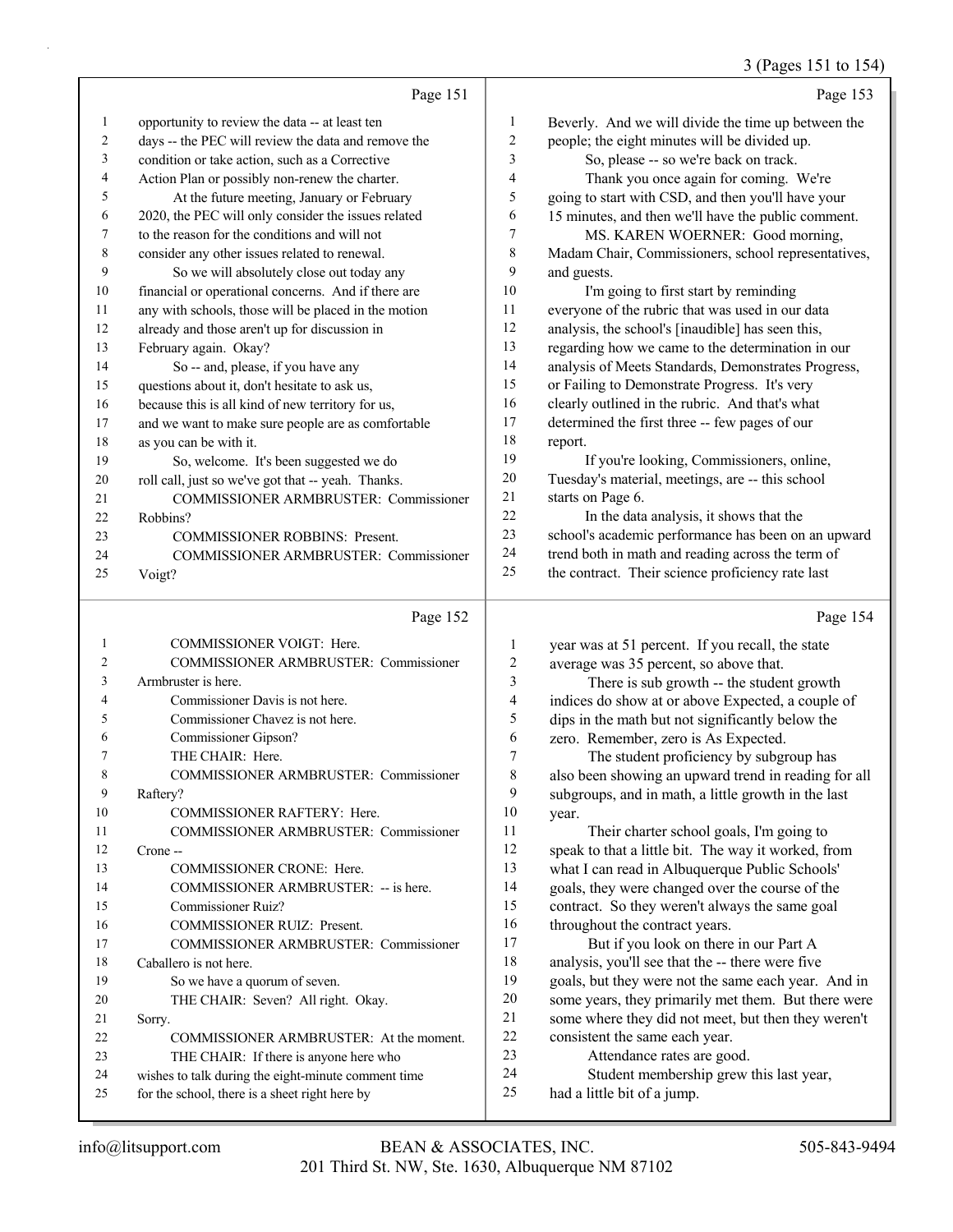### 4 (Pages 155 to 158)

|                          |                                                      |                  | $(1 \text{ u} \cdot \text{s}) \cdot (1 \cdot \text{s}) \cdot (0 \cdot 1 \cdot 0)$ |
|--------------------------|------------------------------------------------------|------------------|-----------------------------------------------------------------------------------|
|                          | Page 155                                             |                  | Page 157                                                                          |
| 1                        | Their retention within the school year and           | 1                | the hours for 2018 and 2019. However, in our data                                 |
| $\boldsymbol{2}$         | between school years, within the school year, it's   | $\overline{2}$   | analysis, we still gave that a Demonstrates                                       |
| 3                        | been the 90s, 90 percents, 91 to 99. Between school  | 3                | Substantial Progress, because the history shows that                              |
| $\overline{\mathcal{L}}$ | years has varied, but always above 82 percent. And   | 4                | they didn't always make their hours in the prior                                  |
| 5                        | the teacher retention rate is around the 75, 76,     | 5                | years of the contract term.                                                       |
| 6                        | 78 percent retention on their teachers.              | 6                | THE CHAIR: Okay?                                                                  |
| 7                        | Obviously, our biggest concern was in the            | $\tau$           | MS. KAREN WOERNER: I think that's it.                                             |
| $\,$ $\,$                | financial compliance, as you saw their audit         | 8                | THE CHAIR: Welcome once again. And if                                             |
| 9                        | findings this last released audit had 30 findings,   | 9                | you would just identify yourself and anyone else                                  |
| 10                       | which as you note in the Part A analysis, several of | 10               | that's speaking during this time for the report.                                  |
| 11                       | those have been cleared or resolved through a second | 11               | MS. MARY TARANGO: Okay. Can I speak into                                          |
| 12                       | audit that was conducted.                            | 12               | the thing, or can I use my principal voice?                                       |
| 13                       | I did obtain this information from the               | 13               | Madam Chair, Commissioners, good morning.                                         |
| 14                       | State Auditor's website, actually, the only school   | 14               | Thank you for allowing us to be here. I'm Mary                                    |
| 15                       | that has something published already in 2019. It     | 15               | Tarango. I'm the CEO.                                                             |
| 16                       | was their review that was done -- I believe it was   | 16               | Bianca Belmonte-Sapien, our principal.                                            |
| 17                       | in October. And that information is documented in    | 17               | Michael Vigil and Zach Kirchgessner, who                                          |
| 18                       | your packet in your Part A.                          | 18               | are from the financial group.                                                     |
| 19                       | Going back to the analysis on the first              | 19               | We have Jennifer Elliott representing                                             |
| $20\,$                   | few pages, you notice in the organizational          | 20               | special ed. Two students from Student Council.                                    |
| 21                       | performance framework, there were several indicators | 21               | We have representation from the PTA.                                              |
| $22\,$                   | on their chart that showed either Does Not Meet or   | 22               | Hugo Sanchez, who is on the Cutler                                                |
| 23                       | Working to Meet, and those areas are listed here,    | 23               | Foundation, who was very instrumental in our bond                                 |
| 24                       | most of which were related to the financial          | 24               | sales.                                                                            |
| 25                       | components.                                          | 25               | Rita Hershey, who is our consultant to                                            |
|                          | Page 156                                             |                  | Page 158                                                                          |
| $\mathbf{1}$             | So the liquidity -- saying that right --             | 1                | facilitate the bond sales.                                                        |
| $\boldsymbol{2}$         | total audit findings, repeat audit findings,         | $\boldsymbol{2}$ | Virginia is on her way, our chairperson of                                        |
| $\mathfrak{Z}$           | classification of audit findings, financial          | 3                | our governance council.                                                           |
| 4                        | compliance, and Generally Accepted Accounting        | 4                | Art Silva is our vice-president and the                                           |
| 5                        | Principles. And then there were two additional ones  | 5                | founder.                                                                          |
| 6                        | which were noted as exceptions in the site visit and | 6                | So -- Jim Richardson, our facilities                                              |
| 7                        | the concern about background checks. Again, that     | 7                | manager, his daughter and future parent and future                                |
| 8                        | was taken from the reports from the Albuquerque      | 8                | students are here with us as well.                                                |
| 9                        | Public School site visits.                           | 9                | And I think I hit all of this.                                                    |
| 10                       | They had 93 percent of their employees               | 10               | So thank you again for allowing us to be                                          |
| 11                       | submit -- sign a petition, 75 percent of their       | 11               | here. There's just a couple of things I wanted to                                 |
| 12                       | households.                                          | 12               | add in terms of our building. We are in a                                         |
| 13                       | Their school NMCI Index score for their              | 13               | 52,000-square-foot facility at this point. We are                                 |
| 14                       | facility is at 15 percent, which is low -- lower     | 14               | negotiating bond sales, which is why, you know,                                   |
| 15                       | than the average and, therefore, a good index.       | 15               | there's, you know, some concern about the timing.                                 |

 training they received each year. 25 And so they did, in fact, meet or exceed

16 And one additional point I want to make is, in the Part A analysis, we reported on their governing board list and training that has been updated since that time. And the school did provide, in their Part B, a detailed list of 21 their -- it was Page 42 of their Part B. They provided a list of their governing council members for the term of the contract and how many hours of 16 And I can answer questions then, later on

 perhaps, about the actual paperwork that we'll need to provide later on.

19 Robert Fuentes, our legal counsel, is here and may be making a statement at the end as well. 21 We are in our 20th year. We are very

fortunate to be in a facility, which is part of the

reason why we are now coming to PEC. We've been

advised by many, many people that at this point in

time, with our background, that it is probably a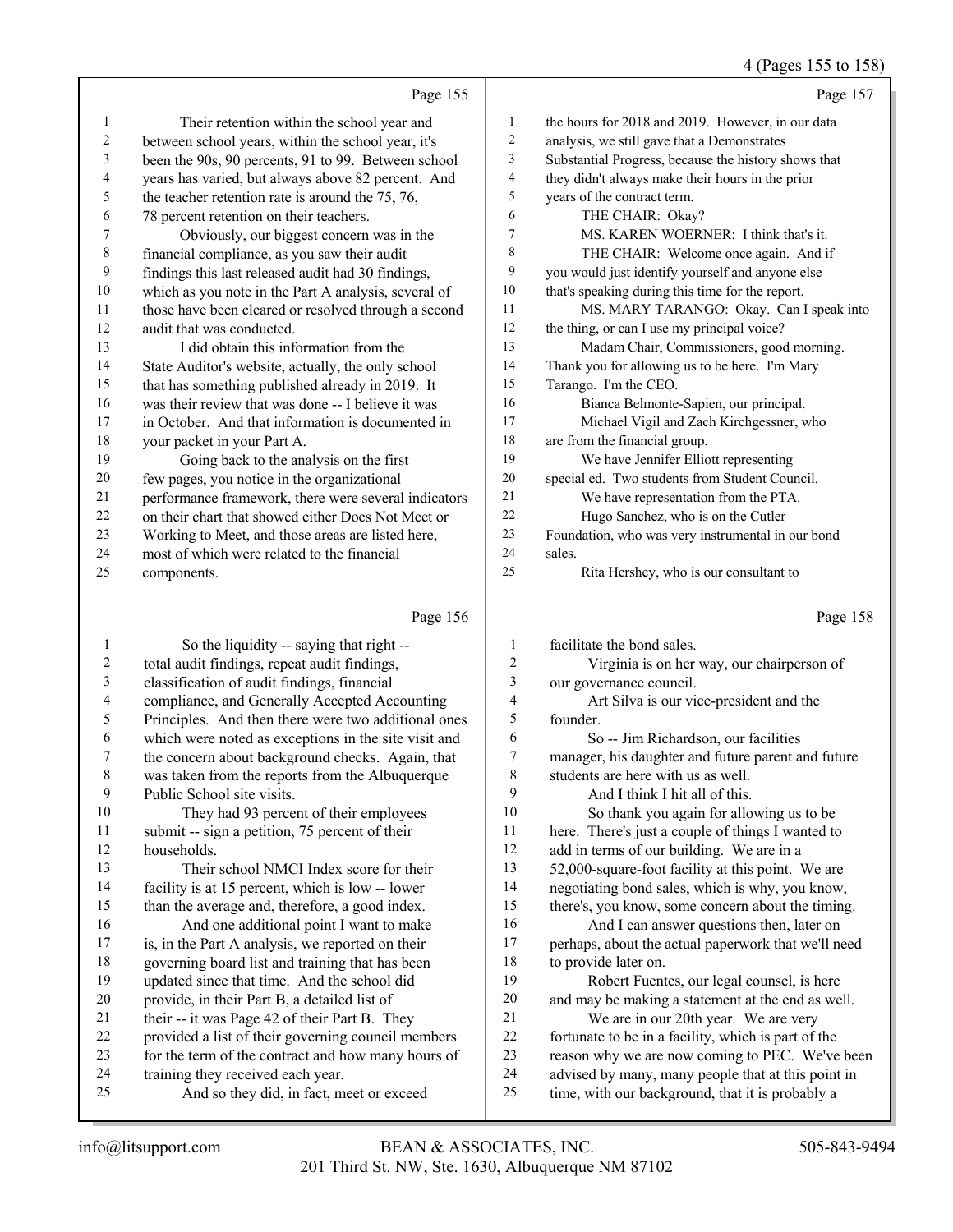5 (Pages 159 to 162)

|                | Page 159                                             |        | Page 161                                             |
|----------------|------------------------------------------------------|--------|------------------------------------------------------|
| 1              | good move for us, even in terms of the flexibility   | 1      | opportunities. As you can imagine, the natural       |
| 2              | that we have and the ability to acquire more funds   | 2      | curiosity of middle-school-aged students is          |
| $\mathfrak{Z}$ | specifically for our building, rather than being a   | 3      | profoundly difficult to wrangle in the classroom.    |
| 4              | part of APS in general.                              | 4      | So we are aided by the fact that our mission is that |
| 5              | So we appreciate that.                               | 5      | whenever possible, that our lessons will take place  |
| 6              | One thing that I don't believe has been              | 6      | throughout school instruction in an arena where the  |
| 7              | highlighted enough is our move into the community    | $\tau$ | children are able to make connections between the    |
| 8              | and our building goes beyond our facility. We are    | 8      | community and their academics.                       |
| 9              | part of the @Cutler Association, which addresses the | 9      | Our teachers are very well-versed with the           |
| 10             | Cutler Corridor. We have received funds from the     | 10     | standards and grade-level expectations, and they use |
| 11             | County, the City, and legislative funds last year to | 11     | the data from NWEA and MAPs to create amazing        |
| 12             | improve the Cutler Corridor itself.                  | 12     | opportunities for our students.                      |
| 13             | They got the green light to start                    | 13     | Some of the OSI experiences that our                 |
| 14             | lighting, which will improve the Cutler area in      | 14     | students partake in relate to math and science.      |
| 15             | general.                                             | 15     | Last year, our sixth-graders went to the Very Large  |
| 16             | We have been welcomed into this community.           | 16     | Array, thanks to the support of our PTA, who also    |
| 17             | We have another meeting coming up. It's just great.  | 17     | funds a grade-level bus for one of the OSI           |
| 18             | The one downfall that we do understand               | 18     | experiences.                                         |
| 19             | quite clearly are the finances and last year's       | 19     | Our teachers do go out and write many                |
| 20             | audit, which is why we did, again, push to have      | 20     | grants and receive those awards. For example, a      |
| 21             | those released early for the bond sales and for our  | 21     | target grant was used this year to provide a bus to  |
| 22             | renewal.                                             | 22     | go to one of the cultural experiences at Acoma       |
| 23             | We have reorganized. I am now the CEO                | 23     | Pueblo that our fifth-graders will take.             |
| 24             | rather than the principal, still the head            | 24     | We often use the public bus transportation           |
| 25             | administrator. Bianca is now the principal. And      | 25     | system to go into the community to have these        |
|                | Page $160$                                           |        | Page 162                                             |

|    | Page 160                                             |    | Page 162                                             |
|----|------------------------------------------------------|----|------------------------------------------------------|
| 1  | the Vigil Group has taken on more responsibility for | 1  | experiences. And I feel what better exposure to the  |
| 2  | our finances. So we believe that we put some things  | 2  | community than on the public buses, and what a great |
| 3  | into place that will create a better picture.        | 3  | skill for our kids if they plan to go out into the   |
| 4  | The renewal -- the second amendment, now,            | 4  | community and don't have the means to have a car or  |
| 5  | we're in -- you know, was complicated at best. We    | 5  | to get rides. They know how to use the public bus    |
| 6  | were trying to follow direction from many, many,     | 6  | system.                                              |
|    | many different sources, and it just kind of didn't   | 7  | Our students go to the New Mexico film               |
| 8  | come out in the end.                                 | 8  | experiences. Our teachers take them to natural       |
| 9  | Granted, there are areas in that audit               | 9  | history experiences. They do community service in    |
| 10 | that we are clearly at fault and accept that         | 10 | the Valle de Oro. They clear trails. They go into    |
| 11 | responsibility. But, again, that was the reason for  | 11 | the different bosque areas and learn about the       |
| 12 | the reorganization, okay?                            | 12 | ecosystem.                                           |
| 13 | So thank you again for being here.                   | 13 | Our entire model is based on learning                |
| 14 | Bianca?                                              | 14 | something in the classroom, going out into the       |
| 15 | MS. BELMONTE-SAPIEN: Madam Chair,                    | 15 | community, either researching it or having that      |
| 16 | Commissioners, one of the things that I'd like to    | 16 | experience in a hands-on capacity, and then coming   |
| 17 | highlight, that through this growth, even though it  | 17 | back for teachers to assess that learning and move   |
| 18 | has presented challenges, we have stayed true to our | 18 | the students to the next level.                      |
| 19 | mission.                                             | 19 | The students' formative assessments are              |
| 20 | One of the things that we are very proud             | 20 | something that our students take and run with in     |
| 21 | of is the fact that our students participate in over | 21 | terms of modifying instruction. Our students are     |
| 22 | 20 different out-of-school experiences per grade     | 22 | ability-placed into different groups, allowing the   |
| 23 | level each year. Our students go out into the        | 23 | teachers to modify instruction.                      |
| 24 | community in a variety of capacities.                | 24 | Through our growth, we have had some                 |
| 25 | Some of them are service learning                    | 25 | challenges. Particularly, our EL population now      |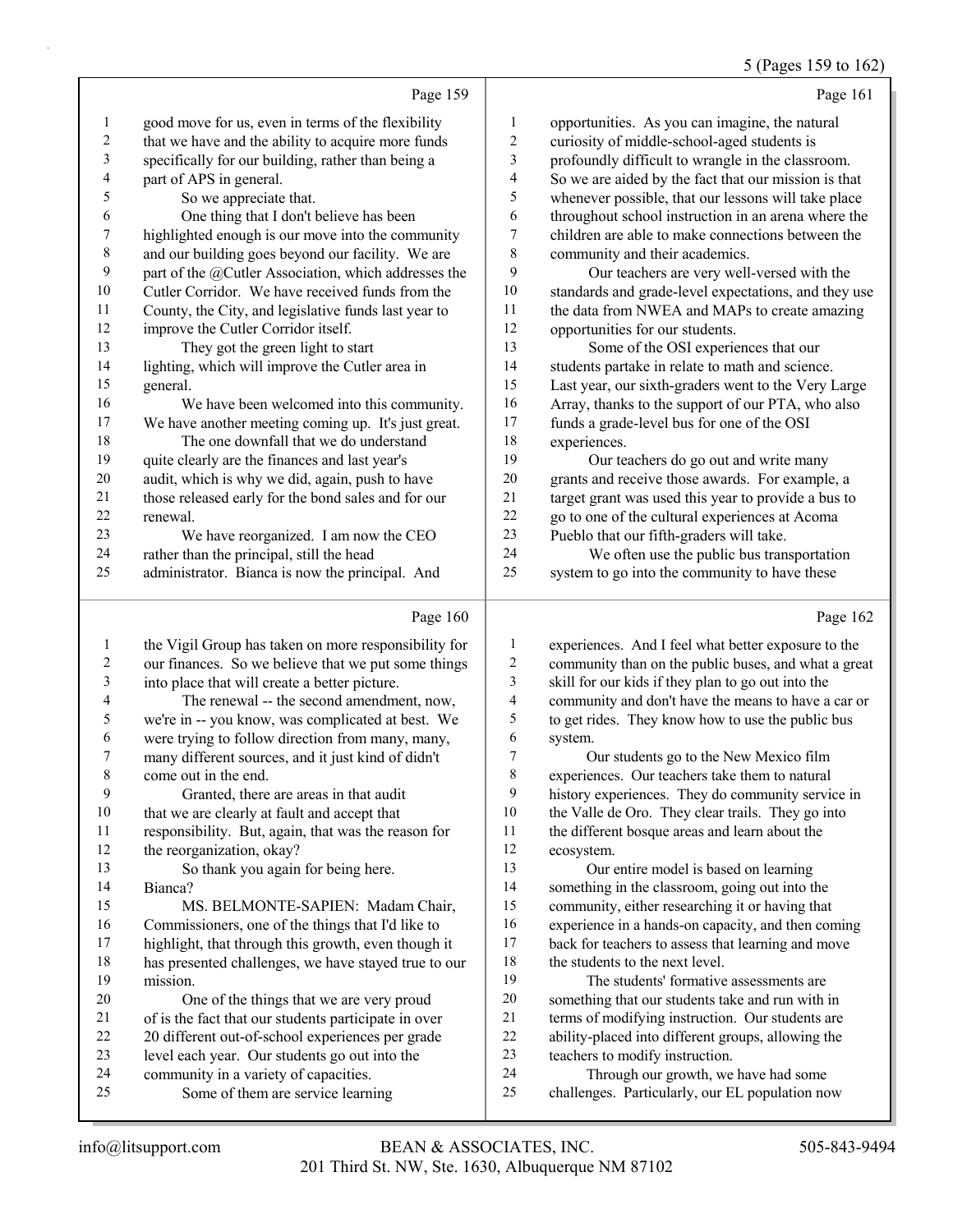### 6 (Pages 163 to 166)

|              |                                                      |                | $0$ (1 ages 100 to 100                               |
|--------------|------------------------------------------------------|----------------|------------------------------------------------------|
|              | Page 163                                             |                | Page 165                                             |
| $\mathbf{1}$ | numbers 30. For most schools, that is a drop in the  | 1              | they can use Chromebooks to explore anything that    |
| 2            | bucket; but for us, it has tripled over the past     | $\overline{c}$ | they want to, to develop their identity and to -- to |
| 3            | several years.                                       | 3              | affirm their cultural backgrounds and languages.     |
| 4            | So this year, we trained our teachers at             | $\overline{4}$ | I think that with our development of our             |
| 5            | the beginning of the year with the CLR framework and | 5              | new 90-day plan, we'll be able to fold in the new    |
| 6            | expectations. We have provided training with WIDA    | 6              | expectations of the CLR framework as well as to      |
| 7            | and the different rubrics that WIDA uses to measure  | 7              | narrow our mission-specific goals and really focus   |
| 8            | progress of our students.                            | 8              | on what our OSIs do for our students and families.   |
| 9            | And because we are a full inclusion                  | 9              | Thank you.                                           |
| 10           | school, our teachers take very much the curriculum   | 10             | THE CHAIR: Thanks.                                   |
| 11           | and modify it exactly to what their students need    | 11             | Is that it?                                          |
| 12           | and help with growth.                                | 12             | Okay. Thanks.                                        |
| 13           | We know that developing our next 90-day              | 13             | We're now on to the Public Comment part.             |
| 14           | plan will help us to focus our mission-specific      | 14             | And there are five people that signed up; so about a |
| 15           | goals. And we have had some spread among our goals   | 15             | minute and a half apiece.                            |
| 16           | due to our current authorizer requesting us to look  | 16             | And the first person on the list is                  |
| 17           | at some different measures. We've met our goals      | 17             | Analisa Encinias.                                    |
| 18           | over the years, so they've asked us to modify our    | 18             | FROM THE FLOOR: Good morning. My name is             |
| 19           | goals and put some growth indicators in there with   | 19             | Analisa Encinias. I am Student Council President at  |
| 20           | not just are we doing the 20 OSIs, but how well are  | 20             | 21st Century, and I've been going here for three     |
| 21           | we doing the 20 OSIs.                                | 21             | years. I am in eighth grade now.                     |
| 22           | And so in challenging ourselves, we've not           | 22             | And this year, we haven't -- we have gone            |
| 23           | met some of our goals; but we know that that's a     | 23             | on a couple of OSIs; but last year, I'd like to talk |
| 24           | place that we can now grow.                          | 24             | about one OSI that I really liked.                   |
| 25           | We feel that we push our students with               | 25             | We went to Casa San Isidro and got to                |
|              | Page 164                                             |                | Page 166                                             |
|              | very high expectations, and we have added two        |                | do -- we got to learn about the culture there, what  |

| 1  | very high expectations, and we have added two        | 1  | do -- we got to learn about the culture there, what  |
|----|------------------------------------------------------|----|------------------------------------------------------|
| 2  | full-time instructors to our associated arts         | 2  | they used to do. And we also got to work on some     |
| 3  | classes. We've grown our band and music program.     | 3  | tin work and learn about what they did.              |
| 4  | We've grown our art program to a full-time program.  | 4  | And I'm in -- I do the Spanish Market here           |
| 5  | Our PE program, because of our new building, has a   | 5  | in Santa Fe, so that kind of tied back to what I do. |
| 6  | classroom now for health instruction as well as PE.  | 6  | And so that was one of my favorite OSIs.             |
| 7  | We are able to run two PE classes at a time.         | 7  | I did volleyball this year, and also                 |
| 8  | Our students make connections, especially            | 8  | seventh-grade and sixth-grade year and every year    |
| 9  | our students with disabilities, through the arts.    | 9  | that I did a sport at the -- it was all -- like, I   |
| 10 | They're able to very much excel in their learning.   | 10 | improved more and more every year.                   |
| 11 | And we have a study lab classroom now,               | 11 | And the coaches were really helpful.                 |
| 12 | where our lowest quartile, along with our special ed | 12 | Coach DA has helped everyone a lot. All the          |
| 13 | students, are able to get that extra boost and also  | 13 | associative arts teachers is -- I've been to every   |
| 14 | practice skills that are provided to them in the     | 14 | associative arts. Like I said about the Spanish      |
| 15 | full inclusion setting with the support of a         | 15 | Market, I'm in art this year; so -- and we're doing  |
| 16 | full-time EA and two instructors that are split      | 16 | painting, so I actually really like that. Yeah.      |
| 17 | among the grade levels.                              | 17 | THE CHAIR: Thank you. Will the record                |
| 18 | We are very excited to apply some of our             | 18 | reflect that Commissioner Ruiz has to step out?      |
| 19 | library GO funds to purchase multicultural materials | 19 | Next is Mia Mergard.                                 |
| 20 | and to work with our equity committee, our equity    | 20 | FROM THE FLOOR: Hi. My name is Mia                   |
| 21 | council, to apply our very minimal EL monies.        | 21 | Mergard. I am the vice president of Student          |
| 22 | I think we've received the same amount for           | 22 | Council.                                             |
| 23 | the past three years, which is \$500.                | 23 | One of the things that I really like about           |
| 24 | We are very excited to provide our                   | 24 | this school are the OSIs because they're not really  |
| 25 | students with a one-to-one laptop situation so that  | 25 | like field trips; you still have fun on them, but    |
|    |                                                      |    |                                                      |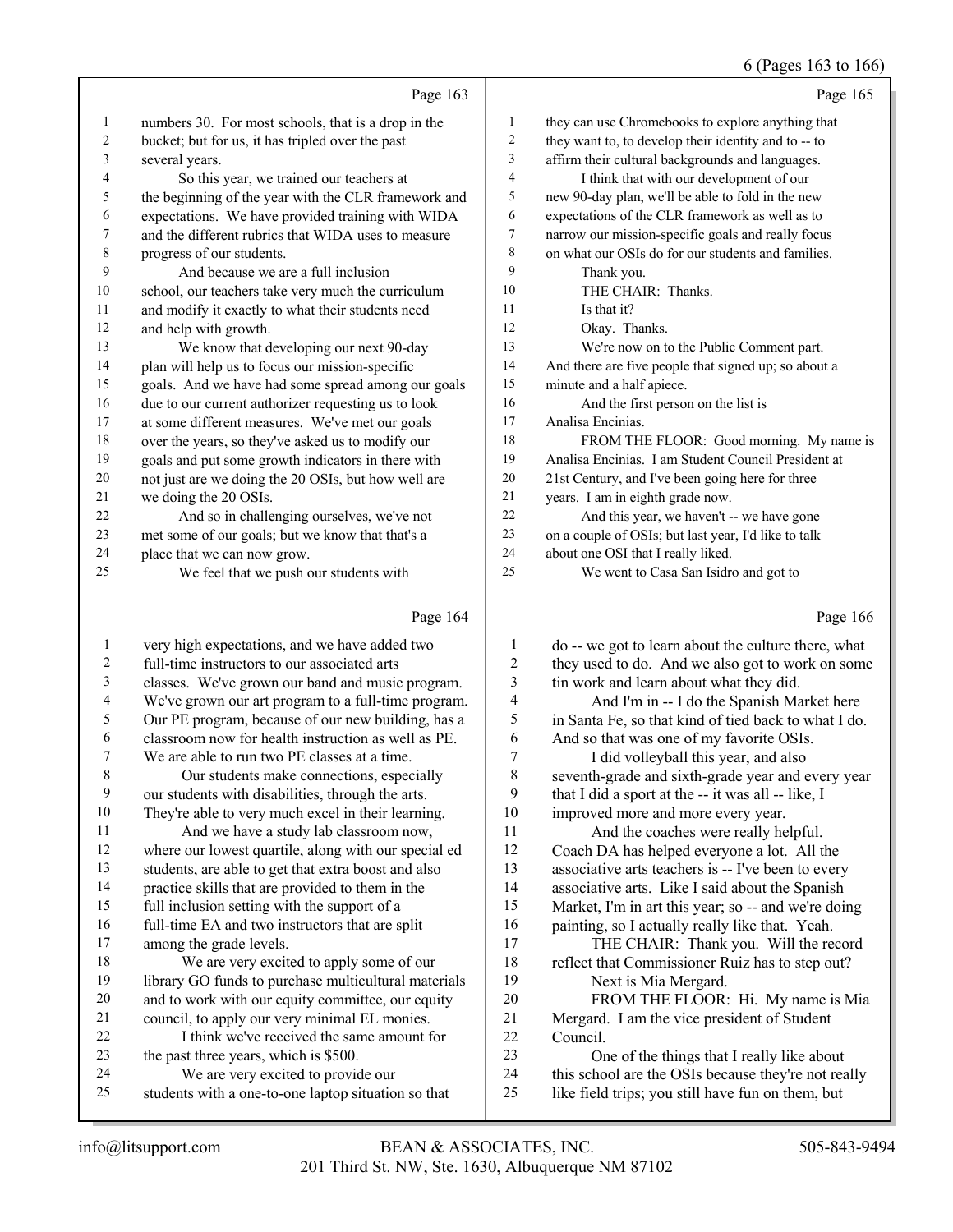7 (Pages 167 to 170)

|                | Page 167                                            |    | Page 169                                            |
|----------------|-----------------------------------------------------|----|-----------------------------------------------------|
| 1              | you're actually, like, learning a lot more than you | 1  | level. And I love that they -- they themselves feel |
| 2              | would on a -- like, a normal field trip in public   | 2  | a sense of community in the school that they go to. |
| 3              | schools.                                            | 3  | And, you know, I appreciate everything              |
| 4              | I've been going here for four years. This           | 4  | that this school has done for my kids and for me    |
| 5              | is my last year, sadly. And my brother and sister   | 5  | as -- well, as a parent, because I enjoy being      |
| 6              | went here. And I -- actually, I moved schools to go | 6  | involved. I like my kids knowing that I am part of  |
| $\overline{7}$ | here because of all the great things that I was     | 7  | their education as well their teachers. And they    |
| 8              | hearing about it.                                   | 8  | have welcomed all of us with open arms.             |
| 9              | Their music program is amazing. Their               | 9  | THE CHAIR: Thank you.                               |
| 10             | teacher, Mr. Johnson, he's like the best music      | 10 | Next is Billie Jafeta.                              |
| 11             | teacher that I could ever ask for.                  | 11 | FROM THE FLOOR: Hello. My name is Billie            |
| 12             | Student Council is one of the things that           | 12 | Iafeta. And, first off, my son attended 21st        |
| 13             | I look forward to because you're helping your       | 13 | Century five years ago. I originally transferred    |
| 14             | community and I can do a lot of things that I       | 14 | him over there from a public school because he was  |
| 15             | actually want to do for my community.               | 15 | being bullied, and it wasn't being dealt with.      |
| 16             | And, yeah, I'm done.                                | 16 | What attracted me to 21st Century was the           |
| 17             | THE CHAIR: Thank you so much.                       | 17 | fact that it was a small school, classrooms were    |
| 18             | Next is Janet Giron.                                | 18 | smaller, and the OSIs. And quickly -- he adapted    |
| 19             | FROM THE FLOOR: Good morning. My name is            | 19 | well quickly.                                       |
| 20             | Janet Giron, and I have four students -- or four    | 20 | From then, my daughter, who is now a                |
| 21             | children who attend 21st Century. I love this       | 21 | sixth-grader, I put her in for fifth grade last     |
| 22             | school.                                             | 22 | year. And she loves it. She's thriving well.        |
| 23             | One of the reasons that I love this school          | 23 | She's in band, basketball. She loves the OSIs. I    |
| 24             | is because the staff, every single staff member,    | 24 | love the OSIs and the fact that they get out in the |
| 25             | invites parents to be part of their child's         | 25 | community, and they're learning and exposed to so   |
|                |                                                     |    |                                                     |

# Page 168

| 1  | education. So I attend most of the OSIs.            | 1              | much.                                               |
|----|-----------------------------------------------------|----------------|-----------------------------------------------------|
| 2  | I'm actually going to have to leave here            | $\overline{c}$ | And it's a great school. It's a great               |
| 3  | early to head over to one OSI. But having -- I have | 3              | environment, wonderful staff and administration.    |
| 4  | triplets that are in sixth grade, and then I have a | 4              | That's pretty much it. Thank you.                   |
| 5  | seventh-grader. And so I get to go on 40 OSIs a     | 5              | THE CHAIR: Thank you. And, finally,                 |
| 6  | year.                                               | 6              | Juliann Salinas.                                    |
| 7  | And it's so much fun. I can't even tell             | 7              | FROM THE FLOOR: Hi. Thank you for -- my             |
| 8  | you how exciting it is to see the kids learning     | 8              | name is Juliann Salinas. I'm the 21st century PTA   |
| 9  | hands-on.                                           | 9              | president. I'm also the diversity chair for the     |
| 10 | My children are involved in so many                 | 10             | New Mexico PTA and another hat I wear is the        |
| 11 | activities. They're involved in sports. They're     | 11             | associate director of Enlace Comunitario.           |
| 12 | involved in Science Bowl, spelling bee, golf. The   | 12             | I'm also the proud parent of Ana. She's             |
| 13 | band program, like she said, is phenomenal.         | 13             | an eighth-grader who attends the 21st Century       |
| 14 | And one thing that I love about this is I           | 14             | Academy and has attended since fifth grade.         |
| 15 | can be at home with my children and instead of them | 15             | To talk about how she's benefited from              |
| 16 | playing video games, they are practicing guitar and | 16             | 21st Century, I'm going to echo what my companions  |
| 17 | keyboard and they are playing together and not      | 17             | here have said.                                     |
| 18 | fighting. So wonderful, wonderful programs that     | 18             | It's an academically challenging                    |
| 19 | they have at the school.                            | 19             | environment, but yet there's peer support           |
| 20 | The art programs are phenomenal. They               | 20             | encouragement throughout the school.                |
| 21 | line the school's hallways with all their different | 21             | Bullying is not tolerated.                          |
| 22 | art, and it's just beautiful.                       | 22             | Students have access to administration and          |
| 23 | I love the small class size that is                 | 23             | consideration for their concerns and self-advocacy. |
| 24 | offered at 21st Century. My kids know every single  | 24             | For example, our Student Council advocated          |
| 25 | child in their classes -- you know, in their grade  | 25             | for the right to wear jeans on Fridays; not         |
|    |                                                     |                |                                                     |

Page 170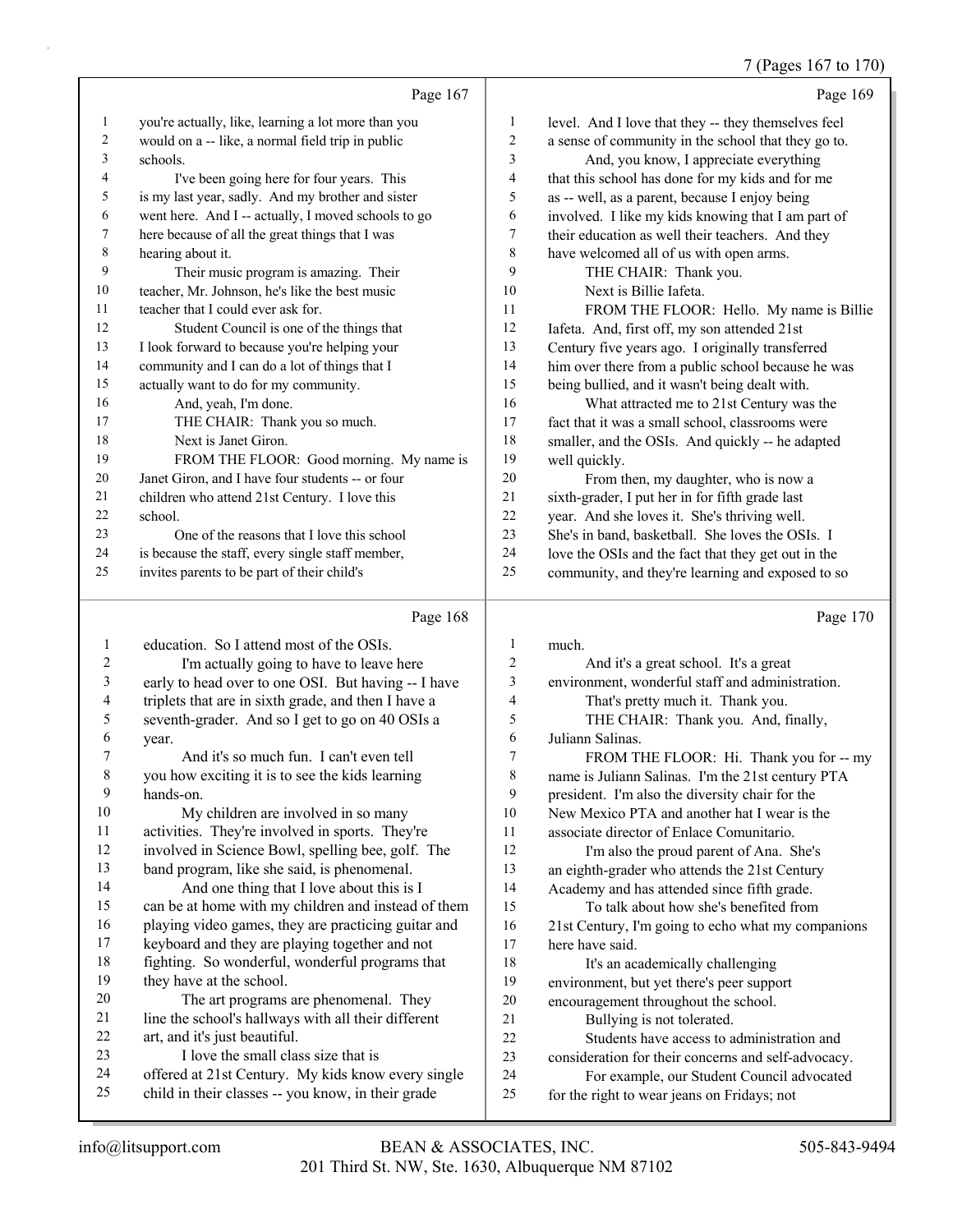#### 8 (Pages 171 to 174)

Page 171 chocolate milk for everybody, but jeans on Fridays. And they got it. And they were -- they made their 4 But the school made -- you know, made them make the case. They used it as a learning example, as an opportunity for them to develop a platform, present it, and push it forward. So they got the buy-in from all the students and presented it. 9 And it's a small example. But our child -- it's very indicative of what the OSIs do for our children. Our child, for example, appreciates the real-world application of the academics that the school instruction provides. 14 Everything is rooted in real-world activity. So<br>15 it's not just some abstract concent: but they it's not just some abstract concept; but they actually get to bring it home. 17 They go to the water treatment plant, and they bring in science and math and history and epidemiology and everything else. So I really appreciate that it's all tied into actual real-world 22 My husband and I have been involved and honored to serve as the tennis coaches for the last two winning seasons and active participants in the music program, as both we are -- music programs. Page 172 1 So we just encourage you to -- strongly encourage you to renew the charter and hope that 21st Century continues to serve as an example of best practices in middle-school education in Page 173 I'm -- honestly, I don't remember what your student population, what your number is. Are you still at small-school size adjustment? 4 MS. MARY TARANGO: We've never been a school -- 6 THE CHAIR: You're just keeping small classes, but you're not -- Okay. All right. So 8 that -- 9 MS. MARY TARANGO: 331. 10 THE CHAIR: Okay. I was trying to flip through and I couldn't find it. 12 So I just -- before we dig into probably Mr. Vigil -- and it was a little confusing -- will the record please reflect that Commissioner Caballero is here? 16 It was a little confusing with the goals, because they did -- they changed. And that's just not something that we -- that we do, so it was a little wonky for us. 20 But the one goal that you didn't meet -- I think it was in '15, and then again in '19 -- was your critical -- it was -- whatever is referred to with your discipline. It was the critical -- 24 MS. BELMONTE-SAPIEN: Critical incident reporting. Page 174 1 THE CHAIR: Yes, the critical incident reporting. And that stuck with me, only because in one of the -- in the student interview piece -- 4 (Commissioner Ruiz re-enters meeting.) 5 THE CHAIR: -- one of the students said

> 6 the one aspect that they didn't like was the -- the 7 global -- so it's, like -- you know, so can we 8 just -- and I did look at some of the stats.

9 time and effort and energy that you have put into 10 the application. We know it's -- can be rather 11 time-consuming. But it's important for us to get a 12 full picture. 13 And certainly appreciate everything that 14 was said here. We often say how -- how much we 15 encourage and like when schools are able to 16 introduce arts into the programming, which becomes 17 challenging for a lot of charter schools. Space is 18 often an issue; finances are sometimes an issue. 19 And the fact that the school has embraced that and 20 it's flourishing is -- is really encouraging. 21 And I hope you'll continue to serve as an 22 example to other charters that it can be done, you 23 know. 24 (Commissioner Caballero enters meeting.) 25 THE CHAIR: And sometimes it's not easy. 9 And I guess the seventh grade was where<br>10 there was more -- and -- I'll certainly understand there was more -- and -- I'll certainly understand 11 seventh grade. So, you know, I get that. 12 But can you just talk a little bit 13 about -- 'cause it -- was it just -- because you 14 didn't meet it in '15, and you did meet it in '16 or 15 '17 and '18, and you didn't meet it last year. 16 So was it just the -- you know. And, 17 unfortunately, we've all had these years. 18 So can you talk a little bit about it? 19 MS. BELMONTE-SAPIEN: Absolutely, 20 Madam Chair. 21 So, originally, the goal was to use 22 mediation to resolve student incidents. So it was, 23 just, are we using mediation? So, yes, we were 24 using mediation. 25 And so the district then asked, "Well, how

3 case.

21 application.

5 New Mexico. 6 Thank you.

7 THE CHAIR: Thank you.

8 Okay. So we appreciate, certainly, the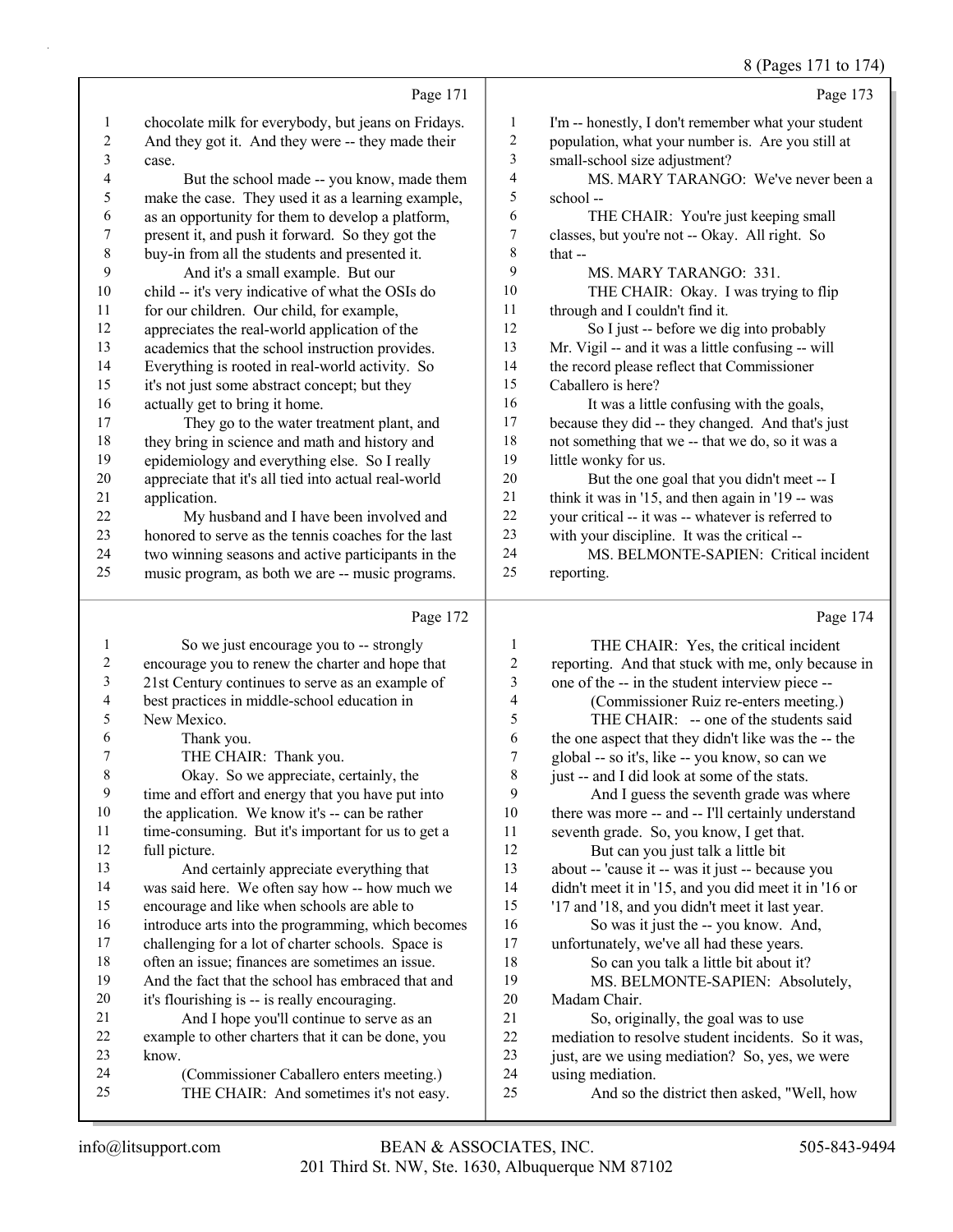9 (Pages 175 to 178)

| Page 175<br>MR. VIGIL: Madam Chair, Commissioner<br>well are you using your behavioral methods?"<br>1<br>1<br>$\sqrt{2}$<br>$\boldsymbol{2}$<br>So we had to add a percentage to actually<br>Voigt.<br>measure whether we were meeting that goal.<br>3<br>3<br>So the Vigil Group came in. We were<br>4<br>4<br>At the same time that we were asked by our<br>initially consulting with the school about a year or<br>5<br>charter authorizer to look at that goal, we then had<br>so ago. In January of this last year, we took over<br>5<br>6<br>two building administrators. So we had a principal<br>the full business management services for the<br>6<br>7<br>and an assistant principal at the same time. So<br>7<br>schoolwork, doing all the financial services as of<br>$\,$ $\,$<br>8<br>there was an opportunity to handle more of the<br>January.<br>9<br>discipline at the office level with incident<br>9<br>So what we've done is we've gone back and<br>10<br>10<br>reporting, versus at the classroom and teacher<br>we've looked at all the processes and procedures<br>11<br>that are in place. Many of the findings that you<br>11<br>level.<br>12<br>12<br>will find in the audits for 2018 involved the<br>And so we did see a spike in the spring<br>13<br>13<br>financing of phase 1 of their new facility. And the<br>with our seventh-grade incidents. And I see a<br>14<br>14<br>Commissioner saying, "Yes, we understand why that<br>way it worked.<br>15<br>15<br>is. They're seventh-graders."<br>Now, I did attend a couple of meetings in<br>16<br>16<br>And so we were hoping that because we were<br>17<br>17<br>a Title I school that year, we were hoping that we<br>school -- maybe even PED -- were there, trying to<br>18<br>18<br>could use the Title I compact to get some buy-in<br>figure out -- because APS did contribute some of the<br>19<br>19<br>with our parents and student and teacher population.<br>funds to build -- or to do phase one of the<br>$20\,$<br>20<br>So we decided to try it.<br>building, to acquire this facility. It was in their<br>21<br>21<br>And we decided we'd like to see a<br>$22\,$<br>22<br>25 percent decrease. We did not see the decrease in<br>and they had the obligation to use that money for<br>23<br>23<br>the school.<br>all grade levels. But we definitely learned from<br>24<br>24<br>doing that work and looking back at that engagement.<br>So the attorneys worked it. The auditors<br>25<br>didn't like it.<br>25<br>We are no longer a Title I school this<br>Page 176<br>Page 178<br>year; but we have kept some of the compacts and<br>1<br>I'll be real honest with you. There is no<br>$\mathbf{1}$<br>$\sqrt{2}$<br>$\overline{\mathbf{c}}$<br>agreements. So when we have our parent-teacher,<br>allegation of any misappropriation or any<br>3<br>student-led conferences in February, we will again<br>3<br>misspending of money. It's in the accounting and<br>$\overline{4}$<br>4<br>provide those compacts to see if that can help to<br>how it was done is what the issues have been.<br>5<br>5<br>And I think many of the issues that came<br>quell the spring behaviors that we regularly see at<br>6<br>the middle-school level.<br>out -- and it was prior to us taking the lead fiscal<br>6<br>7<br>7<br>control -- is that APS, for example, did pay a<br>THE CHAIR: Okay. Thanks.<br>8<br>million-and-a-half dollars directly from APS to the<br>8<br>COMMISSIONER VOIGT: Madam Chair?<br>9<br>9<br>contractor. The auditors wished to receive the<br>Madam Chair? Thank you.<br>10<br>inspection reports of how they paid the money. We<br>10<br>THE CHAIR: Commissioner Voigt.<br>11<br>did not receive those from APS.<br>11<br>COMMISSIONER VOIGT: Thank you. Good<br>12<br>But because it was paid on behalf of the<br>12<br>morning, and thank you so much for being here this<br>13<br>school, the school gets the finding and all the<br>13<br>morning.<br>14<br>related findings through that, that amount of money.<br>14<br>First of all, I want to say that I really<br>15<br>We did ask the district for -- "Provide<br>15<br>understand how your successful and rapid growth has<br>16<br>what you did." We knew they were out there.<br>16<br>more or less left a trickle-down of dust settling.<br>17<br>They did not provide it.<br>17<br>And your involvement with seeking bonds and<br>18<br>When we tried to work with the auditors,<br>18<br>teachers, creating program grants, kudos to that,<br>19<br>you know, they're pretty black-and-white, and, "This<br>19<br>because you're being proactive in maintaining your<br>$20\,$<br>is the school's responsibility." But, you know, as<br>20<br>sustainability.<br>21<br>I have used the metaphor in the past, the charter is<br>21<br>I do have some questions for Mr. Vigil.<br>$22\,$<br>the tail; APS is the dog. We don't get -- the tail<br>22<br>Maybe he could go through and talk about some of the |  |    | $(1.450 \times 1.500 \times 1.0)$                    |
|------------------------------------------------------------------------------------------------------------------------------------------------------------------------------------------------------------------------------------------------------------------------------------------------------------------------------------------------------------------------------------------------------------------------------------------------------------------------------------------------------------------------------------------------------------------------------------------------------------------------------------------------------------------------------------------------------------------------------------------------------------------------------------------------------------------------------------------------------------------------------------------------------------------------------------------------------------------------------------------------------------------------------------------------------------------------------------------------------------------------------------------------------------------------------------------------------------------------------------------------------------------------------------------------------------------------------------------------------------------------------------------------------------------------------------------------------------------------------------------------------------------------------------------------------------------------------------------------------------------------------------------------------------------------------------------------------------------------------------------------------------------------------------------------------------------------------------------------------------------------------------------------------------------------------------------------------------------------------------------------------------------------------------------------------------------------------------------------------------------------------------------------------------------------------------------------------------------------------------------------------------------------------------------------------------------------------------------------------------------------------------------------------------------------------------------------------------------------------------------------------------------------------------------------------------------------------------------------------------------------------------------------------------------------------------------------------------------------------------------------------------------------------------------------------------------------------------------------------------------------------------------------------------------------------------------------------------------------------------------------------------------------------------------------------------------------------------------------------------------------------------------------------------------------------------------------------------------------------------------------------------------------------------------------------------------------------------------------------------------------------------------------------------------------------------------------------------------------------------------------------------------------------------------------------------------------------------------------------------------------------------------------------------------------------------------------------------------------------------------------------------------------------------------------------------------------------------------------------------------------------------------------------------------------------------------------------------------------------------------------------------------------------------------------------------------------------------------------------------------------------------------------------------------------------------------------------------------------------------------------------------------------------------------------------------------------------------------------------------------------------------------------------------------------------------------------------------------------------------------------------------------------------------------------------------------------------------------------------------------------------------------------------------------------------------------------------------------------------------------------------------------------------------------------------------------------------------------------------------------------------------------------------------------------------------------------------------------------------------------------------------|--|----|------------------------------------------------------|
|                                                                                                                                                                                                                                                                                                                                                                                                                                                                                                                                                                                                                                                                                                                                                                                                                                                                                                                                                                                                                                                                                                                                                                                                                                                                                                                                                                                                                                                                                                                                                                                                                                                                                                                                                                                                                                                                                                                                                                                                                                                                                                                                                                                                                                                                                                                                                                                                                                                                                                                                                                                                                                                                                                                                                                                                                                                                                                                                                                                                                                                                                                                                                                                                                                                                                                                                                                                                                                                                                                                                                                                                                                                                                                                                                                                                                                                                                                                                                                                                                                                                                                                                                                                                                                                                                                                                                                                                                                                                                                                                                                                                                                                                                                                                                                                                                                                                                                                                                                                                            |  |    | Page 177                                             |
|                                                                                                                                                                                                                                                                                                                                                                                                                                                                                                                                                                                                                                                                                                                                                                                                                                                                                                                                                                                                                                                                                                                                                                                                                                                                                                                                                                                                                                                                                                                                                                                                                                                                                                                                                                                                                                                                                                                                                                                                                                                                                                                                                                                                                                                                                                                                                                                                                                                                                                                                                                                                                                                                                                                                                                                                                                                                                                                                                                                                                                                                                                                                                                                                                                                                                                                                                                                                                                                                                                                                                                                                                                                                                                                                                                                                                                                                                                                                                                                                                                                                                                                                                                                                                                                                                                                                                                                                                                                                                                                                                                                                                                                                                                                                                                                                                                                                                                                                                                                                            |  |    |                                                      |
|                                                                                                                                                                                                                                                                                                                                                                                                                                                                                                                                                                                                                                                                                                                                                                                                                                                                                                                                                                                                                                                                                                                                                                                                                                                                                                                                                                                                                                                                                                                                                                                                                                                                                                                                                                                                                                                                                                                                                                                                                                                                                                                                                                                                                                                                                                                                                                                                                                                                                                                                                                                                                                                                                                                                                                                                                                                                                                                                                                                                                                                                                                                                                                                                                                                                                                                                                                                                                                                                                                                                                                                                                                                                                                                                                                                                                                                                                                                                                                                                                                                                                                                                                                                                                                                                                                                                                                                                                                                                                                                                                                                                                                                                                                                                                                                                                                                                                                                                                                                                            |  |    |                                                      |
|                                                                                                                                                                                                                                                                                                                                                                                                                                                                                                                                                                                                                                                                                                                                                                                                                                                                                                                                                                                                                                                                                                                                                                                                                                                                                                                                                                                                                                                                                                                                                                                                                                                                                                                                                                                                                                                                                                                                                                                                                                                                                                                                                                                                                                                                                                                                                                                                                                                                                                                                                                                                                                                                                                                                                                                                                                                                                                                                                                                                                                                                                                                                                                                                                                                                                                                                                                                                                                                                                                                                                                                                                                                                                                                                                                                                                                                                                                                                                                                                                                                                                                                                                                                                                                                                                                                                                                                                                                                                                                                                                                                                                                                                                                                                                                                                                                                                                                                                                                                                            |  |    |                                                      |
|                                                                                                                                                                                                                                                                                                                                                                                                                                                                                                                                                                                                                                                                                                                                                                                                                                                                                                                                                                                                                                                                                                                                                                                                                                                                                                                                                                                                                                                                                                                                                                                                                                                                                                                                                                                                                                                                                                                                                                                                                                                                                                                                                                                                                                                                                                                                                                                                                                                                                                                                                                                                                                                                                                                                                                                                                                                                                                                                                                                                                                                                                                                                                                                                                                                                                                                                                                                                                                                                                                                                                                                                                                                                                                                                                                                                                                                                                                                                                                                                                                                                                                                                                                                                                                                                                                                                                                                                                                                                                                                                                                                                                                                                                                                                                                                                                                                                                                                                                                                                            |  |    |                                                      |
|                                                                                                                                                                                                                                                                                                                                                                                                                                                                                                                                                                                                                                                                                                                                                                                                                                                                                                                                                                                                                                                                                                                                                                                                                                                                                                                                                                                                                                                                                                                                                                                                                                                                                                                                                                                                                                                                                                                                                                                                                                                                                                                                                                                                                                                                                                                                                                                                                                                                                                                                                                                                                                                                                                                                                                                                                                                                                                                                                                                                                                                                                                                                                                                                                                                                                                                                                                                                                                                                                                                                                                                                                                                                                                                                                                                                                                                                                                                                                                                                                                                                                                                                                                                                                                                                                                                                                                                                                                                                                                                                                                                                                                                                                                                                                                                                                                                                                                                                                                                                            |  |    |                                                      |
|                                                                                                                                                                                                                                                                                                                                                                                                                                                                                                                                                                                                                                                                                                                                                                                                                                                                                                                                                                                                                                                                                                                                                                                                                                                                                                                                                                                                                                                                                                                                                                                                                                                                                                                                                                                                                                                                                                                                                                                                                                                                                                                                                                                                                                                                                                                                                                                                                                                                                                                                                                                                                                                                                                                                                                                                                                                                                                                                                                                                                                                                                                                                                                                                                                                                                                                                                                                                                                                                                                                                                                                                                                                                                                                                                                                                                                                                                                                                                                                                                                                                                                                                                                                                                                                                                                                                                                                                                                                                                                                                                                                                                                                                                                                                                                                                                                                                                                                                                                                                            |  |    |                                                      |
|                                                                                                                                                                                                                                                                                                                                                                                                                                                                                                                                                                                                                                                                                                                                                                                                                                                                                                                                                                                                                                                                                                                                                                                                                                                                                                                                                                                                                                                                                                                                                                                                                                                                                                                                                                                                                                                                                                                                                                                                                                                                                                                                                                                                                                                                                                                                                                                                                                                                                                                                                                                                                                                                                                                                                                                                                                                                                                                                                                                                                                                                                                                                                                                                                                                                                                                                                                                                                                                                                                                                                                                                                                                                                                                                                                                                                                                                                                                                                                                                                                                                                                                                                                                                                                                                                                                                                                                                                                                                                                                                                                                                                                                                                                                                                                                                                                                                                                                                                                                                            |  |    |                                                      |
|                                                                                                                                                                                                                                                                                                                                                                                                                                                                                                                                                                                                                                                                                                                                                                                                                                                                                                                                                                                                                                                                                                                                                                                                                                                                                                                                                                                                                                                                                                                                                                                                                                                                                                                                                                                                                                                                                                                                                                                                                                                                                                                                                                                                                                                                                                                                                                                                                                                                                                                                                                                                                                                                                                                                                                                                                                                                                                                                                                                                                                                                                                                                                                                                                                                                                                                                                                                                                                                                                                                                                                                                                                                                                                                                                                                                                                                                                                                                                                                                                                                                                                                                                                                                                                                                                                                                                                                                                                                                                                                                                                                                                                                                                                                                                                                                                                                                                                                                                                                                            |  |    |                                                      |
|                                                                                                                                                                                                                                                                                                                                                                                                                                                                                                                                                                                                                                                                                                                                                                                                                                                                                                                                                                                                                                                                                                                                                                                                                                                                                                                                                                                                                                                                                                                                                                                                                                                                                                                                                                                                                                                                                                                                                                                                                                                                                                                                                                                                                                                                                                                                                                                                                                                                                                                                                                                                                                                                                                                                                                                                                                                                                                                                                                                                                                                                                                                                                                                                                                                                                                                                                                                                                                                                                                                                                                                                                                                                                                                                                                                                                                                                                                                                                                                                                                                                                                                                                                                                                                                                                                                                                                                                                                                                                                                                                                                                                                                                                                                                                                                                                                                                                                                                                                                                            |  |    |                                                      |
|                                                                                                                                                                                                                                                                                                                                                                                                                                                                                                                                                                                                                                                                                                                                                                                                                                                                                                                                                                                                                                                                                                                                                                                                                                                                                                                                                                                                                                                                                                                                                                                                                                                                                                                                                                                                                                                                                                                                                                                                                                                                                                                                                                                                                                                                                                                                                                                                                                                                                                                                                                                                                                                                                                                                                                                                                                                                                                                                                                                                                                                                                                                                                                                                                                                                                                                                                                                                                                                                                                                                                                                                                                                                                                                                                                                                                                                                                                                                                                                                                                                                                                                                                                                                                                                                                                                                                                                                                                                                                                                                                                                                                                                                                                                                                                                                                                                                                                                                                                                                            |  |    |                                                      |
|                                                                                                                                                                                                                                                                                                                                                                                                                                                                                                                                                                                                                                                                                                                                                                                                                                                                                                                                                                                                                                                                                                                                                                                                                                                                                                                                                                                                                                                                                                                                                                                                                                                                                                                                                                                                                                                                                                                                                                                                                                                                                                                                                                                                                                                                                                                                                                                                                                                                                                                                                                                                                                                                                                                                                                                                                                                                                                                                                                                                                                                                                                                                                                                                                                                                                                                                                                                                                                                                                                                                                                                                                                                                                                                                                                                                                                                                                                                                                                                                                                                                                                                                                                                                                                                                                                                                                                                                                                                                                                                                                                                                                                                                                                                                                                                                                                                                                                                                                                                                            |  |    |                                                      |
|                                                                                                                                                                                                                                                                                                                                                                                                                                                                                                                                                                                                                                                                                                                                                                                                                                                                                                                                                                                                                                                                                                                                                                                                                                                                                                                                                                                                                                                                                                                                                                                                                                                                                                                                                                                                                                                                                                                                                                                                                                                                                                                                                                                                                                                                                                                                                                                                                                                                                                                                                                                                                                                                                                                                                                                                                                                                                                                                                                                                                                                                                                                                                                                                                                                                                                                                                                                                                                                                                                                                                                                                                                                                                                                                                                                                                                                                                                                                                                                                                                                                                                                                                                                                                                                                                                                                                                                                                                                                                                                                                                                                                                                                                                                                                                                                                                                                                                                                                                                                            |  |    |                                                      |
|                                                                                                                                                                                                                                                                                                                                                                                                                                                                                                                                                                                                                                                                                                                                                                                                                                                                                                                                                                                                                                                                                                                                                                                                                                                                                                                                                                                                                                                                                                                                                                                                                                                                                                                                                                                                                                                                                                                                                                                                                                                                                                                                                                                                                                                                                                                                                                                                                                                                                                                                                                                                                                                                                                                                                                                                                                                                                                                                                                                                                                                                                                                                                                                                                                                                                                                                                                                                                                                                                                                                                                                                                                                                                                                                                                                                                                                                                                                                                                                                                                                                                                                                                                                                                                                                                                                                                                                                                                                                                                                                                                                                                                                                                                                                                                                                                                                                                                                                                                                                            |  |    |                                                      |
|                                                                                                                                                                                                                                                                                                                                                                                                                                                                                                                                                                                                                                                                                                                                                                                                                                                                                                                                                                                                                                                                                                                                                                                                                                                                                                                                                                                                                                                                                                                                                                                                                                                                                                                                                                                                                                                                                                                                                                                                                                                                                                                                                                                                                                                                                                                                                                                                                                                                                                                                                                                                                                                                                                                                                                                                                                                                                                                                                                                                                                                                                                                                                                                                                                                                                                                                                                                                                                                                                                                                                                                                                                                                                                                                                                                                                                                                                                                                                                                                                                                                                                                                                                                                                                                                                                                                                                                                                                                                                                                                                                                                                                                                                                                                                                                                                                                                                                                                                                                                            |  |    |                                                      |
|                                                                                                                                                                                                                                                                                                                                                                                                                                                                                                                                                                                                                                                                                                                                                                                                                                                                                                                                                                                                                                                                                                                                                                                                                                                                                                                                                                                                                                                                                                                                                                                                                                                                                                                                                                                                                                                                                                                                                                                                                                                                                                                                                                                                                                                                                                                                                                                                                                                                                                                                                                                                                                                                                                                                                                                                                                                                                                                                                                                                                                                                                                                                                                                                                                                                                                                                                                                                                                                                                                                                                                                                                                                                                                                                                                                                                                                                                                                                                                                                                                                                                                                                                                                                                                                                                                                                                                                                                                                                                                                                                                                                                                                                                                                                                                                                                                                                                                                                                                                                            |  |    |                                                      |
|                                                                                                                                                                                                                                                                                                                                                                                                                                                                                                                                                                                                                                                                                                                                                                                                                                                                                                                                                                                                                                                                                                                                                                                                                                                                                                                                                                                                                                                                                                                                                                                                                                                                                                                                                                                                                                                                                                                                                                                                                                                                                                                                                                                                                                                                                                                                                                                                                                                                                                                                                                                                                                                                                                                                                                                                                                                                                                                                                                                                                                                                                                                                                                                                                                                                                                                                                                                                                                                                                                                                                                                                                                                                                                                                                                                                                                                                                                                                                                                                                                                                                                                                                                                                                                                                                                                                                                                                                                                                                                                                                                                                                                                                                                                                                                                                                                                                                                                                                                                                            |  |    | which the attorneys from APS, the foundation and the |
|                                                                                                                                                                                                                                                                                                                                                                                                                                                                                                                                                                                                                                                                                                                                                                                                                                                                                                                                                                                                                                                                                                                                                                                                                                                                                                                                                                                                                                                                                                                                                                                                                                                                                                                                                                                                                                                                                                                                                                                                                                                                                                                                                                                                                                                                                                                                                                                                                                                                                                                                                                                                                                                                                                                                                                                                                                                                                                                                                                                                                                                                                                                                                                                                                                                                                                                                                                                                                                                                                                                                                                                                                                                                                                                                                                                                                                                                                                                                                                                                                                                                                                                                                                                                                                                                                                                                                                                                                                                                                                                                                                                                                                                                                                                                                                                                                                                                                                                                                                                                            |  |    |                                                      |
|                                                                                                                                                                                                                                                                                                                                                                                                                                                                                                                                                                                                                                                                                                                                                                                                                                                                                                                                                                                                                                                                                                                                                                                                                                                                                                                                                                                                                                                                                                                                                                                                                                                                                                                                                                                                                                                                                                                                                                                                                                                                                                                                                                                                                                                                                                                                                                                                                                                                                                                                                                                                                                                                                                                                                                                                                                                                                                                                                                                                                                                                                                                                                                                                                                                                                                                                                                                                                                                                                                                                                                                                                                                                                                                                                                                                                                                                                                                                                                                                                                                                                                                                                                                                                                                                                                                                                                                                                                                                                                                                                                                                                                                                                                                                                                                                                                                                                                                                                                                                            |  |    |                                                      |
|                                                                                                                                                                                                                                                                                                                                                                                                                                                                                                                                                                                                                                                                                                                                                                                                                                                                                                                                                                                                                                                                                                                                                                                                                                                                                                                                                                                                                                                                                                                                                                                                                                                                                                                                                                                                                                                                                                                                                                                                                                                                                                                                                                                                                                                                                                                                                                                                                                                                                                                                                                                                                                                                                                                                                                                                                                                                                                                                                                                                                                                                                                                                                                                                                                                                                                                                                                                                                                                                                                                                                                                                                                                                                                                                                                                                                                                                                                                                                                                                                                                                                                                                                                                                                                                                                                                                                                                                                                                                                                                                                                                                                                                                                                                                                                                                                                                                                                                                                                                                            |  |    |                                                      |
|                                                                                                                                                                                                                                                                                                                                                                                                                                                                                                                                                                                                                                                                                                                                                                                                                                                                                                                                                                                                                                                                                                                                                                                                                                                                                                                                                                                                                                                                                                                                                                                                                                                                                                                                                                                                                                                                                                                                                                                                                                                                                                                                                                                                                                                                                                                                                                                                                                                                                                                                                                                                                                                                                                                                                                                                                                                                                                                                                                                                                                                                                                                                                                                                                                                                                                                                                                                                                                                                                                                                                                                                                                                                                                                                                                                                                                                                                                                                                                                                                                                                                                                                                                                                                                                                                                                                                                                                                                                                                                                                                                                                                                                                                                                                                                                                                                                                                                                                                                                                            |  |    |                                                      |
|                                                                                                                                                                                                                                                                                                                                                                                                                                                                                                                                                                                                                                                                                                                                                                                                                                                                                                                                                                                                                                                                                                                                                                                                                                                                                                                                                                                                                                                                                                                                                                                                                                                                                                                                                                                                                                                                                                                                                                                                                                                                                                                                                                                                                                                                                                                                                                                                                                                                                                                                                                                                                                                                                                                                                                                                                                                                                                                                                                                                                                                                                                                                                                                                                                                                                                                                                                                                                                                                                                                                                                                                                                                                                                                                                                                                                                                                                                                                                                                                                                                                                                                                                                                                                                                                                                                                                                                                                                                                                                                                                                                                                                                                                                                                                                                                                                                                                                                                                                                                            |  |    | General Obligation bond issue from a few years back, |
|                                                                                                                                                                                                                                                                                                                                                                                                                                                                                                                                                                                                                                                                                                                                                                                                                                                                                                                                                                                                                                                                                                                                                                                                                                                                                                                                                                                                                                                                                                                                                                                                                                                                                                                                                                                                                                                                                                                                                                                                                                                                                                                                                                                                                                                                                                                                                                                                                                                                                                                                                                                                                                                                                                                                                                                                                                                                                                                                                                                                                                                                                                                                                                                                                                                                                                                                                                                                                                                                                                                                                                                                                                                                                                                                                                                                                                                                                                                                                                                                                                                                                                                                                                                                                                                                                                                                                                                                                                                                                                                                                                                                                                                                                                                                                                                                                                                                                                                                                                                                            |  |    |                                                      |
|                                                                                                                                                                                                                                                                                                                                                                                                                                                                                                                                                                                                                                                                                                                                                                                                                                                                                                                                                                                                                                                                                                                                                                                                                                                                                                                                                                                                                                                                                                                                                                                                                                                                                                                                                                                                                                                                                                                                                                                                                                                                                                                                                                                                                                                                                                                                                                                                                                                                                                                                                                                                                                                                                                                                                                                                                                                                                                                                                                                                                                                                                                                                                                                                                                                                                                                                                                                                                                                                                                                                                                                                                                                                                                                                                                                                                                                                                                                                                                                                                                                                                                                                                                                                                                                                                                                                                                                                                                                                                                                                                                                                                                                                                                                                                                                                                                                                                                                                                                                                            |  |    |                                                      |
|                                                                                                                                                                                                                                                                                                                                                                                                                                                                                                                                                                                                                                                                                                                                                                                                                                                                                                                                                                                                                                                                                                                                                                                                                                                                                                                                                                                                                                                                                                                                                                                                                                                                                                                                                                                                                                                                                                                                                                                                                                                                                                                                                                                                                                                                                                                                                                                                                                                                                                                                                                                                                                                                                                                                                                                                                                                                                                                                                                                                                                                                                                                                                                                                                                                                                                                                                                                                                                                                                                                                                                                                                                                                                                                                                                                                                                                                                                                                                                                                                                                                                                                                                                                                                                                                                                                                                                                                                                                                                                                                                                                                                                                                                                                                                                                                                                                                                                                                                                                                            |  |    |                                                      |
|                                                                                                                                                                                                                                                                                                                                                                                                                                                                                                                                                                                                                                                                                                                                                                                                                                                                                                                                                                                                                                                                                                                                                                                                                                                                                                                                                                                                                                                                                                                                                                                                                                                                                                                                                                                                                                                                                                                                                                                                                                                                                                                                                                                                                                                                                                                                                                                                                                                                                                                                                                                                                                                                                                                                                                                                                                                                                                                                                                                                                                                                                                                                                                                                                                                                                                                                                                                                                                                                                                                                                                                                                                                                                                                                                                                                                                                                                                                                                                                                                                                                                                                                                                                                                                                                                                                                                                                                                                                                                                                                                                                                                                                                                                                                                                                                                                                                                                                                                                                                            |  |    |                                                      |
|                                                                                                                                                                                                                                                                                                                                                                                                                                                                                                                                                                                                                                                                                                                                                                                                                                                                                                                                                                                                                                                                                                                                                                                                                                                                                                                                                                                                                                                                                                                                                                                                                                                                                                                                                                                                                                                                                                                                                                                                                                                                                                                                                                                                                                                                                                                                                                                                                                                                                                                                                                                                                                                                                                                                                                                                                                                                                                                                                                                                                                                                                                                                                                                                                                                                                                                                                                                                                                                                                                                                                                                                                                                                                                                                                                                                                                                                                                                                                                                                                                                                                                                                                                                                                                                                                                                                                                                                                                                                                                                                                                                                                                                                                                                                                                                                                                                                                                                                                                                                            |  |    |                                                      |
|                                                                                                                                                                                                                                                                                                                                                                                                                                                                                                                                                                                                                                                                                                                                                                                                                                                                                                                                                                                                                                                                                                                                                                                                                                                                                                                                                                                                                                                                                                                                                                                                                                                                                                                                                                                                                                                                                                                                                                                                                                                                                                                                                                                                                                                                                                                                                                                                                                                                                                                                                                                                                                                                                                                                                                                                                                                                                                                                                                                                                                                                                                                                                                                                                                                                                                                                                                                                                                                                                                                                                                                                                                                                                                                                                                                                                                                                                                                                                                                                                                                                                                                                                                                                                                                                                                                                                                                                                                                                                                                                                                                                                                                                                                                                                                                                                                                                                                                                                                                                            |  |    |                                                      |
|                                                                                                                                                                                                                                                                                                                                                                                                                                                                                                                                                                                                                                                                                                                                                                                                                                                                                                                                                                                                                                                                                                                                                                                                                                                                                                                                                                                                                                                                                                                                                                                                                                                                                                                                                                                                                                                                                                                                                                                                                                                                                                                                                                                                                                                                                                                                                                                                                                                                                                                                                                                                                                                                                                                                                                                                                                                                                                                                                                                                                                                                                                                                                                                                                                                                                                                                                                                                                                                                                                                                                                                                                                                                                                                                                                                                                                                                                                                                                                                                                                                                                                                                                                                                                                                                                                                                                                                                                                                                                                                                                                                                                                                                                                                                                                                                                                                                                                                                                                                                            |  |    |                                                      |
|                                                                                                                                                                                                                                                                                                                                                                                                                                                                                                                                                                                                                                                                                                                                                                                                                                                                                                                                                                                                                                                                                                                                                                                                                                                                                                                                                                                                                                                                                                                                                                                                                                                                                                                                                                                                                                                                                                                                                                                                                                                                                                                                                                                                                                                                                                                                                                                                                                                                                                                                                                                                                                                                                                                                                                                                                                                                                                                                                                                                                                                                                                                                                                                                                                                                                                                                                                                                                                                                                                                                                                                                                                                                                                                                                                                                                                                                                                                                                                                                                                                                                                                                                                                                                                                                                                                                                                                                                                                                                                                                                                                                                                                                                                                                                                                                                                                                                                                                                                                                            |  |    |                                                      |
|                                                                                                                                                                                                                                                                                                                                                                                                                                                                                                                                                                                                                                                                                                                                                                                                                                                                                                                                                                                                                                                                                                                                                                                                                                                                                                                                                                                                                                                                                                                                                                                                                                                                                                                                                                                                                                                                                                                                                                                                                                                                                                                                                                                                                                                                                                                                                                                                                                                                                                                                                                                                                                                                                                                                                                                                                                                                                                                                                                                                                                                                                                                                                                                                                                                                                                                                                                                                                                                                                                                                                                                                                                                                                                                                                                                                                                                                                                                                                                                                                                                                                                                                                                                                                                                                                                                                                                                                                                                                                                                                                                                                                                                                                                                                                                                                                                                                                                                                                                                                            |  |    |                                                      |
|                                                                                                                                                                                                                                                                                                                                                                                                                                                                                                                                                                                                                                                                                                                                                                                                                                                                                                                                                                                                                                                                                                                                                                                                                                                                                                                                                                                                                                                                                                                                                                                                                                                                                                                                                                                                                                                                                                                                                                                                                                                                                                                                                                                                                                                                                                                                                                                                                                                                                                                                                                                                                                                                                                                                                                                                                                                                                                                                                                                                                                                                                                                                                                                                                                                                                                                                                                                                                                                                                                                                                                                                                                                                                                                                                                                                                                                                                                                                                                                                                                                                                                                                                                                                                                                                                                                                                                                                                                                                                                                                                                                                                                                                                                                                                                                                                                                                                                                                                                                                            |  |    |                                                      |
|                                                                                                                                                                                                                                                                                                                                                                                                                                                                                                                                                                                                                                                                                                                                                                                                                                                                                                                                                                                                                                                                                                                                                                                                                                                                                                                                                                                                                                                                                                                                                                                                                                                                                                                                                                                                                                                                                                                                                                                                                                                                                                                                                                                                                                                                                                                                                                                                                                                                                                                                                                                                                                                                                                                                                                                                                                                                                                                                                                                                                                                                                                                                                                                                                                                                                                                                                                                                                                                                                                                                                                                                                                                                                                                                                                                                                                                                                                                                                                                                                                                                                                                                                                                                                                                                                                                                                                                                                                                                                                                                                                                                                                                                                                                                                                                                                                                                                                                                                                                                            |  |    |                                                      |
|                                                                                                                                                                                                                                                                                                                                                                                                                                                                                                                                                                                                                                                                                                                                                                                                                                                                                                                                                                                                                                                                                                                                                                                                                                                                                                                                                                                                                                                                                                                                                                                                                                                                                                                                                                                                                                                                                                                                                                                                                                                                                                                                                                                                                                                                                                                                                                                                                                                                                                                                                                                                                                                                                                                                                                                                                                                                                                                                                                                                                                                                                                                                                                                                                                                                                                                                                                                                                                                                                                                                                                                                                                                                                                                                                                                                                                                                                                                                                                                                                                                                                                                                                                                                                                                                                                                                                                                                                                                                                                                                                                                                                                                                                                                                                                                                                                                                                                                                                                                                            |  |    |                                                      |
|                                                                                                                                                                                                                                                                                                                                                                                                                                                                                                                                                                                                                                                                                                                                                                                                                                                                                                                                                                                                                                                                                                                                                                                                                                                                                                                                                                                                                                                                                                                                                                                                                                                                                                                                                                                                                                                                                                                                                                                                                                                                                                                                                                                                                                                                                                                                                                                                                                                                                                                                                                                                                                                                                                                                                                                                                                                                                                                                                                                                                                                                                                                                                                                                                                                                                                                                                                                                                                                                                                                                                                                                                                                                                                                                                                                                                                                                                                                                                                                                                                                                                                                                                                                                                                                                                                                                                                                                                                                                                                                                                                                                                                                                                                                                                                                                                                                                                                                                                                                                            |  |    |                                                      |
|                                                                                                                                                                                                                                                                                                                                                                                                                                                                                                                                                                                                                                                                                                                                                                                                                                                                                                                                                                                                                                                                                                                                                                                                                                                                                                                                                                                                                                                                                                                                                                                                                                                                                                                                                                                                                                                                                                                                                                                                                                                                                                                                                                                                                                                                                                                                                                                                                                                                                                                                                                                                                                                                                                                                                                                                                                                                                                                                                                                                                                                                                                                                                                                                                                                                                                                                                                                                                                                                                                                                                                                                                                                                                                                                                                                                                                                                                                                                                                                                                                                                                                                                                                                                                                                                                                                                                                                                                                                                                                                                                                                                                                                                                                                                                                                                                                                                                                                                                                                                            |  |    |                                                      |
|                                                                                                                                                                                                                                                                                                                                                                                                                                                                                                                                                                                                                                                                                                                                                                                                                                                                                                                                                                                                                                                                                                                                                                                                                                                                                                                                                                                                                                                                                                                                                                                                                                                                                                                                                                                                                                                                                                                                                                                                                                                                                                                                                                                                                                                                                                                                                                                                                                                                                                                                                                                                                                                                                                                                                                                                                                                                                                                                                                                                                                                                                                                                                                                                                                                                                                                                                                                                                                                                                                                                                                                                                                                                                                                                                                                                                                                                                                                                                                                                                                                                                                                                                                                                                                                                                                                                                                                                                                                                                                                                                                                                                                                                                                                                                                                                                                                                                                                                                                                                            |  |    |                                                      |
|                                                                                                                                                                                                                                                                                                                                                                                                                                                                                                                                                                                                                                                                                                                                                                                                                                                                                                                                                                                                                                                                                                                                                                                                                                                                                                                                                                                                                                                                                                                                                                                                                                                                                                                                                                                                                                                                                                                                                                                                                                                                                                                                                                                                                                                                                                                                                                                                                                                                                                                                                                                                                                                                                                                                                                                                                                                                                                                                                                                                                                                                                                                                                                                                                                                                                                                                                                                                                                                                                                                                                                                                                                                                                                                                                                                                                                                                                                                                                                                                                                                                                                                                                                                                                                                                                                                                                                                                                                                                                                                                                                                                                                                                                                                                                                                                                                                                                                                                                                                                            |  |    |                                                      |
|                                                                                                                                                                                                                                                                                                                                                                                                                                                                                                                                                                                                                                                                                                                                                                                                                                                                                                                                                                                                                                                                                                                                                                                                                                                                                                                                                                                                                                                                                                                                                                                                                                                                                                                                                                                                                                                                                                                                                                                                                                                                                                                                                                                                                                                                                                                                                                                                                                                                                                                                                                                                                                                                                                                                                                                                                                                                                                                                                                                                                                                                                                                                                                                                                                                                                                                                                                                                                                                                                                                                                                                                                                                                                                                                                                                                                                                                                                                                                                                                                                                                                                                                                                                                                                                                                                                                                                                                                                                                                                                                                                                                                                                                                                                                                                                                                                                                                                                                                                                                            |  |    |                                                      |
|                                                                                                                                                                                                                                                                                                                                                                                                                                                                                                                                                                                                                                                                                                                                                                                                                                                                                                                                                                                                                                                                                                                                                                                                                                                                                                                                                                                                                                                                                                                                                                                                                                                                                                                                                                                                                                                                                                                                                                                                                                                                                                                                                                                                                                                                                                                                                                                                                                                                                                                                                                                                                                                                                                                                                                                                                                                                                                                                                                                                                                                                                                                                                                                                                                                                                                                                                                                                                                                                                                                                                                                                                                                                                                                                                                                                                                                                                                                                                                                                                                                                                                                                                                                                                                                                                                                                                                                                                                                                                                                                                                                                                                                                                                                                                                                                                                                                                                                                                                                                            |  |    |                                                      |
|                                                                                                                                                                                                                                                                                                                                                                                                                                                                                                                                                                                                                                                                                                                                                                                                                                                                                                                                                                                                                                                                                                                                                                                                                                                                                                                                                                                                                                                                                                                                                                                                                                                                                                                                                                                                                                                                                                                                                                                                                                                                                                                                                                                                                                                                                                                                                                                                                                                                                                                                                                                                                                                                                                                                                                                                                                                                                                                                                                                                                                                                                                                                                                                                                                                                                                                                                                                                                                                                                                                                                                                                                                                                                                                                                                                                                                                                                                                                                                                                                                                                                                                                                                                                                                                                                                                                                                                                                                                                                                                                                                                                                                                                                                                                                                                                                                                                                                                                                                                                            |  |    |                                                      |
|                                                                                                                                                                                                                                                                                                                                                                                                                                                                                                                                                                                                                                                                                                                                                                                                                                                                                                                                                                                                                                                                                                                                                                                                                                                                                                                                                                                                                                                                                                                                                                                                                                                                                                                                                                                                                                                                                                                                                                                                                                                                                                                                                                                                                                                                                                                                                                                                                                                                                                                                                                                                                                                                                                                                                                                                                                                                                                                                                                                                                                                                                                                                                                                                                                                                                                                                                                                                                                                                                                                                                                                                                                                                                                                                                                                                                                                                                                                                                                                                                                                                                                                                                                                                                                                                                                                                                                                                                                                                                                                                                                                                                                                                                                                                                                                                                                                                                                                                                                                                            |  |    |                                                      |
|                                                                                                                                                                                                                                                                                                                                                                                                                                                                                                                                                                                                                                                                                                                                                                                                                                                                                                                                                                                                                                                                                                                                                                                                                                                                                                                                                                                                                                                                                                                                                                                                                                                                                                                                                                                                                                                                                                                                                                                                                                                                                                                                                                                                                                                                                                                                                                                                                                                                                                                                                                                                                                                                                                                                                                                                                                                                                                                                                                                                                                                                                                                                                                                                                                                                                                                                                                                                                                                                                                                                                                                                                                                                                                                                                                                                                                                                                                                                                                                                                                                                                                                                                                                                                                                                                                                                                                                                                                                                                                                                                                                                                                                                                                                                                                                                                                                                                                                                                                                                            |  |    |                                                      |
|                                                                                                                                                                                                                                                                                                                                                                                                                                                                                                                                                                                                                                                                                                                                                                                                                                                                                                                                                                                                                                                                                                                                                                                                                                                                                                                                                                                                                                                                                                                                                                                                                                                                                                                                                                                                                                                                                                                                                                                                                                                                                                                                                                                                                                                                                                                                                                                                                                                                                                                                                                                                                                                                                                                                                                                                                                                                                                                                                                                                                                                                                                                                                                                                                                                                                                                                                                                                                                                                                                                                                                                                                                                                                                                                                                                                                                                                                                                                                                                                                                                                                                                                                                                                                                                                                                                                                                                                                                                                                                                                                                                                                                                                                                                                                                                                                                                                                                                                                                                                            |  |    |                                                      |
|                                                                                                                                                                                                                                                                                                                                                                                                                                                                                                                                                                                                                                                                                                                                                                                                                                                                                                                                                                                                                                                                                                                                                                                                                                                                                                                                                                                                                                                                                                                                                                                                                                                                                                                                                                                                                                                                                                                                                                                                                                                                                                                                                                                                                                                                                                                                                                                                                                                                                                                                                                                                                                                                                                                                                                                                                                                                                                                                                                                                                                                                                                                                                                                                                                                                                                                                                                                                                                                                                                                                                                                                                                                                                                                                                                                                                                                                                                                                                                                                                                                                                                                                                                                                                                                                                                                                                                                                                                                                                                                                                                                                                                                                                                                                                                                                                                                                                                                                                                                                            |  |    |                                                      |
|                                                                                                                                                                                                                                                                                                                                                                                                                                                                                                                                                                                                                                                                                                                                                                                                                                                                                                                                                                                                                                                                                                                                                                                                                                                                                                                                                                                                                                                                                                                                                                                                                                                                                                                                                                                                                                                                                                                                                                                                                                                                                                                                                                                                                                                                                                                                                                                                                                                                                                                                                                                                                                                                                                                                                                                                                                                                                                                                                                                                                                                                                                                                                                                                                                                                                                                                                                                                                                                                                                                                                                                                                                                                                                                                                                                                                                                                                                                                                                                                                                                                                                                                                                                                                                                                                                                                                                                                                                                                                                                                                                                                                                                                                                                                                                                                                                                                                                                                                                                                            |  |    |                                                      |
|                                                                                                                                                                                                                                                                                                                                                                                                                                                                                                                                                                                                                                                                                                                                                                                                                                                                                                                                                                                                                                                                                                                                                                                                                                                                                                                                                                                                                                                                                                                                                                                                                                                                                                                                                                                                                                                                                                                                                                                                                                                                                                                                                                                                                                                                                                                                                                                                                                                                                                                                                                                                                                                                                                                                                                                                                                                                                                                                                                                                                                                                                                                                                                                                                                                                                                                                                                                                                                                                                                                                                                                                                                                                                                                                                                                                                                                                                                                                                                                                                                                                                                                                                                                                                                                                                                                                                                                                                                                                                                                                                                                                                                                                                                                                                                                                                                                                                                                                                                                                            |  |    |                                                      |
|                                                                                                                                                                                                                                                                                                                                                                                                                                                                                                                                                                                                                                                                                                                                                                                                                                                                                                                                                                                                                                                                                                                                                                                                                                                                                                                                                                                                                                                                                                                                                                                                                                                                                                                                                                                                                                                                                                                                                                                                                                                                                                                                                                                                                                                                                                                                                                                                                                                                                                                                                                                                                                                                                                                                                                                                                                                                                                                                                                                                                                                                                                                                                                                                                                                                                                                                                                                                                                                                                                                                                                                                                                                                                                                                                                                                                                                                                                                                                                                                                                                                                                                                                                                                                                                                                                                                                                                                                                                                                                                                                                                                                                                                                                                                                                                                                                                                                                                                                                                                            |  |    |                                                      |
|                                                                                                                                                                                                                                                                                                                                                                                                                                                                                                                                                                                                                                                                                                                                                                                                                                                                                                                                                                                                                                                                                                                                                                                                                                                                                                                                                                                                                                                                                                                                                                                                                                                                                                                                                                                                                                                                                                                                                                                                                                                                                                                                                                                                                                                                                                                                                                                                                                                                                                                                                                                                                                                                                                                                                                                                                                                                                                                                                                                                                                                                                                                                                                                                                                                                                                                                                                                                                                                                                                                                                                                                                                                                                                                                                                                                                                                                                                                                                                                                                                                                                                                                                                                                                                                                                                                                                                                                                                                                                                                                                                                                                                                                                                                                                                                                                                                                                                                                                                                                            |  |    |                                                      |
| does not wag the dog. They tell us what they're<br>23<br>aspects of the financial findings that are the                                                                                                                                                                                                                                                                                                                                                                                                                                                                                                                                                                                                                                                                                                                                                                                                                                                                                                                                                                                                                                                                                                                                                                                                                                                                                                                                                                                                                                                                                                                                                                                                                                                                                                                                                                                                                                                                                                                                                                                                                                                                                                                                                                                                                                                                                                                                                                                                                                                                                                                                                                                                                                                                                                                                                                                                                                                                                                                                                                                                                                                                                                                                                                                                                                                                                                                                                                                                                                                                                                                                                                                                                                                                                                                                                                                                                                                                                                                                                                                                                                                                                                                                                                                                                                                                                                                                                                                                                                                                                                                                                                                                                                                                                                                                                                                                                                                                                                    |  | 23 |                                                      |

- aspects of the financial findings that are the
- repeated and modified -- on the repeat and modified
- list.

24 going to give us and what they're not going to give<br>25 us, and we don't really have a fight on that. us, and we don't really have a fight on that.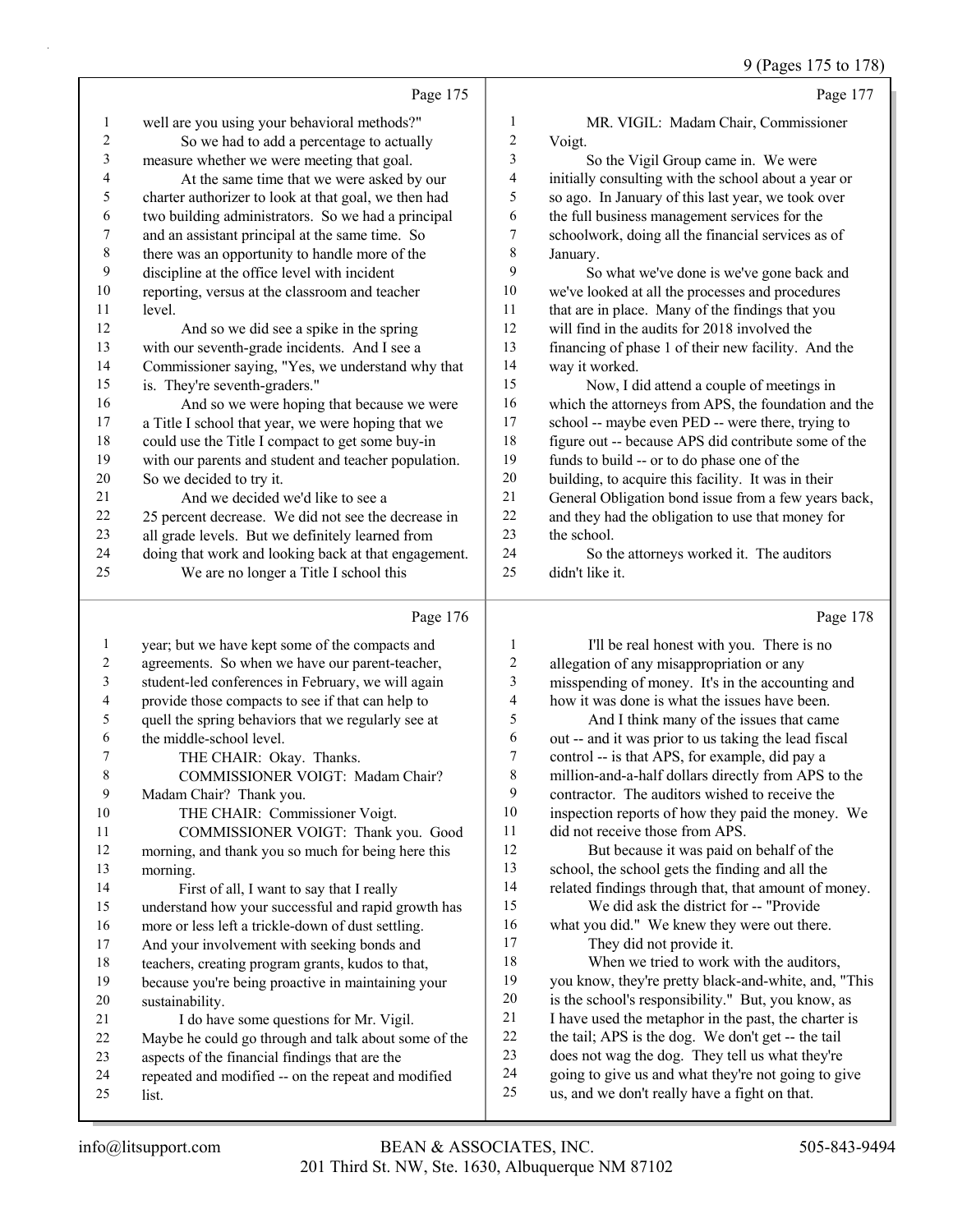10 (Pages 179 to 182)

|    |                                                      |                | - - - - - -                                         |
|----|------------------------------------------------------|----------------|-----------------------------------------------------|
|    | Page 179                                             |                | Page 181                                            |
| 1  | Those are some of the issues we did run.             | 1              | school has money. The school is paying its bills.   |
| 2  | However, there were problems as                      | $\overline{2}$ | The school is paying its payroll. The school is     |
| 3  | Ms. Tarango has indicated. The prior business        | 3              | paying all payroll liabilities.                     |
| 4  | manager did make a number of mistakes. And we have   | $\overline{4}$ | We're current on all aspects as of today.           |
| 5  | gone back -- so when we took over in January, we     | 5              | We have adjusted all the prior issues, and,         |
| 6  | went back as far as we could and corrected those     | 6              | hopefully, going forward, those will not occur in   |
| 7  | mistakes we were able to.                            | 7              | the future.                                         |
| 8  | However, late filings for ERB, late                  | 8              | COMMISSIONER VOIGT: Thank you for that              |
| 9  | filings for retirement health care, that sort of     | 9              | explanation.                                        |
| 10 | stuff, I can't go back in time and change filing     | 10             | THE CHAIR: Commissioner Robbins?                    |
| 11 | date. That's impossible.                             | 11             | COMMISSIONER ROBBINS: Thank you,                    |
| 12 | So there were over 30 findings in the 2018           | 12             | Mr. Vigil. I appreciate that.                       |
| 13 | audit. There are nine findings in the 2019 audit.    | 13             | One thing I would like to add. I was on             |
| 14 | So we've reduced a substantial number of findings by | 14             | the APS Board from 2009 to '13, and so I'm familiar |
| 15 | just putting in processes and procedures that we     | 15             | with 21st Century. And there were issues back then. |
| 16 | would normally use through our internal control      | 16             | And so it's a little concerning that we, you know,  |
| 17 | process.                                             | 17             | move forward almost ten years, and we still have    |
| 18 | I do use two different business managers             | 18             | some issues. New, yes, different.                   |
| 19 | working with me that work in my company to work with | 19             | But one thing -- and this is more to the            |
| 20 | the school. One is Zach behind me. And we also use   | 20             | governance board than anything. Financial           |
| 21 | Kyle Hunt, who also -- you might see him at another  | 21             | impropriety, not incorrect record-keeping, is an    |
| 22 | hearing in the future working with other schools.    | 22             | essential element for a charter to be revoked.      |
| 23 | So we have tried to put as much support as           | 23             | Proper accounting -- and I think having             |
| 24 | we could to clean up the processes as much as        | 24             | the Vigil Group there will be an advantage. But you |
| 25 | possible.                                            | 25             | cannot just move forward. The governance council    |
|    |                                                      |                |                                                     |
|    | Page 180                                             |                | Page 182                                            |

#### Page 180 |

|    | We have also worked with the Albuquerque            | 1  | cannot move forward without documenting what they're |
|----|-----------------------------------------------------|----|------------------------------------------------------|
| 2  | Public Schools Charter School Office, and we've     | 2  | doing, having proper votes, and following State      |
| 3  | rewritten the whole internal control manual. And    | 3  | procedures on the Procurement Code.                  |
| 4  | they have approved our rewrite. So it's finally     | 4  | One thing I noted in one of the findings             |
| 5  | been accepted for -- you know, took us a while. We  | 5  | from '18 was there wasn't a CPO in place. That is a  |
| 6  | sat there hours with them numerous times going      | 6  | major red flag, because a lot of times the pressure  |
| 7  | through every single finding, doing a corrective    | 7  | to go ahead and do things and get things done and    |
| 8  | action plan, and also addressing the internal       | 8  | everything.                                          |
| 9  | control procedures.                                 | 9  | But when financial considerations are                |
| 10 | So we believe we have put into place                | 10 | shortcutted, problems can be magnified. And even     |
| 11 | internal controls, controls that will maintain the  | 11 | though there's no misappropriation alleged or        |
| 12 | school's sustainability through its accounting in   | 12 | anything like that, it still is incumbent upon the   |
| 13 | accordance with the applicable rules and            | 13 | school and all of the individuals at the school,     |
| 14 | regulations, including GAAP.                        | 14 | especially the governance council -- I'm speaking to |
| 15 | So going forward, my expectation is the             | 15 | them, basically -- that they maintain very good, not |
| 16 | findings will be reduced until we get to zero and   | 16 | only oversight, but understanding of the             |
| 17 | have no findings.                                   | 17 | requirements.                                        |
| 18 | If you go back a few years, the school              | 18 | And when your business manager says, "You            |
| 19 | didn't have [inaudible] findings. They had one or   | 19 | can't do that," listen to them. Thank you.           |
| 20 | two max per year. It was that one bond sale that we | 20 | THE CHAIR: Thank you. I'm -- do you                  |
| 21 | had.                                                | 21 | still have a Corrective Action Plan with the Budget  |
| 22 | I will report to you that the 2019                  | 22 | Bureau? Because you -- did you not submit a CAP?     |
| 23 | financial statements of this school show a fund     | 23 | Did I not see somewhere -- not in the -- I don't     |
| 24 | balance -- of all funds -- of \$480,000. So the     | 24 | think it was in the renewal packet. I thought I      |
| 25 | school is not in financial distress in any way. The | 25 | might have seen it through governance minutes of     |
|    |                                                     |    |                                                      |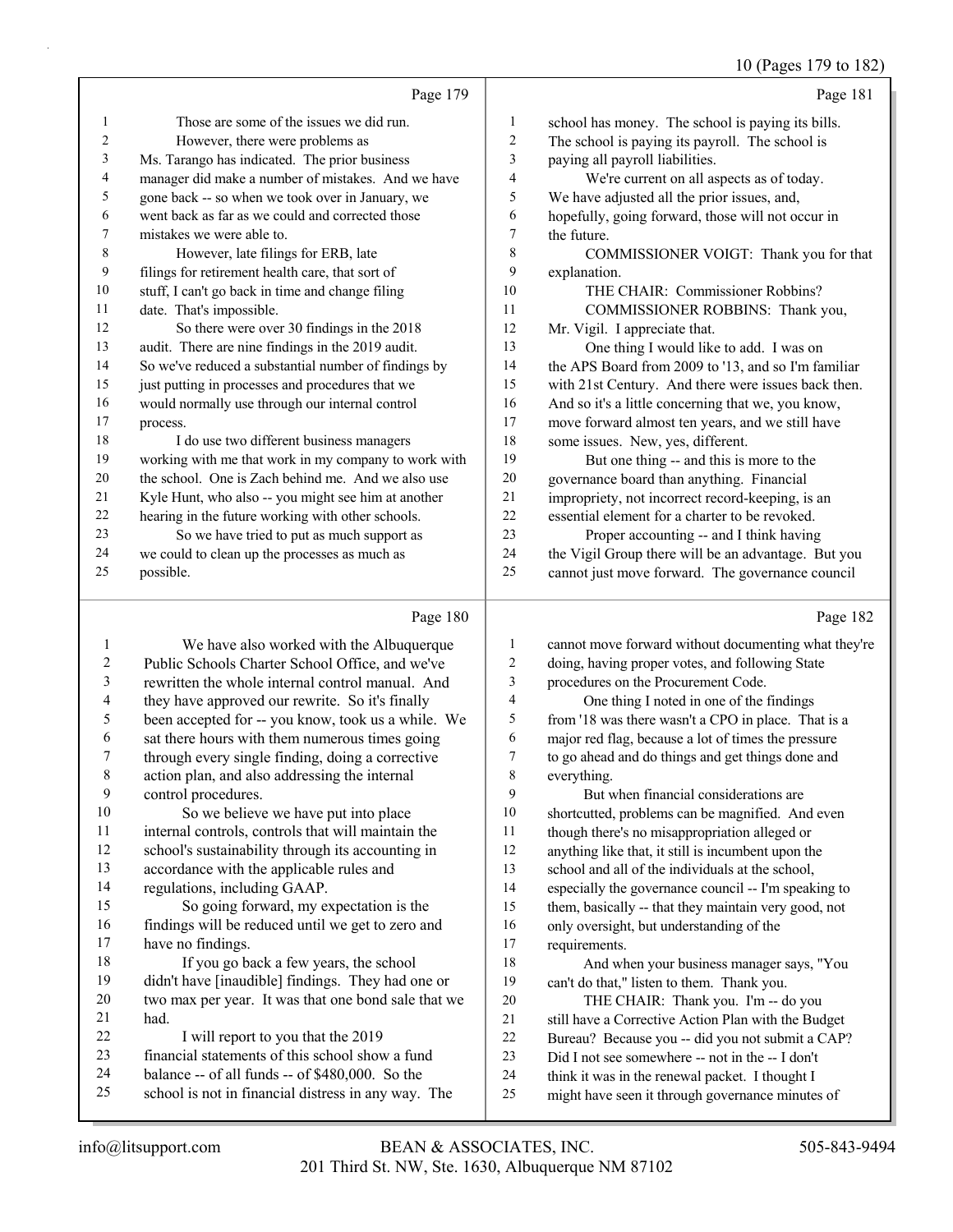11 (Pages 183 to 186)

|                | Page 183                                                                                          |                | Page 185                                                                                               |
|----------------|---------------------------------------------------------------------------------------------------|----------------|--------------------------------------------------------------------------------------------------------|
| 1              | your school -- that you had submitted, maybe two                                                  | 1              | THE CHAIR: It was the foundation. I'm                                                                  |
| 2              | years ago, a Corrective Action Plan with the Budget                                               | $\overline{c}$ | sorry. I knew it was something like that.                                                              |
| 3              | Bureau over all those audit issues? Am I incorrect?                                               | 3              | MR. VIGIL: Her being named principal.                                                                  |
| 4              | MR. VIGIL: Madam Chair, we have a                                                                 | 4              | Even though the foundation only hires Ms. Tarango,                                                     |
| 5              | Corrective Action Plan with the authorizer of APS                                                 | 5              | to avoid any conflict, he resigned from --                                                             |
| 6              | currently. But we do not have a Corrective Action                                                 | 6              | THE CHAIR: Can you repeat that? You said                                                               |
| 7              | Plan with the current budget. Matter of fact, all                                                 | 7              | the foundation?                                                                                        |
| 8              | reports have been filed timely with David Craig's                                                 | 8              | MR. VIGIL: The governing council. I'm                                                                  |
| 9              | office, the School Budget and Accountability.                                                     | 9              | sorry. The governing council that hires                                                                |
| 10             | THE CHAIR: I might have just                                                                      | 10             | Ms. Tarango.                                                                                           |
| 11             | misunderstood. So have all those been cleared out                                                 | 11             | THE CHAIR: Right.                                                                                      |
| 12             | by APS on that Corrective Action Plan? Do you know?                                               | 12             | MR. VIGIL: Mr. Sapien later did resign to                                                              |
| 13             | MR. VIGIL: Madam Chair. So what will                                                              | 13             | avoid even the appearance of a conflict of interest.                                                   |
| 14             | happen with the Corrective Action Plan, many of                                                   | 14             | THE CHAIR: Okay. All right. I knew -- I                                                                |
| 15             | those are procedural changes. So as we go into next                                               | 15             | thought it was something like that, but I thought it                                                   |
| 16             | year's audit. For example, I'll use the ERB                                                       | 16             | was the foundation. So, okay. I appreciate that.                                                       |
| 17             | finding. There was a finding that one of the ERB                                                  | 17             | (Commissioner Chavez enters meeting.)                                                                  |
| 18             | monthly payments was paid late prior -- in 2018.                                                  | 18             | THE CHAIR: Would you please note that                                                                  |
| 19             | In 2019, in general, we took over. There                                                          | 19             | Commissioner Chavez is now here?                                                                       |
| 20             | was one that had been paid late in October. I                                                     | 20             | THE REPORTER: (Indicates.)                                                                             |
| 21             | couldn't go back and change it. We have the finding                                               | 21             | THE CHAIR: Commissioners, any other --                                                                 |
| 22             | again.                                                                                            | 22             | COMMISSIONER CABALLERO: Yes, one                                                                       |
| 23             | However, our processes are now the Vigil                                                          | 23             | question, Madam Chair.                                                                                 |
| 24             | Group's processes. So we guarantee they will never                                                | 24             | THE CHAIR: Certainly.                                                                                  |
| 25             | be late again.                                                                                    | 25             | COMMISSIONER CABALLERO: You mentioned                                                                  |
|                |                                                                                                   |                |                                                                                                        |
|                |                                                                                                   |                |                                                                                                        |
|                | Page 184                                                                                          |                | Page 186                                                                                               |
|                |                                                                                                   | $\mathbf{1}$   |                                                                                                        |
| 1              | And so next year's audit will now show                                                            | 2              | that the -- oh, that's all right. You mentioned                                                        |
| $\overline{c}$ | that there won't be -- that finding should not                                                    | 3              | that the school drop in the low-income percentage of                                                   |
| 3<br>4         | repeat itself.                                                                                    | 4              | students is -- did I hear that right?<br>MS. BELMONTE-SAPIEN: Our Title I status                       |
| 5              | THE CHAIR: I guess just a little -- one                                                           | 5              |                                                                                                        |
| 6              | key thing is the Corrective Action Plan is with the                                               | 6              | was removed this year because we did not have enough<br>students based on the risk indicators that APS |
| 7              | prior authorizer. They'll no longer have any                                                      | 7              |                                                                                                        |
|                | authority over that Corrective Action Plan.                                                       |                | assigned to us, that we did not qualify to be a                                                        |
| 8<br>9         | COMMISSIONER VOIGT: That's right.                                                                 | 8<br>9         | Title I school any longer.                                                                             |
| 10             | THE CHAIR: So I -- you know, it just                                                              | 10             | COMMISSIONER CABALLERO: Is that under the                                                              |
| 11             | gets -- yeah. And we -- I think we were all gifted                                                | 11             | new standards by PED? Or you lost that type of                                                         |
|                | the disk from the Auditor's Office with all the                                                   | 12             | enrollment in the student population?<br>MS. BELMONTE-SAPIEN: Our student                              |
| 12<br>13       | school's audits. So I did glean through it. And                                                   | 13             |                                                                                                        |
| 14             | I -- and you can correct me if I'm wrong. I thought                                               | 14             | population grew, and with the indicator. And the --                                                    |
| 15             | I saw that there was an audit finding with a                                                      | 15             | the population that we draw from traditionally is                                                      |
| 16             | conflict of interest between the foundation                                                       | 16             | lower than for students from economically                                                              |
| 17             | asking -- a member of the foundation and the school                                               | 17             | disadvantaged households. We do have a larger                                                          |
| 18             | administrator. I thought that was an audit finding<br>of a conflict of interest.                  | 18             | percentage of students that don't come from that                                                       |
| 19             | Am I incorrect on that, that there --                                                             | 19             | community.                                                                                             |
| 20             |                                                                                                   | 20             | MR. VIGIL: Madam Chair, Commissioner                                                                   |
| 21             | MR. VIGIL: Madam Chair, the only conflict<br>of interest the auditors have raised was,            | 21             | Caballero, if I could just address that?                                                               |
| 22             |                                                                                                   | 22             | So APS does put different Title I criteria                                                             |
| 23             | initially -- and I'll be outright -- is with our                                                  | 23             | to who is awarded Title I funds for their APS                                                          |
| 24             | principal was named principal, and one of the<br>governing council members was her husband. So he | 24             | schools. So their percentage is a much higher                                                          |
| 25             | resigned.                                                                                         | 25             | percentage -- I believe it's a 45 percent -- than<br>what the State awards.                            |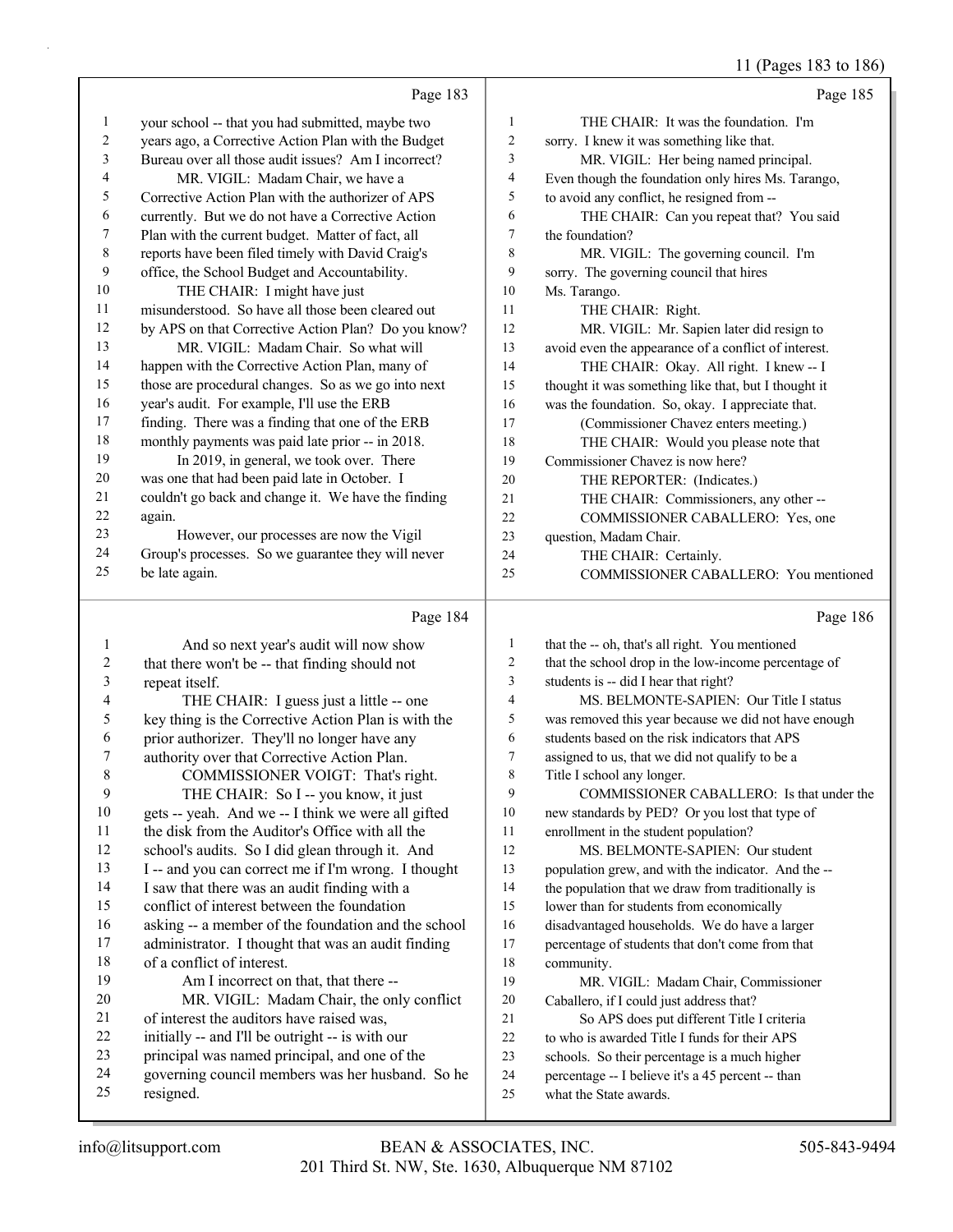12 (Pages 187 to 190)

|          | Page 187                                                                                                |                | Page 189                                                                                                |
|----------|---------------------------------------------------------------------------------------------------------|----------------|---------------------------------------------------------------------------------------------------------|
| 1        | So when a school moves between the State                                                                | 1              | equitable in terms of access.                                                                           |
| 2        | and APS, we find that schools, if they move through                                                     | $\overline{c}$ | We are investigating adding a third bus                                                                 |
| 3        | the State, many times will qualify all of a sudden                                                      | 3              | from the southern district of Albuquerque, where we                                                     |
| 4        | for Title I again.                                                                                      | $\overline{4}$ | seem to be getting more of a draw as well.                                                              |
| 5        | You move to APS, you don't qualify for                                                                  | 5              | So we're not -- I think we do a very fair                                                               |
| 6        | Title I.                                                                                                | 6              | process of enrollment. But, you know, we realize                                                        |
| 7        | So APS increases the rate -- the                                                                        | 7              | that we do want to expand that. So if you have any                                                      |
| 8        | percentage rate at which you will qualify.                                                              | $\,$ 8 $\,$    | suggestions of how we might be able to provide more                                                     |
| 9        | (Chair Gipson leaves meeting.)                                                                          | 9              | access, we'd be happy to hear that, because we're in                                                    |
| 10       | COMMISSIONER CABALLERO: Right. And my                                                                   | 10             | a growth phase.                                                                                         |
| 11       | question, really, was, I saw that it was a 6 percent                                                    | 11             | COMMISSIONER CABALLERO: Right. A lot of                                                                 |
| 12       | of low income, the students. I thought that maybe                                                       | 12             | times, it's just communication with parents. And                                                        |
| 13       | it was much higher in low income and thereafter                                                         | 13             | when you're dealing with parents in the low-income                                                      |
| 14       | dropped.                                                                                                | 14             | areas, it's very, very difficult to get to them.                                                        |
| 15       | And so my question was why the lack of                                                                  | 15             | Most of the time, it's the old-fashioned                                                                |
| 16       | interest by the low-income community that once used                                                     | 16             | way. You can't do it digitally. You can't do it                                                         |
| 17       | to go to that school and is no longer there?                                                            | 17             | through text. It's just -- I would suggest you hook                                                     |
| 18       | My concern is that low-income students                                                                  | 18             | up with some community-based organizations or hire a                                                    |
| 19       | should have the same opportunity to go to a                                                             | 19             | part-timer that is fluent in those areas and get                                                        |
| 20       | top-notch school as this one as any other student,                                                      | 20             | them to -- at least on a part-time basis, give you                                                      |
| 21       | because it's very easy for a charter school to -- to                                                    | 21             | advice, if nothing, knocking on doors, and that                                                         |
| 22       | rank really, really high without low-income                                                             | 22             | would help.                                                                                             |
| 23       | students. Not to say that all the low-income                                                            | 23             | And you'd be surprised. I came from a                                                                   |
| 24       | students are at the bottom. But the courts have                                                         | 24             | very, very poor neighborhood. And a bunch of us                                                         |
| 25       | even said they are at risk for learners.                                                                | 25             | made it. In fact, in my graduating class, there are                                                     |
|          |                                                                                                         |                |                                                                                                         |
|          | Page 188                                                                                                |                | Page 190                                                                                                |
| 1        |                                                                                                         | 1              |                                                                                                         |
| 2        | So that's my main concern. Are we not<br>making the same type of efforts to -- to bring them            | $\overline{c}$ | 16 medical doctors. And we were all dirt-poor. But<br>we were very fortunate in the school that we went |
| 3        | in or -- are you in competition with another charter                                                    | 3              | to.                                                                                                     |
| 4        | school?                                                                                                 | $\overline{4}$ | And so I -- again, I want my -- my                                                                      |
| 5        | MS. MARY TARANGO: Okay. Two things that                                                                 | 5              | low-income students to have the opportunity to go to                                                    |
| 6        | I'd like to address in that. And that is, one, in                                                       | 6              | this -- this school. I see -- I want them all to go                                                     |
| 7        | the way that we conduct our lottery.                                                                    | 7              | here. I know they can't, but that would be nice, at                                                     |
| 8        | So it is as simple and as basic as you can                                                              | $\,$ 8 $\,$    | least a larger percentage than 6 percent.                                                               |
| 9        | get. We take their names; we take their contact                                                         | 9              | But you do have 41 percent Hispanic, which                                                              |
| 10       | information; we put them in a jar; we shake it up,                                                      | 10             | is also very good. Thank you.                                                                           |
| 11       | and we draw. There is no application; there is no                                                       | 11             | COMMISSIONER RUIZ: Commissioners, any                                                                   |
| 12       | prior information that's required. That's how we do                                                     | 12             | further questions?                                                                                      |
| 13       | our draw. And it is witnessed; it is published.                                                         | 13             | COMMISSIONER VOIGT: I'd like to make a                                                                  |
| 14       | That is taken care of.                                                                                  | 14             | motion.                                                                                                 |
| 15       | One thing that limited us in the past was                                                               | 15             | COMMISSIONER RUIZ: Okay.                                                                                |
| 16       | transportation, which, you know, does limit choice.                                                     | 16             | COMMISSIONER VOIGT: Did the school have                                                                 |
| 17       | Last year, we added a bus, which we have                                                                | 17             | something else?                                                                                         |
| 18       | to pay for the initial year. So finances play into                                                      | 18             | MS. MARY TARANGO: This is Robert Fuentes.                                                               |
| 19       | that.                                                                                                   | 19             | He's our legal counsel.                                                                                 |
| 20       | This year, we have added a second bus from                                                              | $20\,$         | MR. ROBERT FUENTES: Distinguished board                                                                 |
| 21       | the westside, where there is a high concentration of                                                    | $21\,$         | members, Madam Chair, my name is Robert Fuentes, and                                                    |
| 22       | low-income. We serve 28 ZIP code areas. So, I                                                           | $22\,$         | I represent 21st Century Public Academy.                                                                |
| 23<br>24 | mean, in terms of -- you know, in my opinion, you<br>know, pre-bias, that might limit low-income. We're | 23<br>24       | For purposes of the record, we understand<br>the position of the board with regard to additional        |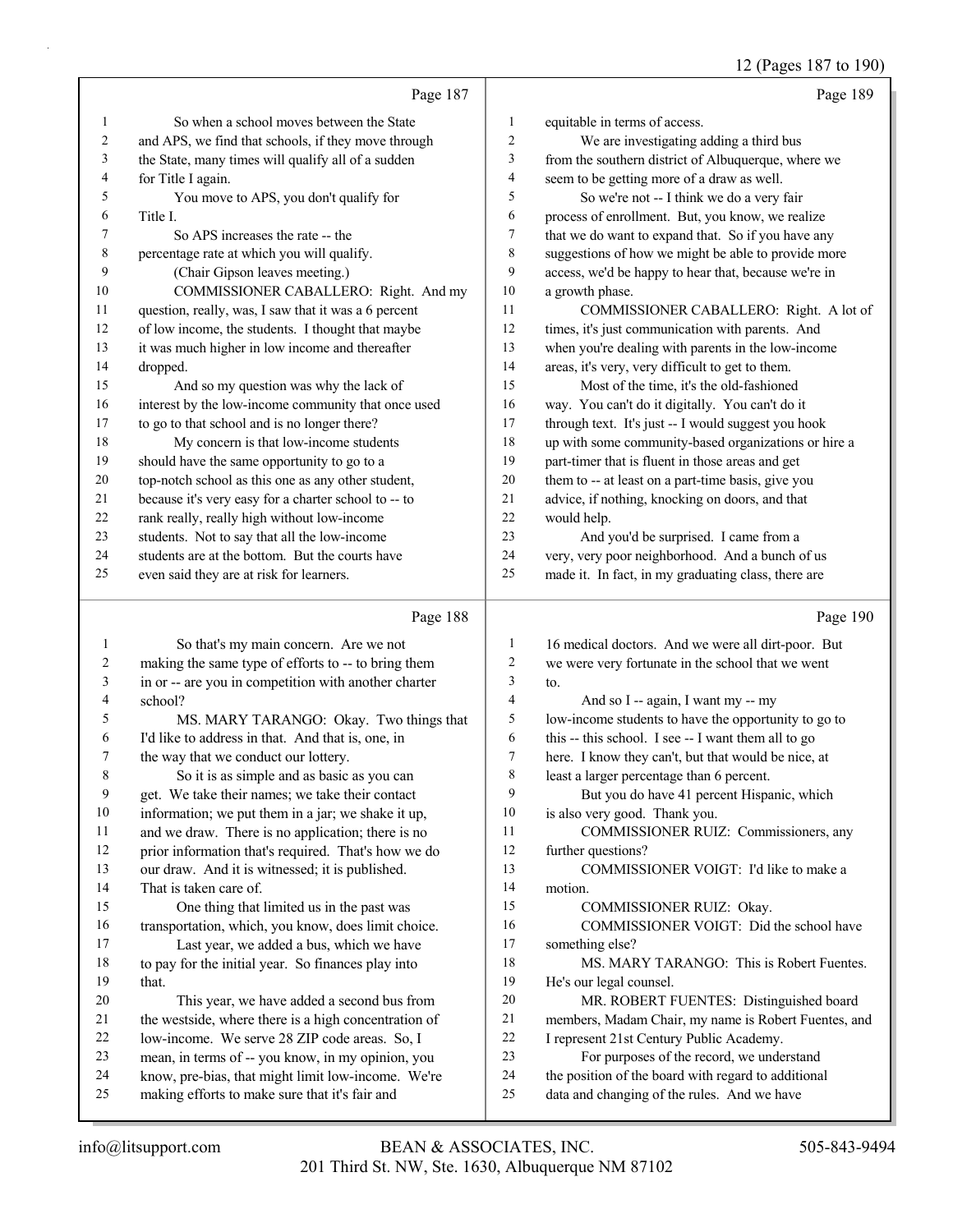### 13 (Pages 191 to 194)

|              |                                                      |                | $15^{12}$ $(1 \text{ m})^{15}$ $10^{17}$ $(0 \text{ m})$ |
|--------------|------------------------------------------------------|----------------|----------------------------------------------------------|
|              | Page 191                                             |                | Page 193                                                 |
| $\mathbf{1}$ | participated in good faith in this proceeding, and   | 1              | Commissioner Armbruster, will you please                 |
| 2            | we understand there is the possibility of a further  | $\overline{c}$ | do roll call? And can we note for the record that        |
| 3            | round similar to this with exchange of information   | 3              | Commissioner Gipson stepped out, and she will not be     |
| 4            | and questioning.                                     | 4              | able to vote on this?                                    |
| 5            | And to that extent, we would like to make            | 5              | (Commissioner Gipson's absence noted.)                   |
| 6            | a record that we --                                  | 6              | COMMISSIONER RUIZ: Is there any                          |
| 7            | COMMISSIONER ARMBRUSTER: I'm sorry. Is               | 7              | discussion on the motion?                                |
| $\,$ $\,$    | that mic on?                                         | 8              | COMMISSIONER ARMBRUSTER: I just had one                  |
| 9            | MR. ROBERT FUENTES: I'm sorry. Do you                | 9              | comment. And I think it's always problematic when        |
| 10           | want me to begin again?                              | 10             | someone says, "We're going to put a Corrective           |
| 11           | Distinguished members, my name is Robert             | 11             | Action Plan," where I see it is it's not like it's a     |
| 12           | Fuentes, and I represent 21st Century Public         | 12             | bad thing. It's like a guidance thing. It's about        |
| 13           | Academy. The Academy understands the position of     | 13             | the -- the choices are to say, "Oh, well, we won't       |
| 14           | the board with regard to change of procedure and the | 14             | accept you," so that will close your school. That's      |
| 15           | requirement for additional data.                     | 15             | absurd.                                                  |
| 16           | We have participated in this round of                | 16             | Or, "We're going to give you guidance on                 |
| 17           | exchange in good faith. But because of the change    | 17             | how to do something better so you are in this            |
| 18           | in the procedure, it is probable that there will be  | 18             | place."                                                  |
| 19           | another round of data exchange.                      | 19             | I know it could be perceived that we've                  |
| 20           | We wish to go on record saying that we               | 20             | got you. And that -- I really want that not to be        |
| 21           | will willingly participate and voluntarily comply    | 21             | true. But you're coming to us new, and it's a            |
| 22           | with all the requests of the board, that we          | 22             | protection for you as well as for us. We don't want      |
| 23           | respectfully reserve any rights that we may have to  | 23             | to go -- we've been down these paths. And as you         |
| 24           | appeal or protest any findings that are made by this | 24             | know, oftentimes, when we've had to close a school,      |
| 25           | Commission under the new rules and procedures.       | 25             | it's because of financial reasons.                       |
|              | Page 192                                             |                | Page 194                                                 |

# Page 192 |

| -1 | Thank you for your understanding.                    | 1              | I don't think you're in that place. But I          |
|----|------------------------------------------------------|----------------|----------------------------------------------------|
| 2  | COMMISSIONER RUIZ: Thank you. And before             | $\overline{c}$ | just wanted to express my opinion, because I'm     |
| 3  | we take the motion, I just want to reiterate that we | 3              | really impressed by all you have done and what you |
| 4  | are truly concerned about the financial issues with  | 4              | are doing.                                         |
| 5  | the school. And I know that there's a lot of things  | 5              | And as a former middle-school teacher, I           |
| 6  | that have been corrected, but there's still a lot of | 6              | think that this is important to me. I can only     |
| 7  | unresolved issues and concerns. And so we need       | 7              | speak for myself in doing this. And I just wanted  |
| 8  | to -- I just want to express that.                   | 8              | to make sure that you understood my point of view  |
| 9  | COMMISSIONER VOIGT: Okay. Thank you. So              | 9              | for that. That is not a punishment.                |
| 10 | I'd like to make a motion to renew the charter for   | 10             | COMMISSIONER RUIZ: Any other comment?              |
| 11 | the 21st Century Public Academy for five years, with | 11             | (No response.)                                     |
| 12 | the conditions that the New Mexico System of School  | 12             | COMMISSIONER RUIZ: Oh, okay.                       |
| 13 | Support and Accountability Report prepared by PED    | 13             | COMMISSIONER ARMBRUSTER: Okay. Take                |
| 14 | shows a similar performance for the School Year      | 14             | roll?                                              |
| 15 | 2018-'19 in the student growth, highest quartile;    | 15             | Commissioner Raftery?                              |
| 16 | student growth, middle quartile; student growth,     | 16             | <b>COMMISSIONER RAFTERY: Yes.</b>                  |
| 17 | lowest quartile; the English Learner progress;       | 17             | <b>COMMISSIONER ARMBRUSTER: Commissioner</b>       |
| 18 | chronic absenteeism; college-and-career readiness;   | 18             | Crone?                                             |
| 19 | educational climate; and a negotiated financial      | 19             | <b>COMMISSIONER CRONE: Yes.</b>                    |
| 20 | Corrective Action Plan with no statistically         | 20             | COMMISSIONER ARMBRUSTER: Commissioner              |
| 21 | significant decrease in performance.                 | 21             | Robbins?                                           |
| 22 | <b>COMMISSIONER ROBBINS: Second.</b>                 | 22             | <b>COMMISSIONER ROBBINS: Yes.</b>                  |
| 23 | THE CHAIR: Okay. We have a motion by                 | 23             | <b>COMMISSIONER ARMBRUSTER: Commissioner</b>       |
| 24 | Commissioner Armbruster -- by Commissioner Voigt, a  | 24             | Voigt?                                             |
| 25 | second by Commissioner Dave Robbins.                 | 25             | <b>COMMISSIONER VOIGT: Yes.</b>                    |
|    |                                                      |                |                                                    |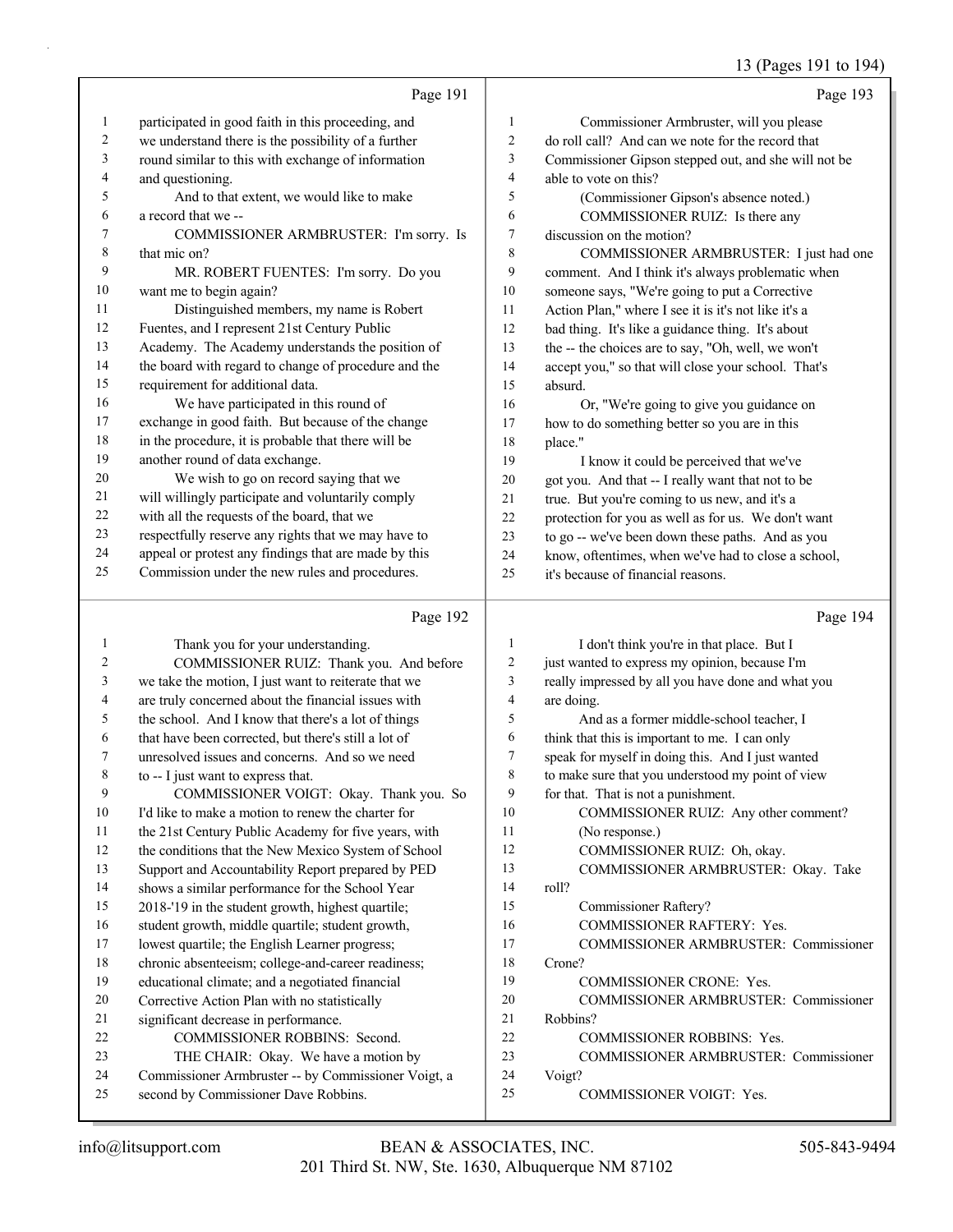# 14 (Pages 195 to 198)

|                | Page 195                                            |                | Page 197                                             |
|----------------|-----------------------------------------------------|----------------|------------------------------------------------------|
| 1              | <b>COMMISSIONER ARMBRUSTER: Commissioner</b>        | 1              | Accountability information it will review from the   |
| $\overline{2}$ | Ruiz?                                               | 2              | PED Accountability Report. When the Accountability   |
| 3              | <b>COMMISSIONER RUIZ: Yes.</b>                      | 3              | data is prepared by PED and the school has had an    |
| $\overline{4}$ | <b>COMMISSIONER ARMBRUSTER: Commissioner</b>        | $\overline{4}$ | opportunity to review the data, the PEC will review  |
| 5              | Armbruster votes "Yes."                             | 5              | the data and remove the condition or take other      |
| 6              | Commissioner Caballero?                             | 6              | actions, such as a CAP or possibly non-renew the     |
| $\overline{7}$ | <b>COMMISSIONER CABALLERO: Yes.</b>                 | 7              | charter.                                             |
| 8              | COMMISSIONER ARMBRUSTER: And so we are              | 8              | And at the future meeting in January or              |
| 9              | back to eight votes.                                | 9              | February of 2020, the PEC will only consider the     |
| 10             | THE CHAIR: So--                                     | 10             | issues related to the reason for the conditions, and |
| 11             | COMMISSIONER ARMBRUSTER: I'm sorry. I               | 11             | it will not consider any other issues related to the |
| 12             | went through all that. I crossed your name out and  | 12             | renewal.                                             |
| 13             | had to go back again. I'm sorry.                    | 13             | And so, again, welcome. We're glad you're            |
| 14             | COMMISSIONER CHAVEZ: Just for the record.           | 14             | here, and I will open it up now for -- oh, one       |
| 15             | I have read all the information, and I vote "Yes."  | 15             | thing. If there's anyone that wishes to speak        |
| 16             | COMMISSIONER ARMBRUSTER: Thank you.                 | 16             | during the Public Comment portion, if you will       |
| 17             | Sorry. The motion passes.                           | 17             | please sign up with Ms. Friedman.                    |
| 18             | THE CHAIR: The motion passes. And thank             | 18             | And with that, I will let CSD do their               |
| 19             | you for being here. Thank you for all the work that | 19             | presentation.                                        |
| 20             | you do for kids. And we are going to take a         | 20             | Thank you.                                           |
| 21             | ten-minute break, please, at this time. Thank you.  | 21             | MS. KAREN WOERNER: Thank you,                        |
| 22             | (Recess held, 9:09 a.m. to 9:25 a.m.)               | 22             | Commissioner Ruiz. Commissioners, school             |
| 23             | COMMISSIONER RUIZ: I'm calling this                 | 23             | representatives, again, I just want to let those     |
| 24             | meeting back to order, please.                      | 24             | folks who were not here earlier know that when we    |
| 25             | And so we want to welcome ASK Academy. I            | 25             | look at the part analysis, the first part of the     |
|                | Page 196                                            |                | Page 198                                             |

#### Page 196 |

| 1  | want to welcome ASK Academy and thank you for being | 1              | report from CSD, we are using a rubric that was      |
|----|-----------------------------------------------------|----------------|------------------------------------------------------|
| 2  | here and all the work that you do for our children  | $\overline{c}$ | provided in the application around Meeting           |
| 3  | in providing a quality education.                   | 3              | Standards, Demonstrating Substantial Progress, or    |
| 4  | I want to preface. As we all know, we               | $\overline{4}$ | Failing to Demonstrate Progress.                     |
| 5  | don't have the full reports on scores and           | 5              | In your packet, Commissioners, if you're             |
| 6  | everything. So I want to read a few things that we  | 6              | using the online version of today's notes, it starts |
| 7  | need to go over regarding that.                     | 7              | on Page 274.                                         |
| 8  | So the Renewal of Charter with Conditions:          | 8              | ASK Academy serves Grades 6 through 12               |
| 9  | The PED has not provided a report or review of the  | 9              | with a current enrollment of approximately           |
| 10 | data for the SY '18-'19 Accountability. It is       | 10             | 554 students, a cap of 600. Their mission            |
| 11 | important for schools to have the complete academic | 11             | advertises science, technology, engineering, and     |
| 12 | data as part of its renewal information for this    | 12             | math, with project-based learning, research          |
| 13 | renewal and also for future years.                  | 13             | programs, relationship-building, and a partnership   |
| 14 | The PEC needs complete State                        | 14             | program, among other things.                         |
| 15 | Accountability Reports to make the best decision on | 15             | The data analysis, Part A -- otherwise               |
| 16 | school renewal applications.                        | 16             | referred to as Part A -- provided by the CSD shows   |
| 17 | And the PEC will review financial and               | 17             | that their proficiency rates in math and reading     |
| 18 | operational performance, because the data is        | 18             | have held fairly steady at around 53 to 55 percent   |
| 19 | complete, at this meeting in December.              | 19             | in reading, 38 or 39 percent in math, with a dip     |
| 20 | So it's really important, especially on             | 20             | this last year to 30 percent on the last assessment. |
| 21 | that one, that we understand when we come back and  | 21             | Their science proficiency rate last year             |
| 22 | we reconvene, that we will not be discussing that   | 22             | was at 77 percent, a clear reflection of their       |
| 23 | portion of it.                                      | 23             | mission, I suppose.                                  |
| 24 | If the PEC decides to issue a renewal with          | 24             | Their growth indices by subgroup show that           |
| 25 | conditions, the PEC will clearly state what         | 25             | they are at or above the zero mark, which shows that |
|    |                                                     |                |                                                      |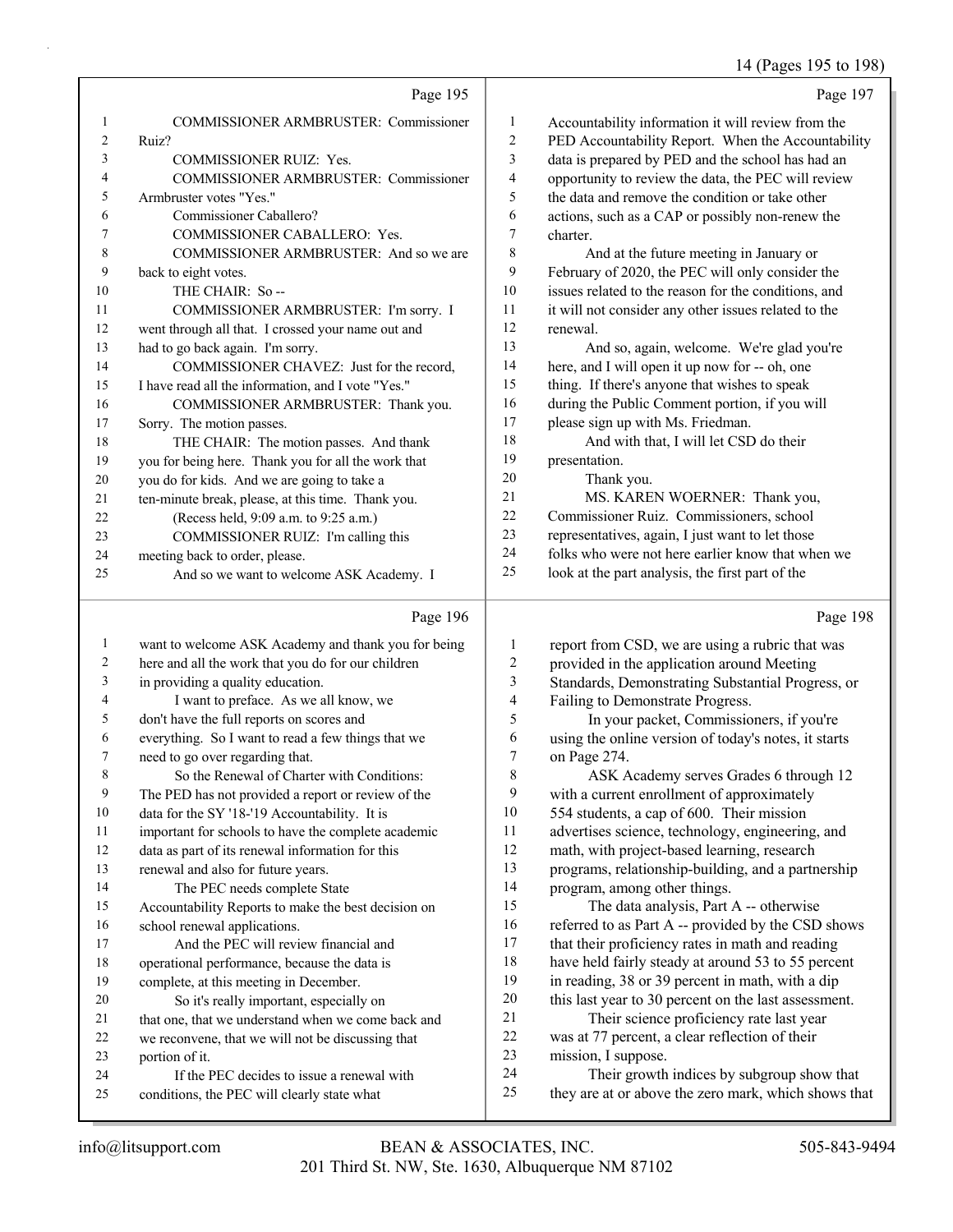# 15 (Pages 199 to 202)

| Page 201                                             |                | Page 199                                             |                |
|------------------------------------------------------|----------------|------------------------------------------------------|----------------|
| each year, there have been two findings, '16, '17,   | $\mathbf{1}$   | growth is as expected.                               | 1              |
| and 18. Of course, we don't have the most recent     | $\overline{c}$ | Their chart regarding higher performing              | $\overline{2}$ |
| year yet.                                            | 3              | students in math, in the first year of their         | 3              |
| Also the school had 98 percent of its                | 4              | contract was showing that those higher performing    | 4              |
| employees sign a petition, 78 percent of their       | 5              | students were not growing in math. But that has      | 5              |
| households.                                          | 6              | since been -- they've recovered from that and have   | 6              |
| Their NMCI, New Mexico Condition Index,              | 7              | since been showing growth for those students as      | 7              |
| score for their facility was at zero percent, and,   | $\,$ 8 $\,$    | well.                                                | 8              |
| remember, lower is better.                           | 9              | The same is true in the lowest performing            | 9              |
| And with that, thank you.                            | 10             | students in reading. But, again, that has been       | 10             |
| COMMISSIONER RUIZ: Thank you. Okay. So               | 11             | corrected over the course of the contract with those | 11             |
| we will now do the portion of the school comments.   | 12             | students showing expected or better growth.          | 12             |
| Please introduce yourself clearly and speak into the | 13             | Their subgroup proficiencies in reading              | 13             |
| mic so that the lovely lady here can get your name.  | 14             | have been pretty steady, with a slight climb except  | 14             |
| Thank you.                                           | 15             | for one anomaly in the first year. They had a        | 15             |
| MR. DAN BUSSE: Good morning, Madam Chair,            | 16             | 98 percent proficiency in reading, which the school  | 16             |
| members of the Commission, Director Brauer, Deputy   | 17             | could speak to if they wish.                         | 17             |
| Director Woerner, and Ms. Friedman.                  | 18             | Otherwise, they're pretty steady in                  | 18             |
| First of all, I'd like to thank each of              | 19             | maintaining -- their proficiency levels are pretty   | 19             |
| you individually for what you do every day for the   | 20             | straight across the board.                           | 20             |
| students of New Mexico. You guys work kind of        | 21             | Graduation rate was shown, in the last               | 21             |
| quietly behind the scenes, and you don't get the     | 22             | report that we have, at 71 percent.                  | 22             |
| credit you deserve. You do a lot for us. You keep    | 23             | Their mission-specific goals have been met           | 23             |
| in contact with us, and you let us know what we need | 24             | or exceeded every year of the contract term.         | 24             |
| to do to keep functioning and serving our kids. So   | 25             | Their enrollment has been climbing with,             | 25             |
| Page 202                                             |                | Page 200                                             |                |

#### Page 200

|    | over the years, steady growth with students being    | 1  | from the ASK Academy, we do appreciate that. Okay?   |
|----|------------------------------------------------------|----|------------------------------------------------------|
| 2  | retained within the school year well in the          | 2  | I am Dan Busse. I'm the general manager              |
| 3  | 90 percents -- 91 to 94 percent of the students      | 3  | of The ASK Academy. As part of our renewal           |
| 4  | remaining enrolled during the year, and then 84 to   | 4  | application, you received a plethora of information  |
| 5  | 88 percent between school years.                     | 5  | about our organizational, our data, our academic,    |
| 6  | Their teacher retention rate has also been           | 6  | and you also had a lot of parent and scholar         |
| 7  | fairly steady at the 80 to 85 percent mark.          | 7  | comments about who we are and what we do and how     |
| 8  | They did receive -- in their                         | 8  | well we're doing that, and, I think, trust that all  |
| 9  | organizational performance framework, there were two | 9  | of those met your high standards.                    |
| 10 | indicators specifically that were noted on the chart | 10 | So what we're going to focus on today is             |
| 11 | as being areas that had repeat Working to Meet or    | 11 | the -- I do want to mention, as one of those data    |
| 12 | Does Not Meets ratings. Those were around English    | 12 | points, though, that we did get "A"s our last three  |
| 13 | Language Learners and financial compliance.          | 13 | years in a row, and we're proud of that. Just like   |
| 14 | The English Language Learners, they have             | 14 | a parent would be proud of their kids, we're proud   |
| 15 | been improving their identification of EL students   | 15 | of our school for that.                              |
| 16 | and -- over the years. And the most recent was       | 16 | So, with that, rather than go into any               |
| 17 | simply a letter, annual letter that needs to go to   | 17 | more of those details, we thought this would be a    |
| 18 | the parents, was not sent. The school has since      | 18 | good chance for us. We're going -- we're hoping for  |
| 19 | corrected that and is working to correct that for    | 19 | our next five-year. And, oh, about 15 years ago,     |
| 20 | all students.                                        | 20 | these two gentlemen on my right and left had a dream |
| 21 | And the financial compliance indicator was           | 21 | about building a charter school that would meet the  |
| 22 | because of their audit findings with a repeat        | 22 | needs of New Mexico and the community of Rio Rancho. |
| 23 | finding. So that's why that shows on their report    | 23 | And we're going to let them speak today to           |
| 24 | that way.                                            | 24 | that dream, how it's coming to fruition, what we     |
| 25 | Their audit findings this last year --               | 25 | have improved on every year.                         |
|    |                                                      |    |                                                      |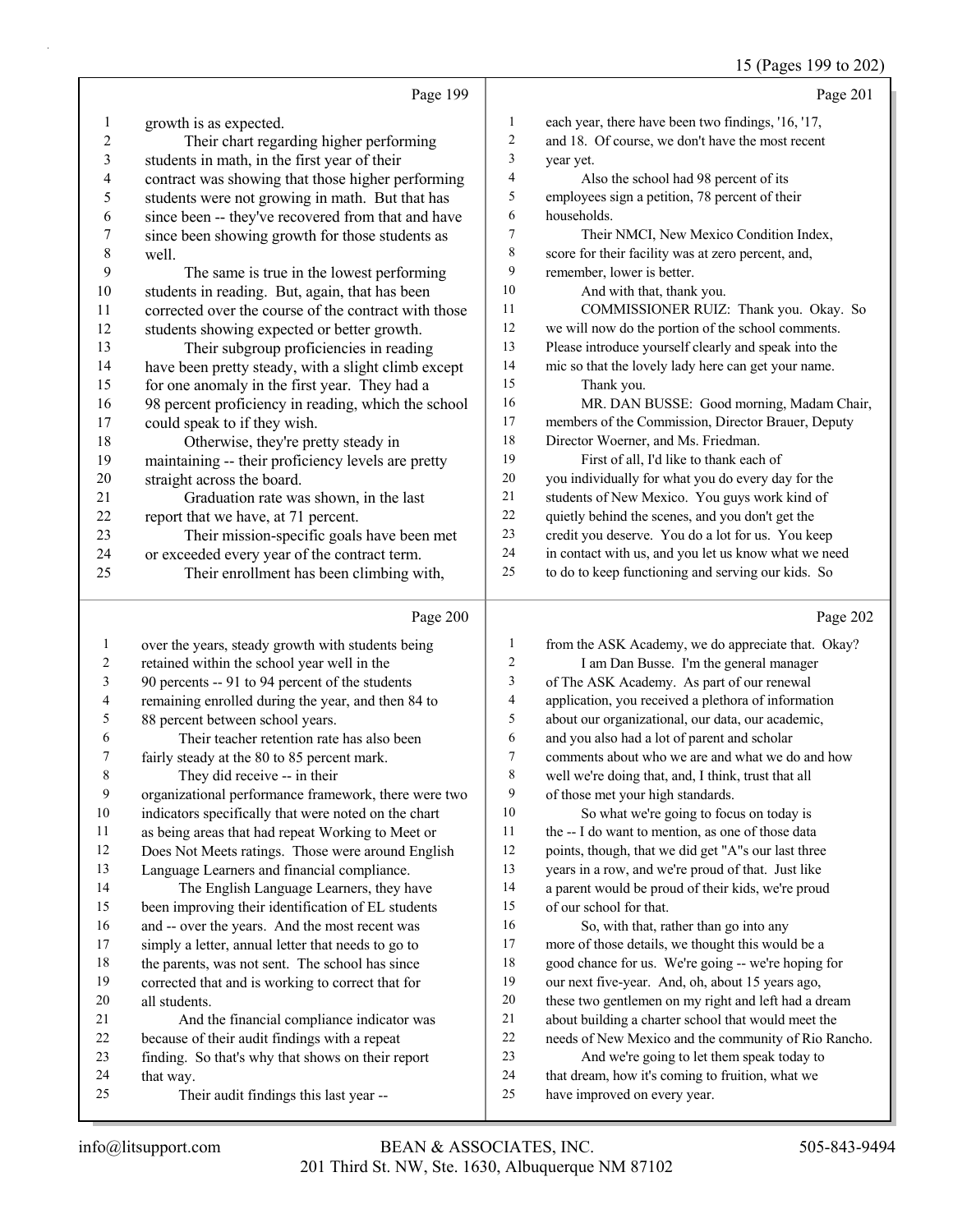16 (Pages 203 to 206)

|                          | Page 203                                            |                | Page 205                                             |
|--------------------------|-----------------------------------------------------|----------------|------------------------------------------------------|
| 1                        | And we're also going to have three of our           | 1              | have.                                                |
| 2                        | scholars, two from our high school and one of our   | 2              | Our four-day calendar, we use very                   |
| 3                        | middle-schoolers, speak to you about what they've   | 3              | creatively. Every Friday, we have two hours for our  |
| 4                        | accomplished at ASK and what ASK has done for them. | 4              | kids to come in with academic support and academic   |
| 5                        | That does the best speaking for us. What our kids   | 5              | help voluntarily. Currently, 44 percent of our kids  |
| 6                        | are doing is really what our final measure is. So   | 6              | come in on a Friday when they don't -- they don't    |
| 7                        | thank you again.                                    | 7              | have to be in school.                                |
| $\,8\,$                  | MR. PAUL STEPHENSON: Thank you,                     | 8              | MR. PAUL STEPHENSON: They're not going to            |
| 9                        | Mr. Busse. Paul Stephenson, co-founder of the ASK   | 9              | a game?                                              |
| 10                       | Academy. As most people in this room knows, all     | 10             | MR. DAN BARBOUR: They're not going to a              |
| 11                       | charters began with a dream. We sat in front of     | 11             | game. They're coming into school for the academic    |
| 12                       | this body ten, eleven years ago, and we shared our  | 12             | support. We have research progress, research         |
| 13                       | dream.                                              | 13             | conference and project-based learning, where kids    |
| 14                       | We believe STEM is New Mexico. And so we            | 14             | get the opportunity to explore what they             |
| 15                       | wanted to build an institute that did -- that met   | 15             | individually want to learn.                          |
| 16                       | that need. And why shouldn't more New Mexico        | 16             | Our laptop program. Our laptop program               |
| 17                       | children go to Sandia National Labs and be in those | 17             | gives a high school student a laptop every year for  |
| 18                       | jobs?                                               | 18             | four years to take home. Our laptop program. Our     |
| 19                       | So we stood there, and we said, "Hey,               | 19             | laptops are used every day in our middle school.     |
| 20                       | watch what we're going to do," ten, eleven years    | $20\,$         | It's not just a laptop, but it's a tool for          |
| 21                       | ago. Now we're sitting before you and we want to    | 21             | learning.                                            |
| 22                       | say, "Look what we have done, and look what we are  | 22             | It supports the curriculum every class on            |
| 23                       | doing." We have empirical data to share with you    | 23             | campus. It helps us develop our 21st-century         |
| 24                       | today.                                              | 24             | skills, and it helps our kids with their critical    |
| 25                       | I want to frame it a little bit as you              | 25             | thinking and problem-solving for future challenges   |
|                          |                                                     |                |                                                      |
|                          | Page 204                                            |                | Page 206                                             |
| 1                        | listen to us, because we believe that New Mexico    | $\mathbf{1}$   | that they don't know what's going to come their way. |
| 2                        | education can improve. We believe that there is     | $\overline{c}$ | So with that said, Mr. Stephenson, why               |
| 3                        | empirical data around us, from us and other schools | 3              | don't you tell them about what's new at ASK?         |
| $\overline{\mathcal{L}}$ | around the state, that are doing incredibly good,   | 4              | MR. PAUL STEPHENSON: Great. Thank you,               |
| 5                        | positive, new, revolutionary change that's making a | 5              | Mr. Barbour. Those are things that we do that we     |
| 6                        | difference in kids' lives.                          | 6              | think can be transferable. But what we do that's     |
| 7                        | I want to frame what you hear from us               | 7              | new that maybe you haven't heard since we sat here   |
| 8                        | today. Listen through the lens or through the --    | 8              | five years ago is that recently we were named in the |
| 9                        | through the ear-hole, what kind of things are       | 9              | top 10 Best High Schools in the nation -- top        |
| 10                       | schools like ASK doing that we could use that's     | 10             | 10 percent Best High Schools in the Nation honored   |
| 11                       | sustainable, replicable, and can be transferable to | 11             | by News & World Report for the last couple of years. |
| 12                       | other schools and help all New Mexico children      | 12             | We've have dual-agreements with five                 |
| 13                       | across our state?                                   | 13             | institutions across the state, most recently with    |
| 14                       | So with that said, what makes us                    | 14             | the UNM School of Engineering. We have just          |

different, Mr. Barbour?

16 MR. DAN BARBOUR: Hi. My name is Dan Barbour. I'm director at ASK Academy. Well, what makes us different? We have an aligned, integrated pathway, six through twelve, for biomedical sciences and engineering. We have university partnerships; we have engineering partnerships and partnerships with our local medical industry. 23 Our kids get those opportunities in the

essentials that they do. Our building relationships

brings our students opportunities they may not ever

14 the UNM School of Engineering. We have just recently inked in the last year and a half seven

- dual-credit agreements with seven college
- engineering courses, not -- not courses designed for
- high school kids, but in the engineering -- ECE --
- School of Engineering. Our kids can access those
- schools -- those classes, and they were designed for
- us and a few other schools in the APS area.
- 22 We have over a dozen ASK interns that have
- gone through the Sandia National Labs, very
- prestigious summer internship, life-changing
- experience. So that's something that we are proud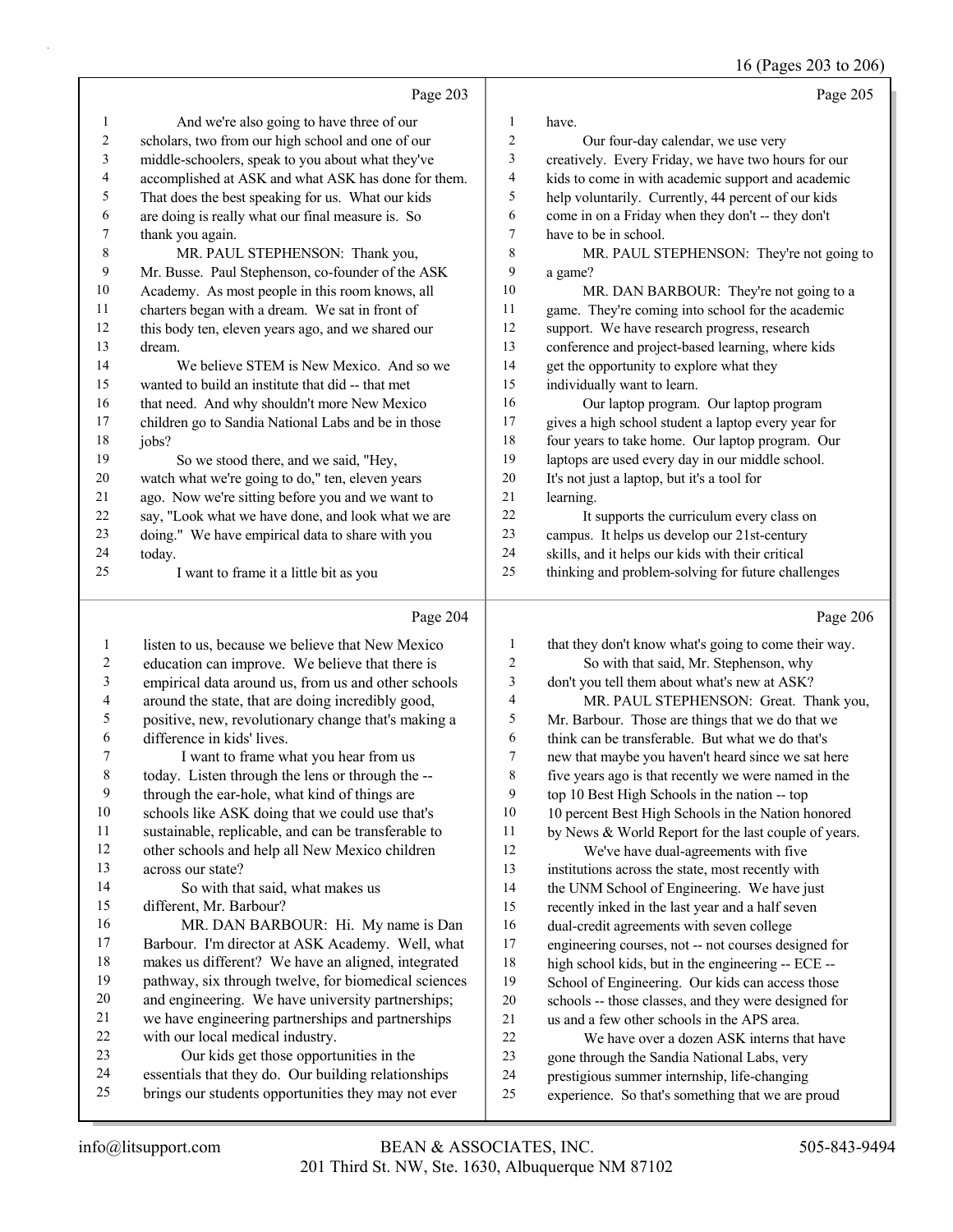# 17 (Pages 207 to 210)

|                          |                                                                                                             |                         | $17$ (rages 207 to 21)                                                                         |
|--------------------------|-------------------------------------------------------------------------------------------------------------|-------------------------|------------------------------------------------------------------------------------------------|
|                          | Page 207                                                                                                    |                         | Page 209                                                                                       |
| $\mathbf{1}$             | of over the last eight or nine years.                                                                       | $\mathbf{1}$            | realtime to the server. Any hospital can retrieve                                              |
| $\overline{c}$           | We have intern programs that over 40 ASK                                                                    | $\overline{c}$          | them and watch them real-time.                                                                 |
| $\mathfrak{Z}$           | scholars go to and work in the engineering labs, the                                                        | 3                       | So when a hospital responds to something                                                       |
| $\overline{\mathcal{A}}$ | design firms, the -- the hospitals, the bio-labs,                                                           | $\overline{4}$          | in a rural community, they can send an ambulance                                               |
| 5                        | getting that firsthand, real-world experience with                                                          | 5                       | that's actually prepared, because the device                                                   |
| 6                        | those agreements that we've made with STEM partners.                                                        | 6                       | includes realtime video and real-time pictures that                                            |
| 7                        | And most recently, just last weekend, the                                                                   | $\tau$                  | cuts down on -- really cuts down on a lot of the                                               |
| $\,$ $\,$                | inaugural, first-of-its-kind Governor's STEM                                                                | $\,$ 8 $\,$             | triage time that's a giant waste of time.                                                      |
| $\mathbf{9}$             | Challenge, we had a team of ten that went and won a                                                         | 9                       | And when life or death is in just a few                                                        |
| 10                       | \$10,000 -- \$5,000 -- we wanted 10 -- but we won a                                                         | $10\,$                  | minutes there, we do save those few minutes. So we                                             |
| 11                       | \$5,000 award with that team. So we're really,                                                              | 11                      | were able to build this device and do this whole                                               |
| 12                       | really proud of that.                                                                                       | 12                      | project because of the relationship we built with                                              |
| 13                       | And then also last year, in the '18-'19                                                                     | 13                      | this school and we built with the community.                                                   |
| 14                       | school year, we had a Lemelson-MIT event team that                                                          | 14                      | And so we -- that includes, like, with                                                         |
| 15                       | won a \$10,000 grant to create a product, and they're                                                       | 15                      | Intel and Sandia Labs. And I can't tell you how                                                |
| 16                       | currently waiting on the patent for that product.                                                           | 16                      | many hours I spent with a representative from                                                  |
| 17                       | As a matter of fact, we have a couple of individuals                                                        | 17                      | Sandia Labs working with us on this project. And --                                            |
| $18\,$                   | that were on that team, and I'd like to introduce                                                           | 18                      | MR. PAUL STEPHENSON: Okay. Thank you,                                                          |
| 19                       | Rodney Riker [ph] to speak first about that.                                                                | 19                      | sir. Thank you, gentlemen. That was real-world                                                 |
| 20                       | MR. RIKER: Thank you, Mr. Stephenson.                                                                       | $20\,$                  | kind of things, MIT-level university. Wow. Thank                                               |
| 21                       | And as mentioned, the team James and I were a part                                                          | 21                      | you, gentlemen.                                                                                |
| 22                       | of was awarded a competitive \$10,000 grant from the                                                        | 22                      | Mr. Barbour, talk to us a little about the                                                     |
| 23                       | Lemelson-MIT program to solve a problem within our                                                          | 23                      | Sixth Grade Academy that we started this year.                                                 |
| 24                       | local community. And based off the interest that we                                                         | 24                      | MR. DAN BARBOUR: So imagine a                                                                  |
| 25                       | had on the team, we decided to look at the medical                                                          | 25                      | self-contained facility on our campus devoted to the                                           |
|                          | Page 208                                                                                                    |                         | Page 210                                                                                       |
| $\mathbf{1}$             | personnel shortage here in New Mexico.                                                                      | $\mathbf{1}$            | transition of sixth-graders from elementary to                                                 |
| $\boldsymbol{2}$         | And because a group of high-schoolers are                                                                   | $\overline{\mathbf{c}}$ | middle school. That's what we have put in place.                                               |
| $\mathfrak{Z}$           | unable to directly solve that problem, we looked for                                                        | 3                       | It is devoted to the needs of sixth-grade kids as                                              |
| $\overline{\mathcal{A}}$ | optimizations within the actual system, especially                                                          | $\overline{4}$          | they are going to move on in their academic success                                            |
| 5                        | as it pertains to rural and EMS services. And what                                                          | 5                       | and transition them successfully.                                                              |
| 6                        | we found is there are time leaks that can be plugged                                                        | 6                       | It addresses rigor; it addresses culture;                                                      |
| 7                        | in both the triaging and communication when it comes                                                        | $\boldsymbol{7}$        | it addresses expectations. All of this will help                                               |
| $\,$ 8 $\,$              | to emergency medical response.                                                                              | $\,8\,$                 | them gain the future success of academic skills                                                |
| $\mathbf{9}$             | So in response to that, our team developed                                                                  | 9                       | they're going to need for ASK Academy and for any                                              |
| $10\,$                   | the EMR system to smooth over that process, a system                                                        | $10\,$                  | future education that they may need.                                                           |
| 11                       | that, I might add, won a technical award when we                                                            | 11                      | Can you imagine the example of success                                                         |
| 12                       | were down at MIT this past summer. And to give some                                                         | 12                      | when you bring in your sixth-graders and you are                                               |
| 13                       | context to that tech award, the hundreds of teams                                                           | 13                      | focused on addressing their needs in that transition                                           |
| 14                       | that applied to the program, out of the 35                                                                  | 14                      | time moving forward?                                                                           |
| 15                       | finalists, out of the 15 teams that actually got the                                                        | 15                      | So, Mr. Stephenson, why don't you tell us                                                      |
| 16                       | grant, our singular team won that award for the best                                                        | 16                      | a little bit about some of the programs that we have                                           |
| 17                       | technical aspect within a project.                                                                          | $17\,$                  | going on?                                                                                      |
| $18\,$                   | And to give you some more context to that                                                                   | 18                      | MR. PAUL STEPHENSON: Yeah. We've got                                                           |
| 19                       | technical aspect, I'm going to go ahead and turn it                                                         | 19                      | robotics is a blood flow for us in our building. We                                            |
| $20\,$                   | over to my fellow scholar, James, to give you an                                                            | $20\,$                  | play to -- to learn incredible technical things with                                           |
| 21                       | idea as to what we did.                                                                                     | 21                      | robotics. We have 150 scholars across our campus                                               |
| 22                       | JAMES: Thank you, Rodney. So, basically,                                                                    | 22                      | annually, on average, that are playing with robots.                                            |
| 23                       | what we came up with there is the EMR device. It's                                                          | 23                      | And we go compete with these those.                                                            |
|                          |                                                                                                             |                         |                                                                                                |
| 24<br>25                 | a device that sits on the bottom of the wrist and it<br>sends live vitals, reads five vitals and reports in | 24<br>25                | At the middle-school level, we compete in<br>RoboRAVE tournaments here in the United States as |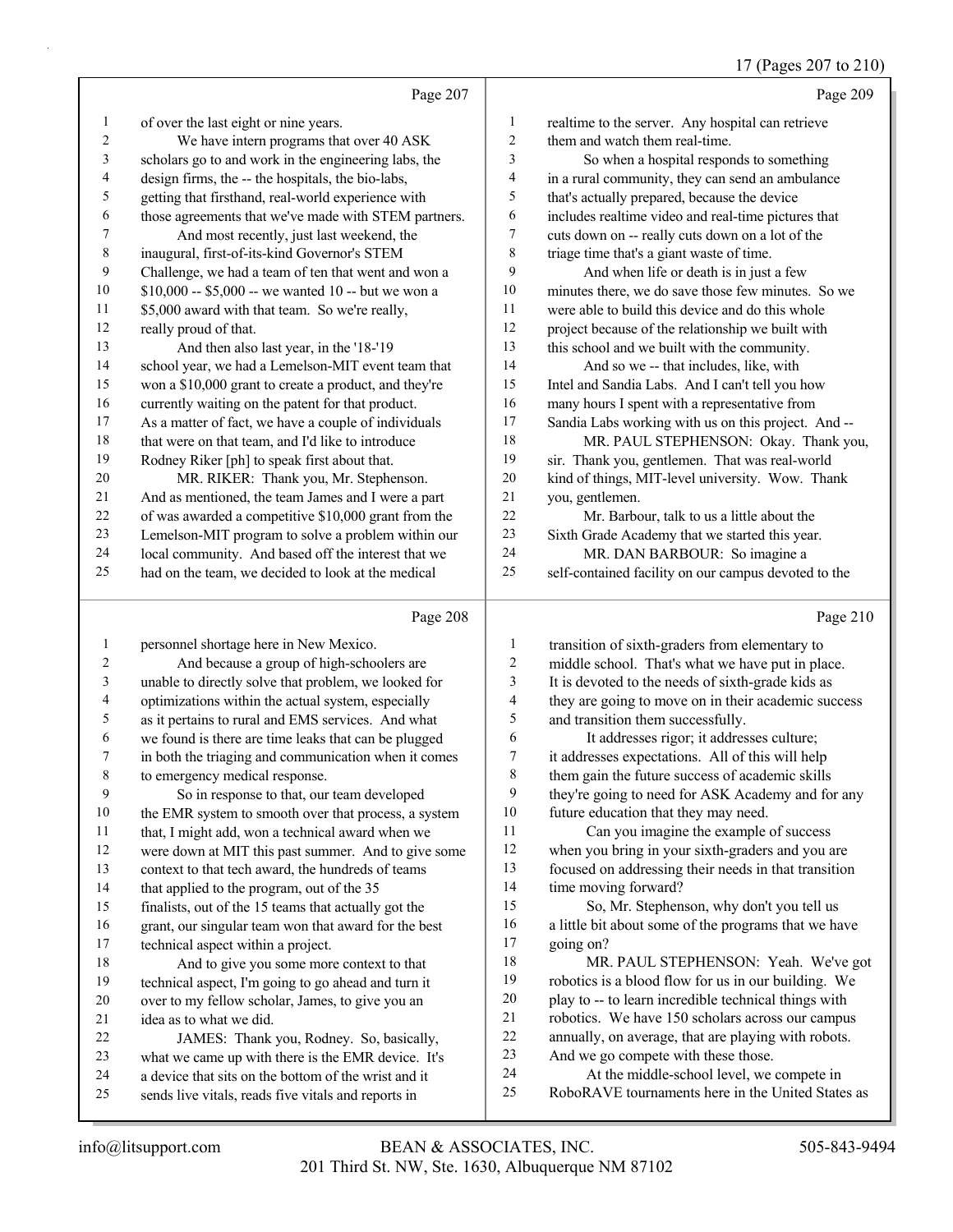#### 18 (Pages 211 to 214)

|                |                                                                   |                         | 18 (Pages 211 to 214)                                             |
|----------------|-------------------------------------------------------------------|-------------------------|-------------------------------------------------------------------|
|                | Page 211                                                          |                         | Page 213                                                          |
| 1              | well as in Japan and China. As a matter of fact, on               | $\mathbf{1}$            | small interest in STEM. Since sixth grade, I                      |
| $\overline{c}$ | one of the China trips, our first one as an academy,              | $\overline{\mathbf{c}}$ | developed a love for STEM and see it as a future                  |
| 3              | we had, I believe, three middle-schoolers. They                   | 3                       | career.                                                           |
| 4              | were eighth-graders.                                              | 4                       | Currently, I'm interested in attending                            |
| 5              | And -- thank you -- all girls that                                | 5                       | Rose-Hulman Institute of Technology. This is the                  |
| 6              | competed incredibly well, took second and third                   | 6                       | number one engineering school in the United States                |
| 7              | place in China in robotics. At the high school, we                | 7                       | for the last 22 years, and they only accept 500                   |
| $\,$ 8 $\,$    | have a VEX program that we compete in that we are                 | $8\phantom{1}$          | freshmen. I know with the education I'm receiving                 |
| 9              | state champions. We go to regionals; we go to world               | 9                       | at the ASK Academy, this is a real possibility for                |
| 10             | competitions each and every year.                                 | 10                      | me.                                                               |
| 11             | As a matter of fact, we've got a scholar.                         | 11                      | My goal is to major in biomedical                                 |
| 12             | She's a middle-schooler, Garnet Waldrop. I would                  | 12                      | engineering and focus on nanobot technology. The                  |
| 13             | like to introduce you to what she is doing in                     | 13                      | ASK Academy empowers females in STEM fields, and I                |
| 14             | robotics at the Academy. Oh, and this is a rarity,                | 14                      | know they believe in me and will help me reach my                 |
| 15             | I think.                                                          | 15                      | goals. Our teachers are the best and inspire the                  |
| 16             | FROM THE FLOOR: Thank you,                                        | 16                      | scholars to reach for the stars. Who knows? I                     |
| 17             | Mr. Stephenson. I attended RoboRAVE International                 | $17\,$                  | might be the next to go to Mars. Thank you.                       |
| 18             | in China last July. My partner, Abigail, and I                    | 18                      | MR. PAUL STEPHENSON: Thank you, Garnet.                           |
| 19             | competed in the SumoBot competition against other                 | 19                      | Mr. Barbour, why is it necessary that ASK                         |
| $20\,$         | robots in the standard EV3 in NXT robots that are                 | 20                      | is in New Mexico?                                                 |
| 21             | created by Lego.                                                  | 21                      | MR. DAN BARBOUR: Madam Chair, we                                  |
| 22             | Most of our competitors were male                                 | 22                      | respectfully request two more minutes.                            |
| 23             | high-school students. We placed 11th out of                       | 23                      | COMMISSIONER RUIZ: Time is up. I'm                                |
| 24             | 45 teams. We were the highest placing team from our               | 24                      | sorry.                                                            |
| 25             | school and the highest placing team from the U.S.                 | 25                      | MR. DAN BARBOUR: Thank you. I can think                           |
|                | Page 212                                                          |                         | Page 214                                                          |
| 1              | My partner and I wanted to build a metal                          | $\mathbf{1}$            | of no better way to end a presentation than with a                |
| 2              | frame to go with our robot. My guitar teacher,                    | $\overline{c}$          | young scholar.                                                    |
| 3              | Darren Beckett, who is the Chief Technology Officer               | 3                       | COMMISSIONER RUIZ: Thank you. Thank you                           |
| 4              | at Sigma Labs here in Santa Fe, agreed to help us                 | 4                       | so much for that. And, wow, what a presentation. I                |
| 5              | print a 3-D metal case if we were able to design and              | 5                       | want to know what coffee you're drinking.                         |
| 6              | present our idea to Santa Fe and international                    | 6                       | A lot of things that I wanted to talk to                          |
| 7              | teams.                                                            | $\overline{7}$          | you about. Actually, I made a lot of notes, and I                 |
| 8              | It was very fun getting to see what                               | 8                       | think some of these have gone out the window because              |
| 9              | engineering looks like in the real world. We                      | 9                       | you answered a lot of the questions.                              |
| 10             | learned about -- we learned a lot about 3-D metal                 | 10                      | One of the things that I wanted to say --                         |
| 11             | printers and how they work and how other tools work               | 11                      | oh, I'm sorry. Did we have anybody sign up for                    |
| 12             | with the printers. We worked with lots of                         | 12                      | Public Comment?                                                   |
| 13             | engineers.                                                        | 13                      | MS. FRIEDMAN: We did have.                                        |
| 14             | Together we worked through different                              | 14                      | COMMISSIONER RUIZ: I'm sorry. Okay. So                            |
| 15             | problems we had with the frame. For example, right                | 15                      | we did have one. Stephanie Waldrop. And we had                    |
| 16             | before we went to China, we found out our robot was               | 16                      | one, so you have eight minutes, Ms. Waldrop.                      |
| 17             | a little too big and didn't meet the expectations                 | 17                      | FROM THE FLOOR: Unlike my daughter,                               |
| 18             | for our competition. We had to make an emergency                  | 18                      | Garnet, I am not a public speaker. So pardon me. I                |
| 19             | trip up to Sigma Labs to refine our design. We                    | 19                      | wrote some notes.                                                 |
| 20<br>21       | learned a lot about problem-solving with this                     | 20                      | Good morning. My name is Stephanie                                |
| 22             | wonderful experience.<br>The ASK Academy is a great school. I had | 21                      | Waldrop. As I said, my daughter is Garnet, and she                |
| 23             | my choice of going to PAPA, which is a performing                 | 22<br>23                | just spoke with you.<br>We had our choice of schools. ASK was one |
|                |                                                                   |                         |                                                                   |

- arts school, my local middle school, or the ASK
- Academy. I chose the ASK Academy because I had a
- of them. And every day she chooses to go to ASK.
- Not only has ASK expanded her vision of what is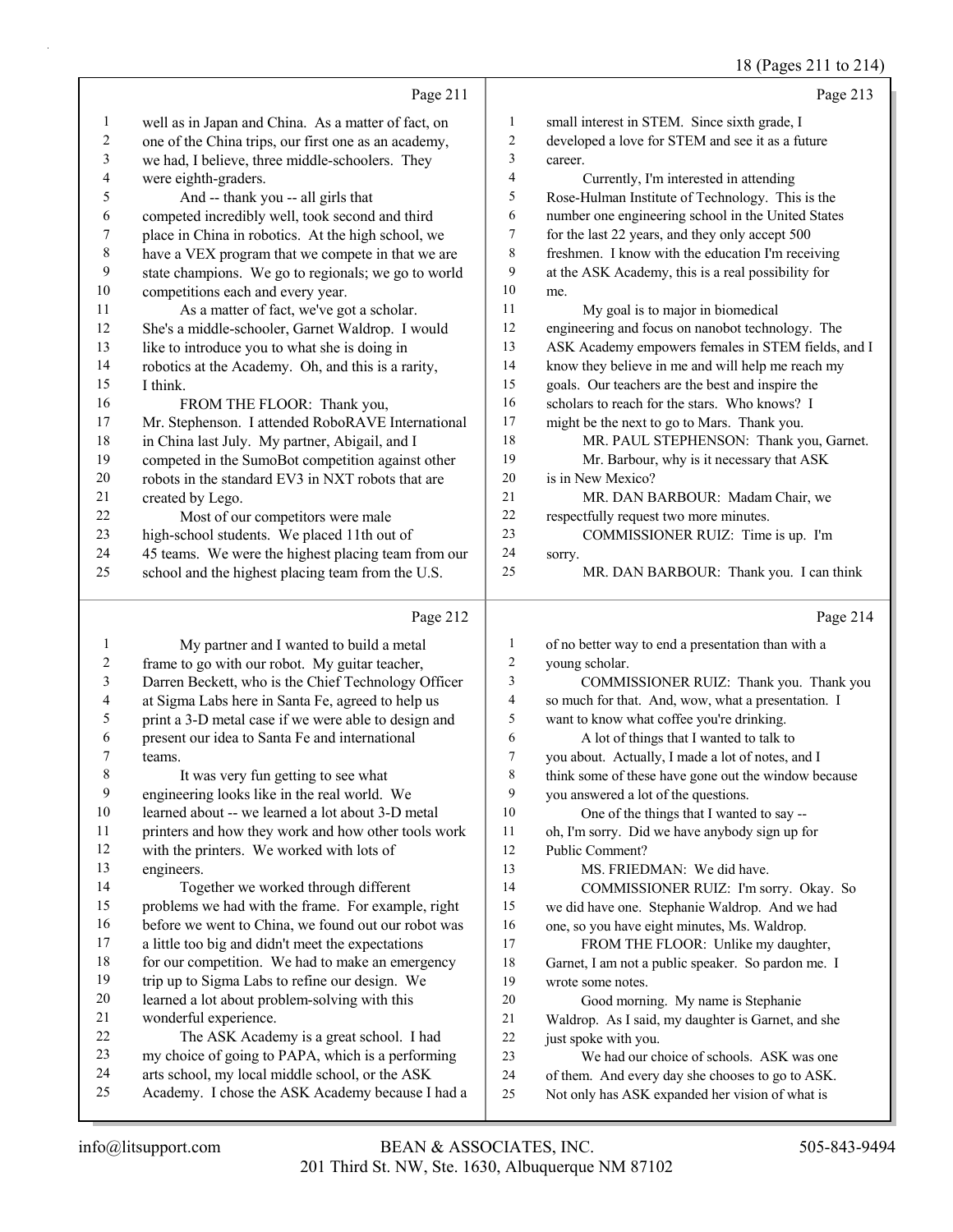#### 19 (Pages 215 to 218)

|              | Page 215                                             |    | Page 217                                            |
|--------------|------------------------------------------------------|----|-----------------------------------------------------|
| $\mathbf{I}$ | possible for her future; they have also supported    | 1  | any of the other fields in there, do you know how   |
| 2            | her during her darkest days.                         | 2  | many of them we actually get to retain in           |
| 3            | Last year her father, my husband, passed             | 3  | New Mexico?                                         |
| 4            | away unexpectedly. The scholars surrounded her with  | 4  | Because that seems to be a concern for a            |
| 5            | love and support. Without them, I'm not sure Garnet  | 5  | lot of the fields that our kids go into. We'll      |
| 6            | would be succeeding academically. She has a 4.25     | 6  | educate them, and then they leave. And so one of my |
| 7            | GPA, so I'm pretty proud at the moment. But she's    | 7  | questions is do you all track that? Do we retain    |
| 8            | also succeeding socially and mentally.               | 8  | any of those kids? What's the percentage?           |
| 9            | She did a TED Talk on Friday night that              | 9  | MR. DAN BARBOUR: So, Madam Chair, that's            |
| 10           | would not be possible without ASK and the support of | 10 | very difficult to track.                            |
| 11           | her teachers.                                        | 11 | MR. PAUL STEPHENSON: But that's a really            |
| 12           | Her teachers challenge her every day, and            | 12 | good question.                                      |
| 13           | when she needs help with a concept, which she often  | 13 | MR. DAN BARBOUR: That's a great question.           |
| 14           | does in algebra, they're there to lead the way and   | 14 | That's something we're going to have to take into   |
| 15           | ensure that she not only learns the concept for the  | 15 | account as we go forward. But I do know one of our  |
| 16           | test and for the homework, but that she understands  | 16 | scholars that went to New Mexico Tech is now up at  |
| 17           | it for the future. So it's not just moment           | 17 | Los Alamos Labs.                                    |
| 18           | learning; it's a continuous learning.                | 18 | As far as other ones, as we go forward,             |
| 19           | So thank you very much for your time. I              | 19 | Facebook and social media I think would be the      |
| 20           | cannot fill eight minutes.                           | 20 | appropriate way to be able to find out. Oh, yeah.   |
| 21           | COMMISSIONER RUIZ: Thank you so much.                | 21 | And Ryan is still at Sandia National Labs.          |
| 22           | Okay.                                                | 22 | MR. PAUL STEPHENSON: And understand, too,           |
| 23           | MR. DAN BARBOUR: May we take the balance             | 23 | that we've only really had five graduating groups.  |
| 24           | of the public comment time?                          | 24 | So we're really hitting that wave when they're now  |
| 25           | COMMISSIONER RUIZ: (Indicates.)                      | 25 | stepping out of the university setting. So those    |
|              | Page 216                                             |    | Page 218                                            |

#### 1 MR. DAN BARBOUR: Well, thank you very much. We're persistent. 3 MR. PAUL STEPHENSON: You never get anything if you don't ask. 5 COMMISSIONER RUIZ: Exactly. 6 Okay. So one of the things that I wanted -- there's a lot of things I'd like to tell you, and I'll keep it to a minimum. But the enthusiasm with which your students and, of course, your staff and the work that you do is so commendable. And I appreciate that. 12 And being in the STEM field, and we know that that is the future of a lot of our population, we know that our governor has an interest in that. And so I do appreciate that. 16 The experiences that these kids have, both the girls team and -- I mean, I've never seen anything like that. So that's wonderful. I think that those are excellent things. 20 One of the questions I did have. So I know that you have these internships that they're able to -- to be a part of. And I'm wondering if you have taken any kind of information on -- of all the kids that you send to Los Alamos or any of the other places that you send them for engineering or numbers wouldn't be that large anyway. But it is one of our focuses in trying to keep them in the state of New Mexico. 4 COMMISSIONER RUIZ: Thank you. And the other thing I wanted to mention is I was glad to see that you all did correct the problem that you had with ELL and not sending out the letters. Communication -- I'm still employed with the schools as a test coordinator and a counselor. And we get feedback on that, right, that parents want to, you know, be able to ensure that that communication is open. So I'm proud to see that, that you all are doing that. 14 And I have to commend you on your academic success. That is wonderful. 16 Your four-day calendar -- 17 (Chairman Gipson returns to the meeting.) 18 COMMISSIONER RUIZ: So what percentage of your kids -- welcome back -- what percentage of your kids come back on Fridays? Because Friday is not mandatory; is that correct? It's just a four-day school schedule, and then you said that Friday is for enrichment. 24 Do you have an idea how many kids and what percentage of your students come back voluntarily on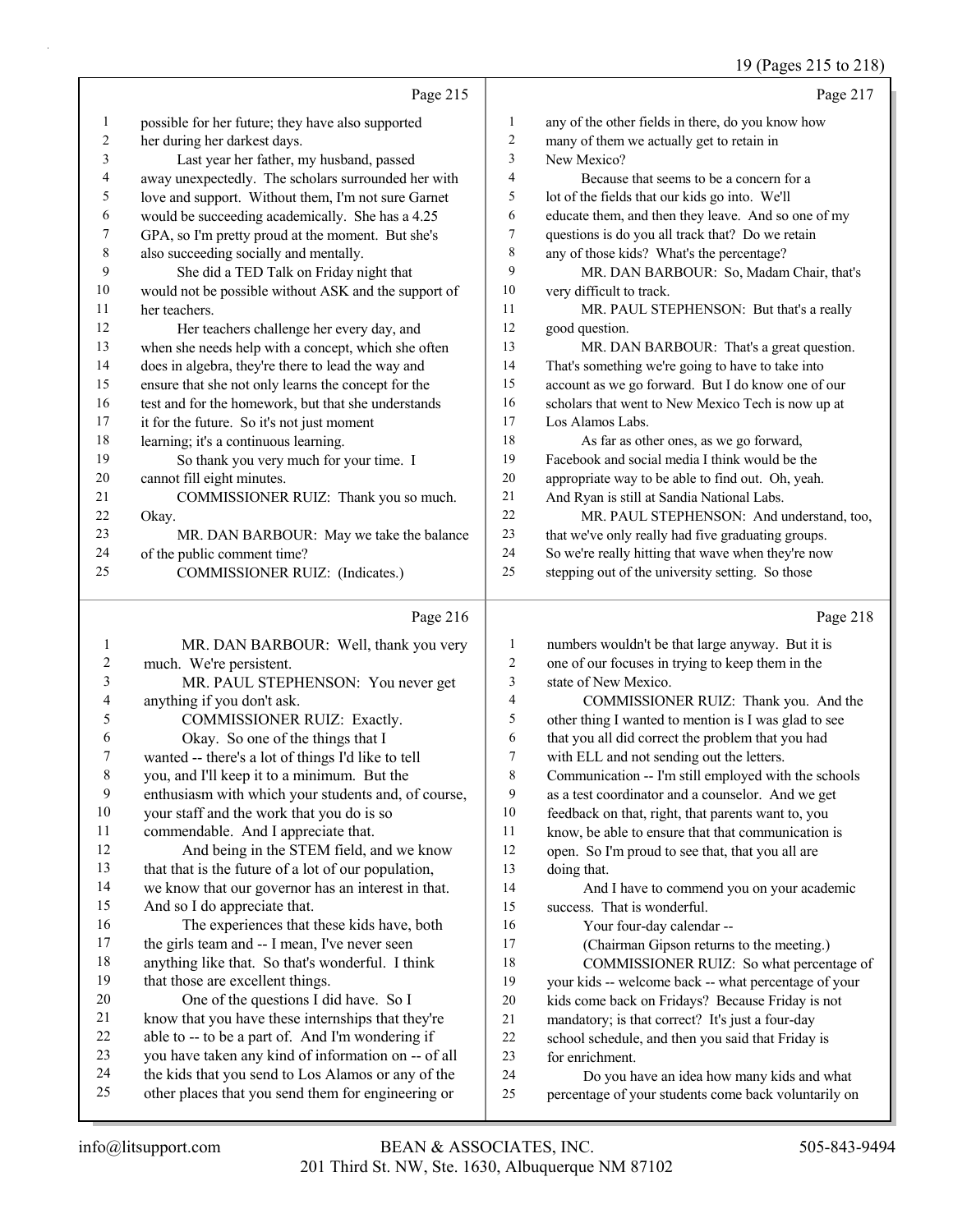### 20 (Pages 219 to 222)

|                |                                                      |                | $20$ (1 agus 21) to 222                              |
|----------------|------------------------------------------------------|----------------|------------------------------------------------------|
|                | Page 219                                             |                | Page 221                                             |
| 1              | Friday?                                              | 1              | or, only, obviously, the female. There are a lot     |
| 2              | MR. DAN BARBOUR: It's approximately                  | $\overline{2}$ | more female doctors. We're working actively to       |
| 3              | 44 percent. Every Friday they come to school for     | 3              | increase that.                                       |
| 4              | two hours. On top of that, after school on Fridays   | 4              | Every Tuesday afternoon, in addition to              |
| 5              | we have a two-hour academic intervention support.    | 5              | our academic supports, we have a robotics club.      |
| 6              | And also on Tuesdays, we have another two-hour       | 6              | That's open to everyone. We work with the Boys and   |
| 7              | academic support for tutoring for our scholars to    | 7              | Girls Club which is right next door to us, large     |
| $8\phantom{1}$ | take advantage of.                                   | $\,8\,$        | degree of socioeconomically disadvantaged members    |
| 9              | THE CHAIR: So welcome back, me. And                  | 9              | there. We open our doors. Our summer program is      |
| 10             | thank you. And I don't know if this has been asked.  | 10             | open to them.                                        |
| 11             | So you can stop me.                                  | 11             | That's the type of partnership. Yes, we              |
| 12             | I guess part of my concern is -- and I               | 12             | want everyone. We want everyone to succeed in STEM   |
| 13             | understand your mission with the biomedical and the  | 13             | because it is the future.                            |
| 14             | engineering. But it -- it appears that you're not    | 14             | So we are taking those steps.                        |
| 15             | necessarily attracting a lot of minority children to | 15             | We've had scholars commute from Cuba. And            |
| 16             | the school.                                          | 16             | they were a lower-income family. But every day they  |
| 17             | And I guess a piece of -- a piece of me is           | 17             | drove that 60 miles in from Cuba to attend ASK.      |
| 18             | asking, you know, for years, it's always been, you   | 18             | So we've got members of the pueblos, the             |
| 19             | know, girls were discouraged from the science and    | 19             | surrounding pueblos, that attend ASK. Our custodian  |
| 20             | the math, so that you see fewer girls going into     | $20\,$         | is a former governor of Jemez Pueblo. We love        |
| 21             | those areas. And with the mission itself of really   | $21$           | New Mexico, and we love our community, and we are    |
| 22             | being focused -- and I understand the mission, and   | $22\,$         | responding to the people that are responding to ASK. |
| 23             | that's what the school is set up for.                | 23             | THE CHAIR: Right. Because I just want to             |
| 24             | But because it's so rigidly with the                 | 24             | be clear that, from the article that we have,        |
| 25             | biomedical and engineering, is that a message that's | 25             | Rio Rancho is at 33 percent white. And your school   |
|                | Page 220                                             |                | Page 222                                             |
| 1              | being sent out, unfortunately, to many of the        | $\mathbf{1}$   | is at 46 percent. And the Hispanic population for    |
| 2              | minority students? Because they're not being         | $\overline{c}$ | Rio Rancho is 56 -- Rio Rancho Public Schools is 56, |
| 3              | encouraged as much in the lower grade levels.        | 3              | and you're at approximate 46.                        |
| 4              | So I'm just -- I guess I'm asking, have              | 4              | MR. DANIEL BUSSE: Our lottery, like --               |
| 5              | you had any conversations about that? Because I      | 5              | THE CHAIR: So it's not -- it's not -- you            |
| 6              | know you have robust conversations about your        | 6              | know.                                                |
| 7              | school. And is there anything that you have done or  | 7              | COMMISSIONER VOIGT: It's not that far                |
| 8              | think you can do better to try to -- to get those -- | $\,$ 8 $\,$    | off.                                                 |
| 9              | those students in?                                   | 9              | THE CHAIR: There is somewhat of a                    |
| 10             | MR. DANIEL BUSSE: Thank you, Madam Chair.            | 10             | disparity there between the two.                     |
| 11             | Brilliant observation and question.                  | 11             | MR. DANIEL BUSSE: And our lottery, is,               |
| 12             | Rio Rancho is very economically diverse.             | 12             | like 21st Century's, it's a wide-open lottery.       |
| 13             | It has high-income areas and low-income areas. We    | 13             | There's no --                                        |
| 14             | are actually located in one of the lower-income      | 14             | THE CHAIR: Right. And I understand that.             |
| 15             | areas of Rio Rancho. So we're happy that those       | 15             | I was just curious to see if -- because, as I said,  |
| 16             | scholars that live adjacent to us now, this is wide  | 16             | I think historically, we've said, you know, girls    |
| 17             | open to them. We want that. That's what we want.     | 17             | were not encouraged to go into those math and        |

to be encouraged.

18 And seeing some like Garnet here today, again, our -- when our middle-school girls went to China, it was all females. That's a goal of ours. We want not only STEM to stay in New Mexico, but especially the young ladies of our state. They need

24 We are actually trying to break that idea that it's just a boys' club in an engineering school know.

 science programs. And that's -- you know, that's for sure. So it's not something that we just want to see -- it's that cycle we're trying to break, you

22 COMMISSIONER VOIGT: Madam Chair? 23 So I think, as the school stated, though, for the Rio Rancho and that community, it's really statistically not that far off. The demographics of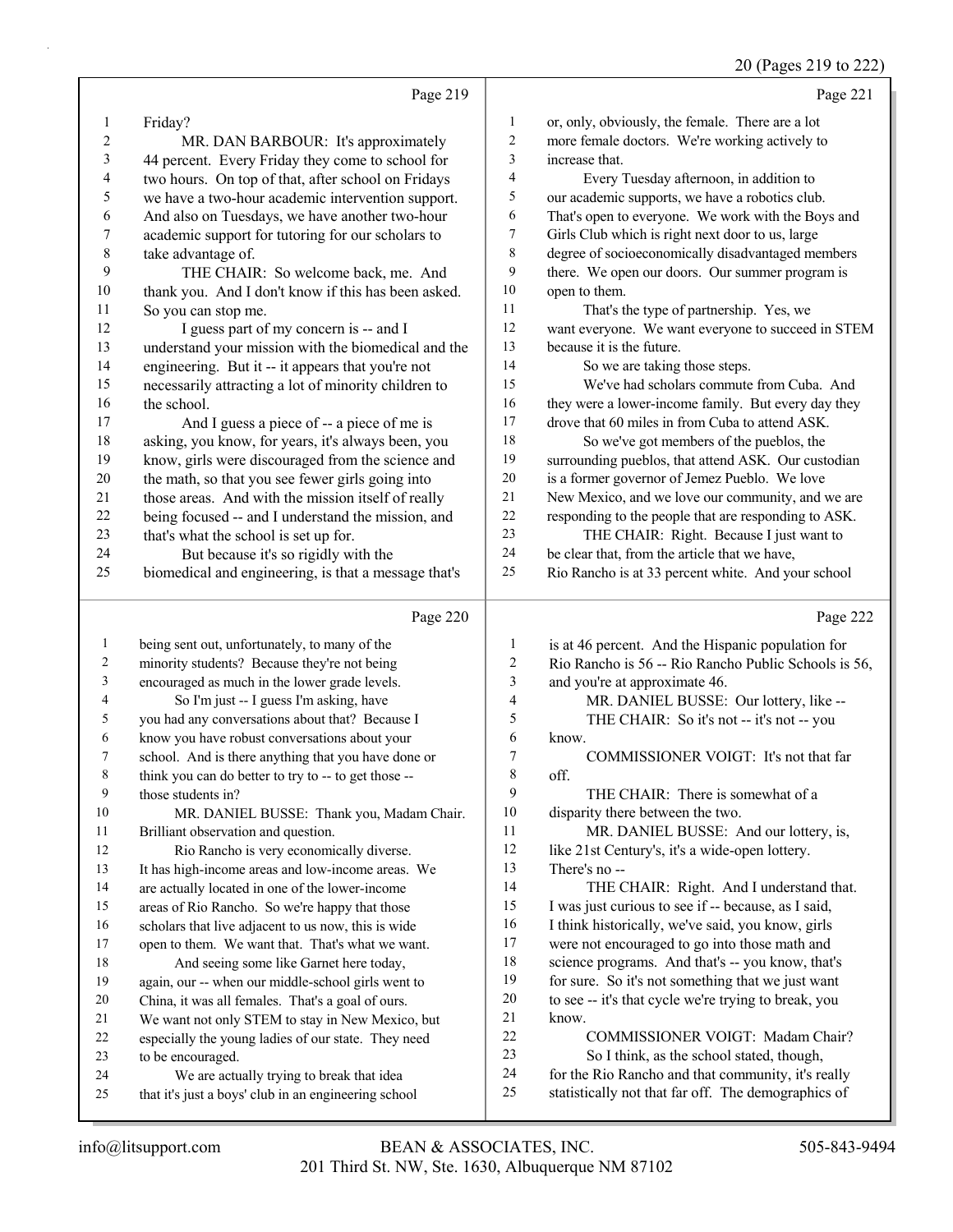21 (Pages 223 to 226)

| Page 223                                                                                                                      | Page 225 |
|-------------------------------------------------------------------------------------------------------------------------------|----------|
| Hispanic and Anglo populations is not that far off.<br>1<br>1<br>and there, "C" was a passing, just like yours.               |          |
| So congratulations on sending girls to<br>$\overline{c}$<br>2<br>So the retention is key. And also how                        |          |
| $\mathfrak{Z}$<br>3<br>China. And I think travel, in itself, is a huge<br>many students you bring in -- since you're bringing |          |
| 4<br>4<br>education.<br>in students in the middle school, what's the                                                          |          |
| 5<br>5<br>When was that that they went? What year?<br>percentage of your minority students, low-income or                     |          |
| 6<br>MR. DAN BARBOUR: I believe that was two<br>6<br>just minority, at that level?                                            |          |
| 7<br>7<br>years ago, Garnet?<br>Because you -- if you bring in 80 percent                                                     |          |
| 8<br>8<br>in the middle schools are non-minority, those<br>MS. GARNET WALDROP: Last year.                                     |          |
| 9<br>FROM THE FLOOR: It was last year and the<br>9<br>percentages are going to be moving up. And the few                      |          |
| 10<br>10<br>minority students that stay because it's so rigorous<br>year before.                                              |          |
| 11<br>11<br>and your retention is not actually there, you have a<br>MR. PAUL STEPHENSON: Two years in a row.                  |          |
| 12<br>12<br>COMMISSIONER VOIGT: I just wanted to ask<br>revolving door of students coming in just to have                     |          |
| 13<br>13<br>the students that went. Garnet, what were the top<br>enough brown faces to meet the standards, because            |          |
| 14<br>14<br>three memories -- what were the top three impactful<br>it's a public school.                                      |          |
| 15<br>memories that you brought home after that trip?<br>15<br>So there's got to be more than just an                         |          |
| 16<br>MS. GARNET WALDROP: Well, I got to see<br>16<br>effort.                                                                 |          |
| 17<br>how people from other countries interacted and how<br>17<br>I went to college in University of Texas                    |          |
| 18<br>they all work together to achieve one goal. I also<br>18<br>at El Paso. We always had a 39 percent percentage           |          |
| 19<br>watched how teams with -- teams who weren't doing so<br>19<br>of Hispanics there, even though the city was              |          |
| 20<br>20<br>well in the competition get help from their other<br>56 percent. So they were very proud of that. But             |          |
| $21\,$<br>21<br>fellow teams from their same schools. And that<br>the students within a study of the graduation               |          |
| 22<br>22<br>showed a lot of teamwork and not, "Oh, I want to win<br>rate -- and the graduation rate was 16 percent.           |          |
| 23<br>23<br>so I'm not going to help you."<br>So nobody graduated, not in four years,                                         |          |
| And how my team -- my teams that went from<br>24<br>24<br>not in five years, not in seven, not in eight. And                  |          |
| 25<br>my school, how we all worked together to achieve our<br>25<br>once we brought that up, we forced the university to      |          |
| Page 224                                                                                                                      | Page 226 |
| goal, even though we were competing in different<br>1<br>$\mathbf{1}$<br>do good, honest retention.                           |          |
| $\overline{c}$<br>2<br>So when we look at all the indicators, and<br>categories.                                              |          |
| 3<br>3<br>COMMISSIONER VOIGT: Awesome. Thank you.<br>we look at your -- in that little section where you                      |          |
| Did you have some good food?<br>4<br>fail or meet, you fail in the -- in the language --<br>4                                 |          |
| MS. GARNET WALDROP: Yes. Yes.<br>5<br>let me point it out.<br>5                                                               |          |
| COMMISSIONER VOIGT: Great.<br>6<br>In the Organization Performance Framework,<br>6                                            |          |
| COMMISSIONER CABALLERO: Madam Chair?<br>7<br>7<br>11-8.04, Protecting the Rights of English Learners,                         |          |
| 8<br>THE CHAIR: Commissioner Caballero?<br>8<br>Title III. And in 2016-2017, you failed; '17-'18,                             |          |
| 9<br>9<br>you were Working to Meet. And you're still Working<br>COMMISSIONER CABALLERO: Thank you,                            |          |
| 10<br>Madam Chair. I thought I would be the only one<br>10<br>to Meet '18-'19.                                                |          |
| 11<br>bringing up what was glaring. To me, 10 percent is<br>11<br>And so you're a fantastic school. But                       |          |
| not kind of reflective of the population. 1 or<br>12<br>12<br>since you're a public school and you're getting                 |          |
| 2 percent is a little off. But 10 percent, it's a<br>13<br>13<br>financed by public dollars, it's got to -- it's got          |          |
| 14<br>lot. And then you have an indicator that shows that<br>14<br>to reflect the population there.                           |          |
| you have parents -- 78 percent approve. So that<br>15<br>15<br>You can't just do it for certain                               |          |
| means there's a chunk of parents that disapprove.<br>16<br>populations. You've got to do -- if what you're<br>16              |          |
| 17<br>And so at I wonder, are those the parents<br>doing is not meeting up to standard, then you've got<br>17                 |          |
| 18<br>of minority students?<br>18<br>to up the -- your efforts to bring them in. And if                                       |          |
| 19<br>And in your responses for bad<br>19<br>you bring them in, you've got to do the retention.                               |          |
| 20<br>20<br>graduations -- you see a school could be across the<br>I don't know if you're doing the retention.                |          |
| 21<br>21<br>street, like I had in El Paso, a parochial school.<br>I see the Fridays for enrichment, for                       |          |
| 22<br>And if you wanted to send your kids there, you paid.<br>$22\,$<br>intervention, Tuesdays. Also, I don't know how many   |          |
| 23<br>But this is a public school. And even in<br>23<br>of those are minority. But it seems to me there's a                   |          |
| the parochial school, once they accepted you, they<br>24<br>lag. And, no, 10 percent is not almost there. The<br>24           |          |
| made sure you were successful. So the retention --<br>25<br>25<br>indicator is that you don't do what you should be           |          |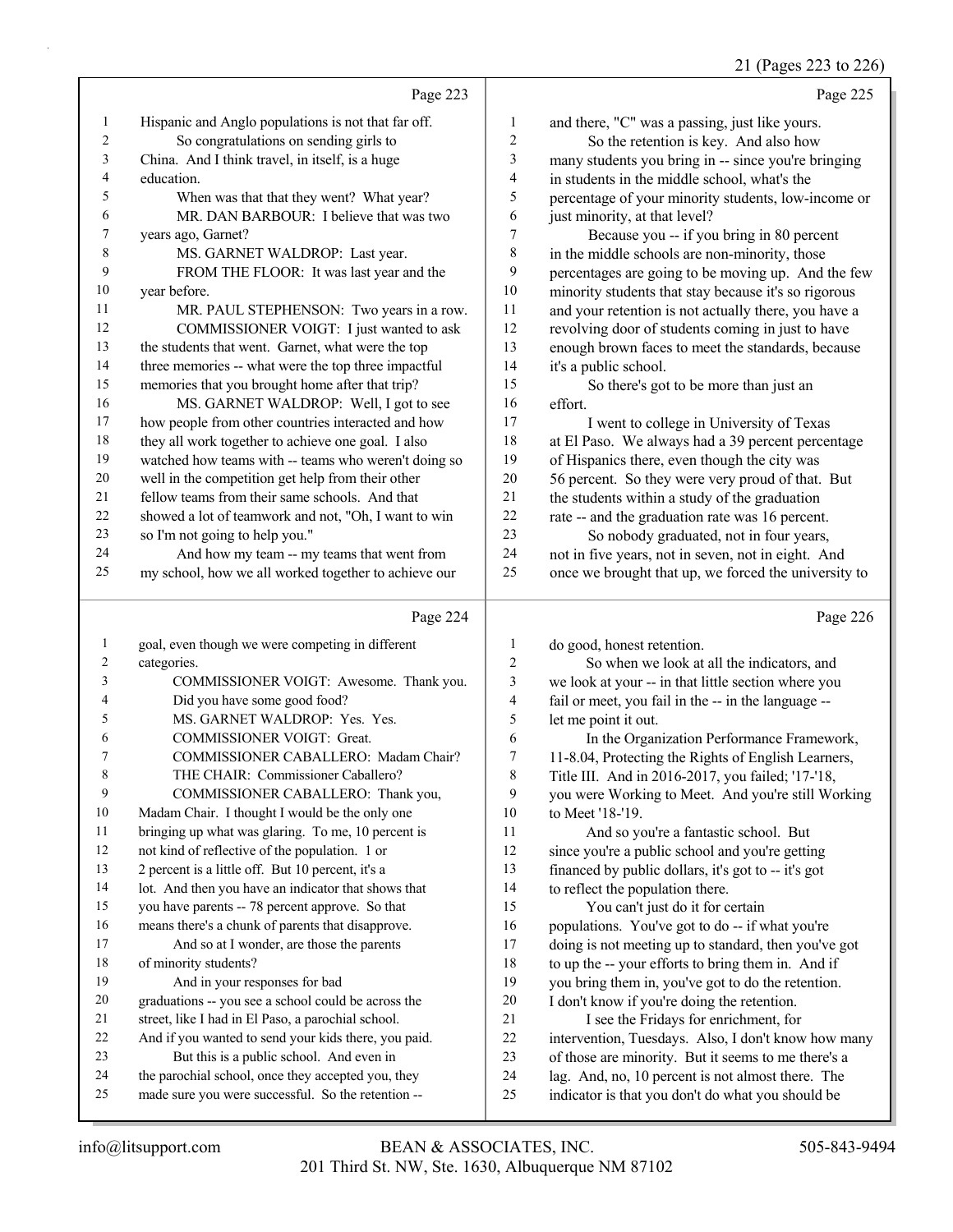# 22 (Pages 227 to 230)

|    | Page 227                                             |    | Page 229                                             |
|----|------------------------------------------------------|----|------------------------------------------------------|
| 1  | doing for minority students; it's not there. Only    | 1  | MS. GARNET WALDROP: Waldrop.                         |
| 2  | 78 percent of parents do not approve. That means     | 2  | COMMISSIONER CRONE: Back to that, what               |
| 3  | that there's a big chunk that disapprove. I would    | 3  | are you doing in the arts, humanities, so forth?     |
| 4  | venture to say that those parents are minority       | 4  | MR. PAUL STEPHENSON: Thank you,                      |
| 5  | parents.                                             | 5  | Mr. Crone. Great question. Arts and humanities.      |
| 6  | And so your graduation rates were awful.             | 6  | We do -- you did hear us talk today about how we're  |
| 7  | I can almost say that -- that minority students      | 7  | different. There are a lot of things we do that are  |
| 8  | bailed out and had to go elsewhere. And, no, GED at  | 8  | the same.                                            |
| 9  | this age is not good enough. It is not good enough.  | 9  | So we have a -- as a matter of fact, my              |
| 10 | So even your responses on your -- on your            | 10 | math department -- my math team is kind of           |
| 11 | failure to graduate, graduation rates, are awful.    | 11 | embarrassed by how strong the ELA team is in getting |
| 12 | Your academics are fantastic. Everything             | 12 | our kids to grow much better statistically than even |
| 13 | you're doing for academics is awesome. And, yes,     | 13 | in mathematics. So we are really proud about how we  |
| 14 | you're at the top of the -- of the heap nationally.  | 14 | focus on that.                                       |
| 15 | But I certainly wish more minority students would be | 15 | Also one of our contributing partners is             |
| 16 | in there to -- so that I could feel good about it.   | 16 | Jonathan Wolfe, president of the Fractal Foundation. |
| 17 | Thank you, Madam Chair.                              | 17 | We do a lot of that about -- talking about the art   |
| 18 | THE CHAIR: Thank you.                                | 18 | and the mix of mathematics and creating algebraic    |
| 19 | COMMISSIONER CRONE: Madam Chair?                     | 19 | algorithms to create artwork through fractals. So    |
| 20 | THE CHAIR: Commissioner Crone?                       | 20 | those are things that we're very proud about doing.  |
| 21 | COMMISSIONER CRONE: Excuse me. We -- in              | 21 | We have a significant number of our kids,            |
| 22 | interviewing schools with the STEM focus, Chair      | 22 | because we have engineering and design in the design |
| 23 | Gipson and I have expressed our belief in a good     | 23 | pathway, we have many of our artists and scholars    |
| 24 | well-rounded liberal education. And I did make the   | 24 | that get to thrive in that world of art as they      |
| 25 | comment yesterday that I'm definitely old-school     | 25 | design industrial parts, or architectural ed, this   |
|    | Page 228                                             |    | Page 230                                             |
|    |                                                      |    | $11 \t11 \t11$                                       |

|    | $1 \frac{\mu}{5}$ $220$                             |    | $1 \mu \text{g}c$ 200                                |
|----|-----------------------------------------------------|----|------------------------------------------------------|
| 1  | conservative in believing Greek and Latin should    | 1  | is, or those kind of things.                         |
| 2  | still be a part of the curriculum.                  | 2  | Matter of fact, my geometry class right              |
| 3  | I also think about the connection with              | 3  | now is working on a project to create a Conn [ph]    |
| 4  | art, music, that -- and so the word STEAM is being  | 4  | sculpture depicting the distance between the sun and |
| 5  | used. And so it's also the humanities as well. So   | 5  | the earth and the diameter of the two orbs           |
| 6  | I believe Jackson Pollock, for instance, that some  | 6  | proportionally, creating that art.                   |
| 7  | scientists analyzed his painting and saw a          | 7  | So we thrive in that world. It's a great             |
| 8  | connection with fractals. And the tight association | 8  | question. But just because we talk so much about     |
| 9  | with math and music.                                | 9  | STEM doesn't mean we're not STEAM and that those     |
| 10 | And so I just want to -- I'll ask a                 | 10 | aspects don't invade our walls as well, as our       |
| 11 | question, but I want to ask a prior question. I'll  | 11 | passions and interests of scholars shape us.         |
| 12 | come back to that and ask what you do in that area. | 12 | <b>COMMISSIONER ROBBINS: Madam Chair?</b>            |
| 13 | But I wanted to ask Garnet, did I hear              | 13 | THE CHAIR: Commissioner Robbins?                     |
| 14 | your mom say you were on TED Talks?                 | 14 | COMMISSIONER ROBBINS: I just want to                 |
| 15 | MS. GARNET WALDROP: I was.                          | 15 | follow up with the idea of the statistics and        |
| 16 | COMMISSIONER CRONE: What was the subject            | 16 | looking at, you know, targeting, or not targeting,   |
| 17 | of your talk?                                       | 17 | areas. I think one thing we have to be very careful  |
| 18 | MS. GARNET WALDROP: I talked about how              | 18 | of is when we talk about a -- any charter school or  |
| 19 | small actions can make a huge impact.               | 19 | any school at all targeting or not targeting groups, |
| 20 | COMMISSIONER CRONE: That was last Friday            | 20 | if you have an open lottery, if that lottery is not  |
| 21 | night? So that's available.                         | 21 | publicized in a targeted manner and if the           |
| 22 | MS. GARNET WALDROP: Not yet, but it'll be           | 22 | individuals that elect to do that come, you          |
| 23 | soon.                                               | 23 | shouldn't be criticizing the charter school for the  |
| 24 | COMMISSIONER CRONE: What's your name                | 24 | outcomes.                                            |
| 25 | again?                                              | 25 | At the same time, your school is middle              |
|    |                                                     |    |                                                      |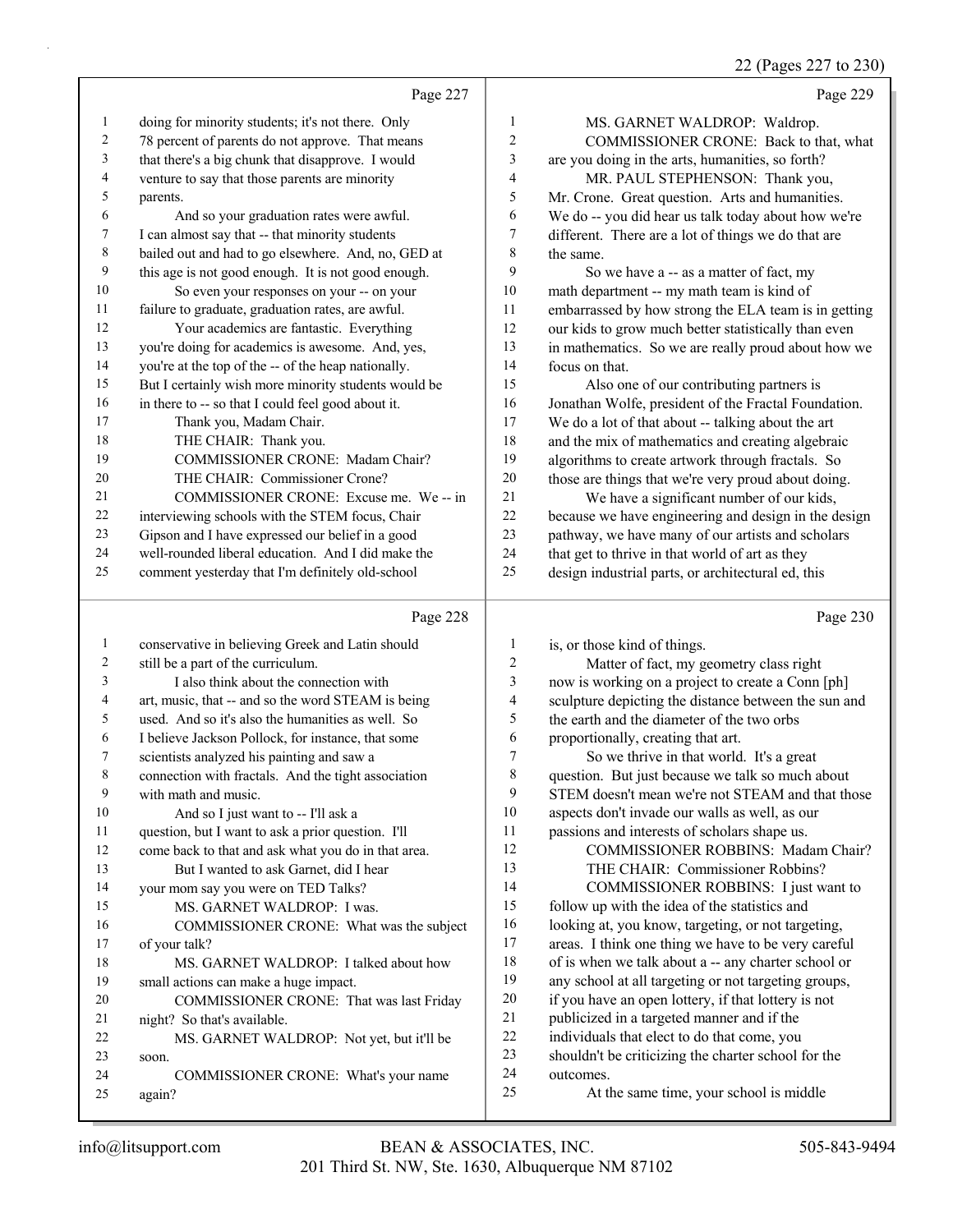23 (Pages 231 to 234)

|                          | Page 231                                             |                          | Page 233                                             |
|--------------------------|------------------------------------------------------|--------------------------|------------------------------------------------------|
| $\mathbf{1}$             | school and high school. A lot of elementary school   | $\mathbf{1}$             | things.                                              |
| 2                        | students may not receive the encouragement in the    | $\overline{c}$           | So we have to figure out ways at the                 |
| 3                        | science, in math. One of the things that I've noted  | 3                        | youngest age, when they're five, six, seven years    |
| $\overline{\mathcal{A}}$ | in talking with many elementary schoolteachers and   | $\overline{\mathcal{A}}$ | old, encouraging them and giving them the tools at   |
| 5                        | principals is a lot of our elementary schoolteachers | 5                        | the elementary age.                                  |
| 6                        | are not comfortable in teaching science and math.    | $\sqrt{6}$               | So I don't want to criticize a school that           |
| $\boldsymbol{7}$         | And so their students are not comfortable            | 7                        | has high academics, has high success, has students   |
| $\,$ $\,$                | with science and math coming out of elementary       | $\,$ 8 $\,$              | that are succeeding and going on and working and     |
| 9                        | school. And you get into middle school and high      | 9                        | getting college credits and going on and things.     |
| 10                       | school and you have dedicated science and math       | $10\,$                   | And, again, we see some schools that have            |
| 11                       | teachers. But a lot of times your elementary         | $1\,1$                   | high standards, and students like the idea of going  |
| 12                       | schoolteachers aren't dedicated, don't have degrees  | 12                       | there. But when they get there, they realize that's  |
| 13                       | in those areas.                                      | 13                       | not for them. You know, if they're in a traditional  |
| 14                       | So I think that's one thing that can harm            | 14                       | public school, they're stuck. But with a charter     |
| 15                       | the development of those young students going into   | 15                       | school, they'll leave and they'll go back to the     |
| 16                       | the STEM or STEAM areas is that when we are not      | 16                       | public school or they'll go to a different charter   |
| 17                       | developing programs and giving the resources at the  | 17                       | school.                                              |
| 18                       | elementary level to improve math in students. I      | $18\,$                   | So we aren't tracking 100 percent of                 |
| 19                       | notice that you have a 30 percent proficiency in     | 19                       | students of why they go to a school and why they     |
| 20                       | math among your students, slightly higher than the   | $20\,$                   | leave a school, and, when they leave, where they     |
| 21                       | state average and slightly higher than public        | 21                       | wind up. But I think we oversimplify when we look    |
| 22                       | schools in general.                                  | 22                       | at a number and we oversimplify the outcomes without |
| 23                       | My background and experience, that bothers           | 23                       | realizing the root causes of the -- really driving   |
| 24                       | me that only 30 percent of students are proficient   | 24                       | the initial numbers.                                 |
| 25                       | in math. I loved math. I was -- I took trig and      | 25                       | And I think that's one thing that -- you             |
|                          | Page 232                                             |                          | Page 234                                             |
| $\mathbf{1}$             | calculus as an elective in high school, not as a     | 1                        | know, I don't want to criticize, and I really hope   |
| $\overline{c}$           | requirement. And, you know, I delved into            | $\sqrt{2}$               | that this Commission doesn't criticize ASK Academy,  |
| $\mathfrak{Z}$           | quantitative analysis and differential calculus. I   | 3                        | because your demographics aren't exactly 100 percent |
| $\overline{\mathcal{A}}$ | mean, those are things that were fun for me.         | $\overline{\mathbf{4}}$  | equal. That would bother me equally if it was,       |
| 5                        | But if we -- if we look at a school that's           | 5                        | because that would tell me that you are targeting    |
| 6                        | a middle and high school, and they're looking --     | $\epsilon$               | and that you don't have an open -- if you were       |
| 7                        | working with a population that have not been         | $\boldsymbol{7}$         | within 1 or 2 percent exactly on every demographic,  |
| $\,$ $\,$                | encouraged from a young age into those areas, we     | $\,$ $\,$                | that would indicate to me you have targeted and      |
| $\boldsymbol{9}$         | have to look -- don't penalize the school. We have   | 9                        | excluded some students who, from an open lottery,    |
| $10\,$                   | to look at how, as a society, we can encourage the   | 10                       | should have been admitted and weren't admitted.      |
| 11                       | youngest students to be excited about math and       | 11                       | MR. DANIEL BUSSE: Could I -- okay. I                 |
| 12                       | science, so that when we get to a middle school and  | 12                       | just want to address a couple of things. One, the    |
| 13                       | they start getting into more of the ground rules of  | 13                       | 78 percent number. That 78 percent -- the            |
| 14                       | engineering and science and biology and physics and  | 14                       | 78 percent number, that was 78 percent of total      |
| 15                       | those things, that they've already developed an      | 15                       | households, not 78 percent responded favorably. So   |
| 16                       | interest.                                            | 16                       | that was the total number of responses.              |
| 17                       | You know, one of the things that we see              | 17                       | And to Commissioner Crone, I have a                  |
| 18                       | is, you know, most people who become doctors, guess  | 18                       | Master's degree in English. I'm a licensed English   |
| 19                       | what? Their parents were doctors. Most people who    | 19                       | and social studies teacher. My wife is a member of   |
| 20                       | become dentists, guess what? Their parents were      | $20\,$                   | the itinerant art program in APS. We value all       |
| 21                       | dentists. Most people who become engineers, their    | 21                       | that; we really do.                                  |
| 22                       | parents were engineers. You don't have a lot of      | 22                       | Part of what charters do is that idea of             |
| 23                       | people outside those professions with children that  | 23<br>24                 | how do we incorporate that design? Look at an        |
| 24<br>25                 | go into those professions. It's just not the norm.   | 25                       | iPhone. What is an iPhone built on? It's built on    |
|                          | And they have parents that can encourage them and    |                          | design.                                              |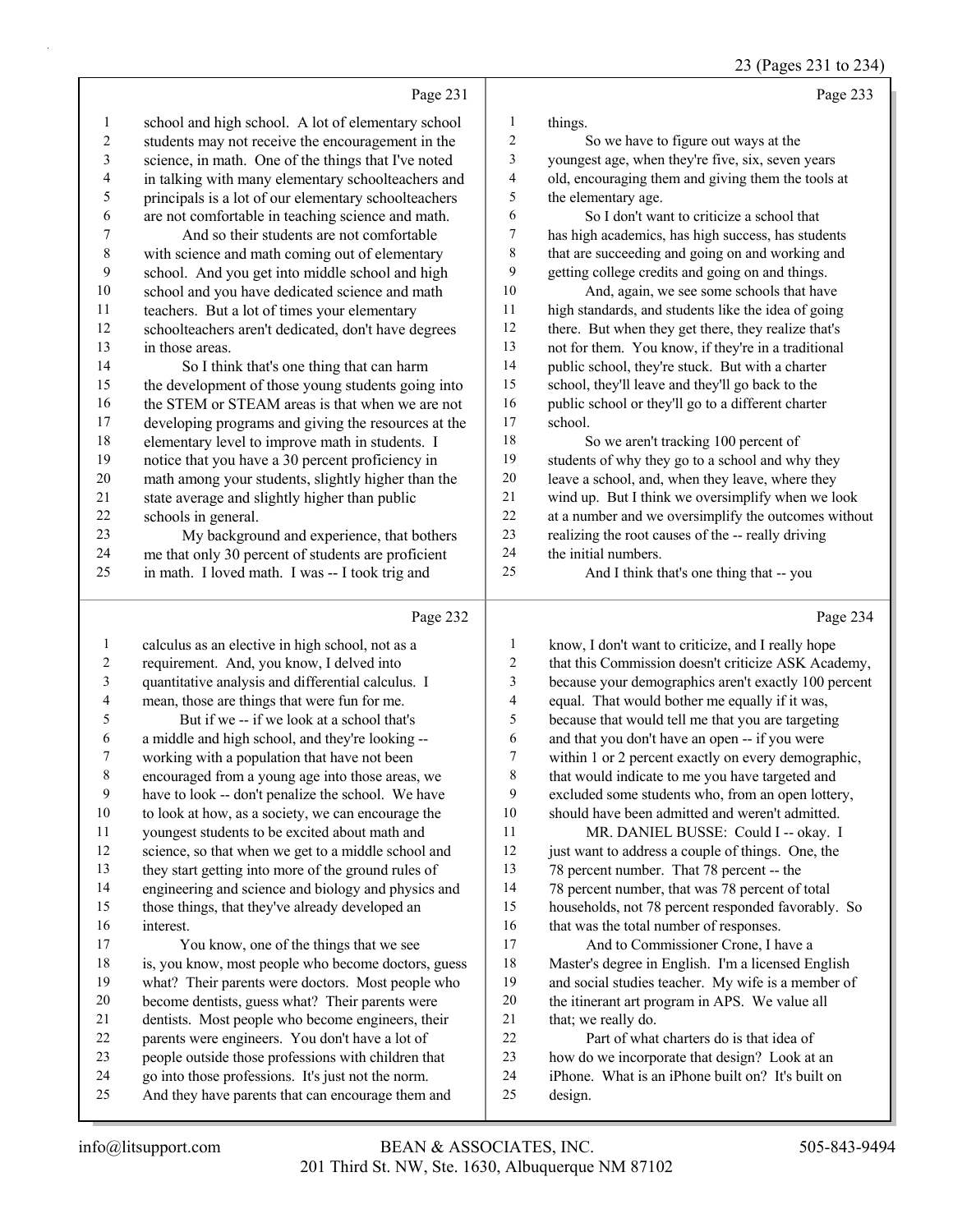#### 24 (Pages 235 to 238)

|    |                                                      |                  | $2 + 1$ (1 agos 233 to 230)                          |
|----|------------------------------------------------------|------------------|------------------------------------------------------|
|    | Page 235                                             |                  | Page 237                                             |
| 1  | So we do a lot of computer-assisted design           | 1                | Commissioner Raftery?                                |
| 2  | courses. We do encourage our kids. We have classes   | $\mathfrak{2}$   | COMMISSIONER RAFTERY: Yes. I kind of                 |
| 3  | in middle school. We have a photography class in     | 3                | want to address Ms. Waldrop or the students.         |
| 4  | middle school. We do some of those things. But we    | $\overline{4}$   | MR. PAUL STEPHENSON: We understand that              |
| 5  | do emphasize those other areas. But we've got a --   | 5                | she's the center.                                    |
| 6  | I'm really proud of our English Department. We talk  | 6                | COMMISSIONER RAFTERY: How did you find               |
| 7  | often.                                               | 7                | out about 21st Century -- oh -- ASK Academy? I'm     |
| 8  | COMMISSIONER CRONE: Could I respond to               | 8                | sorry. I was reading something else here a minute    |
| 9  | that?                                                | 9                | ago.                                                 |
| 10 | I'm a social behavioral scientist,                   | 10               | How did you find out about it and what               |
| 11 | sociologist. Back in the '80s or '90s, the English   | 11               | made you decide to go to it?                         |
| 12 | teachers leaned on us for writing across the         | 12               | MS. GARNET WALDROP: Well, I was looking              |
| 13 | curriculum. And quite honestly, I did shift. I       | 13               | at other middle schools like PAPA and the local      |
| 14 | went away from the STEM testing. And I got a lot     | 14               | middle school. And I didn't want to go to my local   |
| 15 | better results.                                      | 15               | middle school. So I researched more charter schools  |
| 16 | And part of that was autobiographical,               | 16               | in my area, and ASK Academy popped up. And I looked  |
| 17 | because we got to write about ourselves and put it   | 17               | into that. I was like, oh, it's a STEM school.       |
| 18 | into a sociological context.                         | 18               | That might be interesting.                           |
| 19 | Do you have projects where students do               | 19               | COMMISSIONER RAFTERY: So you were                    |
| 20 | some sort of research, write a paper and present the | 20               | interested in STEM and that's how?                   |
| 21 | paper?                                               | 21               | MS. GARNET WALDROP: Yes.                             |
| 22 | MR. DAN BARBOUR: Yes.                                | 22               | COMMISSIONER RAFTERY: On Fridays do you              |
| 23 | COMMISSIONER CRONE: Good.                            | 23               | go to any schools and talk to the kids? Do you do    |
| 24 | MR. DAN BARBOUR: Commissioner Caballero,             | 24               | outreach to the public schools, the elementary       |
| 25 | I don't want to gloss over the points you brought up | 25               | schools, anything like that?                         |
|    | Page 236                                             |                  | Page 238                                             |
| 1  | because I think they're very important. I think      | 1                | MR. PAUL STEPHENSON: Have you done that?             |
| 2  | that the fact that we were failing two years ago and | $\boldsymbol{2}$ | MS. GARNET WALDROP: I haven't done that.             |
| 3  | we're Working to Meet Standards shows that we took   | 3                | MR. DANIEL BUSSE: If we could, we would              |
| 4  | it some serious to start making some progress.       | 4                | love to. But the public schools don't necessarily    |
| 5  | We've had some change in personnel.                  | 5                | invite us in to promote STEM. We had originally      |
| 6  | We also know we're a school of choice. I             | 6                | applied for our charter with the City of Rio Rancho; |
| 7  | did some analysis last night. We have 69 students    | 7                | but they chose not to give us a charter.             |
|    |                                                      |                  |                                                      |

that enrolled with us at the beginning of the year

- that have left us. And there were 24 middle-school,
- and the 50 -- the 45 high-school. The goal now is
- to figure out how and why they left us.
- 12 We have robotics outreach programs to our middle school and elementary schools to try and
- engage all the kids across our community to bring them in. With the current settlement,
- Martinez-Yazzie lawsuit, we now are putting in
- places and looking at our systems to be able to address equity in education for all of our groups.
- 19 And so, yes, I believe that what you were
- saying is very important, and we are actually taking steps to address those so that the equity that you
- see across the -- across the United States, across
- New Mexico and within ASK Academy will be greatly
- improved.
- 25 THE CHAIR: Thank you.

 choices that are out there. 14 A lot of the families that Commissioner Caballero speaks of are kind of bound by their socioeconomic circumstances, and they don't have 17 that ability to get out and see what-all is out

8 So the State has been outstanding for us. If we could go into some of those -- if we could go in and address public schools, I think that would be tremendous. I think that would be tremendous for the state. It would allow kids to see all the

there.

19 If we could bring in two more people, I think it would be a boon for the State of New Mexico and education in general. Any public school that would have us come in and talk to their elementary kids about what's possible, if we could put that in front of them and let them know that this is right here, it's right at your fingertips, that would be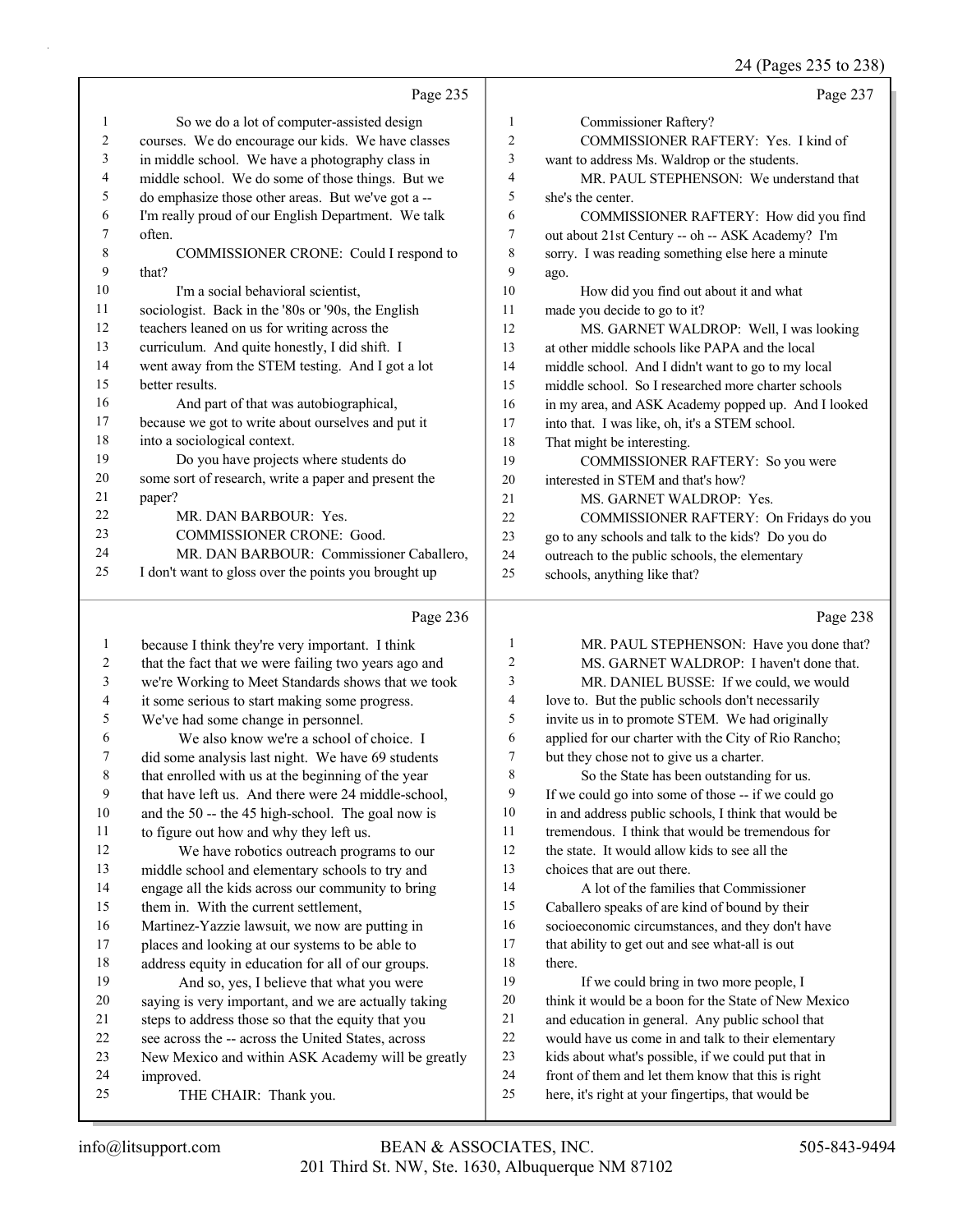# 25 (Pages 239 to 242)

|                         | Page 239                                                                                                 |                  | Page 241                                                                                                 |
|-------------------------|----------------------------------------------------------------------------------------------------------|------------------|----------------------------------------------------------------------------------------------------------|
| 1                       | outstanding.                                                                                             | 1                | different fields that they're doing on. So -- but                                                        |
| $\overline{\mathbf{c}}$ | But, again, the districts are not                                                                        | 2                | you still have to have people want to go there.                                                          |
| 3                       | necessarily giving us an open forum to promote the                                                       | 3                | MR. PAUL STEPHENSON: And thank you,                                                                      |
| 4                       | things that we're doing. We would love to.                                                               | 4                | Ms. Waldrop. Also we have what we call a Learning                                                        |
| 5                       | MR. PAUL STEPHENSON: With that in mind,                                                                  | 5                | Walk, which monthly, we advertise out to the                                                             |
| 6                       | Ms. Raftery, if I can respond, I am sensing, as                                                          | 6                | community that anybody and everybody that might be                                                       |
| 7                       | founder, over ten, twelve years of being a charter                                                       | 7                | interested in seeing who we are, what we do, we                                                          |
| $\,8\,$                 | and the animosity that can naturally occur with                                                          | 8                | don't want them to listen to us; we want them to                                                         |
| 9                       | traditional public and charters within a community.                                                      | 9                | listen to them.                                                                                          |
| 10                      | We did get invited, and we went, to an                                                                   | 10               | And so we get them in the classrooms while                                                               |
| 11                      | elementary school this fall, and had a team of my                                                        | 11               | classes are going on. And we have scores of                                                              |
| 12                      | National Honor Society scholars that did robotic,                                                        | 12               | individuals every single month that come in and fill                                                     |
| 13                      | did STEM, STEM activities with those children.                                                           | 13               | our hallways and our classrooms asking questions of                                                      |
| 14                      | So I'm sensing that the walls are kind of                                                                | 14               | us, but also of the clients that we're serving.                                                          |
| 15                      | coming down with those resistance and animosity                                                          | 15               | COMMISSIONER RAFTERY: Thank you.                                                                         |
| 16                      | toward it. So that was an encouraging thing for me.                                                      | 16               | THE CHAIR: Commissioner Armbruster?                                                                      |
| 17                      | So, yes, those are things we're ready to                                                                 | 17               | COMMISSIONER ARMBRUSTER: I have a number                                                                 |
| $18\,$                  | do, we're willing to do, and we're incredibly able                                                       | 18               | of things to say. First of all, I hope you all                                                           |
| 19                      | to in our community to help promote STEM, to help                                                        | 19               | realize that Los Alamos, our premier lab, is hiring                                                      |
| $20\,$                  | promote ASK and opportunities for the community                                                          | 20               | 1,000 people a year. Just wanted to let you know                                                         |
| 21                      | members that may not have heard it before, by other                                                      | 21               | that.                                                                                                    |
| $22\,$                  | means that we PR our existence and what we're about.                                                     | 22               | Second of all, are all those wrist things                                                                |
| 23                      | COMMISSIONER RAFTERY: Well, I just feel                                                                  | 23               | pink? I think that's great. First of all, I can                                                          |
| 24                      | like in the elementary schools, you know, that's how                                                     | 24               | find it. But pink is the color. Pink is the thing.                                                       |
| 25                      | kids get interested, by seeing these robotics. The                                                       | 25               | I also want to say I absolutely understand                                                               |
|                         |                                                                                                          |                  |                                                                                                          |
|                         | Page 240                                                                                                 |                  | Page 242                                                                                                 |
| $\mathbf{1}$            | parents -- your parents, do they do outreach at all?                                                     | $\mathbf{1}$     |                                                                                                          |
| 2                       | What do they do?                                                                                         | $\overline{2}$   | why traditional public schools -- because all of you<br>are public schools -- wouldn't want you, because |
| 3                       | MR. PAUL STEPHENSON: You mean outreach to                                                                | 3                | it's a race of children. I get that. I was                                                               |
| 4                       | the community and other educational entities?                                                            | $\overline{4}$   | teaching in public schools for 39 years. I got                                                           |
| 5                       | COMMISSIONER RAFTERY: Right.                                                                             | 5                | that.                                                                                                    |
| 6                       | MR. PAUL STEPHENSON: Ms. Waldrop, would,                                                                 | 6                | But what I want to get above is charter                                                                  |
| 7                       | you like to respond to that?                                                                             | $\boldsymbol{7}$ | schools versus traditional public schools and I want                                                     |
| 8                       | MS. STEPHANIE WALDROP: I would say some                                                                  | $\,$ 8 $\,$      | to talk about children. And I am not a science                                                           |
| $\boldsymbol{9}$        | of the parents do. So on Saturday, we had a                                                              | 9                | person. My husband is. I am not. Nor is our                                                              |
| 10                      | RoboRAVE rally at the school. I posted the                                                               | 10               | daughter, actually. She's more in the humanities                                                         |
| 11                      | information all over Enchanted Hills, where I live;                                                      | 11               | types of things. And that's fine.                                                                        |
| 12                      | also on the Facebook pages for the surrounding                                                           | $12\,$           | But being able to reach out, and sort of                                                                 |
| 13                      | neighborhoods which surround ASK Academy.                                                                | 13               | talking about Commissioner Caballero's concern, too,                                                     |
| 14                      | A couple of weeks ago we did a STEAM night                                                               | 14               | like, I don't know, in front of Smith's or                                                               |
| 15                      | at one of the local elementary schools, where the                                                        | 15               | something. I'm not familiar with Rio Rancho. But                                                         |
| 16                      | RoboRAVE girls team was invited. And they worked                                                         | 16               | when it's warmer, not now. Doing some of these                                                           |
| 17                      | with the robotics with not only a massive amount of                                                      | 17               | kinds of things and advertising it through social                                                        |
| 18                      | girls that showed up, but boys as well, talking                                                          | 18               | media, which is I think what people read. I don't                                                        |
| 19                      | about ASK Academy, talking about robotics.                                                               | 19               | know if they read newspapers anymore, but I do.                                                          |
| 20                      | And they even wrote -- reprogrammed the                                                                  | 20               | However, letting people know. Because I                                                                  |
| 21                      | boys' robots, which weren't working, I understand.                                                       | 21               | think when I'm talking about what's important for                                                        |
| 22                      | Just putting that out there.                                                                             | $22\,$           | children is to see women, such as Garnet -- and I                                                        |
| 23                      | So I do know that there is a lot of                                                                      | 23               | know you have many others -- and the guys -- of what                                                     |
| 24<br>25                | outreach. I know that I myself and other parents<br>often talk about ASK Academy, what's going on in the | 24<br>25         | you can do. Because when you don't know what you're<br>missing, then you don't know.                     |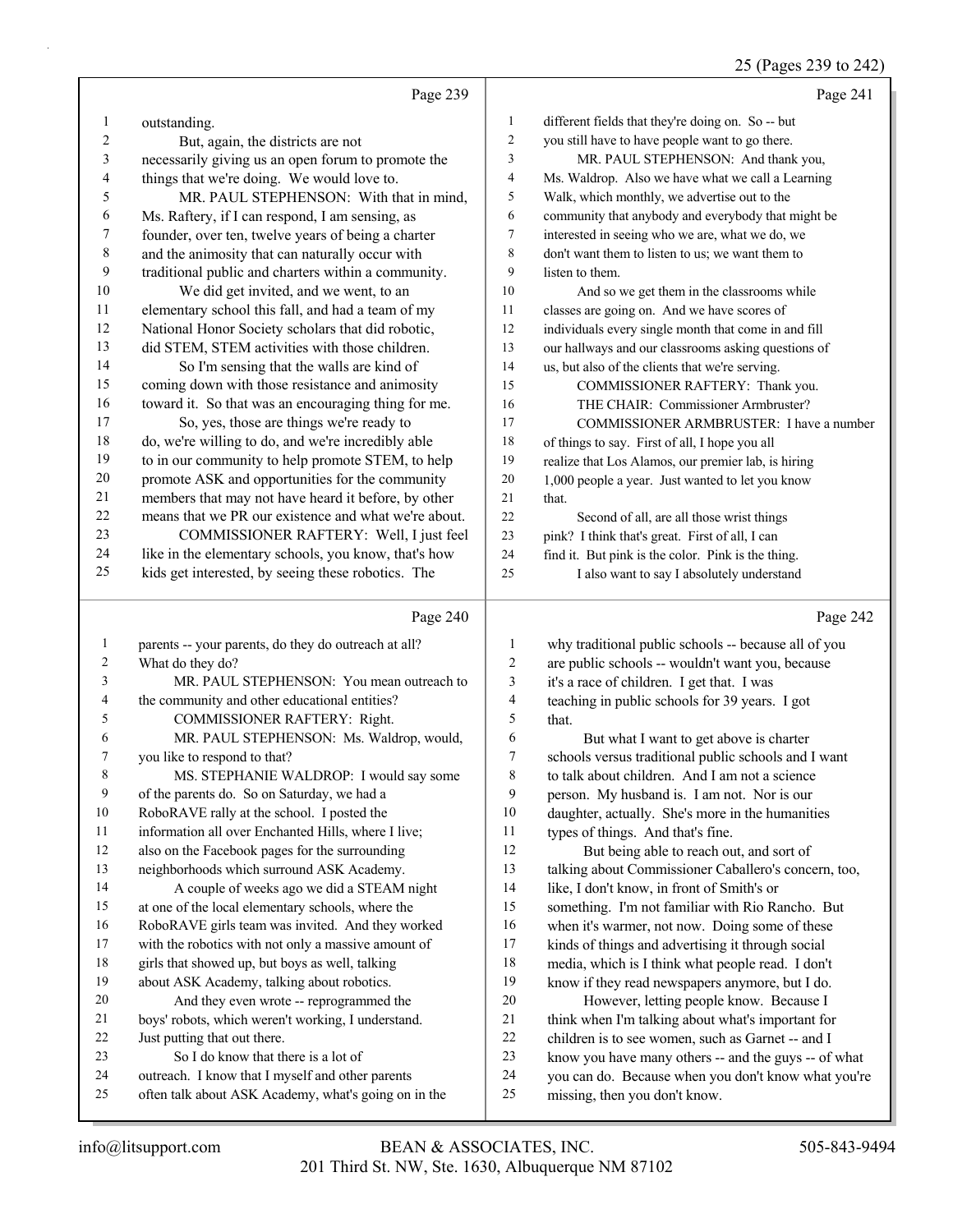#### 26 (Pages 243 to 246)

|              |                                                                                                  |                          | 26 (Pages 243 to 246                                                                                      |
|--------------|--------------------------------------------------------------------------------------------------|--------------------------|-----------------------------------------------------------------------------------------------------------|
|              | Page 243                                                                                         |                          | Page 245                                                                                                  |
| $\mathbf{1}$ | It's I think incumbent upon all charter                                                          | 1                        | IEP, because everyone has individual needs.                                                               |
| $\sqrt{2}$   | schools or traditional schools, doesn't matter, to                                               | $\boldsymbol{2}$         | We have some resource classes. This is                                                                    |
| 3            | put out what there is, particularly as to                                                        | 3                        | very difficult right now with the teacher shortage.                                                       |
| 4            | elementary, as Commissioner Robbins was saying,                                                  | $\overline{\mathcal{L}}$ | We are pounding the pavement for our                                                                      |
| 5            | because they don't know. What you know about is art                                              | 5                        | special-ed-certified teachers, as you may know about                                                      |
| 6            | and music and those kinds of things. Wonderful, by                                               | 6                        | our shortage. We have reading intervention classes                                                        |
| 7            | the way. But it's opening up another door, another                                               | $\boldsymbol{7}$         | where our kids can go in, and we monitor from -- we                                                       |
| $\,$ 8 $\,$  | path for your life.                                                                              | $\,$ $\,$                | do analysis on them, and we place them, and we                                                            |
| 9            | So I personally am very impressed with all                                                       | 9                        | monitor them.                                                                                             |
| 10           | that you've said and your school in general. And no                                              | 10                       | If you look in our student surveys, which                                                                 |
| 11           | school is perfect, and yours isn't, either. But                                                  | 11                       | you got from our stakeholders, you will see some                                                          |
| 12           | we're always making improvements in how we present                                               | 12                       | responses from our scholars that will address that                                                        |
| 13           | information, how we get it out to other people. So                                               | 13                       | also.                                                                                                     |
| 14           | I'm saying it's not to necessarily increase your                                                 | 14                       | I would also like to point out that we                                                                    |
| 15           | load in your lottery. But I'm addressing                                                         | 15                       | currently have a wait list of 300, and at                                                                 |
| 16           | Mr. Caballero's concern, because where would they                                                | 16                       | 22 percent, signature is very difficult. It doesn't                                                       |
| 17           | see that?                                                                                        | 17                       | mean they couldn't approve; it just means that for                                                        |
| 18           | And I don't know if, just in general,                                                            | $18\,$                   | whatever reason, we could not get them.                                                                   |
| 19           | hearing, "Oh, ASK Academy is having a night for                                                  | 19                       | As we looked forward, we are continually                                                                  |
| $20\,$       | everyone to come see it," if that would actually do                                              | 20                       | monitoring what we are doing. As you said,                                                                |
| 21<br>22     | it, other than to people who already want to be in                                               | 21<br>22                 | perfection, it's not achievable. But as long as                                                           |
| 23           | the system.                                                                                      | 23                       | every day we come doing our best trying to improve<br>and look at the data and the lessons we learned the |
| 24           | I think it's more people not knowing about<br>it. And I'm probably talking about myself, by the  | 24                       | day before, we can make improvement, informed.                                                            |
| 25           | way.                                                                                             | 25                       | MR. PAUL STEPHENSON: And, again, our                                                                      |
|              |                                                                                                  |                          |                                                                                                           |
|              | Page 244                                                                                         |                          | Page 246                                                                                                  |
| $\mathbf{1}$ | Are you going to answer me in a minute,                                                          | $\mathbf{1}$             | reading -- our intervention program for reading, it                                                       |
| 2            | Mr. Barbour?                                                                                     |                          |                                                                                                           |
| 3            |                                                                                                  | $\overline{c}$           | is a pullout. So we do pull them out of the class,                                                        |
|              | MR. DAN BARBOUR: Sure.                                                                           | 3                        | and we help those we've identified and use data and                                                       |
| 4            | COMMISSIONER ARMBRUSTER: And the other                                                           | 4                        | software and intervention programs to help                                                                |
| 5            | thing I wanted to say was -- let me see. I just did                                              | 5                        | strengthen that muscle while they're with us.                                                             |
| 6            | this. Did that. Did that. I had two other little                                                 | 6                        | Did that answer your question?                                                                            |
| 7            | questions.                                                                                       | 7                        | COMMISSIONER ARMBRUSTER: Yes. I'm saying                                                                  |
| 8            | One was on your students with                                                                    | 8                        | that as -- by the way, I'm not looking for a job.                                                         |
| 9            | disabilities. So are you giving them the extra                                                   | 9                        | However, I am a special education teacher.                                                                |
| 10           | help? Are they the people coming in to get help                                                  | 10                       | MR. PAUL STEPHENSON: Are you sure you're                                                                  |
| 11           | with reading? Because I'm sure reading/writing is                                                | 11                       | not looking for a job?                                                                                    |
| 12           | probably their issue, and possibly math as well. Do                                              | 12                       | COMMISSIONER ARMBRUSTER: And so that's                                                                    |
| 13           | they get extra help on a pullout basis? Are they in                                              | 13                       | why I'm saying that. I know that when my students                                                         |
| 14           | the regular class? Are they coming in for tutoring?                                              | 14                       | were in inclusion classes, they -- I really didn't                                                        |
| 15           | Because as a former middle-school teacher,                                                       | $15\,$                   | expect that the -- it was a 7/8 middle school in                                                          |
| 16           | I know that it's hard to keep up with what's going                                               | 16                       | Los Alamos -- but that those seventh- and                                                                 |
| 17           | on in class if the reading is so laborious for you                                               | 17                       | eighth-grade teachers had the ability, time, or                                                           |
| 18<br>19     | to do. It's not that they can't read; it's just                                                  | 18<br>19                 | knowledge, even, to remediate my kids on the level                                                        |
| 20           | that it's a very laborious class.                                                                | 20                       | where they were functioning. They could get some of                                                       |
| 21           | Wondering how you work on that as far as<br>the Yazzie-Martinez thing as well, what you're doing | 21                       | that information, but they still needed specific<br>information on how to read. I mean, that's the way    |
| 22           | to kind of get them going.                                                                       | 22                       | it is. So that's why I asked the question.                                                                |
| 23           | MR. DAN BARBOUR: That's a great question.                                                        | 23                       | And this is just a comment. And somewhere                                                                 |
| 24           | So with our -- all of our scholars, we actually have                                             | 24                       | in my mind, I think maybe Commissioner Gipson and                                                         |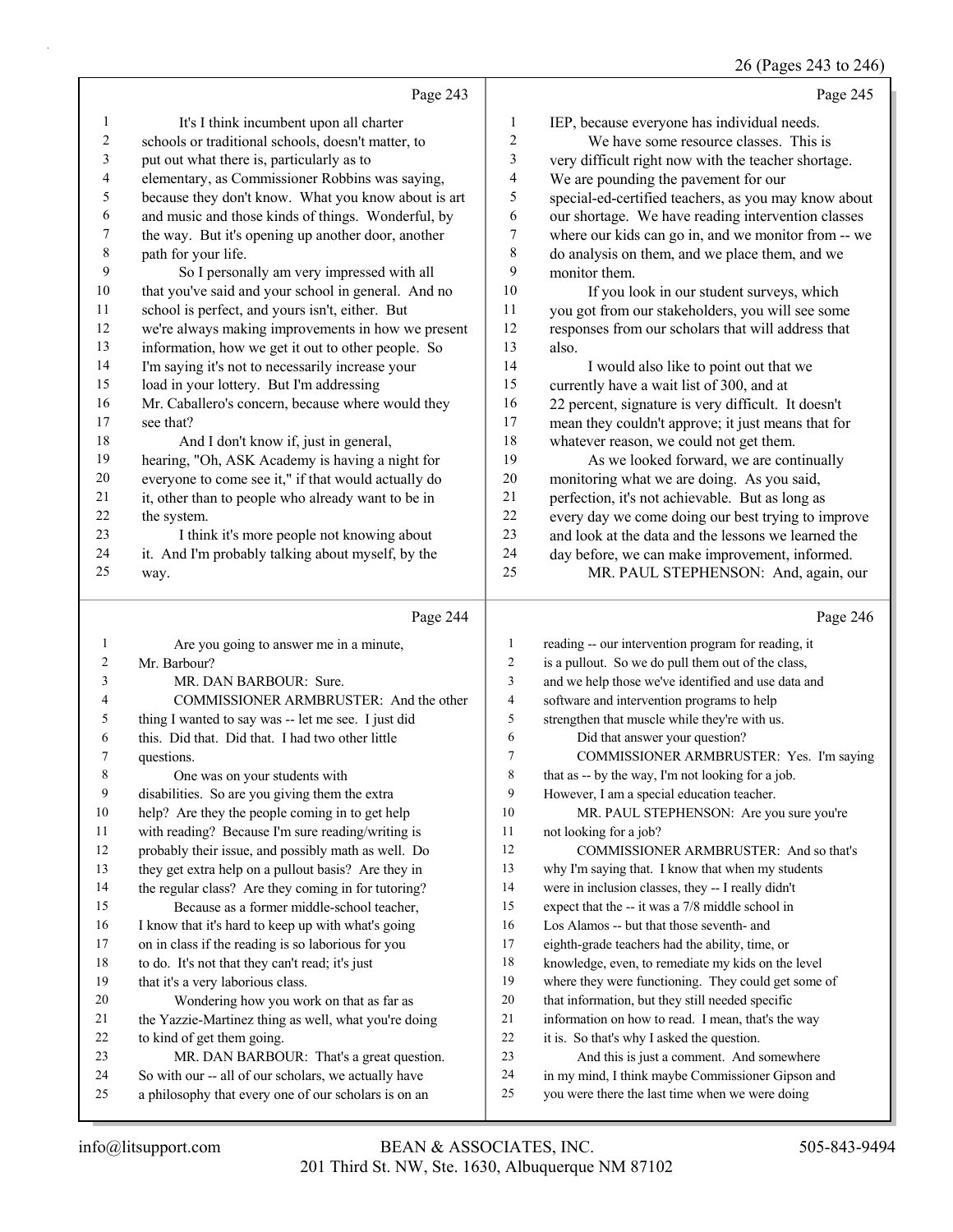### 27 (Pages 247 to 250)

|    | Page 247                                             |                | Page 249                                             |
|----|------------------------------------------------------|----------------|------------------------------------------------------|
| 1  | these goals. Because I'm hoping that your goal is    | 1              | this is -- maybe you don't do it exactly like we do  |
| 2  | not to be -- have one year's growth for all kids.    | 2              | it, but this is the basis, and you can tweak it as   |
| 3  | Because what we've been doing on a number of ones -- | 3              | to what's going to best fit you.                     |
| 4  | and you can just do this on your own; I'm not making | $\overline{4}$ | But there's those core things that don't             |
| 5  | you do it -- is the goal is really to get at least a | 5              | change no matter what the school is and no matter    |
| 6  | year and a half for -- because if you're a           | 6              | what the school's mission is. There's those core     |
| 7  | sixth-grader reading on a fourth-grade level, and    | $\tau$         | things you have to get, as you know, in order to     |
| 8  | then you're a seventh-grader reading on a            | 8              | move that mission forward.                           |
| 9  | fifth-grade level, you are actually in the same      | 9              | And I greatly appreciate that. And it is             |
| 10 | place.                                               | 10             | shown through -- outside of some concerns -- and     |
| 11 | So I think the goal -- and I know that               | 11             | more of it is -- and I guess obviously growing up    |
| 12 | before, we didn't write goals like that. We wrote,   | 12             | female -- it was -- you know, I think I was impacted |
| 13 | "Make one year's growth. So many percentage will     | 13             | by that. "I don't want to do that."                  |
| 14 | make one year's growth."                             | 14             | So, you know, it's just that niggling                |
| 15 | But we really need to make more than that            | 15             | little concern. But I appreciate that and look       |
| 16 | for some, not all. But for the ones that are         | 16             | forward to see how your equity council goes, and     |
| 17 | behind, they will never get behind [verbatim].       | 17             | looking at schools and how they're able to establish |
| 18 | And, Garnet, I want to say to you, I'm               | 18             | them and meld them in with the workings of your      |
| 19 | very impressed by you. And how do you spell your     | 19             | governance council as well.                          |
| 20 | last name so I can look up that TED Talk?            | 20             | So it's $-$                                          |
| 21 | MS. GARNET WALDROP: W-A-L-D-R-O-P.                   | 21             | MR. PAUL STEPHENSON: Thank you,                      |
| 22 | THE CHAIR: I have it here on the sign-up             | 22             | Madam Chair.                                         |
| 23 | sheet.                                               | 23             | THE CHAIR: It's exciting to see this go              |
| 24 | COMMISSIONER ARMBRUSTER: I could have                | 24             | forward.                                             |
| 25 | asked you. Special ed. What can I say? Thank you.    | 25             | MR. DAN BARBOUR: And thank you very much,            |
|    | Page 248                                             |                | Page 250                                             |
|    |                                                      |                |                                                      |

|    | THE CHAIR: I just want to say thank you.             | 1              | because this is actually something that we          |
|----|------------------------------------------------------|----------------|-----------------------------------------------------|
| 2  | Because on our little chart with the organizational  | $\overline{c}$ | considered at the urgence [verbatim] of our         |
| 3  | performance framework, I think the school has the    | 3              | governance council. And we have our member, David   |
| 4  | fewest red lines of any school that's coming before  | 4              | Stoliker, here today representing.                  |
| 5  | us. So kudos to you.                                 | 5              | We're at a point where this is the first            |
| 6  | And it also shows that -- it falls to all            | 6              | year we are no longer growing and expanding. We     |
| 7  | the areas that there's good conversations going on,  | $\tau$         | have reached our cap, within our cap, close, over   |
| 8  | by the governance council, with the administration.  | 8              | the ten years. It's now time for our systems, it's  |
| 9  | And I absolutely appreciate that.                    | 9              | now time for our -- and, yes, there is a transition |
| 10 | And I appreciate -- you know, we see you             | 10             | plan in place for our leadership to understand how  |
| 11 | in so many things. Don't have an opportunity to      | 11             | they might keep this going on.                      |
| 12 | often say the thank-you, that this school truly does | 12             | The sustainability of this project, as              |
| 13 | show that you get what it takes to work, and you     | 13             | Mr. Stephenson said in the beginning, sustainable,  |
| 14 | work at it. And you work at it well, as a            | 14             | replicable, and hoping that we get to use the       |
| 15 | well-honed team.                                     | 15             | lessons learned from our institution across the     |
| 16 | And I hope -- and my whole hope is that --           | 16             | state of New Mexico. Those are very much in place   |
| 17 | not looking for any of you to go -- but that         | 17             | as we go forward.                                   |
| 18 | there's -- you know, that there's that plan so that  | 18             | So thank you for bringing those up. And             |
| 19 | this continues to be a well-oiled machine going down | 19             | in the evolution of an organization, we're at the   |
| 20 | the road as well.                                    | 20             | point where those systems need to be really         |
| 21 | And my hope is that you -- going forward             | 21             | solidified for those transitions and for that       |
| 22 | for us, we do a much better job of making sure that  | 22             | continuity.                                         |
| 23 | schools like this are able to get out there and to   | 23             | THE CHAIR: Right.                                   |
| 24 | have that greater conversation with other schools    | 24             | MR. DAN BARBOUR: Thank you.                         |
| 25 | that aren't quite getting it as well, that this --   | 25             | COMMISSIONER CABALLERO: From this point,            |
|    |                                                      |                |                                                     |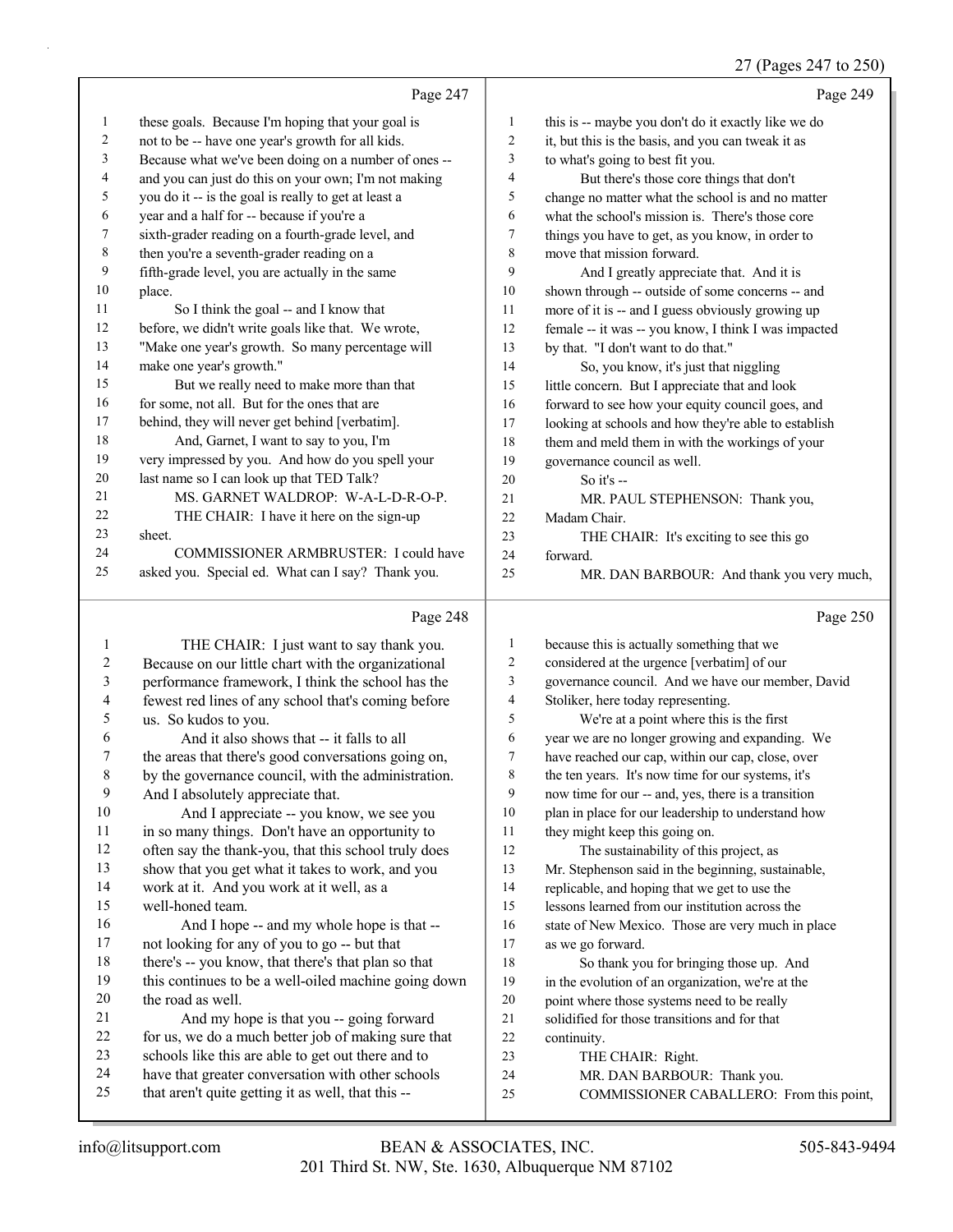# 28 (Pages 251 to 254)

|                         | Page 251                                                                     |                         | Page 253                                                           |
|-------------------------|------------------------------------------------------------------------------|-------------------------|--------------------------------------------------------------------|
| $\mathbf{1}$            | Madam Chair. I am very critical on issues of                                 | $\mathbf{1}$            | THE CHAIR: Are we ready for a motion?                              |
| $\overline{\mathbf{c}}$ | minority enrollment and retention. And with the                              | $\overline{\mathbf{c}}$ | COMMISSIONER VOIGT: Madam Chair, may I --                          |
| $\mathfrak{Z}$          | advent of the lawsuit, the atmosphere in all the                             | 3                       | unless Commissioner Raftery would like this one?                   |
| 4                       | schools have got to change.                                                  | 4                       | COMMISSIONER RAFTERY: Sure. Go ahead.                              |
| 5                       | I was in Los Alamos, and I was very                                          | 5                       | COMMISSIONER VOIGT: Go for it.                                     |
| 6                       | fortunate to hear faculty and everybody talk about a                         | 6                       | COMMISSIONER RAFTERY: I move that the                              |
| 7                       | change of environment, a change of climate in a                              | 7                       | Public Education Commission renew the charter for                  |
| $\,$ $\,$               | proposed school. And I had to think about it. And                            | 8                       | the ASK Academy for five years, with the conditions                |
| 9                       | it does have an impact.                                                      | 9                       | that the New Mexico System of School Support and                   |
| 10                      | In the Hispanic community, things go                                         | 10                      | Accountability Report prepared by PED shows similar                |
| 11                      | rapidly on word-of-mouth, good reputation and bad.                           | 11                      | performance for SY 2018-2019 in the student growth,                |
| 12                      | And I talk to parents whether they -- those parents                          | 12                      | highest quartile; student growth, middle quartile;                 |
| 13                      | are in charter schools in my area or not. And some                           | 13                      | student growth, lowest quartile; English Learner                   |
| 14                      | parents talk about, "Well, I couldn't keep my child                          | 14                      | progress; chronic absenteeism; college-and-career                  |
| 15                      | in charter schools because they didn't want them.                            | 15                      | readiness; educational climate; and growth in                      |
| 16                      | He was too far behind," or "too unruly."                                     | 16                      | four-year graduation rates, with no statistically                  |
| 17                      | To me, that's not what -- the charter                                        | 17                      | significant decrease in performance.                               |
| 18                      | schools are supposed to go beyond.                                           | 18                      | COMMISSIONER VOIGT: Second.                                        |
| 19                      | And now with the lawsuit, our standards                                      | 19                      | THE CHAIR: Who did the second?                                     |
| 20                      | have gotten higher. And, no, if you follow the                               | 20                      | There's a motion by Commissioner Raftery;                          |
| 21                      | rules, open enrollment, and you're still behind,                             | 21                      | there's a second by Commissioner Voigt.                            |
| 22                      | then you've got to do something more to encourage.                           | 22                      | Any further discussion?                                            |
| 23                      | And the whole notion of reverse discrimination                               | 23                      | (No response.)                                                     |
| 24                      | against the white was -- was used at the Legislature                         | 24                      | THE CHAIR: If not, roll call, please.                              |
| 25                      | to put down two of the lawsuits that needed -- two                           | 25                      | COMMISSIONER ARMBRUSTER: Commissioner                              |
|                         |                                                                              |                         |                                                                    |
|                         | Page 252                                                                     |                         | Page 254                                                           |
| $\mathbf{1}$            |                                                                              | 1                       | Voigt?                                                             |
| 2                       | of the bills that needed to pass.<br>And the courts came back and said, "No, | 2                       | COMMISSIONER VOIGT: Yes.                                           |
| 3                       | you have to comply. You have to comply. We're not                            | 3                       | COMMISSIONER ARMBRUSTER: Commissioner                              |
| 4                       | going to buy that."                                                          | 4                       | Gipson?                                                            |
| 5                       | So don't buy that. Do whatever needs to                                      | 5                       | THE CHAIR: Yes.                                                    |
| 6                       | be done. And I'm not one to -- to bring down a                               | 6                       | COMMISSIONER ARMBRUSTER: Commissioner                              |
| 7                       | school that's as awesome as you are. But I want you                          | 7                       | Chavez?                                                            |
| 8                       | to be better. Because my Chicanitos need you. My                             | 8                       | COMMISSIONER CHAVEZ: Yes.                                          |
| 9                       | Hispanic kids need you. My Native American kids                              | 9                       | <b>COMMISSIONER ARMBRUSTER: Commissioner</b>                       |
| 10                      | need you.                                                                    | 10                      | Robbins?                                                           |
| 11                      | And I want them there. And I want you to                                     | 11                      | <b>COMMISSIONER ROBBINS: Yes.</b>                                  |
| 12                      | retain them at all costs. Retain them, retain them,                          | 12                      | COMMISSIONER ARMBRUSTER: Commissioner                              |
| 13                      | retain them. And I want to -- in ten years from                              | 13                      | Armbruster votes "Yes."                                            |
| 14                      | now, I want to hear that they're all in Los Alamos                           | 14                      | Commissioner Raftery?                                              |
| 15                      | or whatever doing great things.                                              | 15                      | COMMISSIONER RAFTERY: Yes.                                         |
| 16                      | Because they're out there. And we cannot                                     | 16                      | COMMISSIONER ARMBRUSTER: Commissioner                              |
| 17                      | just ignore them. Your school, top-notch as it is,                           | 17                      | Ruiz?                                                              |
| 18                      | has to bring them in, has to retain them.                                    | 18                      | <b>COMMISSIONER RUIZ: Yes.</b>                                     |
| 19                      | And I don't know what you have to do. I                                      | 19                      | COMMISSIONER ARMBRUSTER: Commissioner                              |
| 20                      | don't have the answer. I just know what you guys --                          | 20                      | Caballero?                                                         |
| 21                      | you guys are incredible. You can figure it out.                              | 21                      | COMMISSIONER CABALLERO: Yes.                                       |
| 22                      | MR. PAUL STEPHENSON: Thank you so much                                       | 22                      | COMMISSIONER ARMBRUSTER: Commissioner                              |
| 23                      | for inspiring us to be better. We value your words                           | 23                      | Crone?                                                             |
| 24<br>25                | of wisdom. And you have encouraged us this morning.<br>Thank you, sir.       | 24<br>25                | COMMISSIONER CRONE: Yes.<br>THE CHAIR: That's a nine-to-zero vote. |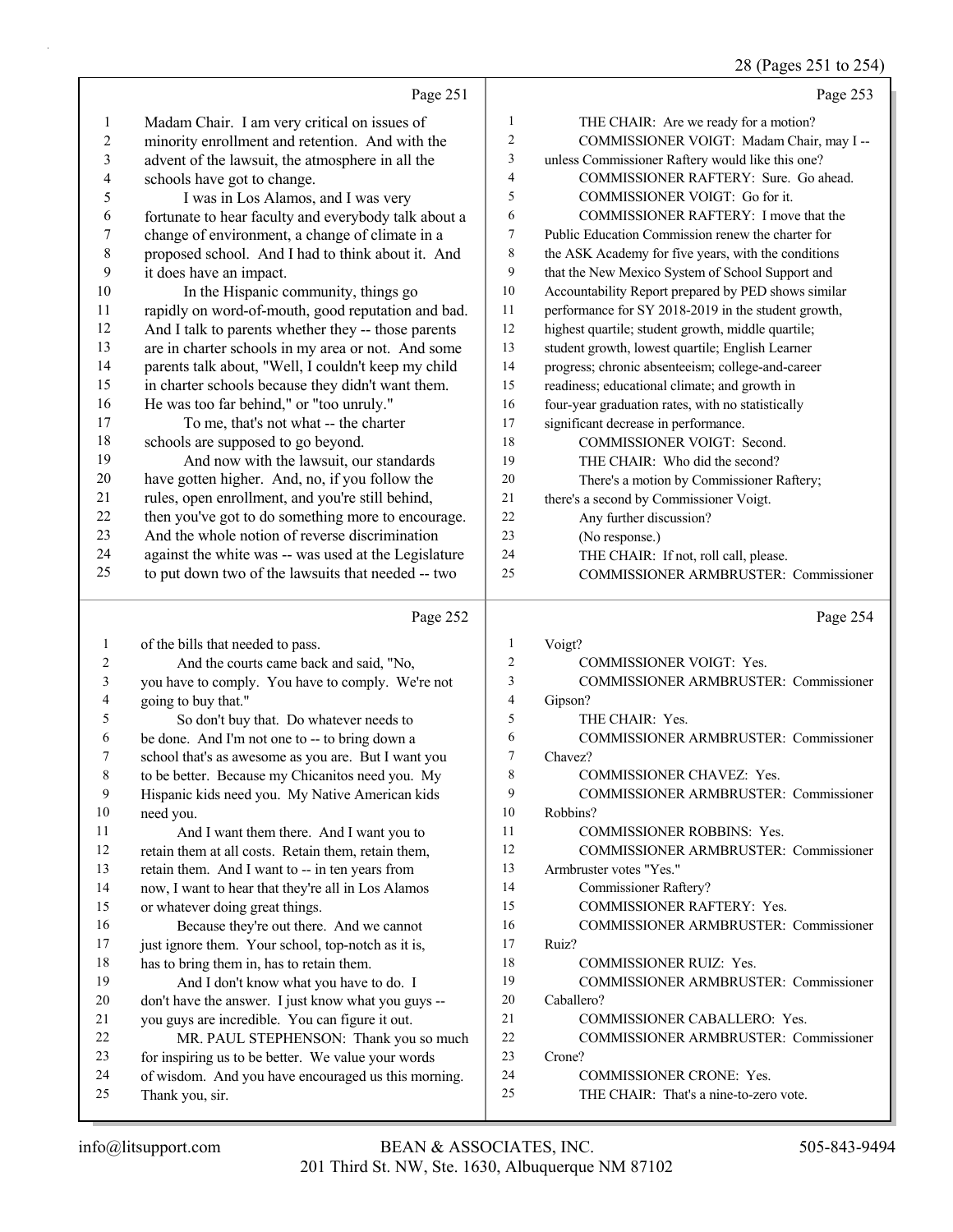29 (Pages 255 to 258)

Page 257

Page 255

| 1                       | The motion passes.                                                                                         | 1                        | as it is.                                                         |
|-------------------------|------------------------------------------------------------------------------------------------------------|--------------------------|-------------------------------------------------------------------|
| $\overline{\mathbf{c}}$ | Is that right?                                                                                             | $\overline{c}$           | So with that in mind, we'll -- oh. There                          |
| 3                       | COMMISSIONER RUIZ: Did you --                                                                              | 3                        | is a sign-up sheet here for anyone that wishes to                 |
| 4                       | THE CHAIR: I didn't? Sorry. I didn't                                                                       | 4                        | speak in the Public Comment portion. So if folks                  |
| 5                       | remember voting. I'm sorry.                                                                                | 5                        | would do that.                                                    |
| 6                       | (A discussion was held off the record.)                                                                    | 6                        | If not, I'll turn it over -- we'll do CSD.                        |
| 7                       | (Recess taken, 10:44 a.m. to 11:14 a.m.)                                                                   | 7                        | You'll have your 15 minutes, and then we've got the               |
| $\,$ $\,$               | THE CHAIR: Good morning. Thanks for                                                                        | 8                        | eight minutes of Public Comment.                                  |
| 9                       | waiting for us. We appreciate this.                                                                        | 9                        | MS. KAREN WOERNER: Thank you,                                     |
| 10                      | So for those that weren't here at the very                                                                 | 10                       | Madam Chair, Commissioners, school representatives.               |
| 11                      | beginning of the day, we had a brief discussion                                                            | 11                       | Las Montañas, as you know, serves grades 9 through                |
| 12                      | about, and we received an e-mail about, the fact                                                           | 12                       | 12 in Las Cruces, with a current enrollment of                    |
| 13                      | that the State Accountability System isn't                                                                 | 13                       | approximately 183, or at least at the time of the                 |
| 14                      | completely up and running right now and all the data                                                       | 14                       | Part A.                                                           |
| 15                      | isn't available. So we're doing these conditional                                                          | 15                       | They are, as you know, what we would call                         |
| 16                      | renewals. So -- oh. Renewals With Conditions.                                                              | 16                       | a reengagement high school, preparing students to                 |
| 17                      | Sorry.                                                                                                     | 17                       | meet the challenges of post-secondary and a                       |
| 18                      | Lawyer semantics.                                                                                          | 18                       | workforce environment.                                            |
| 19                      | So I have a stock statement that I do                                                                      | 19                       | Their data, I would say a few -- the theme                        |
| 20                      | before every school, just so that we're all clear.                                                         | $20\,$                   | of their data is upward trend and continuous                      |
| 21                      | The PED has not provided a report or                                                                       | 21                       | improvement. As indicated both in their -- the                    |
| $22\,$                  | review of data for this school year, '18-'19,                                                              | $22\,$                   | charts for their proficiency rates, you can see over              |
| 23                      | Accountability. It is important for schools to have                                                        | 23                       | the last few years have a significant increase each               |
| 24                      | the complete academic data as part of its renewal                                                          | 24                       | year, a pretty drastic increase in their reading                  |
| 25                      | information for this renewal and also for future                                                           | 25                       | over this last year, as well as their -- I                        |
|                         |                                                                                                            |                          |                                                                   |
|                         | Page 256                                                                                                   |                          | Page 258                                                          |
| $\mathbf{1}$            | years. The PEC needs complete State Accountability                                                         | $\mathbf{1}$             | apologize -- in your packet, this was cut off, so                 |
| 2                       | Reports to make the best decision on school renewal                                                        | $\overline{c}$           | you have one in color today.                                      |
| $\mathfrak{Z}$          | applications.                                                                                              | 3                        | But you see that they've also been showing                        |
| 4                       | The PEC will review financial and                                                                          | $\overline{\mathcal{L}}$ | improvement in their organizational performance                   |
| 5                       | operational performance because the data is complete                                                       | 5                        | framework over the years as well, as indicated by                 |
| 6                       | at this -- because the data is complete at this                                                            | 6                        | the colors on that chart.                                         |
| 7                       | meeting in December 2019.                                                                                  | $\tau$                   | Their science proficiency rate was -- was                         |
| 8                       | If the PEC decides to issue a renewal with                                                                 | $\,$ $\,$                | low. And, again, I think that's taking into                       |
| 9                       | conditions, the PEC will clearly state what                                                                | 9                        | consideration the type of school and the students                 |
| $10\,$                  | Accountability information it will review from the                                                         | 10                       | they serve.                                                       |
| 11                      | PED Accountability Report. When the Accountability                                                         | 11                       | Their index -- their growth indices, if                           |
| 12                      | data is prepared by PED and the school has had an                                                          | 12                       | you look by subgroup, again, a continuous                         |
| 13                      | opportunity to review the data -- no less than ten                                                         | 13                       | improvement. In the early years of this charter                   |
| 14                      | days -- the PEC will review the data and remove the                                                        | 14                       | term, there was a lot of below the zero; if you look              |
| 15                      | condition, or take action, such as a Corrective                                                            | 15                       | at those charts, a lot of negative, meaning less                  |
| 16                      | Action Plan or possibly non-renew the charter.                                                             | 16                       | than expected growth. And, gradually, over the                    |
| 17                      | At the future meeting, January or February                                                                 | 17                       | years, it's now a lot of them are above the line or               |
| 18                      | of 2020, the PEC will only consider the issues                                                             | 18                       | at zero, both in reading and math. We've seen those               |
| 19                      | related to the reason for the conditions and will                                                          | 19                       | kinds of improvements.                                            |
| 20                      | not consider any other issues related to the                                                               | $20\,$                   | They're reading -- student proficiency by                         |
| 21                      | renewal.                                                                                                   | $21\,$                   | subgroups for their economically disadvantaged                    |
| 22                      | So, once again, if you have any questions                                                                  | 22                       | students with disability and English Learners has                 |
| 23                      | or concerns, please don't hesitate to ask before you                                                       | 23                       | again shown that upward trend over the course of the              |
|                         |                                                                                                            |                          |                                                                   |
| 24<br>25                | go, or after that. We want to make sure people are<br>as clear and as comfortable as they can be with this | 24<br>25                 | contract term, as has, really, all the charts in<br>their packet. |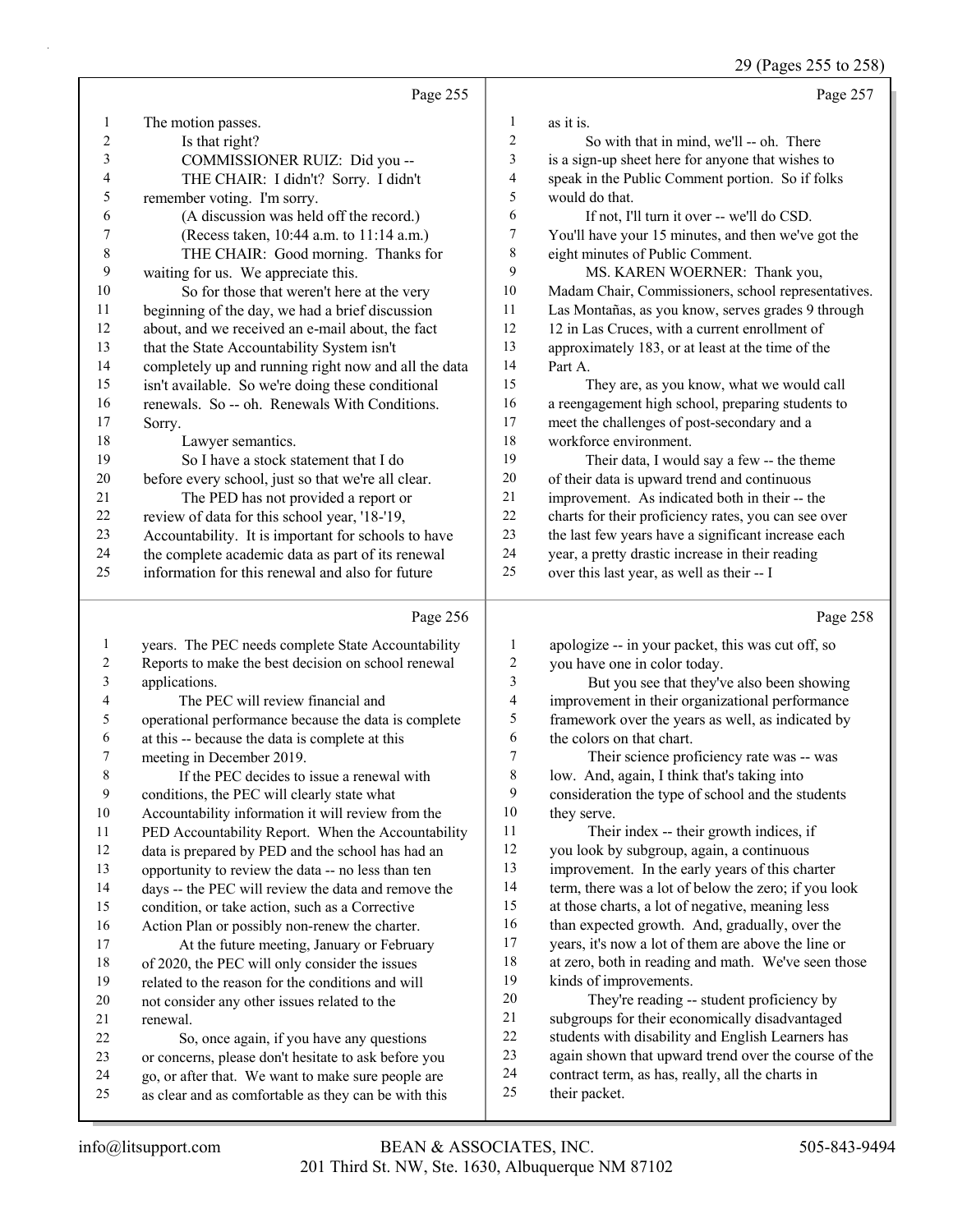|                          | Page 259                                                                                          |                         | Page 261                                                                             |
|--------------------------|---------------------------------------------------------------------------------------------------|-------------------------|--------------------------------------------------------------------------------------|
| 1                        | The charter school goals have had mixed                                                           | 1                       | missing one or more in the prior year when we did                                    |
| $\overline{c}$           | reviews, if you will. There was a year where they                                                 | $\overline{2}$          | the last report.                                                                     |
| 3                        | did not -- had Falls Far Below, but have met or                                                   | 3                       | Also on the health-and-safety requirement,                                           |
| 4                        | exceeded most of those goals in '18 and '19.                                                      | $\overline{4}$          | it was some students were missing immunizations, and                                 |
| 5                        | Their students remaining enrolled in the                                                          | 5                       | we asked the school to follow up on those students                                   |
| 6                        | school has been on a -- a bit of an incline upward,                                               | 6                       | to be sure that they got properly immunized, and the                                 |
| 7                        | increasing the number of students they retain during                                              | $\boldsymbol{7}$        | school has taken care of that as well.                                               |
| $\,8\,$                  | the school year, as well as those who return from                                                 | 8                       | Petitions. 100 percent of the employees                                              |
| 9                        | one school year to the next, with an increase from                                                | 9                       | and 78.3 percent of their households did respond and                                 |
| 10                       | 49 percent to 72 percent returning the following                                                  | 10                      | sign the petition.                                                                   |
| 11                       | year.                                                                                             | 11                      | And their New Mexico Condition Index for                                             |
| 12                       | The teacher retention rate has been around                                                        | 12                      | their facility is 8.43, again, well below the                                        |
| 13                       | the 80 percent mark each year. And their audit                                                    | 13                      | current average of 23, with lower being better.                                      |
| 14                       | findings have been minimal during the school -- the                                               | 14                      | And I think that concludes my notes.                                                 |
| 15                       |                                                                                                   | 15                      | THE CHAIR: Okay. Thank you. Good                                                     |
| 16                       | term of the contract, though they did have five in                                                | 16                      | morning once again. And if you would just identify                                   |
| 17                       | the last year that we have data.<br>Moving back to the initial few pages of                       | 17                      | everyone that's going to speak for the school now                                    |
| 18                       |                                                                                                   | 18                      | for the record. Thanks.                                                              |
|                          | the chart, you'll see that in every area, they                                                    | 19                      |                                                                                      |
| 19                       | either met -- met the standard or are showing                                                     | 20                      | MR. CAZ MARTINEZ: Good morning,<br>Madam Chair, members of the Commission. First I'd |
| 20<br>21                 | substantial progress.                                                                             | 21                      |                                                                                      |
| 22                       | The area in organizational performance                                                            | 22                      | like to thank Director Brauer, Deputy Director                                       |
|                          | framework -- or the areas where they had repeat                                                   | 23                      | Woerner, and the entire CSD team for all their                                       |
| 23                       | Workings to Meet indicators or Falls Far Below are                                                | 24                      | support and guidance.                                                                |
| 24                       | indicated under 3-B, Organizational Performance                                                   | 25                      | I would like to introduce first the                                                  |
| 25                       | Framework.                                                                                        |                         | members of -- of the team that are sitting behind us                                 |
|                          | Page 260                                                                                          |                         | Page 262                                                                             |
| 1                        | One was around English Language Learners.                                                         | 1                       | here. Geri Bennett is here as a role of business                                     |
| $\overline{c}$           | And though the school has been working to identify                                                | $\sqrt{2}$              | manager. Vice president, Dr. Blanco Rolle-Martinez                                   |
| 3                        | those, there were still several students showing up                                               | 3                       | is a governance council member, was a school                                         |
| $\overline{\mathcal{A}}$ | on what we call the ELP Error Report, which shows                                                 | $\overline{\mathbf{4}}$ | psychologist with the local school district.                                         |
| 5                        | discrepancies between what the school has identified                                              | 5                       | And our governance council president is                                              |
| 6                        | as English Learners and whether or not they've taken                                              | 6                       | also here, Ms. Laura Carrion, who is an                                              |
| 7                        | an ACCESS test that was not proficient in the past.                                               | 7                       | instructional specialist, again, with the local                                      |
| 8                        | The school is working on that. Again, I                                                           | 8                       | school district.                                                                     |
| $\boldsymbol{9}$         | think it's related to just being a high school and                                                | 9                       | I'm going to introduce my table team here                                            |
| $10\,$                   | and missing some of the students. But with the new                                                | $10\,$                  | in a few minutes. After -- I'm sorry. I am Caz                                       |
| 11                       | policy of checking S.T.A.R.S. for those scores, the                                               | 11                      | Martinez, the director of the school.                                                |
| 12                       | school will avoid those errors in the future, we                                                  | 12                      | So I'm going to go ahead and begin with --                                           |
| 13                       | hope.                                                                                             | 13                      | with explaining that we are proud of the                                             |
| 14                       |                                                                                                   |                         |                                                                                      |
| 15                       |                                                                                                   |                         |                                                                                      |
|                          | The recurrent enrollment was less than the                                                        | 14                      | improvements that we have made over the last three                                   |
|                          | goal of 85 percent. But I will tell you that it was                                               | 15                      | or four years, the improvements that Deputy Director                                 |
| 16                       | 76 percent, which in the new contract, as you know,                                               | 16                      | Woerner has outlined and that is in your Part A.                                     |
| 17                       | you set -- the Commission set 75 percent as the                                                   | 17                      | But we are also in a position that we                                                |
| 18                       | expected in the new contract.                                                                     | 18                      | realize we know we have a lot to improve on. And                                     |
| 19                       | And for the type of school that this is, I                                                        | 19                      | some of the data is before you, we recognize that                                    |
| 20                       | would say 76 percent is a high recurrent enrollment.                                              | $20\,$                  | the data in some places are low; but we also                                         |
| 21                       | The facilities requirements were around                                                           | 21                      | recognize the students we serve largely -- I'm not                                   |
| 22                       | prior year emergency drills were a lag behind, so                                                 | 22                      | going to talk about demographics a lot, because you                                  |
| 23<br>24                 | we're always looking at the prior year's drills. I<br>will tell you that the school has gotten in | 23<br>24                | have that in your packet as well.<br>But, largely, we could say with relative        |

certainty that, if Las Montañas didn't exist in the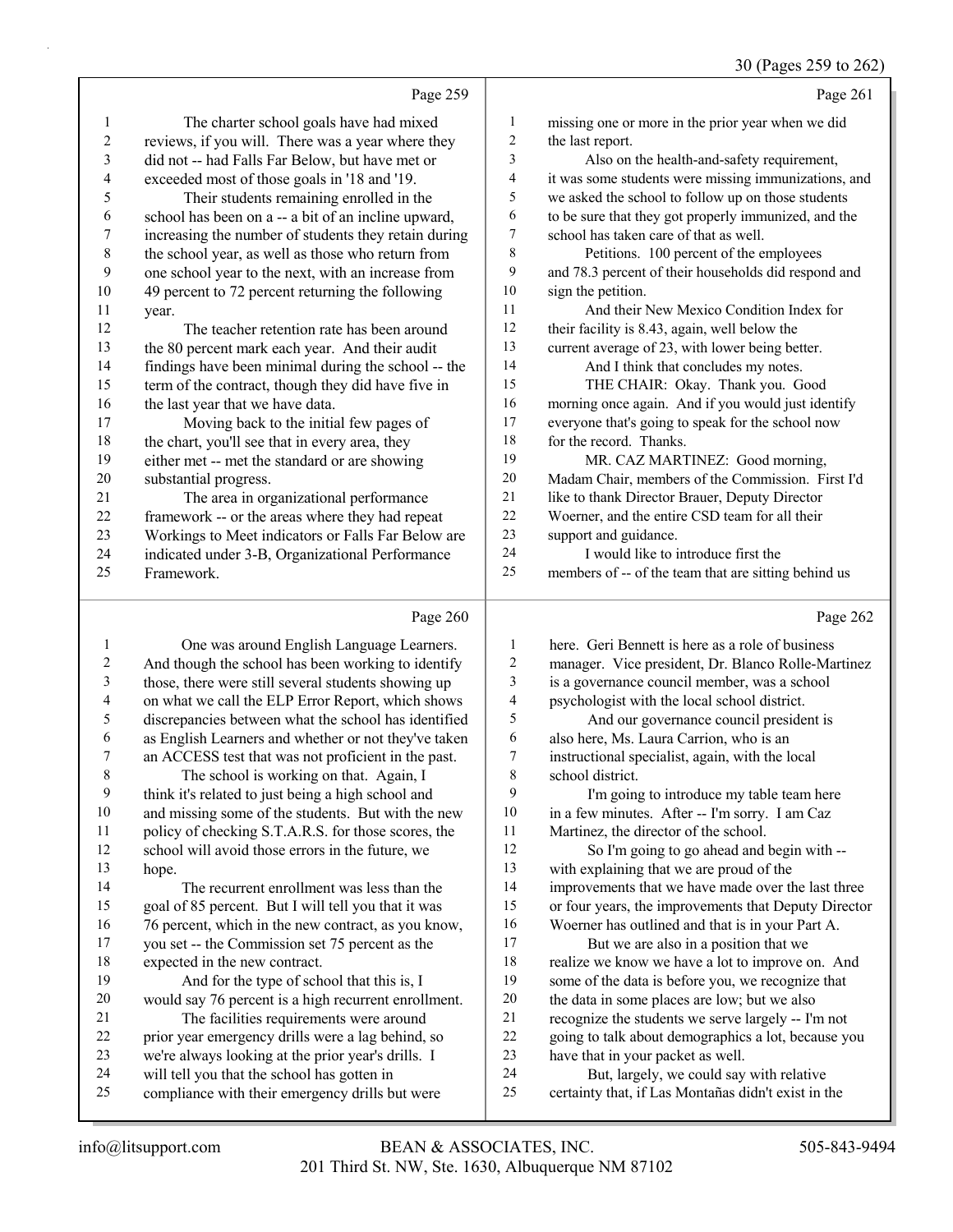#### 31 (Pages 263 to 266)

|                          |                                                      |                | $5 + 100$                                            |
|--------------------------|------------------------------------------------------|----------------|------------------------------------------------------|
|                          | Page 263                                             |                | Page 265                                             |
| 1                        | Las Cruces community, that the majority of our       | 1              | a first time I've done this, Mr. Martinez approached |
| $\overline{c}$           | students would either be on the streets and not be   | $\overline{c}$ | me and asked me if I would be part of the team to    |
| 3                        | in school at all or be in a school where they are    | 3              | come up here, part of the family. We stress family   |
| 4                        | feeling very socially uncomfortable in a big, large  | 4              | at our school, the Rams, the Ram family. I was       |
| 5                        | school environment.                                  | 5              | honored to come and speak on behalf of students with |
| 6                        | So, again, we are proud of the                       | 6              | disabilities, our special education department. I    |
| 7                        | improvements that we've made, but recognize that     | 7              | talk about not only our students, but our families   |
| 8                        | there's a lot that we need to do to continue to      | 8              | and our community.                                   |
| 9                        | improve upon, which is why I'm very exited about     | 9              | I was born and raised in Las Cruces, so              |
| 10                       | being involved in the High School Redesign Network,  | 10             | it's close to my heart that I am in a special        |
| 11                       | which is a -- a grant opportunity that was afforded  | 11             | education role there at Las Montañas Charter School. |
| 12                       | to eight founding schools in the state.              | 12             | I've been there four years, two as a special ed      |
| 13                       | And we've been working very closely with             | 13             | teacher and two as the director -- this is my second |
| 14                       | the Priority Schools Bureau, with Johns Hopkins      | 14             | year as the director.                                |
| 15                       | University and Stanford University, along with the   | 15             | As you know, we are a small school, so we            |
| 16                       | seven other network partners around the state. And   | 16             | wear many hats. So I am a special ed teacher, also,  |
| $17\,$                   | through that work, we determined that we need to     | 17             | and I do drivers education, and I do a little bit of |
| 18                       | really focus on relationship-building at our school, | 18             | everything; so -- but that's part of our team.       |
| 19                       | and, if we did that, then we can use that as a       | 19             | I want to just express that I am in charge           |
| 20                       | foundation to build lesson plans that really relate  | $20\,$         | of the special ed students with disabilities. So     |
| 21                       | to our students.                                     | 21             | everything that goes on with the special education   |
| 22                       | And if we were able to do that, then we              | 22             | population comes through me. I'm very proud of       |
| 23                       | could increase classroom engagement, which would     | 23             | that.                                                |
| 24                       | naturally increase student attendance, increase      | 24             | We do have a team of two full-time special           |
| 25                       | graduation rate, and really being able to build      | 25             | ed teachers that are certified that have gone to     |
|                          | Page 264                                             |                | Page 266                                             |
| 1                        | lessons that -- that centered around the students.   | 1              | school and gotten the certification to be special ed |
| 2                        | And then once we got those steps and were            | $\overline{c}$ | teachers. We are a 100 percent inclusion school.     |
| 3                        | confident that we can get to a point where our       | 3              | We do not do a pullout setting, a resource setting;  |
| $\overline{\mathcal{L}}$ | students will be college-and-career-ready and we     | 4              | but we do offer SLC classes this year with our       |
| 5                        | could leverage those higher engagements to build the | 5              | Redesign Network.                                    |
| 6                        | essential skills needed for students in -- to get    | 6              | So that has been something that has been             |
| 7                        | them prepared for career pathways or college         | $\tau$         | very positive for myself and my team, the special ed |
| $\,$ 8 $\,$              | readiness.                                           | $\,$ 8 $\,$    | team, because we have our caseloads for an hour a    |
| 9                        | So, again, we're very excited for those              | 9              | day now, where we meet and we touch on things, like  |
| $10\,$                   | resources or those partners we've been able to       | $10\,$         | Mr. Martinez said with the Redesign Network; social  |
| 11                       | establish and work with, along with the grant money  | 11             | skills, just being positive role models, of course.  |
| 12                       | that comes around with it. We do realize that grant  | 12             | We have -- I know, members of the                    |
| 13                       | money is temporary. But the resources and the        | 13             | Commission that have been in special education, we   |
| 14                       | knowledge that we will build as a school community   | 14             | take a lot of time talking about IEPs, individual    |
| 15                       | will go way beyond the monetary resources that this  | 15             | goals, things that they need on a daily basis,       |
| 16                       | grant has provided.                                  | 16             | whether it's, you know, just one-on-one with the     |
| 17                       | Now, I would like to introduce Mr. John              | $17$           | student, seeing how they're doing in classes, things |
| 18                       | Lee. He's our special ed director and is in charge   | 18             | of that nature.                                      |
| 19                       | of, you know, all things related to students with    | 19             | So it's been a huge -- it's been a huge              |

 of, you know, all things related to students with disabilities. 21 MR. JOHN LEE: Good morning, Madam Chair,s

- Commissioners. I just wanted to start off by saying
- thank you for hosting us this morning for our
- hearing.
- 25 When I was asked to participate in this as
- 201 Third St. NW, Ste. 1630, Albuquerque NM 87102 info@litsupport.com BEAN & ASSOCIATES, INC. 505-843-9494

 positive thing for our department, special ed. 21 My case managers are very excited about it, and I think our kids are thriving. Every student that comes through Las Montañas comes through me. So I'm able to look at their IEP, meet with parents, and I'm in charge of 100 percent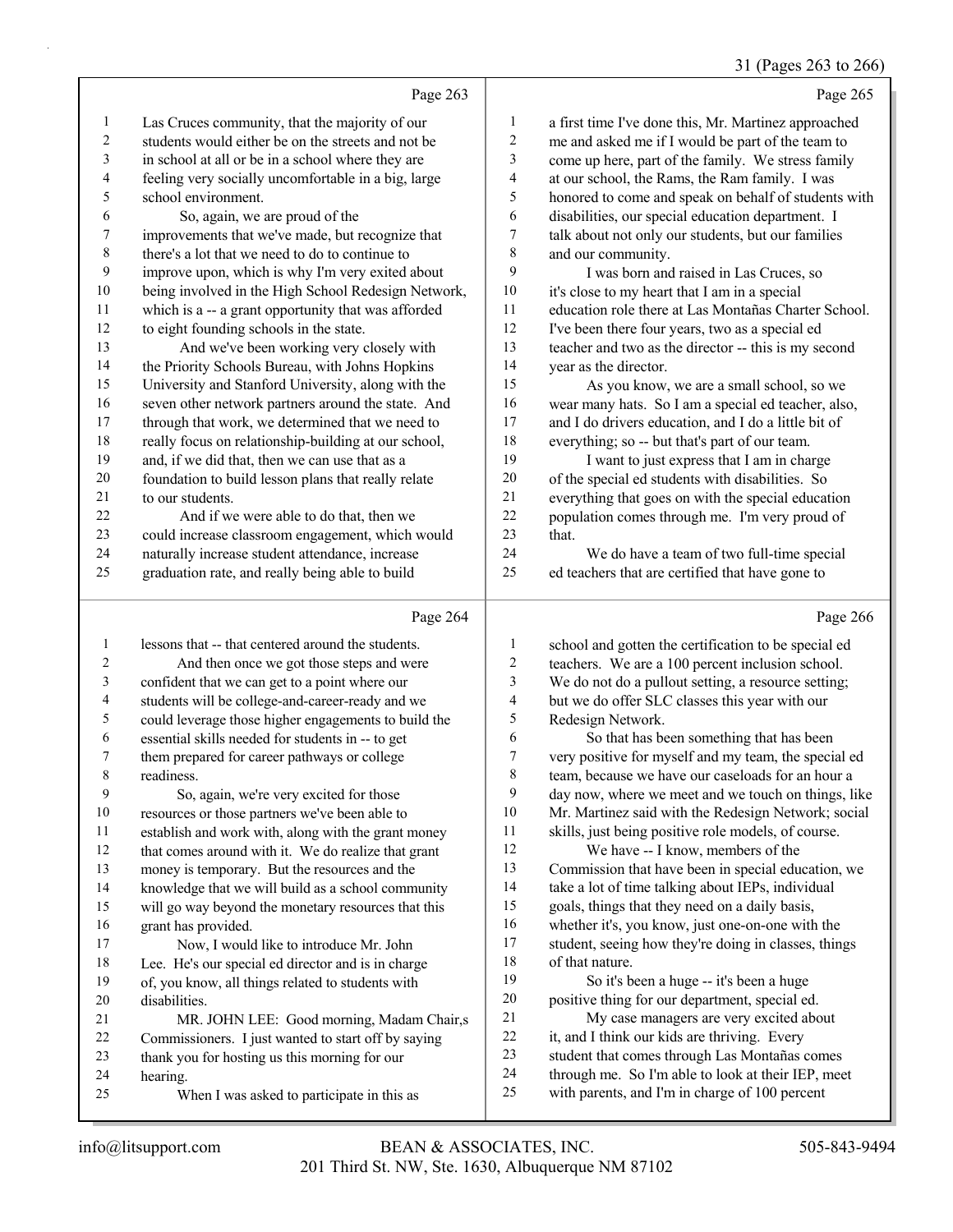# 32 (Pages 267 to 270)

|                  | Page 267                                                                             |                          | Page 269                                                                                                   |
|------------------|--------------------------------------------------------------------------------------|--------------------------|------------------------------------------------------------------------------------------------------------|
| $\mathbf{1}$     | compliance when it comes to special ed.                                              | 1                        | Being that I'm going to speak towards the                                                                  |
| $\sqrt{2}$       | I take it very seriously, and I think                                                | $\overline{c}$           | SLC program, the Student Learning Community class                                                          |
| $\mathfrak z$    | we're doing a great job as a school. And I just                                      | 3                        | that we have been working with for several years --                                                        |
| $\overline{4}$   | want to say, for myself and my students -- I'm                                       | $\overline{\mathcal{A}}$ | we used to call it the "advisory class." As                                                                |
| 5                | thinking of my students a lot -- we do have a lot of                                 | 5                        | Mr. Martinez mentioned, we started calling it the                                                          |
| $\sqrt{6}$       | success stories when it comes to special education                                   | 6                        | Student Learning Community class this year.                                                                |
| 7                | there.                                                                               | 7                        | In that class, we focused a commitment                                                                     |
| $\,$ 8 $\,$      | Our population is a little high, I think,                                            | 8                        | with the Workforce in our community that comes in on                                                       |
| 9                | across the board for the state. I believe we're at,                                  | 9                        | a biweekly basis to help guide me in presenting                                                            |
| $10\,$           | like, 24 percent special ed students.                                                | 10                       | different -- different sections of the Workforce.                                                          |
| 11               | Like I said, this will be my fourth year                                             | 11                       | For example, we focus on resume writing,                                                                   |
| 12               | there. When I first started there, I was a special                                   | 12                       | mock interviews, social skills, just even social                                                           |
| 13               | ed teacher. It was myself and another teacher that                                   | 13                       | media etiquette, and preparing them for the                                                                |
| 14               | was part director, like the role I have now. And                                     | 14                       | workforce.                                                                                                 |
| 15               | now we're up to three full-time, because our                                         | 15                       | Our biggest goal is that we're not                                                                         |
| 16               | population has been growing in special education,                                    | 16                       | graduating to the couch. We're graduating either to                                                        |
| 17               | students with disabilities.                                                          | 17                       | follow a pathway of technical school, vocational,                                                          |
| 18               | So I just want to say that we are growing,                                           | 18                       | work, community college, and university. So we have                                                        |
| 19               | and we actually have grown in that area. And I                                       | 19                       | a real good connection with the DACC, also, who                                                            |
| 20               | believe that our school is just attracting those                                     | $20\,$                   | comes in on a monthly basis to help us support with                                                        |
| 21               | type of students, which is great, because we're                                      | 21                       | financial aid, with preparation on college                                                                 |
| 22               | growing with students with disabilities.                                             | $22\,$                   | vocabulary, just the vocabulary words of grads,                                                            |
| 23               | MR. CAZ MARTINEZ: Thank you, Mr. Lee.                                                | 23                       | scholarships, things that we realize that students,                                                        |
| 24               | And if you hear "SLC," that refers to a Student                                      | 24                       | if they didn't have those conversations at home,                                                           |
| 25               | Learning Community, which is a program we put in                                     | 25                       | nobody is having with them, depending on our                                                               |
|                  | Page 268                                                                             |                          | Page 270                                                                                                   |
|                  |                                                                                      |                          |                                                                                                            |
| $\mathbf{1}$     |                                                                                      | $\mathbf{1}$             |                                                                                                            |
| $\boldsymbol{2}$ | place through the Redesign Network, so everyone is<br>aware when you hear "SLC."     | $\overline{c}$           | population, that this was very hard to understand                                                          |
| 3                | Now I'll introduce Ms. Claudia Salas.                                                | 3                        | what does it mean about what we're going to be doing<br>next year.                                         |
| 4                | She's the bilingual director, works closely with our                                 | $\overline{\mathbf{4}}$  | And so our commitment is to have that                                                                      |
| 5                | English Learners. She's also one of the SLC                                          | 5                        | support from our community. We also do a Cooter                                                            |
| 6                | teachers, Student Learning Community teachers, that                                  | 6                        | Inventory to decide what kind of pathways our                                                              |
| 7                | work specifically with seniors on our campus.                                        | 7                        | students are going to take.                                                                                |
| 8                | MS. CLAUDIA SALAS: Good morning and thank                                            | 8                        | And with that information, I go ahead and                                                                  |
| $\overline{9}$   | you for having us today, Madam Chair, and members of                                 | 9                        | reach out to the community and bring in professions                                                        |
| 10               | the Commission. I will be reporting on the ELL                                       | 10                       | from all the different professional pathways. So we                                                        |
| 11               | population.                                                                          | $11\,$                   | have nursing, firemen. Today, actually, we're                                                              |
| 12               | Our current numbers right now is that we                                             | 12                       | having an entire SWAT team coming with everybody                                                           |
| 13               | host 56 ELLs. Out of the 56, 36 have met                                             | 13                       | dressed up in all their different uniforms for                                                             |
| 14               | proficiency. 20 of those are still meeting the                                       | 14                       | students who want to take the career pathway of the                                                        |
| 15               | proficiency. And we're preparing them to take the                                    | 15                       | police force.                                                                                              |
| 16               | ACCESS test in the spring.                                                           | 16                       | And our biggest focus also this year has                                                                   |
| 17               | We provide support by providing a reading                                            | 17                       | been the SEL, which is the Social Emotional Learning                                                       |
| 18               | intervention course that is web-based. It's a                                        | 18                       | component. With that component, we have five                                                               |
| 19               | reading program that's focused on tailored to                                        | 19                       | categories that we are really focused on. We are                                                           |
| 20               | current reading ability and learning needs.                                          | $20\,$                   | doing social awareness, self-awareness,                                                                    |
| 21               | I am -- like Mr. Lee reported that we have                                           | $21\,$                   | self-management, relationship skills, and                                                                  |
| 22               | many hats in our school. So I am also the                                            | $22\,$                   | responsible decision-making skills. And that is a                                                          |
| 23               | S.T.A.R.S. director. I teach Spanish 1 and 2. I                                      | 23                       | new component that we decided that we needed to put                                                        |
| 24<br>25         | focus on extended learning on Fridays. And -- what<br>else? Oh. The senior advisory. | $24\,$<br>$25\,$         | in, because not only did we need emotional support<br>as teachers, but our students definitely needed that |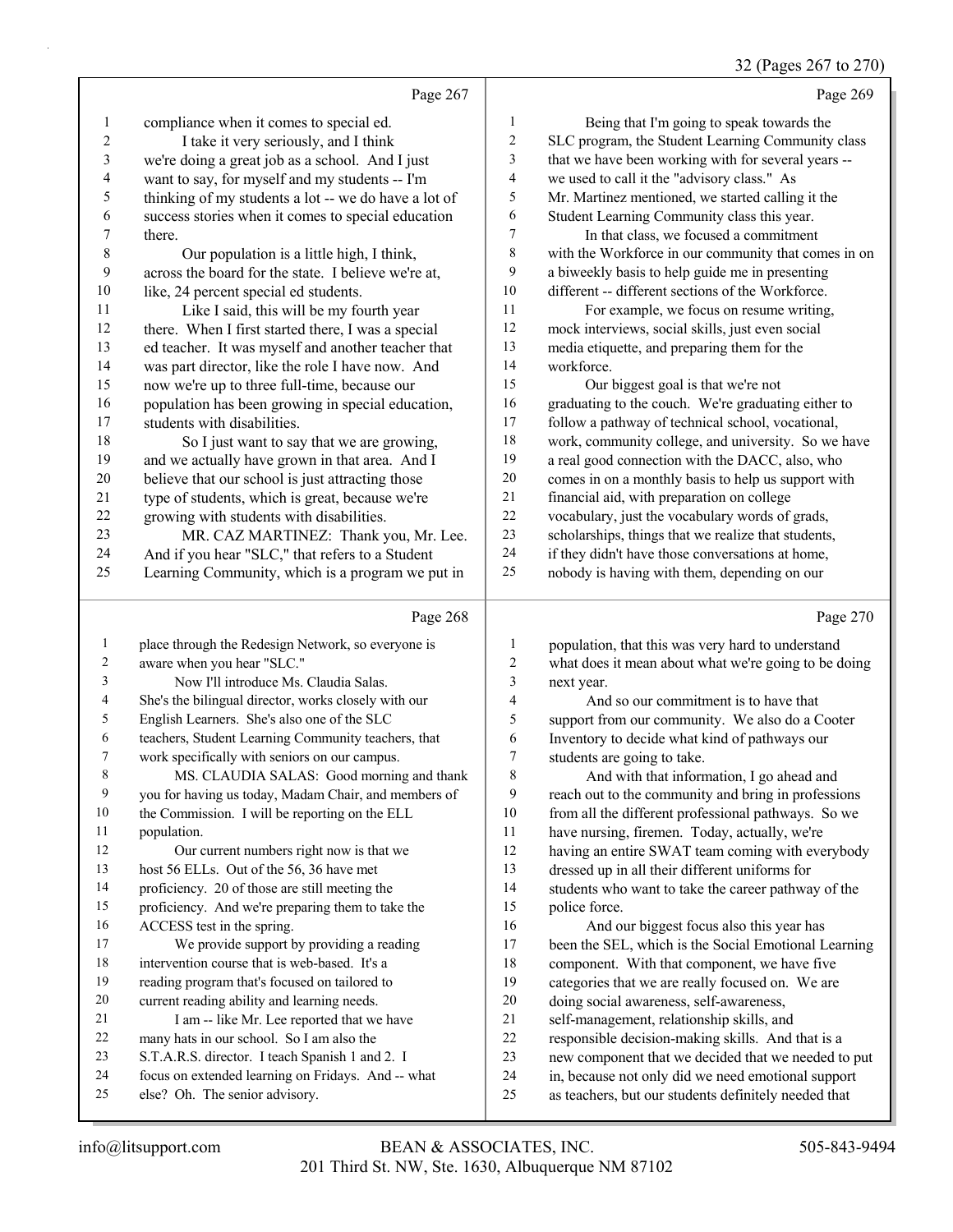33 (Pages 271 to 274)

|    | Page 271                                             |                | Page 273                                            |
|----|------------------------------------------------------|----------------|-----------------------------------------------------|
| 1  | emotional support as well.                           | 1              | direction to go.                                    |
| 2  | So it's been a great experience to learn             | $\overline{c}$ | So if we can focus on their interests and           |
| 3  | along with them with the starting of the             | 3              | then work on their goals from there, then that's    |
| 4  | social-emotional component that we've incorporated,  | $\overline{4}$ | what the instructional model has definitely guided  |
| 5  | and it's just been a great experience overall.       | 5              | us with that. And that's helped with our            |
| 6  | MR. CAZ MARTINEZ: Thank you, Señora                  | 6              | improvement, because we have -- as Deputy Woerner   |
| 7  | Salas.                                               | 7              | has in your packets, we've improved with our data.  |
| 8  | I introduce Valerie Ratliff-Parker. She              | 8              | They're small gains, but they're gains.             |
| 9  | is a math teacher, instructional specialist, and     | 9              | And I think we're going to continue to move forward |
| 10 | also a key member of the High School Redesign Team,  | 10             | instructionally and do a lot of work with the       |
| 11 | who has been with that team from the beginning.      | 11             | teachers as well, because we've transitioned to     |
| 12 | MS. RATLIFF-PARKER: Good morning. It's               | 12             | standards-based grading, which is a huge shift.     |
| 13 | still morning, Madam Chair, Commission.              | 13             | It's a paradigm shift for the teachers as well,     |
| 14 | So I'd like to talk a little bit -- I'm              | 14             | because they're used to this comprehensive grade.   |
| 15 | also the data analyst, so I've worked a lot with     | 15             | You get a bunch of grades, you average them, and    |
| 16 | Deputy Woerner on our data and our reports and       | 16             | then that's what you get instead of grading on      |
| 17 | what's going on with the kiddos.                     | 17             | mastery. So that's been an instructional change.    |
| 18 | I do have to say, though, that we have               | 18             | But I think it's going to change for the good.      |
| 19 | definitely a different story than ASK Academy. We    | 19             | So that's what I have.                              |
| 20 | are 95 percent Hispanic, 100 percent Free and        | 20             | Oh. And we have grown with our                      |
| 21 | Reduced Lunch. So it's definitely a different        | 21             | proficiency in the last State assessment from last  |
| 22 | story. And we service a different population, the    | 22             | year. But I know that those aren't officially out   |
| 23 | population, Commissioner Caballero, you were exactly | 23             | yet. But we did improve in our English proficiency  |
| 24 | referencing.                                         | 24             | substantially, and also with our math. So our data  |
| 25 | And we love our kids so much. And there's            | 25             | is looking good.                                    |
|    | Page 272                                             |                | Page 274                                            |

|--|--|

| 1  | a lot of them that don't have the parental support  | 1  | MR. CAZ MARTINEZ: Madam Chair, members of            |
|----|-----------------------------------------------------|----|------------------------------------------------------|
| 2  | or an adult to mentor them. And that's definitely   | 2  | the Commission, that's all we have for our           |
| 3  | our strong part. Our strong suit, as Las Montañas,  | 3  | presentation.                                        |
| 4  | is to build that relationship with the kids. And we | 4  | THE CHAIR: Okay. Thank you. And thank                |
| 5  | have such a strong foundation with our              | 5  | you for all that. And I'll just say that the chart   |
| 6  | relationship-building that we can move from there.  | 6  | in color, once again, now that we have a look at the |
| 7  | But that's where we start with these kids.          | 7  | complete chart, I think you win the prize for having |
| 8  | And as an instructional coach, the                  | 8  | the most red in the first year, and you only have    |
| 9  | academic component that we focus on is re--- and    | 9  | one; so you've wiped out almost all of it.           |
| 10 | through our redesign program -- is looking at the   | 10 | And that that is -- to me, once again,               |
| 11 | instructional modeling that we're doing for these   | 11 | just like the ASK Academy tells that story, it tells |
| 12 | kids.                                               | 12 | the story of there were struggles with this school   |
| 13 | And since they've experienced a lot of              | 13 | financially, academically, organizationally, back in |
| 14 | trauma, and their brain will receive information    | 14 | 2015. I mean, there's no doubt -- there's no doubt   |
| 15 | differently because of the trauma that they've      | 15 | about it. But this is a testament to what the        |
| 16 | experienced, then we have to approach that          | 16 | school has done.                                     |
| 17 | instruction a little bit differently.               | 17 | Caz, you came in in 2016 as the head                 |
| 18 | And so we've done a lot of work, in                 | 18 | administrator?                                       |
| 19 | partnership with Explore Academy, on their          | 19 | MR. CAZ MARTINEZ: Yes, this is my fourth             |
| 20 | instructional model, because it's different. It has | 20 | year. Yes.                                           |
| 21 | a lot to do with student choice and student voice,  | 21 | THE CHAIR: Yeah. So Caz took over at                 |
| 22 | where students can choose something that interests  | 22 | the -- you know, in a really bad situation. So the   |
| 23 | them. And we're trying to get that interest from    | 23 | school has -- it's kudos to the governance council,  |
| 24 | the kids that usually feel like they don't have     | 24 | because it, once again, is -- if you want to refer   |
| 25 | anywhere to go, they're not sure where to go, which | 25 | to it as family, as team -- but there is genuine     |
|    |                                                     |    |                                                      |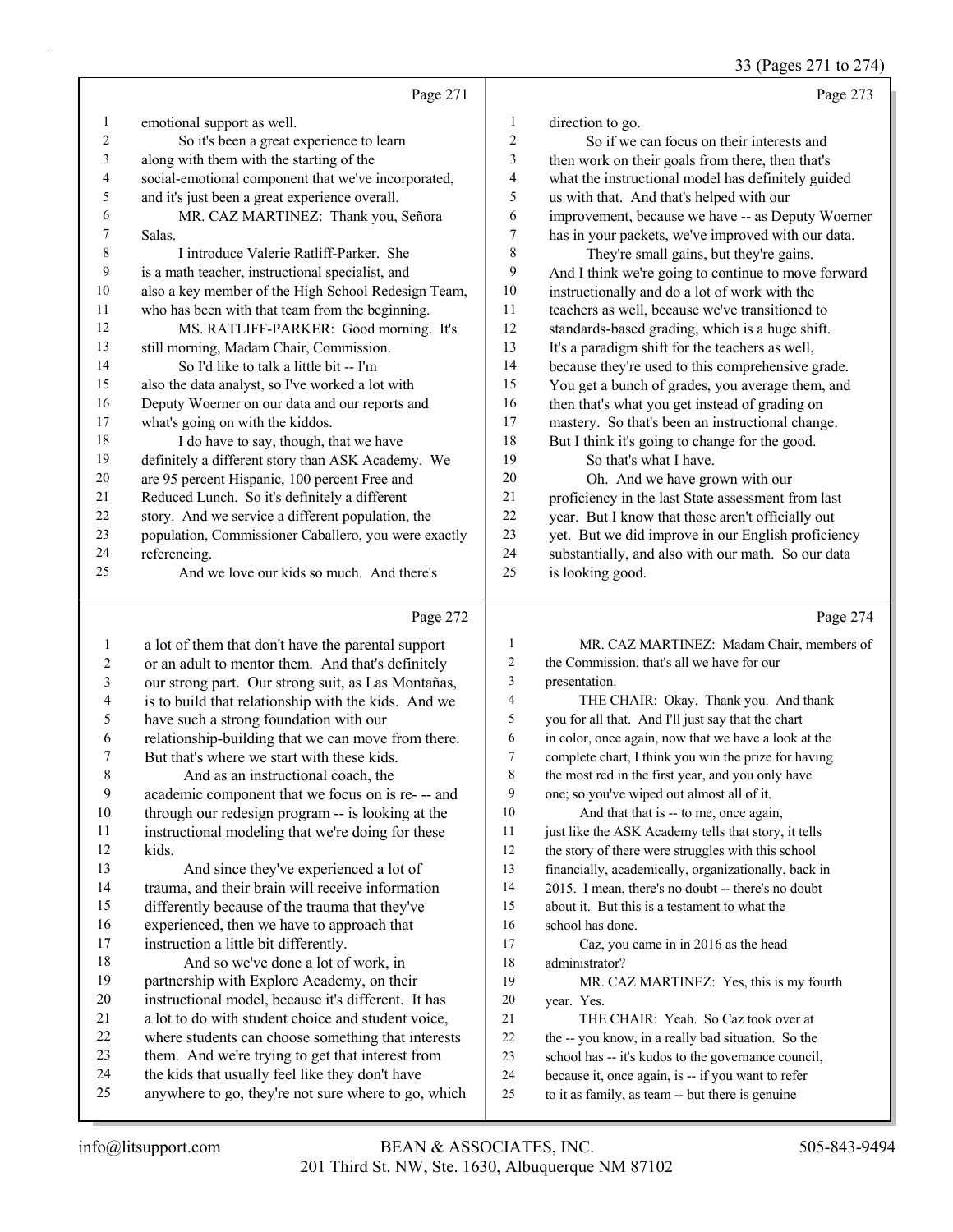# 34 (Pages 275 to 278)

|    | Page 275                                            |                | Page 277                                             |
|----|-----------------------------------------------------|----------------|------------------------------------------------------|
| 1  | discussion that goes on.                            | 1              | of the High School Redesign Network.                 |
| 2  | The redesign program and the willingness            | $\overline{2}$ | This is our first year of implementation,            |
| 3  | to buy into that, because, it's not easy to do that | 3              | so we're going into our fourth month of              |
| 4  | redesign program.                                   | $\overline{4}$ | implementation of a five-year blueprint.             |
| 5  | So for the willingness of that school               | 5              | COMMISSIONER CABALLERO: I'm curious.                 |
| 6  | community to do this, and acknowledging the fact    | 6              | With -- I will say you're probably going to be       |
| 7  | that they needed to do it to best serve those       | 7              | successful in your redesign.                         |
| 8  | students and their community, it's a testament to   | 8              | Now, are you -- is your redesign and                 |
| 9  | what a school can do. And I truly do appreciate it, | 9              | methodology ESSA-compliant, so that it can be        |
| 10 | because, as was mentioned, this is also a community | 10             | replicated by other schools in the nation?           |
| 11 | of students that are sitting in a variety of state  | 11             | MS. RATLIFF-PARKER: So that the design --            |
| 12 | systems as well.                                    | 12             | the whole thought behind the high school redesign in |
| 13 | MR. CAZ MARTINEZ: Correct.                          | 13             | Johns Hopkins was for each school to develop their   |
| 14 | THE CHAIR: So, you know, they're                    | 14             | own vision. So it wasn't an idea to be replicated.   |
| 15 | challenging from the get-go and desperate to attach | 15             | It was really a reflectionary tool for each school   |
| 16 | to something that they can see as family. So I      | 16             | to use and look at our needs, our school, our kids,  |
| 17 | appreciate everything that you've done here and the | 17             | our staff, our capacity and what do we see.          |
| 18 | story that you -- that you've told here.            | 18             | So they were really good about saying,               |
| 19 | So any other questions?                             | 19             | "You guys need to figure this out. We're not going   |
| 20 | COMMISSIONER CABALLERO: Yes, Madam Chair,           | 20             | to tell you what to do. We're not going to tell you  |
| 21 | I have a few questions.                             | 21             | how to redesign. You need to sit back and reflect.   |
| 22 | THE CHAIR: Sure. Oh, I'm sorry. I                   | 22             | Go back to your stakeholders and talk to them."      |
| 23 | didn't -- because I didn't have a sheet in front of | 23             | It's a very reflectionary process that's             |
| 24 | me, I don't know. I didn't get a sheet, so I just   | 24             | made to work with your school.                       |
| 25 | assumed that there was no Public Comment.           | 25             | MR. CAZ MARTINEZ: But the philosophies               |

# Page

|                | $\mathbf{u} \in \mathbf{C}$                         |                |
|----------------|-----------------------------------------------------|----------------|
| 1              | MS. KAREN WOERNER: Excuse me.                       | $\mathbf{1}$   |
| $\overline{c}$ | MS. FRIEDMAN: No, there is none.                    | $\overline{2}$ |
| 3              | MS. KAREN WOERNER: Okay.                            | 3              |
| $\overline{4}$ | THE CHAIR: I assumed there wasn't any,              | $\overline{4}$ |
| 5              | because I didn't have a sheet; but then             | 5              |
| 6              | MS. FRIEDMAN: No one signed up. Sorry.              | 6              |
| 7              | THE CHAIR: Commissioner Caballero?                  | 7              |
| 8              | COMMISSIONER CABALLERO: Yes. Thank you,             | 8              |
| 9              | Madam Chair. The name, again, of the redesign       | 9              |
| 10             | program?                                            | 10             |
| 11             | MR. CAZ MARTINEZ: The High School                   | 11             |
| 12             | Redesign Network.                                   | 12             |
| 13             | COMMISSIONER CABALLERO: And it's -- the             | 13             |
| 14             | University's attached to that?                      | 14             |
| 15             | MR. CAZ MARTINEZ: Johns Hopkins                     | 15             |
| 16             | University is the main research group attached to   | 16             |
| 17             | that. And then a subsidiary of that in a -- a       | 17             |
| 18             | program within a program is Stanford University and | 18             |
| 19             | a program called "School Retool."                   | 19             |
| 20             | COMMISSIONER CABALLERO: When did you                | 20             |
| 21             | start this?                                         | 21             |
| 22             | MR. CAZ MARTINEZ: Last year was our                 | 22             |
| 23             | planning year. And we're part of the founding       | 23             |
| 24             | members of -- according to the Priority Schools     | 24             |
| 25             | Bureau, that's what our title is, a founding member | 25             |

### Page 278

| $\mathbf{1}$   | behind it can be replicated with other schools, you  |
|----------------|------------------------------------------------------|
| $\overline{2}$ | know, with the role training and development that we |
| 3              | received as a founding group.                        |
| 4              | COMMISSIONER CABALLERO: Right. The -- my             |
| 5              | only concern, Madam Chair, is that federal monies    |
| 6              | are going to be flowing to the schools that pick up  |
| 7              | a program that are compliant with the replication -- |
| 8              | in other words, it has to be truly a program that's  |
| 9              | workable and there's proof for it. That's what ESSA  |
| 10             | talks about.                                         |
| 11             | And so I want New Mexico to be able to               |
| 12             | have the benefit of your success in other schools.   |
| 13             | And the only way to pick it up is if you follow      |
| 14             | those guidelines. And I know it takes money. Maybe   |
| 15             | you can convince your founders that, "Hey, we need   |
| 16             | to comply with ESSA. Throw us a little bit more so   |
| 17             | we can" -- and it helps you. Because anytime         |
| 18             | you're doing the ESSA requirements, you do the       |
| 19             | self-evaluations constantly, and you do it with      |
| 20             | data, and you do it with scientific methodology, as  |
| 21             | Mr. Crone knows.                                     |
| 22             | <b>COMMISSIONER VOIGT: Commissioner</b>              |
| 23             | Caballero, this is a PED grant.                      |
| 24             | THE CHAIR: I didn't recognize you,                   |
| 25             | because Mr. Martinez wanted to say something.        |
|                |                                                      |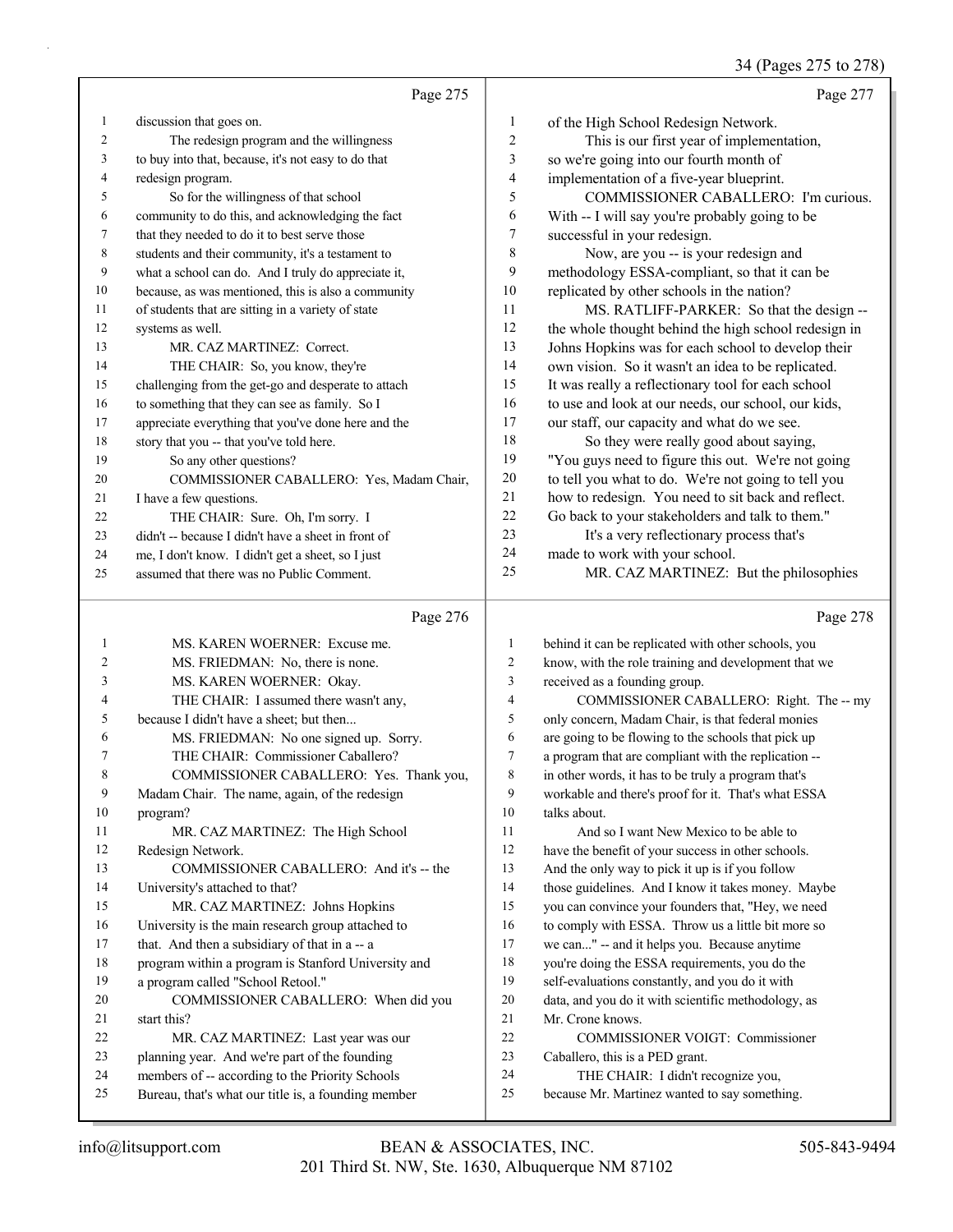|                  |                                                                                                 |                         | 35 (Pages 279 to 282)                                                                       |
|------------------|-------------------------------------------------------------------------------------------------|-------------------------|---------------------------------------------------------------------------------------------|
|                  | Page 279                                                                                        |                         | Page 281                                                                                    |
| 1                | MR. CAZ MARTINEZ: Yes, Commissioner, it                                                         | 1                       | interviews, surveys, discussions, meetings, get                                             |
| 2                | is a PED grant. And the Priority Schools Bureau is                                              | $\overline{\mathbf{c}}$ | input.                                                                                      |
| 3                | the grant manager. So Elizabeth Peterson and her                                                | 3                       | And so we gathered, you know, a ton of                                                      |
| 4                | staff, they're making sure that all of your concerns                                            | 4                       | data around our stakeholders and what they wanted,                                          |
| 5                | are met through -- and it is compliant.                                                         | 5                       | and then, you know, the plan arose from that.                                               |
| 6                | And we know that, because we had to                                                             | 6                       | COMMISSIONER ARMBRUSTER: So the specific                                                    |
| $\boldsymbol{7}$ | resubmit our blueprint about three times, because                                               | 7                       | program, they knew that it was the choices and                                              |
| 8                | they definitely were checking up on us and making                                               | 8                       | flavors and whatever those things were.                                                     |
| 9                | sure it was, along with all the other schools in the                                            | 9                       | MR. CAZ MARTINEZ: Yes.                                                                      |
| 10               | network.                                                                                        | 10                      | COMMISSIONER ARMBRUSTER: They all said,                                                     |
| 11               | So -- and it's really -- I mean,                                                                | 11                      | "Yes, let's change."                                                                        |
| 12               | everything -- they've done a really good job of                                                 | 12                      | MR. CAZ MARTINEZ: Correct. Correct.                                                         |
| 13               | training and allowing us to align with every other                                              | 13                      | That specific program was a framework that we                                               |
| 14               | requirement, such as the DASH plan. So our                                                      | 14                      | thought would fit with our decision of our redesign.                                        |
| 15               | New Mexico DASH plan is aligned correctly with our                                              | 15                      | So our vision of our redesign came first. Then once                                         |
| 16               | High School Redesign blueprint.                                                                 | 16                      | we discovered what Explore was doing, the Explore                                           |
| 17               | It's on the framework of the DASH plan                                                          | 17                      | Academy in Albuquerque was doing, we decided that                                           |
| 18               | where we reflect, we revisit, we review; you know,                                              | 18                      | that would -- instead of reinventing something that,                                        |
| 19               | we make adjustments as needed throughout the --                                                 | 19                      | you know, we created ourselves, that framework would                                        |
| $20\,$           | throughout the implementation of the plan, which,                                               | 20                      | actually work for us.                                                                       |
| 21               | again, in our short time of year one, we've already                                             | 21                      | But it would look, you know, quite a bit                                                    |
| 22               | made some adjustments and will continue to do so,                                               | $22\,$                  | different than what they're doing. But the                                                  |
| 23               | based on feedback and results.                                                                  | 23                      | framework piece as far as the guidelines of the --                                          |
| 24               | THE CHAIR: Are you good now?                                                                    | 24                      | of the way the academic schedule is made and built                                          |
| 25               | COMMISSIONER VOIGT: I'm good.                                                                   | 25                      | would work with what we were trying to do.                                                  |
|                  | Page 280                                                                                        |                         | Page 282                                                                                    |
| 1                | THE CHAIR: Okay. Commissioner                                                                   | $\mathbf{1}$            | COMMISSIONER ARMBRUSTER: So you sort of                                                     |
| 2                | Armbruster?                                                                                     | 2                       | took their model and made it yours for what you                                             |
| 3                | COMMISSIONER ARMBRUSTER: Sorry. I just                                                          | 3                       | needed.                                                                                     |
| 4                | wanted to understand this sequence. So you have the                                             | 4                       | MR. CAZ MARTINEZ: Correct. Correct.                                                         |
| 5                | school. It's pretty high-risk kids. And the                                                     | 5                       | COMMISSIONER ARMBRUSTER: And am I correct                                                   |
| 6                | program that you talk to your stakeholders about --                                             | 6                       | that of your 1-and-something 83 students, that 83                                           |
|                  | I don't know when you got your charter. A long time                                             | 7                       | are ones with either EL or students with                                                    |
| 8                | ago. And they approved that particular -- whatever                                              | 8                       | disabilities?                                                                               |
| 9                | it is you said you were going to do.                                                            | 9                       | MR. CAZ MARTINEZ: The majority of our                                                       |
| 10               | And so then there's this redesign. And --                                                       | 10                      | students are, yes, one of those categories. And                                             |
| 11               | and you-all could choose a different one. And you                                               | 11                      | 100 percent Free and Reduced Lunch. Almost                                                  |
| 12               | mentioned Explore's choices things. And so you're                                               | 12                      | 70 percent of our students do receive SNAP benefits.                                        |
| 13               | adopting that.                                                                                  | 13                      | Then we have a population that's homeless, a                                                |
| 14               | So then did your stakeholders all come to                                                       | 14                      | population that's in the system, as far as state                                            |
| 15               | a meeting and say, "Yes, we want you to change"?                                                | 15                      | systems that Madam Chair discussed. Yes, that's --                                          |
| 16               | MR. CAZ MARTINEZ: Madam Chair, members of                                                       | 16                      | that's who we are.                                                                          |
| 17               | the Commission, our mission and our vision never                                                | 17                      | COMMISSIONER ARMBRUSTER: We should be                                                       |
| 18               | changed throughout the entire process.                                                          | 18<br>19                | thanking you for --                                                                         |
| 19               | So it was just a different way of trying                                                        | 20                      | THE CHAIR: Commissioner Voigt?                                                              |
| 20<br>21         | to get to that -- that mission, you know, and that                                              | 21                      | COMMISSIONER VOIGT: Thank you,                                                              |
| 22               | vision as a school.                                                                             | 22                      | Madam Chair. So I think it's wonderful that the<br>Public Education Department offers these |
| 23               | And, yes, our stakeholders were involved<br>in the entire process. That's part of Johns Hopkins | 23                      | introspective funding school improvement grants. I                                          |
| 24               | and the Priority Schools Bureau training was go                                                 | 24                      | know that's what the redesign grant is about. It's                                          |
| 25               | back, get data from your stakeholders, do                                                       | 25                      | not necessarily that you needed redesign; but you                                           |
|                  |                                                                                                 |                         |                                                                                             |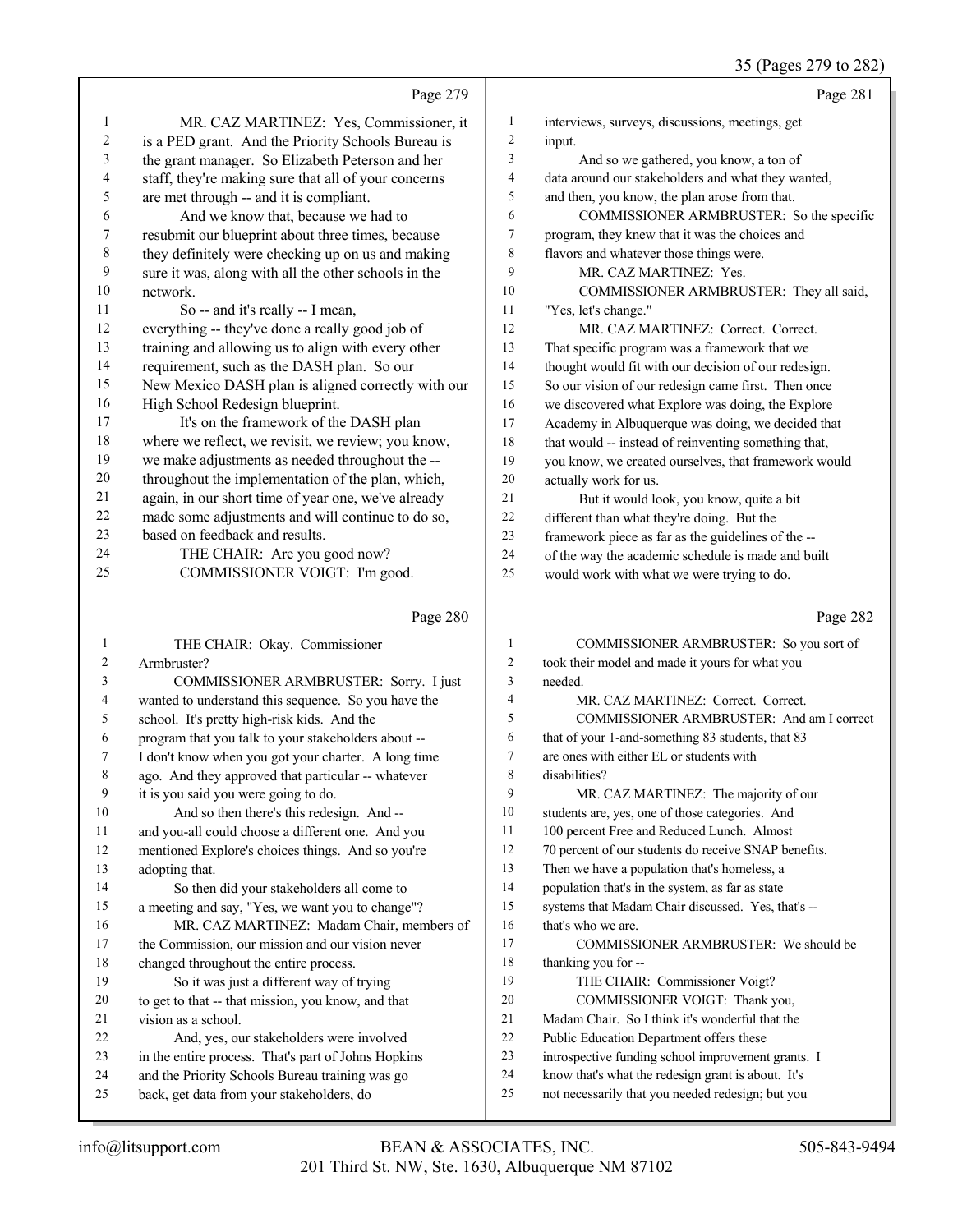36 (Pages 283 to 286)

|              | Page 283                                                                                                 |                  | Page 285                                                  |
|--------------|----------------------------------------------------------------------------------------------------------|------------------|-----------------------------------------------------------|
| $\mathbf{1}$ | took the initiative to apply for those funds and                                                         | $\mathbf{1}$     | be sustainable as we currently are.                       |
| 2            | then do a reflection and look at where you could                                                         | $\sqrt{2}$       | So not hiring extra staff, but having to                  |
| 3            | improve and make those tweaks.                                                                           | 3                | serve additional students, is our short-term              |
| 4            | I know there's been other similar grants                                                                 | $\overline{4}$   | prognosis for sustainability.                             |
| 5            | for schools to take advantage of to proactively                                                          | 5                | COMMISSIONER ROBBINS: And I applaud you                   |
| 6            | improve their operations of their program. So kudos                                                      | 6                | for that. It puts a greater strain on your staff.         |
| 7            | on doing that.                                                                                           | 7                | You'll probably see an increased turnover in staff        |
| $\,$ 8 $\,$  | And I think it's awesome that you are                                                                    | 8                | as a result of that, unfortunately. But these are         |
| 9            | giving your students choice and voice, because we                                                        | 9                | the type of programs that I think the                     |
| 10           | know that students who can and are able to speak up                                                      | 10               | Yazzie-Martinez lawsuit was focusing on and saying,       |
| 11           | for their learning and be advocates for themselves,                                                      | 11               | "The State's not doing enough to fund these type of       |
| 12           | that leads to more civic engagement when they become                                                     | 12               | programs in traditional schools and the charter           |
| 13           | older and they're more empowered individuals. So                                                         | 13               | schools."                                                 |
| 14           | just kudos on that work.                                                                                 | 14               | And when we take away the Small School                    |
| 15           | MR. CAZ MARTINEZ: Thank you.                                                                             | 15               | Size Adjustment, regardless of the population             |
| 16           | THE CHAIR: Commissioner Robbins?                                                                         | 16               | they're serving, but especially the at-risk               |
| 17           | <b>COMMISSIONER ROBBINS: I want to</b>                                                                   | 17               | students, when we take it away from at-risk student       |
| 18           | compliment the staff and the governance council for                                                      | 18               | charters, that's where we're really hurting and           |
| 19           | their emphasis with this at-risk group. Groups,                                                          | 19               | we're not going to move forward in this state.            |
| 20           | multiple groups. If we had more charter schools                                                          | 20               | And so I really hope legislators can be                   |
| 21           | that did this, I think the district schools would                                                        | 21               | talked with and encouraged to reconsider the              |
| 22           | probably like that. I think the students in the                                                          | 22               | direction, even though I know that there's been a         |
| 23           | district schools would probably be better off also.                                                      | 23               | lot of talk saying they're not going to go back on        |
| 24           | Unfortunately, a lot of times, these                                                                     | 24               | that and everything, I think they really need to          |
| 25           | schools are looked at and the performance of these                                                       | 25               | reconsider, because the plaintiffs are considering        |
|              |                                                                                                          |                  |                                                           |
|              | Page 284                                                                                                 |                  | Page 286                                                  |
| $\mathbf{1}$ | schools as compared to the district schools, they                                                        | $\mathbf{1}$     | action because of what has happened in funding this       |
| 2            | say, "Well, they aren't doing as well; we need to                                                        | $\boldsymbol{2}$ | last year. And especially attention on charter            |
| 3            | close them down."                                                                                        | 3                | schools.                                                  |
| 4            | I said, "No. We need more of them,                                                                       | 4                | And a lot of the charter schools that this                |
| 5            | because these are the students that need greater                                                         | 5                | Commission looks at do have a much                        |
| 6            | attention. These are the students that need that                                                         | 6                | higher-than-average at-risk population. And I think       |
| 7            | specialized one-on-one attention."                                                                       | $\tau$           | that's the danger when we target these, and we say,       |
| 8            | And this is why, with the small schools --                                                               | 8                | "Well, charters, you know, they're competing with         |
| 9            | and you're a small school. You get the Small School                                                      | 9                | the districts."                                           |
| 10           | Size Adjustment right now?                                                                               | 10               | No. They're actually helping the district                 |
| 11           | MR. CAZ MARTINEZ: Yes.                                                                                   | 11               | schools, and they're helping the students in those        |
| 12           | COMMISSIONER ROBBINS: Where would -- your                                                                | 12               | schools so they can focus differently.                    |
| 13           | cap that is at 325, which is above the Small School                                                      | 13               | They need to help their at-risk students,                 |
| 14           | size. With the reduction in the Small School size,                                                       | 14               | too. But I think schools like this are immeasurably       |
| 15           | how is that going to impact you over the next couple                                                     | 15<br>16         | necessary. And I applaud you, applaud your courage        |
| 16           | of years as they reduce that and put at risk your                                                        | 17               | and your commitment to those students. Thank you.         |
| 17<br>18     | program?                                                                                                 | 18               | MS. RATLIFF-PARKER: Commissioner Robbins,                 |
| 19           | MR. CAZ MARTINEZ: Madam Chair, members of<br>the Commission, Commissioner Robbins, it will impact        | 19               | can you go talk to the legislators for us?                |
| 20           | us significantly, and has.                                                                               | 20               | COMMISSIONER ROBBINS: Yeah.<br>MS. RATLIFF-PARKER: Great. |
| 21           | Fortunately, we raised our student                                                                       | 21               | MR. CAZ MARTINEZ: Yes. Thank you.                         |
| 22           | enrollment from last year to this year by                                                                | 22               | THE CHAIR: And we -- we've spoken about                   |
| 23           | 15 students, and we're going to have to continue to                                                      | 23               | this. And it's -- at the very least, if there             |
| 24           | raise our enrollment by a minimum of 15 students<br>every year over the next four more years in order to | 24               | couldn't be some other funding stream that was made       |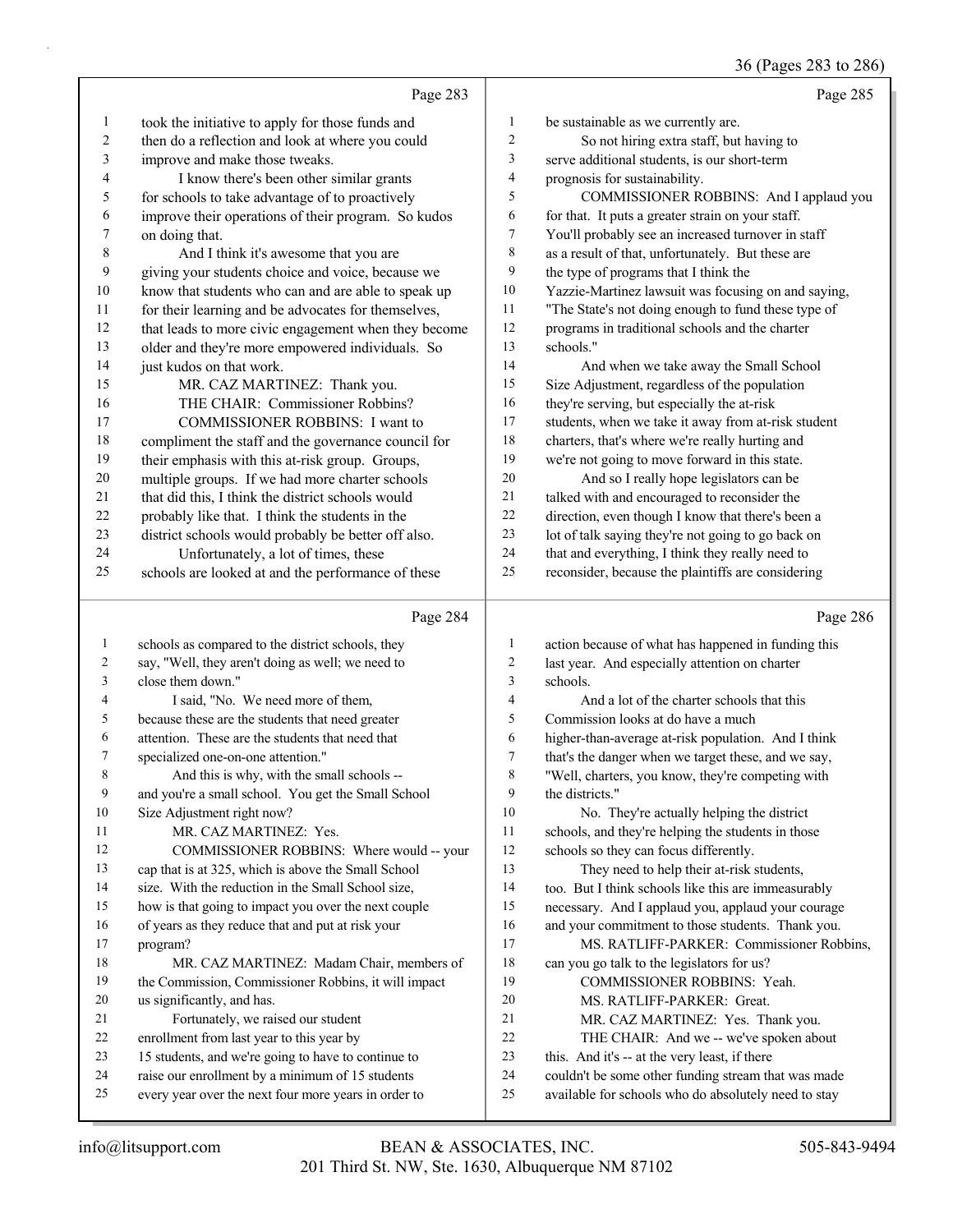37 (Pages 287 to 290)

|              | Page 287                                                                      |                          | Page 289                                                                                                    |
|--------------|-------------------------------------------------------------------------------|--------------------------|-------------------------------------------------------------------------------------------------------------|
| $\mathbf{1}$ | small -- I mean, that's the -- it's the population                            | 1                        | one to follow.                                                                                              |
| 2            | of students. That's why the students are thriving                             | $\overline{c}$           | Yeah. I just -- I just have this                                                                            |
| 3            | in those -- in those smaller environments.                                    | 3                        | question. Of course, I know you do the lottery and                                                          |
| 4            | And if it's not Small School Size                                             | $\overline{\mathcal{A}}$ | all that stuff. And I imagine 400 children are not                                                          |
| 5            | Adjustment, then what can it be?                                              | 5                        | in a lottery.                                                                                               |
| 6            | COMMISSIONER ROBBINS: Something else.                                         | 6                        | So because of the students you serve --                                                                     |
| 7            | THE CHAIR: Something else that maybe is                                       | 7                        | and it would be better for the State to have these                                                          |
| 8            | more palatable. The at-risk index helps a little                              | 8                        | children of students be in a high school, as opposed                                                        |
| 9            | bit to assign. But it doesn't meet that need                                  | 9                        | to an extended high school, I guess is what the word                                                        |
| 10           | enough.                                                                       | 10                       | is.                                                                                                         |
| 11           | But we've talked about the fact how sad it                                    | 11                       | So do -- like, other entities in                                                                            |
| 12           | is that why the CSP grant can't be tapped into for                            | 12                       | Las Cruces kind of highly suggest some students                                                             |
| 13           | that. But it is only a growth, and we're not                                  | 13                       | might want to join a different school or come visit                                                         |
| 14           | looking for growth; so it's -- it's difficult.                                | 14                       | you to see what kind of things -- do they -- I mean,                                                        |
| 15           | And I think you're absolutely right.                                          | 15                       | I'm sorry, but I don't live in Las Cruces.                                                                  |
| 16           | Legislators need to -- to see that this is what --                            | 16                       | MR. CAZ MARTINEZ: Yes, Madam Chair,                                                                         |
| 17           | and it ties in, also -- not necessarily to your                               | 17                       | members of the Commission, we do get recommendations                                                        |
| 18           | school -- but it also ties into that age cap, that                            | 18                       | from other schools in the community for certain                                                             |
| 19           | those schools where they lost the funding for that                            | 19                       | students. I get phone calls from principals around                                                          |
| 20           | as well. So that it's a broader conversation. But                             | 20                       | the city of the public school district and say,                                                             |
| 21           | we're getting ready to start that conversation                                | 21                       | "Come on over." We do not have a lottery right now                                                          |
| 22           | again.                                                                        | 22                       | because we're not at our cap. So any student that                                                           |
| 23           | COMMISSIONER VOIGT: Madam Chair?                                              | 23                       | comes, we do enroll.                                                                                        |
| 24           | THE CHAIR: So we have to be thoughtful in                                     | 24                       | COMMISSIONER ARMBRUSTER: And is the 325                                                                     |
| 25           | what we say and who we -- you know, how we say it,                            | 25                       | the building cap? Or -- I mean, 400 is a high                                                               |
|              |                                                                               |                          |                                                                                                             |
|              | Page 288                                                                      |                          | Page 290                                                                                                    |
| $\mathbf{1}$ | but to make -- to do whatever we can to make sure                             | $\mathbf{1}$             | school, right, in terms of -- not a Small School,                                                           |
| 2            | that these schools are landing in a better place and                          | $\overline{c}$           | which you're not going to get for very much longer                                                          |
| 3            | that legislators understand the real ramifications                            | 3                        | anyway.                                                                                                     |
| 4            | of what -- that it's not gaming the system.                                   | $\overline{4}$           | MR. CAZ MARTINEZ: Yes, that is the                                                                          |
| 5            | Commissioner Voigt?                                                           | 5                        | building cap. Yes.                                                                                          |
| 6            | COMMISSIONER VOIGT: Thank you,                                                | 6                        | COMMISSIONER ARMBRUSTER: So 325? It                                                                         |
| 7            | Madam Chair. Just real quick. I would just like to                            | $\tau$                   | would be nice if you -- are all of your students                                                            |
| 8            | recommend to the school that you invite your                                  | 8                        | at-risk or just, like -- I don't know what to                                                               |
| 9            | legislators over for breakfast or something, and,                             | 9                        | call -- regular?                                                                                            |
| 10           | especially pre-session, get them to know your school                          | 10                       | MR. CAZ MARTINEZ: Some are in a better                                                                      |
| 11           | and see your kids and your programs.                                          | 11                       | position than others. But they are all at-risk.                                                             |
| 12           | You know, now is the time to brag. And                                        | 12                       | COMMISSIONER ARMBRUSTER: I just wondered                                                                    |
| 13           | I'm sure they would love to see what's going on.                              | 13                       | if they could be -- as you just heard, I work in                                                            |
| 14           | MR. CAZ MARTINEZ: Thank you for that                                          | 14                       | special ed -- you know, sort of visitations.                                                                |
| 15           | recommendation.                                                               | 15                       | Because for some students who may not be totally as                                                         |
| 16           | THE CHAIR: And they did have -- I'll just                                     | 16                       | at-risk. That's a spectrum -- I guess I would just                                                          |
| 17           | say they did have a nice article in the paper about                           | 17                       | say you could be at the bottom or at the top of                                                             |
| 18           | the redesign; although, the reporter thought you                              | 18                       | that.                                                                                                       |
| 19           | were remodeling.                                                              | 19                       | Because it might be just because you have                                                                   |
| 20           | MR. CAZ MARTINEZ: They thought it was a                                       | 20                       | students mostly with some issues in terms of                                                                |
| 21           | physical structure redesign.                                                  | 21                       | learning that a number of students might be a little                                                        |
| 22           | COMMISSIONER ROBBINS: School redesign.                                        | $22\,$                   | more comfortable and not -- they're not the --                                                              |
| 23<br>24     | MR. CAZ MARTINEZ: Correct. Yeah.                                              | 23<br>24                 | necessarily what I would assign them to the                                                                 |
| 25           | THE CHAIR: Commissioner Armbruster?<br>COMMISSIONER ARMBRUSTER: That's a hard | 25                       | "at-risk" words, but they could be role models in a<br>way, but they could also be benefiting from what you |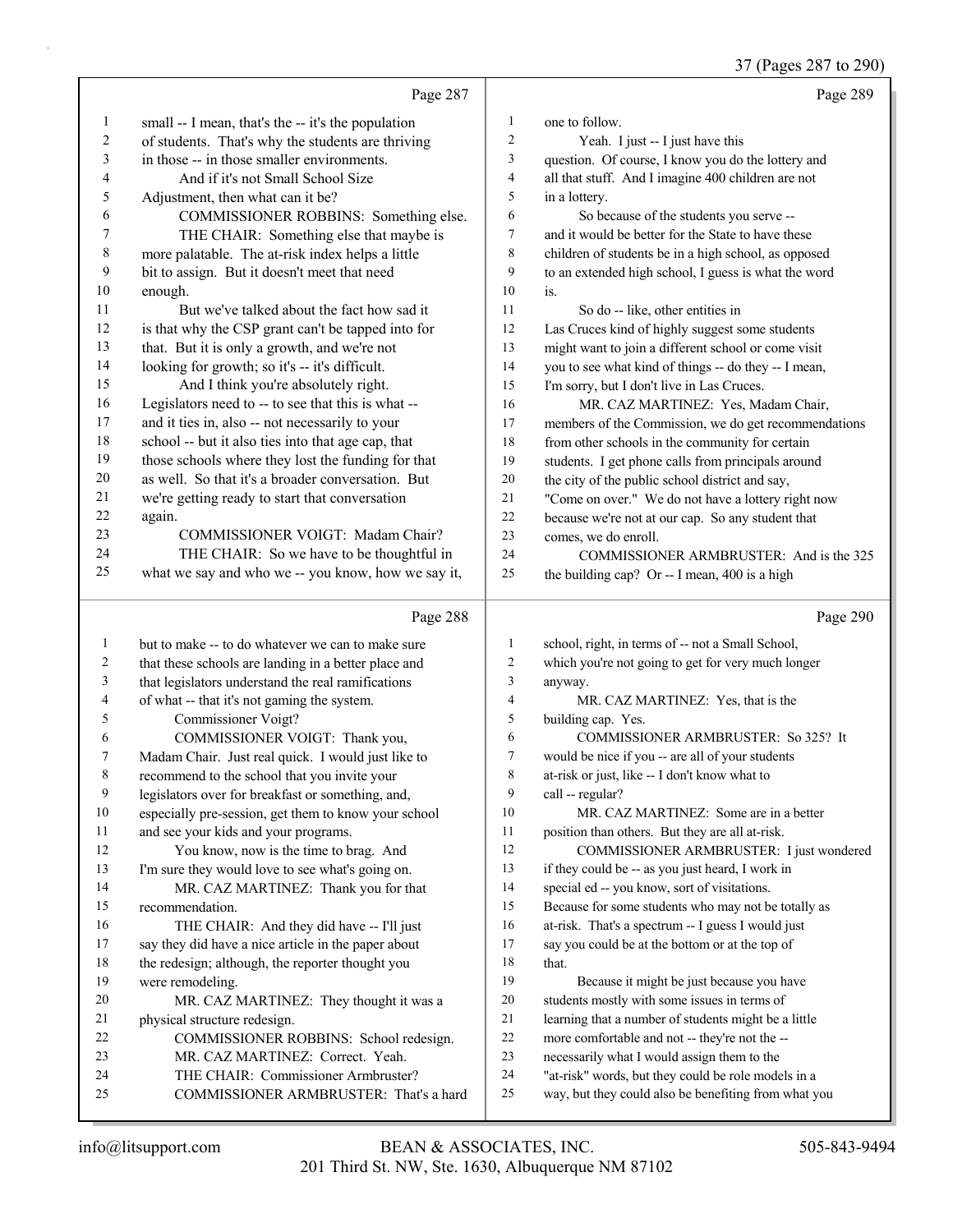# 38 (Pages 291 to 294)

|              |                                                                                                          |                  | $30 \text{ (19862)}$                                           |
|--------------|----------------------------------------------------------------------------------------------------------|------------------|----------------------------------------------------------------|
|              | Page 291                                                                                                 |                  | Page 293                                                       |
| 1            | have to offer in terms of small school.                                                                  | 1                | That seems like a [inaudible] thing to do.                     |
| 2            | And I imagine you have intense                                                                           | 2                | MR. CAZ MARTINEZ: We are addressing that                       |
| 3            | remediation. That would be my guess with that                                                            | 3                | need by addressing relationships with city                     |
| 4            | population.                                                                                              | 4                | government and the economists there to let us know             |
| 5            | And so I don't know if you can do that. I                                                                | 5                | what sort of jobs are available that are those                 |
| 6            | don't know if it's allowed. I have no idea. But it                                                       | 6                | high-skilled jobs and high-paying jobs that you                |
| 7            | might be something that's -- that would help you get                                                     | 7                | don't necessarily need a four-year degree for.                 |
| 8            | a higher enrollment, but not necessarily bad                                                             | 8                | So we're definitely working with city                          |
| 9            | children, but just some different role models and                                                        | 9                | government, county government, and different                   |
| 10           | increase your 15 -- maybe you would get 20 or 25.                                                        | 10               | organizations in the community to get that                     |
| 11           | MR. CAZ MARTINEZ: There are things we've                                                                 | 11               | information so that we can roll it out and help us             |
| 12           | been doing recently to try to address that. We've,                                                       | 12               | build programs in our school.                                  |
| 13           | you know, started athletic programs, and now we're                                                       | 13               | COMMISSIONER ARMBRUSTER: Thank you for                         |
| 14           | starting career-technical organizations. We have                                                         | 14               | all you're doing.                                              |
| 15           | BPA. We have Oracle Academy, which is a computer                                                         | 15               | THE CHAIR: Commissioner Raftery?                               |
| 16           | software program that our students are going                                                             | 16               | COMMISSIONER RAFTERY: I'm pretty sure                          |
| 17           | through.                                                                                                 | 17               | you're familiar with the Next Generation CTE. Have             |
| 18           | So, hopefully, we'll be able to increase                                                                 | 18               | you applied for this?                                          |
| 19           | programs like that and attract, you know, students                                                       | 19               | MR. CAZ MARTINEZ: Yes. The deadline is                         |
| 20           | who want to specifically learn and go on to a career                                                     | $20\,$           | the 20th. We're going to finish it up after we get             |
| 21           | pathway that we offer. And so, hopefully, that will                                                      | 21               | back to town.                                                  |
| 22           | happen.                                                                                                  | 22               | COMMISSIONER RAFTERY: Okay.                                    |
| 23           | COMMISSIONER ARMBRUSTER: Are there, like,                                                                | 23               | THE CHAIR: Okay.                                               |
| 24           | unions, liking IBEW or -- you know, those are                                                            | 24               | Commissioner Chavez?                                           |
| 25           | electricians -- or plumbing and those kinds of                                                           | 25               | COMMISSIONER CHAVEZ: Madam Chair, I just                       |
|              | Page 292                                                                                                 |                  | Page 294                                                       |
| $\mathbf{1}$ | things, where they would come in and take advantage                                                      | 1                | want to just recognize the school and everything               |
| 2            | of this group who would probably be ripe for those                                                       | $\boldsymbol{2}$ | they've been able to accomplish. I was familiar                |
| 3            | types of things? Not to say they couldn't go on to                                                       | 3                | with the school before Mr. Martinez took over, and             |
| 4            | a four-year university, but at least they would have                                                     | 4                | before I came on to the Commission, I actually did             |
| 5            | somewhere to go.                                                                                         | 5                | some work with them.                                           |
| 6            | MS. RATLIFF-PARKER: Thank you,                                                                           | 6                | And to see how much they've grown over the                     |
| 7            | Commissioner Armbruster. That's part of our                                                              | 7                | last three our four years has just been remarkable.            |
| 8            | redesign plan. It's a five-year redesign plan.                                                           | 8                | And I just want to echo what Mr. Martinez said with            |
| 9            | This is barely our first year of implementation; but                                                     | 9                | their kids. If they weren't in that school, they'd             |
| 10           | within our blueprint, our goal is to have some CTE                                                       | 10               | probably be out in the streets.                                |
| 11           | pathways and partnerships with the community.                                                            | 11               | And they have a large population like                          |
| 12           | We've already started to develop those                                                                   | 12               | that. And so -- and I just want to echo what                   |
| 13           | partnerships with some mechanics, with some -- the                                                       | 13               | Ms. Parker said also about this Chart 22 in our                |
| 14           | choices that the kids made, we did the CTE survey to                                                     | 14               | packet here. If you compare it to the previous                 |
| 15           | find out which areas to focus on and work on those                                                       | 15               | school that we just talked about, it's                         |
| 16           | partnerships.                                                                                            | 16               | night-and-day. It is absolutely night-and-day.                 |
| 17           | COMMISSIONER ARMBRUSTER: That was the                                                                    | 17               | And then all the work that I was familiar                      |
| 18           | Cooter test?                                                                                             | $18\,$           | with Ms. Salas, also, and the work they've been                |
| 19           | MS. RATLIFF-PARKER: No, it was a                                                                         | 19               | doing with their ELs. It's a school of improvement.            |
| 20           | different one. It was the New Mexico PED CTE                                                             | $20\,$<br>21     | And it's continual improvement that continues to do            |
| 21           | Pathway choices.                                                                                         | $22\,$           | what they can to meet the needs of their population,           |
| 22           | COMMISSIONER ARMBRUSTER: There are so                                                                    | 23               | which is highly at-risk.<br>And so kudos to all of you and the |
| 23<br>24     | many jobs that pay \$100 an hour, having just had<br>someone at my house, similar to my teaching salary; | 24               | leadership and the role that you take in making sure           |
|              |                                                                                                          |                  |                                                                |
| 25           | but, still, you know, there's just such a huge need.                                                     | 25               | that you're serving your kids. Thank you.                      |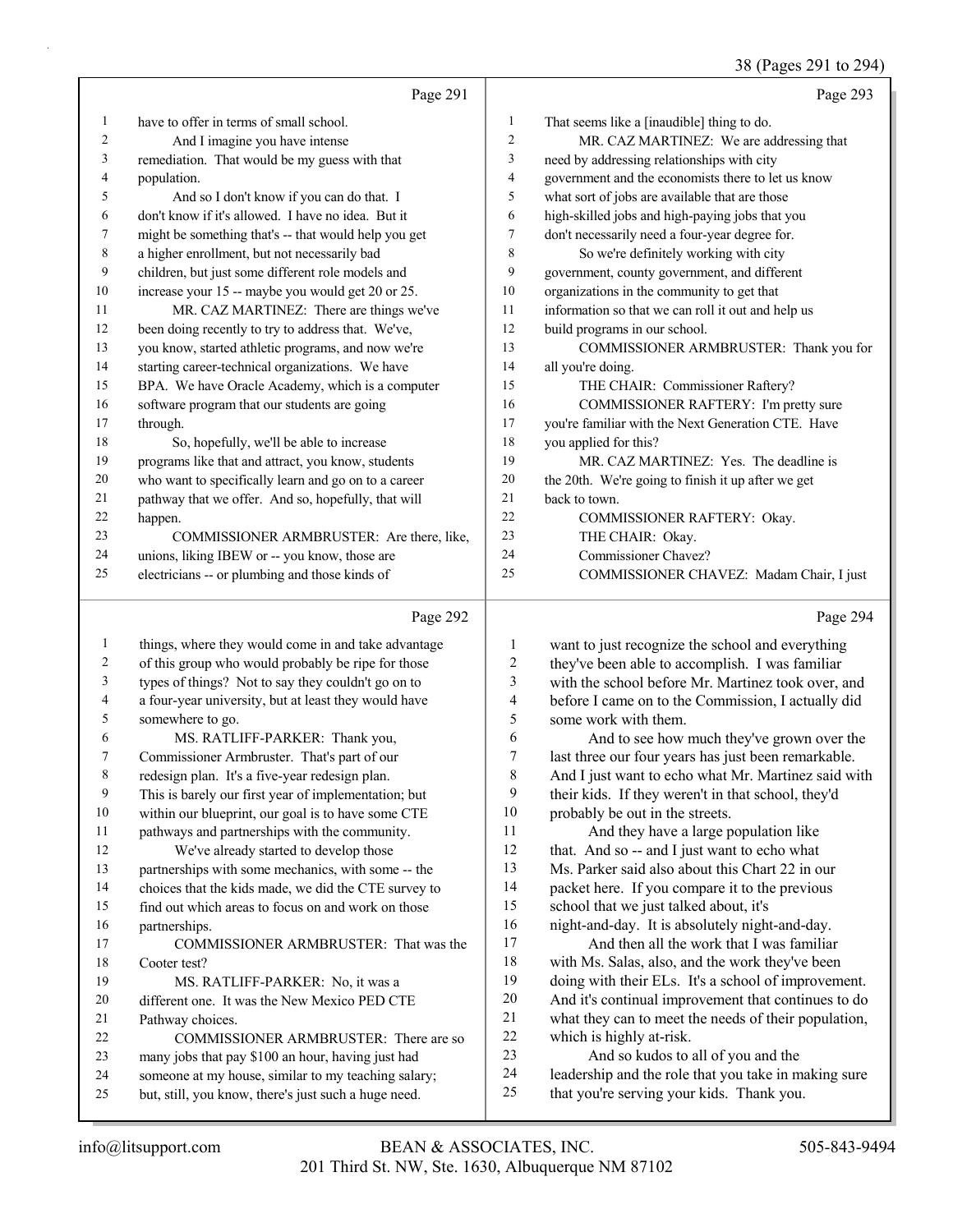#### 39 (Pages 295 to 298)

|    | Page 295                                             |                | Page 297                                             |
|----|------------------------------------------------------|----------------|------------------------------------------------------|
| 1  | MR. CAZ MARTINEZ: We appreciate it,                  | $\mathbf{1}$   | we feel that we're on the right path.                |
| 2  | Commissioner Chavez.                                 | $\overline{2}$ | It's also hard to acknowledge ourselves,             |
| 3  | THE CHAIR: Thanks.                                   | 3              | because, you know, our heads are down, we're working |
| 4  | Are we ready for a motion?                           | 4              | every day, and we're not seeing it from a different  |
| 5  | COMMISSIONER CABALLERO: Just one comment.            | 5              | perspective. So it's nice when other entities and    |
| 6  | THE CHAIR: Oh, sure.                                 | 6              | organizations like PED and hearing your words        |
|    | COMMISSIONER CABALLERO: One of the                   | 7              | today -- I'm definitely going to share that with the |
| 8  | Commissioners mentioned the unions. And I would      | 8              | staff, and that'll help build morale. So I           |
| 9  | just mention that the unions do have internships     | 9              | appreciate it.                                       |
| 10 | that students can get into, and they get paid while  | 10             | THE CHAIR: Are we ready now for a motion?            |
| 11 | they're learning and working, which is very          | 11             | I'm sorry.                                           |
| 12 | different from going to the community college. It's  | 12             | MS. KAREN WOERNER: Madam Chair, thank                |
| 13 | just classroom.                                      | 13             | you. I just wanted to add something that Caz is      |
| 14 | And they would have an opportunity to,               | 14             | not -- Mr. Martinez is not sharing. But the High     |
| 15 | actually, once they've finished classroom, they      | 15             | School Redesign concept of changing everything in    |
| 16 | start working, and they start getting paid.          | 16             | how you're teaching, as well as the scripts to       |
| 17 | So it's a big plus for some of these                 | 17             | Common Core standards as opposed to the percentage   |
| 18 | students that really need to earn money so that they | 18             | grading is a huge shift for teachers. And to their   |
| 19 | don't leave the school.                              | 19             | credit, they didn't lose, I don't think, any         |
| 20 | The other thing is a school that has your            | 20             | teachers.                                            |
| 21 | type of student is weighted down considerably. And   | 21             | And that's unheard of in a redesign                  |
| 22 | it's tough. I mean, you are carrying a load.         | 22             | program. You typically lose a lot of teachers who    |
| 23 | But redesign that you guys are doing is              | 23             | say, "I can't handle all this," which speaks to      |
| 24 | the answer. And just to give you a ray of hope,      | 24             | their relationship and their family in their school. |
| 25 | there were two bills that were not passed in the     | 25             | He was touching on it but didn't quite go            |
|    |                                                      |                |                                                      |

#### Page 296

 Senate that were part of the Yazzie case, they're going to go up again, hopefully, if allowed by the Governor this time; if not, the next time. 4 But there's going to be -- there's got to be more money coming in because those elements were not passed. And the Court said, "You must have this money available." 8 And so not for you to make plans that this money is coming, but there's some ray of hope. So don't despair as much. 11 MR. CAZ MARTINEZ: Thank you for that optimism. We need it. And also I want to acknowledge the entire staff. I know they're not here. Obviously, they're at school. 15 But you're right. It is very challenging. And then throwing the redesign on them and completely changing our day-to-day operations, the way we do things, is another very high-level challenge that they've been through. 20 And it wasn't without tears, and -- you know, in my office, with different personnel and stuff like that. But now, you know, every -- every month that goes by in our first semester of implementation does get better. So I think we've been able to breathe a little easier in knowing that Page 298 there, and I wanted to share. 2 THE CHAIR: Sure. Are we ready? 3 COMMISSIONER VOIGT: Yes, Madam Chair. 4 I'd like to make a motion that the Public Education Commission renew the charter for Las Montañas Charter High School for five years, with conditions that the NM System of School Support and Accountability Report prepared by PED shows a similar performance for School Year 2018-'19 in the Student Growth highest quartile, Student Growth middle quartile, Student Growth lowest quartile, English Learner progress, chronic absenteeism, college-and-career readiness, education climate, and growth in the four-, five- and six-year graduation rate, with no statistically significant decrease in performance. 17 COMMISSIONER CHAVEZ: Second. 18 THE CHAIR: There's a motion by Commissioner Voigt, a second by Commissioner Chavez. 20 Any further discussion? 21 (No response.) 22 THE CHAIR: If not, roll call, please. 23 COMMISSIONER ARMBRUSTER: Commissioner Gipson? 25 THE CHAIR: Yes.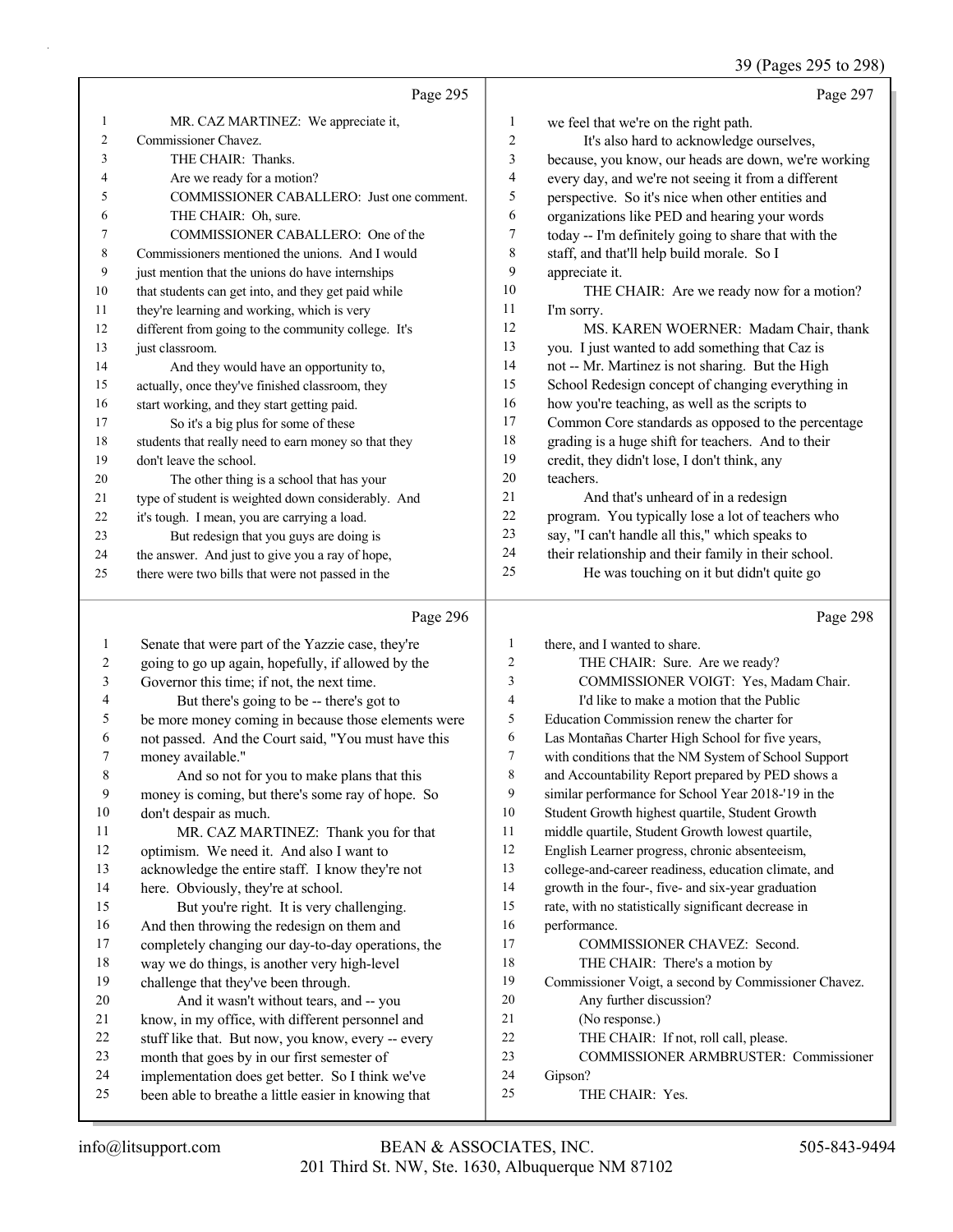40 (Pages 299 to 302)

|              |                                                    |                  | 40 (Pages $299$ to $302$                             |
|--------------|----------------------------------------------------|------------------|------------------------------------------------------|
|              | Page 299                                           |                  | Page 301                                             |
| 1            | COMMISSIONER ARMBRUSTER: Commissioner              | 1                | The PED has not provided a report or                 |
| 2            | Chavez?                                            | $\boldsymbol{2}$ | review of data for the School Year '18-'19           |
| 3            | COMMISSIONER CHAVEZ: Yes.                          | 3                | Accountability. It is important for schools to have  |
| 4            | COMMISSIONER ARMBRUSTER: Commissioner              | 4                | the complete academic data as part of its renewal    |
| 5            | Crone?                                             | 5                | information for this renewal and also for future     |
| 6            | COMMISSIONER CRONE: Yes.                           | 6                | years.                                               |
| 7            | COMMISSIONER ARMBRUSTER: Commissioner              | 7                | The PEC needs complete State                         |
| 8            | Robbins?                                           | $\,$ $\,$        | Accountability reports to make the best decision on  |
| 9            | COMMISSIONER ROBBINS: Yes.                         | 9                | school renewal applications.                         |
| 10           | COMMISSIONER ARMBRUSTER: Commissioner              | 10               | The PEC will review financial and                    |
| 11           | Caballero?                                         | 11               | operational performance because the data is complete |
| 12           | COMMISSIONER CABALLERO: Yes.                       | 12               | at this meeting in December of 2019. If the PEC      |
| 13           | COMMISSIONER ARMBRUSTER: Commissioner              | 13               | decides to issue a renewal with conditions, the PEC  |
| 14           | Ruiz?                                              | 14               | will clearly state what Accountability information   |
| 15           | COMMISSIONER RUIZ: Yes.                            | 15               | it will review from the PED Accountability Report.   |
| 16           | COMMISSIONER ARMBRUSTER: Commissioner              | 16               | When the Accountability data is prepared             |
| 17           | Voigt?                                             | 17               | by PED and the school has had an opportunity to      |
| 18           | COMMISSIONER VOIGT: Yes.                           | 18               | review the data -- no more than ten days -- the PEC  |
| 19           | COMMISSIONER ARMBRUSTER: Commissioner              | 19               | will review the data and remove the condition or     |
| 20           | Raftery?                                           | 20               | take other action, such as a Corrective Action Plan, |
| 21           | <b>COMMISSIONER RAFTERY: Yes.</b>                  | 21               | or non-renew the charter.                            |
| 22           | COMMISSIONER ARMBRUSTER: Commissioner              | 22               | At a future meeting, January or February             |
| 23           | Armbruster votes "Yes."                            | 23               | 2020, the PEC will only consider the issues related  |
| 24           | So a nine-to-zero vote, and you are                | 24               | to the reason for the conditions and will not        |
| 25           | renewed.                                           | 25               | consider any other issues related to renewal. So we  |
|              | Page 300                                           |                  | Page 302                                             |
| $\mathbf{1}$ | THE CHAIR: Motion passes, nine-zero.               | $\mathbf{1}$     | will close out operational and financial today,      |
| 2            | Congratulations.                                   | $\overline{c}$   | 100 percent, and 95 percent of your academic.        |
| 3            | MR. CAZ MARTINEZ: Thank you.                       | 3                | So that we're clear, if there's any                  |
| 4            | THE CHAIR: And we are going to take a              | $\overline{4}$   | questions or concerns, please don't hesitate to --   |
| 5            | lunch break.                                       | 5                | I'm guessing someone's going to say something, but   |
| 6            | (A recess was taken at 12:07 p.m., and             | 6                | I'm not sure.                                        |
| 7            | reconvened at 12:58 p.m., as follows:)             | 7                | MS. PATRICIA MATTHEWS: I'm waiting for               |
| 8            | THE CHAIR: So welcome back, everyone. We           | $\,$ 8 $\,$      | you to be ready to go; so --                         |
| 9            | are on to our final school today. And that is      | 9                | THE CHAIR: So we will turn it over to                |
| 10           | Monte del Sol. So folks from Monte del Sol want to | 10               | CSD. We're skipping the eight minutes of Public      |
| 11           | come up?                                           | 11               | Comment, I think. And then we'll turn to -- to us    |
| 12           | Looking out in the audience, I'm assuming          | 12               | after your 15 minutes.                               |
| 13           | no one is in the audience signing up for Public    | 13               | MS. PATRICIA MATTHEWS: Can I use this                |
| 14           | Comment. So I don't have to make that statement.   | 14               | time just to make the quick objection, so we don't   |
| 15           | MR. MICHAEL SMITH: Yes, ma'am. They're             | 15               | use the school's time?                               |
| 16           | all at school.                                     | 16               | THE CHAIR: No. I -- actually, yesterday,             |
| 17           | THE CHAIR: Right. So I need to find my             | $17$             | we did not allow that; so                            |
| 18           | script. I had it. It's just -- I've pulled out     | 18               | MS. AMI JAEGER: But we did allow it                  |

- 19 multiple papers during the day, and it just gets 18 MS. AMI JAEGER: But we did allow it 19 during the Public Comment period.
	- 20 THE CHAIR: Thanks for reminding me of
	- 21 that. We did allow it in Public Comment. But none
	- 22 of the schools used their 15 minutes. So then it
	- 23 got put into there. But sign up for the -- it
	- 24 depends. I don't know if the school anticipates
	- 25 using all 15 minutes.

25 it just gets distracting.

20 messed up.

21 Okay. So as I've done before for all the 22 schools, Renewal of Charter With Conditions. 23 The PED has not -- sorry. And I know you 24 can't hear it, but my phone is ringing in my ear so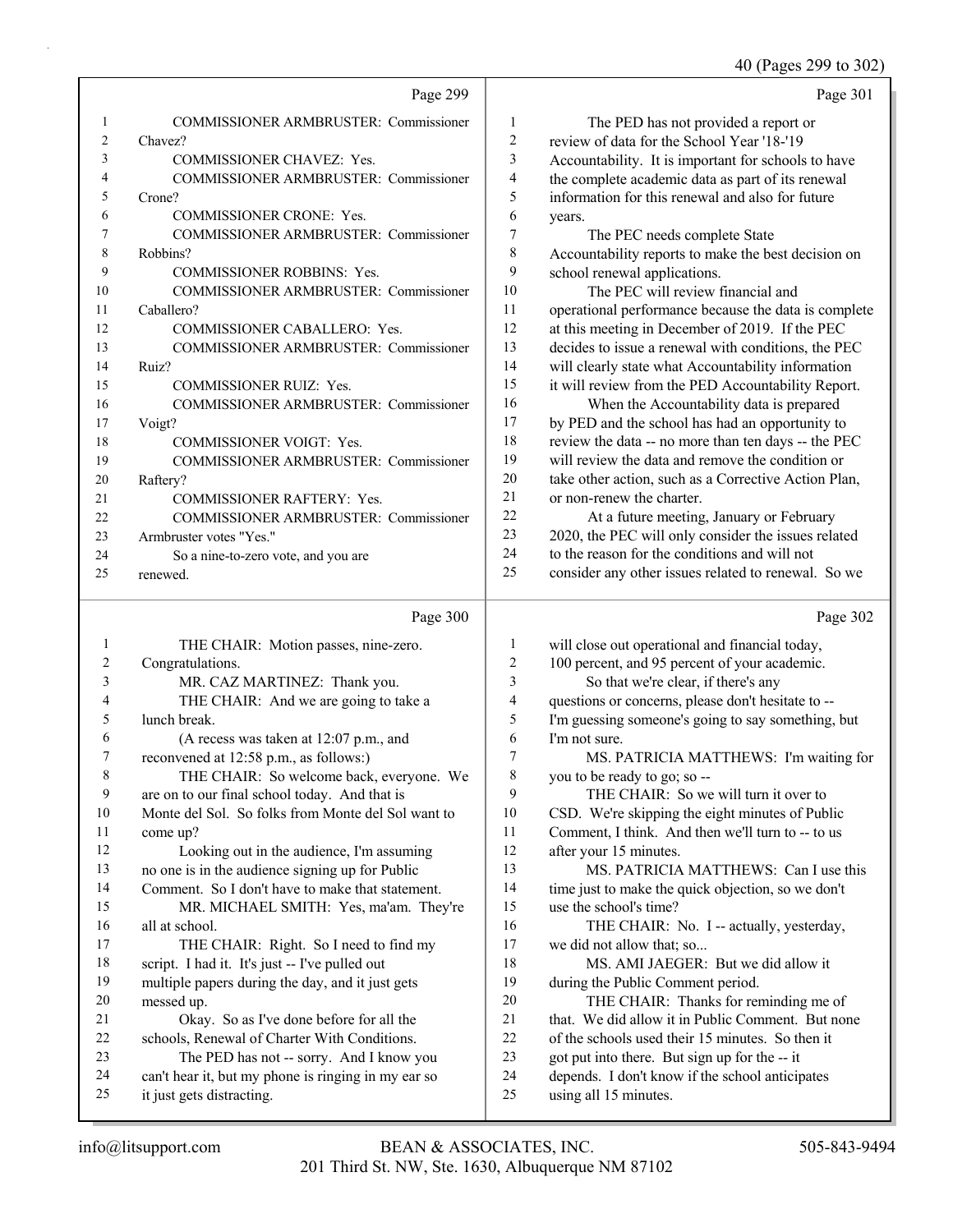|                |                                                                                |                  | 41 (Pages 303 to 306)                                                                            |
|----------------|--------------------------------------------------------------------------------|------------------|--------------------------------------------------------------------------------------------------|
|                | Page 303                                                                       |                  | Page 305                                                                                         |
| 1              | MS. PATRICIA MATTHEWS: I just don't want                                       | 1                | The four-year graduation rate was at                                                             |
| $\overline{c}$ | what happened to ASK to happen. So I'm going to                                | $\boldsymbol{2}$ | 72 percent.                                                                                      |
| 3              | sign up.                                                                       | $\mathfrak{Z}$   | On their mission goals, we had varying                                                           |
| 4              | THE CHAIR: Right.                                                              | 4                | degrees of success over the course of the years,                                                 |
| 5              | MS. KAREN WOERNER: Sorry about that.                                           | 5                | from the first year having Falls Far Below and Do                                                |
| 6              | Madam Chair, Commissioners, school                                             | 6                | Not Meet on all of them for the first two years, and                                             |
| 7              | representatives.                                                               | 7                | then gradually improving their performance to Meets                                              |
| $\,$ 8 $\,$    | So going -- Monte del Sol, as you know, is                                     | 8                | or Meets and Exceeds. There were four goals, and                                                 |
| 9              | a school in Santa Fe serving Grades 7 through 12.                              | 9                | this last year they Met or Exceeded three of the                                                 |
| $10\,$         | Currently, their enrollment is right at their cap.                             | $10\,$           | four.                                                                                            |
| $11\,$         | In fact, I think at the time of the Part A, it was a                           | 11               | Proficiency retention within the school                                                          |
| $12\,$         | little bit over their cap. They're a small school                              | 12               | year is pretty high, with it being at 95 and                                                     |
| 13             | celebrating diversity with a mentorship program,                               | 13               | 96 percent the last couple of years; and between                                                 |
| 14             | awareness of the world, arts, and environmental                                | 14               | school years has ranged from 85 and 76, and now                                                  |
| 15             | sustainability as some parts of their mission.                                 | 15               | 79 percent, between school years.                                                                |
| 16             | As you saw on Part A, the data analysis,                                       | 16               | The first couple of years of the contract                                                        |
| $17\,$         | the school has -- over the course of the contract                              | 17               | term, their teacher retention rates was in the                                                   |
| $18\,$         | term, has had varying performance in terms of their                            | 18               | 60th percentile, but that has increased to over                                                  |
| 19             | math and reading, meaning that it went -- the                                  | 19               | 80 percent.                                                                                      |
| $20\,$         | reading did increase from the first to the second                              | $20\,$           | Their financial compliance was a concern,                                                        |
| $21\,$         | year, then decreased, and then has risen up yet                                | 21               | with seven findings in the last publicly released                                                |
| $22\,$         | again a little bit, not quite to the level it was at                           | 22               | reports, three of which were repeats, four of which                                              |
| 23             | two years ago.                                                                 | 23               | were material weaknesses or significant                                                          |
| 24             | Math similarly had taken a dip and has                                         | 24               | deficiencies.                                                                                    |
| 25             | been increasing each year. They are currently at                               | 25               | So going back to the first few pages of                                                          |
|                | Page 304                                                                       |                  | Page 306                                                                                         |
| $\mathbf{1}$   | 27.4 percent proficiency in reading. Remember, the                             | $\mathbf{1}$     | the report, this school did receive a rating of                                                  |
| $\overline{c}$ | State is 34 percent State average. And the math at                             | $\boldsymbol{2}$ | Failing to Demonstrate Substantial Progress in the                                               |
| 3              | 16.4, just under the State average of 20 percent.                              | 3                | audit areas because of the reasons I just expressed.                                             |
| 4              | Their science proficiency rate this last                                       | $\overline{4}$   | The others areas were found to be Meeting Standards                                              |
| 5              | year was at 31 percent, which is approaching the                               | 5                | or Demonstrating Substantial Progress.                                                           |
| 6              | State average of 35.                                                           | 6                | In the organizational performance                                                                |
| 7              | As you noted in your Part A, their current                                     | $\tau$           | framework, there were several areas of concern,                                                  |
| 8              | standing points and school improvement points are                              | 8                | meaning the ones that had the repeat Workings to                                                 |
| 9              | somewhat significantly below the benchmark for the                             | 9                | Meet or Falls Far Below, that the school had to                                                  |
| 10             | State. Their indices on growth by subgroup does                                | 10               | address per the application.                                                                     |
| 11             | show an improvement over the years; although,                                  | 11               | One was students with special needs. And                                                         |
| 12             | they're still showing some areas for some groups                               | 12               | those concerns over the last two years were around                                               |
| 13             | below the zero percent, which means less than                                  | 13               | service logs and some IEP issues. This last time,                                                |
| 14             | expected growth. That was with their subgroup                                  | 14               | it was one overdue IEP.                                                                          |
| 15             | growth in reading.                                                             | 15               | English Language Learners, those issues                                                          |
| 16             | Similarly with math. And the -- with                                           | 16               | ranged from identification of students, as we've                                                 |
| 17             | higher performing and with their lower performing                              | 17               | seen with many other schools, but also with the                                                  |
| 18             | students, it's a little bit better trajectory in                               | 18               | screening tools used and not assessing if parents                                                |
|                | terms of the growth As Expected. It's closer to                                | 19               | had opted out of EL services, which is not required.                                             |
| 19             |                                                                                |                  |                                                                                                  |
| 20<br>21       | that zero mark, where it's As Expected in their<br>lowest performing students. | 20<br>21         | If they opt out of EL services, they're still<br>required to take the test until and unless they |

- 21 required to take the test until and unless they<br>22 reach proficiency.
- 22 reach proficiency.<br>23 Recurrent er Recurrent enrollment was actually
- 75 percent and then 79 percent. Again, as is
- mentioned at the other schools, this was below the
	-

to the next.

22 Again, their proficiency by subgroup varies as somewhat -- I don't see a real trend necessarily, and somewhat consistent from one year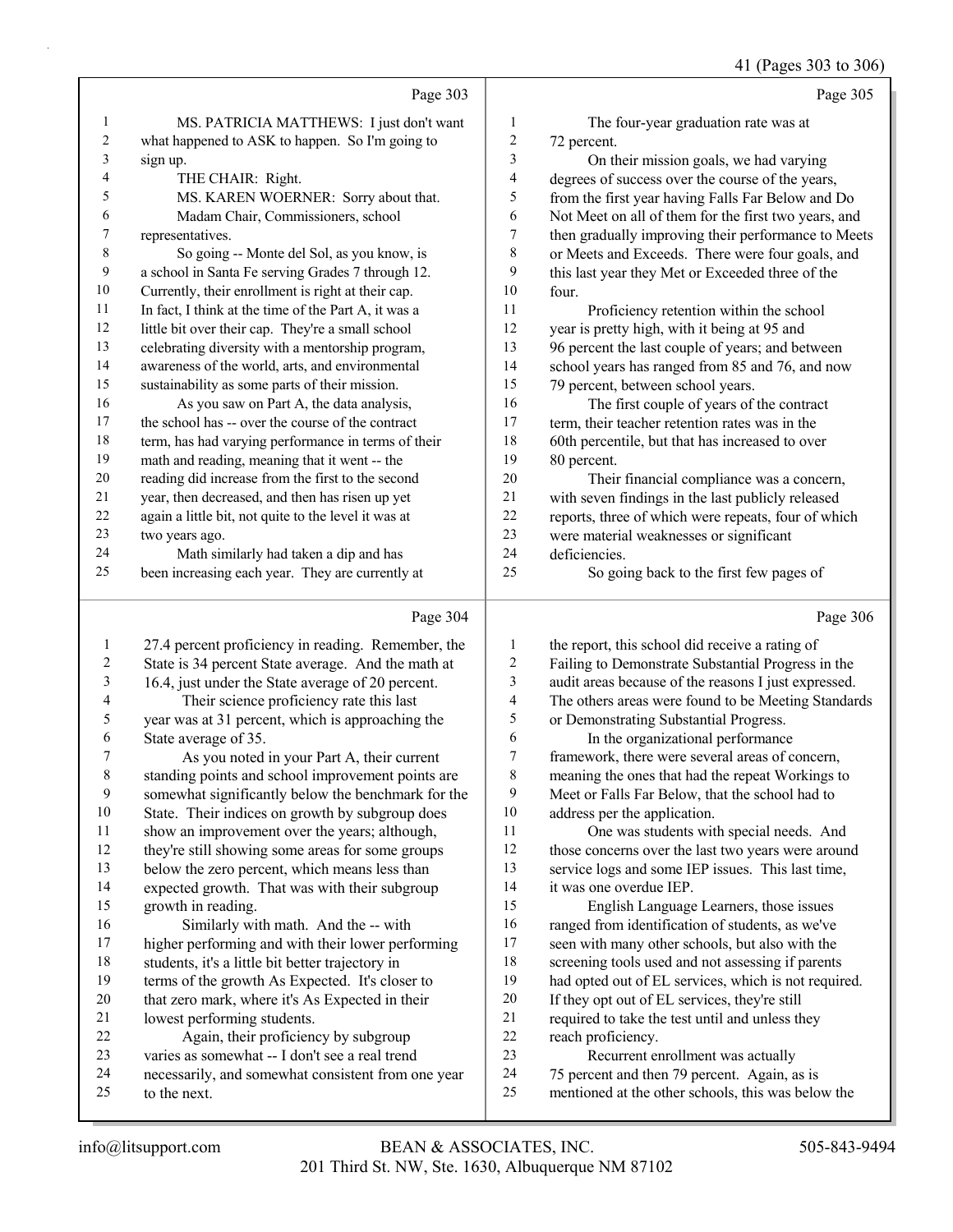42 (Pages 307 to 310)

|                          |                                                                                                    |                          | 42 (Pages $30/10$ 310                                                                             |
|--------------------------|----------------------------------------------------------------------------------------------------|--------------------------|---------------------------------------------------------------------------------------------------|
|                          | Page 307                                                                                           |                          | Page 309                                                                                          |
| 1                        | goal of the current contract the school is on. But,                                                | $\mathbf{1}$             | And, lastly, the New Mexico Condition                                                             |
| $\boldsymbol{2}$         | as you know, the new contract has a requirement of                                                 | $\overline{c}$           | Index score for the school for their facility was                                                 |
| $\mathfrak{Z}$           | 75 percent for recurrent enrollment, so in which                                                   | 3                        | 21.41, which is slightly below the average. And,                                                  |
| $\overline{\mathcal{A}}$ | case the school would be meeting that.                                                             | $\overline{\mathcal{L}}$ | again, lower is better.                                                                           |
| 5                        | Financial compliance concerns were                                                                 | 5                        | Thank you.                                                                                        |
| 6                        | revolving around their chief procurement officer,                                                  | 6                        | THE CHAIR: Thank you. Good afternoon.                                                             |
| $\boldsymbol{7}$         | the membership of their audit committee, and, of                                                   | $\boldsymbol{7}$         | So, welcome, and, if you would, just introduce for                                                |
| $\,$ $\,$                | course, those seven findings that I've already                                                     | 8                        | the record the folks that are here to speak for the                                               |
| 9                        | mentioned.                                                                                         | 9                        | school.                                                                                           |
| 10                       | The area of Generally Accepted Accounting                                                          | 10                       | DR. ROBERT JESSEN: My name is Robert                                                              |
| 11                       | Principles was because of audit findings. And,                                                     | 11                       | Jessen. I am the Head Learner. Sitting next to me                                                 |
| 12                       | specifically, when there are repeat, significant                                                   | 12                       | is Zoë Nelson, the Assistant Head Learner. Charles                                                |
| 13                       | deficiency and/or material weaknesses, the ratings                                                 | 13                       | McIntyre is a board member. Michael Smith is the                                                  |
| 14                       | in this area gets affected; so, again, it's tied to                                                | 14                       | board president. And Joe Butler is a board member                                                 |
| 15                       | the financial audit.                                                                               | 15                       | and the financial committee chair.                                                                |
| 16                       | Regarding background checks, there were                                                            | 16                       | MR. MICHAEL SMITH: Treasurer.                                                                     |
| 17                       | background checks for two -- this last year, there                                                 | 17                       | THE CHAIR: Thank you. Thank you all for                                                           |
| 18                       | were background checks for two files that we                                                       | 18                       | coming.                                                                                           |
| 19                       | reviewed that were -- that did not contain                                                         | 19                       | DR. ROBERT JESSEN: Thank you.                                                                     |
| 20                       | background checks of two staff files -- two of the                                                 | 20                       | Madam Chair and Commissioners, five years                                                         |
| 21                       | staff files that we reviewed --                                                                    | 21                       | ago, we sought successfully to renew our charter                                                  |
| 22                       | Let me try that again.                                                                             | 22                       | with the State. In these subsequent years, I, the                                                 |
| 23                       | Two of the staff files that we reviewed                                                            | 23                       | Head Learner, have learned a lot, the institution of                                              |
| 24                       | did not contain background checks. One has since                                                   | 24                       | Monte del Sol has learned a lot, and our students                                                 |
| 25                       | been provided, but to my knowledge, we still have                                                  | 25                       | have learned as well.                                                                             |
|                          |                                                                                                    |                          |                                                                                                   |
|                          | Page 308                                                                                           |                          | Page 310                                                                                          |
| 1                        |                                                                                                    | $\mathbf{1}$             |                                                                                                   |
| $\overline{c}$           | not received the other.                                                                            | $\boldsymbol{2}$         | Our contract had the following academic                                                           |
| 3                        | Facilities requirements was around                                                                 | 3                        | targets for our students' growth:                                                                 |
| 4                        | emergency drills. Some were missing, and then the                                                  | $\overline{\mathbf{4}}$  | Goal 1, reading schoolwide. The standard                                                          |
| 5                        | documentation at the school was incomplete or<br>inconsistent. And they are working with an action | 5                        | was we needed to show 75 percent of our students<br>showed one year's growth. '16-'17, we were at |
| 6                        | plan to improve that.                                                                              | 6                        | 41 percent. '17-'18, we were at 67 percent. And                                                   |
| 7                        | Regarding health-and-safety requirements,                                                          | 7                        | '18-'19, we got up to 71 percent. We showed                                                       |
| 8                        | there were some staff members who did not -- had not                                               | 8                        | improvement every year. We still did not meet the                                                 |
| 9                        | completed their required reporting child abuse and                                                 | 9                        | 75 percent.                                                                                       |
| 10                       | neglect training and a large number of students who                                                | 10                       | Our second goal, which is math schoolwide,                                                        |
| 11                       | still had open or missing shots for their                                                          | 11                       | '16-'17 showed 39 percent; '17-'18 was 71 percent;                                                |
| 12                       | immunizations, 15 percent of the students on the                                                   | 12                       | and '18-'19 was 78 percent. So a short-cycle                                                      |
| 13                       | list.                                                                                              | 13                       | measure showed that we had -- we did meet the                                                     |
| 14                       | And there were some issues the last couple                                                         | 14                       | standard.                                                                                         |
| 15                       | of years that reported out to the school regarding                                                 | 15                       | To help the 22 percent who are still not                                                          |
| 16                       | their open campus. I will say that the school has                                                  | 16                       | showing one year's growth, we have disaggregated                                                  |
| 17                       | done several things to mitigate the effect of that                                                 | 17                       | that students' data to share with the teachers so                                                 |
| 18                       | open campus, and they can certainly speak to it; but                                               | 18                       | that they can best understand where those students                                                |
| 19                       | things related to the doors and the cameras and                                                    | 19                       | need additional support.                                                                          |
| 20                       | things like that that have been an improvement in                                                  | $20\,$                   | Our third goal was in our Q1 math, where                                                          |
| 21                       | that area.                                                                                         | 21                       | 60 percent was set to meet the standard. '16-'17,                                                 |
| 22                       | The school did receive 93 percent of their                                                         | $22\,$                   | the data is not available. For '17-'18, 64 percent,                                               |
| 23                       | employees -- excuse me -- signed the petition. And                                                 | 23                       | which Meets the standard. And in '18-'19,                                                         |
| 24<br>25                 | 83 -- almost 84 percent of the households signed the<br>petition for the school.                   | 24<br>25                 | 81 percent of our Q1 math students showed one year's<br>growth. So we Exceeded the standard.      |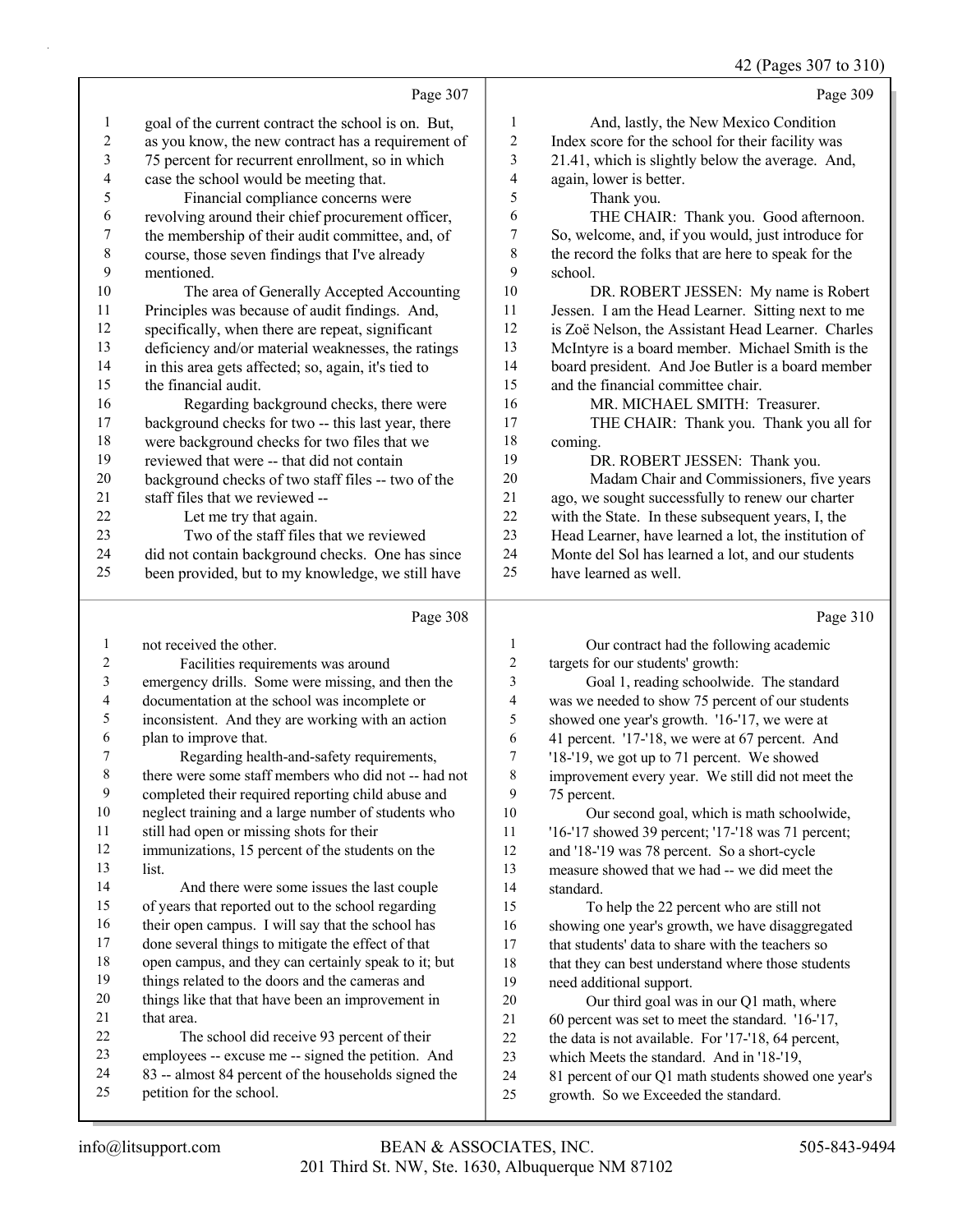### 43 (Pages 311 to 314)

|                |                                                      |                | 45 (Pages 511 to 514)                               |
|----------------|------------------------------------------------------|----------------|-----------------------------------------------------|
|                | Page 311                                             |                | Page 313                                            |
| $\mathbf{1}$   | Our fourth goal is unique. It's the                  | 1              | increased in each of the last three years. In 2017, |
| $\overline{c}$ | Mentorship Innovative Indicator. All students at     | $\overline{c}$ | we had four recipients of the Seal; 2018, seven;    |
| 3              | Monte must do two mentorships to graduate. They are  | 3              | 2019, eight; and in 2020, we have 15 potential      |
| 4              | placed with local professionals, artists, and        | 4              | candidates to achieve the Bilingual Seal.           |
| 5              | passionate afficionados. They spend two hours a      | 5              | We also have what I would like to brag is           |
| 6              | week with their mentor and present to either the     | 6              | the best McKinney-Vento program, which serves our   |
| 7              | whole body one day at the Lensic, or half the        | 7              | homeless youth. We call it our CASA program. As of  |
| 8              | student body at another venue. The experience        | 8              | May 2019, Monte del Sol has -- we're in the top     |
| 9              | increases their personal skills and agency. So we    | 9              | 1.6 percent of the homeless student graduation rate |
| 10             | expect their GPA to go up the year after their       | $10\,$         | in New Mexico. Average homeless student graduation  |
| 11             | mentorship.                                          | 11             | rate for New Mexico is 52.5 percent. Monte's is     |
| 12             | The results showed that to be true. But              | 12             | 75 percent.                                         |
| 13             | the real impact of the mentorship program is shown   | 13             | Three of our four CASA seniors graduated            |
| 14             | through qualitative data, or, even better, I invite  | 14             | with our cohort in 2019. Two are mothers, both of   |
| 15             | the Commissioners to the first day of the Learning   | 15             | whom graduated with the Bilingual Seal. Two are now |
| 16             | Festival at the Lensic. I think you would enjoy it   | 16             | in college. The fourth graduated this fall and will |
| 17             | greatly.                                             | 17             | head to Spain with an international volunteer       |
| 18             | Regarding proficiency, as measured by                | 18             | program.                                            |
| 19             | PARCC tests and NMTA, first are demographics:        | 19             | In May 2019-2018, all of our CASA program           |
| 20             | 74 percent Hispanic, 19 percent Caucasian, 5 percent | $20\,$         | seniors, seven students, graduated. Six graduated   |
| 21             | Asian, and 2 percent Other.                          | 21             | with our cohort. And one junior in the CASA program |
| 22             | This last year, moving from of the PARCC             | 22             | graduated a year early.                             |
| 23             | to NMTA, which I believe is the analysis that we're  | 23             | All are enrolled in college. They were              |
| 24             | expecting in the next year, our English Language     | 24             | accepted into the American University in Paris;     |
| 25             | Arts proficiency went from 23 percent to 27 percent, | 25             | St. John's College, Santa Fe; UNM; Johnson & Wales  |
|                | Page 312                                             |                | Page 314                                            |
| $\mathbf{1}$   | Latino or Hispanic went from 19 percent to           | 1              | University in Denver; Highlands University; Central |
| 2              | 23 percent, and Economically Disadvantaged went from | $\sqrt{2}$     | New Mexico Community College in Albuquerque; and    |
| 3              | 21 percent to 24 percent.                            | 3              | Santa Fe Community College.                         |
| 4              | Math proficiency from PARCC to the NMTA,             | $\overline{4}$ | I slipped a little qualitative data in              |
| 5              | total was 13 percent to 16 percent; latino           | 5              | here, and I would like to finish with one more. A   |
| 6              | 10 percent to 13 percent; and Economically           | 6              | Monte graduate four years ago, the child of Mexican |
|                |                                                      |                |                                                     |

Disadvantaged, 9 percent to 13 percent.

8 So we showed consistent growth in our

proficiency, although lower than we would like to

have the ultimate proficiency.

11 In terms of how Monte del Sol serves the

Hispanic community, our graduation rate for that

population rate is 84 percent. New Mexico

graduation rate, I think, shows 73 percent; Santa Fe

Public Schools, 71 percent.

16 Our Hispanic math growth, as measured by NWEA MAPs, we have at 78 percent, and our Hispanic

Q1 math was at 84 percent. Hispanic reading growth,

- also measured by MAPs, was at 68 percent. We are
- lagging in reading. But that still showed growth of
- about 3 to 4 percent.
- 22 Students also at Monte del Sol earn the
- Bilingual Seal, which is a rigorous process that
- shows proficiency in all language areas, reading
- writing, speaking, and listening. And that has
- 201 Third St. NW, Ste. 1630, Albuquerque NM 87102 info@litsupport.com BEAN & ASSOCIATES, INC. 505-843-9494
- 
- 6 Monte graduate four years ago, the child of Mexi<br>7 immigrants who also became a mother prior to immigrants, who also became a mother prior to graduation, earned the Davis Scholarship at graduation and is set to fulfill her requirements 10 for graduation this year at the University of Denver. 12 She has been accepted by UNM Law School, UC-Boulder Law, and Berkeley Law School. 14 The teacher is proudest when the student eclipses the teacher. Lucero was in my Spanish language arts class in the seventh grade and my senior government class. I applied to Berkeley and wasn't accepted. 19 So I'm very proud of Lucero for that accomplishment. Wherever she chooses to attend law school, she plans on working on immigration issues. 22 Madam Chair and Commissioners, I would 23 like to introduce Zoë Nelson, our Assistant Head
- Learner, to tell you how we're working on getting
- better.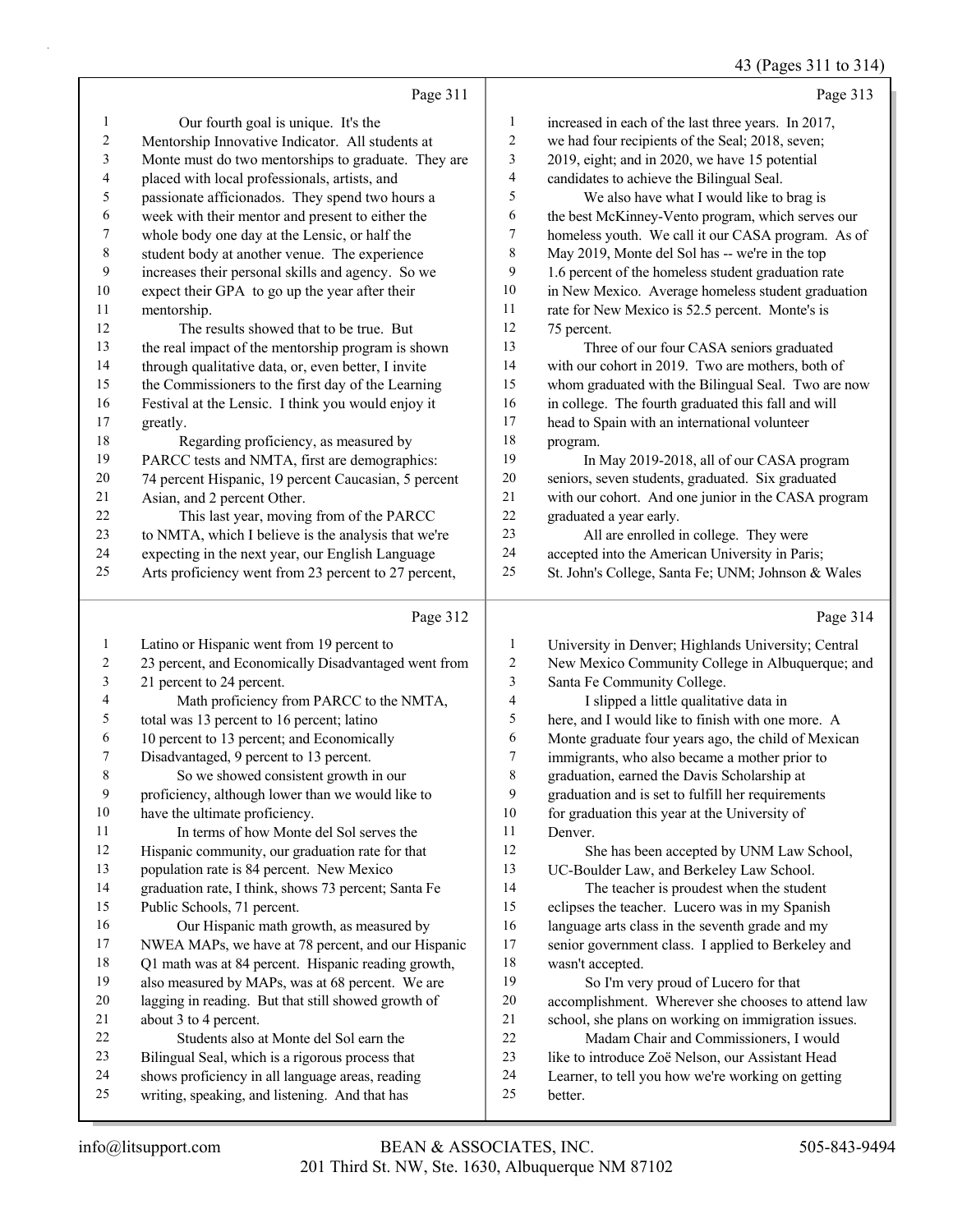44 (Pages 315 to 318)

|                |                                                      |                | -- - - - - - - - -                                   |
|----------------|------------------------------------------------------|----------------|------------------------------------------------------|
|                | Page 315                                             |                | Page 317                                             |
| 1              | MS. ZOË NELSON: Good afternoon,                      | 1              | initiatives.                                         |
| $\overline{c}$ | Madam Chair and Commissioners. Twenty years ago, we  | $\overline{c}$ | We are contracted with the Center -- the             |
| 3              | were founded with a vision to offer a                | 3              | Santa Fe Center for Transformative School            |
| $\overline{4}$ | private-school-type education within a public-school | 4              | Leadership, who has a track record of successfully   |
| 5              | setting.                                             | 5              | working with at-risk student populations.            |
| 6              | One important element that private schools           | 6              | We are in Year Zero to focus on                      |
| 7              | in New Mexico offer are being really knowledgeable,  | 7              | organizational resilience, and a yearlong            |
| 8              | deeply knowledgeable of the student. As a public     | 8              | collaborative appreciative inquiry cycle.            |
| 9              | school, our toolbox has to contain methods, systems, | 9              | In the last year, we have received over              |
| 10             | and sensitivities to respond to and adequately       | 10             | \$150,000 in grants to launch our sustainability     |
| 11             | understand the diverse needs of our students.        | 11             | career-and-college-readiness program. This school    |
| 12             | As an administrator, this translates to              | 12             | year, we will have around 30 dual-credit hours on    |
| 13             | how we support our teachers. In other words, to      | 13             | campus in the culinary arts, sustainable technology, |
| 14             | advocate for our diverse student population, we have | 14             | trades, math, and computer science, all leading to   |
| 15             | to create an organization conducive to teaching and  | 15             | certificates in those areas.                         |
| 16             | learning. For the past two decades, we have          | 16             | Of the students enrolled currently, nine             |
| 17             | successfully done this through relational learning.  | 17             | are special education students, 15 English Language  |
| 18             | In a recent survey, Monte del Sol students           | 18             | Learners, and 31 are on Free And Reduced lunch.      |
| 19             | responded to the question, "What do I love most      | 19             | Our special education department focuses             |
| 20             | about Monte?"                                        | 20             | on inclusion and co-teaching methods, along with     |
| 21             | Here are some of their responses:                    | 21             | providing services through academic labs. 74         |
| 22             | "I love the diversity and acceptance                 | 22             | students have IEPs. That's 21 percent of our         |
| 23             | here."                                               | 23             | student population. 52 are IDEA B students. And 18   |
| 24             | "The incorporation of different cultures             | 24             | students are EL students and AP students.            |
| 25             | is my favorite thing."                               | 25             | We also offer honors classes in English,             |
|                | Page 316                                             |                | Page 318                                             |
| 1              | "I love that I have had many opportunities           | 1              | algebra, and art. And our 2019-'20 AP offerings are  |

|    | "I love that I have had many opportunities           | 1  | algebra, and art. And our 2019-'20 AP offerings are |
|----|------------------------------------------------------|----|-----------------------------------------------------|
| 2  | to appreciate and learn about different people."     | 2  | in Environmental Science, World History, U.S.       |
| 3  | "I love the small class size, the                    | 3  | History, 2-D Arts, Spanish Language Culture, and    |
| 4  | small-school feel and the sense of community this    | 4  | English Literature and Composition.                 |
| 5  | engenders."                                          | 5  | And in efforts to provide safe and                  |
| 6  | "What I love most about Monte is that                | 6  | productive activities for students after school, we |
| 7  | every teacher respects the students and works as     | 7  | have after-school tutoring and physical activities. |
| 8  | hard as they possibly can to give us the best        | 8  | An average of 35 students participate in tutoring   |
| 9  | education possible."                                 | 9  | Monday through Thursday after school.               |
| 10 | From an operations standpoint, our team is           | 10 | And then we also work with Capoeira                 |
| 11 | focused on improvement. We're competent,             | 11 | Santa Fe in the Pomegranate Studio, who run a seeds |
| 12 | purpose-driven, and positioned to lead Monte del Sol | 12 | program for girls in dance that focuses on          |
| 13 | into its third decade.                               | 13 | self-confidence and financial literacy.             |
| 14 | In the last 12 months, we have improved              | 14 | So thank you for your time, and I will              |
| 15 | our systems for EL identification by formalizing     | 15 | pass the mic to Michael Smith, the board chair.     |
| 16 | protocols in the registrar's office, increased human | 16 | MR. MICHAEL SMITH: Madam Chair and                  |
| 17 | resource and business office communications,         | 17 | Commissioners, my name is Michael Smith, and I've   |
| 18 | provided professional development for our leadership | 18 | served as the president of the governing board of   |
| 19 | team following a human-centered model, implemented   | 19 | Monte del Sol Charter School for three years.       |
| 20 | restorative councils practices with commitment to    | 20 | Prior to that, I was the finance chair,             |
| 21 | wellness team meetings and discipline protocols, and | 21 | the treasurer on the board for four years.          |
| 22 | continued to improve our communication with          | 22 | We worked hard to grow a professional and           |
| 23 | families, including targeted support for students at | 23 | capable board. Among our members is included the    |
| 24 | risk of failing, middle and high school parent       | 24 | Secretary, Charles McIntyre, who's here. He's a     |
| 25 | meetings, and multi-stakeholder collaboration        | 25 | former master teacher from Florida with over        |
|    |                                                      |    |                                                     |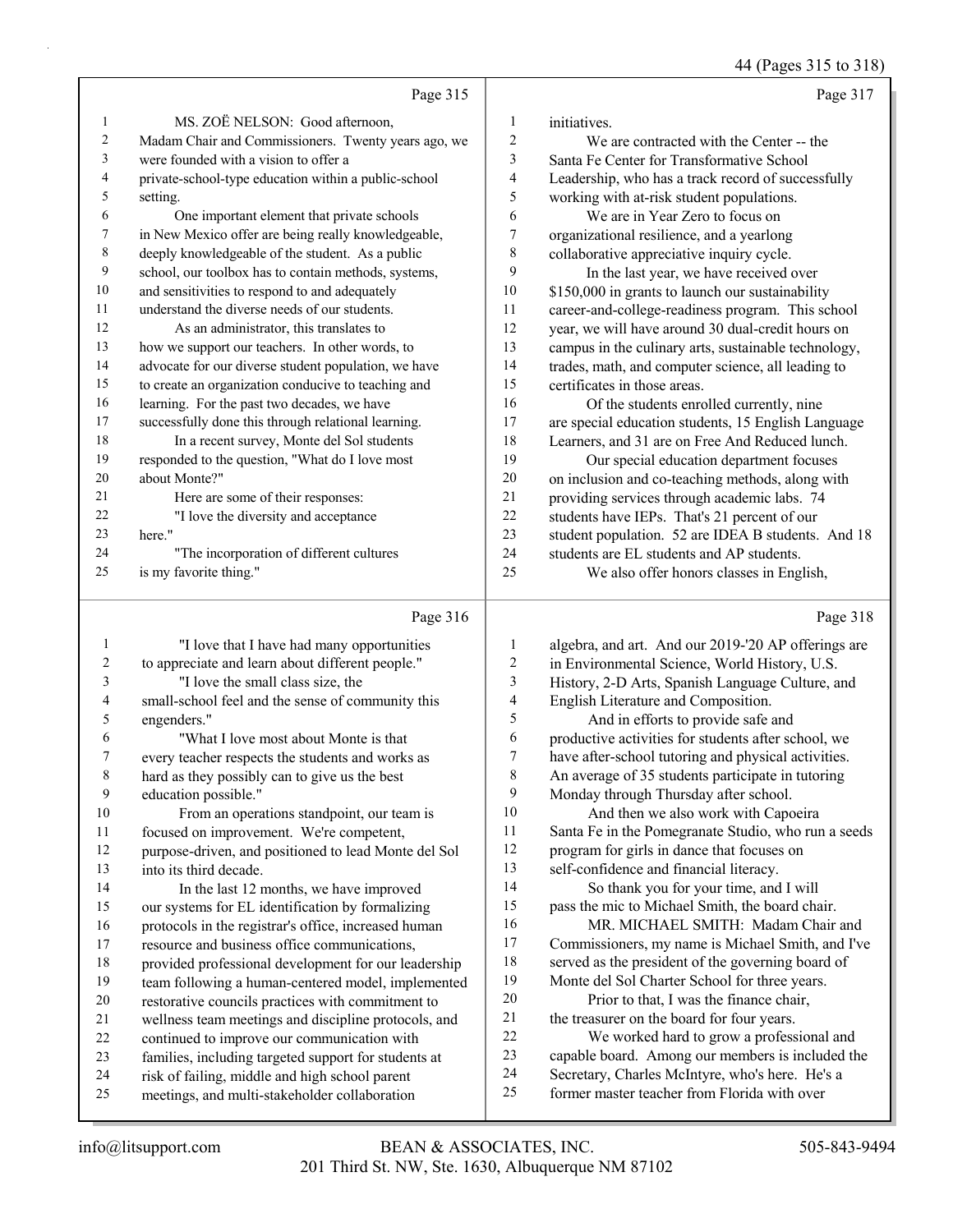# (Pages 319 to 322)

|                         |                                                                                                          |                          | 45 (Pages 519 to $322$ )                                                                     |
|-------------------------|----------------------------------------------------------------------------------------------------------|--------------------------|----------------------------------------------------------------------------------------------|
|                         | Page 319                                                                                                 |                          | Page 321                                                                                     |
| $\mathbf{1}$            | 30 years of teaching experience. Our                                                                     | 1                        | and the action of the Commission.                                                            |
| $\overline{c}$          | vice president, Dr. Robert Jenkins, who is teaching                                                      | $\sqrt{2}$               | So the school is -- does want to state an                                                    |
| 3                       | today and at school, has served in all levels of                                                         | 3                        | objection.                                                                                   |
| 4                       | education from elementary school teacher to high                                                         | $\overline{\mathbf{4}}$  | (Bell rings.)                                                                                |
| 5                       | school teacher to principal and a district                                                               | 5                        | MS. FRIEDMAN: Excuse me.                                                                     |
| 6                       | superintendent. Dr. Jenkins serves as the board                                                          | 6                        | MS. PATRICIA MATTHEWS: I have eight                                                          |
| 7                       | representative during the union negotiations.                                                            | 7                        | minutes. I'll speak very slowly.                                                             |
| $\,$ $\,$               | Joe Butler is a former athletic                                                                          | $\,8\,$                  | The school objects to any bifurcation or                                                     |
| 9                       | coordinator at Moriarty and was most recently a                                                          | 9                        | extension of the charter renewal process that is                                             |
| 10                      | New Mexico Activities Association vice president.                                                        | 10                       | intended to, or would result in, the PEC's decision                                          |
| 11                      | And he holds a degree in accounting, and he                                                              | 11                       | not being a final decision until after the statutory                                         |
| 12                      | chairs -- he's the treasurer, and he chairs our                                                          | 12                       | requirements in New Mexico Statutes Annotated                                                |
| 13                      | finance committee.                                                                                       | 13                       | 22-8B-12I, which the deadline would be January 1st,                                          |
| 14                      | Mara Bruton is a former teacher at                                                                       | 14                       | 2020, and reserves all of its appeal rights under                                            |
| 15                      | Monte del Sol, working as special education teacher                                                      | 15                       | New Mexico law.                                                                              |
| 16                      | coordinator at another charter school in Santa Fe.                                                       | 16                       | THE CHAIR: Thank you.                                                                        |
| 17                      | Our newest member is Margarita Blanco, a                                                                 | 17                       | MS. PATRICIA MATTHEWS: And I've really                                                       |
| 18                      | graduate from Monte del Sol who has recently                                                             | $18\,$                   | enjoyed working with Monte del Sol. I have since                                             |
| 19                      | finished her studies at UNM with a major in                                                              | 19                       | Tony Gerlicz founded the school. It's been an                                                |
| 20                      | political philosophy.                                                                                    | 20                       | evolution, and I'm very proud of them. I'll just                                             |
| 21                      | I'm proud to say that my three children                                                                  | 21<br>22                 | add that.                                                                                    |
| 22<br>23                | have either graduated from or are currently                                                              | 23                       | THE CHAIR: Okay. Thanks. Could I just<br>ask for some clarification of some of the data that |
| 24                      | attending Monte del Sol, and they have all loved<br>their time as Dragons.                               | 24                       | you offered before we really start digging in?                                               |
| 25                      | THE CHAIR: Is that it?                                                                                   | 25                       | Because there seemed to be some -- a couple of                                               |
|                         |                                                                                                          |                          |                                                                                              |
|                         | Page 320                                                                                                 |                          | Page 322                                                                                     |
| $\mathbf{1}$            | I apologize, because I don't have my                                                                     | $\mathbf{1}$             | discrepancies that I see.                                                                    |
| $\overline{\mathbf{c}}$ | sheets; so I skipped Public Comment again. And                                                           |                          |                                                                                              |
|                         |                                                                                                          | $\sqrt{2}$               | As an example -- I'm trying to find                                                          |
| 3                       | someone did sign up for Public Comment. So -- and I                                                      | $\mathfrak{Z}$           | this -- when you gave your statistic for your                                                |
| 4                       | think there's probably still time -- is there still                                                      | $\overline{\mathcal{A}}$ | percentage of Hispanic students, you said -- I think                                         |
| 5                       | time left with the school?                                                                               | 5                        | you said 74 percent, because the chart that we have                                          |
| 6                       | MS. FRIEDMAN: There is. One minute.                                                                      | 6                        | says 64 percent.                                                                             |
| 7                       | THE CHAIR: So you better do it in public                                                                 | 7                        | COMMISSIONER CABALLERO: What page?                                                           |
| $\,$ 8 $\,$             | comment, because there's only a minute left. I                                                           | $\,8\,$                  | THE CHAIR: I wish I could tell you. I                                                        |
| 9                       | apologize.                                                                                               | 9                        | saw it, and then I moved on to something else. But                                           |
| $10\,$                  | MS. PATRICIA MATTHEWS: It won't take a                                                                   | $10\,$                   | I will try to find it again.                                                                 |
| 11                      | minute.                                                                                                  | 11                       | COMMISSIONER CHAVEZ: Chart 21.                                                               |
| 12                      | Do you-all have anything more to say?                                                                    | 12                       | DR. ROBERT JESSEN: Madam Chair and                                                           |
| 13                      | THE CHAIR: And signed up for Public                                                                      | 13                       | Commissioners, this data if hot off the press. This                                          |
| 14                      | Comment is Patricia Matthews.                                                                            | 14                       | is the students we have right now. Included in that                                          |
| 15                      | MS. PATRICIA MATTHEWS: Madam Chair,                                                                      | 15                       | is, the percentage of students in the seventh grade                                          |
| 16                      | members of the Commission, thank you very much.                                                          | 16                       | who are Hispanic is 92 percent. So we're getting                                             |
| 17                      | Just in response to the instruction at the                                                               | 17                       | more Hispanic as the years go by. And so                                                     |
| $18\,$                  | beginning of the presentation about the schools, the                                                     | 18                       | THE CHAIR: So I guess I need to ask. So                                                      |
| 19                      | action of the Commission that will be effectively                                                        | 19                       | when this data was -- it was pulled as of --                                                 |
| 20<br>21                | conditional -- a conditional renewal -- I know we                                                        | 20                       | MS. KAREN WOERNER: This data was pulled                                                      |
| 22                      | can argue the semantics. But, effectively, we just<br>want to state on the record our concerns about the | $21\,$<br>$22\,$         | for the last school year, because we wouldn't have                                           |
| 23                      | jurisdictional deadlines that are in statute.                                                            | 23                       | had the 40-day data for this school year. However,                                           |
| 24                      | So I just want to state this for the                                                                     | 24                       | I'll be happy to double-check Mr. Jessen's numbers<br>for this year on S.T.A.R.S. now.       |
| 25                      | record with regard to the school's charter renewal                                                       | 25                       | But when we prepared this report, we                                                         |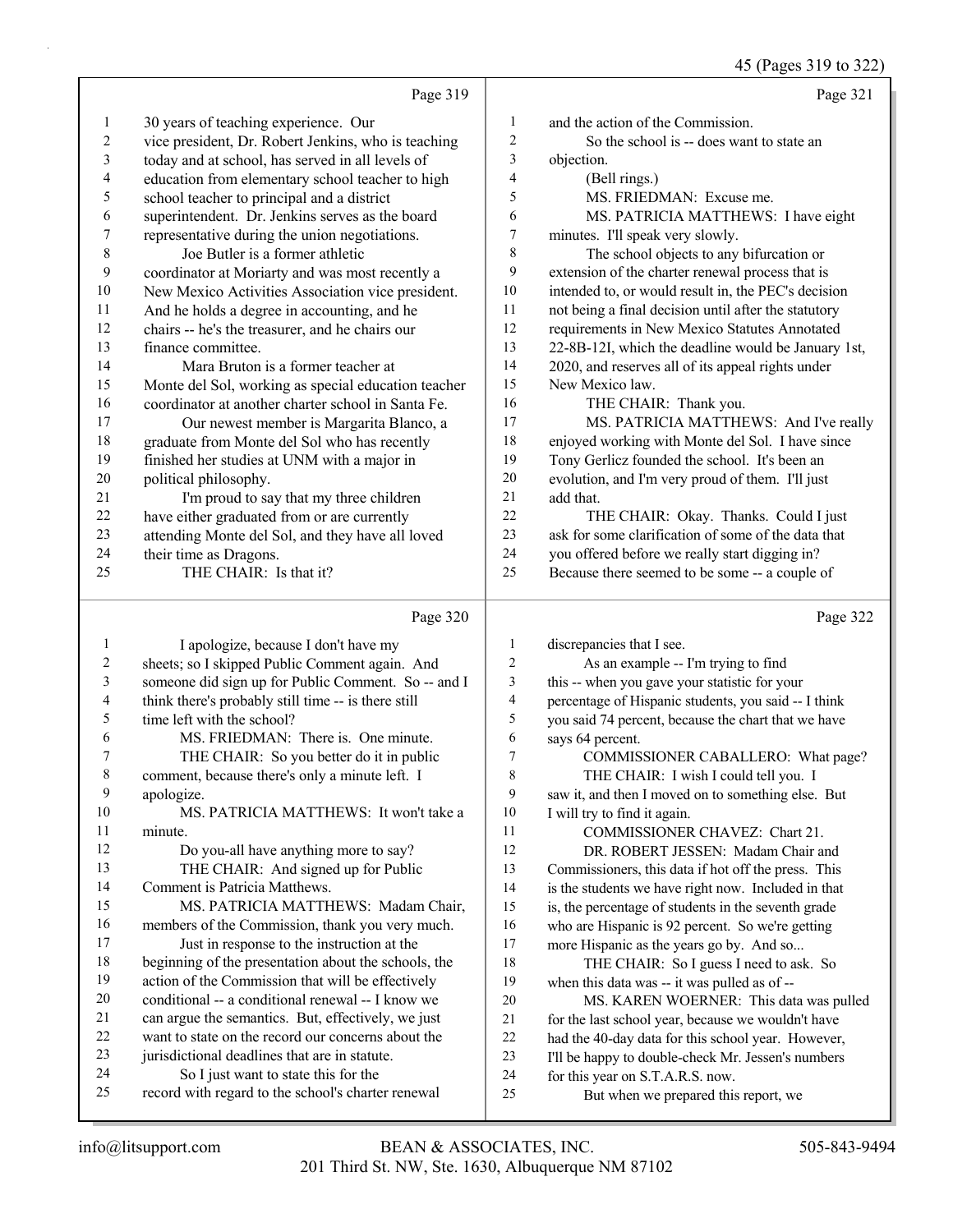46 (Pages 323 to 326)

|    | Page 323                                            |                | Page 325                                             |
|----|-----------------------------------------------------|----------------|------------------------------------------------------|
| 1  | didn't have that data for the current school year,  | 1              | THE CHAIR: Correct.                                  |
| 2  | and that may explain the discrepancy.               | 2              | MR. WILL RUSHING: The growth data that we            |
| 3  | THE CHAIR: Right. Does -- okay. All                 | 3              | shared just now comes from short-cycle assessment    |
| 4  | right. I'd appreciate that, just because I -- you   | $\overline{4}$ | data, where we can test students three times in one  |
| 5  | know, I had that in my -- what we have in my notes. | 5              | year and then measure growth based upon that. So     |
| 6  | And then I did note that it was different.          | 6              | that drives towards our charter mission goals, if    |
|    | And I'm -- I want to also check on your Q1          | $\overline{7}$ | that makes sense.                                    |
| 8  | math and reading, because -- I'm looking for it.    | 8              | THE CHAIR: Sort of.                                  |
| 9  | COMMISSIONER CABALLERO: Page 8.                     | 9              | MR. WILL RUSHING: So our charter mission             |
| 10 | THE CHAIR: Page 8.                                  | 10             | asked that we measure growth for the charter based   |
| 11 | COMMISSIONER CABALLERO: Oh, well. 8 of              | 11             | upon short-cycle assessment data.                    |
| 12 | 24?                                                 | 12             | THE CHAIR: And growth of one year.                   |
| 13 | THE CHAIR: I was looking at the chart               | 13             | MR. WILL RUSHING: Correct. So the data               |
| 14 | that had the bar chart.                             | 14             | that we shared about the number -- that Dr. Jessen   |
| 15 | COMMISSIONER CABALLERO: Oh.                         | 15             | shared about the number of students who demonstrated |
| 16 | THE CHAIR: You know.                                | 16             | growth over the course of one year was based off of  |
| 17 | MS. KAREN WOERNER: For the growth indices           | 17             | short-cycle assessment data.                         |
| 18 | matrices.                                           | 18             | So the proficiency numbers, that's one               |
| 19 | THE CHAIR: Yeah, for the growth. Did I              | 19             | side. The growth numbers that you have in front of   |
| 20 | say "proficiency"? I meant to say "growth." I       | 20             | you from Part A, those are the numbers that are a    |
| 21 | think I'm getting to it. I've got the $Q2$ , 3,     | 21             | bit lower. And there's -- there are more variables   |
| 22 | subgroups, reading.                                 | 22             | there than I could go into or really even fully      |
| 23 | Because based on the information that we            | 23             | understand.                                          |
| 24 | have, I -- the indications that we have is that     | 24             | The data we're able to analyze in-house              |
| 25 | outside of your students with disabilities -- your  | 25             | comes from that short-cycle assessment data. So the  |
|    | Page 324                                            |                | Page 326                                             |

| 1  | students with disabilities showed -- Q1 reading    | 1              | Q1 growth of 81 percent represents Q1 math growth of |
|----|----------------------------------------------------|----------------|------------------------------------------------------|
| 2  | showed the greatest growth, still not a lot; but   | 2              | 81 percent over the 2018-'19 school year.            |
| 3  | your others did not.                               | 3              | So we're measuring the same cohort of                |
| 4  | And I think you indicated that there was           | $\overline{4}$ | students three times over the course of the year.    |
| 5  | growth. So I'm just trying to figure out where our | 5              | THE CHAIR: Right. But I guess there's a              |
| 6  | discrepancies are so that we're talking from the   | 6              | concern, because, you know, there's negative growth  |
| 7  | same page here.                                    | 7              | shown here. So that's a -- that's a concern in the   |
| 8  | And the same thing, actually, with your Q1         | 8              | O1 math.                                             |
| 9  | math. Based on the information that we have, there | 9              | And I'm not faulting the goals. But I                |
| 10 | was no growth there. So I'm just -- I just -- need | 10             | think we've all identified, at this point in time,   |
| 11 | a little clarification.                            | 11             | that when students aren't proficient and students    |
| 12 | DR. ROBERT JESSEN: Madam Chair and                 | 12             | haven't been growing, to only have a one-year        |
| 13 | Commissioners, I would like to introduce Will      | 13             | growth, the train's not going to get to the station. |
| 14 | Rushing, who is the stats person that we use. This | 14             | So -- but that's -- you know -- that was negotiated  |
| 15 | is Will over here.                                 | 15             | a long time ago.                                     |
| 16 | MR. WILL RUSHING: Madam Chair, members,            | 16             | But I wanted to see if there was a                   |
| 17 | I've never done this before; so if I mess up, I    | 17             | reasonable explanation to show that what we have in  |
| 18 | apologize.                                         | 18             | front of us shows little -- little -- very little    |
| 19 | DR. ROBERT JESSEN: So the question is our          | 19             | growth in reading and no growth in math. And         |
| 20 | growth in terms of MAPs data and the growth that   | 20             | that's -- that's a concern that we have.             |
| 21 | they show in their bar graphs.                     | 2.1            | So -- but I wanted to see what page we               |
| 22 | MR. WILL RUSHING: So my understanding is           | 22             | were coming from and making sure that we were all on |
| 23 | that the material that was contained in Part A is  | 23             | the same -- same page.                               |
| 24 | growth as measured by either PARCC or the NMSA     | 24             | So, Commissioners, any questions?                    |
| 25 | transitional assessment.                           | 25             | COMMISSIONER VOIGT: Madam Chair?                     |
|    |                                                    |                |                                                      |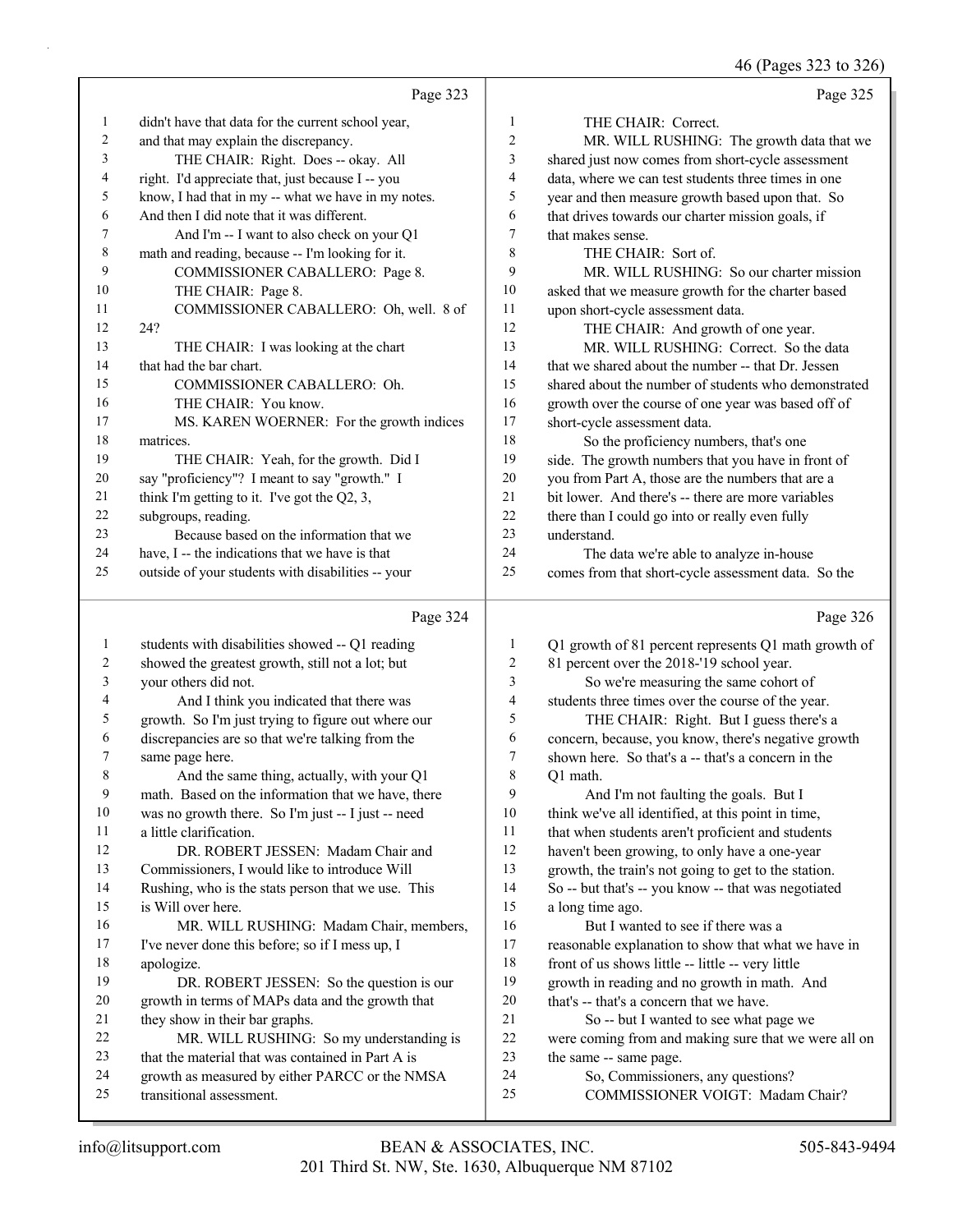47 (Pages 327 to 330)

|    | Page 327                                             |                | Page 329                                             |
|----|------------------------------------------------------|----------------|------------------------------------------------------|
| 1  | THE CHAIR: Commissioner Voigt.                       | 1              | family of the girl's house which was in the garage   |
| 2  | COMMISSIONER VOIGT: Thank you. Aside                 | 2              | with all the food, and the father took him aside and |
| 3  | from the lack of math growth, I wanted to give kudos | 3              | said, "I want to thank you. My daughter is           |
| 4  | to the school because of your public presentations   | $\overline{4}$ | completely changed. She walks differently. She has   |
| 5  | that you're doing for students. I think that is      | 5              | self-confidence. And I don't -- I can't thank you    |
| 6  | commendable, and that you recognize the -- the       | 6              | enough for what you've done for our daughter."       |
| 7  | growth in academic performance after those           | 7              | And those are narratives and stories that            |
| 8  | presentations are completed.                         | 8              | come out of mentorship every year.                   |
| 9  | I know it's -- getting those off the                 | 9              | It's a shock for teachers when they're new           |
| 10 | ground the first year is a big lift. My former       | 10             | to Monte, their first mentorship festival, because   |
| 11 | school, we did those, and we were so thankful that   | 11             | when I first got there, I looked at a student who    |
| 12 | we set that purposeful time aside to implement       | 12             | had not been the best performer in my class and who  |
| 13 | presentations of learning.                           | 13             | had sat down with a classical guitar and just did a  |
| 14 | Can you tell me, what -- the                         | 14             | fantastic presentation.                              |
| 15 | before-and-after stories or a snapshot of your       | 15             | And I thought, if I had known that, that             |
| 16 | presentation of learning preparation and what        | 16             | was capable in my class, and I know that next year   |
| 17 | benefits -- other than academic performance          | 17             | I'm going to demand more from that student.          |
| 18 | increasing, what are some of the other benefits that | 18             | COMMISSIONER VOIGT: So students being                |
| 19 | you're feeling in your school culture because of     | 19             | able to overcome their vulnerabilities is a huge     |
| 20 | those public presentations?                          | 20             | asset for your school. I would love to come and see  |
| 21 | DR. ROBERT JESSEN: Madam Chair and                   | 21             | those presentations. Send an invitation, and I'll    |
| 22 | Commissioners, it's part of the culture at           | 22.            | be there at the Lensic.                              |
| 23 | Monte del Sol for students to all present in front   | 23             | Also I commend you on offering honors art.           |
| 24 | of the entire school and also to witness those       | 24             | That's huge. I appreciate that. And I think that     |

that also lends to not only your mission, but an

presentations.

#### $D_{\text{max}}$  228

|        | Page 328                                             |    | Page 330                                             |
|--------|------------------------------------------------------|----|------------------------------------------------------|
| -1     | So as the whole school is watching                   | 1  | appreciation from the students and your community    |
| 2      | somebody else go up and explain what's happening --  | 2  | for recognizing that there's a lot to learning       |
| 3      | for example, an eighth-grader last year who did a    | 3  | besides math.                                        |
| 4      | glass-blowing mentorship got up as the last student  | 4  | Thank you.                                           |
| 5      | presenting for the entire day, and he knocked it out | 5  | THE CHAIR: Commissioner Ruiz?                        |
| 6      | of the ballpark.                                     | 6  | COMMISSIONER RUIZ: Thank you. A couple               |
| 7      | And I heard other students say, "That was            | 7  | of things -- well, several things. But one of them   |
| 8      | a pretty cool presentation."                         | 8  | I want to commend you on is the increase in your     |
| 9      | So it sets a standard for all students,              | 9  | Bilingual Seals. That's always a good thing.         |
| $10\,$ | because they know that they will have to do that     | 10 | The other thing that I really like is that           |
| 11     | twice before they graduate.                          | 11 | you're doing your mission gardening and greenhouse   |
| 12     | The other one for me in terms of the                 | 12 | with your kids. I think that does provide an         |
| 13     | culture is the element of risking and potentially    | 13 | opportunity for them to grow, and, of course, to     |
| 14     | failing, but actually succeeding by risking. So for  | 14 | continue that career path.                           |
| 15     | me, some of my favorite presentations are the poor   | 15 | And then I had a couple of questions also.           |
| 16     | girl who can't sing but thinks she can and who gets  | 16 | First of all -- so your cap is set at                |
| 17     | out and belts out a tune in front of everybody else  | 17 | 360 students, and your current enrollment is at 364. |
| 18     | that is cringeworthy, and no one heckles and         | 18 | So could you please -- and then I have a couple of   |
| 19     | everyone applauds as if it's Napoleon Dynamite,      | 19 | questions after that, but first that one, please.    |
| 20     | because they just saw what chutzpah it takes to do   | 20 | DR. ROBERT JESSEN: Madam Chair and                   |
| 21     | that.                                                | 21 | Commissioners, our current enrollment is 358 right   |
| 22     | We have a mentor who trains search dogs.             | 22 | now. Yes, on the 40th day, it was at 364. We tried   |
| 23     | And he told me a story the other day, which is a     | 23 | to hit 360. We were a little bit over then. We are   |
| 24     | classic narrative, called -- an example of           | 24 | trying to keep it as close to that as possible,      |
| 25     | successful mentorships. He went to a party at the    | 25 | because every school needs every drop of funds that  |
|        |                                                      |    |                                                      |

Page 330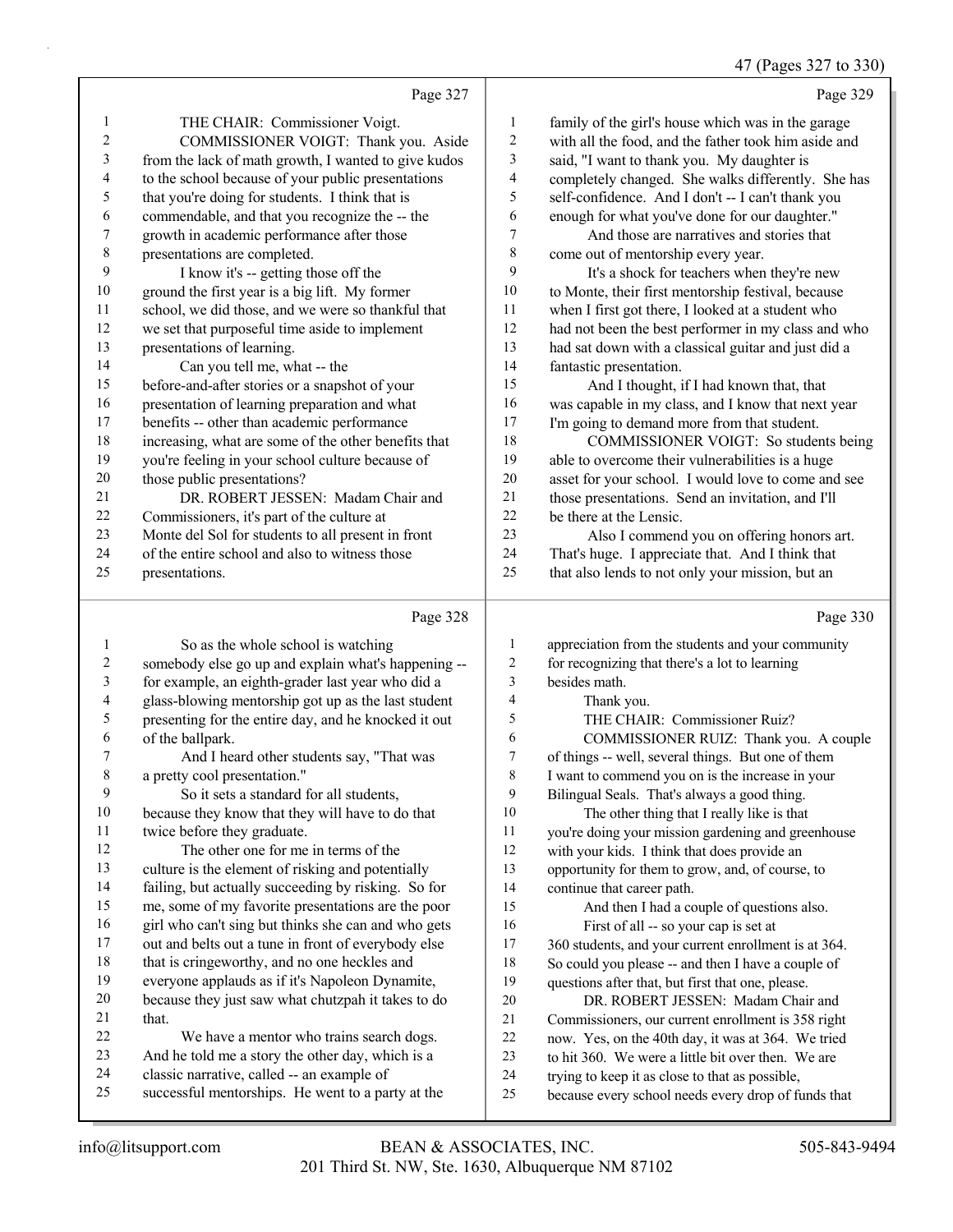48 (Pages 331 to 334)

|    | Page 331                                             |    | Page 333                                            |
|----|------------------------------------------------------|----|-----------------------------------------------------|
| 1  | we can get. And our plan is not to exceed the cap    | 1  | something that you really need to stay within,      |
| 2  | on the 40th day; but that happened.                  | 2  | because that is exactly what your contract states.  |
| 3  | THE CHAIR: I guess I have a question as              | 3  | The next question I have -- and                     |
| 4  | to how did it happen? You know how many students     | 4  | Commissioner Crone and I serve on NMPSIA. So        |
| 5  | you have. So how do you accept students beyond the   | 5  | completing the background checks -- now, I don't    |
| 6  | 360? Because your cap is 360, so you're violating    | 6  | have to tell anybody in this room, because if you   |
| 7  | the cap at this point in time. So I'm just cur---    | 7  | are watching the -- if you're watching television,  |
| 8  | like, how do you not know that this is going to be   | 8  | you're reading the paper -- we serve on NMPSIA. I   |
| 9  | Student No. 361 or 362 or 363, and you have to say,  | 9  | can tell you firsthand that we have settled some    |
| 10 | "Unfortunately, there's no more room at the inn."    | 10 | astronomical suits in the name of child molestation |
| 11 | DR. ROBERT JESSEN: Madam Chair and                   | 11 | or improprietary situations between educators and   |
| 12 | Commissioners, the experience of maintaining a cap   | 12 | students.                                           |
| 13 | that never goes above 360 means that when you get to | 13 | So I have a real concern that we're not,            |
| 14 | the beginning of the school and students whom you    | 14 | you know, being proactive and doing everything we   |
| 15 | think will be attending tell you that they're not    | 15 | can; because, to me, what everybody in this room is |
| 16 | attending, means that there is a significant melt    | 16 | after is student safety and student success. We     |
| 17 | between the summer, when you think you're starting,  | 17 | cannot ensure one without the other.                |
| 18 | and then when you start at the beginning of the      | 18 | If the student is going to be successful,           |
| 19 | year.                                                | 19 | they have to first know that they're in a safe      |
| 20 | At the beginning of the year when you call           | 20 | environment. And that includes assuring -- if that  |
| 21 | up students to come into your school, it gets        | 21 | means paying your staff overtime or whoever,        |
| 22 | sticky, because now they're either at another school | 22 | whatever you need to do, then it's my thought that  |
| 23 | and they don't want to change, and it's only when    | 23 | we need to take care of that.                       |
| 24 | the parent really insists because of all their       | 24 | Because I am not at all in agreement that           |
| 25 | friends at that other school, that they will change. | 25 | we're putting background checks and we are putting  |
|    | Page 332                                             |    | Page 334                                            |
| 1  | So a previous year, four years ago, when             | 1  | potential -- we've discussed this on this           |

#### our registrar resigned at the end of September, we saw that our numbers, by sticking strictly to 360 at the beginning of the year, were actually down to about 295, which would have had significant consequences for our cap. 7 So we had to call everybody on our list. And we have brought it, by the 40th day, up to 364, I think was the number that we got for the 40th day. 10 After that experience and the significant melt, we have to strategically invite more students in the summer, or allow more students than 360 in the summer, so that we don't suffer that melt and disappearing students phenomenon at the beginning of the year. 16 COMMISSIONER RUIZ: Thank you for that explanation. But I still work with the schools. And I understand everything that you're saying. But I know that at any given point in the day, if I want to know how many students I have admit- -- if I log into my system, it'll take care of withdrawals, transfers, new students. That's at any given day. 23 So I have an issue with that, because while I understand that you have that fluctuation in the 40-day report, I also think that that's Commission, how our state has sometimes had this issue with passing the trash. And we cannot put our kids at jeopardy. 5 And by not doing everything within your power as a governing board, as State leadership, to address that and ensure that those background checks have been given and that they have been cleared, if that means calling up the school districts, then we're not doing what we need to do to ensure the safety of our kids. 12 DR. ROBERT JESSEN: Madam Chair and Commissioners, I completely, 100 percent, share your concerns for the security of the students. We do perform background checks on all of our teachers and 16 staff before they are alone with students at the school. 18 The two cases that -- where we've been missing is not actually in performing the background check, but in transferring the copy of the background check to the personnel file. 22 COMMISSIONER CRONE: Madam Chair? 23 THE CHAIR: Commissioner Crone? 24 COMMISSIONER CRONE: Are you done, Trish? 25 COMMISSIONER RUIZ: Yes, sir.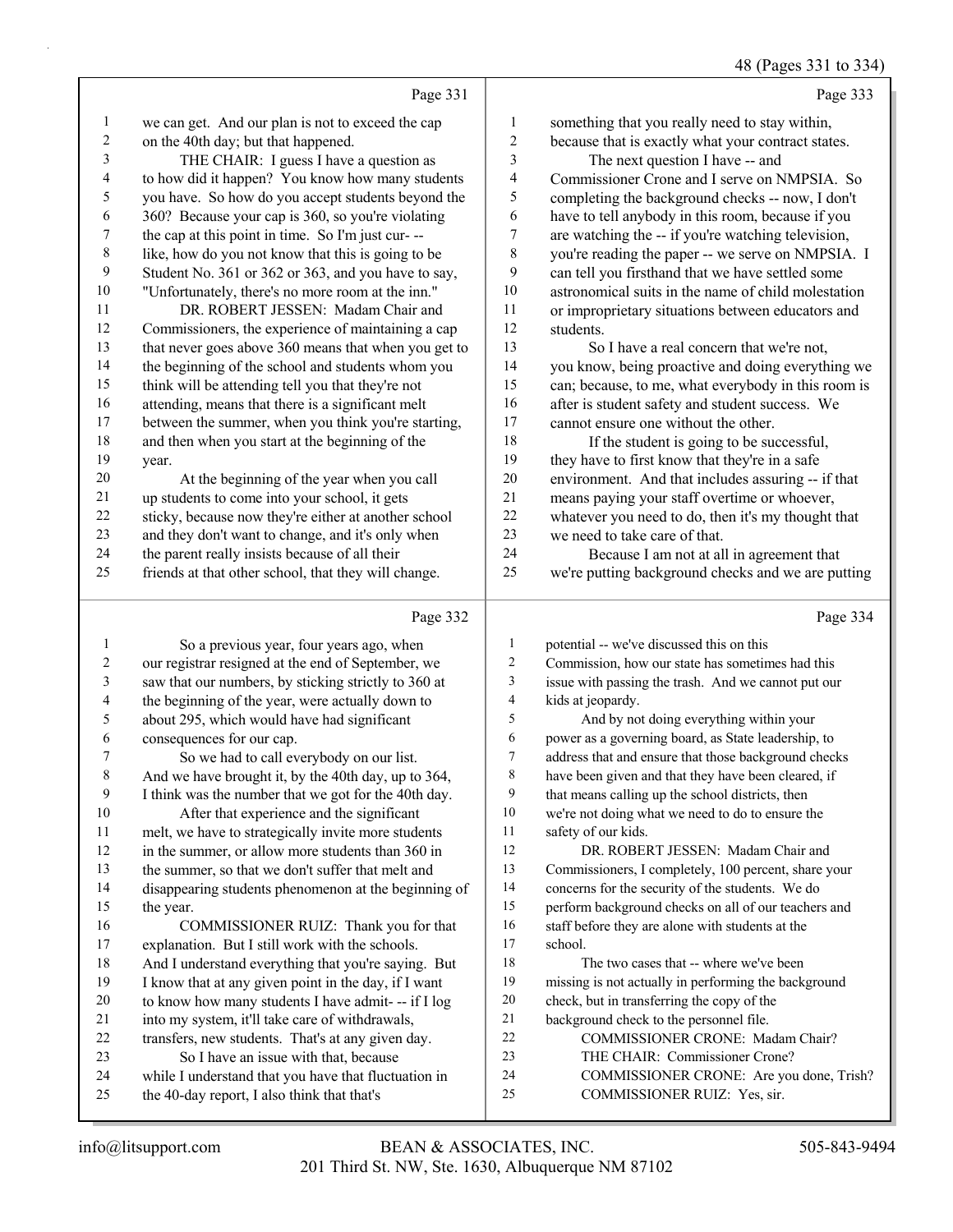# 49 (Pages 335 to 338)

|                |                                                      |                | $\tau$ ) (1 agus <i>555</i> to 556                   |
|----------------|------------------------------------------------------|----------------|------------------------------------------------------|
|                | Page 335                                             |                | Page 337                                             |
| $\mathbf{1}$   | THE CHAIR: Okay.                                     | 1              | background checks. Because as you know, sexual       |
| $\overline{2}$ | COMMISSIONER CRONE: I just looked up an              | $\overline{c}$ | predators are drawn to public schools; or any        |
| 3              | article in the New Mexican that where -- actually, a | 3              | school, actually, for that matter.                   |
| 4              | person who had taken a class with me at Northern was | 4              | And, as you know, also, it doesn't matter            |
| 5              | hired, I believe, on a temporary license or          | 5              | the age of the person that they're pursuing. So I    |
| 6              | something. I don't think he was certified as a       | 6              | share that concern to a great extent, that children  |
| 7              | teacher. It was kind of an emergency situation at    | 7              | need to know that they're not going to be shot, and  |
| 8              | that charter.                                        | 8              | they're not going to be molested, among other        |
| 9              | He was arrested for sexting, Facebook                | 9              | things.                                              |
| 10             | sexting with a 16-year-old student. At that point,   | 10             | Thank you.                                           |
| 11             | he was 38 years old.                                 | 11             | THE CHAIR: Okay.                                     |
| 12             | Your background check would not -- he had            | 12             | Commissioner Robbins?                                |
| 13             | never been arrested before that point.               | 13             | COMMISSIONER ROBBINS: Yes. As I've                   |
| 14             | So to go a little bit further with what              | 14             | previously and probably am best noted for the focus  |
| 15             | Trish said is that there's a multi-million-dollar    | 15             | on the financial issues and audit issues, I noticed  |
| 16             | multi-victim settlement that NMPSIA is dealing with  | 16             | on the overall score card there has been some        |
| 17             | right now. A teacher, male teacher, who was --       | 17             | improvement. However, the -- there has been lack of  |
| 18             | you're not really fired; you're given a neutral      | 18             | significant or material improvement on following     |
| 19             | recommendation letter if you'll just shut up and not | 19             | Generally Accepted Accounting Principles.            |
| 20             | sue the school.                                      | 20             | And you have an accountant or someone with           |
| 21             | I'm sorry to be so blunt, but that's                 | $21\,$         | an accounting degree heading your finance area. And  |
| 22             | pretty much what we talk about at NMPSIA.            | 22             | for the last three years -- not the five year -- but |
| 23             | He moved from Utah to Santa Fe, molested             | 23             | the last three years, we had a Falls Far Below the   |
| 24             | students in Santa Fe; moved to Española, molested    | 24             | standard. We have several other areas on the score   |
| 25             | students in Española. So the victims began to sue    | 25             | card where you were Meeting, and now you're Working  |
|                | Page 336                                             |                | Page 338                                             |
| $\mathbf{1}$   | this particular person.                              | $\mathbf{1}$   | to Meet Standard. So it's a mixed bag, you know,     |
| 2              | Now, if you had done a background check on           | $\overline{c}$ | looking from one year to the next.                   |
| 3              | him -- it's just simply an FBI check, if I'm correct | 3              | There's less red, but there's more orange,           |
| 4              | on that.                                             | 4              | and there's less green.                              |
| 5              | Other forms of social media -- for                   | 5              | So it concerns me when we have, you know,            |
| 6              | instance, if they had had a -- I'm sorry -- I don't  | 6              | business plans, and we have financial issues. And I  |
| 7              | know what the outcome of that case -- the first case | 7              | see that there's no fraud or misappropriation of     |
| $\,$ 8 $\,$    | I was talking about.                                 | 8              | funds. But there's a -- tends to be a lack of        |
| 9              | If they had done a social media search,              | 9              | attention to detail.                                 |
| 10             | they would have -- they would have found out what he | $10\,$         | And it goes to the enrollment issue also.            |
| 11             | was all about.                                       | 11             | I understand you want to try to maximize the dollars |
| 12             | Now, none of the -- background checks.               | 12             | to provide the best education for the students. But  |
| 13             | Those are run through PED, aren't they?              | 13             | attention to detail is very, very important, not     |
| 14             | MS. KAREN WOERNER: Commissioner,                     | 14             | only from a financial standpoint, but to your        |
| 15             | Madam Chair, no. The background checks were          | 15             | students. If we're presenting a signal to the        |
| 16             | previously run through PED. But PED was notified     | 16             | students that detail is less important than the      |
| 17             | last summer that the Licensure Bureau can no longer  | 17             | intent, we're really, you know, missing the thing.   |
| 18             | release background checks to the school. So the PED  | 18             | It's like, you know, with what Boeing has            |
| 19             | still does background checks for licensure purposes. | 19             | had. They probably intended for their planes to      |
| 20             | But as effective this year, the school is            | $20\,$         | stay up in the air. But the actuality is is some of  |
| 21             | responsible for doing background checks for all      | 21             | them didn't. So the intent is not going to be        |
| 22             | employees.                                           | 22             | sufficient. We actually have to make improvements,   |
| 23             | COMMISSIONER CRONE: Okay. I'm a higher               | 23             | especially in the financial area, since we're        |

- 24 dealing with public funds the accountability of<br>25 those funds.
	- those funds.

 ed guy, so I don't know how things get done. So NMPSIA is exploring things, doing more thorough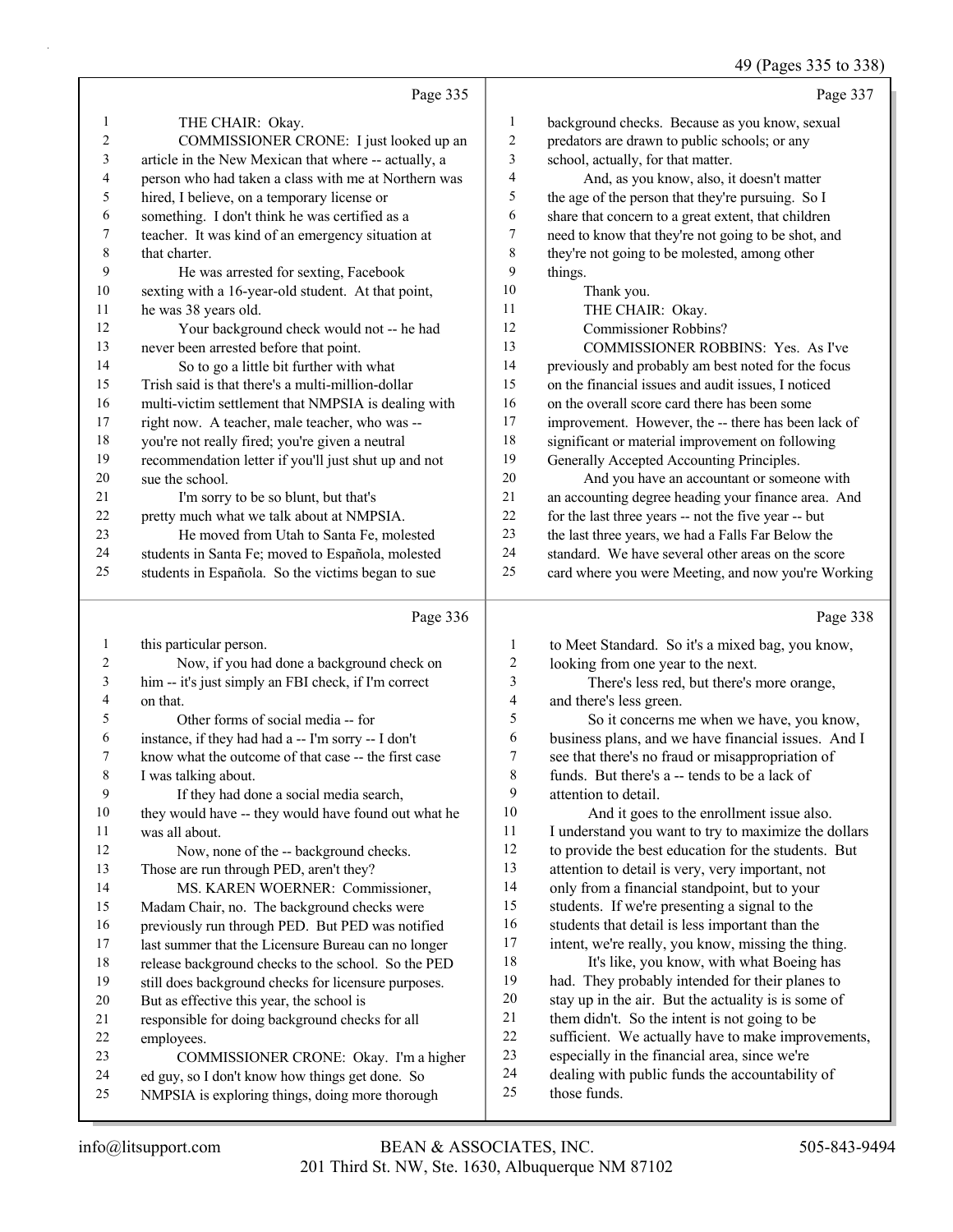|         |                                                      |                         | 50 (Pages 339 to 342)                                |
|---------|------------------------------------------------------|-------------------------|------------------------------------------------------|
|         | Page 339                                             |                         | Page 341                                             |
| 1       | So what steps are you taking, or have you            | $\mathbf{1}$            | Then we hired a really -- a very                     |
| 2       | taken, in order to improve the overall business and  | 2                       | professional accountant, a vendor consultant. And    |
| 3       | financial operations of the school?                  | 3                       | she -- but she was going to be just part-time with   |
| 4       | MR. MICHAEL SMITH: Madam Chair and                   | 4                       | us. So she's in the office -- she was only in the    |
| 5       | Commissioner Robbins, thank you for that. And        | 5                       | office two or three times a week, no assistant       |
| 6       | you're exactly correct. We -- we've had some         | 6                       | business manager. And there was a transition from    |
| 7       | blemishes on our financial report; in particular,    | 7                       | software, from accounting software from -- I can't   |
| 8       | the audits.                                          | $\,$ 8 $\,$             | remember the previous one -- was it                  |
| 9       | And, you know, I -- the reason I'm                   | 9                       | Accountability -- or SchoolAbility.                  |
| 10      | answering, I'm the chair -- the board president.     | 10                      | Anyway, we went with Visions, a new                  |
| 11      | But I was the treasurer four years ago, three years  | 11                      | accounting software. The transition did not go       |
| 12      | ago, for a few years. And so I've kind of seen this  | 12                      | well. The data from -- from the old software did     |
| 13      | whole progression.                                   | 13                      | not get inputted very well.                          |
| 14      | We got into trouble, I think, mainly when            | 14                      | DR. ROBERT JESSEN: AptaFund.                         |
| 15      | we had the clawback, when the government, the State, | 15                      | MR. MICHAEL SMITH: AptaFund was the old              |
| 16      | took the money back from the schools. And we all     | 16                      | software. It did not get input very well into the    |
| 17      | realized that we needed to really tighten our belts  | 17                      | new software, Visions.                               |
| 18      | and get -- you know, get serious about saving money. | 18                      | That's pretty much the source of most of             |
| 19      | We had to actually fire some people.                 | 19                      | our audit findings is that transition.               |
| 20      | And we have -- we were -- right at that              | 20                      | We have discovered that even though it               |
| 21      | point, we were having our full-time business manager | 21                      | saved us a lot of money, it's not worth it for us to |
| 22      | retire. So this was in 2016-'17, I think.            | 22                      | have a -- a part-time business manager. We needed a  |
| 23      | So as she was retiring -- she had been               | 23                      | full-time -- we need a full-time person.             |
| 24      | there for a few years and brought a lot of           | 24                      | We did a search. We did a search for that            |
| 25      | stability. We had a full-time business manager and   | 25                      | person. We interviewed four or five people for it    |
|         | Page 340                                             |                         | Page 342                                             |
| 1       | a part-time assistant business manager -- oh,        | 1                       | and did not find somebody suitable.                  |
| 2       | full-time assistant business manager -- we looked at | 2                       | So our Plan B was to keep the current                |
| 3       | our budget for the coming year, and we realized that | 3                       | software and financial management system and the     |
| 4       | we couldn't have that much outgo in the business     | $\overline{\mathbf{4}}$ | current business manager vendor and hire a trainer   |
| 5       | office.                                              | 5                       | and an auditor and hire a -- a full-time assistant   |
| 6       | So we contracted with a vendor.                      | 6                       | business manager that we are going to train to       |
|         | SchoolAbility was the vendor that came in and had a  | 7                       | become the full-time business manager over the next  |
| $\,8\,$ | part-time person that was -- it was vendor           | 8                       | year or so. And so that plan has been put in place.  |
| 9       | relationship.                                        | 9                       | At the same time, the board has been                 |
| 10      | The person that they assigned to us, this            | 10                      | hyperaware of these issues, and we have worked with  |
| 11      | was her first school as far as the head of the       | 11                      | this consultant that we hired to train our new       |
| 12      | business office. She was there part-time. And        | 12                      | business manager to develop a whole, you know,       |
| 13      | they -- kind of the problem started there.           | 13                      | packet of board-approved, now, procedures and        |
| 14      | And Dr. Jessen had just started as the               | 14                      | policies for the business office.                    |
| 15      | Head Learner. And so he was getting up to speed on   | 15                      | We double-sign checks. We -- all those               |
| 16      | everything.                                          | 16                      | things are in place, as generally recommended, and   |
| 17      | They -- they were there for the next year,           | 17                      | it's all been overseen by our new treasurer -- Joe   |
| 18      | and we realized that we were not going to be able    | 18                      | Butler is our -- he is the degree in accounting.     |
| 19      | to -- well, we would like to save some money in that | 19                      | He's only been with us less than a year.             |
| 20      | department again. And so -- and we also weren't      | $20\,$                  | So under his leadership, the finance                 |
| 21      | very happy with their -- what had happened with      | 21                      | committee and the office of the treasurer have       |
| 22      | them.                                                | $22\,$                  | overseen putting into place all the procedures and   |
| 23      | So -- and they had some audit findings.              | 23                      | policies that we've lacked all these years. And the  |

- 22 overseen putting into place all the procedures and<br>23 policies that we've lacked all these vears. And the policies that we've lacked all these years. And the
- 24 board's fully on board with that.<br>25 So we really have -- I feel
	- So we really have -- I feel that we have a

So -- and they had some audit findings.

24 That's when the audit findings kind of started to<br>25 snowball a little bit.

snowball a little bit.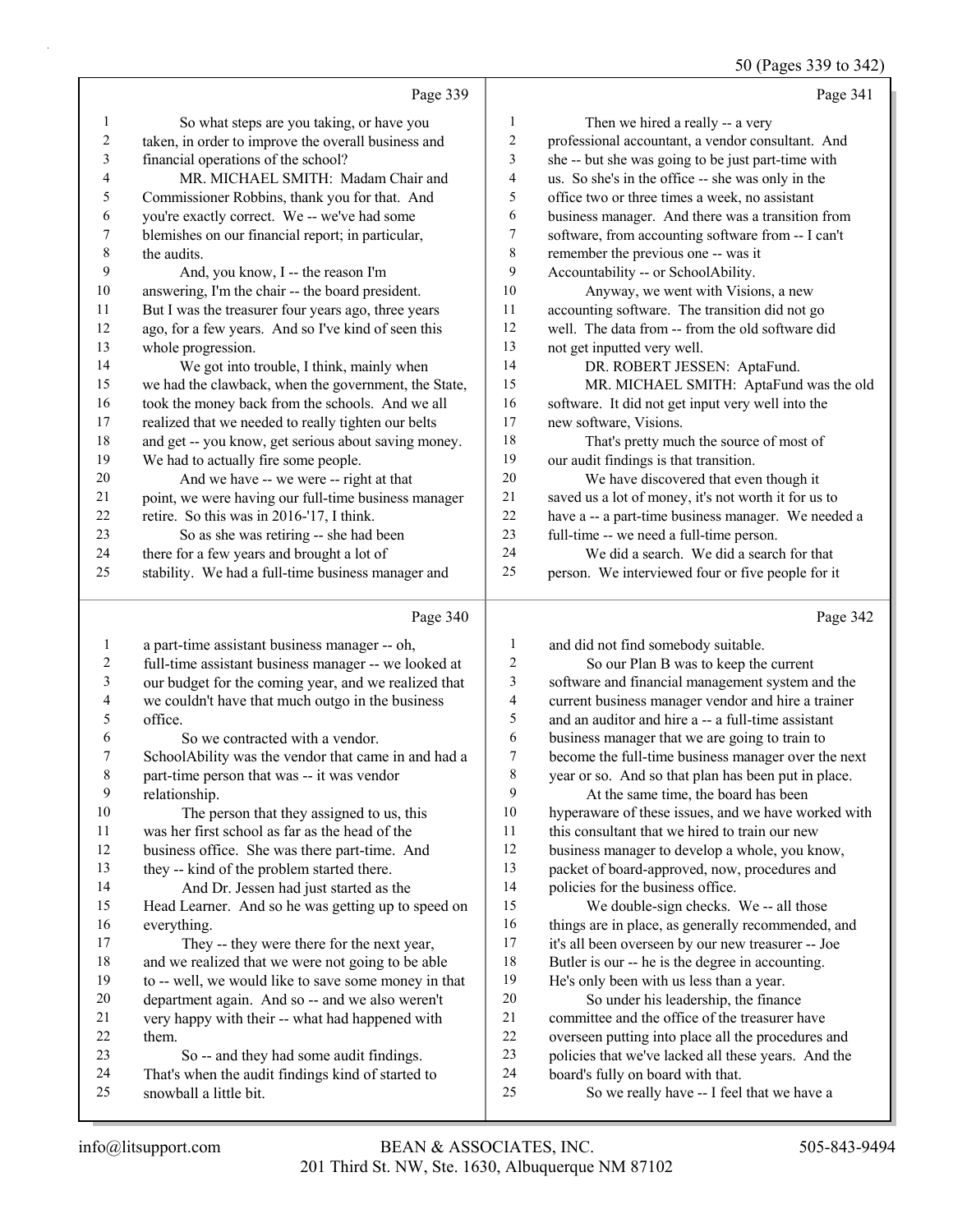# 51 (Pages 343 to 346)

|    | Page 343                                             |                | Page 345                                             |
|----|------------------------------------------------------|----------------|------------------------------------------------------|
| 1  | big-picture, detail-oriented plan for stabilizing    | $\mathbf{1}$   | coordinator, so that that person's number-one task   |
| 2  | and making sure that the board is doing the          | 2              | is to always make sure that those procedures are     |
| 3  | oversight, and that the business office is doing the | 3              | followed.                                            |
| 4  | job in not having any audit findings and just really | $\overline{4}$ | COMMISSIONER RUIZ: Thank you.                        |
| 5  | turn the ship around.                                | 5              | THE CHAIR: I'm going to comment that                 |
| 6  | I think it's happening right now. You're             | 6              | going back to our guiding document, which is the     |
| 7  | going to see that in the next year or two when this  | 7              | performance framework, there's just a concern that   |
| 8  | audit that's been completed now comes out.           | 8              | you went from a school that Met or Exceeded most of  |
| 9  | And I -- I feel very confident that we are           | 9              | the performance standards, with five or six Failings |
| 10 | on the right path, and we're doing it in a very      | 10             | to Meet, which is concerning.                        |
| 11 | detailed and procedurally correct way. So --         | 11             | Then you had the 2018 year, where you had            |
| 12 | THE CHAIR: Commissioner Ruiz?                        | 12             | a significant number of Failing to -- Falls Far      |
| 13 | COMMISSIONER RUIZ: Thank you. And I will             | 13             | Below -- pardon me -- Falls Far Below. You still     |
| 14 | refer to something that Commissioner Robbins said,   | 14             | had more Meets or Exceeds.                           |
| 15 | because I think some of that may fall into that. I   | 15             | And then we go to last year, and we                  |
| 16 | hope what it is is that sometimes as much as we      | 16             | lost -- good news, you lost a number of the Fails to |
| 17 | strive, we may be lacking in those details. And      | 17             | Meet. But you're -- you're Working to Meet most of   |
| 18 | it's very important. I mean, I don't have to -- I    | 18             | the standards.                                       |
| 19 | can't even stress enough how important it is.        | 19             | So that there's this rollercoaster that              |
| 20 | One of the things that I saw, too, is that           | 20             | seems to be going on, and it's still a backwards --  |
| 21 | you-all had some issues with failing to              | 21             | you know, we're in the reverse mode because we went  |
| 22 | appropriately log -- or produce -- your safety       | 22             | from rocking it, by and large, with certainly some   |
| 23 | drills, and that -- in today's comment, again,       | 23             | issues -- and those were significant issues. Then    |
| 24 | right? It's not where it was ten or fifteen years    | 24             | we have went to more significant issues, but still   |
| 25 | ago. We're in a very different situation now. And    | 25             | being good in here. And then we're back to the       |
|    |                                                      |                |                                                      |

# Page 344 |

|    | Page 344                                             |                | Page 346                                             |
|----|------------------------------------------------------|----------------|------------------------------------------------------|
|    | school safety is truly at a challenging time right   | 1              | majority of the standards in the performance         |
| 2  | now.                                                 | $\overline{2}$ | framework being Failing to Meet or Workings to Meet. |
| 3  | One of the things I would suggest, it                | 3              | So I'm just concerned about -- refresh me.           |
| 4  | should be paramount, and it should be for the        | 4              | You've got -- do you have three new members on your  |
| 5  | benefit of you for your school, and also the benefit | 5              | board? Or two new members?                           |
| 6  | of our kids, is that you ensure that if that takes   | 6              | MR. MICHAEL SMITH: Three.                            |
| 7  | one or two or three people doing that on your school | $\overline{7}$ | DR. ROBERT JESSEN: Three new members.                |
| 8  | safety team -- we have a school safety team of which | 8              | THE CHAIR: You have three new members.               |
| 9  | I'm a member -- and, you know, that you're making    | 9              | So I don't know if that's -- and I know -- I guess   |
| 10 | sure that you're having those lockdown drills, all   | 10             | you had those issues -- and we got a number of       |
| 11 | those different drills, and that they're             | 11             | schools that have had issues with going to different |
| 12 | appropriately logged. Because that's a very          | 12             | accounting reporting systems. I think that's a       |
| 13 | important part. And, again, I think that when I      | 13             | broader topic that we have to look at and say, "How  |
| 14 | look at that, it's, like, "Okay. That's two issues   | 14             | can we -- how can we try to help so that schools are |
| 15 | with student safety. And I have a concern with       | 15             | making the best choices when they're choosing these  |
| 16 | that."                                               | 16             | so that they're not falling into these problems?"    |
| 17 | So maybe it is just a lack of, you know,             | 17             | So if we can guide governing councils to             |
| 18 | correctly logging that down. But those details are   | 18             | have at least the right questions, to ask those      |
| 19 | very, very important.                                | 19             | vendors, so that they don't fall into these          |
| 20 | So I would just encourage you to do                  | 20             | situations -- because we know they're perilous --    |
| 21 | whatever it takes to ensure that those protocols are | 21             | I'm all on board with that.                          |
| 22 | being addressed appropriately.                       | 22             | But I'm concerned that maybe -- that a lot           |
| 23 | DR. ROBERT JESSEN: Madam Chair and                   | 23             | of the conversations that should be going on with    |
| 24 | Commissioner Ruiz, I agree 100 percent and hear you. | 24             | the governance council hasn't, and that's why there  |
| 25 | And we've established a stipended position of safety | 25             | seems to be disorder all the way down. And it's --   |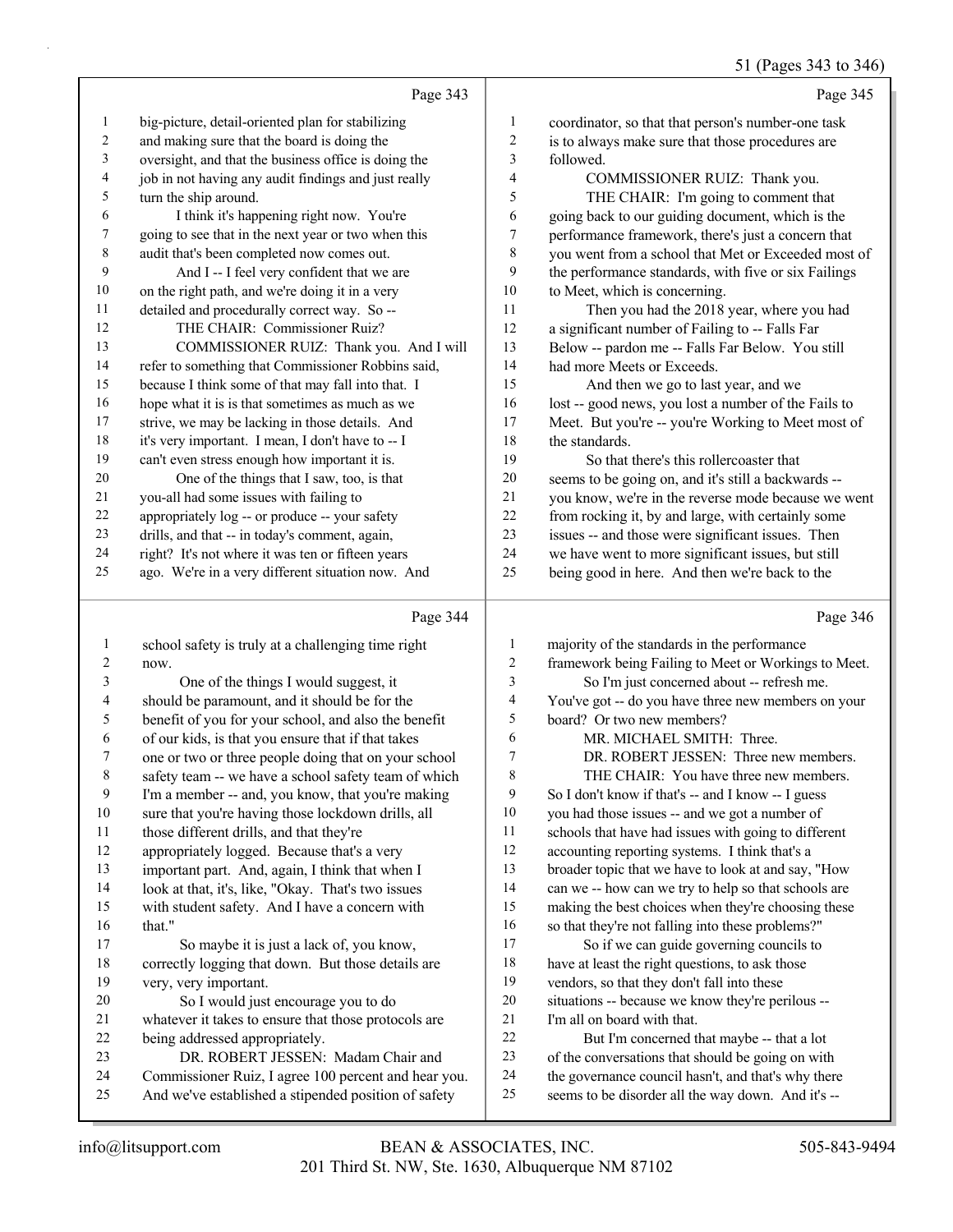52 (Pages 347 to 350)

Page 347 it's just concerning to me that you're not showing that you're on the right -- right path. 3 You had a terrible path in '18, still. Hasn't -- it didn't get better. You got rid of some of the red, but you're Workings to Meet more than you're Exceeding. 7 So I'm -- you know, it's concerning. And there's two board members that are still -- and -- because I know this was populated earlier, because at the time, those two board of members still had zero hours of training. I'm guessing that has changed since then. 13 MS. KAREN WOERNER: Madam Chair, that was for last year's reporting. So I can check for this year. 16 THE CHAIR: Two board members didn't get any hours last year. 18 MR. MICHAEL SMITH: They resigned. Both of them are -- 20 THE CHAIR: So those two -- okay. So 21 those two aren't there any longer. 22 MR. MICHAEL SMITH: All of our current board members are fully -- 24 THE CHAIR: Okay. 25 MR. MICHAEL SMITH: Yeah. Page 349 department now under the new PED. 2 But I just want to say that it is something that makes it hard to get board members to join your charter school board. 5 THE CHAIR: You're talking to a volunteer corps here, you know. So -- and I understand that. But... 8 MR. MICHAEL SMITH: We're all trained up. Yes, ma'am. 10 THE CHAIR: But it still goes to the concern that the -- either the lack of commitment -- there's -- to me, there's not the correct conversations going on at the governance council meetings to help guide the direction, because you're in this downward trend on your performance framework in all levels of reporting. Financial. The background checks continues. And, you know, none of us want that phone call that something horrific has happened to a student at the school. 20 So it's -- I'm just -- I have that level of concern with what's going on there. 22 THE CHAIR: Did you have an update? 23 MS. KAREN WOERNER: Yes. I'm not sure which one you're referring to, Madam Chair, but I do have updates.

#### Page 348

1 THE CHAIR: Okay. Well -- and I guess that's not a good answer. But it somewhat answers. Because if you had two board members on board that apparently refused to do any training? They didn't go to any; right? 6 MR. MICHAEL SMITH: They went the year before. And the year that they retired, they didn't report their training because they weren't planning on staying. 10 And part of the reason -- I mean, I just want to say the requirements are very high for board members. 13 THE CHAIR: You bet they are. 14 MR. MICHAEL SMITH: I've had at least 80 hours of training over these years. 16 THE CHAIR: But you still understand what we're asking you to do. 18 MR. MICHAEL SMITH: I do. But -- 19 THE CHAIR: This is public trust we're doing. 21 MR. MICHAEL SMITH: Right. And I agree that it needs to happen. I also think that under the old regime at PED, that it was not often done very well, the trainings that were offered. And I do think that there's a big improvement in that 1 THE CHAIR: Give us updates. Hopefully, one of them will fall into that. 3 MS. KAREN WOERNER: If it's not the one you want, you let me know. 5 THE CHAIR: I'll let you know. 6 MS. KAREN WOERNER: I did check the number of Hispanic students enrolled in the school. Dr. Jessen's numbers are correct. On the 40th day, they had close to 75 percent. I checked last year's to make sure we didn't make a mistake. So it was 64 percent last year. So there's been an increase there. 13 As for the governing board, the three people listed in the report have resigned. Two of them had not completed any of the training, but they have resigned. 17 As of this current school year, we do have one new member who has completed the introductory training of seven hours. If you have additional members, then they are obligated to complete those as well. 22 MR. MICHAEL SMITH: They did it last year. 23 MS. KAREN WOERNER: And then there's one other member who's done one hour. Just caution the board that I know it's a demanding training

Page 350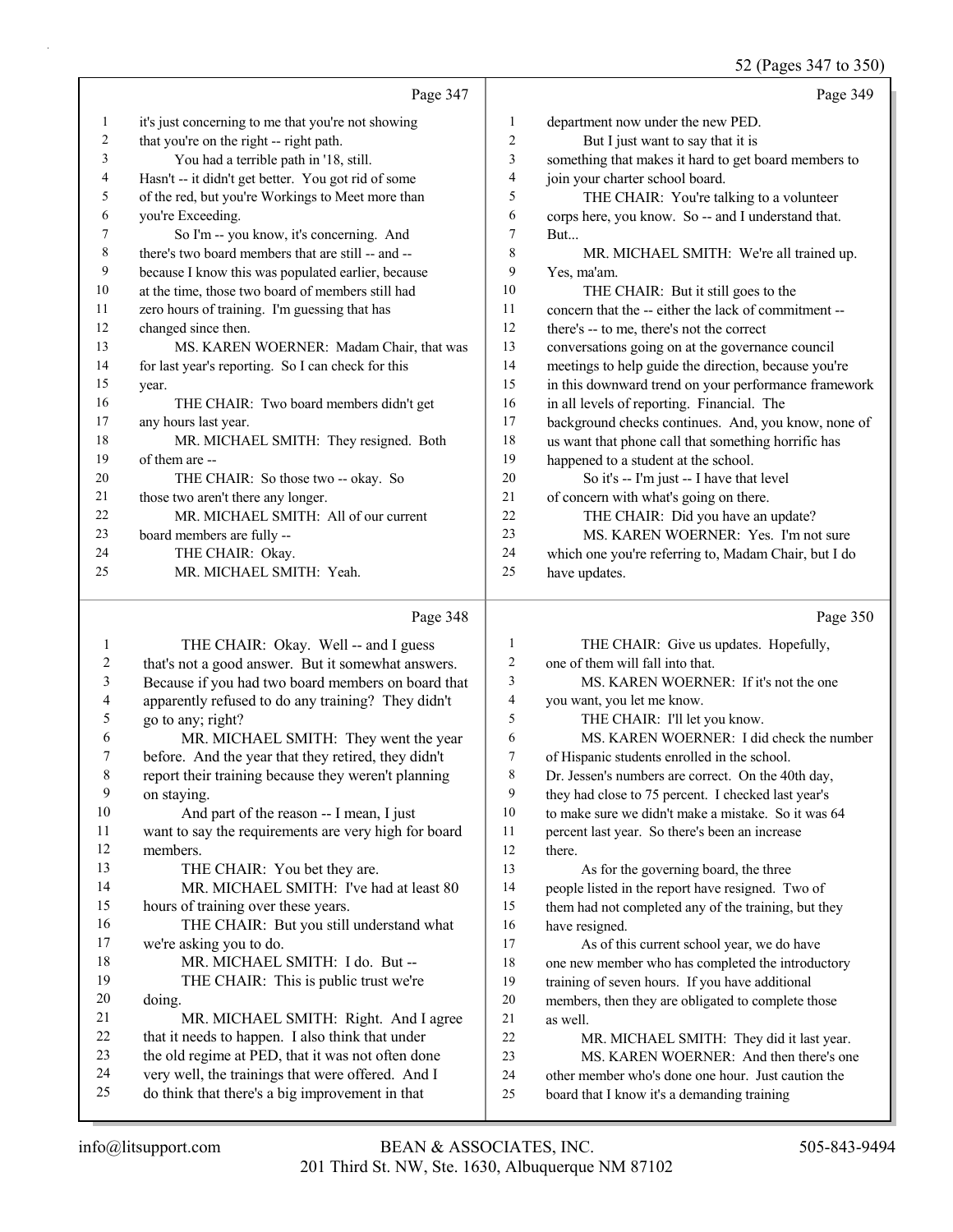53 (Pages 351 to 354)

|                |                                                      |                  | 0                                                    |
|----------------|------------------------------------------------------|------------------|------------------------------------------------------|
|                | Page 351                                             |                  | Page 353                                             |
| 1              | requirement, but we are trying to make it more       | 1                | COMMISSIONER ARMBRUSTER: Sorry.                      |
| 2              | flexible. And there are also Lunch-and-Learns that   | $\overline{c}$   | DR. ROBERT JESSEN: I got my Ph.D. at                 |
| 3              | are offered for an hour online, as well as some      | 3                | Northwestern, where I got trained in all the best    |
| 4              | other trying to be more flexible in opportunities.   | $\overline{4}$   | statistical methodologies. And sometimes you         |
| 5              | It is important that the board stay current.         | 5                | learn -- well, the first thing you learn is that     |
| 6              | MR. MICHAEL SMITH: Yes, ma'am.                       | 6                | statistics are brilliant and magical and tell you    |
| 7              | MS. KAREN WOERNER: Was there something               | $\boldsymbol{7}$ | all sorts of things. And the second class you take   |
| 8              | else?                                                | 8                | is measurement error.                                |
| 9              | THE CHAIR: No, that's good. Thank you,               | 9                | When PARCC was first introduced, it was a            |
| 10             | appreciate it.                                       | 10               | political impact. Monte has been a progressive       |
| 11             | Commissioner Armbruster?                             | 11               | school. And what I call "psy ops" wasn't carried     |
| 12             | COMMISSIONER ARMBRUSTER: A couple of                 | 12               | out very well in terms of preparing students, and    |
| 13             | different things.                                    | 13               | teachers also, for, "This is an important test, make |
| 14             | I'm -- I love the things that you're                 | 14               | sure you try hardest on the test."                   |
| 15             | doing. I love the mentorship; I love the performing  | 15               | So I think initially when PARCC was                  |
| 16             | thing, much of what Commissioner Voigt was just      | 16               | implemented, this is one of the problems.            |
| 17             | talking about. I think it's incredibly exciting,     | 17               | MR. MICHAEL SMITH: May I add a little bit            |
| 18             | and I know you've been around for, like, 20 years,   | 18               | on that? Because that's pretty high-level.           |
| 19             | which is longer than I've been around on this board. | 19               | Just, a bunch of our students didn't take            |
| 20             | I recall -- I think I recall, let me put             | 20               | it. They purposely failed PARCC when it first came   |
| 21             | it that way -- that both Commissioner Gipson and I   | 21               | out. Maybe even one of my kids did that.             |
| 22             | were here when we had this discussion about, "Can we | 22               | DR. ROBERT JESSEN: So these tests,                   |
| 23             | raise the cap, because we really want to have these  | 23               | especially the tests that happen at the very end of  |
| 24             | 360. So we take 370, we'll get 360," something       | 24               | the school year in a couple of weeks, where there's  |
| 25             | along that line. That's probably not verbatim. We    | 25               | a lot of other tests going on and the fatigue and    |
|                | Page 352                                             |                  | Page 354                                             |
| $\mathbf{1}$   | did not allow that to occur.                         | $\mathbf{1}$     | all of that stuff -- so a lot of schools have become |
| $\overline{2}$ | And, of course, you have the same issue as           | $\overline{c}$   | greatly skilled at marshaling all the services to    |
| 3              | every other school in terms of doing that. But --    | 3                | have the pizza parties and to have everything else   |
|                |                                                      |                  |                                                      |

- so I just wanted to say that we were talking about that. 6 The other thing I'm impressed by -- I think you said 72 percent something, graduation. And yet the scores are so low. So I'm incredibly impressed with -- and maybe they're outliers -- that
- where these students, your students, are going to college.

# 12 And so then I have to think, well, if your scores are this low, are they just doing -- are these the ones who were just doing the best? It's a little disconnect for me if you understand. 16 Do you understand what I'm saying? 17 It's great, regardless. But I don't see,

- if they're not being -- such a low proficiency level, how they are graduating from high school and going into college. 21 But they must be, because these are very
- fine institutions. So I don't know if you can
- address that.

# 24 DR. ROBERT JESSEN: Madam Chair and

Commissioner Armbruster, that's a tough question.

- to get the students enthused and happy and really ready to take that test. 6 We haven't done that over the -- I would
- not say "over the top" -- but that sufficient enough to prepare our students to take all these things seriously. That's one explanation for the lack of congruence between what students actually achieved and what the tests show.
- 12 We are showing that our MATS [verbatim] test is getting better results than what we think is an accurate representation of what the students are doing.

16 One of the other things that I learned -- because I was fortunate enough to be part of the PPE, the Principals Pursuing Excellence project, and 19 they teach you lots of things that are very valuable -- one of the sorts of counter-working techniques of the PPE versus the PED general is that 22 the -- the main texts that they use, data-driven instruction devalues, end of the year, some of the tests as something akin to an autopsy. Where the short-cycle assessments allow you to get the data,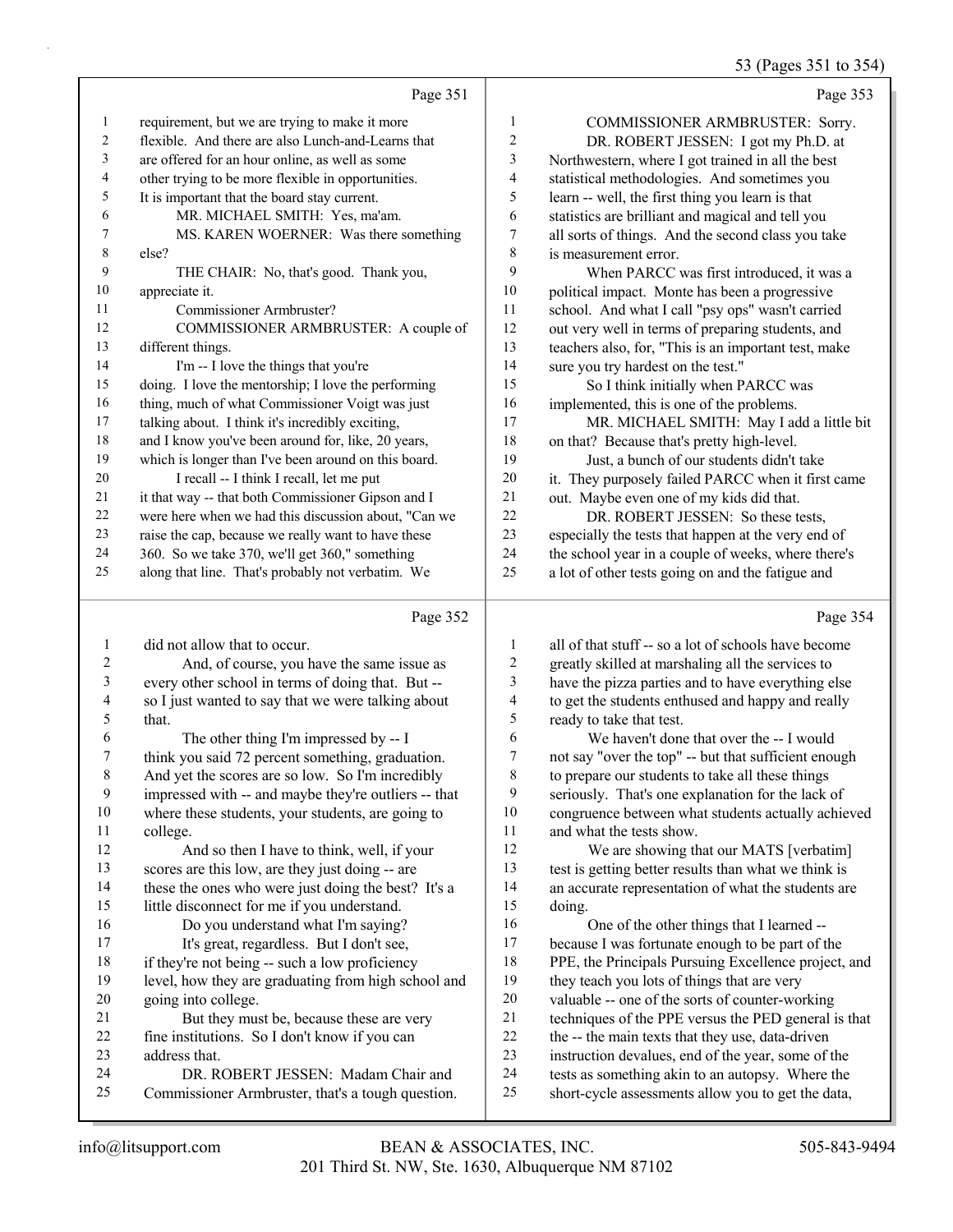### 54 (Pages 355 to 358)

|                |                                                                                                 |                | 54 (Pages 355 to 358)                                                                                      |
|----------------|-------------------------------------------------------------------------------------------------|----------------|------------------------------------------------------------------------------------------------------------|
|                | Page 355                                                                                        |                | Page 357                                                                                                   |
| $\mathbf{1}$   | benchmark the beginning of the year to know where it                                            | $\mathbf{1}$   | in a classroom, but what outside-the-classroom                                                             |
| 2              | is that you can work with your students, halfway                                                | $\overline{c}$ | remediation are they getting?                                                                              |
| 3              | through the year, and then finally at the end of the                                            | 3              | Do you understand what I mean by that? I                                                                   |
| 4              | year, so that you can see the progress.                                                         | $\overline{4}$ | can try to reexplain that.                                                                                 |
| 5              | Testing is not a perfect science and,                                                           | 5              | DR. ROBERT JESSEN: Madam Chair,                                                                            |
| 6              | that's the best answer I can give in terms of what                                              | 6              | Commissioners, let me ask a clarifying question in                                                         |
| 7              | our students accomplish, whether they graduate                                                  | 7              | terms of when you say "students with disabilities,"                                                        |
| $8\phantom{1}$ | versus the general test.                                                                        | 8              | we're talking about IEP students?                                                                          |
| 9              | However, even if they're not perfect,                                                           | 9              | COMMISSIONER ARMBRUSTER: Yes. But not                                                                      |
| 10             | there are ballpark. And we do understand the                                                    | 10             | GATE IEP students. Students with disabilities who                                                          |
| 11             | proficiency rates we have at our school are not good                                            | 11             | have IEPs. Let me see if I can clarify. They're in                                                         |
| 12             | enough. There are schools out there, and some                                                   | 12             | inclusion. I think you said that everyone was in                                                           |
| 13             | people say, "Look at the demographic rates of a                                                 | 13             | inclusion. So in English class, they're getting                                                            |
| 14             | school, and you can see what the proficiency rates                                              | 14             | some accommodations. Maybe they're listening to a                                                          |
| 15             | are."                                                                                           | 15             | book on tape, or maybe someone is reading it to                                                            |
| 16             | That's a scatter plot, and you draw a line                                                      | 16             | them, or they're only reading part of it, something,                                                       |
| 17             | through these dots all over the place. And there                                                | 17             | some accommodation.                                                                                        |
| 18             | are always these six or seven or eight dots way up                                              | 18             | But outside of that class, is there a time                                                                 |
| 19             | here in the corner off the line, what they call the                                             | 19             | and place where that child is actually getting                                                             |
| 20             | 95-95-95 schools, 95 percent Free and Reduced Lunch,                                            | 20             | instruction -- and we'll just use reading for an                                                           |
| 21             | 95 percent minority, and 95 percent proficient.                                                 | 21             | example -- in reading in the curriculum sometime?                                                          |
| 22             | And so that's really our aspiration,                                                            | 22             | MS. ZOË NELSON: Yeah. So we have a dual                                                                    |
| 23             | working for the Santa Fe Center for Transformative                                              | 23             | model. So students receive inclusion services, and                                                         |
| 24             | Education, to try to achieve that. Because the                                                  | 24             | we have educational assistants that work with                                                              |
| 25             | woman who founded that program did that in Inner                                                | 25             | students in different classes and cohorts.                                                                 |
|                |                                                                                                 |                |                                                                                                            |
|                | Page 356                                                                                        |                | Page 358                                                                                                   |
| 1              |                                                                                                 | 1              |                                                                                                            |
| 2              | City schools in St. Louis. So she's helping us,                                                 | 2              | And we also -- many of our students have a                                                                 |
| 3              | through a humanistic model, not simply a data-driven                                            | 3              | full hour-long class each day called Academic Lab.                                                         |
| 4              | model. But guess what? It gives you the results of<br>a 95-95-95 school.                        | $\overline{4}$ | And so they get a lot of their services. And those<br>classes are anywhere from five to twelve students at |
| 5              | COMMISSIONER ARMBRUSTER: So in a sense,                                                         | 5              | tops.                                                                                                      |
| 6              | you're using that instead of NM DASH?                                                           | 6              | And they get -- they have the case                                                                         |
| 7              | DR. ROBERT JESSEN: Everybody's had to use                                                       | 7              | manager, and then also usually an EA working                                                               |
| 8              | NM DASH. So we're using NM DASH.                                                                | 8              | specifically on their targeted needs.                                                                      |
| 9              | COMMISSIONER ARMBRUSTER: In Principals                                                          | 9              | COMMISSIONER ARMBRUSTER: With some sort                                                                    |
| 10             | Pursuing Excellence.                                                                            | 10             | of curriculum, I'm assuming.                                                                               |
| 11             | DR. ROBERT: Yes. Actually, we used it in                                                        | 11             | MS. ZOË NELSON: What was your question?                                                                    |
| 12             | PPE before all the charter schools used it.                                                     | 12             | COMMISSIONER ARMBRUSTER: With some                                                                         |
| 13             | COMMISSIONER ARMBRUSTER: And you have                                                           | 13             | curriculum. They weren't really so much helping                                                            |
| 14             | 17 -- is this correct? -- 17 percent of students                                                | 14             | them make it in the classroom, but they were                                                               |
| 15             | with disabilities? It was on some chart.                                                        | 15             | actually teaching how to read in this particular                                                           |
| 16             | MS. KAREN WOERNER: That was last year.                                                          | 16             | example.                                                                                                   |
| 17             | COMMISSIONER ARMBRUSTER: So that was last                                                       | 17             | MS. ZOË NELSON: Right. So then some of                                                                     |
| 18             | year.                                                                                           | 18             | our other services -- or service providers -- help                                                         |
| 19             | MS. ZOË NELSON: 21 percent.                                                                     | 19             | target on certain areas of need, if it's reading or                                                        |
| 20             | COMMISSIONER ARMBRUSTER: That's a pretty                                                        | 20             | math, that a student struggles in specifically.                                                            |
| 21             | actual thing that's happening with charter schools,                                             | 21             | COMMISSIONER ARMBRUSTER: Thank you.                                                                        |
| 22             | is they're getting more and more special ed                                                     | 22             | THE CHAIR: So can I just ask while you're                                                                  |
| 23             | students, not just at your school.                                                              | 23             | maybe flipping through for another question -- are                                                         |
| 24<br>25       | So when you're working with them, what --<br>not so much accommodations, accommodations to work | 24<br>25       | you done?<br>COMMISSIONER ARMBRUSTER: I think.                                                             |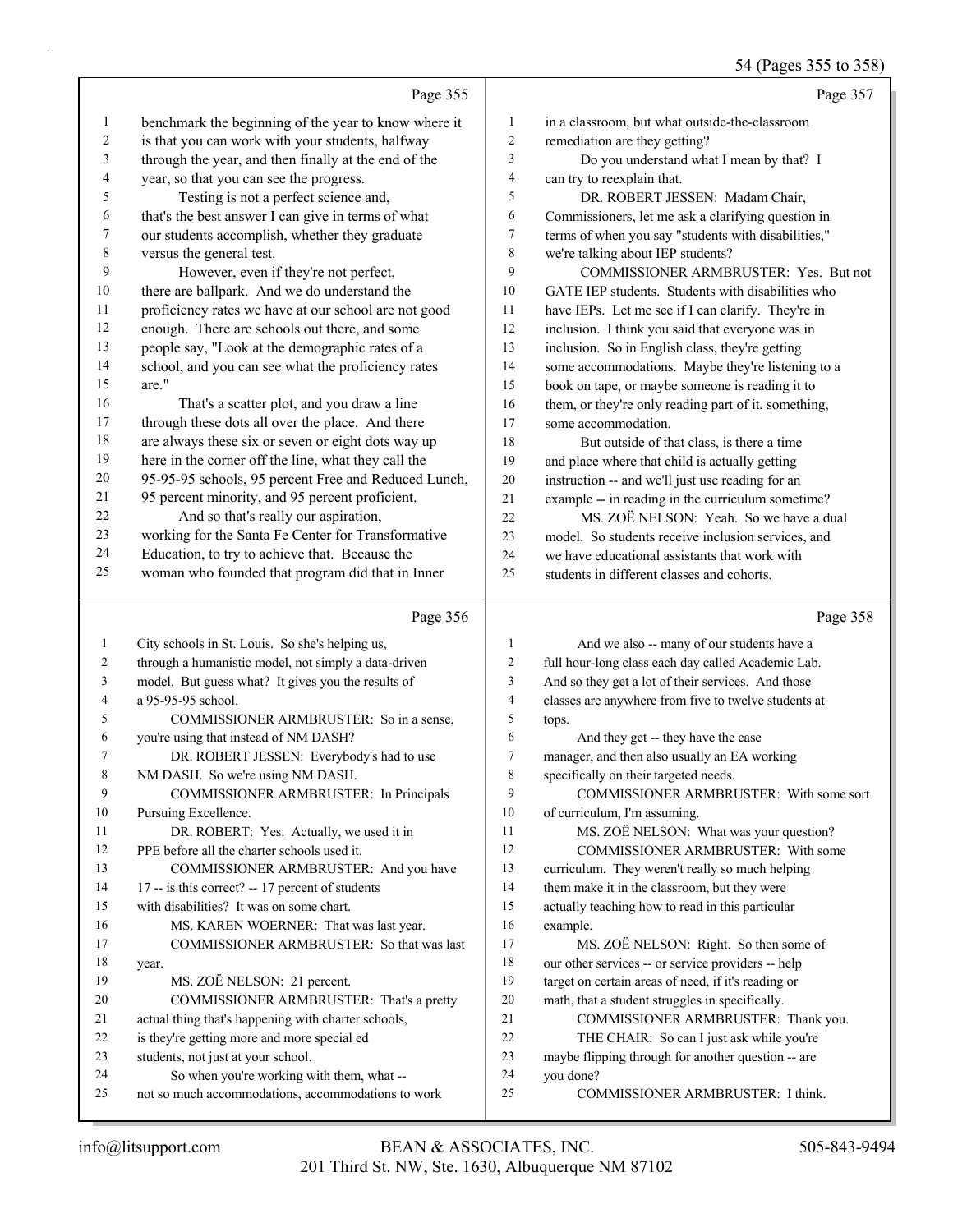55 (Pages 359 to 362)

|                  |                                                                                                 |                         | 55 (Pages 359 to 362                                                         |
|------------------|-------------------------------------------------------------------------------------------------|-------------------------|------------------------------------------------------------------------------|
|                  | Page 359                                                                                        |                         | Page 361                                                                     |
| $\mathbf{1}$     | THE CHAIR: Oh, okay. Wasn't sure.                                                               | 1                       | in the PPE program, as I understood it, was when                             |
| $\boldsymbol{2}$ | So there's service logs that are provided                                                       | $\sqrt{2}$              | they first started, they worked with the principal,                          |
| 3                | for the time the students are in those labs?                                                    | 3                       | and then they worked to the core team.                                       |
| 4                | MS. ZOË NELSON: Yes.                                                                            | $\overline{\mathbf{4}}$ | So a big part of the PPE is establishing a                                   |
| 5                | THE CHAIR: Okay. 'Cause service logs are                                                        | 5                       | core team of teachers that you work with so that it                          |
| 6                | something we're learning a lot about this year.                                                 | 6                       | could be institutionalized. There's also a Bain                              |
| 7                | COMMISSIONER CABALLERO: Yes.                                                                    | 7                       | Report that talks about making sure that the                                 |
| 8                | THE CHAIR: So just double-checking.                                                             | 8                       | principal has that team underneath them.                                     |
| 9                | Commissioners, any other questions?                                                             | 9                       | In order to best implement those practices                                   |
| 10               | COMMISSIONER CHAVEZ: I have a question,                                                         | $10\,$                  | at our school, we needed to get more of a consistent                         |
| 11               | Madam Chair.                                                                                    | $11\,$                  | self-analysis and buy-in from teachers in the                                |
| 12               | THE CHAIR: Sure. Commissioner Chavez?                                                           | 12                      | program. So this year, we have a new leadership                              |
| 13               | COMMISSIONER CHAVEZ: I just want to go                                                          | 13                      | team, which consists of department chairs and team                           |
| 14               | back to you had mentioned your participation in PPE.                                            | 14                      | leaders in terms of grade levels who are working                             |
| 15               | And as somebody that has mentored principals for the                                            | 15                      | with Linda Henke and the Santa Fe Center for                                 |
| 16               | last seven years under PPE, I've seen tremendous                                                | 16                      | Transformative Educational Leadership, to begin the                          |
| 17               | success with the program when you have solid systems                                            | $17$                    | practices.                                                                   |
| 18               | in place.                                                                                       | 18                      | So that allows everybody to see that those                                   |
| 19               | I'm also -- I'm not familiar with that                                                          | 19                      | best practices are there for a reason. But that's                            |
| 20               | 95-95 study that you mentioned. However, I am                                                   | 20                      | part of the organic nature of trying to run the                              |
| 21               | familiar with Doug Reeves' 90/90/90 study, which is                                             | 21                      | school.                                                                      |
| 22               | the same --                                                                                     | 22                      | Did I answer your question?                                                  |
| 23               | DR. ROBERT JESSEN: That's the one.                                                              | 23                      | COMMISSIONER CHAVEZ: Yes, partially. I                                       |
| 24               | COMMISSIONER CHAVEZ: So it's 90/90/90.                                                          | 24                      | guess my concern is, is that given the things that                           |
| 25               | And a lot of them are based on systemic approaches                                              | 25                      | you've implemented, it looks like things are just                            |
|                  | Page 360                                                                                        |                         | Page 362                                                                     |
| $\mathbf{1}$     | to improvement.                                                                                 | 1                       | stagnant, that they're not really moving overall                             |
| 2                | So as I look at your scores -- and you've                                                       | 2                       | scoring. And I just wanted to hear your take on                              |
| $\mathfrak{Z}$   | received some of this training, PPE, which, as you                                              | 3                       | that.                                                                        |
| 4                | mentioned, heavily influenced by Bambrick-Santoyo's                                             | 4                       | DR. ROBERT JESSEN: If you look at the                                        |
| 5                | work on date-driven instruction, but also on the                                                | 5                       | growth data we have that we have from the NWEA, it's                         |
| 6                | Seven Levers of Leadership. To what extent have you                                             | 6                       | not that stagnant. Stuff is moving. We are getting                           |
| 7                | implemented the Seven Levers of Leadership and                                                  | 7                       | better. We are Meeting the Standards, Exceeds the                            |
| 8                | data-driven instruction?                                                                        | 8                       | Standards, and comes really close to one of them in                          |
| 9                | Because it goes beyond just test scores.                                                        | 9                       | terms of the student growth.                                                 |
| 10               | It goes into really looking at standards and                                                    | 10                      | COMMISSIONER CHAVEZ: Could you explain                                       |
| 11               | figuring out what -- where the gaps are in the                                                  | 11                      | the growth? How do you define "growth"?                                      |
| 12               | instruction and learning with kids, according to the                                            | 12                      | DR. ROBERT JESSEN: That's a very good                                        |
| 13               | standards.                                                                                      | 13                      | question. Do you know the NWEA MAPs software? They                           |
| 14               | DR. ROBERT JESSEN: Madam Chair and                                                              | 14                      | have -- in there, you see how much -- they                                   |
| 15               | Commissioner Chavez, yes. And, in addition, when                                                | 15                      | determine, for that student at that level, what                              |
| 16               | we -- my first year of the PPE, we instituted a                                                 | 16                      | would be a year's growth. So it's part of the data                           |
| 17               | Tuesday professional development, where every                                                   | 17                      | in the NWEA MAPs that determines whether or not                              |
| 18               | Tuesday, we would work with teachers on working with                                            | 18                      | they're meeting the one year's growth measure.                               |
|                  |                                                                                                 |                         |                                                                              |
| 19               | assessments in the classroom, formative assessments                                             | 19                      | COMMISSIONER CHAVEZ: Okay. Thank you.                                        |
| 20               | and working with the standards.                                                                 | 20                      | COMMISSIONER CABALLERO: Madam Chair?                                         |
| 21               | Monte is unique school. We have a lot of                                                        | 21                      | THE CHAIR: Commissioner Caballero?                                           |
| 22               | teachers who have been there a long time. We also                                               | 22                      | COMMISSIONER CABALLERO: All this data and                                    |
| 23               | have a union. So there is an element of we need the                                             | 23                      | stuff, I'm learning a lot, especially from                                   |
| 24<br>25         | teachers to be on board with everything that we do.<br>Part of the development, or the shifting | 24<br>25                | Commissioner Voigt and Chavez.<br>But I think what some of the Commissioners |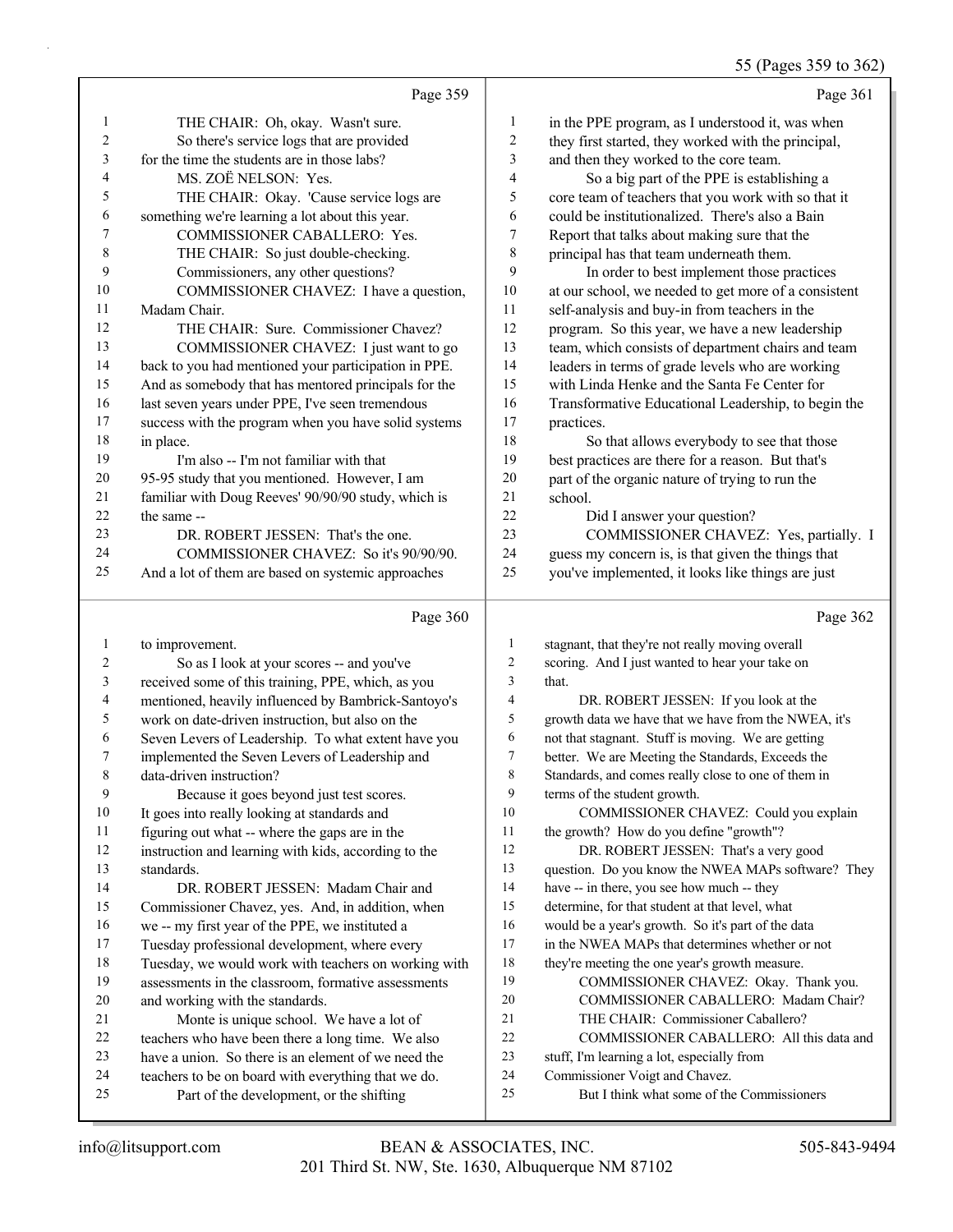## 56 (Pages 363 to 366)

|             | Page 363                                             |                  | Page 365                                             |
|-------------|------------------------------------------------------|------------------|------------------------------------------------------|
| 1           | are trying to get to is -- is there's a sense that   | $\mathbf{1}$     | schools got sued, and they got slapped around.       |
| 2           | the data that's driving, or supposed to be driving,  | $\boldsymbol{2}$ | So as Commissioners, for -- I took the               |
| 3           | it's not going down to the classroom where it should | 3                | court order very seriously, because I felt there was |
| 4           | be. And to some extent, if the teacher does not      | 4                | something missing. And I read it through. And        |
| 5           | have a sense of urgency, it's not going to happen,   | 5                | every point is right on-point. And it vindicated a   |
| 6           | either a sense of urgency because I feel that my     | 6                | lot of stuff that I would just throw out with        |
| 7           | kids have got to make it -- that's a sense of        | $\boldsymbol{7}$ | nothing, just from past experience.                  |
| $\,$ 8 $\,$ | urgency. "I feel that these students have got to     | 8                | But I think the charter schools can                  |
| 9           | succeed" sense of urgency, or, "Oh, shit, I'm going  | 9                | survive and get better and get awesome. I know       |
| 10          | to get fired."                                       | 10               | that, overall, charter schools in the state are      |
| 11          | Fear gets you nowhere. I can tell you.               | 11               | fantastic. But the standards have now been raised.   |
| 12          | It gets you to a certain point, and then you say,    | 12               | And we just have to meet those standards.            |
| 13          | "Well, okay, so this is my last year," or, "This is  | 13               | If you need to do it in a year or two                |
| 14          | the last year for the school. I started looking,"    | 14               | years or three years or five years, it doesn't       |
| 15          | or, "I'm just ready to just stay home."              | 15               | matter. We have just got to get -- with no           |
| 16          | And so there's got to be that sense of               | 16               | slippage.                                            |
| 17          | urgency that ignites -- ignites and gives it         | 17               | And the board -- any organization that has           |
| 18          | purpose. And I think to some extent you've got to    | 18               | a board, the organization reflects what the board    |
| 19          | work with that union and say, "We've got to put this | 19               | is. And if there's a constant change on the board,   |
| 20          | together, guys." And talk to their union leadership  | 20               | the organization's going to be weak. If there's      |
| 21          | and say, "Look, I need help. And this is what's      | 21               | continuity on the board and they continue to get     |
| 22          | happening."                                          | 22               | training and retraining and retraining -- there's no |
| 23          | And those folks -- union members are --              | 23               | such thing as too much training, not for anybody;    |
| 24          | work in unison. And they either all work in unison   | 24               | not for legislators, for teachers, for               |
| 25          | to -- to -- and my colleagues talk about the         | 25               | Commissioners. There's no such thing.                |
|             | Page 364                                             |                  | Page 366                                             |
| 1           | one-year gain is no gain at all. It's got to be one  | 1                | And so we just have to constantly improve.           |
| 2           | year and a half at least.                            | 2                | And schools will show their -- their models to be    |
| 3           | THE CHAIR: You're not getting anywhere.              | 3                | fantastic, and they're going to share, and we're     |
| 4           | COMMISSIONER CABALLERO: Yeah. And I                  | 4                | going to have opportunities to borrow from each      |
| 5           | understand that, why there's an insistence on that.  | 5                | other.                                               |
| 6           | And so -- and I don't know where the                 | 6                | But you also have to teach others on your            |
| 7           | Commission is going with this. But there's got to    | 7                | good models. And you -- you seem to be set up, all   |
| 8           | be that. There's a lot of things in place. But       | 8                | that is needed for that. But somehow -- somehow      |
| 9           | the -- I don't think the school will continue to     | 9                | you've got to figure out a way to inject a fire in   |
| 10          | stay stagnant if we don't push it hard.              | 10               | everybody. Everybody. All the way down to the guy    |
| 11          | And the standards are now -- for some                | 11               | that cleans, all the way down to the kids. And get   |
| 12          | schools, is way beyond with a court order. And PED   | 12               | excited. Get excited. Because, otherwise, we just    |
| 13          | is going to have to meet those standards. The        | 13               | go along to get along.                               |
| 14          | Legislature is going to have to meet those           | 14               | Thank you, Madam Chair.                              |
| 15          | standards, and we're going to have to meet those     | 15               | THE CHAIR: No. I think we -- we've all               |
| 16          | standards.                                           | 16               | expressed that we appreciate the day-to-day in what  |
| 17          | And so what used to be the norm is no                | 17               | you do for the kids. And that's important. And the   |
| 18          | longer the norm. We're already higher.               | 18               | experiences that they have are important.            |
| 19          | So if -- if the climate is not that, guys,           | 19               | But we also have that obligation to make             |
| $20\,$      | to say, "Well, our graduation rates are not good     | 20               | sure that these kids are growing at the same time.   |
| 21          | because there's some at-risk students, and they      | 21               | And that's the concern. And when we were ruminating  |
| 22          | decided to go somewhere else," no, not anymore. And  | $22\,$           | about what we do -- because we don't have all the    |
| 23          | that was the norm in Hispanic schools back in the    | 23               | data -- this was one of the schools, when I was      |

- day. And those schools got sued.
- 25 I was in El Paso when all -- a lot of the

 looking at, you know, the possibilities, to me, without the new data, I was hoping that whatever we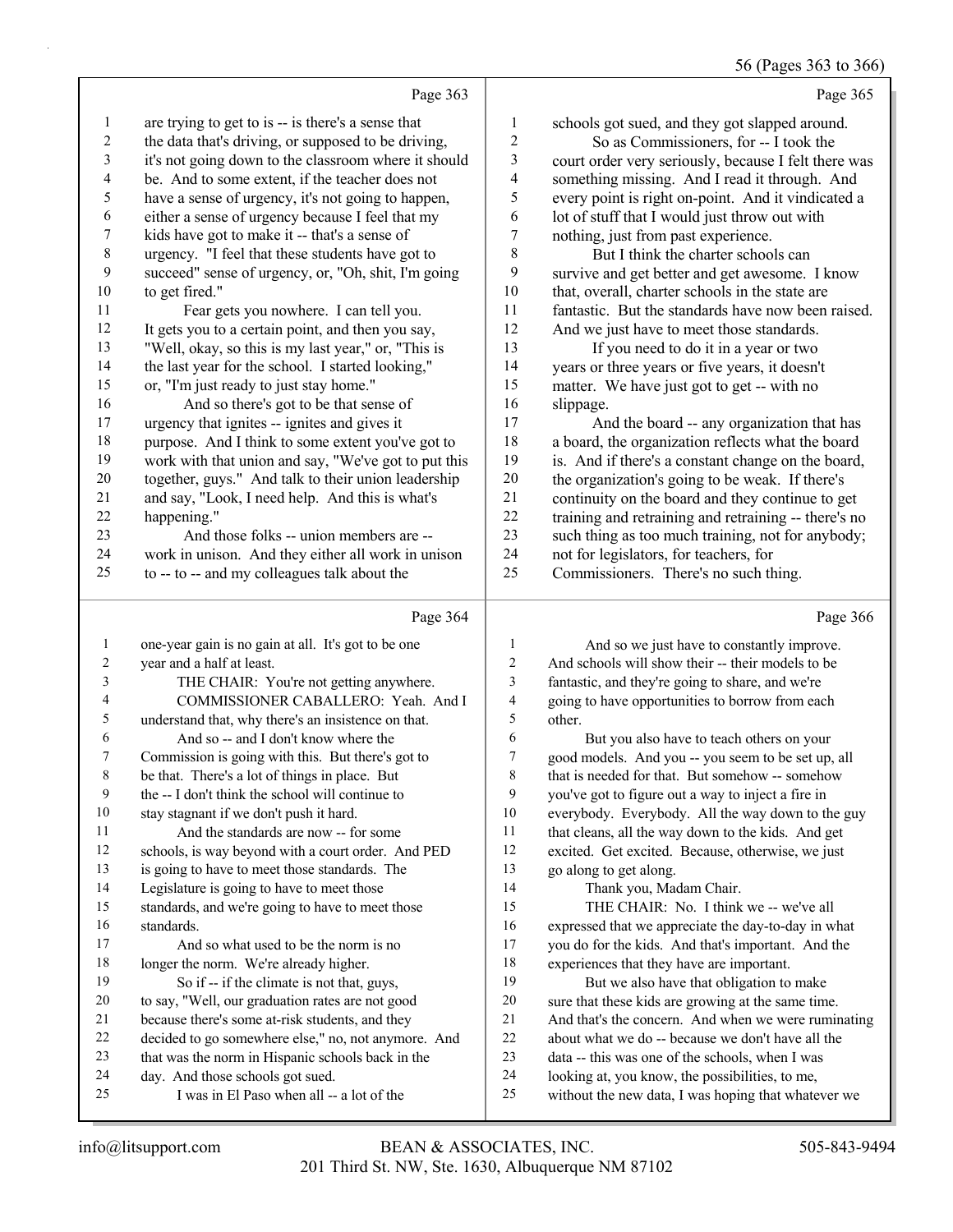|              | Page 367                                                                                             |                                | Page 369                                                                                                   |
|--------------|------------------------------------------------------------------------------------------------------|--------------------------------|------------------------------------------------------------------------------------------------------------|
| 1            | don't have yet is going to help tell the -- continue                                                 | $\mathbf{1}$                   | pretty -- Madam Chair, it's still going to be pretty                                                       |
| 2            | to help tell the story of the school, that if I had                                                  | $\overline{2}$                 | packed. And --                                                                                             |
| 3            | to make a decision based on what is flat here, it                                                    | 3                              | THE CHAIR: It will be -- but we'll be                                                                      |
| 4            | probably wouldn't be a good decision.                                                                | $\overline{4}$                 | here in January -- no. January is before Session                                                           |
| 5            | And the hope and the anticipation is, at                                                             | 5                              | starts. It probably will be pretty packed. Parking                                                         |
| 6            | least for me, is that there's hope around the corner                                                 | 6                              | will be a little easier, because there won't be                                                            |
| 7            | in January, and that the story continues; because,                                                   | $\tau$                         | folks coming up for "It's Santa Fe Day," "It's                                                             |
| 8            | as I mentioned before, I have serious concerns about                                                 | $\,$ 8 $\,$                    | Albuquerque Day." Most of the lobbyists are done by                                                        |
| 9            | the fact that you're spiraling backwards with your                                                   | 9                              | then.                                                                                                      |
| 10           | performance framework and Workings to Meet too many                                                  | 10                             | COMMISSIONER CABALLERO: I don't know. A                                                                    |
| 11           | areas.                                                                                               | 11                             | 30-day session is more rushed than 60.                                                                     |
| 12           | We've expressed financial concerns with                                                              | 12                             | THE CHAIR: Actually, it's still during                                                                     |
| 13           | the school.                                                                                          | 13                             | Session.                                                                                                   |
| 14           | So I guess the question is -- 'cause here                                                            | 14                             | COMMISSIONER CABALLERO: March? Can we do                                                                   |
| 15           | is -- here is part of my dilemma -- if we place a                                                    | 15                             | it the following month?                                                                                    |
| 16           | condition that -- the other -- all the other schools                                                 | 16                             | THE CHAIR: March? I don't think, in                                                                        |
| 17           | that we've dealt with were looking for those schools                                                 | 17                             | fairness to the school, I'm not comfortable holding                                                        |
| 18           | to maintain what they're going on, by and large.                                                     | 18                             | off to March. I'm not.                                                                                     |
| 19           | This is not an example of that. So the                                                               | 19                             | COMMISSIONER ARMBRUSTER: We always meet                                                                    |
| 20           | question becomes what is the target that we would be                                                 | 20                             | during Session. We do.                                                                                     |
| 21           | looking for in that January data that would make us                                                  | 21                             | THE CHAIR: We always meet during Session.                                                                  |
| 22           | feel more comfortable about it?                                                                      | 22                             | And we've already actually adopted the calendar and                                                        |
| 23           | And that's where I have somewhat of a                                                                | 23                             | had this discussion about the fact that it was                                                             |
| 24           | loss, because I don't know what that data is going                                                   | 24                             | during Session.                                                                                            |
| 25           | to look like.                                                                                        | 25                             | So -- and I honestly -- I'm not                                                                            |
|              |                                                                                                      |                                |                                                                                                            |
|              | Page 368                                                                                             |                                | Page 370                                                                                                   |
| $\mathbf{1}$ |                                                                                                      |                                |                                                                                                            |
| 2            | So to create a target, I don't know -- you                                                           | $\mathbf{1}$<br>$\overline{2}$ | comfortable holding, and I don't think it's fair to<br>the school to hold them off till March as well. But |
| 3            | know. I don't want to put a target on and it become                                                  | 3                              |                                                                                                            |
| 4            | a completely unreachable target. I mean, that's                                                      | 4                              | there's that outside possibility, a very outside                                                           |
| 5            | just -- because that's not the goal here.                                                            | 5                              | possibility, it could be January.<br>I know we've had discussions about whether                            |
| 6            | So I guess I'm asking is it better to say,                                                           | 6                              |                                                                                                            |
| 7            | at this point in time, that we -- we extend the<br>charter, we renew the charter? And, at this point | 7                              | there is any possibility that the schools that we're<br>dealing with can get the -- get the information    |
| 8            | in time, we can determine -- because we're closing                                                   | 8                              | released earlier.                                                                                          |
| 9            | out financial and operational -- that we do want to                                                  | 9                              | But that "earlier" -- just so that you're                                                                  |
| 10           | put a Corrective Action Plan on the school for                                                       | 10                             | part of this conversation -- the earlier has to be                                                         |
| 11           | governance and financial, and we will have a further                                                 | 11                             | January 6th. Is that not -- so that you'd have the                                                         |
| 12           | discussion with the school in February, when the                                                     | 12                             | ten days to be able to look at it prior to our                                                             |
| 13           | data is out, and we will have a clearer idea of what                                                 | 13                             | meeting. So that we would have to have that                                                                |
| 14           | kind of potential Corrective Action Plan we would be                                                 | 14                             | information by January 6th.                                                                                |
| 15           | comfortable with academically.                                                                       | 15                             | And I know the Director has been using                                                                     |
| 16           | COMMISSIONER CABALLERO: Madam Chair, just                                                            | 16                             | whatever political swag he has to try to get that                                                          |
| 17           | a question on timeline. Is the February scheduled                                                    | 17                             | done. But we can't guarantee it. So we're saying                                                           |
| 18           | meeting, is it during the --                                                                         | 18                             | January-February, because if we don't have that                                                            |
| 19           | THE CHAIR: It is. It's the last --                                                                   | 19                             | information by January 6th, it's not fair to the                                                           |
| 20           | COMMISSIONER CABALLERO: Is it the last                                                               | 20                             | school, and also us, to be able to have time to look                                                       |
| 21           | day?                                                                                                 | 21                             | at it to figure out what we might want to do.                                                              |
| 22           | THE CHAIR: It's pretty close to the last                                                             | 22                             | MS. PATRICIA MATTHEWS: Madam Chair, could                                                                  |
| 23           | day, yeah. It's either the last day or pretty close                                                  | 23                             | I ask for some clarification? Because I keep                                                               |
| 24<br>25     | to the last day.<br>COMMISSIONER CABALLERO: It's still                                               | 24<br>25                       | getting a little confused.<br>So you'll get the data first. Then at a                                      |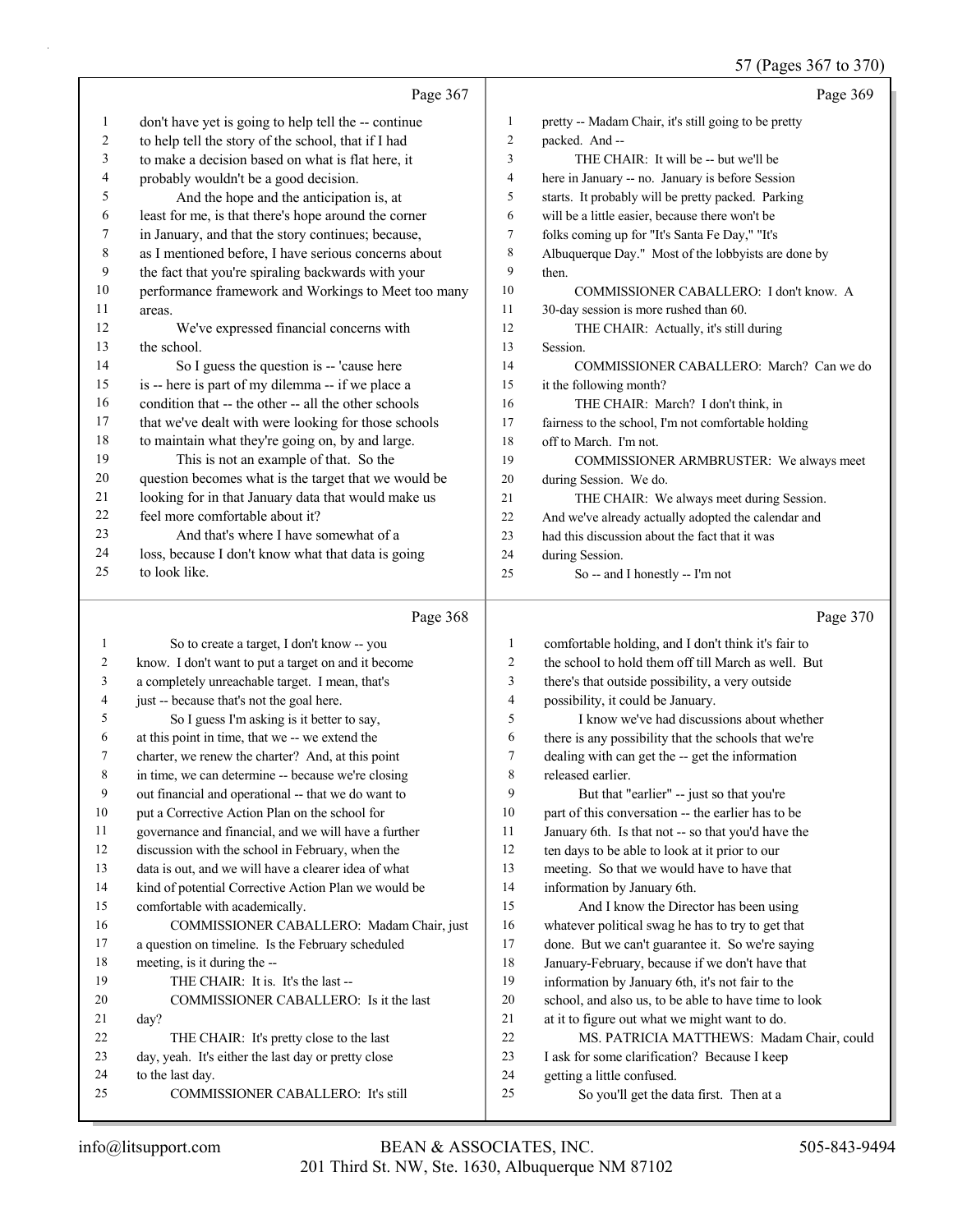#### 58 (Pages 371 to 374)

|                |                                                      |                          | $50(14505)$ 1 to $511$                               |
|----------------|------------------------------------------------------|--------------------------|------------------------------------------------------|
|                | Page 371                                             |                          | Page 373                                             |
| 1              | full meeting of the Commission, you decide which     | $\mathbf{1}$             | could, in identifying organizational and financial   |
| 2              | schools will go on to the Consent Agenda and then    | $\sqrt{2}$               | CAP, we're not trying to imply that this is          |
| 3              | which ones will get notice that they will need to    | $\mathfrak{Z}$           | punitive, but a -- a positive way that we can work   |
| 4              | come forward.                                        | $\overline{\mathcal{L}}$ | with the school to ensure that the school provides   |
| 5              | THE CHAIR: No. We'll get the data. And               | 5                        | the best outcomes for its students.                  |
| 6              | CSD will look at it. And as long as the schools      | 6                        | THE CHAIR: Right. Yeah.                              |
| 7              | have complied with the motion, that they've not      | $\boldsymbol{7}$         | COMMISSIONER ROBBINS: Thank you.                     |
| 8              | shown any statistically significant decrease,        | 8                        | THE CHAIR: Yeah. Hopefully, through this             |
| 9              | they'll be notified ten days before that they're on  | 9                        | CAP -- you're absolutely right -- it does become a   |
| 10             | the Consent Agenda.                                  | $10\,$                   | working document for the school to drive             |
| 11             | MS. PATRICIA MATTHEWS: For January.                  | $11\,$                   | conversation that I think isn't happening, to some   |
| 12             | THE CHAIR: We're not meeting as a whole              | 12                       | extent, at those governance council meetings.        |
| 13             | to make that determination. CSD will review the      | 13                       | So it kind of acts as an outline of, "Here           |
| 14             | data and confirm that these schools have met this.   | 14                       | are areas that" -- and, hopefully, we can help in    |
| 15             | And then this -- this would be an example of a       | 15                       | supporting, if necessary, those areas that the       |
| 16             | school that would know right now, "You're going to   | 16                       | school may feel that they still need help with, when |
| 17             | be back up here."                                    | 17                       | we have that conversation about the CAP.             |
| 18             | MS. PATRICIA MATTHEWS: And that would be             | 18                       | We're not going to delineate the CAP now.            |
| 19             | for the January meeting?                             | 19                       | That'll -- that would --                             |
| 20             | THE CHAIR: Well, like I said, if we don't            | $20\,$                   | MS. AMI JAEGER: Which CAP?                           |
| 21             | have -- if we, collectively, the school and us and   | 21                       | THE CHAIR: The financial and                         |
| 22             | include the CSD -- don't have that data by           | 22                       | organizational. I think that's something that needs  |
| 23             | January 6th, we don't have the ten days to give the  | 23                       | to be -- unless you want to discuss -- if you feel   |
| 24             | school and us, so then it would have to be February. | 24                       | that we need to have that full discussion about as   |
| 25             | MS. PATRICIA MATTHEWS: Okay. Now I                   | 25                       | to what needs to be in that CAP, or if we can just   |
|                | Page 372                                             |                          | Page 374                                             |
| $\mathbf{1}$   | understand. I understand. Thank you.                 | $\mathbf{1}$             | put in the motion that we will have a Corrective     |
| 2              | THE CHAIR: So that's -- hopefully, it's              | $\overline{c}$           | Action Plan, organizational and financial, and have  |
| 3              | January; but we are using February in the wording,   | 3                        | a discussion with the school -- because prior CAPs,  |
| $\overline{4}$ | just in case.                                        | $\overline{\mathcal{L}}$ | we kind of had a negotiation of the CAP with the     |
| 5              | So                                                   | 5                        | school.                                              |
| 6              | COMMISSIONER ARMBRUSTER: Madam Chair, I              | 6                        | Because, to me, it shouldn't be something            |
| $\tau$         | just wanted to clarify one thing. One word you       | 7                        | that -- so it's not perceived as punitive. It's not  |

- said. We're looking at an organizational CAP and
- financial CAP right now?
- 10 THE CHAIR: Because we said, in my little
- talking points, that we're closing out today
- organizational and financial. So we will not be

 discussing them when they come up before us again. 14 And the only thing that we'll be looking

 at in January or February would be the -- that very narrow academic area, the data we haven't had to

look at, which would help to drive the conversation

- on -- on what, if anything, would need to be an academic CAP.
- 20 And then, hopefully, we could just merge
- 21 those into one CAP; because I just think that would
- be easier to manage for everyone if it was all in
- one document, not having to go back and forth to
- several documents. I think we can manage that.
- 25 COMMISSIONER ROBBINS: Madam Chair, if I
- that -- so it's not perceived as punitive. It's not something that we're just imposing on you, and, "This is what you're going to have to do"; but that it's something that we come together about and have
- a -- have a discussion, so that we're -- we're clear on what it's going to be.
- 13 The school -- and the school might say, "Hey," and, "We need help here." So maybe we put it in the CAP so that it's something that the school knows that it has to continue to work on.

17 But it's not -- I'm not comfortable with 18 just saying, "And this is what you're going to be doing," because then it becomes something, "We've got to do this."

- 21 Hopefully, it's something that we sort of
- work on together, with you working on it 90 percent of the time and we working on it 10 percent of the
- time.
- 25 COMMISSIONER ROBBINS: We've had these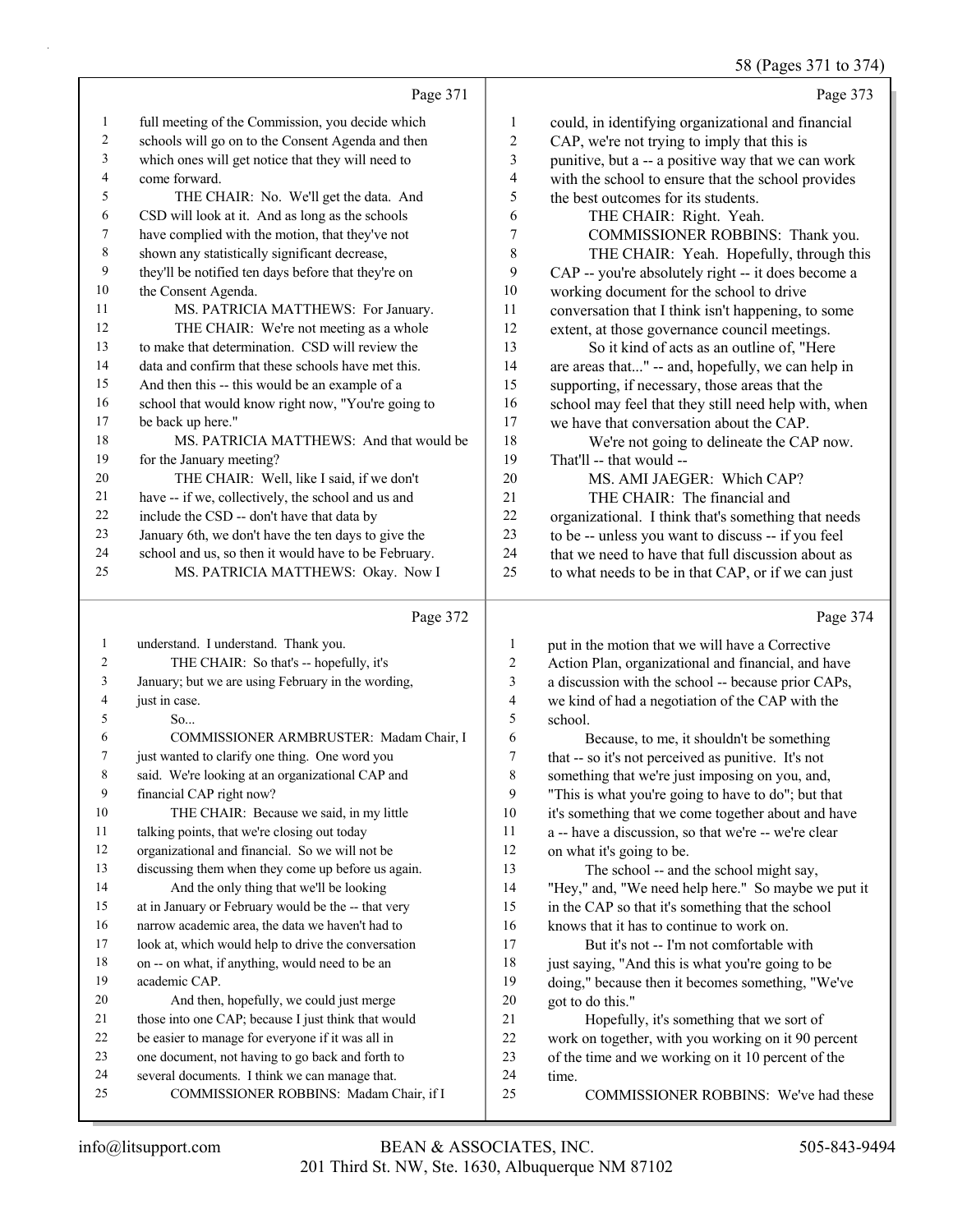59 (Pages 375 to 378)

|                |                                                      |                | $37$ (Fages $313$ to $310$ )                        |
|----------------|------------------------------------------------------|----------------|-----------------------------------------------------|
|                | Page 375                                             |                | Page 377                                            |
| $\mathbf{1}$   | issues before, where we've worked with schools. And  | $\mathbf{1}$   | (Recess taken, from 2:44 p.m. to 2:56               |
| 2              | sometimes, you know, it was we were going to hire a  | $\overline{c}$ | $p.m.$ )                                            |
| $\mathfrak{Z}$ | consultant to come in, and we've had delays or       | 3              | THE CHAIR: All right. So I think I have             |
| 4              | something. So that was on us rather than school.     | $\overline{4}$ | this. Excuse me. Okay. So I'm going to take a       |
| 5              | So that's what -- you know, things that we           | 5              | stab at this.                                       |
| 6              | negotiate together, there may be responsibilities    | 6              | I move that the Public Education                    |
| 7              | and actions that the Commission or CSD would need to | 7              | Commission renew the charter for Monte del Sol for  |
| $\,$ $\,$      | take in conjunction with the school in order to help | 8              | five years, with the condition that the PEC place a |
| 9              | you fulfill the CAP.                                 | 9              | CAP with negotiated financial, organizational, and  |
| 10             | It wouldn't be 100 percent on you or                 | 10             | academic elements.                                  |
| 11             | 100 percent on us. It would be a combination, but    | 11             | COMMISSIONER ROBBINS: Second.                       |
| 12             | something that we discuss and that we agree as to    | 12             | COMMISSIONER CABALLERO: Madam Chair, can            |
| 13             | how to move forward to address the issues that we    | 13             | you spell out the CAP?                              |
| 14             | talked about today.                                  | 14             | COMMISSIONER ROBBINS: That will be                  |
| 15             | MS. PATRICIA MATTHEWS: May I say                     | 15             | negotiated.                                         |
| 16             | something?                                           | 16             | COMMISSIONER CABALLERO: No, no, no.                 |
| 17             | THE CHAIR: Yeah. We don't have a motion              | 17             | The --                                              |
| 18             | out there. Yes. Yes.                                 | 18             | MS. AMI JAEGER: A Corrective Action Plan.           |
| 19             | MS. PATRICIA MATTHEWS: Madam Chair,                  | 19             | THE CHAIR: Okay. We're going to                     |
| 20             | members of the Commission, you know, I've been       | 20             | negotiate that. Oh. You mean --                     |
| 21             | through some CAPs with you-all. And I will just say  | 21             | COMMISSIONER CABALLERO: Yeah. Yeah.                 |
| 22             | that there are a lot of -- I'm not going to call     | 22             | <b>ACTING DIRECTOR BRAUER: Corrective Action</b>    |
| 23             | them "small" -- there are a lot of little items.     | 23             | Plan.                                               |
| 24             | They're not small; they're just little.              | 24             | THE CHAIR: Okay. All right.                         |
| 25             | And I think one of the best CAPs we came             | 25             | COMMISSIONER ROBBINS: I second it.                  |
|                | Page 376                                             |                | Page 378                                            |
| $\mathbf{1}$   | up with was with through a subcommittee of the       | $\mathbf{1}$   | THE CHAIR: There's a motion by                      |
| 2              | Commission. And we sat with the school, and we       | 2              | Commissioner Gipson, a second by Commissioner       |
| 3              | said, "These are the very specific things."          | 3              | Robbins.                                            |
| 4              | And then we actually even created a matrix           | $\overline{4}$ | And I'm just going to clarify, so the               |
| 5              | of how to track it. And we didn't do that with       | 5              | school knows, that those academic elements, we will |
| 6              | every one that I've been through.                    | 6              | be including the data that we will receive. We will |
|                | So I would just -- for the benefit of the            | 7              | not need a discussion with that school at the       |

- 7 So I would just -- for the benefit of the school, that seems to be the best outcome I've seen work with the school. We're clear about deadlines; we're clear about who's responsible for what. And
- so that would just be my ask on behalf of the school. 13 THE CHAIR: Right. And that is -- because it wasn't one of your schools. Another school last
- year, that's basically the model we used. Because it is -- to me, it is -- it is the -- I think it's
- the best working model. So -- right. Right. 18 So are we -- are we most comfortable with that?
- 20 Okay. So just give me a second so I can tweak this a little bit so I know my wording is right.
- 23 Sorry. Can we just take a five-minute
- break, because this is getting more wordsmithy than
- I thought.

 February to have that discussion, because the elements -- those academic -- that academic data will be considered when we negotiate the CAP. 17 So are we clear with that? 18 MS. PATRICIA MATTHEWS: I'm clear with that, Madam Chair. And then I assume you will talk about, either today or at your meeting in January, when we'll have the negotiations. 22 THE CHAIR: Correct. Yeah. Yeah, we will. And we'll certainly include the school in terms of the time frame so that it's mutually agreed

on the academics.

that -- you know, when we -- when we can have it.

not need a discussion with that school at the January or February meeting, because we will have -- we've already agreed that we're doing this CAP on --

11 So there will be no further discussion with the school about it, no need for further discussion, for the school to have to come up in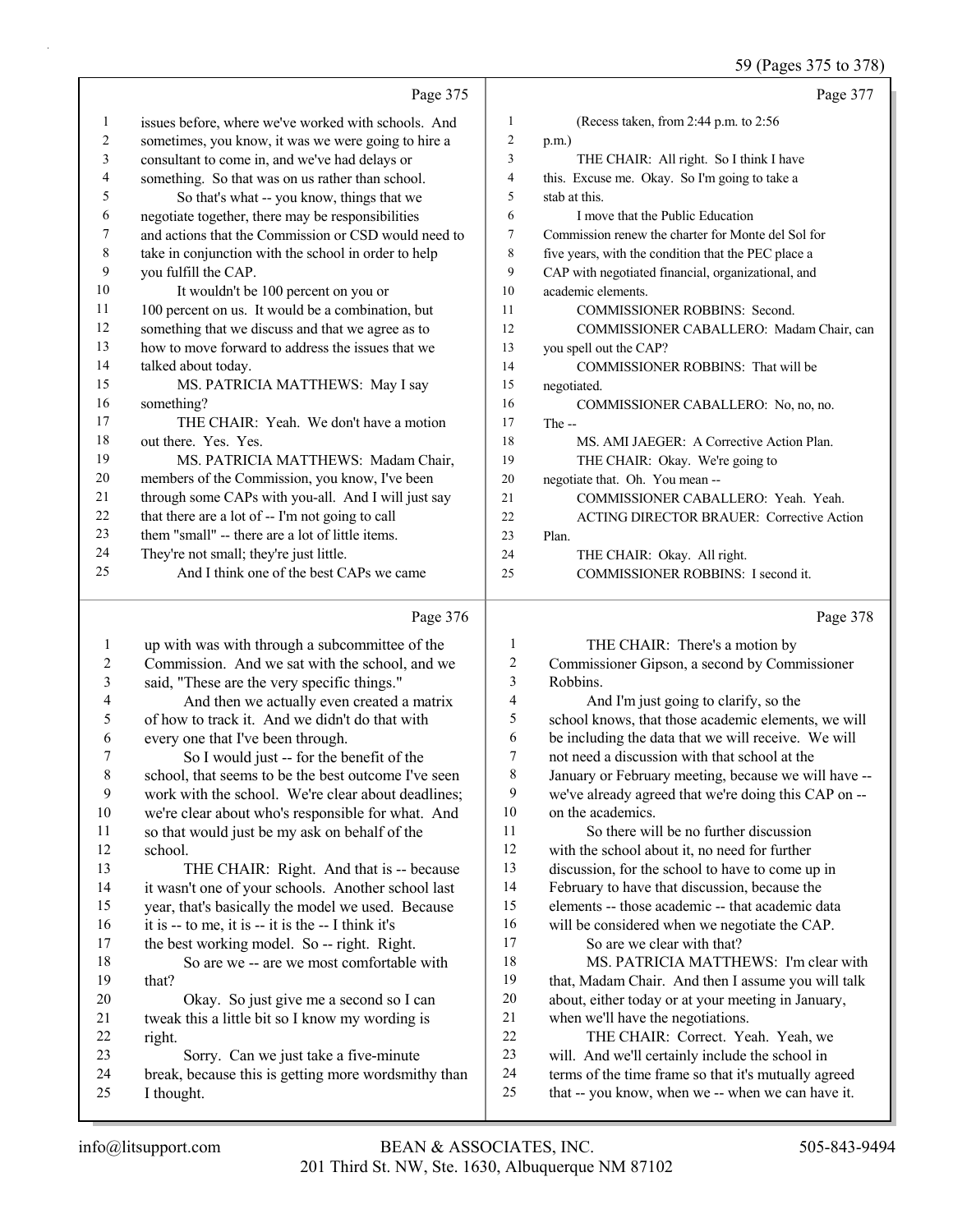60 (Pages 379 to 382)

|              | Page 379                                             |                | Page 381                                                                                                   |
|--------------|------------------------------------------------------|----------------|------------------------------------------------------------------------------------------------------------|
| $\mathbf{1}$ | We certainly would like -- we're certainly not going | 1              | BEFORE THE PUBLIC EDUCATION COMMISSION                                                                     |
| 2            | to have it any time before we get the data.          | $\overline{c}$ | STATE OF NEW MEXICO                                                                                        |
| 3            | MS. PATRICIA MATTHEWS: Understood.                   | 3              |                                                                                                            |
| 4            | THE CHAIR: Yeah. So I don't see it                   | 4              |                                                                                                            |
| 5            | happening much before February. But -- okay? So      | 5              |                                                                                                            |
| 6            | we're clear with this? Okay.                         | 6              |                                                                                                            |
| 7            | Roll call.                                           | $\tau$         | REPORTER'S CERTIFICATE                                                                                     |
| 8            | <b>COMMISSIONER ARMBRUSTER: Commissioner</b>         | 8<br>9         | I, Cynthia C. Chapman, RMR, CCR #219, Certified                                                            |
| 9            | Chavez?                                              | $10\,$         | Court Reporter in the State of New Mexico, do hereby<br>certify that the foregoing pages constitute a true |
| 10           | COMMISSIONER CHAVEZ: Yes.                            | 11             | transcript of proceedings had before the said                                                              |
| 11           | COMMISSIONER ARMBRUSTER: Commissioner                | 12             | NEW MEXICO PUBLIC EDUCATION COMMISSION, held in the                                                        |
| 12           | Voigt?                                               | 13             | State of New Mexico, County of Santa Fe, in the                                                            |
| 13           | COMMISSIONER VOIGT: yes.                             | 14             | matter therein stated.                                                                                     |
| 14           | COMMISSIONER ARMBRUSTER: Commissioner                | 15             | In testimony whereof, I have hereunto set my                                                               |
| 15           | Gipson?                                              | 16             | hand on December 18, 2019.                                                                                 |
| 16           | THE CHAIR: Yes.                                      | 17             |                                                                                                            |
| 17           | COMMISSIONER ARMBRUSTER: Commissioner                | 18             |                                                                                                            |
| 18           | Raftery?                                             | 19             |                                                                                                            |
| 19           | <b>COMMISSIONER RAFTERY: Yes.</b>                    |                | Cynthia C. Chapman, RMR-CRR, NM CCR #219                                                                   |
| 20           | <b>COMMISSIONER ARMBRUSTER: Commissioner</b>         | 20             | BEAN & ASSOCIATES, INC.                                                                                    |
| 21           | Crone?                                               | 21             | 201 Third Street, NW, Suite 1630<br>Albuquerque, New Mexico 87102                                          |
| 22           | <b>COMMISSIONER CRONE: Yes.</b>                      | 22             |                                                                                                            |
| 23           | <b>COMMISSIONER ARMBRUSTER: Commissioner</b>         | 23             |                                                                                                            |
| 24           | Robbins?                                             | 24             |                                                                                                            |
| 25           | <b>COMMISSIONER ROBBINS: Yes.</b>                    | 25             | Job No.: 2369N (CC)                                                                                        |
|              | Page 380                                             |                | Page 382                                                                                                   |
| 1            | <b>COMMISSIONER ARMBRUSTER: Commissioner</b>         | $\mathbf{1}$   | <b>RECEIPT</b>                                                                                             |
| 2            | Armbruster votes "Yes."                              | 2              | JOB NUMBER: 2369N CC Date: 12/10/19                                                                        |
| 3            | Commissioner Ruiz?                                   | 3              | PROCEEDINGS: OPEN PUBLIC MEETING, Volume Two                                                               |
| 4            | COMMISSIONER RUIZ: Yes.                              | 4              | CASE CAPTION: In re: Public Meeting of the Public                                                          |
| 5            | COMMISSIONER ARMBRUSTER: Commissioner                | 5              | <b>Education Commission</b>                                                                                |
| 6            | Caballero?                                           | 6              | **************************                                                                                 |
| 7            | COMMISSIONER CABALLERO: Yes.                         | 7              | ATTORNEY: MS. BEVERLY FRIEDMAN - PED                                                                       |
| 8            | COMMISSIONER ARMBRUSTER: That is a                   | 8              | DOCUMENT: Transcript / Exhibits / Disks / Other                                                            |
| 9            | nine-to-zero vote for this.                          | 9              | DATE DELIVERED: ________________ DEL'D BY: __________                                                      |
| 10           | THE CHAIR: The motion passes, nine-zero.             | 10             | $RECD BY:$ TIME:                                                                                           |
| 11           | Congratulations. See you soon.                       | 11             | **************************                                                                                 |
| 12           | DR. ROBERT JESSEN: Thank you very much.              | 12             | ATTORNEY:                                                                                                  |
| 13           | THE CHAIR: Thank you.                                | 13             | DOCUMENT: Transcript / Exhibits / Disks / Other                                                            |
|              |                                                      |                | DATE DELIVERED: DEL'D BY:                                                                                  |
| 14           | (A discussion was held off the record.)              | 14             |                                                                                                            |
| 15           | THE CHAIR: We're in recess until tomorrow            | 15             | $RECD BY:$ TIME:                                                                                           |
| 16           | morning at 8:00 a.m.                                 | 16             | **************************                                                                                 |
| 17           | (Proceedings in recess at 3:00 p.m.)                 | 17             | ATTORNEY:                                                                                                  |
| 18           |                                                      | 18             | DOCUMENT: Transcript / Exhibits / Disks / Other                                                            |
| 19           |                                                      | 19             | DATE DELIVERED: ________________ DEL'D BY: __________                                                      |
| 20           |                                                      | 20             |                                                                                                            |
| 21           |                                                      | 21             | **************************                                                                                 |
| 22           |                                                      | 22             | ATTORNEY:                                                                                                  |
| 23           |                                                      | 23             | DOCUMENT: Transcript / Exhibits / Disks / Other                                                            |
| 24<br>25     |                                                      | 24<br>25       | DATE DELIVERED: DEL'D BY:<br>REC'D BY: $\qquad \qquad$ TIME:                                               |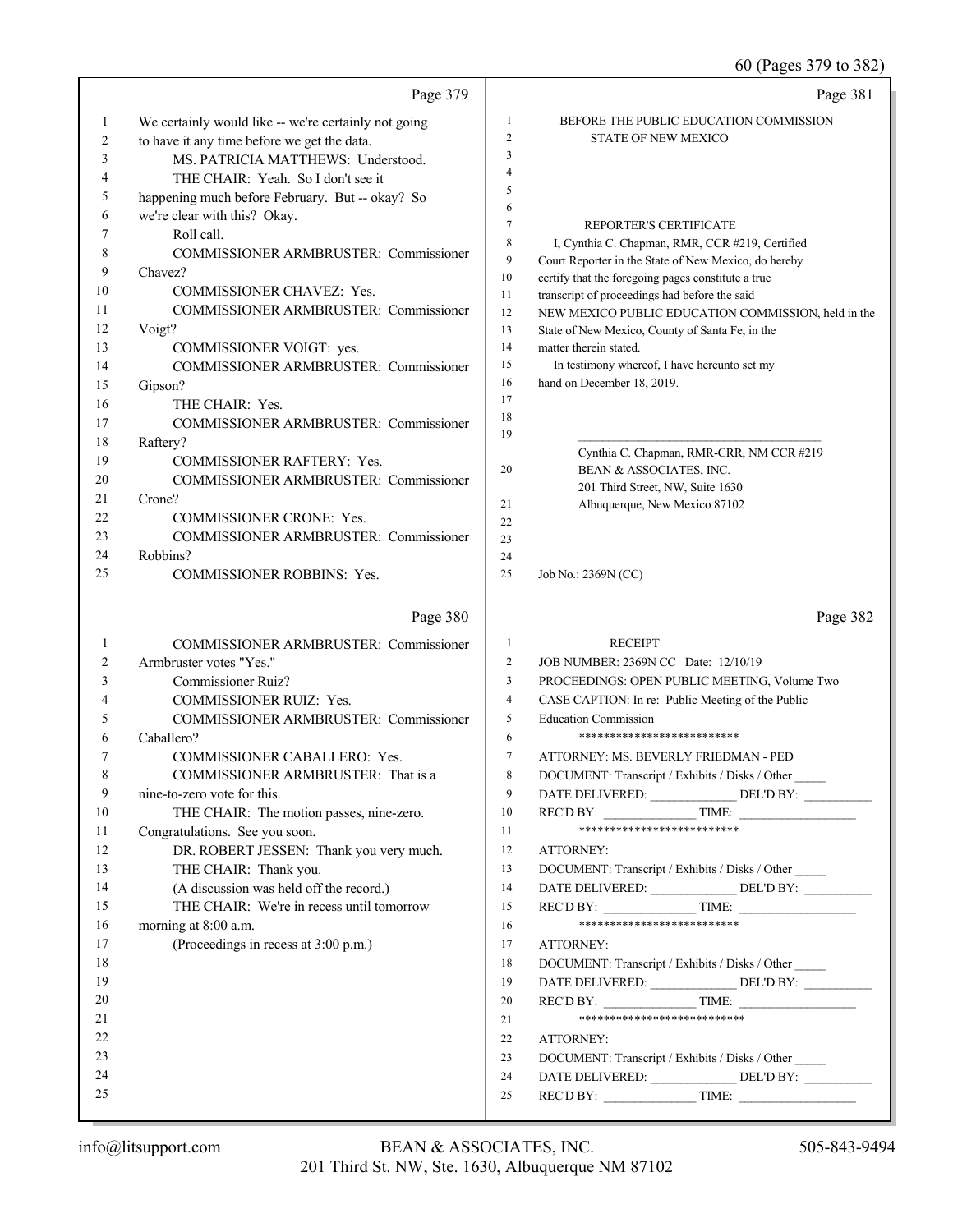$\mathbf{A}$  $A''s 202:12$ a.m 146:12 149:5 195:22,22 255:7,7 380:16 **Abigail** 211:18 ability 159:2 238:17 246:17 268:20 ability-placed 162:22 able 161:7 164:7,10,13 165:5 172:15 179:7 189:8 193:4 209:11 212:5 216:22 217:20 218:11 236:17 239:18 242:12 248:23 249:17 263:22,25 264:10 266:24 278:11 283:10 291:18 294:2 296:25 325:24 329:19 340:18 370:12,20 absence  $193:5$ absenteeism 192:18 253:14 298:12 absolutely 151:9 174:19 241:25 248:9 286:25 287:15 294:16  $373.9$ abstract  $171:15$ absurd  $193:15$ **abuse** 308:9 academic 150:13 153:23 196:11 202:5 205:4,4,11 210:4,8 218:14 219:5,7 221:5 255:24 272:9 281:24 301:4 302:2 310:1 317:21 327:7,17 358:2 372:16 372:19 377:10 378:5,15,15 academically 170:18 215:6 274:13 368:15 academics 161:8 171:13 227:12 227:13 233:7 378:10 academy 148:4,6 170:14 190:22 191:13,13 192:11 195:25 196:1 198:8 202:1,3 203:10 204:17 209:23 210:9 211:2,14 212:22 212:25,25 213:9,13 234:2 236:23 237:7,16 240:13,19,25 243:19 253:8 271:19 272:19 274:11 281:17 291:15 accept 160:10 193:14 213:7  $331:5$ acceptance 315:22 accepted 156:4 180:5 224:24

307:10 313:24 314:12,18 337:19 access 170:22 189:1,9 206:19 260:7 268:16 accommodation 357:17 accommodations 356:25,25 357:14 **accomplish** 294:2 355:7 accomplished 203:4 accomplishment 314:20 account 217:15 accountability 149:9, 12, 24 150:4 150:11, 16, 23, 24, 24 183: 9 192:13 196:10,15 197:1,2,2 253:10 255:13,23 256:1,10,11 256:11 298:8 301:3,8,14,15,16 338:24 341:9 accountant 337:20 341:2 accounting 156:4 178:3 180:12 181:23 307:10 319:11 337:19 337:21 341:7,11 342:18 346:12 accurate 354:14 achievable 245:21 achieve 223:18,25 313:4 355:24 achieved 354:10 acknowledge 296:13 297:2 acknowledging 275:6 **Acoma** 161:22 acquire 159:2 177:20 **Acting 147:9 377:22** action 148:3 151:3,4 180:8 182:21 183:2,5,6,12,14 184:5,7 192:20 193:11 256:15,16 286:1 301:20,20 308:5 320:19 321:1 368:10,14 374:2 377:18,22 actions 197:6 228:19 375:7 **active** 171:24 actively 221:2 activities 168:11 239:13 318:6,7 319:10 activity  $171:14$ acts 373:13 actual 158:17 171:20 208:4 356:21 actuality 338:20 adapted 169:18 add 158:12 175:2 181:13 208:11 297:13 321:21 353:17

added 164:1 188:17,20 adding 189:2 addition 221:4 360:15 additional 156:5,16 190:24 191:15 285:3 310:19 350:19 address 186:20 188:6 234:12 236:18.21 237:3 238:10 245:12 291:12 306:10 334:7 352:23  $375:13$ addressed 344:22 addresses 159:9 210:6,6,7 addressing 180:8 210:13 243:15 293:2,3 adequately 315:10 adjacent 220:16 adiusted 181:5 adjustment 173:3 284:10 285:15 287:5 adjustments 279:19,22 administration 170:3,22 248:8 administrator 159:25 184:17 274:18 315:12 administrators 175:6 admit-332:20 **admitted 234:10.10** adopted 369:22 adopting 280:13 **adult** 272:2 advantage 181:24 219:8 283:5  $292:1$ advent 251:3 advertise 241:5 advertises 198:11 advertising  $242:17$ **advice** 189:21 advised 158:24 advisory 268:25 269:4 advocate 315:14 advocated 170:24 advocates 283:11 afficionados  $311:5$ affirm  $165:3$ afforded 263:11 after-school 318:7 **afternoon** 221:4 309:6 315:1 age 227:9 232:8 233:3,5 287:18  $337:5$ agency 311:9

 $info@$ litsupport.com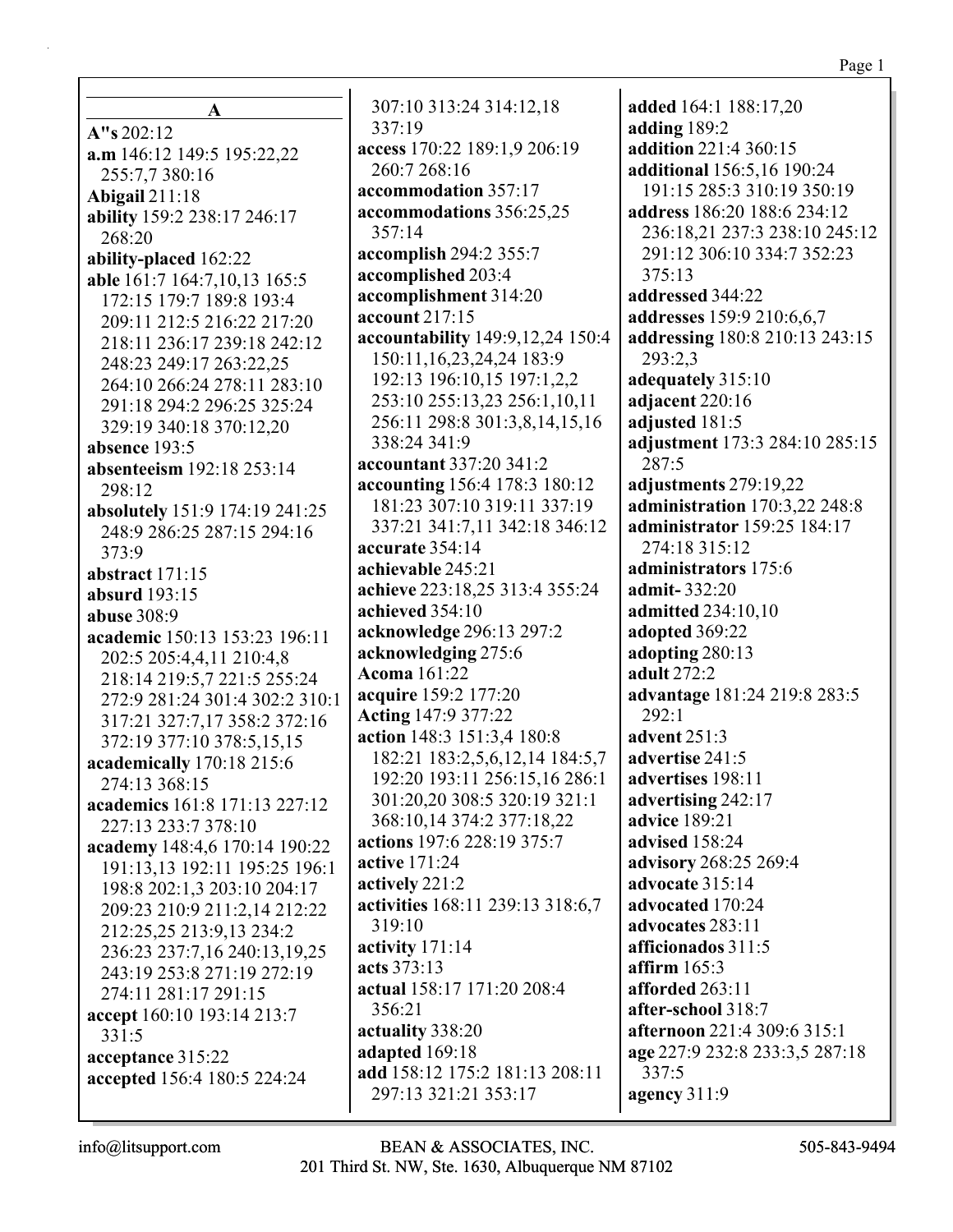| <b>Agenda</b> 150:7 371:2,10    | ana              |
|---------------------------------|------------------|
| ago 169:13 177:5 183:2 202:19   | ana              |
| 203:12,21 206:8 223:7 236:2     | ana              |
| 237:9 240:14 280:8 303:23       | and              |
| 309:21 314:6 315:2 326:15       |                  |
|                                 | $An_1$           |
| 332:1 339:11,12 343:25          | ang              |
| agree 344:24 348:21 375:12      | ani              |
| agreed 212:4 378:9,24           | AN               |
| agreement 333:24                | An <sub>i</sub>  |
| agreements 176:2 206:16 207:6   | anr              |
| ahead 182:7 208:19 253:4 262:12 | ann              |
| 270:8                           | ano              |
| aid 269:21                      | ans              |
| aided 161:4                     | $\overline{2}$   |
| air 338:20                      | $\overline{3}$   |
| akin 354:24                     | ans              |
| Alamos 216:24 217:17 241:19     | ans              |
| 246:16 251:5 252:14             | ans              |
| <b>ALAN</b> 147:9               | ant              |
| <b>Albuquerque</b> 146:22 148:5 | ant              |
| 154:13 156:8 180:1 189:3        | any              |
| 281:17 314:2 369:8 381:21       | $\mathfrak{z}_0$ |
|                                 |                  |
| algebra 215:14 318:1            | any              |
| algebraic 229:18                | any              |
| algorithms 229:19               | any              |
| align $279:13$                  | AP               |
| aligned 204:18 279:15           | api              |
| allegation 178:2                | Ap               |
| alleged 182:11                  | apo              |
| allow 238:12 302:17,18,21       | app              |
| 332:12 352:1 354:25             | app              |
| allowed 291:6 296:2             | app              |
| allowing 157:14 158:10 162:22   | app              |
| 279:13                          | app              |
| allows 361:18                   | app              |
| amazing 161:11 167:9            | app              |
| ambulance 209:4                 | app              |
| amendment 160:4                 | 1                |
| <b>American 252:9 313:24</b>    | app              |
| AMI 147:14 302:18 373:20        | $1\,$            |
| 377:18                          | app              |
| amount 164:22 178:14 240:17     | 3                |
| Ana 170:12                      | app              |
| <b>Analisa</b> 165:17,19        | app              |
| analysis 153:12,14,22 154:18    | $1^\prime$       |
| 155:10,19 156:17 157:2 197:25   | $\overline{2}$   |
| 198:15 232:3 236:7 245:8        | $\overline{2}$   |
| 303:16 311:23                   | $\overline{3}$   |
|                                 |                  |

alyst 271:15 alyze 325:24 alyzed 228:7  $d$ /or 307:13 glo 223:1 **zst** 149:14 mosity 239:8,15 **N** 147:4 notated  $321:12$ nual 200:17 nually  $210:22$ maly 199:15 wer 158:16 244:1 246:6 52:20 295:24 348:2 355:6 61:22 wered  $214:9$ wering  $339:10$ wers 348:2 icipates 302:24 icipation 367:5 ybody 214:11 241:6 333:6 65:23 rmore 242:19 364:22 time 278:17 way 218:1 290:3 341:10 317:24 318:1 ece 165:15 **odaca** 146:12 ologize 258:1 320:1,9 324:18 **parently** 149:2 348:4 peal 191:24 321:14 **pearance** 185:13 pears 219:14 plaud 285:5 286:15,15 plauds 328:19 **nlicable** 180:13 olication 171:12,21 172:10 88:11 198:2 202:4 306:10 plications 148:3 150:17 96:16 256:3 301:9 plied 208:14 238:6 293:18  $14:17$ ply 164:18,21 283:1 preciate 159:5 169:3 171:20 72:8,13 181:12 185:16 202:1 16:11,15 248:9,10 249:9,15 55:9 275:9,17 295:1 297:9 16:2 323:4 329:24 351:10

 $366:16$ appreciates 171:12 appreciation 330:1 appreciative 317:8 approach  $272:16$ approached 265:1 approaches 359:25 approaching 304:5 appropriate 217:20 **appropriately** 343:22 344:12,22 approve 224:15 227:2 245:17 **approved** 180:4 280:8 approximate 222:3 approximately 198:9 219:2 257:13 APS 159:4 177:16,18 178:7,8,11 178:22 181:14 183:5,12 186:6 186:21,22 187:2,5,7 206:21 234:20 **AptaFund 341:14,15** architectural 229:25 area 159:14 206:21 228:12 237:16 251:13 259:18,21 267:19 307:10,14 308:21 337:21 338:23 372:16 areas 155:23 160:9 162:11 188:22 189:14,19 200:11 219:21 220:13,13,15 230:17 231:13,16 232:8 235:5 248:7 259:22 292:15 304:12 306:3,4,7 312:24 317:15 337:24 358:19 367:11 373:14,15 arena  $161:6$ argue 320:21 **Armbruster** 147:4 151:21,24 152:2,3,8,11,14,17,22 191:7 192:24 193:1,8 194:13,17,20,23 195:1,4,5,8,11,16 241:16,17 244:4 246:7,12 247:24 253:25 254:3,6,9,12,13,16,19,22 280:2 280:3 281:6,10 282:1,5,17 288:24,25 289:24 290:6,12 291:23 292:7,17,22 293:13 298:23 299:1,4,7,10,13,16,19 299:22,23 351:11,12 352:25 353:1 356:5,9,13,17,20 357:9 358:9, 12, 21, 25 369: 19 372: 6 379:8, 11, 14, 17, 20, 23 380:1, 2, 5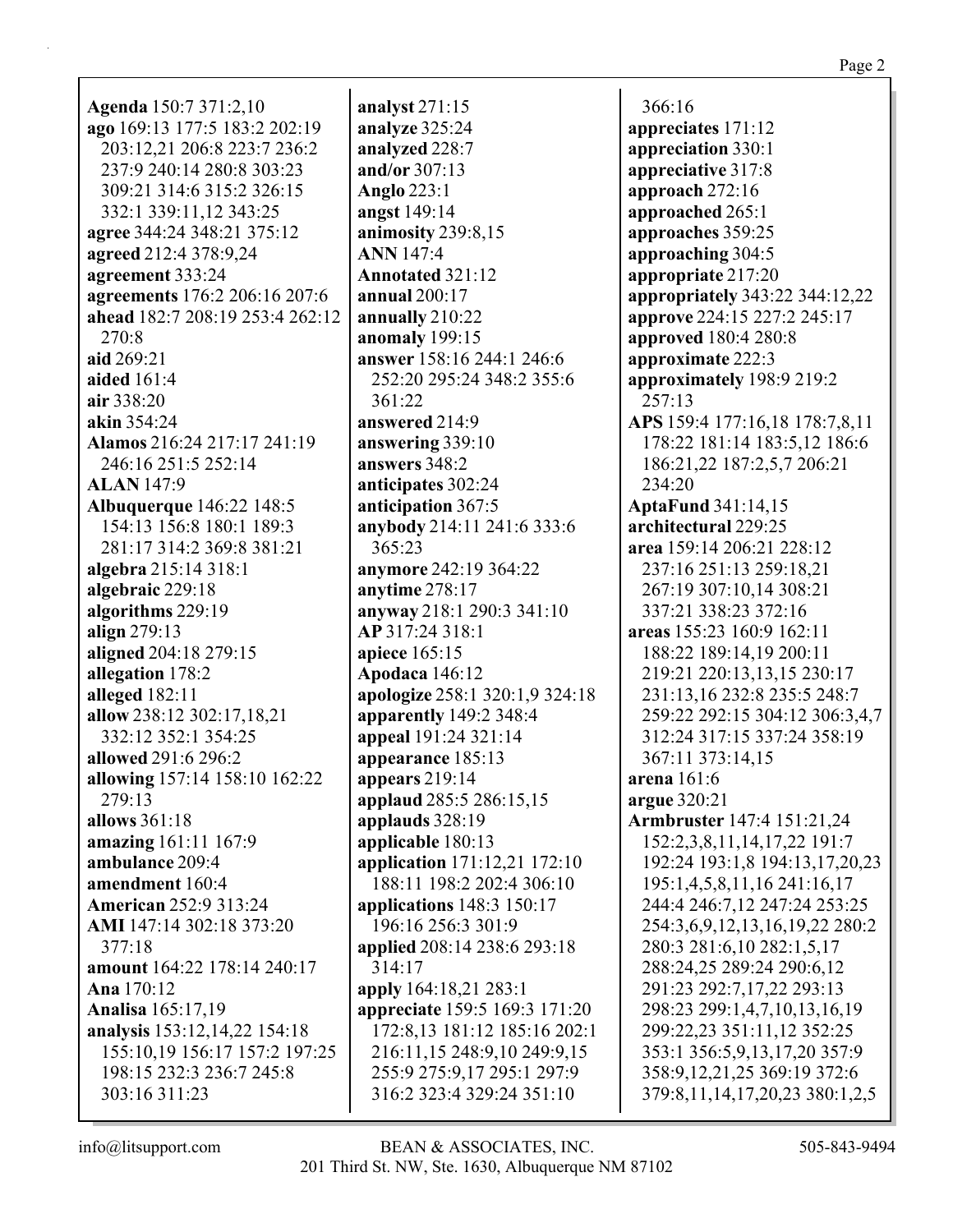| 380:8                                     | 294:22 317:5 364:21                           |
|-------------------------------------------|-----------------------------------------------|
| arms 169:8                                | athletic 291:13 319:8                         |
| arose 281:5                               | atmosphere 251:3                              |
| <b>Array</b> 161:16                       | attach 275:15                                 |
| arrested 335:9,13                         | attached 276:14,16                            |
| art 158:4 164:4 166:15 168:20,22          | <b>ATTACHMENTS 148:12</b>                     |
| 228:4 229:17,24 230:6 234:20              | attend 167:21 168:1 177:15                    |
| 243:5 318:1 329:23                        | 221:17,19 314:20                              |
| article 221:24 288:17 335:3               | attendance 154:23 263:24                      |
| artists 229:23 311:4                      | attended 169:12 170:14 211:1                  |
| arts 164:2,9 166:13,14 172:16             | attending 213:4 319:23 331:1                  |
| 212:24 229:3,5 303:14 311:25              | 331:16                                        |
| 314:16 317:13 318:3                       | attends 170:13                                |
| artwork 229:19                            | attention 284:6,7 286:2 338:9                 |
| <b>Asian 311:21</b>                       | <b>ATTORNEY 382:7,12,17,22</b>                |
| aside 327:2,12 329:2                      | attorneys 177:16,24                           |
| asked 150:5 163:18 174:25 175:4           | attract 291:19                                |
| 219:10 246:22 247:25 261:5                | attracted 169:16                              |
| 264:25 265:2 325:10                       | attracting 219:15 267:20                      |
| asking 184:16 219:18 220:4                | audience 300:12,13                            |
| 241:13 348:17 368:5                       | audit 155:8,9,12 156:2,2,3                    |
| aspect 174:6 208:17,19                    | 159:20 160:9 179:13,13 183                    |
| aspects 176:23 181:4 230:10               | 183:16 184:1,14,17 200:22,2                   |
| aspiration 355:22                         | 259:13 306:3 307:7,11,15                      |
| assess 162:17                             | 337:15 340:23,24 341:19 34                    |
| assessing 306:18                          | 343:8                                         |
| assessment 198:20 273:21                  | auditor 342:5                                 |
| 324:25 325:3,11,17,25                     | <b>Auditor's 155:14 184:11</b>                |
| assessments 162:19 354:25                 | auditors 177:24 178:9,18 184                  |
| 360:19,19                                 | audits 177:12 184:12 339:8                    |
| asset 329:20                              | authority 184:7                               |
| assign 287:9 290:23                       | authorizer 163:16 175:5 183:                  |
| assigned 186:7 340:10                     | 184:6                                         |
| assistant 175:7 309:12 314:23             | autobiographical 235:16                       |
| 340:1,2 341:5 342:5                       | autopsy 354:24                                |
| assistants 357:24                         | available 149:12 150:1 228:2                  |
| associate 170:11                          | 255:15 286:25 293:5 296:7                     |
| associated 164:2                          | 310:22                                        |
| <b>Associates</b> 146:20 381:20           | average 154:2 156:15 210:22                   |
| association 159:9 228:8 319:10            | 231:21 261:13 273:15 304:2                    |
| associative 166:13,14                     | 309:3 313:10 318:8                            |
| assume 378:19<br>assumed 275:25 276:4     | avoid 185:5,13 260:12                         |
|                                           | award 207:11 208:11,13,16                     |
| assuming 300:12 358:10<br>assuring 333:20 | awarded 186:22 207:22<br>awards 161:20 186:25 |
| astronomical 333:10                       | aware 268:2                                   |
| at-risk 283:19 285:16,17 286:6            | awareness 270:20 303:14                       |
| 286:13 287:8 290:8,11,16,24               | awesome 224:3 227:13 252:7                    |
|                                           |                                               |

**attended** 169:12 170:14 211:17 **attending** 213:4 319:23 331:15 **attention** 284:6,7 286:2 338:9,13 159:13,13 183:3 14,17 200:22,25 337:15 340:23,24 341:19 343:4 **auditors** 177:24 178:9,18 184:21 **authorizer** 163:16 175:5 183:5 **150:1 228:21** 273:15 304:2,3,6 283:8 365:9 **awful** 227:6,11 **B B** 156:20,21 317:23 342:2 **back** 149:6 150:5 153:3 155:19 162:17 166:5 175:24 177:9,21 179:5,6,10 180:18 181:15 183:21 195:9,13,24 196:21 218:19,20,25 219:9 228:12 229:2 233:15 235:11 252:2 259:17 274:13 277:21,22 280:25 285:23 293:21 300:8 305:25 339:16 345:6,25 359:14 364:23 371:17 372:23 **background** 156:7 158:25 231:23 307:16,17,18,20,24 333:5,25 334:7,15,19,21 335:12 336:2,12,15,18,19,21 337:1 349:17 **backgrounds** 165:3 **backwards** 345:20 367:9 **bad** 193:12 224:19 251:11 274:22 291:8 **bag** 338:1 **bailed** 227:8 **Bain** 361:6 **balance** 180:24 215:23 **ballpark** 328:6 355:10 **Bambrick-Santoyo's** 360:4 **band** 164:3 168:13 169:23 **bar** 323:14 324:21 **Barbour** 204:15,16,17 205:10 206:5 209:22,24 213:19,21,25 215:23 216:1 217:9,13 219:2 223:6 235:22,24 244:2,3,23 249:25 250:24 **barely** 292:9 **based** 162:13 186:6 207:24 279:23 323:23 324:9 325:5,10 325:16 359:25 367:3 **basic** 188:8 **basically** 182:15 208:22 376:15 **basis** 189:20 244:13 249:2 266:15 269:9,20 **basketball** 169:23 **Bean** 146:20 381:20 **beautiful** 168:22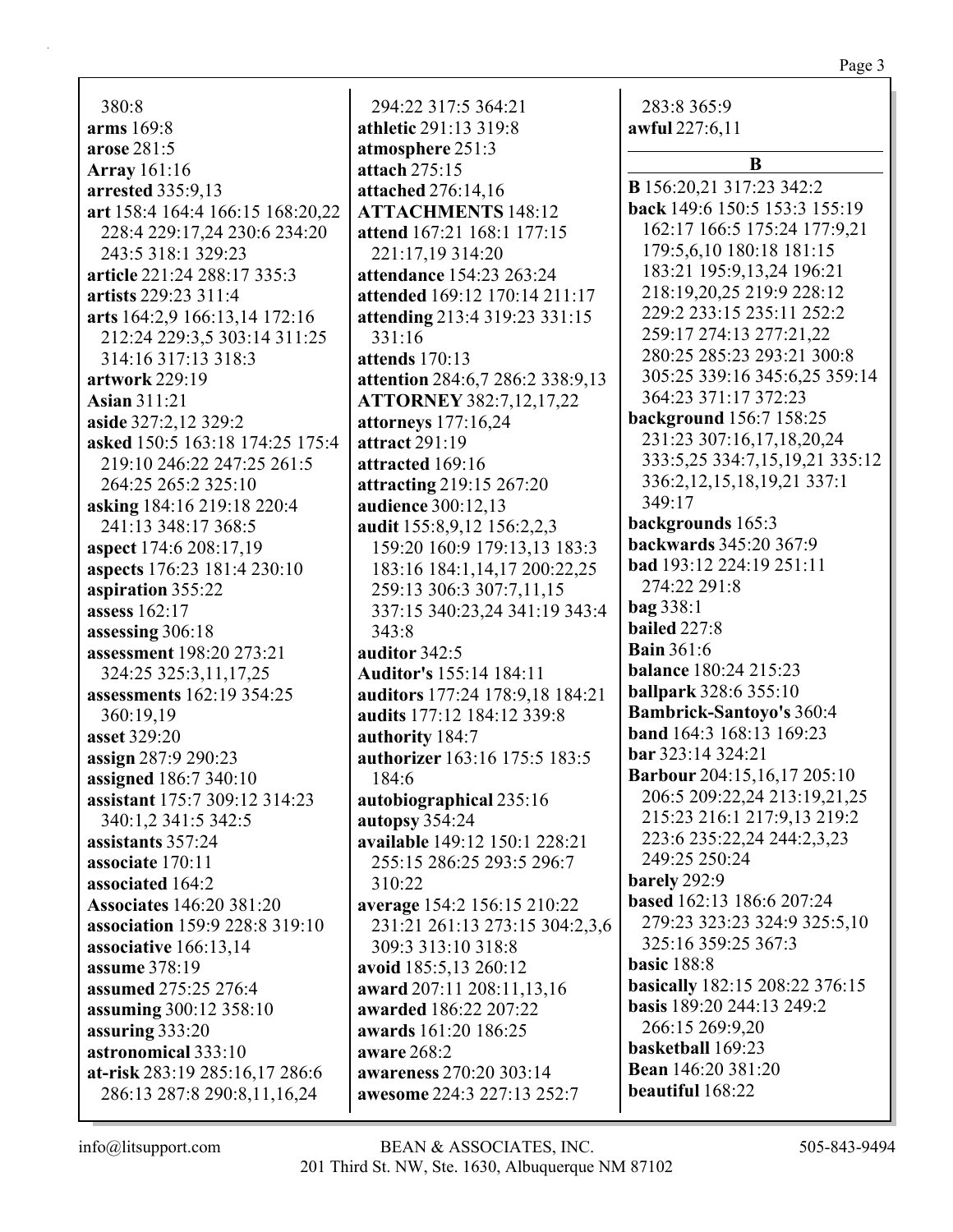**Beckett** 212:3 **bee** 168:12 **before-and-after** 327:15 **began** 203:11 335:25 **beginning** 163:5 236:8 250:13 255:11 271:11 320:18 331:14 331:18,20 332:4,14 355:1 **behalf** 178:12 265:5 376:11 **behavioral** 175:1 235:10 **behaviors** 176:5 **belief** 227:23 **believe** 155:16 159:6 160:2 180:10 186:24 203:14 204:1,2 211:3 213:14 223:6 228:6 236:19 267:9,20 311:23 335:5 **believing** 228:1 **Bell** 321:4 **Belmonte-Sapien** 157:16 160:15 173:24 174:19 186:4,12 **belts** 328:17 339:17 **benchmark** 304:9 355:1 **benefit** 278:12 344:5,5 376:7 **benefited** 170:15 **benefiting** 290:25 **benefits** 282:12 327:17,18 **Bennett** 262:1 **Berkeley** 314:13,17 **best** 149:18 150:16 160:5 167:10 172:4 196:15 203:5 206:9,10 208:16 213:15 245:22 249:3 256:2 275:7 301:8 310:18 313:6 316:8 329:12 337:14 338:12 346:15 352:14 353:3 355:6 361:9,19 373:5 375:25 376:8,17 **bet** 348:13 **better** 160:3 162:1 193:17 199:12 201:9 214:1 220:8 229:12 235:15 248:22 252:8,23 261:13 283:23 288:2 289:7 290:10 296:24 304:18 309:4 311:14 314:25 320:7 347:4 354:13 362:7 365:9 368:5 **Beverly** 147:12 153:1 382:7 **beyond** 159:8 251:18 264:15 331:5 360:9 364:12 **Bianca** 157:16 159:25 160:14 **bifurcation** 321:8 **big** 212:17 227:3 263:4 295:17

327:10 348:25 361:4 **big-picture** 343:1 **biggest** 155:7 269:15 270:16 **bilingual** 268:4 312:23 313:4,15 330:9 **Billie** 169:10,11 **bills** 181:1 252:1 295:25 **bio-labs** 207:4 **biology** 232:14 **biomedical** 204:19 213:11 219:13,25 **bit** 154:12,25 174:12,18 203:25 210:16 259:6 265:17 271:14 272:17 278:16 281:21 287:9 303:12,22 304:18 325:21 330:23 335:14 340:25 353:17 376:21 **biweekly** 269:9 **black-and-white** 178:19 **Blanco** 262:2 319:17 **blemishes** 339:7 **blood** 210:19 **blueprint** 277:4 279:7,16 292:10 **blunt** 335:21 **board** 156:18 181:14,20 190:20 190:24 191:14,22 199:20 267:9 309:13,14,14 318:15,18,21,23 319:6 334:6 339:10 342:9,24 343:2 346:5,21 347:8,10,16,23 348:3,3,11 349:3,4 350:13,25 351:5,19 360:24 365:17,18,18 365:19,21 **board's** 342:24 **board-approved** 342:13 **body** 203:12 311:7,8 **Boeing** 338:18 **bond** 157:23 158:1,14 159:21 177:21 180:20 **bonds** 176:17 **book** 357:15 **boon** 238:20 **boost** 164:13 **born** 265:9 **borrow** 366:4 **bosque** 162:11 **bother** 234:4 **bothers** 231:23 **bottom** 187:24 208:24 290:17

**bound** 238:15 **Bowl** 168:12 **boys** 221:6 240:18 **boys'** 220:25 240:21 **BPA** 291:15 **brag** 288:12 313:5 **brain** 272:14 **Brauer** 147:9 201:17 261:21 377:22 **break** 195:21 220:24 222:20 300:5 376:24 **breakfast** 288:9 **breathe** 296:25 **brief** 255:11 **brilliant** 220:11 353:6 **bring** 171:16,18 188:2 210:12 225:3,7 226:18,19 236:14 238:19 252:6,18 270:9 **bringing** 149:1 224:11 225:3 250:18 **brings** 204:25 **broader** 287:20 346:13 **brother** 167:5 **brought** 223:15 225:25 235:25 332:8 339:24 **brown** 225:13 **Bruton** 319:14 **bucket** 163:2 **budget** 182:21 183:2,7,9 340:3 **build** 177:19 203:15 209:11 212:1 263:20,25 264:5,14 272:4 293:12 297:8 **building** 146:12 158:12 159:3,8 164:5 175:6 177:20 202:21 204:24 210:19 289:25 290:5 **built** 209:12,13 234:24,24 281:24 **bullied** 169:15 **Bullying** 170:21 **bunch** 189:24 273:15 353:19 **Bureau** 182:22 183:3 263:14 276:25 279:2 280:24 336:17 **bus** 161:17,21,24 162:5 188:17 188:20 189:2 **buses** 162:2 **business** 177:6 179:3,18 182:18 262:1 316:17 338:6 339:2,21,25 340:1,2,4,12 341:6,22 342:4,6,7 342:12,14 343:3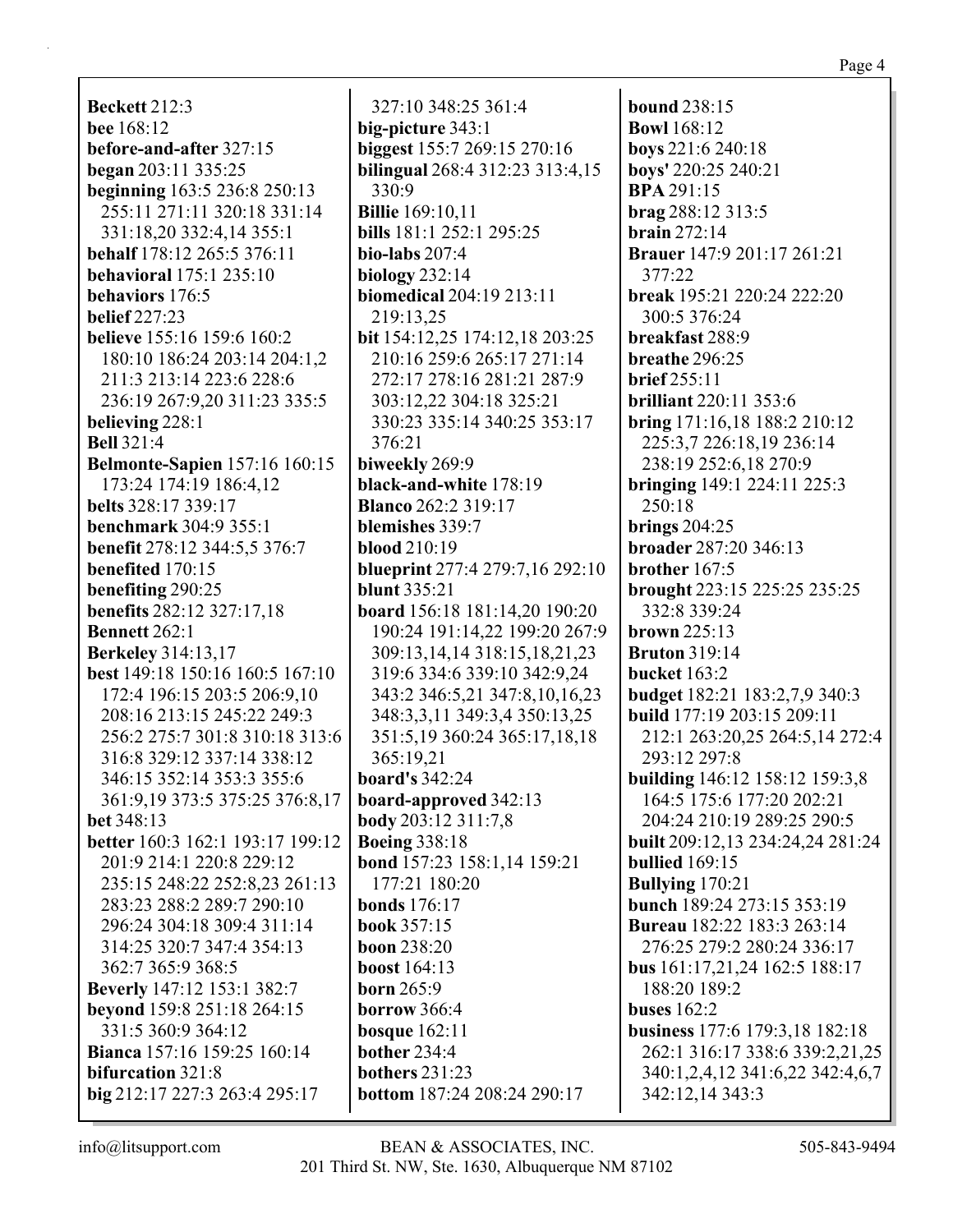| <b>Busse</b> 201:16 202:2 203:9 220:10                       | care 179:9 188:14 261:7 332:21                                                                    | 379:1,1                                                                                                                    |
|--------------------------------------------------------------|---------------------------------------------------------------------------------------------------|----------------------------------------------------------------------------------------------------------------------------|
| 222:4,11 234:11 238:3                                        | 333:23                                                                                            | certainty 262:25                                                                                                           |
| <b>Butler</b> 309:14 319:8 342:18                            | career 213:3 264:7 270:14                                                                         | <b>CERTIFICATE 148:10 381:7</b>                                                                                            |
| buy 252:4,5 275:3                                            | 291:20 330:14                                                                                     | certificates 317:15                                                                                                        |
| buy-in 171:8 175:18 361:11                                   | career-and-college-readiness                                                                      | certification 266:1                                                                                                        |
| $\mathbf C$                                                  | 317:11                                                                                            | certified 265:25 335:6 381:8                                                                                               |
| C 146:20 147:1 148:1 225:1                                   | career-technical 291:14                                                                           | certify $381:10$                                                                                                           |
| 381:8,19                                                     | careful 230:17                                                                                    | chair 147:3,3 149:1 152:7,20,23                                                                                            |
| Caballero 147:4 152:18 172:24                                | <b>CARLOS</b> 147:4                                                                               | 153:8 157:6,8,13 160:15 165:10                                                                                             |
| 173:15 185:22,25 186:9,20                                    | carried 353:11                                                                                    | 166:17 167:17 169:9 170:5,9                                                                                                |
| 187:10 189:11 195:6,7 224:7,8                                | Carrion 262:6                                                                                     | 172:7,25 173:6,10 174:1,5,20                                                                                               |
| 224:9 235:24 238:15 250:25                                   | carrying 295:22                                                                                   | 176:7,8,9,10 177:1 181:10                                                                                                  |
| 254:20,21 271:23 275:20 276:7                                | Casa 165:25 313:7,13,19,21                                                                        | 182:20 183:4, 10, 13 184:4, 9, 20                                                                                          |
| 276:8,13,20 277:5 278:4,23                                   | case 171:3,5 212:5 266:21 296:1                                                                   | 185:1,6,11,14,18,21,23,24                                                                                                  |
| 295:5,7 299:11,12 322:7 323:9                                | 307:4 336:7,7 358:6 372:4                                                                         | 186:19 187:9 190:21 192:23                                                                                                 |
| 323:11,15 359:7 362:20,21,22                                 | 382:4                                                                                             | 195:10,18 201:16 213:21 217:9                                                                                              |
| 364:4 368:16,20,25 369:10,14                                 | caseloads 266:8                                                                                   | 219:9 220:10 221:23 222:5,9,14                                                                                             |
| 377:12,16,21 380:6,7                                         | cases 334:18                                                                                      | 222:22 224:7,8,10 227:17,18,19                                                                                             |
| Caballero's 242:13 243:16                                    | categories 224:2 270:19 282:10                                                                    | 227:20,22 230:12,13 236:25                                                                                                 |
| calculus $232:1,3$                                           | Caucasian 311:20                                                                                  | 241:16 247:22 248:1 249:22,23                                                                                              |
| calendar 205:2 218:16 369:22                                 | cause 174:13 359:5 367:14                                                                         | 250:23 251:1 253:1,2,19,24                                                                                                 |
| call 151:20 193:2 241:4 253:24                               | causes 233:23                                                                                     | 254:5,25 255:4,8 257:10 261:15                                                                                             |
| 257:15 260:4 269:4 290:9                                     | caution 350:24                                                                                    | 261:20 268:9 271:13 274:1,4,21                                                                                             |
| 298:22 313:7 331:20 332:7                                    | Caz 261:19 262:10 267:23 271:6                                                                    | 275:14,20,22 276:4,7,9 278:5                                                                                               |
| 349:18 353:11 355:19 375:22                                  | 274:1,17,19,21 275:13 276:11                                                                      | 278:24 279:24 280:1,16 282:15                                                                                              |
| 379:7                                                        | 276:15,22 277:25 279:1 280:16                                                                     | 282:19,21 283:16 284:18                                                                                                    |
| calling 195:23 269:5 334:9<br>calls 289:19<br>cameras 308:19 | 284:18 286:21 288:14,20,23<br>289:16 290:4,10 291:11 293:2<br>293:19 295:1 296:11 297:13<br>300:3 | 289:16 293:15,23,25 295:3,6<br>297:10,12 298:2,3,18,22,25<br>300:1,4,8,17 302:9,16,20 303:4<br>303:6 309:6,15,17,20 314:22 |
| campus 205:23 209:25 210:21                                  | CC 146:25 381:25 382:2                                                                            | 315:2 318:15,16,20 319:25                                                                                                  |
| 268:7 308:16,18 317:13                                       | CCR 146:20 381:8,19                                                                               | 320:7,13,15 321:16,22 322:8,12                                                                                             |
| candidates 313:4                                             | celebrating 303:13                                                                                | 322:18 323:3,10,13,16,19                                                                                                   |
| cap 182:22 197:6 198:10 250:7,7                              | center 237:5 317:2,3 355:23                                                                       | 324:12,16 325:1,8,12 326:5,25                                                                                              |
| 284:13 287:18 289:22,25 290:5                                | 361:15                                                                                            | 327:1,21 330:5,20 331:3,11                                                                                                 |
| 303:10,12 330:16 331:1,6,7,12                                | centered 264:1                                                                                    | 334:12,22,23 335:1 336:15                                                                                                  |
| 332:6 351:23 372:8,9,19,21                                   | Central 314:1                                                                                     | 337:11 339:4,10 343:12 344:23                                                                                              |
| 373:2,9,17,18,20,25 374:4,15                                 | century 148:4 165:20 167:21                                                                       | 345:5 346:8 347:13,16,20,24                                                                                                |
| 375:9 377:9,13 378:9,16                                      | 168:24 169:13,16 170:8,13,16                                                                      | 348:1,13,16,19 349:5,10,22,24                                                                                              |
| capable 318:23 329:16                                        | 172:3 181:15 190:22 191:12                                                                        | 350:1,5 351:9 352:24 357:5                                                                                                 |
| capacities 160:24                                            | 192:11 237:7                                                                                      | 358:22 359:1,5,8,11,12 360:14                                                                                              |
| capacity 162:16 277:17                                       | <b>Century's 222:12</b>                                                                           | 362:20,21 364:3 366:14,15                                                                                                  |
| Capoeira 318:10                                              | CEO 157:15 159:23                                                                                 | 368:16,19,22 369:1,3,12,16,21                                                                                              |
| CAPs 374:3 375:21,25                                         | certain 226:15 289:18 358:19                                                                      | 370:22 371:5,12,20 372:2,6,10                                                                                              |
| <b>CAPTION 382:4</b>                                         | 363:12                                                                                            | 372:25 373:6,8,21 375:17,19                                                                                                |
| car 162:4                                                    | certainly 172:8,13 174:10 185:24                                                                  | 376:13 377:3,12,19,24 378:1,19                                                                                             |
| card 337:16,25                                               | 227:15 308:18 345:22 378:23                                                                       | 378:22 379:4,16 380:10,13,15                                                                                               |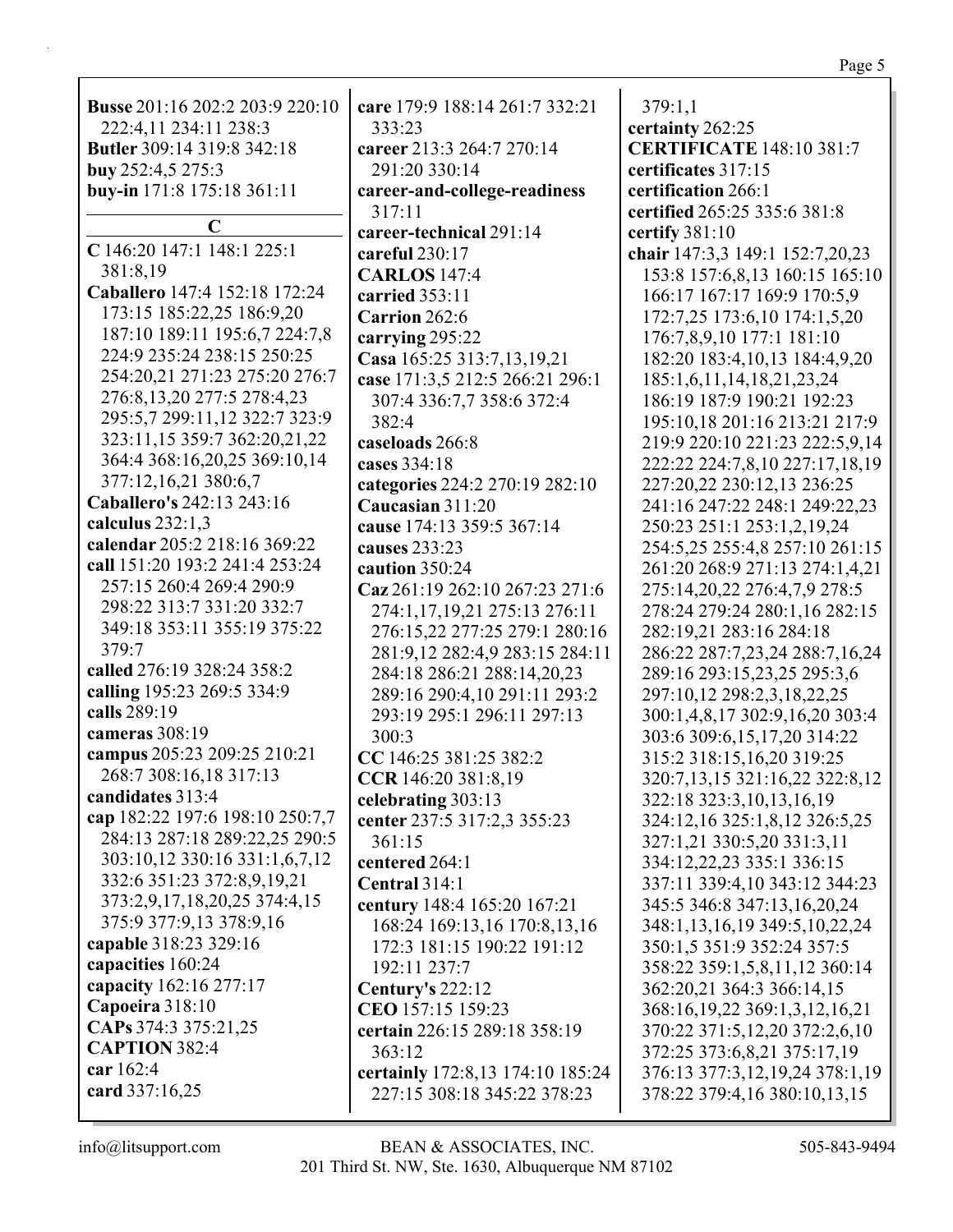**Chair,s** 264:21 **Chairman** 218:17 **chairperson** 158:2 **chairs** 319:12,12 361:13 **challenge** 207:9 215:12 296:19 **challenges** 160:18 162:25 205:25 257:17 **challenging** 163:22 170:18 172:17 275:15 296:15 344:1 **champions** 211:9 **chance** 202:18 **change** 179:10 183:21 191:14,17 204:5 236:5 249:5 251:4,7,7 273:17,18 280:15 281:11 331:23,25 365:19 **changed** 154:14 173:17 280:18 329:4 347:12 **changes** 183:15 **changing** 190:25 296:17 297:15 **Chapman** 146:20 381:8,19 **charge** 264:18 265:19 266:25 **Charles** 309:12 318:24 **chart** 155:22 199:2 200:10 248:2 258:6 259:18 274:5,7 294:13 322:5,11 323:13,14 356:15 **charter** 148:3,7,8 151:4 154:11 172:2,17 175:5 178:21 180:2 181:22 187:21 188:3 192:10 196:8 197:7 202:21 230:18,23 233:14,16 237:15 238:6,7 239:7 242:6 243:1 251:13,15,17 253:7 256:16 258:13 259:1 265:11 280:7 283:20 285:12 286:2,4 298:5,6 300:22 301:21 309:21 318:19 319:16 320:25 321:9 325:6,9,10 335:8 349:4 356:12 356:21 365:8,10 368:7,7 377:7 **charters** 172:22 203:11 234:22 239:9 285:18 286:8 **charts** 257:22 258:15,24 **Chavez** 147:5 152:5 185:17,19 195:14 254:7,8 293:24,25 295:2 298:17,19 299:2,3 322:11 359:10,12,13,24 360:15 361:23 362:10,19,24 379:9,10 **check** 323:7 334:20,21 335:12 336:2,3 347:14 350:6 **checked** 350:9

**checking** 260:11 279:8 **checks** 156:7 307:16,17,18,20,24 333:5,25 334:7,15 336:12,15,18 336:19,21 337:1 342:15 349:17 **Chicanitos** 252:8 **chief** 212:3 307:6 **child** 168:25 171:10,11 251:14 308:9 314:6 333:10 357:19 **child's** 167:25 **children** 161:7 167:21 168:10,15 171:11 196:2 203:17 204:12 219:15 232:23 239:13 242:3,8 242:22 289:4,8 291:9 319:21 337:6 **China** 211:1,2,7,18 212:16 220:20 223:3 **chocolate** 171:1 **choice** 188:16 212:23 214:23 236:6 272:21 283:9 **choices** 193:13 238:13 280:12 281:7 292:14,21 346:15 **choose** 272:22 280:11 **chooses** 214:24 314:20 **choosing** 346:15 **chose** 212:25 238:7 **Chromebooks** 165:1 **chronic** 192:18 253:14 298:12 **chunk** 224:16 227:3 **chutzpah** 328:20 **circumstances** 238:16 **city** 159:11 225:19 238:6 289:20 293:3,8 356:1 **civic** 283:12 **clarification** 321:23 324:11 370:23 **clarify** 357:11 372:7 378:4 **clarifying** 357:6 **class** 168:23 189:25 205:22 230:2 235:3 244:14,17,19 246:2 269:2 269:4,6,7 314:16,17 316:3 329:12,16 335:4 353:7 357:13 357:18 358:2 **classes** 164:3,7 168:25 173:7 206:20 235:2 241:11 245:2,6 246:14 266:4,17 317:25 357:25 358:4 **classic** 328:24 **classical** 329:13

**classification** 156:3 **classroom** 161:3 162:14 164:6,11 175:10 263:23 295:13,15 357:1 358:14 360:19 363:3 **classrooms** 169:17 241:10,13 **Claudia** 268:3,8 **clawback** 339:15 **clean** 179:24 **cleans** 366:11 **clear** 150:9 162:10 198:22 221:24 255:20 256:25 302:3 374:11 376:9,10 378:17,18 379:6 **cleared** 155:11 183:11 334:8 **clearer** 368:13 **clearly** 150:22 153:16 159:19 160:10 196:25 201:13 256:9 301:14 **clients** 241:14 **climate** 192:19 251:7 253:15 298:13 364:19 **climb** 199:14 **climbing** 199:25 **close** 151:9 193:14,24 250:7 265:10 284:3 302:1 330:24 350:9 362:8 368:22,23 **closely** 263:13 268:4 **closer** 304:19 **closing** 368:8 372:11 **CLR** 163:5 165:6 **club** 220:25 221:5,7 **co-founder** 203:9 **co-teaching** 317:20 **coach** 166:12 272:8 **coaches** 166:11 171:23 **code** 182:3 188:22 **coffee** 214:5 **cohort** 313:14,21 326:3 **cohorts** 357:25 **collaboration** 316:25 **collaborative** 317:8 **colleagues** 363:25 **collectively** 371:21 **college** 206:16 225:17 233:9 264:7 269:18,21 295:12 313:16 313:23,25 314:2,3 352:11,20 **college-and-career** 192:18 253:14 298:13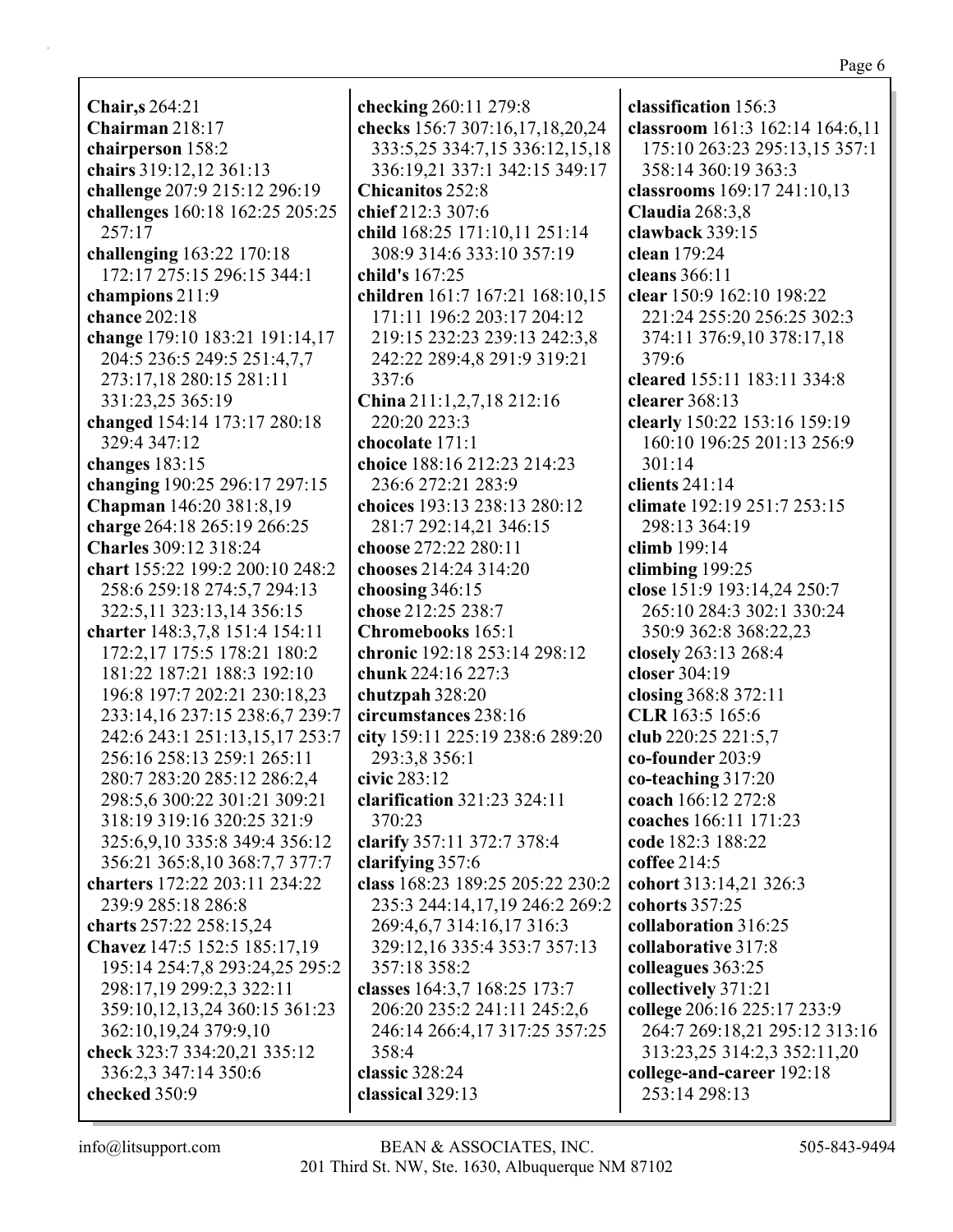| college-and-career-ready 264:4         | 194:10,12,13,15,16,17,17,19,20         | 362:25 365:2,25                 |
|----------------------------------------|----------------------------------------|---------------------------------|
| color 241:24 258:2 274:6               | 194:20,22,23,23,25 195:1,1,3,4         | commitment 269:7 270:4 286:16   |
| colors 258:6                           | 195:4,6,7,8,11,14,16,23 197:22         | 316:20 349:11                   |
| combination 375:11                     | 201:11 213:23 214:3,14 215:21          | committee 164:20 307:7 309:15   |
| come 149:18 150:5 160:8 186:17         | 215:25 216:5 218:4,18 222:7,22         | 319:13 342:21                   |
| 196:21 205:4,6 206:1 218:20,25         | 223:12 224:3,6,7,8,9 227:19,20         | <b>Common 297:17</b>            |
| 219:3 228:12 230:22 238:22             | 227:21 228:16,20,24 229:2              | communication 189:12 208:7      |
| 241:12 243:20 245:22 265:3,5           | 230:12,13,14 234:17 235:8,23           | 218:8,11 316:22                 |
| 280:14 289:13,21 292:1 300:11          | 235:24 237:1,2,6,19,22 238:14          | communications 316:17           |
| 329:8,20 331:21 371:4 372:13           | 239:23 240:5 241:15,16,17              | community 159:7,16 160:24       |
| 374:10 375:3 378:13                    | 242:13 243:4 244:4 246:7,12,24         | 161:8,25 162:2,4,9,15 167:14    |
| comes 208:7 264:12 265:22              | 247:24 250:25 253:2,3,4,5,6,18         | 167:15 169:2,25 186:18 187:16   |
| 266:23,23 267:1,6 269:8,20             | 253:20,21,25,25 254:2,3,3,6,6,8        | 202:22 207:24 209:4,13 221:21   |
| 289:23 325:3,25 343:8 362:8            | 254:9,9,11,12,12,14,15,16,16           | 222:24 236:14 239:9,19,20       |
| comfortable 151:17 231:6,7             | 254:18, 19, 19, 21, 22, 22, 24 255: 3  | 240:4 241:6 251:10 263:1        |
| 256:25 290:22 367:22 368:15            | 271:23 275:20 276:7,8,13,20            | 264:14 265:8 267:25 268:6       |
| 369:17 370:1 374:17 376:18             | 277:5 278:4,22,22 279:1,25             | 269:2,6,8,18 270:5,9 275:6,8,10 |
| coming 153:4 158:23 159:17             | 280:1,3 281:6,10 282:1,5,17,19         | 289:18 292:11 293:10 295:12     |
| 162:16 193:21 202:24 205:11            | 282:20 283:16,17 284:12,19             | 312:12 314:2,3 316:4 330:1      |
| 225:12 231:8 239:15 244:10,14          | 285:5 286:17,19 287:6,23 288:5         | community-based 189:18          |
| 248:4 270:12 296:5,9 309:18            | 288:6,22,24,25 289:24 290:6,12         | commute 221:15                  |
| 326:22 340:3 369:7                     | 291:23 292:7,17,22 293:13,15           | compact $175:18$                |
| commend 218:14 329:23 330:8            | 293:16,22,24,25 295:2,5,7              | compacts 176:1,4                |
| commendable 216:11 327:6               | 298:3,17,19,19,23,23 299:1,1,3         | companions 170:16               |
| comment 148:13 152:24 153:6            | 299:4,4,6,7,7,9,10,10,12,13,13         | company 179:19                  |
| 165:13 193:9 194:10 197:16             | 299:15, 16, 16, 18, 19, 19, 21, 22, 22 | compare 294:14                  |
| 214:12 215:24 227:25 246:23            | 322:7,11 323:9,11,15 326:25            | compared 284:1                  |
| 257:4,8 275:25 295:5 300:14            | 327:1,2 329:18 330:5,6 332:16          | compete 210:23,24 211:8         |
| 302:11,19,21 320:2,3,8,14              | 333:4 334:22,23,24,25 335:2            | competed 211:6,19               |
| 343:23 345:5                           | 336:14,23 337:12,13 339:5              | competent 316:11                |
| comments 201:12 202:7                  | 343:12,13,14 344:24 345:4              | competing 224:1 286:8           |
| <b>Commission</b> 146:1 149:3 191:25   | 351:11, 12, 16, 21 352: 25 353: 1      | competition 188:3 211:19 212:18 |
| 201:17 234:2 253:7 260:17              | 356:5,9,13,17,20 357:9 358:9           | 223:20                          |
| 261:20 266:13 268:10 271:13            | 358:12,21,25 359:7,10,12,13,24         | competitions 211:10             |
| 274:2 280:17 284:19 286:5              | 360:15 361:23 362:10,19,20,21          | competitive 207:22              |
| 289:17 294:4 298:5 320:16,19           | 362:22,24 364:4 368:16,20,25           | competitors 211:22              |
| 321:1 334:2 364:7 371:1 375:7          | 369:10,14,19 372:6,25 373:7            | complete 150:12,15,19 196:11,14 |
| 375:20 376:2 377:7 381:1,12            | 374:25 377:11,12,14,16,21,25           | 196:19 255:24 256:1,5,6 274:7   |
| 382:5                                  | 378:2,2 379:8,8,10,11,11,13,14         | 301:4,7,11 350:20               |
| <b>Commissioner</b> 151:21,21,23,24    | 379:14,17,17,19,20,20,22,23,23         | completed 308:9 327:8 343:8     |
| 151:24 152:1,2,2,4,5,6,8,8,10          | 379:25 380:1,1,3,4,5,5,7,8             | 350:15,18                       |
| 152:11, 11, 13, 14, 15, 16, 17, 17, 22 | <b>Commissioners</b> 147:2 153:8,19    | completely 255:14 296:17 329:4  |
| 166:18 172:24 173:14 174:4             | 157:13 160:16 185:21 190:11            | 334:13 368:3                    |
| 175:14 176:8,10,11 177:1 181:8         | 197:22 198:5 257:10 264:22             | completing 333:5                |
| 181:10,11 184:8 185:17,19,22           | 295:8 303:6 309:20 311:15              | compliance 155:8 156:4 200:13   |
| 185:25 186:9,19 187:10 189:11          | 314:22 315:2 318:17 322:13             | 200:21 260:25 267:1 305:20      |
| 190:11,13,15,16 191:7 192:2,9          | 324:13 326:24 327:22 330:21            | 307:5                           |
| 192:22,24,24,25 193:1,3,5,6,8          | 331:12 334:13 357:6 359:9              | compliant 278:7 279:5           |
|                                        |                                        |                                 |

 $\mathop{\mathsf{info}}\nolimits @\mathop{\mathsf{litsupport.com}}$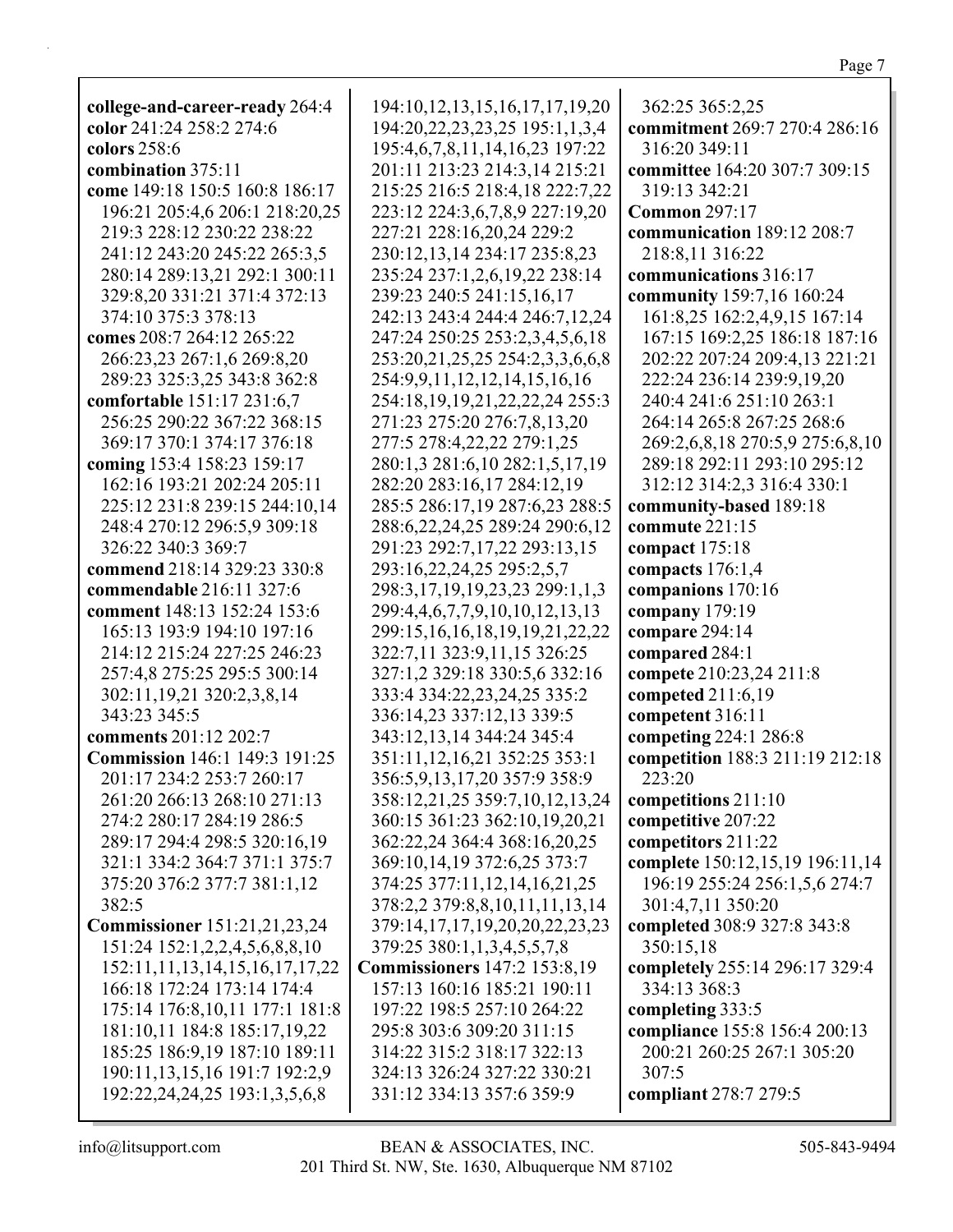**complicated** 160:5 **complied** 371:7 **compliment** 283:18 **comply** 191:21 252:3,3 278:16 **component** 270:18,18,23 271:4 272:9 **components** 155:25 **Composition** 318:4 **comprehensive** 273:14 **computer** 291:15 317:14 **computer-assisted** 235:1 **Comunitario** 170:11 **concentration** 188:21 **concept** 171:15 215:13,15 297:15 **concern** 155:7 156:7 158:15 187:18 188:1 217:4 219:12 242:13 243:16 249:15 278:5 305:20 306:7 326:6,7,20 333:13 337:6 344:15 345:7 349:11,21 361:24 366:21 **concerned** 192:4 346:3,22 **concerning** 181:16 345:10 347:1 347:7 **concerns** 149:24 151:10 170:23 192:7 249:10 256:23 279:4 302:4 306:12 307:5 320:22 334:14 338:5 367:8,12 **concludes** 261:14 **condition** 149:23 151:3 197:5 201:7 256:15 261:11 301:19 309:1 367:16 377:8 **conditional** 149:10 255:15 320:20,20 **conditions** 150:22 151:7 192:12 196:8,25 197:10 253:8 255:16 256:9,19 298:7 300:22 301:13 301:24 **conducive** 315:15 **conduct** 188:7 **conducted** 155:12 **conference** 205:13 **conferences** 176:3 **confident** 264:3 343:9 **confirm** 371:14 **conflict** 184:15,18,20 185:5,13 **confused** 370:24 **confusing** 173:13,16 **congratulations** 223:2 300:2

380:11 **congruence** 354:10 **conjunction** 375:8 **Conn** 230:3 **connection** 228:3,8 269:19 **connections** 161:7 164:8 **Consent** 150:7 371:2,10 **consequences** 332:6 **conservative** 228:1 **consider** 151:6,8 197:9,11 256:18 256:20 301:23,25 **considerably** 295:21 **consideration** 170:23 258:9 **considerations** 182:9 **considered** 250:2 378:16 **considering** 285:25 **consistent** 154:22 304:24 312:8 361:10 **consists** 361:13 **constant** 365:19 **constantly** 278:19 366:1 **constitute** 381:10 **consultant** 157:25 341:2 342:11 375:3 **consulting** 177:4 **contact** 188:9 201:24 **contain** 307:19,24 315:9 **contained** 324:23 **context** 208:13,18 235:18 **continual** 294:20 **continually** 245:19 **continue** 150:3 172:21 263:8 273:9 279:22 284:23 330:14 364:9 365:21 367:1 374:16 **continued** 148:3 316:22 **continues** 172:3 248:19 294:20 349:17 367:7 **continuity** 250:22 365:21 **continuous** 215:18 257:20 258:12 **contract** 153:25 154:15,16 156:23 157:5 199:4,11,24 258:24 259:15 260:16,18 303:17 305:16 307:1,2 310:1 333:2 **contracted** 317:2 340:6 **contractor** 178:9 **contribute** 177:18

**contributing** 229:15 **control** 178:7 179:16 180:3,9 **controls** 180:11,11 **conversation** 248:24 287:20,21 370:10 372:17 373:11,17 **conversations** 149:16 220:5,6 248:7 269:24 346:23 349:13 **convince** 278:15 **cool** 328:8 **coordinator** 218:9 319:9,16 345:1 **Cooter** 270:5 292:18 **copy** 334:20 **core** 249:4,6 297:17 361:3,5 **corner** 355:19 367:6 **corps** 349:6 **correct** 184:13 200:19 218:6,21 275:13 281:12,12 282:4,4,5 288:23 325:1,13 336:3 339:6 343:11 349:12 350:8 356:14 378:22 **corrected** 179:6 192:6 199:11 200:19 **corrective** 151:3 180:7 182:21 183:2,5,6,12,14 184:5,7 192:20 193:10 256:15 301:20 368:10 368:14 374:1 377:18,22 **correctly** 279:15 344:18 **Corridor** 159:10,12 **costs** 252:12 **couch** 269:16 **council** 156:22 157:20 158:3 164:21 165:19 166:22 167:12 170:24 181:25 182:14 184:24 185:8,9 248:8 249:16,19 250:3 262:3,5 274:23 283:18 346:24 349:13 373:12 **councils** 316:20 346:17 **counsel** 147:13 158:19 190:19 **counselor** 218:9 **counter-working** 354:20 **countries** 223:17 **county** 159:11 293:9 381:13 **couple** 154:4 158:11 165:23 177:15 206:11 207:17 234:12 240:14 284:15 305:13,16 308:14 321:25 330:6,15,18 351:12 353:24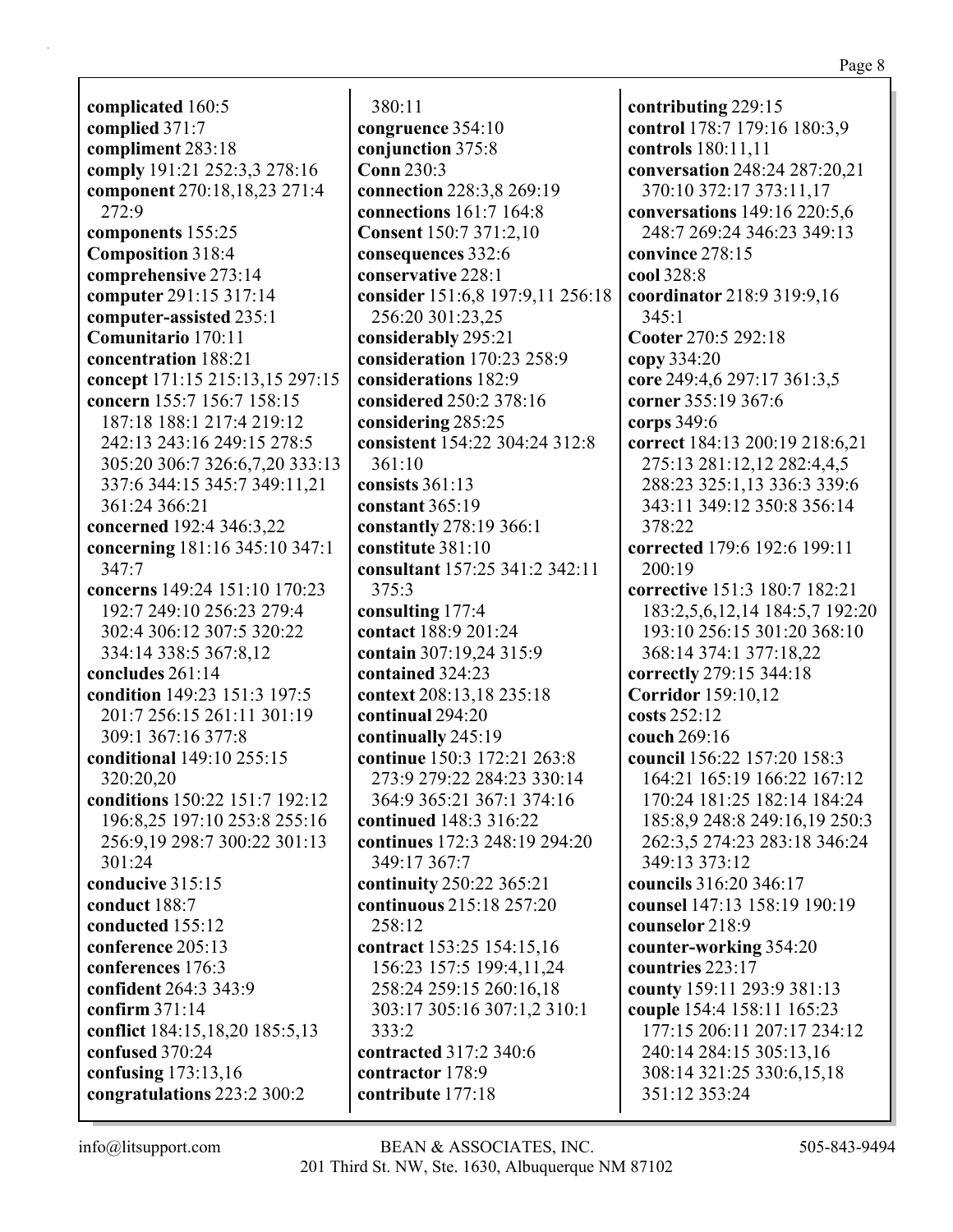**courage** 286:15 **course** 154:14 199:11 201:2 216:9 258:23 266:11 268:18 289:3 303:17 305:4 307:8 325:16 326:4 330:13 352:2 **courses** 206:17,17 235:2 **court** 146:21 296:6 364:12 365:3 381:9 **courts** 187:24 252:2 **CPO** 182:5 **Craig's** 183:8 **create** 160:3 161:11 207:15 229:19 230:3 315:15 368:1 **created** 149:14 211:21 281:19 376:4 **creating** 176:18 229:18 230:6 **creatively** 205:3 **credit** 201:23 297:19 **credits** 233:9 **cringeworthy** 328:18 **criteria** 186:21 **critical** 173:22,23,24 174:1 205:24 251:1 **criticize** 233:6 234:1,2 **criticizing** 230:23 **Crone** 147:5 152:12,13 194:18 194:19 227:19,20,21 228:16,20 228:24 229:2,5 234:17 235:8,23 254:23,24 278:21 299:5,6 333:4 334:22,23,24 335:2 336:23 379:21,22 **crossed** 195:12 **Cruces** 148:7 257:12 263:1 265:9 289:12,15 **CSD** 153:5 197:18 198:1,16 257:6 261:22 302:10 371:6,13 371:22 375:7 **CSP** 287:12 **CTE** 292:10,14,20 293:17 **Cuba** 221:15,17 **culinary** 317:13 **cultural** 161:22 165:3 **culture** 166:1 210:6 318:3 327:19 327:22 328:13 **cultures** 315:24 **cur-** 331:7 **curiosity** 161:2 **curious** 222:15 277:5

**current** 163:16 181:4 183:7 198:9 236:15 257:12 261:13 268:12,20 304:7 307:1 323:1 330:17,21 342:2,4 347:22 350:17 351:5 **currently** 183:6 205:5 207:16 213:4 245:15 285:1 303:10,25 317:16 319:22 **curriculum** 163:10 205:22 228:2 235:13 357:21 358:10,13 **custodian** 147:12 221:19 **cut** 258:1 **Cutler** 157:22 159:9,10,12,14 **cuts** 209:7,7 **cycle** 222:20 317:8 **Cynthia** 146:20 381:8,19 **D D** 148:1,1 **DA** 166:12 **DACC** 269:19 **daily** 266:15 **Dan** 201:16 202:2 204:16,16 205:10 209:24 213:21,25 215:23 216:1 217:9,13 219:2 223:6 235:22,24 244:3,23 249:25 250:24 **dance** 318:12 **danger** 286:7 **DANIEL** 220:10 222:4,11 234:11 238:3 **darkest** 215:2 **Darren** 212:3 **DASH** 279:14,15,17 356:6,8,8 **data** 150:1,11,13,19,25 151:1,2 153:11,22 157:1 161:11 190:25 191:15,19 196:10,12,18 197:3,4 197:5 198:15 202:5,11 203:23 204:3 245:23 246:3 255:14,22 255:24 256:5,6,12,13,14 257:19 257:20 259:16 262:19,20 271:15,16 273:7,24 278:20 280:25 281:4 301:2,4,11,16,18 301:19 303:16 310:17,22 311:14 314:4 321:23 322:13,19 322:20,22 323:1 324:20 325:2,4 325:11,13,17,24,25 341:12 354:25 362:5,16,22 363:2

366:23,25 367:21,24 368:13 370:25 371:5,14,22 372:16 378:6,15 379:2 **data-driven** 354:22 356:2 360:8 **date** 179:11 382:2,9,14,19,24 **date-driven** 360:5 **daughter** 158:7 169:20 214:17 214:21 242:10 329:3,6 **Dave** 192:25 **David** 147:6 183:8 250:3 **Davis** 152:4 314:8 **day** 201:20 205:19 214:24 215:12 221:16 245:22,24 255:11 266:9 297:4 300:19 311:7,15 328:5,23 330:22 331:2 332:8,9,19,22 350:8 358:2 364:24 368:21,23 368:23,24 369:7,8 **day-to-day** 296:17 366:16 **days** 151:2 215:2 256:14 301:18 370:12 371:9,23 **de** 162:10 **deadline** 293:19 321:13 **deadlines** 320:23 376:9 **deal** 149:19 **dealing** 189:13 335:16 338:24 370:7 **dealt** 169:15 367:17 **death** 209:9 **decade** 316:13 **decades** 315:16 **December** 146:11 149:4 150:20 196:19 256:7 301:12 381:16 **decide** 237:11 270:6 371:1 **decided** 175:20,21 207:25 270:23 281:17 364:22 **decides** 150:21 196:24 256:8 301:13 **decision** 150:16 196:15 256:2 281:14 301:8 321:10,11 367:3,4 **decision-making** 270:22 **decrease** 175:22,22 192:21 253:17 298:15 371:8 **decreased** 303:21 **dedicated** 231:10,12 **deeply** 315:8 **deficiencies** 305:24 **deficiency** 307:13 **define** 362:11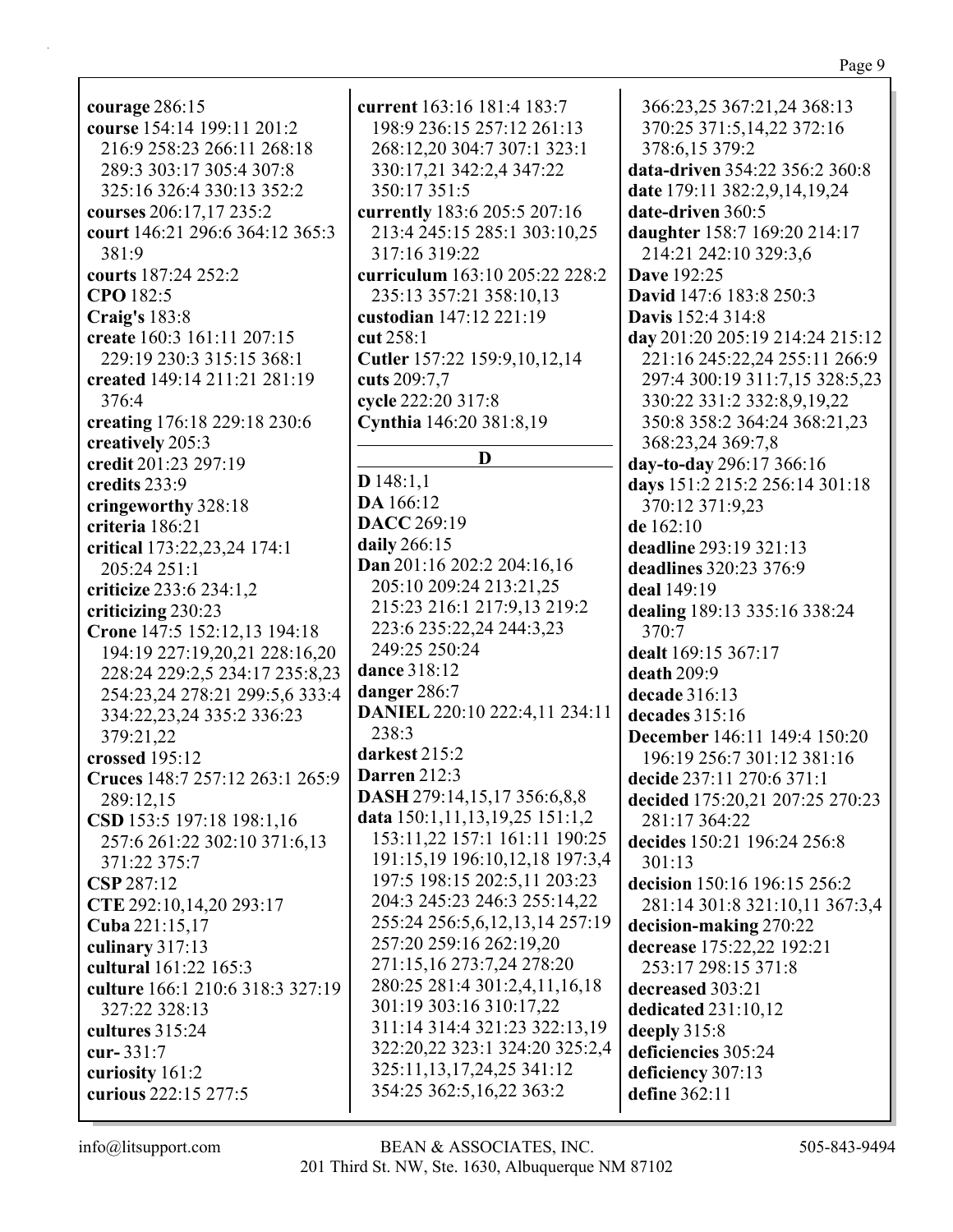definitely 175:23 227:25 270:25 271:19,21 272:2 273:4 279:8 293:8 297:7 degree 221:8 234:18 293:7 319:11 337:21 342:18 degrees 231:12 305:4 del 148:8 300:10.10 303:8 309:24 312:11,22 313:8 315:18 316:12 318:19 319:15,18,23 321:18 327:23 377:7 DEL'D 382:9,14,19,24 delays 375:3 delineate 373:18 **DELIVERED 382:9,14,19,24** delved 232:2 demand  $329:17$ demanding 350:25 demographic 234:7 355:13 demographics 222:25 234:3 262:22 311:19 **Demonstrate** 153:15 198:4 306:2 demonstrated 325:15 **Demonstrates** 153:14 157:2 Demonstrating 198:3 306:5 dentists 232:20.21 **Denver** 314:1,11 department 229:10 235:6 265:6 266:20 282:22 317:19 340:20 349:1 361:13 depending 269:25 depends 302:24 depicting 230:4 Deputy 147:10 201:17 261:21 262:15 271:16 273:6 deserve  $201:23$ design 207:4 212:5,19 229:22,22 229:25 234:23,25 235:1 277:11 designed  $206:17,20$ despair  $296:10$ desperate 275:15 detail 338:9,13,16 detail-oriented 343:1 detailed 156:20 343:11 details 202:17 343:17 344:18 determination  $153:13\,371:13$ determine 362:15 368:8 determined 153:17 263:17 determines 362:17

devalues 354:23 develop 165:2 171:6 205:23 277:13 292:12 342:12 developed 208:9 213:2 232:15 developing 163:13 231:17 development 165:4 231:15 278:2 316:18 360:17.25 device 208:23,24 209:5,11 devoted 209:25 210:3 **diameter** 230:5 difference 204:6 different 160:7,22 162:11,22 163:7,17 168:21 179:18 181:18 186:21 204:15.18 212:14 224:1 229:7 233:16 241:1 269:10,10 270:10,13 271:19,21,22 272:20 280:11,19 281:22 289:13 291:9 292:20 293:9 295:12 296:21 297:4 315:24 316:2 323:6 343:25 344:11 346:11 351:13  $357:25$ differential 232:3 differently 272:15,17 286:12 329:4 difficult 161:3 189:14 217:10 245:3.16 287:14  $\text{d}$ ig 173:12 digging  $321:24$ digitally 189:16 dilemma 367:15 dip 198:19 303:24 dips  $154:5$ direction 160:6 273:1 285:22  $349:14$ directly 178:8 208:3 director 147:9,10 170:11 201:17 201:18 204:17 261:21,21 262:11,15 264:18 265:13,14 267:14 268:4,23 370:15 377:22  $dirt$ -poor  $190:1$ disabilities 164:9 244:9 264:20 265:6,20 267:17,22 282:8 323:25 324:1 356:15 357:7,10 disability 258:22 disadvantaged 186:16 221:8 258:21 312:2,7 disaggregated 310:16 disappearing  $332:14$ 

disapprove  $224:16\,227:3$ discipline 173:23 175:9 316:21 disconnect 352:15 discouraged 219:19 discovered 281:16 341:20 discrepancies  $260:5\,322:1\,324:6$ discrepancy 323:2 discrimination 251:23 discuss 373:23 375:12 discussed 282:15 334:1 discussing  $196:22\,372:13$ discussion 148:3 151:12 193:7 253:22 255:6,11 275:1 298:20 351:22 368:12 369:23 373:24 374:3,11 378:7,11,13,14 380:14 discussions  $281:1$  370:5 disk 184:11 Disks 382:8, 13, 18, 23 disorder 346:25 disparity  $222:10$ distance 230:4 **Distinguished** 190:20 191:11 distracting 300:25 distress 180:25 district 174:25 178:15 189:3 262:4,8 283:21,23 284:1 286:10 289:20 319:5 districts 239:2 286:9 334:9 diverse 220:12 315:11,14 diversity 170:9 303:13 315:22 divide  $153:1$ divided 153:2 doctors 190:1 221:2 232:18,19 document 345:6 372:23 373:10 382:8,13,18,23 documentation 308:4 documented 155:17 documenting 182:1 documents 372:24 dog 178:22,23 dogs 328:22 doing 149:10 163:20,21 166:15 175:24 177:7 180:7 182:2 194:4 194:7 202:8 203:6,23 204:4,10 211:13 218:13 223:19 226:17 226:20 227:1,13 229:3,20 239:4 241:1 242:16 244:21 245:20,22 246:25 247:3 252:15 255:15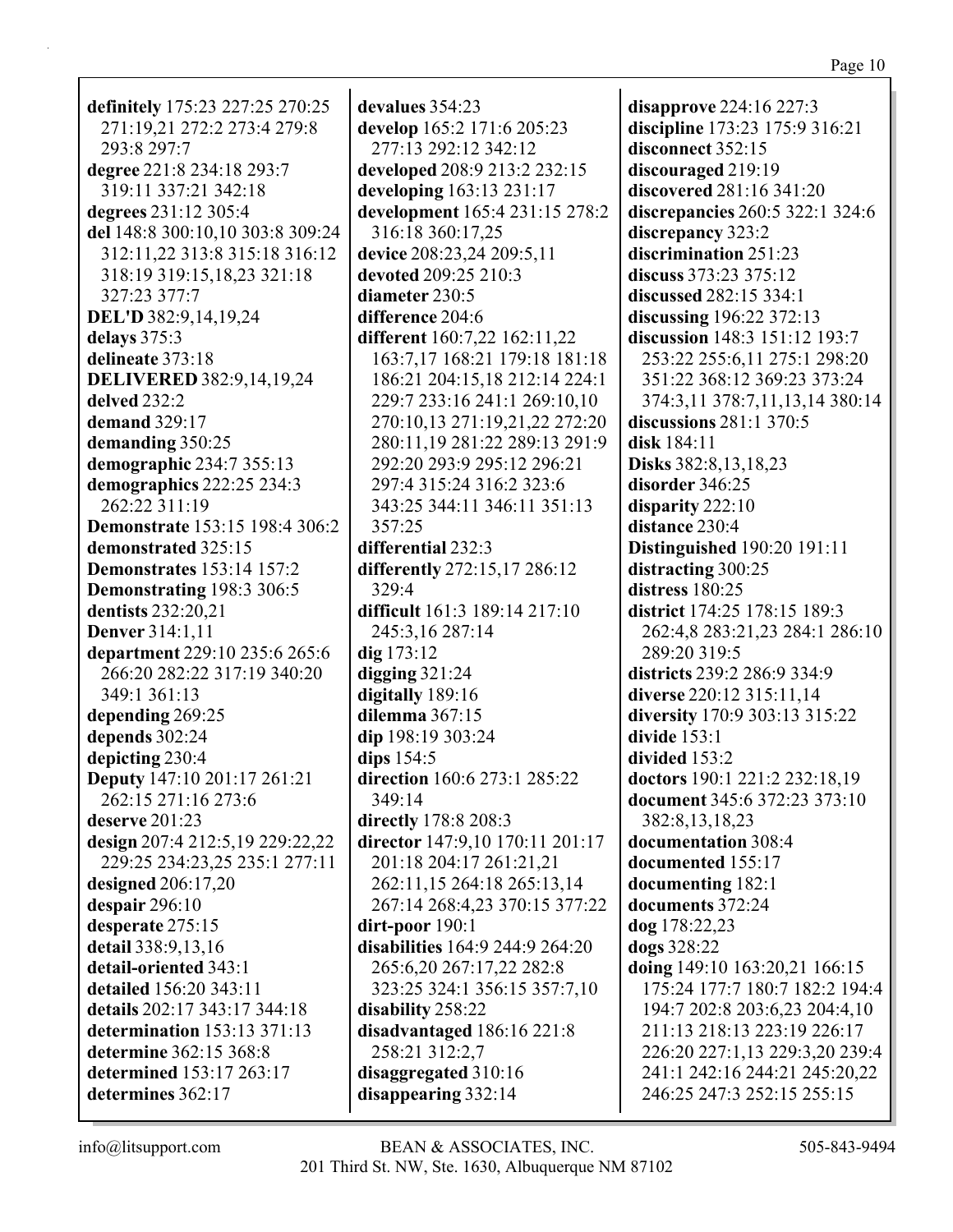| 266:17 267:3 270:2,20 272:11     | due 163:16                       | 302:10 313:3 321:6 355:18       |
|----------------------------------|----------------------------------|---------------------------------|
| 278:18 281:16,17,22 283:7        | dust 176:16                      | eight-minute 152:24             |
|                                  |                                  |                                 |
| 284:2 285:11 291:12 293:14       | Dynamite 328:19                  | eighth $165:21$                 |
| 294:19 295:23 327:5 330:11       | E                                | eighth-grade 246:17             |
| 333:14 334:5,10 336:21,25        |                                  | eighth-grader 170:13 328:3      |
| 343:2,3,10 344:7 348:20 351:15   | E $147:1,1$ $148:1,1,1,4$        | eighth-graders 211:4            |
| 352:3, 13, 14 354: 15 374: 19    | e-mail 255:12                    | either 149:23 155:22 162:15     |
| 378:9                            | EA 164:16 358:7                  | 243:11 259:19 263:2 269:16      |
| dollars 178:8 226:13 338:11      | ear 300:24                       | 282:7 311:6 319:22 324:24       |
| <b>Don</b> 146:13                | ear-hole 204:9                   | 331:22 349:11 363:6,24 368:23   |
| door 221:7 225:12 243:7          | earlier 197:24 347:9 370:8,9,10  | 378:20                          |
| doors 189:21 221:9 308:19        | early 159:21 168:3 258:13        | El 162:25 164:21 200:15 224:21  |
| dots 355:17,18                   | 313:22                           | 225:18 282:7 306:19,20 316:15   |
| double-check 322:23              | earn 295:18 312:22               | 317:24 364:25                   |
| double-checking 359:8            | earned 314:8                     | ELA 229:11                      |
| double-sign 342:15               | earth 230:5                      | elect 230:22                    |
| doubt 274:14,14                  | easier 296:25 369:6 372:22       | elective 232:1                  |
| <b>Doug 359:21</b>               | easy 172:25 187:21 275:3         | electricians 291:25             |
| downfall 159:18                  | <b>ECE 206:18</b>                | element 181:22 315:6 328:13     |
| downward 349:15                  | echo 170:16 294:8,12             | 360:23                          |
| dozen 206:22                     | eclipses 314:15                  | elementary 210:1 231:1,4,5,8,11 |
| Dr 262:2 309:10,19 319:2,6       | economically 186:15 220:12       | 231:18 233:5 236:13 237:24      |
| 322:12 324:12,19 325:14          | 258:21 312:2,6                   | 238:22 239:11,24 240:15 243:4   |
| 327:21 330:20 331:11 334:12      | economists 293:4                 | 319:4                           |
| 340:14 341:14 344:23 346:7       | ecosystem 162:12                 | elements 296:5 377:10 378:5,15  |
| 350:8 352:24 353:2,22 356:7,11   | ed 157:20 164:12 229:25 247:25   | eleven 203:12,20                |
| 357:5 359:23 360:14 362:4,12     | 264:18 265:12,16,20,25 266:1,7   | Elizabeth 279:3                 |
| 380:12                           | 266:20 267:1,10,13 290:14        | ELL 218:7 268:10                |
| <b>Dragons</b> 319:24            | 336:24 356:22                    | <b>Elliott</b> 157:19           |
| drastic 257:24                   | educate 217:6                    | ELLs 268:13                     |
| draw 186:14 188:11,13 189:4      | education 146:1,12 149:3 168:1   | ELP 260:4                       |
| 355:16                           | 169:7 172:4 196:3 204:2 210:10   | ELs 294:19                      |
| drawn 337:2                      | 213:8 223:4 227:24 236:18        | embarrassed 229:11              |
| dream 202:20,24 203:11,13        | 238:21 246:9 253:7 265:6,11,17   | embraced 172:19                 |
| <b>dressed</b> 270:13            | 265:21 266:13 267:6,16 282:22    | emergency 208:8 212:18 260:22   |
| drills 260:22,23,25 308:3 343:23 | 298:5, 13 315:4 316:9 317:17, 19 | 260:25 308:3 335:7              |
| 344:10,11                        | 319:4,15 338:12 355:24 377:6     | emotional 270:17,24 271:1       |
| drinking $214:5$                 | 381:1,12 382:5                   | emphasis 283:19                 |
| drive 372:17 373:10              | educational 192:19 240:4 253:15  | emphasize 235:5                 |
| <b>drivers</b> 265:17            | 357:24 361:16                    | empirical 203:23 204:3          |
| drives 325:6                     | educators 333:11                 | employed 218:8                  |
| driving 233:23 363:2,2           | effect 308:17                    | employees 156:10 201:5 261:8    |
| drop 163:1 186:2 330:25          | effective 336:20                 | 308:23 336:22                   |
| dropped $187:14$                 | effectively 320:19,21            | empowered 283:13                |
| drove 221:17                     | effort 172:9 225:16              | empowers 213:13                 |
| dual 357:22                      | efforts 188:2,25 226:18 318:5    | <b>EMR</b> 208:10,23            |
| dual-agreements 206:12           | eight 153:2 195:9 207:1 214:16   | <b>EMS</b> 208:5                |
| dual-credit 206:16 317:12        | 215:20 225:24 257:8 263:12       | <b>Enchanted 240:11</b>         |
|                                  |                                  |                                 |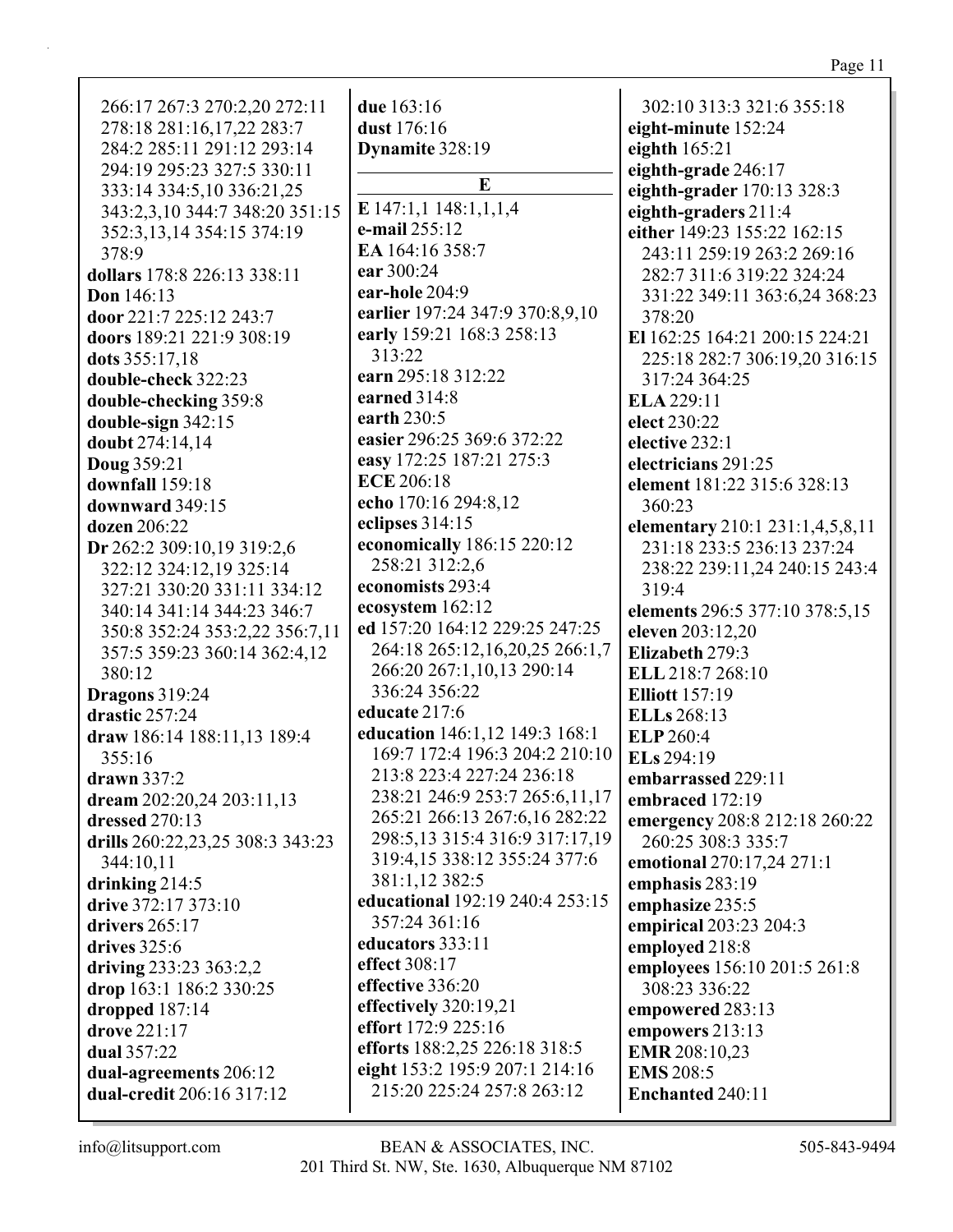**Encinias** 165:17,19 **encourage** 172:1,2,15 232:10,25 235:2 251:22 344:20 **encouraged** 220:3,23 222:17 232:8 252:24 285:21 **encouragement** 170:20 231:2 **encouraging** 172:20 233:4 239:16 **energy** 172:9 **engage** 236:14 **engagement** 175:24 263:23 283:12 **engagements** 264:5 **engenders** 316:5 **engineering** 198:11 204:20,21 206:14,17,18,19 207:3 212:9 213:6,12 216:25 219:14,25 220:25 229:22 232:14 **engineers** 212:13 232:21,22 **English** 192:17 200:12,14 226:7 234:18,18 235:6,11 253:13 258:22 260:1,6 268:5 273:23 298:12 306:15 311:24 317:17 317:25 318:4 357:13 **enjoy** 169:5 311:16 **enjoyed** 321:18 **Enlace** 170:11 **enrichment** 218:23 226:21 **enroll** 289:23 **enrolled** 200:4 236:8 259:5 313:23 317:16 350:7 **enrollment** 186:11 189:6 198:9 199:25 251:2,21 257:12 260:14 260:20 284:22,24 291:8 303:10 306:23 307:3 330:17,21 338:10 **ensure** 215:15 218:11 333:17 334:7,10 344:6,21 373:4 **enters** 172:24 185:17 **enthused** 354:4 **enthusiasm** 216:9 **entire** 162:13 261:22 270:12 280:18,23 296:13 327:24 328:5 **entities** 240:4 289:11 297:5 **environment** 170:3,19 251:7 257:18 263:5 333:20 **environmental** 303:14 318:2 **environments** 287:3 **epidemiology** 171:19

**equal** 234:4 **equally** 234:4 **equitable** 189:1 **equity** 164:20,20 236:18,21 249:16 **ERB** 179:8 183:16,17 **error** 260:4 353:8 **errors** 260:12 **Española** 335:24,25 **especially** 164:8 182:14 196:20 208:4 220:22 285:16 286:2 288:10 338:23 353:23 362:23 **ESSA** 278:9,16,18 **ESSA-compliant** 277:9 **essential** 181:22 264:6 **essentials** 204:24 **establish** 249:17 264:11 **established** 344:25 **establishing** 361:4 **etiquette** 269:13 **EV3** 211:20 **event** 207:14 **everybody** 171:1 241:6 251:6 270:12 328:17 332:7 333:15 361:18 366:10,10 **Everybody's** 356:7 **everyone's** 149:14 **evolution** 250:19 321:20 **exactly** 163:11 216:5 234:3,7 249:1 271:23 333:2 339:6 **example** 161:20 170:24 171:5,9 171:11 172:3,22 178:7 183:16 210:11 212:15 269:11 322:2 328:3,24 357:21 358:16 367:19 371:15 **exceed** 156:25 331:1 **exceeded** 199:24 259:4 305:9 310:25 345:8 **Exceeding** 347:6 **Exceeds** 305:8 345:14 362:7 **excel** 164:10 **Excellence** 354:18 356:10 **excellent** 216:19 **exceptions** 156:6 **exchange** 191:3,17,19 **excited** 164:18,24 232:11 264:9 266:21 366:12,12 **exciting** 168:8 249:23 351:17

**excluded** 234:9 **excuse** 227:21 276:1 308:23 321:5 377:4 **Exhibits** 382:8,13,18,23 **exist** 262:25 **existence** 239:22 **exited** 263:9 **expand** 189:7 **expanded** 214:25 **expanding** 250:6 **expect** 246:15 311:10 **expectation** 180:15 **expectations** 161:10 163:6 164:1 165:6 210:7 212:17 **expected** 154:4,6 199:1,12 258:16 260:18 304:14,19,20 **expecting** 311:24 **experience** 162:16 206:25 207:5 212:21 231:23 271:2,5 311:8 319:1 331:12 332:10 365:7 **experienced** 272:13,16 **experiences** 160:22 161:13,18,22 162:1,8,9 216:16 366:18 **explain** 323:2 328:2 362:10 **explaining** 262:13 **explanation** 181:9 326:17 332:17 354:9 **explore** 165:1 205:14 272:19 281:16,16 **Explore's** 280:12 **exploring** 336:25 **exposed** 169:25 **exposure** 162:1 **express** 192:8 194:2 265:19 **expressed** 227:23 306:3 366:16 367:12 **extend** 368:6 **extended** 268:24 289:9 **extension** 321:9 **extent** 191:5 337:6 360:6 363:4 363:18 373:12 **extra** 164:13 244:9,13 285:2 **F F** 148:6 **Facebook** 217:19 240:12 335:9 **faces** 225:13

**facilitate** 158:1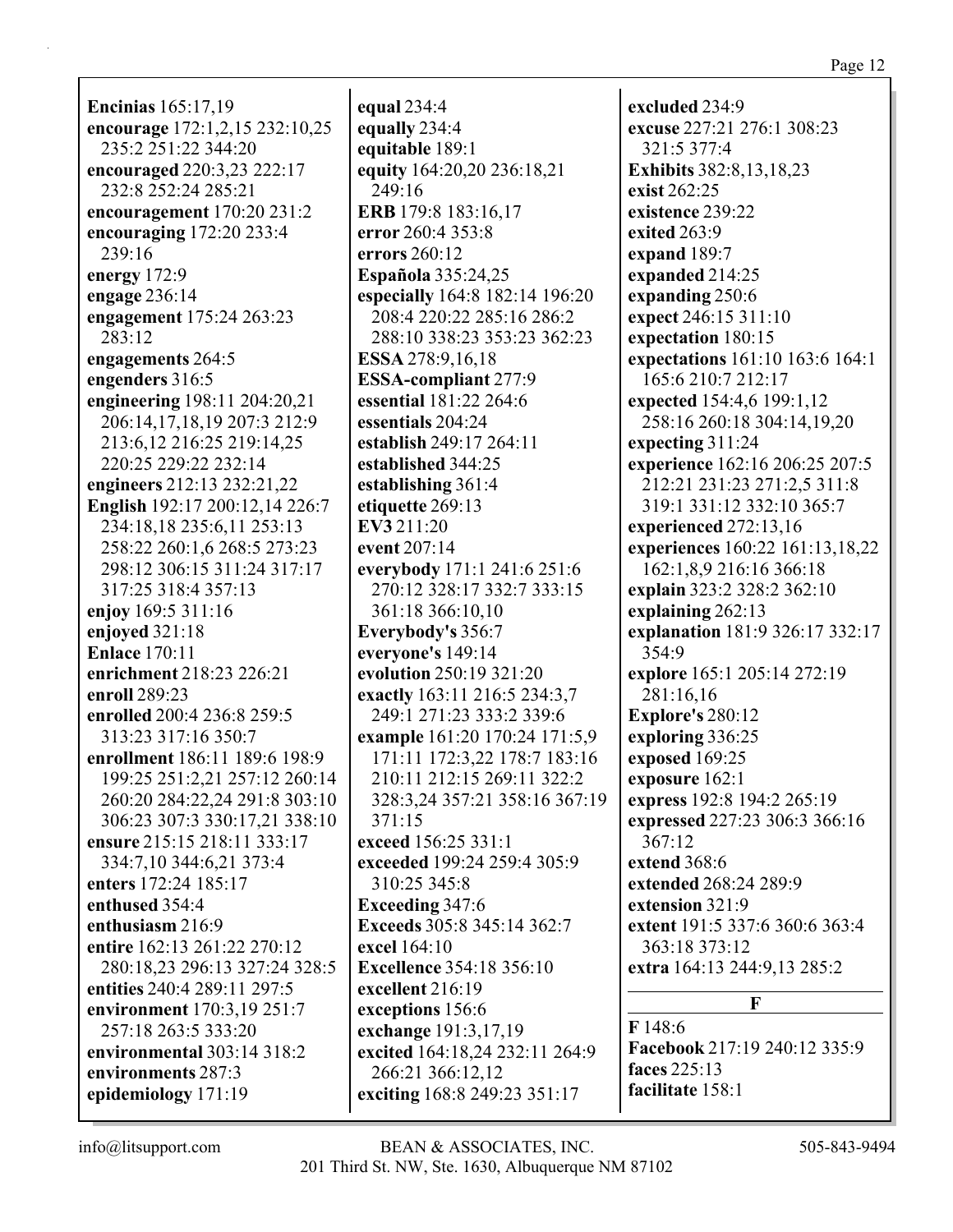**facilities** 158:6 260:21 308:2 **facility** 156:14 158:13,22 159:8 177:13,20 201:8 209:25 261:12 309:2 **fact** 156:25 160:21 161:4 169:17 169:24 172:19 183:7 189:25 207:17 211:1,11 229:9 230:2 236:2 255:12 275:6 287:11 303:11 367:9 369:23 **faculty** 251:6 **fail** 226:4,4 **failed** 226:8 353:20 **failing** 153:15 198:4 236:2 306:2 316:24 328:14 343:21 345:12 346:2 **Failings** 345:9 **Fails** 345:16 **failure** 227:11 **fair** 149:19 188:25 189:5 370:1 370:19 **fairly** 198:18 200:7 **fairness** 369:17 **faith** 191:1,17 **fall** 239:11 313:16 343:15 346:19 350:2 **falling** 346:16 **falls** 248:6 259:3,23 305:5 306:9 337:23 345:12,13 **familiar** 181:14 242:15 293:17 294:2,17 359:19,21 **families** 147:9,11 165:8 238:14 265:7 316:23 **family** 221:16 265:3,3,4 274:25 275:16 297:24 329:1 **fantastic** 226:11 227:12 329:14 365:11 366:3 **far** 179:6 217:18 222:7,25 223:1 244:20 251:16 259:3,23 281:23 282:14 305:5 306:9 337:23 340:11 345:12,13 **father** 215:3 329:2 **fatigue** 353:25 **fault** 160:10 **faulting** 326:9 **favorably** 234:15 **favorite** 166:6 315:25 328:15 **FBI** 336:3 **Fe** 146:13 148:9 166:5 212:4,6

303:9 312:14 313:25 314:3 317:3 318:11 319:16 335:23,24 355:23 361:15 369:7 381:13 **Fear** 363:11 **February** 150:7 151:5,13 176:3 197:9 256:17 301:22 368:12,17 371:24 372:3,15 378:8,14 379:5 **federal** 278:5 **feedback** 218:10 279:23 **feel** 162:1 163:25 169:1 227:16 239:23 272:24 297:1 316:4 342:25 343:9 363:6,8 367:22 373:16,23 **feeling** 263:4 327:19 **fellow** 208:20 223:21 **felt** 149:18 365:3 **female** 221:1,2 249:12 **females** 213:13 220:20 **festival** 311:16 329:10 **fewer** 219:20 **fewest** 248:4 **field** 166:25 167:2 216:12 **fields** 213:13 217:1,5 241:1 **fifteen** 343:24 **fifth** 169:21 170:14 **fifth-grade** 247:9 **fifth-graders** 161:23 **fight** 178:25 **fighting** 168:18 **figure** 177:18 233:2 236:11 252:21 277:19 324:5 366:9 370:21 **figuring** 360:11 **file** 334:21 **filed** 183:8 **files** 307:18,20,21,23 **filing** 179:10 **filings** 179:8,9 **fill** 215:20 241:12 **film** 162:7 **final** 203:6 300:9 321:11 **finalists** 208:15 **finally** 170:5 180:4 355:3 **finance** 318:20 319:13 337:21 342:20 **financed** 226:13 **finances** 159:19 160:2 172:18 188:18

**financial** 150:18 151:10 155:8,24 156:3 157:18 176:23 177:7 180:23,25 181:20 182:9 192:4 192:19 193:25 196:17 200:13 200:21 256:4 269:21 301:10 302:1 305:20 307:5,15 309:15 318:13 337:15 338:6,14,23 339:3,7 342:3 349:16 367:12 368:9,11 372:9,12 373:1,21 374:2 377:9 **financially** 274:13 **financing** 177:13 **find** 173:11 177:12 187:2 217:20 237:6,10 241:24 292:15 300:17 322:2,10 342:1 **finding** 178:13 180:7 183:17,17 183:21 184:2,14,17 200:23 **findings** 155:9,9 156:2,2,3 176:23 177:11 178:14 179:12 179:13,14 180:16,17,19 182:4 191:24 200:22,25 201:1 259:14 305:21 307:8,11 340:23,24 341:19 343:4 **fine** 242:11 352:22 **fingertips** 238:25 **finish** 293:20 314:5 **finished** 295:15 319:19 **fire** 339:19 366:9 **fired** 335:18 363:10 **firemen** 270:11 **firms** 207:4 **first** 149:11 153:10,17 155:19 165:16 169:12 176:14 197:25 199:3,15 201:19 207:19 211:2 241:18,23 250:5 261:20,24 265:1 267:12 274:8 277:2 281:15 292:9 296:23 303:20 305:5,6,16,25 311:15,19 327:10 329:10,11 330:16,19 333:19 336:7 340:11 353:5,9,20 360:16 361:2 370:25 **first-of-its-kind** 207:8 **firsthand** 207:5 333:9 **fiscal** 178:6 **fit** 249:3 281:14 **five** 154:18 165:14 169:13 192:11 206:8,12 208:25 217:23 225:24 233:3 253:8 259:15 270:18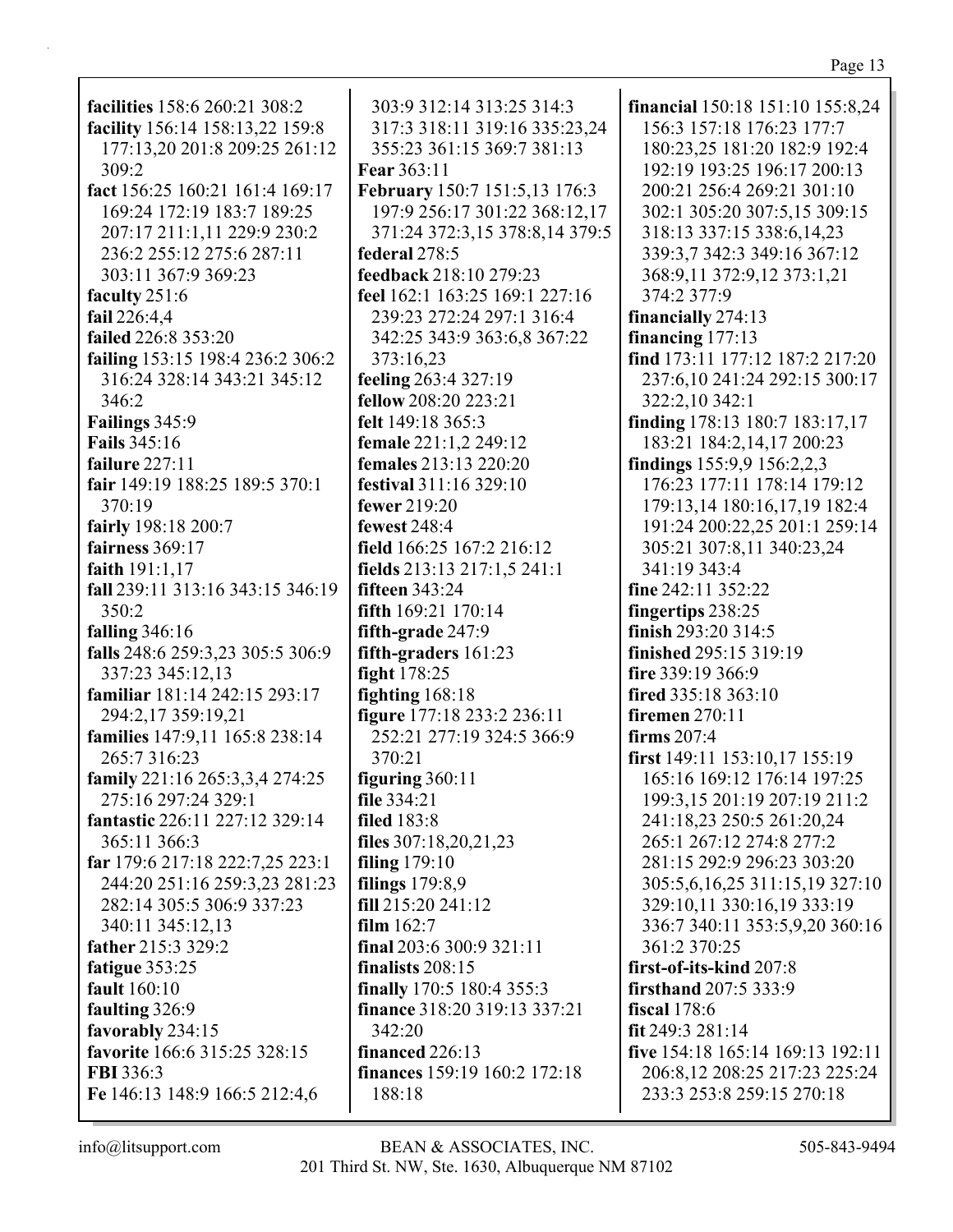298:6 309:20 337:22 341:25 345:9 358:4 365:14 377:8 **five-** 298:14 **five-minute** 376:23 **five-year** 202:19 277:4 292:8 **flag** 182:6 **flat** 367:3 **flavors** 281:8 **flexibility** 159:1 **flexible** 351:2,4 **flip** 173:10 **flipping** 358:23 **FLOOR** 165:18 166:20 167:19 169:11 170:7 211:16 214:17 223:9 **Florida** 318:25 **flourishing** 172:20 **flow** 210:19 **flowing** 278:6 **fluctuation** 332:24 **fluent** 189:19 **focus** 163:14 165:7 202:10 213:12 227:22 229:14 263:18 268:24 269:11 270:16 272:9 273:2 286:12 292:15 317:6 337:14 **focused** 210:13 219:22 268:19 269:7 270:19 316:11 **focuses** 218:2 317:19 318:12 **focusing** 285:10 **fold** 165:5 **folks** 197:24 257:4 300:10 309:8 363:23 369:7 **follow** 160:6 230:15 251:20 261:5 269:17 278:13 289:1 **followed** 345:3 **following** 182:2 259:10 310:1 316:19 337:18 369:15 **follows** 300:7 **food** 224:4 329:2 **force** 270:15 **forced** 225:25 **foregoing** 381:10 **formalizing** 316:15 **formative** 162:19 360:19 **former** 194:5 221:20 244:15 318:25 319:8,14 327:10

**forth** 229:3 372:23 **fortunate** 158:22 190:2 251:6 354:17 **Fortunately** 284:21 **forum** 239:3 **forward** 167:13 171:7 180:15 181:6,17,25 182:1 210:14 217:15,18 245:19 248:21 249:8 249:16,24 250:17 273:9 285:19 371:4 375:13 **found** 149:23 208:6 212:16 306:4 336:10 **foundation** 157:23 177:16 184:15,16 185:1,4,7,16 229:16 263:20 272:5 **founded** 315:3 321:19 355:25 **founder** 158:5 239:7 **founders** 278:15 **founding** 263:12 276:23,25 278:3 **four** 167:4,20,20 205:18 225:23 262:15 265:12 284:25 294:7 305:8,10,22 313:2,13 314:6 318:21 332:1 339:11 341:25 **four-** 298:14 **four-day** 205:2 218:16,21 **four-year** 253:16 292:4 293:7 305:1 **fourth** 267:11 274:19 277:3 311:1 313:16 **fourth-grade** 247:7 **Fractal** 229:16 **fractals** 228:8 229:19 **frame** 203:25 204:7 212:2,15 378:24 **framework** 155:21 163:5 165:6 200:9 226:6 248:3 258:5 259:22 259:25 279:17 281:13,19,23 306:7 345:7 346:2 349:15 367:10 **fraud** 338:7 **Free** 271:20 282:11 317:18 355:20 **freshmen** 213:8 **Friday** 205:3,6 215:9 218:20,22 219:1,3 228:20 **Fridays** 170:25 171:1 218:20 219:4 226:21 237:22 268:24 **Friedman** 147:12 197:17 201:18

214:13 276:2,6 320:6 321:5 382:7 **friends** 331:25 **front** 203:11 238:24 242:14 275:23 325:19 326:18 327:23 328:17 **fruition** 202:24 **Fuentes** 158:19 190:18,20,21 191:9,12 **fulfill** 314:9 375:9 **full** 149:11 163:9 164:15 172:12 177:6 196:5 358:2 371:1 373:24 **full-time** 164:2,4,16 265:24 267:15 339:21,25 340:2 341:23 341:23 342:5,7 **fully** 325:22 342:24 347:23 **fun** 166:25 168:7 212:8 232:4 **functioning** 201:25 246:19 **fund** 180:23 285:11 **funding** 282:23 286:1,24 287:19 **funds** 159:2,10,11 161:17 164:19 177:19 180:24 186:22 283:1 330:25 338:8,24,25 **further** 190:12 191:2 253:22 298:20 335:14 368:11 378:11 378:12 **future** 150:14 151:5 158:7,7 179:22 181:7 196:13 197:8 205:25 210:8,10 213:2 215:1,17 216:13 221:13 255:25 256:17 260:12 301:5,22 **G G** 148:1,7 **GAAP** 180:14 **gain** 210:8 364:1,1 **gains** 273:8,8 **game** 205:9,11 **games** 168:16 **gaming** 288:4 **gaps** 360:11 **garage** 329:1 **gardening** 330:11 **Garnet** 211:12 213:18 214:18,21 215:5 220:18 223:7,8,13,16 224:5 228:13,15,18,22 229:1 237:12,21 238:2 242:22 247:18

**forms** 336:5

247:21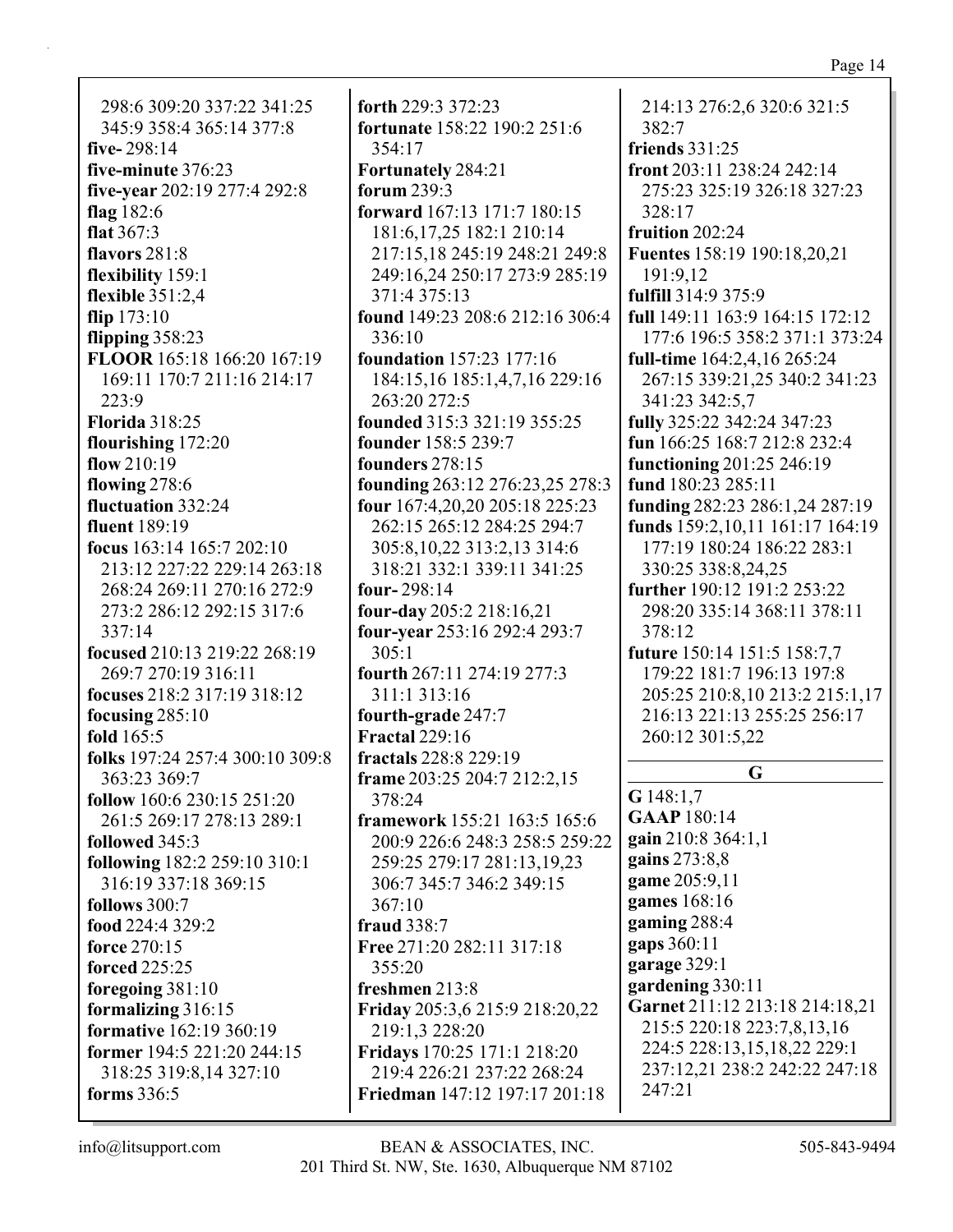**Gaspar** 146:13 **GATE** 357:10 **gathered** 281:3 **GED** 227:8 **general** 159:4,15 177:21 183:19 202:2 231:22 238:21 243:10,18 354:21 355:8 **generally** 156:4 307:10 337:19 342:16 **Generation** 293:17 **gentlemen** 202:20 209:19,21 **genuine** 274:25 **geometry** 230:2 **Geri** 262:1 **Gerlicz** 321:19 **get-go** 275:15 **getting** 189:4 207:5 212:8 226:12 229:11 232:13 233:9 248:25 287:21 295:16 314:24 322:16 323:21 327:9 340:15 354:13 356:22 357:2,13,19 362:6 364:3 370:24 376:24 **giant** 209:8 **gifted** 184:10 **Gipson** 147:3 152:6 187:9 193:3 218:17 227:23 246:24 254:4 298:24 351:21 378:2 379:15 **Gipson's** 193:5 **girl** 328:16 **girl's** 329:1 **girls** 211:5 216:17 219:19,20 220:19 221:7 222:16 223:2 240:16,18 318:12 **Giron** 167:18,20 **give** 178:24,24 189:20 193:16 208:12,18,20 238:7 295:24 316:8 327:3 350:1 355:6 371:23 376:20 **given** 332:19,22 334:8 335:18 361:24 **gives** 205:17 356:3 363:17 **giving** 231:17 233:4 239:3 244:9 283:9 **glad** 197:13 218:5 **glaring** 224:11 **glass-blowing** 328:4 **glean** 184:12 **GLENNA** 147:7

**global** 174:7 **gloss** 235:25 **go** 160:23 161:19,22,25 162:3,7 162:10 164:19 167:6 168:5 169:2 171:17 176:22 179:10 180:18 182:7 183:15,21 187:17 187:19 190:5,6 191:20 193:23 195:13 196:7 200:17 202:16 203:17 207:3 208:19 210:23 211:9,9 212:2 213:17 214:24 217:5,15,18 222:17 227:8 232:24 233:15,16,19 237:11,14 237:23 238:9,9 241:2 245:7 248:17 249:23 250:17 251:10 251:18 253:4,5 256:24 262:12 264:15 270:8 272:25,25 273:1 277:22 280:24 285:23 286:18 291:20 292:3,5 296:2 297:25 302:8 311:10 322:17 325:22 328:2 335:14 341:11 345:15 348:5 359:13 364:22 366:13 371:2 372:23 **goal** 154:15 173:20 174:21 175:3 175:5 213:11 220:20 223:18 224:1 236:10 247:1,5,11 260:15 269:15 292:10 307:1 310:3,10 310:20 311:1 368:4 **goals** 154:11,14,19 163:15,15,17 163:19,23 165:7 173:16 199:23 213:15 247:1,12 259:1,4 266:15 273:3 305:3,8 325:6 326:9 **goes** 159:8 249:16 265:21 275:1 296:23 331:13 338:10 349:10 360:9,10 **going** 149:8,24 153:5,10 154:11 155:19 162:14 165:20 167:4 168:2 170:16 178:24,24 180:6 180:15 181:6 193:10,16 195:20 202:10,18,23 203:1,20 205:8,10 206:1 208:19 210:4,9,17 212:23 217:14 219:20 223:23 225:9 231:15 233:8,9,11 240:25 241:11 244:1,16,22 248:7,19,21 249:3 250:11 252:4 261:17 262:9,12,22 269:1 270:2,7 271:17 273:9,18 277:3,6,19,20 278:6 280:9 284:15,23 285:19 285:23 288:13 290:2 291:16

293:20 295:12 296:2,4 297:7 300:4 302:5 303:2,8 305:25 326:13 329:17 331:8 333:18 337:7,8 338:21 340:18 341:3 342:6 343:7 345:5,6,20 346:11 346:23 349:13,21 352:10,20 353:25 363:3,5,9 364:7,13,14 364:15 365:20 366:3,4 367:1,18 367:24 369:1 371:16 373:18 374:9,12,18 375:2,22 377:4,19 378:4 379:1 **golf** 168:12 **good** 153:7 154:23 156:15 157:13 159:1 165:18 167:19 176:11 182:15 190:10 191:1,17 201:16 202:18 204:4 214:20 217:12 224:4 226:1 227:9,9,16,23 235:23 248:7 251:11 255:8 261:15,19 264:21 268:8 269:19 271:12 273:18,25 277:18 279:12,24,25 309:6 315:1 330:9 345:16,25 348:2 351:9 355:11 362:12 364:20 366:7 367:4 **gotten** 251:20 260:24 266:1 **governance** 158:3 181:20,25 182:14,25 248:8 249:19 250:3 262:3,5 274:23 283:18 346:24 349:13 368:11 373:12 **governing** 156:18,22 184:24 185:8,9 318:18 334:6 346:17 350:13 **government** 293:4,9,9 314:17 339:15 **governor** 216:14 221:20 296:3 **Governor's** 207:8 **GPA** 215:7 311:10 **grade** 160:22 164:17 165:21 168:4,25 169:21 170:14 174:9 174:11 175:23 209:23 213:1 220:3 273:14 314:16 322:15 361:14 **grade-level** 161:10,17 **grades** 198:8 257:11 273:15 303:9 **grading** 273:12,16 297:18 **grads** 269:22 **gradually** 258:16 305:7 **graduate** 227:11 311:3 314:6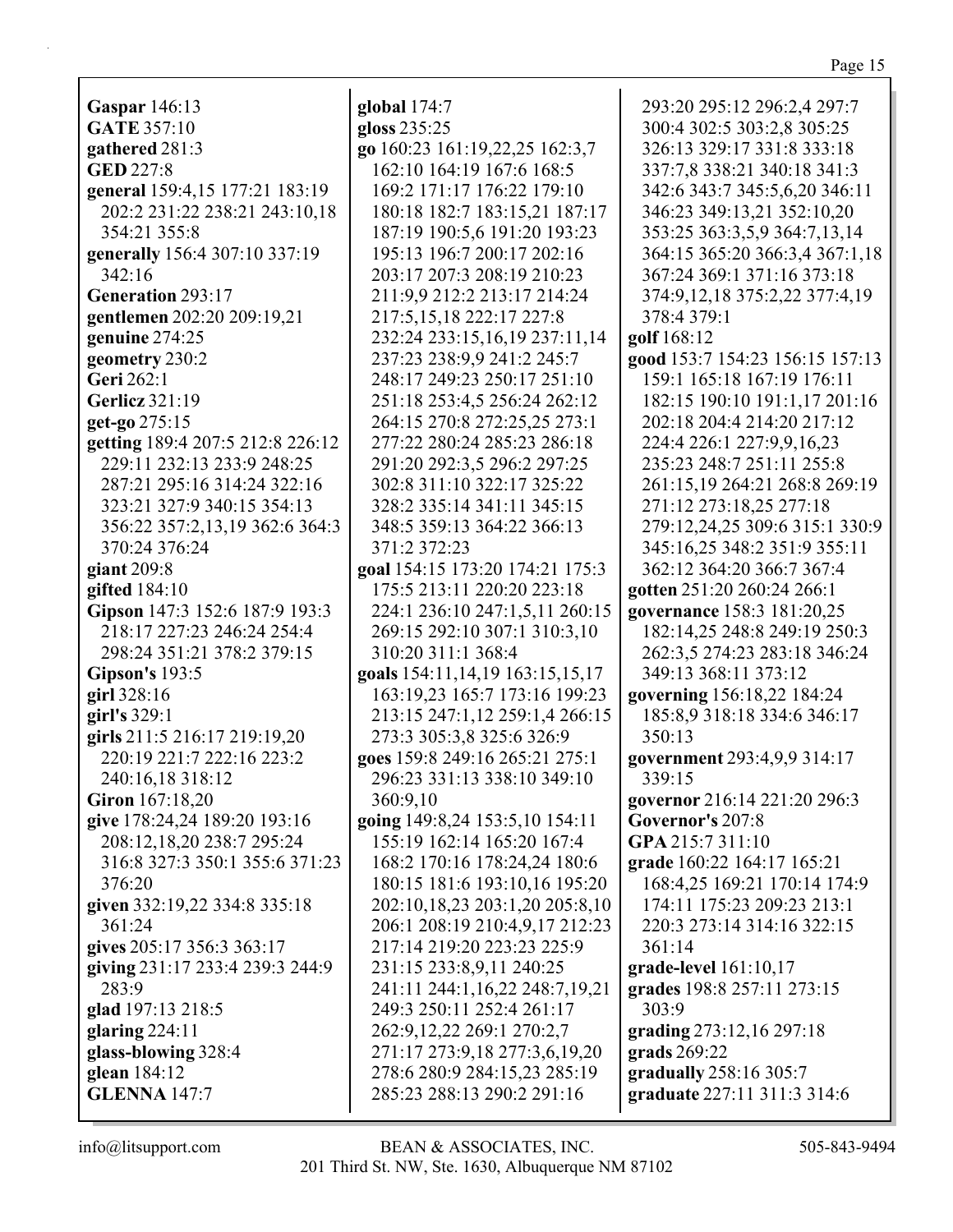| 319:18 328:11 355:7                                         | $\tilde{z}$                                    |
|-------------------------------------------------------------|------------------------------------------------|
| graduated 225:23 313:13,15,16                               |                                                |
| 313:20,20,22 319:22                                         |                                                |
| graduating 189:25 217:23                                    | $\begin{pmatrix} 1 & 1 \\ 1 & 1 \end{pmatrix}$ |
| 269:16,16 352:19                                            | $\ddot{\cdot}$                                 |
| graduation 199:21 225:21,22                                 | $\tilde{z}$                                    |
| 227:6,11 253:16 263:25 298:14                               | gu                                             |
| 305:1 312:12,14 313:9,10 314:8                              | gu                                             |
| 314:9,10 352:7 364:20                                       |                                                |
| graduations 224:20                                          | $\tilde{ }$                                    |
| grant 161:21 207:15,22 208:16<br>263:11 264:11,12,16 278:23 | Ê                                              |
| 279:2,3 282:24 287:12                                       |                                                |
| granted 149:22,22 160:9                                     | gu<br>gu                                       |
| grants 161:20 176:18 282:23                                 | gu                                             |
| 283:4 317:10                                                | gu                                             |
| graphs $324:21$                                             | gu                                             |
| great 159:17 162:2 167:7 170:2,2                            | gu                                             |
| 206:4 212:22 217:13 224:6                                   | gu                                             |
| 229:5 230:7 241:23 244:23                                   | gu                                             |
| 252:15 267:3,21 271:2,5 286:20                              | gu                                             |
| 337:6 352:17                                                | gu                                             |
| greater 248:24 284:5 285:6                                  | 2                                              |
| greatest 324:2                                              |                                                |
| greatly 236:23 249:9 311:17<br>354:2                        | Н                                              |
| <b>Greek 228:1</b>                                          | ha                                             |
| green 159:13 338:4                                          |                                                |
| greenhouse 330:11                                           | ha                                             |
| grew 154:24 186:13                                          | H٤                                             |
| ground 232:13 327:10                                        | ha                                             |
| group 157:18 160:1 177:3 181:24                             | ha                                             |
| 208:2 276:16 278:3 283:19                                   | ha                                             |
| 292:2                                                       | ha                                             |
| <b>Group's 183:24</b>                                       | ha                                             |
| groups 162:22 217:23 230:19                                 | ha                                             |
| 236:18 283:19,20 304:12                                     | 2                                              |
| grow 163:24 229:12 318:22<br>330:13                         | ha                                             |
| growing 199:5 249:11 250:6                                  |                                                |
| 267:16,18,22 326:12 366:20                                  | ha                                             |
| grown 164:3,4 267:19 273:20                                 | Ê                                              |
| 294:6                                                       | ha                                             |
| growth 154:3,3,9 160:17 162:24                              |                                                |
| 163:12,19 176:15 189:10                                     | ha                                             |
| 192:15, 16, 16 198: 24 199: 1, 7, 12                        | ha                                             |
| 200:1 247:2,13,14 253:11,12,13                              | ha                                             |
| 253:15 258:11,16 287:13,14                                  | ha                                             |
|                                                             |                                                |

298:10,10,11,14 304:10,14,15 304:19 310:2,5,16,25 312:8,16 312:18,20 323:17,19,20 324:2,5 324:10,20,20,24 325:2,5,10,12 325:16,19 326:1,1,6,13,19,19 327:3,7 362:5,9,11,11,16,18 **guarantee** 183:24 370:17 **guess** 174:9 184:4 219:12,17 220:4 232:18,20 249:11 289:9 290:16 291:3 322:18 326:5 331:3 346:9 348:1 356:3 361:24 367:14 368:5 **guessing** 302:5 347:11 **guests** 153:9 **guidance** 193:12,16 261:23 **guide** 269:9 346:17 349:14 **guided** 273:4 **guidelines** 278:14 281:23 **guiding** 345:6 **guitar** 168:16 212:2 329:13 **guy** 336:24 366:10 **guys** 201:21 242:23 252:20,21 277:19 295:23 363:20 364:19

# **H**

**H** 148:8 **half** 165:15 206:15 247:6 311:7 364:2 **halfway** 355:2 **Hall** 146:12 **hallways** 168:21 241:13 **hand** 381:16 **handle** 175:8 297:23 **hands-on** 162:16 168:9 **happen** 183:14 291:22 303:2 331:4 348:22 353:23 363:5 **happened** 286:1 303:2 331:2 340:21 349:19 **ppening** 328:2 343:6 356:21 363:22 373:11 379:5 **happy** 189:9 220:15 322:23 340:21 354:4 **hard** 244:16 270:1 288:25 297:2 316:8 318:22 349:3 364:10 **hardest** 353:14 **harm** 231:14 **hat** 170:10 **hats** 265:16 268:22

**head** 159:24 168:3 274:17 309:11 309:12,23 313:17 314:23 340:11,15 **heading** 337:21 **heads** 297:3 **health** 164:6 179:9 **health-and-safety** 261:3 308:7 **heap** 227:14 **hear** 186:3 189:9 204:7 228:13 229:6 251:6 252:14 267:24 268:2 300:24 344:24 362:2 **heard** 206:7 239:21 290:13 328:7 **hearing** 149:13 167:8 179:22 243:19 264:24 297:6 **heart** 265:10 **heavily** 360:4 **heckles** 328:18 **held** 195:22 198:18 255:6 380:14 381:12 **Hello** 169:11 **help** 163:12,14 176:4 189:22 204:12 205:5 210:7 212:4 213:14 215:13 223:20,23 239:19,19 244:10,10,13 246:3,4 269:9,20 286:13 291:7 293:11 297:8 310:15 346:14 349:14 358:18 363:21 367:1,2 372:17 373:14,16 374:14 375:8 **helped** 166:12 273:5 **helpful** 166:11 **helping** 167:13 286:10,11 356:1 358:13 **helps** 205:23,24 278:17 287:8 **Henke** 361:15 **hereunto** 381:15 **Hershey** 157:25 **hesitate** 151:15 256:23 302:4 **Hey** 203:19 278:15 374:14 **Hi** 166:20 170:7 204:16 **high** 148:7 164:1 187:22 188:21 202:9 203:2 205:17 206:9,10,18 211:7 231:1,9 232:1,6 233:7,7 233:11 257:16 260:9,20 263:10 267:8 271:10 276:11 277:1,12 279:16 289:8,9,25 297:14 298:6 305:12 316:24 319:4 348:11 352:19 **high-income** 220:13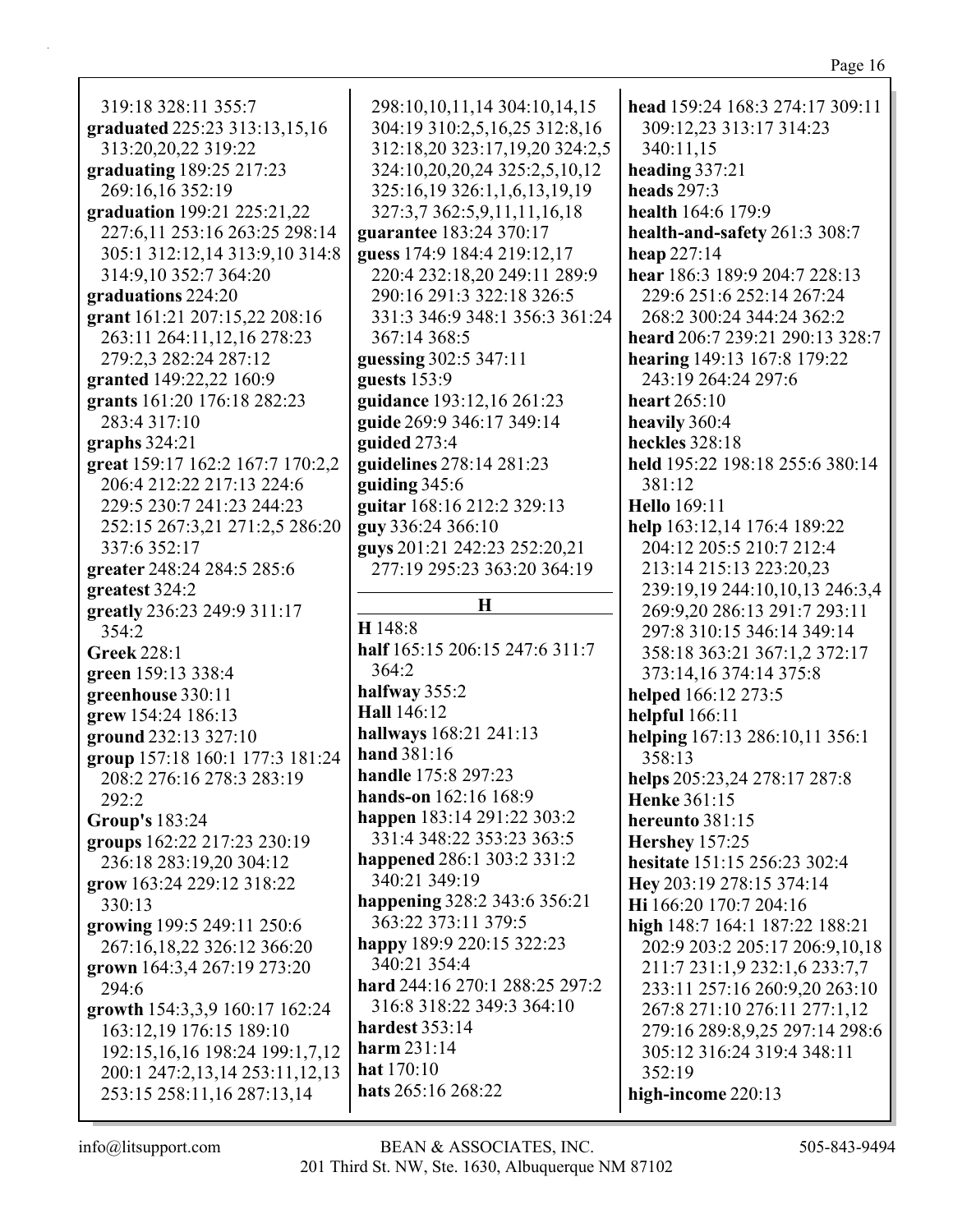**high-level** 296:18 353:18 **high-paying** 293:6 **high-risk** 280:5 **high-school** 211:23 236:10 **high-schoolers** 208:2 **high-skilled** 293:6 **higher** 186:23 187:13 199:2,4 231:20,21 251:20 264:5 291:8 304:17 336:23 364:18 **higher-than-average** 286:6 **highest** 192:15 211:24,25 253:12 298:10 **Highlands** 314:1 **highlight** 160:17 **highlighted** 159:7 **highly** 289:12 294:22 **Hills** 240:11 **hire** 189:18 342:4,5 375:2 **hired** 335:5 341:1 342:11 **hires** 185:4,9 **hiring** 241:19 285:2 **Hispanic** 190:9 222:1 223:1 251:10 252:9 271:20 311:20 312:1,12,16,17,18 322:4,16,17 350:7 364:23 **Hispanics** 225:19 **historically** 222:16 **history** 157:3 162:9 171:18 318:2 318:3 **hit** 158:9 330:23 **hitting** 217:24 **hold** 370:2 **holding** 369:17 370:1 **holds** 319:11 **home** 168:15 171:16 205:18 223:15 269:24 363:15 **homeless** 282:13 313:7,9,10 **homework** 215:16 **honest** 178:1 226:1 **honestly** 173:1 235:13 369:25 **Honor** 239:12 **honored** 171:23 206:10 265:5 **honors** 317:25 329:23 **hook** 189:17 **hope** 172:2,21 234:1 241:18 248:16,16,21 260:13 285:20 295:24 296:9 343:16 367:5,6 **hopefully** 181:6 291:18,21 296:2

350:1 372:2,20 373:8,14 374:21 **hoping** 175:16,17 202:18 247:1 250:14 366:25 **Hopkins** 263:14 276:15 277:13 280:23 **horrific** 349:18 **hospital** 209:1,3 **hospitals** 207:4 **host** 268:13 **hosting** 264:23 **hot** 322:13 **hour** 266:8 292:23 350:24 351:3 **hour-long** 358:2 **hours** 156:23 157:1,4 180:6 205:3 209:16 219:4 311:5 317:12 347:11,17 348:15 350:19 **house** 292:24 329:1 **households** 156:12 186:16 201:6 234:15 261:9 308:24 **huge** 223:3 228:19 266:19,19 273:12 292:25 297:18 329:19 329:24 **Hugo** 157:22 **human** 316:16 **human-centered** 316:19 **humanistic** 356:2 **humanities** 228:5 229:3,5 242:10 **hundreds** 208:13 **Hunt** 179:21 **hurting** 285:18 **husband** 171:22 184:24 215:3 242:9 **hyperaware** 342:10 **I Iafeta** 169:10,12 **IBEW** 291:24 **idea** 208:21 212:6 218:24 220:24 230:15 233:11 234:22 277:14 291:6 317:23 368:13 **ideal** 149:17 **identification** 200:15 306:16 316:15 **identified** 246:3 260:5 326:10 **identify** 157:9 260:2 261:16 **identifying** 373:1

**IEP** 245:1 266:24 306:13,14 357:8,10 **IEPs** 266:14 317:22 357:11 **ignites** 363:17,17 **ignore** 252:17 **III** 226:8 **imagine** 161:1 209:24 210:11 289:4 291:2 **immeasurably** 286:14 **immigrants** 314:7 **immigration** 314:21 **immunizations** 261:4 308:12 **immunized** 261:6 **impact** 228:19 251:9 284:15,19 311:13 353:10 **impacted** 249:12 **impactful** 223:14 **implement** 327:12 361:9 **implementation** 277:2,4 279:20 292:9 296:24 **implemented** 316:19 353:16 360:7 361:25 **imply** 373:2 **important** 150:12 172:11 194:6 196:11,20 236:1,20 242:21 255:23 301:3 315:6 338:13,16 343:18,19 344:13,19 351:5 353:13 366:17,18 **imposing** 374:8 **impossible** 179:11 **impressed** 194:3 243:9 247:19 352:6,9 **improprietary** 333:11 **impropriety** 181:21 **improve** 159:12,14 204:2 231:18 245:22 262:18 263:9 273:23 283:3,6 308:6 316:22 339:2 366:1 **improved** 166:10 202:25 236:24 273:7 316:14 **improvement** 245:24 257:21 258:4,13 273:6 282:23 294:19 294:20 304:8,11 308:20 310:8 316:11 337:17,18 348:25 360:1 **improvements** 243:12 258:19 262:14,15 263:7 338:22 **improving** 200:15 305:7 **in-house** 325:24

**identity** 165:2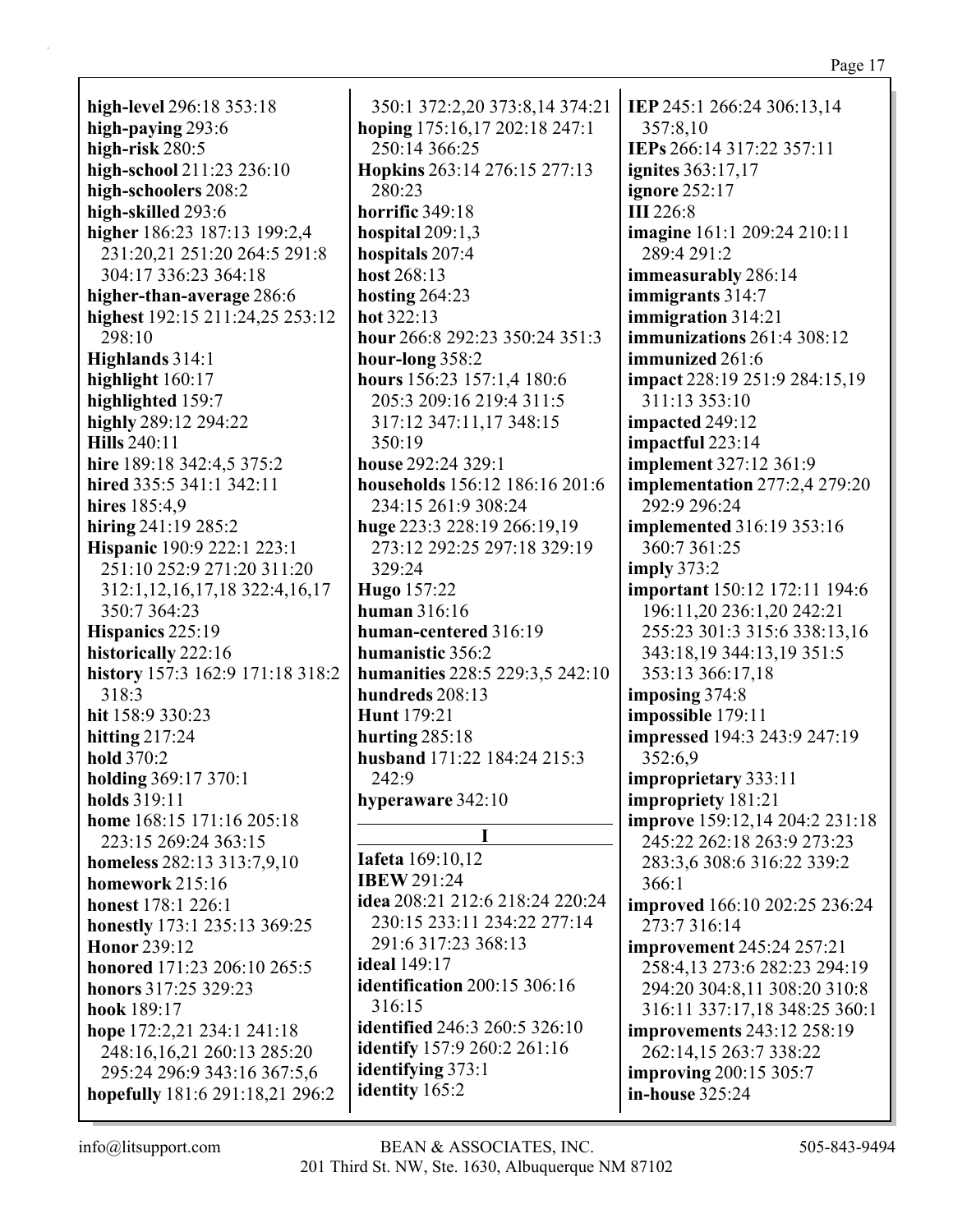| "<br>иν |  |
|---------|--|
|         |  |

**inaudible** 153:12 180:19 293:1 **inaugural** 207:8 **incident** 173:24 174:1 175:9 **incidents** 174:22 175:13 **incline** 259:6 **include** 371:22 378:23 **included** 318:23 322:14 **includes** 209:6,14 333:20 **including** 180:14 316:23 378:6 **inclusion** 163:9 164:15 246:14 266:2 317:20 357:12,13,23 **income** 187:12,13 **incomplete** 308:4 **inconsistent** 308:5 **incorporate** 234:23 **incorporated** 271:4 **incorporation** 315:24 **incorrect** 181:21 183:3 184:19 **increase** 221:3 243:14 257:23,24 259:9 263:23,24,24 291:10,18 303:20 330:8 350:11 **increased** 285:7 305:18 313:1 316:16 **increases** 187:7 311:9 **increasing** 259:7 303:25 327:18 **incredible** 210:20 252:21 **incredibly** 204:4 211:6 239:18 351:17 352:8 **incumbent** 182:12 243:1 **index** 156:13,15 201:7 258:11 261:11 287:8 309:2 **indicate** 234:8 **indicated** 179:3 257:21 258:5 259:24 324:4 **Indicates** 185:20 215:25 **indications** 323:24 **indicative** 171:10 **indicator** 186:13 200:21 224:14 226:25 311:2 **indicators** 155:21 163:19 186:6 200:10 226:2 259:23 **indices** 154:4 198:24 258:11 304:10 323:17 **individual** 245:1 266:14 **individually** 201:20 205:15 **individuals** 182:13 207:17 230:22 241:12 283:13 **industrial** 229:25

**industry** 204:22 **influenced** 360:4 **information** 150:13,23 155:13,17 188:10,12 191:3 195:15 196:12 197:1 202:4 216:23 240:11 243:13 246:20,21 255:25 256:10 270:8 272:14 293:11 301:5,14 323:23 324:9 370:7,14 370:19 **informed** 245:24 **initial** 188:18 233:24 259:17 **initially** 177:4 184:22 353:15 **initiative** 283:1 **initiatives** 317:1 **inject** 366:9 **inked** 206:15 **inn** 331:10 **Inner** 355:25 **Innovative** 311:2 **input** 281:2 341:16 **inputted** 341:13 **inquiry** 317:8 **insistence** 364:5 **insists** 331:24 **inspection** 178:10 **inspire** 213:15 **inspiring** 252:23 **instance** 228:6 336:6 **institute** 203:15 213:5 **instituted** 360:16 **institution** 250:15 309:23 **institutionalized** 361:6 **institutions** 206:13 352:22 **instruction** 161:6 162:21,23 164:6 171:13 272:17 320:17 354:23 357:20 360:5,8,12 **instructional** 262:7 271:9 272:8 272:11,20 273:4,17 **instructionally** 273:10 **instructors** 164:2,16 **instrumental** 157:23 **integrated** 204:18 **Intel** 209:15 **intended** 321:10 338:19 **intense** 291:2 **intent** 338:17,21 **interacted** 223:17 **interest** 184:15,18,21 185:13

187:16 207:24 213:1 216:14 232:16 272:23 **interested** 213:4 237:20 239:25 241:7 **interesting** 237:18 **interests** 230:11 272:22 273:2 **intern** 207:2 **internal** 179:16 180:3,8,11 **international** 211:17 212:6 313:17 **interns** 206:22 **internship** 206:24 **internships** 216:21 295:9 **intervention** 219:5 226:22 245:6 246:1,4 268:18 **interview** 174:3 **interviewed** 341:25 **interviewing** 227:22 **interviews** 269:12 281:1 **introduce** 172:16 201:13 207:18 211:13 261:24 262:9 264:17 268:3 271:8 309:7 314:23 324:13 **introduced** 353:9 **introductory** 350:18 **introspective** 282:23 **invade** 230:10 **Inventory** 270:6 **investigating** 189:2 **invitation** 329:21 **invite** 238:5 288:8 311:14 332:11 **invited** 239:10 240:16 **invites** 167:25 **involved** 168:10,11,12 169:6 171:22 177:12 263:10 280:22 **involvement** 176:17 **iPhone** 234:24,24 **Isidro** 165:25 **issue** 150:21 172:18,18 177:21 196:24 244:12 256:8 301:13 332:23 334:3 338:10 352:2 **issues** 151:6,8 178:4,5 179:1 181:5,15,18 183:3 192:4,7 197:10,11 251:1 256:18,20 290:20 301:23,25 306:13,15 308:14 314:21 337:15,15 338:6 342:10 343:21 344:14 345:23 345:23,24 346:10,11 375:1,13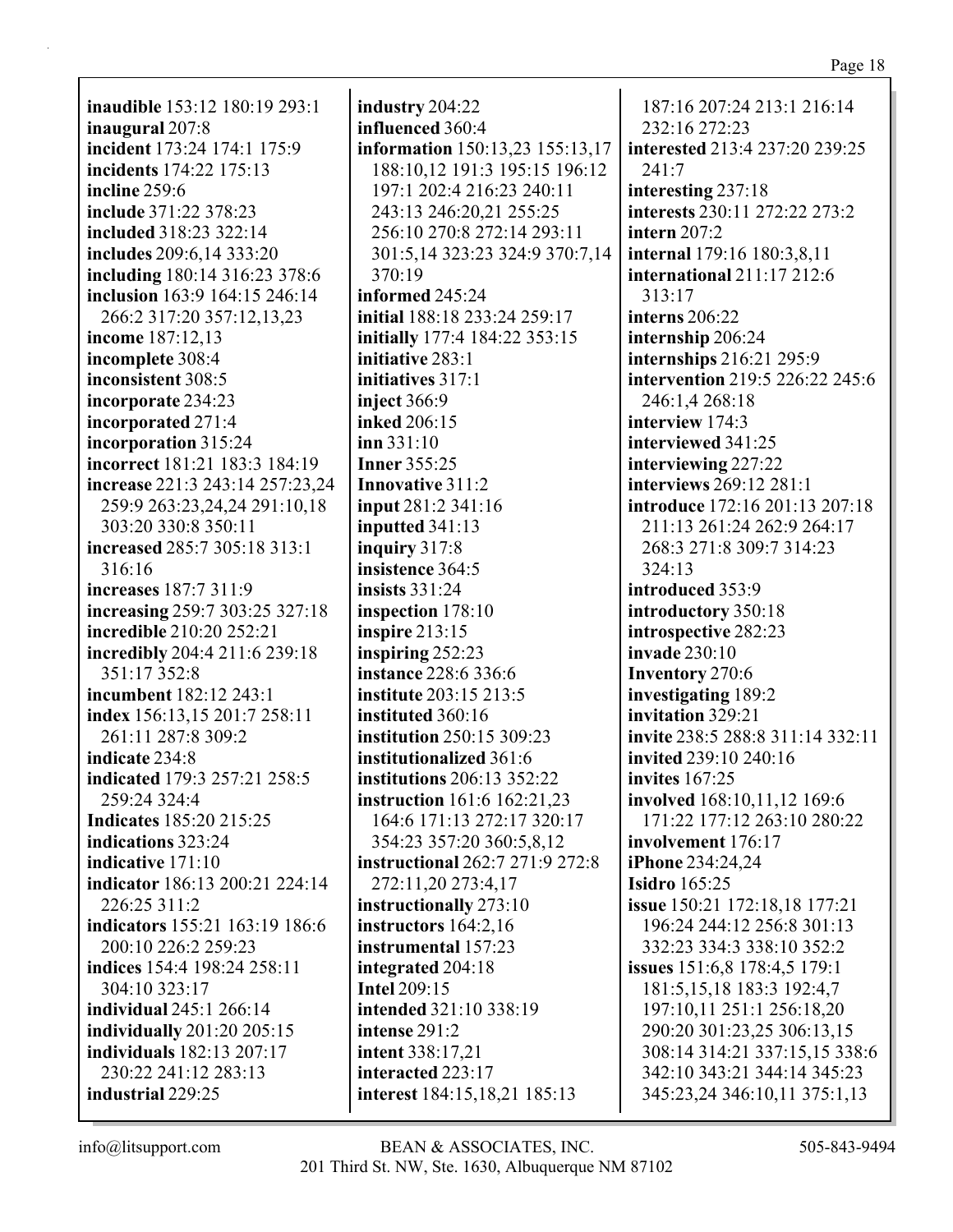it'll 228:22 332:21 items  $375:23$ itinerant 234:20

 $\mathbf I$ **Jackson** 228:6 **JAEGER** 147:14 302:18 373:20 377:18 James 207:21 208:20,22 **Janet** 167:18.20 **January** 150:1 151:5 177:5,8 179:5 197:8 256:17 301:22 321:13 367:7,21 369:4,4 370:4 370:11,14,19 371:11,19,23 372:3,15 378:8,20 January-February 370:18  $Japan 211:1$ jar 188:10 jeans 170:25 171:1 **Jemez** 221:20 **Jenkins** 319:2.6 Jennifer 157:19 jeopardy 334:4 **Jerry** 146:12 Jessen 309:10,11,19 322:12 324:12.19 325:14 327:21 330:20 331:11 334:12 340:14 341:14 344:23 346:7 352:24 353:2,22 356:7 357:5 359:23 360:14 362:4,12 380:12 Jessen's 322:23 350:8  $Jim$  158:6 job  $146:25\,246:8,11\,248:22$ 267:3 279:12 343:4 381:25  $382:2$ jobs 203:18 292:23 293:5,6,6 Joe 309:14 319:8 342:17 **John** 264:17,21 **John's 313:25** Johns 263:14 276:15 277:13 280:23 **Johnson** 167:10 313:25 ioin 289:13 349:4 **Jonathan** 229:16 **Juliann** 170:6,8 **July** 211:18 jump 154:25 junior 313:21

iurisdictional 320:23

K **KAREN** 147:10 153:7 157:7 197:21 257:9 276:1,3 297:12 303:5 322:20 323:17 336:14 347:13 349:23 350:3,6,23 351:7 356:16 **KARYL** 147:4 keep 201:23,25 216:8 218:2 244:16 250:11 251:14 330:24 342:2 370:23 keeping 173:6 **kept** 176:1 key 184:5 225:2 271:10 keyboard  $168:17$ kiddos  $271:17$ kids 162:3 168:8,24 169:4,6 195:20 201:25 202:14 203:5 204:23 205:4,5,13,24 206:18,19 210:3 216:16,24 217:5,8 218:19 218:20,24 224:22 229:12,21 235:2 236:14 237:23 238:12,23 239:25 245:7 246:18 247:2 252:9,9 266:22 271:25 272:4,7 272:12.24 277:16 280:5 288:11 292:14 294:9,25 330:12 334:4 334:11 344:6 353:21 360:12 363:7 366:11,17,20 kids' 204:6 kind 151:16 160:7 166:5 201:21 204:9 209:20 216:23 224:12 229:10 230:1 237:2 238:15 239:14 244:22 270:6 289:12,14 335:7 339:12 340:13,24 368:14 373:13 374:4 kinds 242:17 243:6 258:19 291:25 Kirchgessner 157:17 knew 178:16 185:2,14 281:7 knocked 328:5 knocking  $189:21$ know 158:14,15 160:5 162:5 163:13,23 168:24,25 169:3 171:4 172:10,23 174:7,11,16 178:19,20 180:5 181:16 183:12 184:9 188:16,23,24 189:6 190:7 192:5 193:19,24 196:4 197:24

201:24 206:1 213:8.14 214:5 216:12,14,21 217:1,15 218:11 219:10,18,19 220:6 222:6,16,18 222:21 226:20,22 230:16 232:2 232:17,18 233:13 234:1 236:6 238:24 239:24 240:23,24 241:20 242:14.19.20.23.24.25 243:5,5,18 244:16 245:5 246:13 247:11 248:10,18 249:7,12,14 252:19,20 257:11,15 260:16 262:18 264:19 265:15 266:12 266:16 273:22 274:22 275:14 275:24 278:2,14 279:6,18 280:7 280:20 281:3,5,19,21 282:24 283:4,10 285:22 286:8 287:25 288:10.12 289:3 290:8.14 291:5 291:6, 13, 19, 24 292: 25 293: 4 296:13.21.22 297:3 300:23 302:24 303:8 307:2 320:20 323:5,16 326:6,14 327:9 328:10 329:16 331:4,8 332:19,20 333:14,19 336:7,24 337:1,4,7 338:1,5,17,18 339:9,18 342:12 344:9,17 345:21 346:9,9,20 347:7,9 349:6,17 350:4,5,25 351:18 352:22 355:1 362:13 364:6 365:9 366:24 367:24 368:1,2 369:10 370:5,15 371:16 375:2,5,20 376:21 378:25 knowing 169:6 243:23 296:25 knowledge 246:18 264:14 307:25 knowledgeable 315:7,8 known 329:15 knows 203:10 213:16 278:21 374:16 378:5 kudos 176:18 248:5 274:23 283:6 283:14 294:23 327:3 **Kyle** 179:21 L lab 164:11 241:19 358:2 laborious 244:17.19 labs 203:17 206:23 207:3 209:15 209:17 212:4,19 217:17,21 317:21 359:3

lack 187:15 327:3 337:17 338:8 344:17 349:11 354:9 lacked 342:23

 $info@$ litsupport.com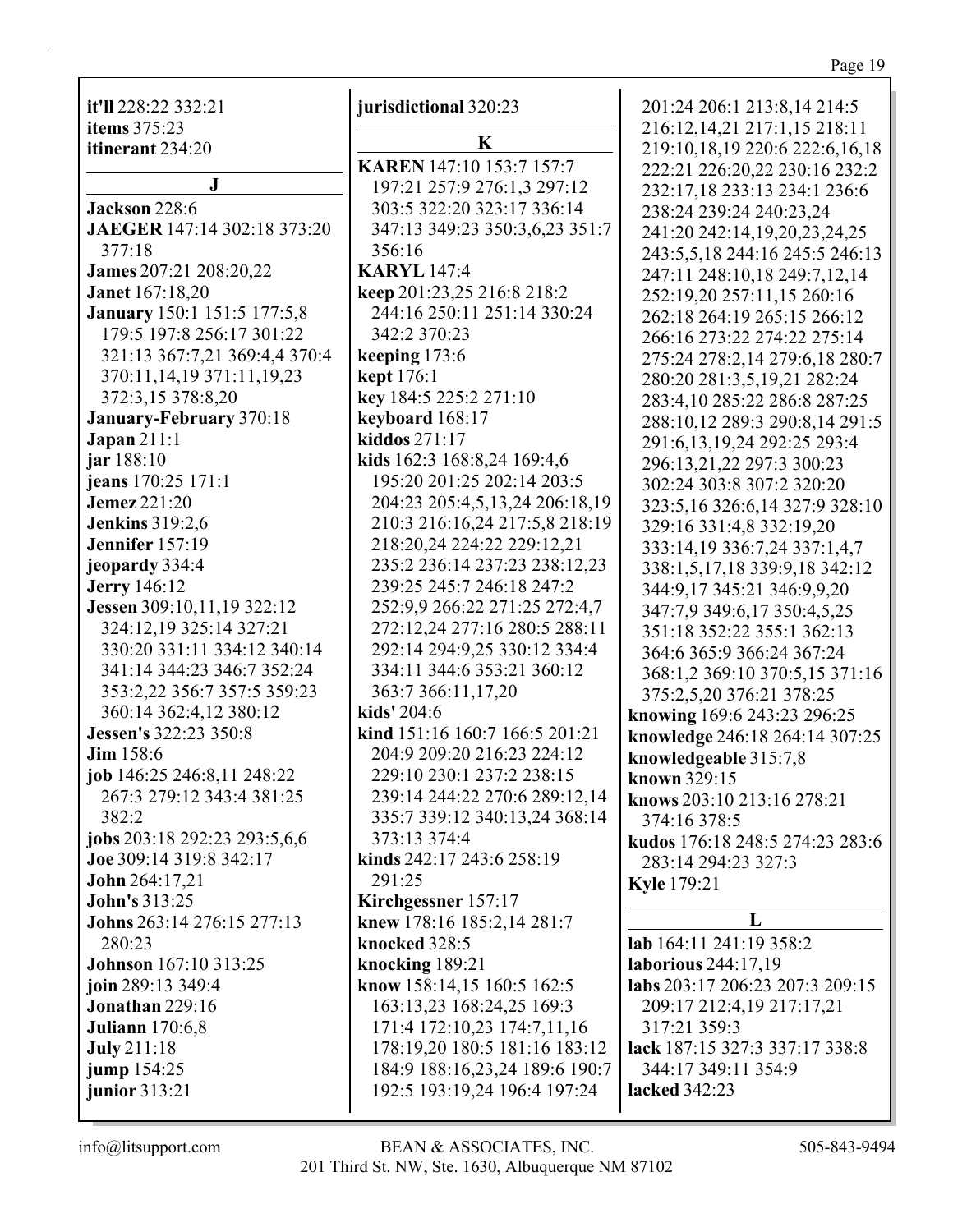**lacking** 343:17 **ladies** 220:22 **lady** 201:14 **lag** 226:24 260:22 **lagging** 312:20 **landing** 288:2 **language** 200:13,14 226:4 260:1 306:15 311:24 312:24 314:16 317:17 318:3 **languages** 165:3 **laptop** 164:25 205:16,16,17,18 205:20 **laptops** 205:19 **large** 161:15 218:1 221:7 263:4 294:11 308:10 345:22 367:18 **largely** 262:21,24 **larger** 186:16 190:8 **Las** 148:7,7 257:11,12 262:25 263:1 265:9,11 266:23 272:3 289:12,15 298:6 **lastly** 309:1 **late** 179:8,8 183:18,20,25 **Latin** 228:1 **latino** 312:1,5 **launch** 317:10 **Laura** 262:6 **law** 314:12,13,13,20 321:15 **lawsuit** 236:16 251:3,19 285:10 **lawsuits** 251:25 **Lawyer** 255:18 **lead** 178:6 215:14 316:12 **leaders** 361:14 **leadership** 250:10 294:24 316:18 317:4 334:6 342:20 360:6,7 361:12,16 363:20 **leading** 317:14 **leads** 283:12 **leaks** 208:6 **leaned** 235:12 **learn** 162:11 166:1,3 205:15 210:20 271:2 291:20 316:2 353:5,5 **learned** 175:23 212:10,10,20 245:23 250:15 309:23,24,25 354:16 **Learner** 192:17 253:13 298:12 309:11,12,23 314:24 340:15 **learners** 187:25 200:13,14 226:7

258:22 260:1,6 268:5 306:15 317:18 **learning** 160:25 162:13,17 164:10 167:1 168:8 169:25 171:5 198:12 205:13,21 215:18 215:18 241:4 267:25 268:6,20 268:24 269:2,6 270:17 283:11 290:21 295:11 311:15 315:16 315:17 327:13,16 330:2 359:6 360:12 362:23 **learns** 215:15 **leave** 168:2 217:6 233:15,20,20 295:19 **leaves** 187:9 **Lee** 264:18,21 267:23 268:21 **left** 176:16 202:20 236:9,11 320:5,8 **legal** 158:19 190:19 **legislative** 159:11 **legislators** 285:20 286:18 287:16 288:3,9 365:24 **Legislature** 251:24 364:14 **Lego** 211:21 **Lemelson-MIT** 207:14,23 **lends** 329:25 **lens** 204:8 **Lensic** 311:7,16 329:22 **lesson** 263:20 **lessons** 161:5 245:23 250:15 264:1 **let's** 281:11 **letter** 200:17,17 335:19 **letters** 218:7 **letting** 242:20 **level** 160:23 162:18 169:1 175:9 175:11 176:6 210:24 225:6 231:18 246:18 247:7,9 303:22 349:20 352:19 362:15 **levels** 164:17 175:23 199:19 220:3 319:3 349:16 361:14 **leverage** 264:5 **Levers** 360:6,7 **liabilities** 181:3 **Liaison** 147:12 **liberal** 227:24 **library** 164:19 **license** 335:5 **licensed** 234:18

**licensure** 336:17,19 **life** 209:9 243:8 **life-changing** 206:24 **lift** 327:10 **light** 159:13 **lighting** 159:14 **liked** 165:24 **liking** 291:24 **limit** 188:16,24 **limited** 188:15 **Linda** 361:15 **line** 168:21 258:17 351:25 355:16 355:19 **lines** 248:4 **liquidity** 156:1 **list** 156:18,20,22 165:16 176:25 245:15 308:13 332:7 **listed** 155:23 350:14 **listen** 182:19 204:1,8 241:8,9 **listening** 312:25 357:14 **literacy** 318:13 **Literature** 318:4 **little** 150:8 154:9,12,25 173:13 173:16,19 174:12,18 181:16 184:4 203:25 209:22 210:16 212:17 224:13 226:3 244:6 248:2 249:15 265:17 267:8 271:14 272:17 278:16 287:8 290:21 296:25 303:12,22 304:18 314:4 324:11 326:18,18 326:18 330:23 335:14 340:25 352:15 353:17 369:6 370:24 372:10 375:23,24 376:21 **live** 208:25 220:16 240:11 289:15 **lives** 204:6 **load** 243:15 295:22 **lobbyists** 369:8 **local** 204:22 207:24 212:24 237:13,14 240:15 262:4,7 311:4 **located** 220:14 **lockdown** 344:10 **log** 332:20 343:22 **logged** 344:12 **logging** 344:18 **logs** 306:13 359:2,5 **long** 150:3 245:21 280:7 326:15 360:22 371:6 **longer** 175:25 184:6 186:8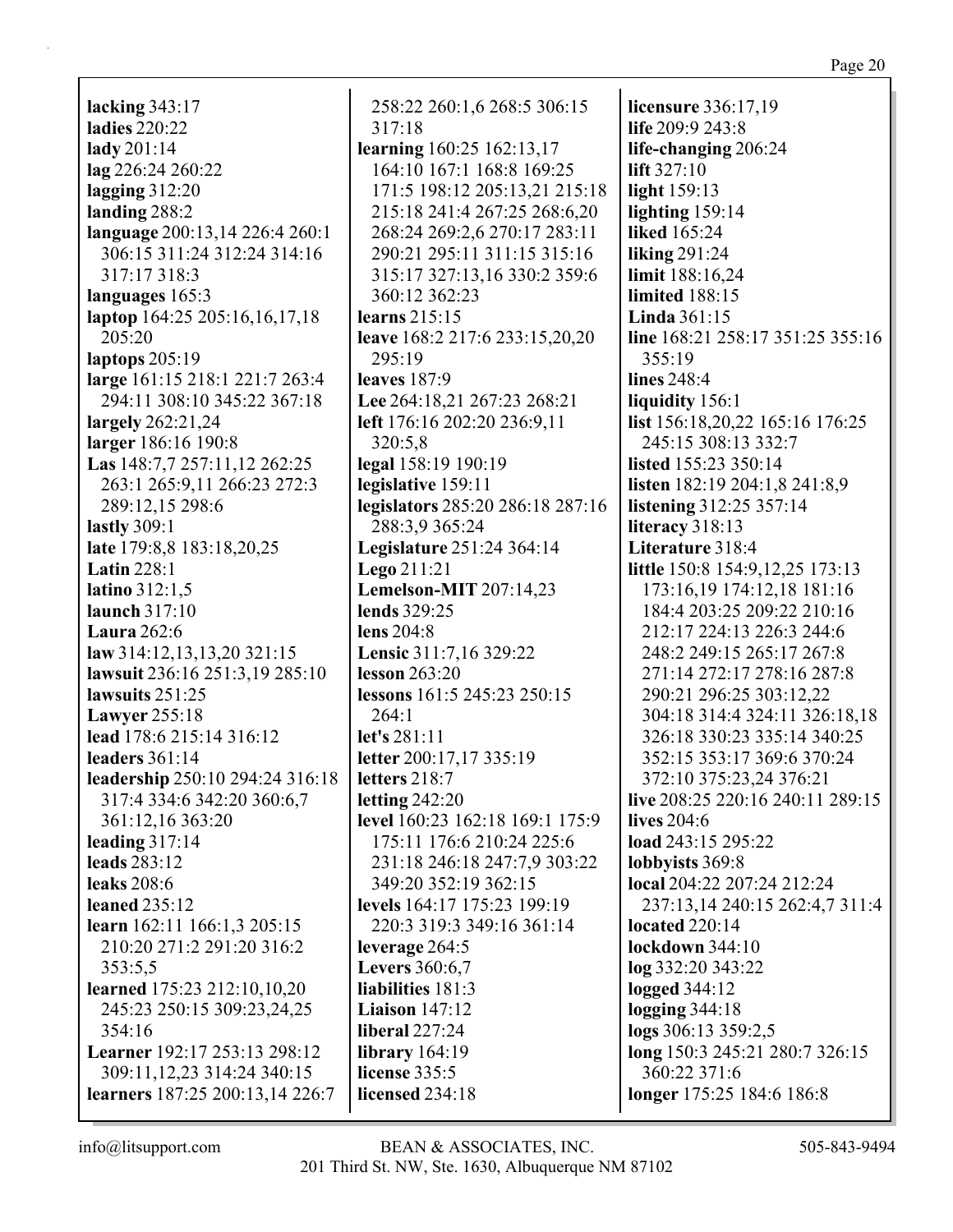187:17 250:6 290:2 336:17 347:21 351:19 364:18 look 154:17 163:16 167:13 174:8 175:5 197:25 203:22,22 207:25 226:2,3 232:5,9,10 233:21 234:23 245:10,23 247:20 249:15 258:12.14 266:24 274:6 277:16 281:21 283:2 344:14 346:13 355:13 360:2 362:4 363:21 367:25 370:12,20 371:6 372:17 looked 177:10 208:3 237:16 245:19 283:25 329:11 335:2 340:2 looking 153:19 175:24 230:16 232:6 236:17 237:12 246:8.11 248:17 249:17 260:23 272:10 273:25 287:14 300:12 323:8.13 338:2 360:10 363:14 366:24 367:17,21 372:8,14 looks 212:9 286:5 361:25 Los 216:24 217:17 241:19 246:16 251:5 252:14 lose 297:19,22  $loss 367:24$ lost 186:10 287:19 345:16,16 lot  $149:15$  166:12 167:1,14 172:17 182:6 189:11 192:5,6 201:23 202:6 209:7 212:10,20 214:6,7,9 216:7,13 217:5 219:15 221:1 223:22 224:14 229:7,17 231:1,5,11 232:22 235:1,14 238:14 240:23 258:14 258:15,17 262:18,22 263:8 266:14 267:5,5 271:15 272:1,13 272:18,21 273:10 283:24 285:23 286:4 297:22 309:23,24 324:2 330:2 339:24 341:21 346:22 353:25 354:1 358:3 359:6.25 360:21 362:23 364:8 364:25 365:6 375:22,23 lots 212:12 354:19 **lottery**  $188:7 222:4,11,12 230:20$ 230:20 234:9 243:15 289:3,5,21 **Louis**  $356:1$ love 167:21,23 168:14,23 169:1 169:24 213:2 215:5 221:20,21 238:4 239:4 271:25 288:13

315:19,22 316:1,3,6 329:20 351:14,15,15 loved 231:25 319:23 **lovely** 201:14 loves 169:22,23 low 156:14 187:12,13 258:8 262:20 352:8.13.18 **low-income** 186:2 187:16,18,22 187:23 188:22,24 189:13 190:5 220:13 225:5 lower 156:14 186:15 201:9 220:3 261:13 304:17 309:4 312:9 325:21 lower-income 220:14 221:16 lowest 164:12 192:17 199:9 253:13 298:11 304:21 **Lucero** 314:15.19 lunch 271:21 282:11 300:5 317:18 355:20 Lunch-and-Learns 351:2 M

ma'am 300:15 349:9 351:6 **Mabry 146:12** machine  $248:19$ Madam 153:8 157:13 160:15 174:20 176:8,9 177:1 183:4,13 184:20 185:23 186:19 190:21 201:16 213:21 217:9 220:10 222:22 224:7.10 227:17.19 230:12 249:22 251:1 253:2 257:10 261:20 264:21 268:9 271:13 274:1 275:20 276:9 278:5 280:16 282:15,21 284:18 287:23 288:7 289:16 293:25 297:12 298:3 303:6 309:20 314:22 315:2 318:16 320:15 322:12 324:12,16 326:25 327:21 330:20 331:11 334:12 334:22 336:15 339:4 344:23 347:13 349:24 352:24 357:5 359:11 360:14 362:20 366:14 368:16 369:1 370:22 372:6,25 375:19 377:12 378:19 magical 353:6 magnified 182:10 main 188:1 276:16 354:22 maintain 180:11 182:15 367:18

maintaining 176:19 199:19 331:12 major 182:6 213:11 319:19 majority 263:1 282:9 346:1 making 158:20 188:2,25 204:5 236:4 243:12 247:4 248:22 279:4.8 294:24 326:22 343:2 344:9 346:15 361:7 male 211:22 335:17 manage 372:22,24 management 177:6 342:3 manager 158:7 179:4 182:18 202:2 262:2 279:3 339:21,25 340:1,2 341:6,22 342:4,6,7,12 358:7 managers 179:18 266:21 mandatory 218:21 **manner** 230:21 manual  $180:3$ MAPs 161:11 312:17,19 324:20 362:13,17 Mara 319:14 March 369:14,16,18 370:2 Margarita 319:17 mark 198:25 200:7 259:13 304:20 **Market** 166:4.15 **Mars** 213:17 marshaling 354:2 Martinez 261:19 262:11 265:1 266:10 267:23 269:5 271:6 274:1,19 275:13 276:11,15,22 277:25 278:25 279:1 280:16 281:9,12 282:4,9 283:15 284:11 284:18 286:21 288:14,20,23 289:16 290:4,10 291:11 293:2 293:19 294:3,8 295:1 296:11  $297:14300:3$ Martinez-Yazzie 236:16 Mary 157:11,14 173:4,9 188:5 190:18 massive 240:17 master 318:25 **Master's 234:18** mastery  $273:17$ material 153:20 305:23 307:13 324:23 337:18 materials 164:19

 $info@$ litsupport.com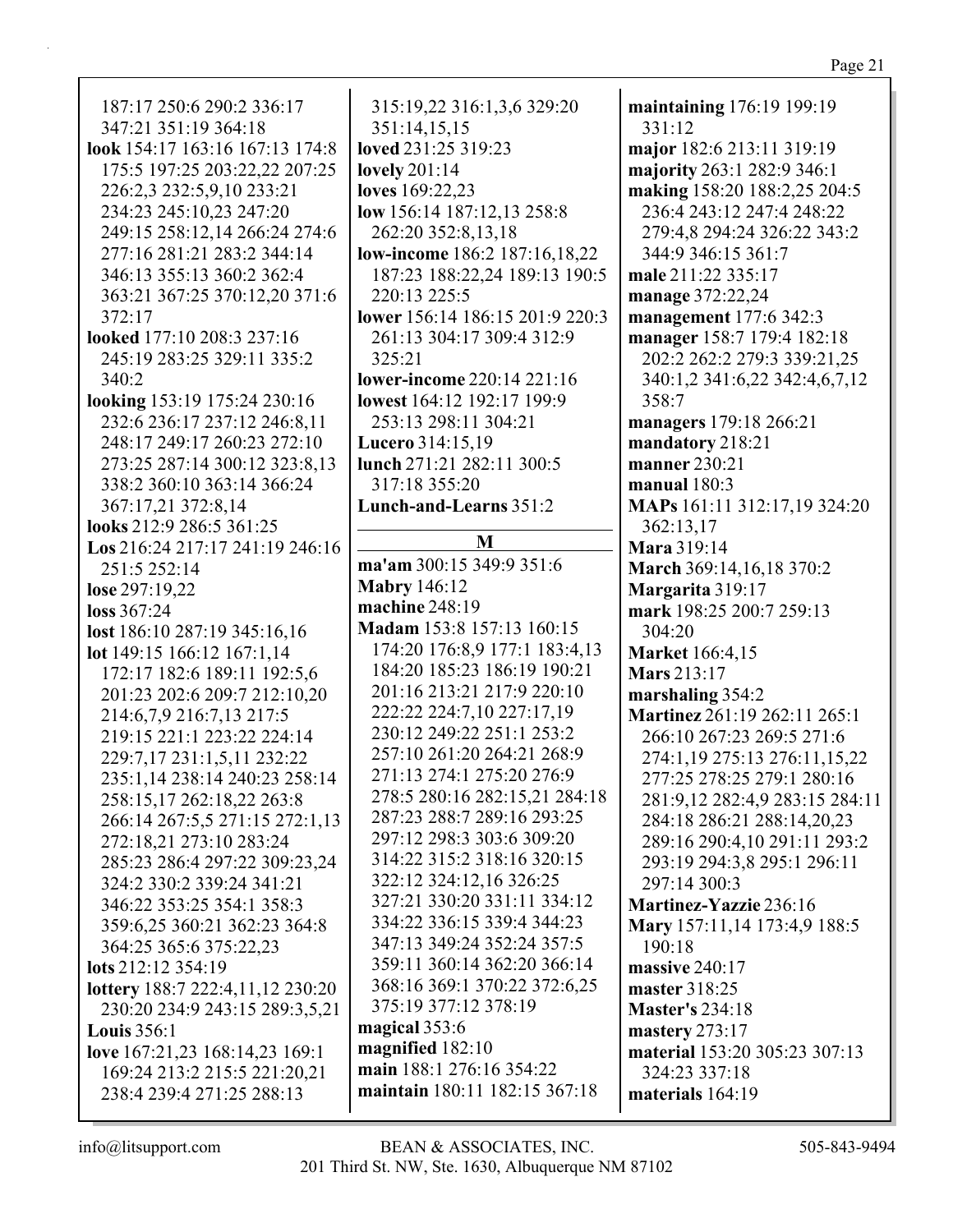| math 153:24 154:5,9 161:14       | 173:20 174:14,14,15 200:11     | merge 372:20                     |
|----------------------------------|--------------------------------|----------------------------------|
| 171:18 198:12,17,19 199:3,5      | 202:21 212:17 225:13 226:4,9   | mess 324:17                      |
| 219:20 222:17 228:9 229:10,10    | 226:10 236:3 257:17 259:23     | message 219:25                   |
| 231:3,6,8,10,18,20,25,25         | 266:9,24 287:9 294:21 305:6    | messed 300:20                    |
| 232:11 244:12 258:18 271:9       | 306:9 310:8,13,21 338:1 345:10 | met 154:20 163:17,23 199:23      |
| 273:24 303:19,24 304:2,16        | 345:17,17 346:2,2 347:5 364:13 | 202:9 203:15 259:3,19,19         |
| 310:10,20,24 312:4,16,18         | 364:14,15 365:12 367:10        | 268:13 279:5 305:9 345:8         |
| 317:14 323:8 324:9 326:1,8,19    | 369:19,21                      | 371:14                           |
| 327:3 330:3 358:20               | meeting 146:10 149:3 150:20    | metal 212:1,5,10                 |
| mathematics 229:13,18            | 151:5 159:17 172:24 174:4      | metaphor 178:21                  |
|                                  | 175:3 185:17 187:9 195:24      | methodologies 353:4              |
| matrices 323:18                  |                                |                                  |
| matrix $376:4$                   | 196:19 197:8 198:2 218:17      | methodology 277:9 278:20         |
| <b>MATS</b> 354:12               | 226:17 256:7,17 268:14 280:15  | methods 175:1 315:9 317:20       |
| matter 183:7 207:17 211:1,11     | 301:12,22 306:4 307:4 337:25   | <b>Mexican 314:6 335:3</b>       |
| 229:9 230:2 243:2 249:5,5        | 362:7,18 368:18 370:13 371:1   | Mexico 146:2,13,22 162:7 170:10  |
| 337:3,4 365:15 381:14            | 371:12,19 378:8,20 382:3,4     | 172:5 192:12 201:7,21 202:22     |
| Matthews 302:7,13 303:1 320:10   | meetings 153:20 177:15 281:1   | 203:14,16 204:1,12 208:1         |
| 320:14,15 321:6,17 370:22        | 316:21,25 349:14 373:12        | 213:20 217:3,16 218:3 220:21     |
| 371:11, 18, 25 375:15, 19 378:18 | Meets 153:14 200:12 305:7,8    | 221:21 236:23 238:20 250:16      |
| 379:3                            | 310:23 345:14                  | 253:9 261:11 278:11 279:15       |
| max 180:20                       | meld 249:18                    | 292:20 309:1 312:13 313:10,11    |
| maximize 338:11                  | melt 331:16 332:11,13          | 314:2 315:7 319:10 321:12,15     |
| McIntyre 309:13 318:24           | member 147:4,5,5,6,6,7 167:24  | 381:2,9,12,13,21                 |
| McKinney-Vento 313:6             | 184:16 234:19 250:3 262:3      | Mia 166:19,20                    |
| mean 188:23 216:17 230:9 232:4   | 271:10 276:25 309:13,14        | mic 191:8 201:14 318:15          |
| 240:3 245:17 246:21 270:2        | 319:17 344:9 350:18,24         | Michael 147:5 157:17 300:15      |
| 274:14 279:11 287:1 289:14,25    | members 156:22 184:24 190:21   | 309:13,16 318:15,16,17 339:4     |
| 295:22 343:18 348:10 357:3       | 191:11 201:17 221:8,18 239:21  | 341:15 346:6 347:18,22,25        |
| 368:3 377:20                     | 261:20,25 266:12 268:9 274:1   | 348:6, 14, 18, 21 349:8 350:22   |
| meaning 258:15 303:19 306:8      | 276:24 280:16 284:18 289:17    | 351:6 353:17                     |
| means 162:4 224:16 227:2         | 308:8 318:23 320:16 324:16     | middle 192:16 205:19 210:2       |
| 239:22 245:17 304:13 331:13      | 346:4,5,7,8 347:8,10,16,23     | 212:24 225:4,8 230:25 231:9      |
| 331:16 333:21 334:9              | 348:3,12 349:3 350:20 363:23   | 232:6, 12 235:3, 4 236:13 237:13 |
| meant 323:20                     | 375:20                         | 237:14,15 246:15 253:12          |
| measure 163:7 175:3 203:6        | membership 154:24 307:7        | 298:11 316:24                    |
| 310:13 325:5,10 362:18           | memories 223:14,15             | middle-school 172:4 176:6 194:5  |
| measured 311:18 312:16,19        | mentally 215:8                 | 210:24 220:19 236:9 244:15       |
| 324:24                           | mention 202:11 218:5 295:9     | middle-school-aged 161:2         |
|                                  |                                |                                  |
| measurement 353:8                | mentioned 185:25 186:1 207:21  | middle-schooler 211:12           |
| measures 163:17                  | 269:5 275:10 280:12 295:8      | middle-schoolers 203:3 211:3     |
| measuring 326:3                  | 306:25 307:9 359:14,20 360:4   | miles 221:17                     |
| mechanics 292:13                 | 367:8                          | milk $171:1$                     |
| media 217:19 242:18 269:13       | mentor 272:2 311:6 328:22      | million-and-a-half 178:8         |
| 336:5,9                          | mentored 359:15                | mind 239:5 246:24 257:2          |
| mediation 174:22,23,24           | mentorship 303:13 311:2,11,13  | minimal 164:21 259:14            |
| medical 190:1 204:22 207:25      | 328:4 329:8,10 351:15          | minimum 216:8 284:24             |
| 208:8                            | mentorships 311:3 328:25       | minority 219:15 220:2 224:18     |
| meet 154:21 155:22,23 156:25     | <b>Mergard</b> 166:19,21       | 225:5,6,10 226:23 227:1,4,7,15   |
|                                  |                                |                                  |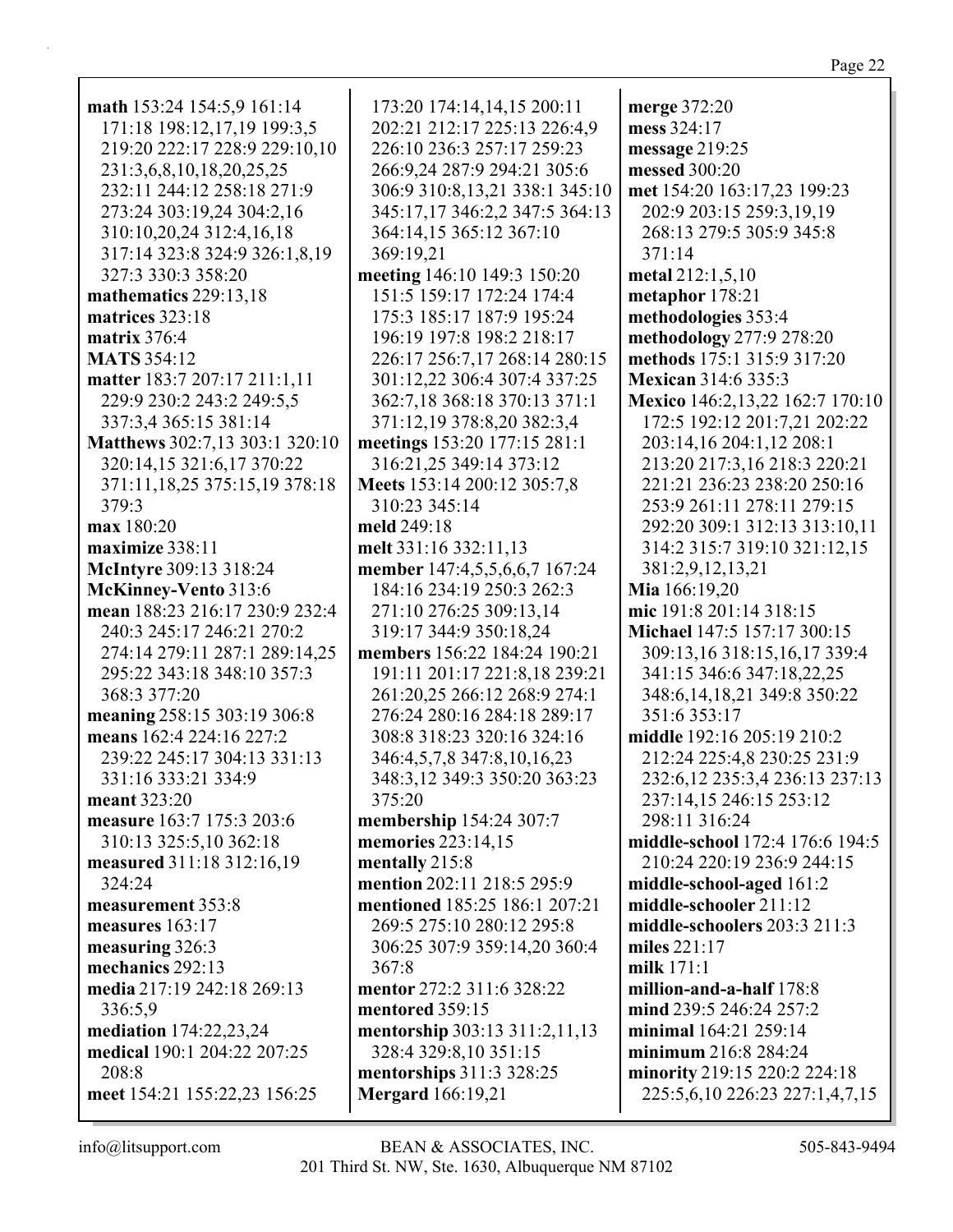251:2 355:21 **minute** 149:8 165:15 237:8 244:1 320:6,8,11 **minutes** 153:2,6 182:25 209:10 209:10 213:22 214:16 215:20 257:7,8 262:10 302:10,12,22,25 321:7 **misappropriation** 178:2 182:11 338:7 **missing** 242:25 260:10 261:1,4 308:3,11 334:19 338:17 365:4 **mission** 160:19 161:4 198:10,23 219:13,21,22 249:6,8 280:17,20 303:15 305:3 325:6,9 329:25 330:11 **mission-specific** 163:14 165:7 199:23 **misspending** 178:3 **mistake** 350:10 **mistakes** 179:4,7 **misunderstood** 183:11 **MIT** 208:12 **MIT-level** 209:20 **mitigate** 308:17 **mix** 229:18 **mixed** 259:1 338:1 **mock** 269:12 **mode** 345:21 **model** 162:13 272:20 273:4 282:2 316:19 356:2,3 357:23 376:15,17 **modeling** 272:11 **models** 266:11 290:24 291:9 366:2,7 **modified** 176:24,24 **modify** 162:23 163:11,18 **modifying** 162:21 **molestation** 333:10 **molested** 335:23,24 337:8 **mom** 228:14 **moment** 152:22 215:7,17 **Monday** 318:9 **monetary** 264:15 **money** 177:22 178:3,10,14 181:1 264:11,13 278:14 295:18 296:5 296:7,9 339:16,18 340:19 341:21 **monies** 164:21 278:5

**monitor** 245:7,9 **monitoring** 245:20 **Montañas** 148:7 257:11 262:25 265:11 266:23 272:3 298:6 **Monte** 148:8 300:10,10 303:8 309:24 311:3 312:11,22 313:8 314:6 315:18,20 316:6,12 318:19 319:15,18,23 321:18 327:23 329:10 353:10 360:21 377:7 **Monte's** 313:11 **month** 241:12 277:3 296:23 369:15 **monthly** 183:18 241:5 269:20 **months** 316:14 **morale** 297:8 **Moriarty** 319:9 **morning** 153:7 157:13 165:18 167:19 176:12,13 201:16 214:20 252:24 255:8 261:16,19 264:21,23 268:8 271:12,13 380:16 **mother** 314:7 **mothers** 313:14 **motion** 151:11 190:14 192:3,10 192:23 193:7 195:17,18 253:1 253:20 255:1 295:4 297:10 298:4,18 300:1 371:7 374:1 375:17 378:1 380:10 **move** 159:1,7 162:17 181:17,25 182:1 187:2,5 210:4 249:8 253:6 272:6 273:9 285:19 375:13 377:6 **moved** 167:6 322:9 335:23,24 **moves** 187:1 **moving** 210:14 225:9 259:17 311:22 362:1,6 **multi-million-dollar** 335:15 **multi-stakeholder** 316:25 **multi-victim** 335:16 **multicultural** 164:19 **multiple** 283:20 300:19 **muscle** 246:5 **music** 164:3 167:9,10 171:25,25 228:4,9 243:6 **mutually** 378:24 **N**

**N** 147:1 148:1,1 **name** 165:18 166:20 167:19 169:11 170:8 190:21 191:11 195:12 201:14 204:16 214:20 228:24 247:20 276:9 309:10 318:17 333:10 **named** 184:23 185:3 206:8 **names** 188:9 **nanobot** 213:12 **Napoleon** 328:19 **narrative** 328:24 **narratives** 329:7 **narrow** 165:7 372:16 **nation** 206:9,10 277:10 **National** 203:17 206:23 217:21 239:12 **nationally** 227:14 **Native** 252:9 **natural** 161:1 162:8 **naturally** 239:8 263:24 **nature** 266:18 361:20 **necessarily** 219:15 238:4 239:3 243:14 282:25 287:17 290:23 291:8 293:7 304:24 **necessary** 213:19 286:15 373:15 **need** 158:17 163:11 192:7 196:7 201:24 203:16 210:9,10 220:22 247:15 250:20 252:8,9,10 263:8 263:17 266:15 270:24 277:19 277:21 278:15 284:2,4,5,6 285:24 286:13,25 287:9,16 292:25 293:3,7 295:18 296:12 300:17 310:19 322:18 324:10 333:1,22,23 334:10 337:7 341:23 358:19 360:23 363:21 365:13 371:3 372:18 373:16,24 374:14 375:7 378:7,12 **needed** 246:20 251:25 252:1 264:6 270:23,25 275:7 279:19 282:3,25 310:4 339:17 341:22 361:10 366:8 **needs** 150:15 196:14 200:17 202:22 210:3,13 215:13 245:1 252:5 256:1 268:20 277:16 294:21 301:7 306:11 315:11 330:25 348:22 358:8 373:22,25 **negative** 258:15 326:6 **neglect** 308:10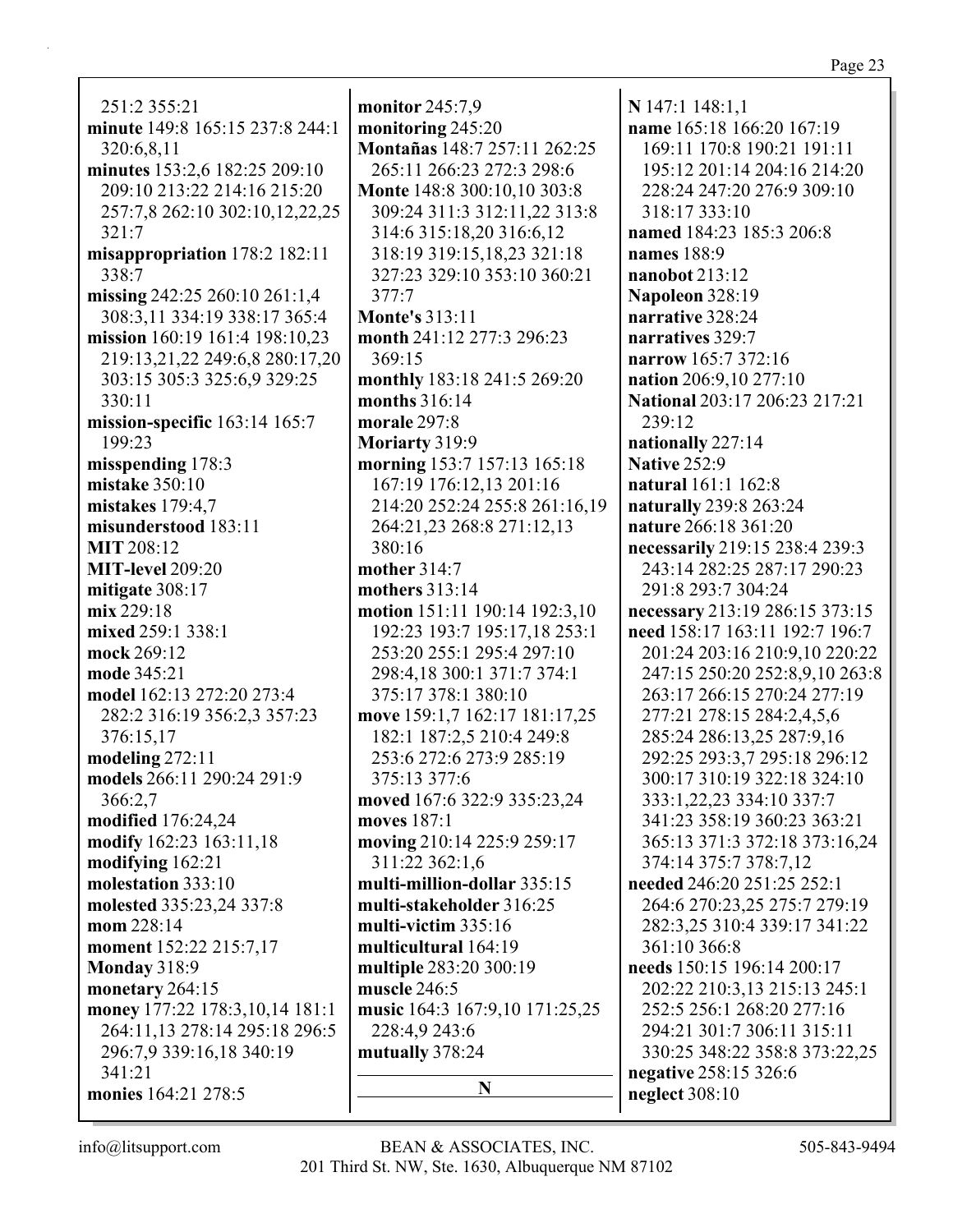**negotiate** 375:6 377:20 378:16 **negotiated** 192:19 326:14 377:9 377:15 **negotiating** 158:14 **negotiation** 374:4 **negotiations** 319:7 378:21 **neighborhood** 189:24 **neighborhoods** 240:13 **Nelson** 309:12 314:23 315:1 356:19 357:22 358:11,17 359:4 **network** 263:10,16 266:5,10 268:1 276:12 277:1 279:10 **neutral** 335:18 **never** 173:4 183:24 216:3,17 247:17 280:17 324:17 331:13 335:13 **new** 146:2,13,22 149:23 151:16 162:7 164:5 165:5,5 170:10 172:5 177:13 181:18 186:10 191:25 192:12 193:21 201:7,21 202:22 203:14,16 204:1,5,12 206:3,7 208:1 213:20 217:3,16 218:3 220:21 221:21 236:23 238:20 250:16 253:9 260:10,16 260:18 261:11 270:23 278:11 279:15 292:20 307:2 309:1 312:13 313:10,11 314:2 315:7 319:10 321:12,15 329:9 332:22 335:3 341:10,17 342:11,17 346:4,5,7,8 349:1 350:18 361:12 366:25 381:2,9,12,13,21 **newcomers** 149:7 **newest** 319:17 **news** 206:11 345:16 **newspapers** 242:19 **nice** 190:7 288:17 290:7 297:5 **niggling** 249:14 **night** 215:9 228:21 236:7 240:14 243:19 **night-and-day** 294:16,16 **nine** 179:13 207:1 317:16 **nine-to-zero** 254:25 299:24 380:9 **nine-zero** 300:1 380:10 **NM** 146:20 298:7 356:6,8,8 381:19 **NMCI** 156:13 201:7 **NMPSIA** 333:4,8 335:16,22

336:25 **NMSA** 324:24 **NMTA** 311:19,23 312:4 **non-minority** 225:8 **non-renew** 151:4 197:6 256:16 301:21 **norm** 232:24 364:17,18,23 **normal** 167:2 **normally** 179:16 **Northern** 335:4 **Northwestern** 353:3 **note** 155:10 185:18 193:2 323:6 **noted** 156:6 182:4 193:5 200:10 231:3 304:7 337:14 **notes** 198:6 214:7,19 261:14 323:5 **notice** 155:20 231:19 371:3 **noticed** 337:15 **notified** 336:16 371:9 **notion** 251:23 **number** 173:2 179:4,14 213:6 229:21 233:22 234:13,14,16 241:17 247:3 259:7 290:21 308:10 325:14,15 332:9 345:12 345:16 346:10 350:6 382:2 **number-one** 345:1 **numbers** 163:1 218:1 233:24 268:12 322:23 325:18,19,20 332:3 350:8 **numerous** 180:6 **nursing** 270:11 **NW** 146:21 381:20 **NWEA** 161:11 312:17 362:5,13 362:17 **NXT** 211:20 **O O** 148:1,1 **objection** 302:14 321:3 **objects** 321:8 **obligated** 350:20 **obligation** 177:21,22 366:19 **observation** 220:11

**offer** 266:4 291:1,21 315:3,7 317:25 **offered** 168:24 321:24 348:24 351:3 **offering** 329:23 **offerings** 318:1 **offers** 282:22 **office** 175:9 180:2 183:9 184:11 296:21 316:16,17 340:5,12 341:4,5 342:14,21 343:3 **officer** 212:3 307:6 **officially** 273:22 **oftentimes** 193:24 **oh** 186:1 193:13 194:12 197:14 202:19 211:14 214:11 217:20 223:22 237:7,17 243:19 255:16 257:2 268:25 273:20 275:22 295:6 323:11,15 340:1 359:1 363:9 377:20 **okay** 151:13 152:20 157:6,11 160:12 165:12 172:8 173:7,10 176:7 185:14,16 188:5 190:15 192:9,23 194:12,13 201:11 202:1 209:18 214:14 215:22 216:6 234:11 261:15 274:4 276:3 280:1 293:22,23 300:21 321:22 323:3 335:1 336:23 337:11 344:14 347:20,24 348:1 359:1,5 362:19 363:13 371:25 376:20 377:4,19,24 379:5,6 **old** 233:4 335:11 341:12,15 348:23 **old-fashioned** 189:15 **old-school** 227:25 **older** 283:13 **on-point** 365:5 **once** 153:4 157:8 187:16 224:24 225:25 256:22 261:16 264:2 274:6,10,24 281:15 295:15 **one-on-one** 266:16 284:7 **one-to-one** 164:25 **one-year** 326:12 364:1 **ones** 156:5 217:18 247:3,16 282:7 306:8 352:14 371:3 **online** 153:19 198:6 351:3 **open** 146:10 169:8 197:14 218:12 220:17 221:6,9,10 230:20 234:6 234:9 239:3 251:21 308:11,16

**obviously** 155:7 221:1 249:11

**occur** 181:6 239:8 352:1 **October** 155:17 183:20

**obtain** 155:13

296:14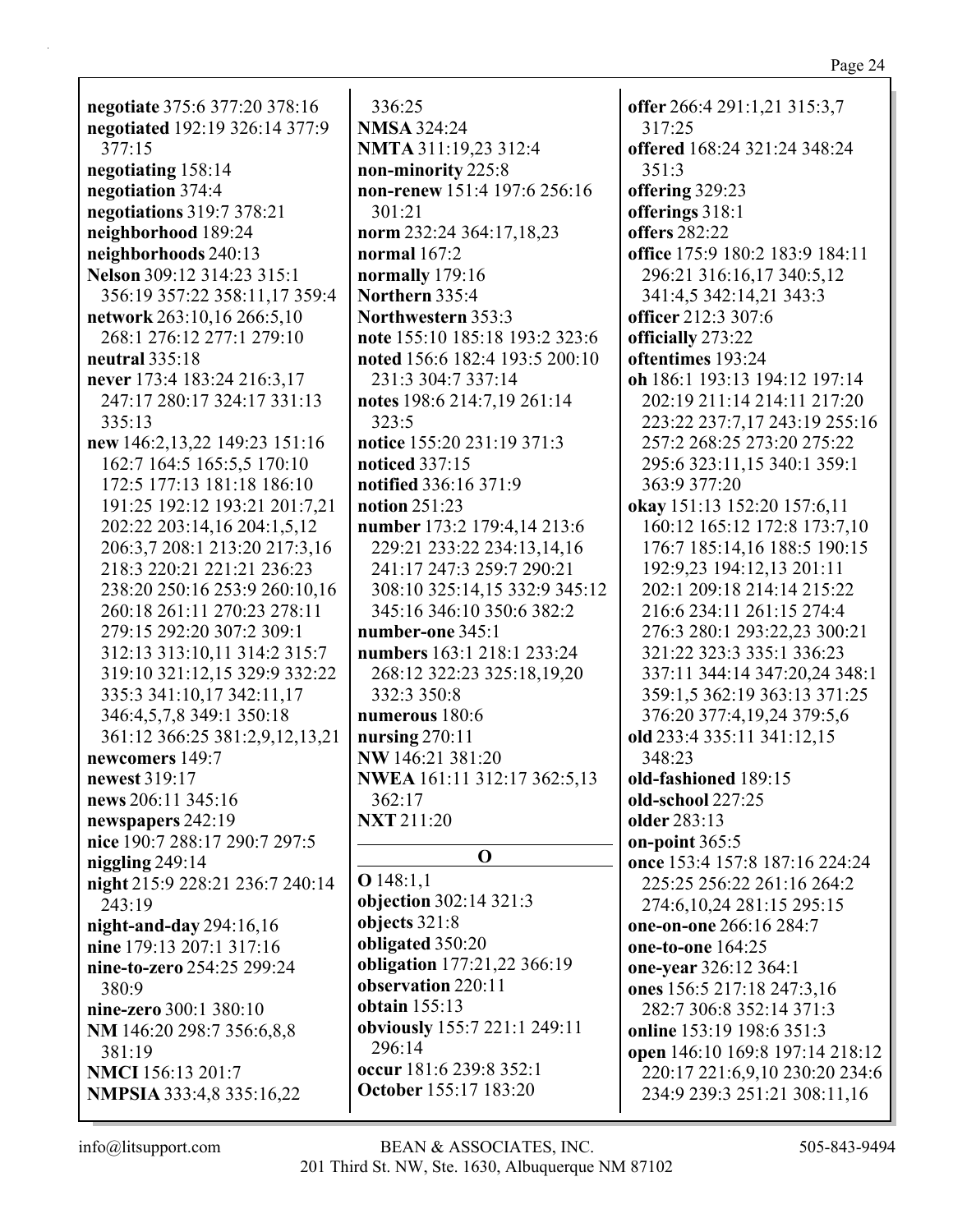308:18 382:3 **opening** 243:7 **operational** 150:19 151:10 196:18 256:5 301:11 302:1 368:9 **operations** 283:6 296:17 316:10 339:3 **opinion** 188:23 194:2 **opportunities** 161:1,12 204:23 204:25 239:20 316:1 351:4 366:4 **opportunity** 151:1 171:6 175:8 187:19 190:5 197:4 205:14 248:11 256:13 263:11 295:14 301:17 330:13 **opposed** 289:8 297:17 **ops** 353:11 **opt** 306:20 **opted** 306:19 **optimism** 296:12 **optimizations** 208:4 **Options** 147:9,11 **Oracle** 291:15 **orange** 338:3 **orbs** 230:5 **order** 195:24 249:7 284:25 339:2 361:9 364:12 365:3 375:8 **organic** 361:20 **organization** 226:6 250:19 315:15 365:17,18 **organization's** 365:20 **organizational** 155:20 200:9 202:5 248:2 258:4 259:21,24 306:6 317:7 372:8,12 373:1,22 374:2 377:9 **organizationally** 274:13 **organizations** 189:18 291:14 293:10 297:6 **originally** 169:13 174:21 238:5 **Oro** 162:10 **OSI** 161:13,17 165:24 168:3 **OSIs** 163:20,21 165:8,23 166:6 166:24 168:1,5 169:18,23,24 171:10 **out-of-school** 160:22 **outcome** 336:7 376:8 **outcomes** 230:24 233:22 373:5 **outgo** 340:4

**outliers** 352:9 **outline** 373:13 **outlined** 153:16 262:16 **outreach** 236:12 237:24 240:1,3 240:24 **outright** 184:22 **outside** 232:23 249:10 323:25 357:18 370:3,3 **outside-the-classroom** 357:1 **outstanding** 238:8 239:1 **overall** 271:5 337:16 339:2 362:1 365:10 **overcome** 329:19 **overdue** 306:14 **overseen** 342:17,22 **oversight** 182:16 343:3 **oversimplify** 233:21,22 **overtime** 333:21 **P P** 147:1,1 148:1 **p.m** 300:6,7 377:1,2 380:17 **packed** 369:2,5 **packet** 155:18 182:24 198:5 258:1,25 262:23 294:14 342:13 **packets** 273:7 **page** 148:2 153:21 156:21 198:7 322:7 323:9,10 324:7 326:21,23 **pages** 153:17 155:20 240:12 259:17 305:25 381:10 **paid** 178:10,12 183:18,20 224:22 295:10,16 **painting** 166:16 228:7 **palatable** 287:8 **PAPA** 212:23 237:13 **paper** 235:20,21 288:17 333:8 **papers** 300:19 **paperwork** 158:17 **paradigm** 273:13 **paramount** 344:4 **PARCC** 311:19,22 312:4 324:24 353:9,15,20 **pardon** 214:18 345:13 **parent** 158:7 169:5 170:12 202:6 202:14 316:24 331:24 **parent-teacher** 176:2 **parental** 272:1 **parents** 147:9,11 167:25 175:19

189:12,13 200:18 218:10 224:15,16,17 227:2,4,5 232:19 232:20,22,25 240:1,1,9,24 251:12,12,14 266:25 306:18 **Paris** 313:24 **Parker** 294:13 **Parking** 369:5 **parochial** 224:21,24 **part** 150:13 154:17 155:10,18 156:17,20,21 158:22 159:4,9 165:13 167:25 169:6 196:12 197:25,25 198:15,16 202:3 207:21 216:22 219:12 228:2 234:22 235:16 255:24 257:14 262:16 265:2,3,18 267:14 272:3 276:23 280:23 292:7 296:1 301:4 303:11,16 304:7 324:23 325:20 327:22 344:13 348:10 354:17 357:16 360:25 361:4,20 362:16 367:15 370:10 **part-time** 189:20 340:1,8,12 341:3,22 **part-timer** 189:19 **partake** 161:14 **partially** 361:23 **participants** 171:24 **participate** 160:21 191:21 264:25 318:8 **participated** 191:1,16 **participation** 359:14 **particular** 280:8 336:1 339:7 358:15 **particularly** 162:25 243:3 **parties** 354:3 **partner** 211:18 212:1 **partners** 207:6 229:15 263:16 264:10 **partnership** 198:13 221:11 272:19 **partnerships** 204:20,21,21 292:11,13,16 **parts** 229:25 303:15 **party** 328:25 **Paso** 224:21 225:18 364:25 **pass** 252:1 318:15 **passed** 215:3 295:25 296:6 **passes** 195:17,18 255:1 300:1 380:10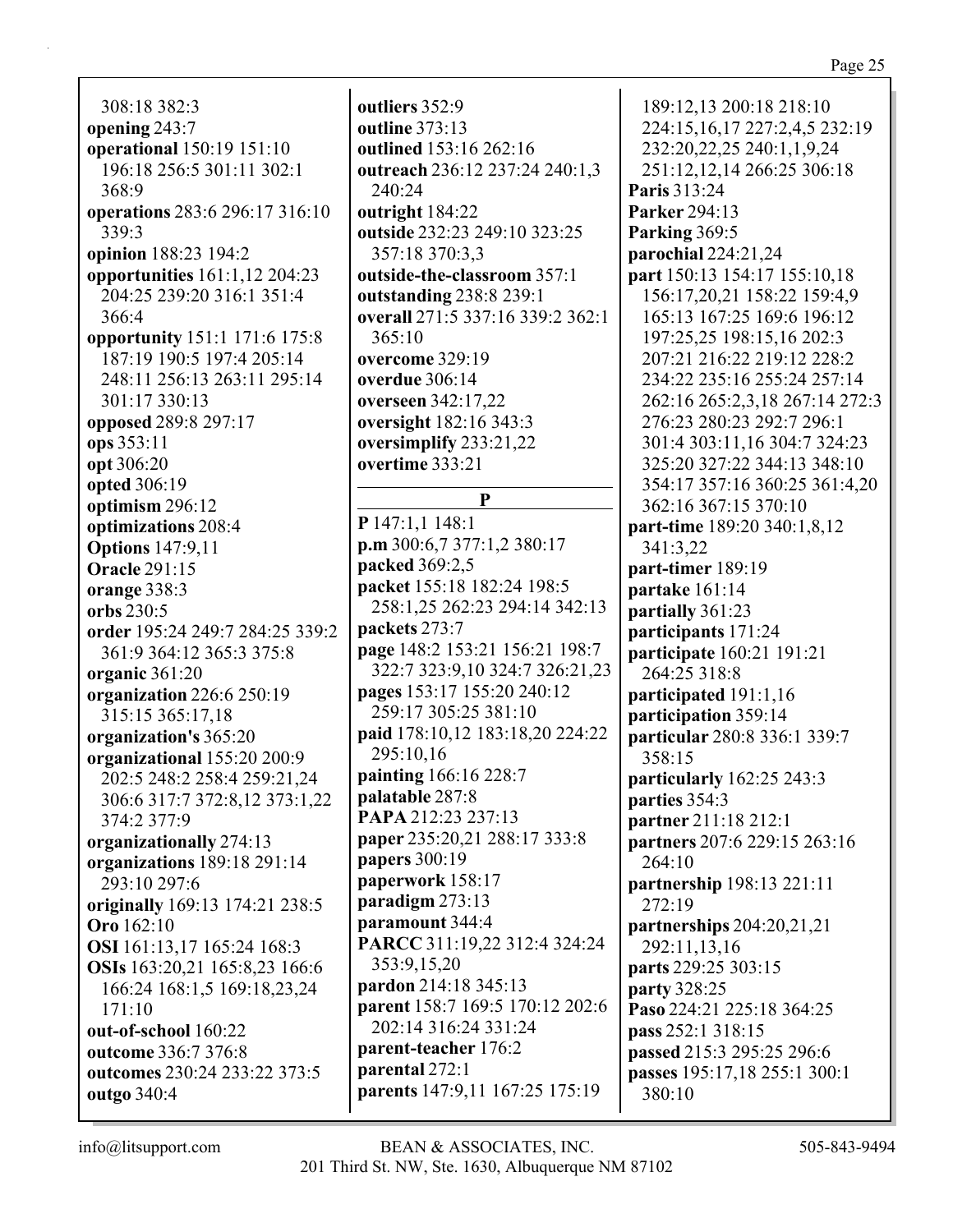| passing 225:1 334:3              | 187:11 190:8,9 198:18,19,20,22   | personally 243:9                |
|----------------------------------|----------------------------------|---------------------------------|
| passionate 311:5                 | 199:16,22 200:3,5,7 201:4,5,8    | personnel 208:1 236:5 296:21    |
| passions 230:11                  | 205:5 206:10 219:3 221:25        | 334:21                          |
| patent 207:16                    | 222:1 224:11,13,13,15 225:7,18   | perspective 297:5               |
| path 243:8 297:1 330:14 343:10   | 225:20,22 226:24 227:2 231:19    | pertains 208:5                  |
| 347:2,3                          | 231:24 233:18 234:3,7,13,13,14   | Peterson 279:3                  |
| paths 193:23                     | 234:14,15 245:16 259:10,10,13    | petition 156:11 201:5 261:10    |
| pathway 204:19 229:23 269:17     | 260:15,16,17,20 261:8,9 266:2    | 308:23,25                       |
| 270:14 291:21 292:21             | 266:25 267:10 271:20,20          | Petitions 261:8                 |
| pathways 264:7 270:6,10 292:11   | 282:11,12 302:2,2 304:1,2,3,5    | ph 207:19 230:3                 |
| Patricia 147:3 302:7,13 303:1    | 304:13 305:2,13,15,19 306:24     | Ph.D 353:2                      |
| 320:10,14,15 321:6,17 370:22     | 306:24 307:3 308:12,22,24        | phase 177:13,19 189:10          |
| 371:11, 18, 25 375:15, 19 378:18 | 310:4,6,6,7,9,11,11,12,15,21,22  | phenomenal 168:13,20            |
| 379:3                            | 310:24 311:20,20,20,21,25,25     | phenomenon 332:14               |
| Paul 203:8,9 205:8 206:4 209:18  | 312:1,2,3,3,5,5,6,6,7,7,13,14,15 | philosophies 277:25             |
| 210:18 213:18 216:3 217:11,22    | 312:17,18,19,21 313:9,11,12      | philosophy 244:25 319:20        |
| 223:11 229:4 237:4 238:1 239:5   | 317:22 322:5,6,16 326:1,2        | phone 289:19 300:24 349:18      |
| 240:3,6 241:3 245:25 246:10      | 334:13 344:24 350:9,11 352:7     | photography 235:3               |
| 249:21 252:22                    | 355:20,21,21 356:14,19 374:22    | physical 288:21 318:7           |
| pavement 245:4                   | 374:23 375:10,11                 | physics 232:14                  |
| pay 178:7 188:18 292:23          | percentage 175:2 186:2,17,23,24  | pick 278:6,13                   |
| paying 181:1,2,3 333:21          | 187:8 190:8 217:8 218:18,19,25   | picture 160:3 172:12            |
| payments 183:18                  | 225:5,18 247:13 297:17 322:4     | pictures 209:6                  |
| payroll 181:2,3                  | 322:15                           | piece 174:3 219:17,17 281:23    |
| PE 164:5,6,7                     | percentages 225:9                | pink 241:23,24,24               |
| PEC 147:12,13 150:15,18,21,22    | percentile 305:18                | pizza 354:3                     |
| 151:2,6 158:23 196:14,17,24,25   | percents 155:3 200:3             | place 160:3 161:5 163:24 177:11 |
| 197:4,9 256:1,4,8,9,14,18 301:7  | perfect 243:11 355:5,9           | 180:10 182:5 193:18 194:1       |
| 301:10,12,13,18,23 377:8         | perfection 245:21                | 210:2 211:7 245:8 247:10        |
| <b>PEC's 321:10</b>              | perform 334:15                   | 250:10,16 268:1 288:2 342:8,16  |
| PED 147:8,12 150:10,24,25        | performance 150:19 153:23        | 342:22 355:17 357:19 359:18     |
| 177:17 186:10 192:13 196:9       | 155:21 192:14,21 196:18 200:9    | 364:8 367:15 377:8              |
| 197:2,3 253:10 255:21 256:11     | 226:6 248:3 253:11,17 256:5      | placed 151:11 211:23 311:4      |
| 256:12 278:23 279:2 292:20       | 258:4 259:21,24 283:25 298:9     | places 216:25 236:17 262:20     |
| 297:6 298:8 300:23 301:1,15,17   | 298:16 301:11 303:18 305:7       | placing 211:24,25               |
| 336:13,16,16,18 348:23 349:1     | 306:6 327:7,17 345:7,9 346:1     | plaintiffs 285:25               |
| 354:21 364:12 382:7              | 349:15 367:10                    | plan 151:4 162:3 163:14 165:5   |
| peer 170:19                      | performer 329:12                 | 180:8 182:21 183:2,5,7,12,14    |
| penalize 232:9                   | performing 199:2,4,9 212:23      | 184:5,7 192:20 193:11 248:18    |
| people 151:17 153:2 158:24       | 304:17,17,21 334:19 351:15       | 250:10 256:16 279:14,15,17,20   |
| 165:14 203:10 221:22 223:17      | perilous 346:20                  | 281:5 292:8,8 301:20 308:6      |
| 232:18,19,21,23 238:19 241:2     | period 302:19                    | 331:1 342:2,8 343:1 368:10,14   |
| 241:20 242:18,20 243:13,21,23    | persistent 216:2                 | 374:2 377:18,23                 |
| 244:10 256:24 316:2 339:19       | person 165:16 242:9 324:14       | planes 338:19                   |
| 341:25 344:7 350:14 355:13       | 335:4 336:1 337:5 340:8,10       | planning 276:23 348:8           |
| <b>perceived</b> 193:19 374:7    | 341:23,25                        | plans 263:20 296:8 314:21 338:6 |
| percent 154:1,2 155:4,6 156:10   | person's 345:1                   | plant 171:17                    |
| 156:11,14 175:22 186:24          | personal 311:9                   | platform 171:6                  |
|                                  |                                  |                                 |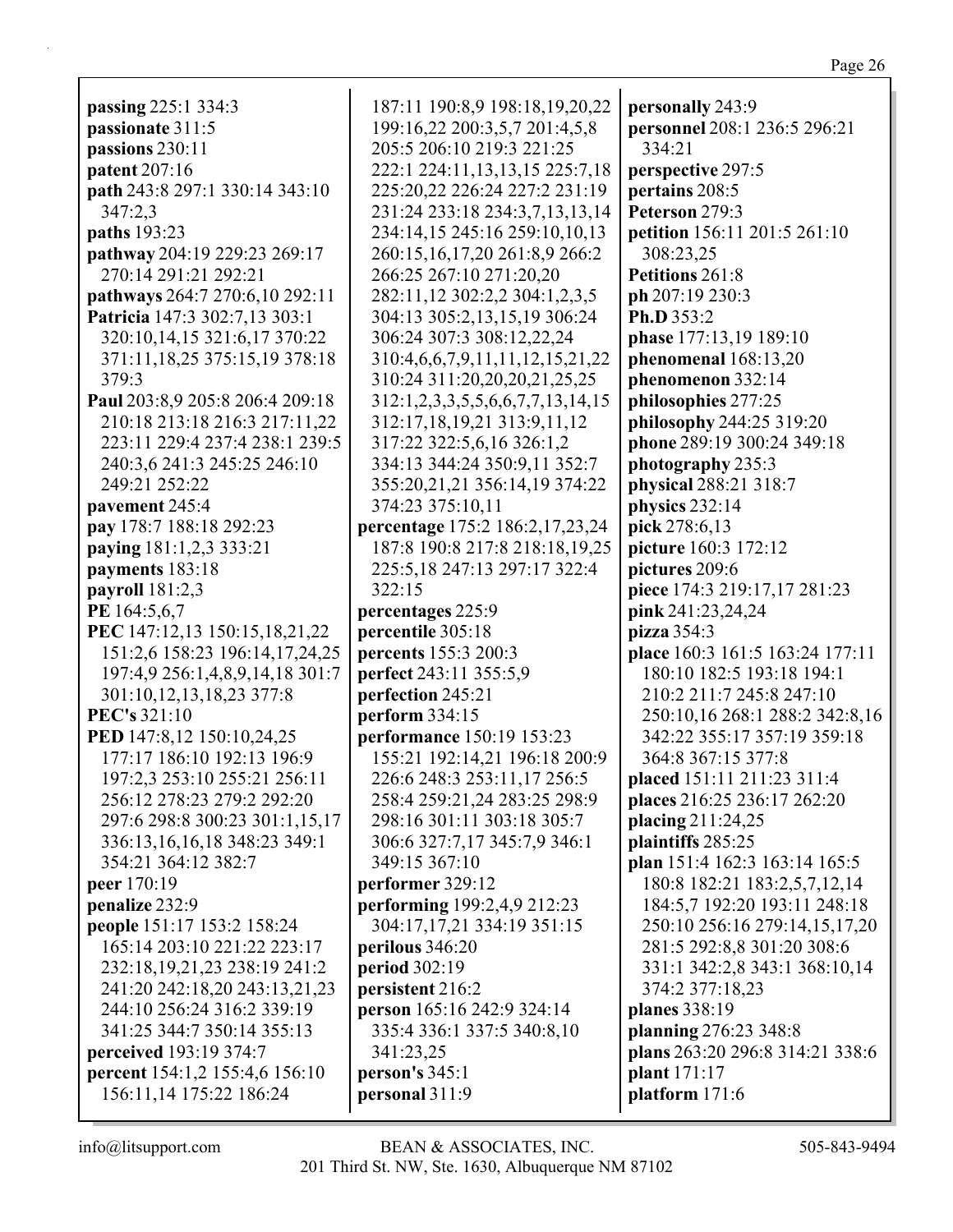**play** 188:18 210:20 **playing** 168:16,17 210:22 **please** 151:14 153:3 173:14 185:18 193:1 195:21,24 197:17 201:13 253:24 256:23 298:22 302:4 330:18,19 **plethora** 202:4 **plot** 355:16 **plugged** 208:6 **plumbing** 291:25 **plus** 295:17 **point** 156:16 158:13,24 194:8 226:5 245:14 250:5,20,25 264:3 326:10 331:7 332:19 335:10,13 339:21 363:12 365:5 368:6,7 **points** 202:12 235:25 304:8,8 372:11 **police** 270:15 **policies** 342:14,23 **policy** 260:11 **political** 319:20 353:10 370:16 **Pollock** 228:6 **Pomegranate** 318:11 **poor** 189:24 328:15 **popped** 237:16 **populated** 347:9 **population** 162:25 173:2 175:19 186:11,13,14 216:13 222:1 224:12 226:14 232:7 265:22 267:8,16 268:11 270:1 271:22 271:23 282:13,14 285:15 286:6 287:1 291:4 294:11,21 312:13 315:14 317:23 **populations** 223:1 226:16 317:5 **portion** 196:23 197:16 201:12 257:4 **position** 190:24 191:13 262:17 290:11 344:25 **positioned** 316:12 **positive** 204:5 266:7,11,20 373:3 **possibilities** 366:24 **possibility** 191:2 213:9 370:3,4,6 **possible** 161:5 179:25 215:1,10 238:23 316:9 330:24 **possibly** 151:4 197:6 244:12 256:16 316:8 **post-secondary** 257:17 **posted** 240:10

**potential** 313:3 334:1 368:14 **potentially** 328:13 **pounding** 245:4 **power** 334:6 **PPE** 354:18,21 356:12 359:14,16 360:3,16 361:1,4 **PR** 239:22 **practice** 164:14 **practices** 172:4 316:20 361:9,17 361:19 **practicing** 168:16 **pre-bias** 188:24 **pre-session** 288:10 **predators** 337:2 **preface** 196:4 **premier** 241:19 **preparation** 269:21 327:16 **prepare** 354:8 **prepared** 150:25 192:13 197:3 209:5 253:10 256:12 264:7 298:8 301:16 322:25 **preparing** 257:16 268:15 269:13 353:12 **present** 151:23 152:16 171:7 212:6 235:20 243:12 311:6 327:23 **presentation** 197:19 214:1,4 274:3 320:18 327:16 328:8 329:14 **presentations** 327:4,8,13,20,25 328:15 329:21 **presented** 160:18 171:8 **presenting** 269:9 328:5 338:15 **president** 165:19 166:21 170:9 229:16 262:2,5 309:14 318:18 319:2,10 339:10 **press** 322:13 **pressure** 182:6 **prestigious** 206:24 **pretty** 170:4 178:19 199:14,18,19 215:7 257:24 280:5 293:16 305:12 328:8 335:22 341:18 353:18 356:20 368:22,23 369:1 369:1,5 **previous** 294:14 332:1 341:8 **previously** 336:16 337:14 **primarily** 154:20 **principal** 157:12,16 159:24,25

175:6,7 184:23,23 185:3 319:5 361:2,8 **principals** 231:5 289:19 354:18 356:9 359:15 **Principles** 156:5 307:11 337:19 **print** 212:5 **printers** 212:11,12 **prior** 157:4 178:6 179:3 181:5 183:18 184:6 188:12 228:11 260:22,23 261:1 314:7 318:20 370:12 374:3 **Priority** 263:14 276:24 279:2 280:24 **private** 315:6 **private-school-type** 315:4 **prize** 274:7 **proactive** 176:19 333:14 **proactively** 283:5 **probable** 191:18 **probably** 158:25 173:12 243:24 244:12 277:6 283:22,23 285:7 292:2 294:10 320:4 337:14 338:19 351:25 367:4 369:5 **problem** 207:23 208:3 218:6 340:13 **problem-solving** 205:25 212:20 **problematic** 193:9 **problems** 179:2 182:10 212:15 346:16 353:16 **procedural** 183:15 **procedurally** 343:11 **procedure** 191:14,18 **procedures** 177:10 179:15 180:9 182:3 191:25 342:13,22 345:2 **proceeding** 191:1 **proceedings** 146:10 380:17 381:11 382:3 **process** 179:17 189:6 208:10 277:23 280:18,23 312:23 321:9 **processes** 177:10 179:15,24 183:23,24 **procurement** 182:3 307:6 **produce** 343:22 **product** 207:15,16 **productive** 318:6 **professional** 146:21 270:10 316:18 318:22 341:2 360:17 **professionals** 311:4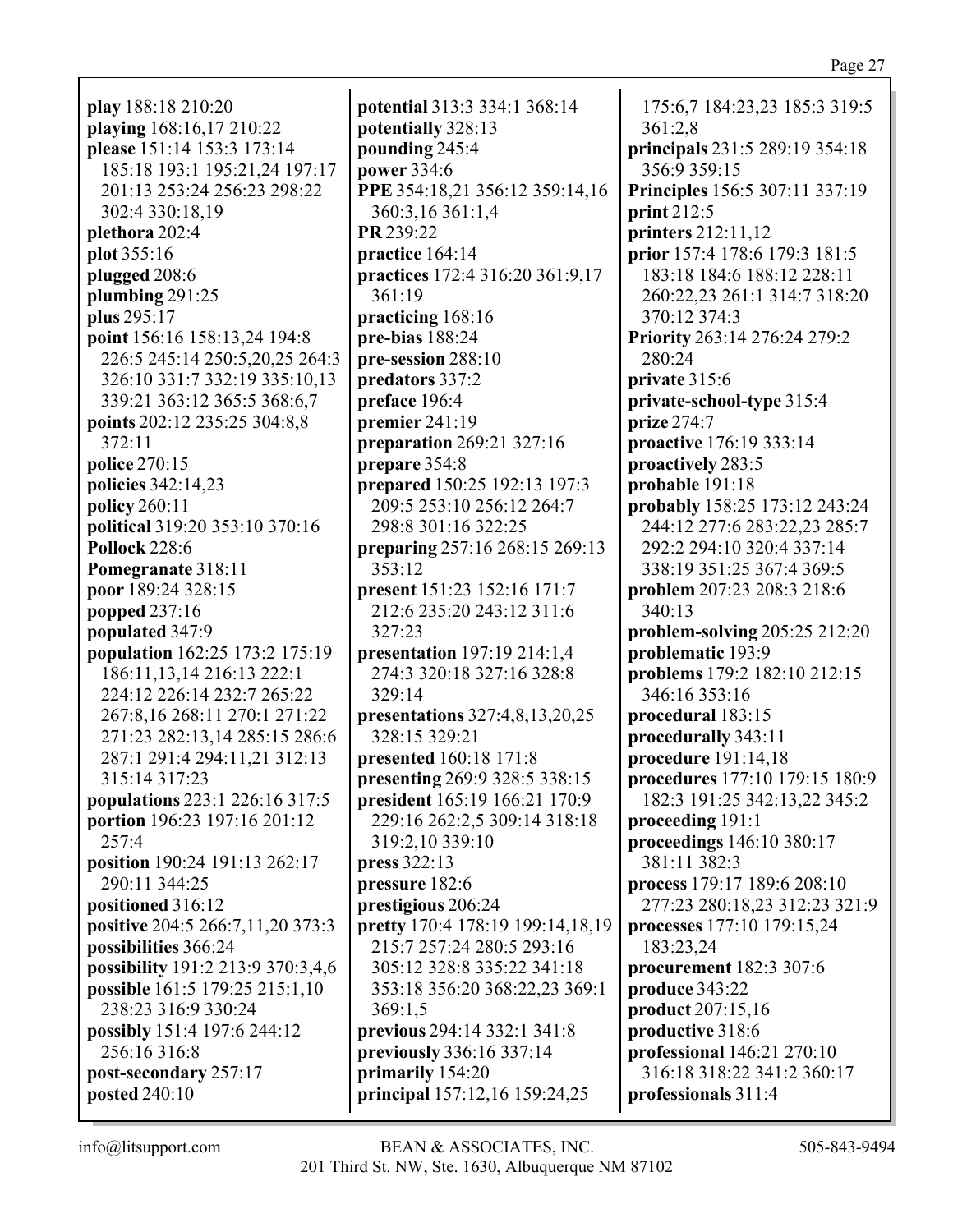**professions** 232:23,24 270:9 **proficiencies** 199:13 **proficiency** 153:25 154:7 198:17 198:21 199:16,19 231:19 257:22 258:7,20 268:14,15 273:21,23 304:1,4,22 305:11 306:22 311:18,25 312:4,9,10,24 323:20 325:18 352:18 355:11 355:14 **proficient** 231:24 260:7 326:11 355:21 **profoundly** 161:3 **prognosis** 285:4 **program** 164:3,4,4,5 167:9 168:13 171:25 176:18 198:14 205:16,16,18 207:23 208:14 211:8 221:9 234:20 246:1 267:25 268:19 269:2 272:10 275:2,4 276:10,18,18,19 278:7 278:8 280:6 281:7,13 283:6 284:17 291:16 297:22 303:13 311:13 313:6,7,18,19,21 317:11 318:12 355:25 359:17 361:1,12 **programming** 172:16 **programs** 168:18,20 171:25 198:13 207:2 210:16 222:18 231:17 236:12 246:4 285:9,12 288:11 291:13,19 293:12 **progress** 150:2 153:14,15 157:3 163:8 192:17 198:3,4 205:12 236:4 253:14 259:20 298:12 306:2,5 355:4 **progression** 339:13 **progressive** 353:10 **project** 208:17 209:12,17 230:3 250:12 354:18 **project-based** 198:12 205:13 **projects** 235:19 **promote** 238:5 239:3,19,20 **proof** 278:9 **proper** 181:23 182:2 **properly** 261:6 **proportionally** 230:6 **proposed** 251:8 **Protecting** 226:7 **protection** 193:22 **protest** 191:24 **protocols** 316:16,21 344:21

**proud** 160:20 170:12 202:13,14 202:14 206:25 207:12 215:7 218:12 225:20 229:13,20 235:6 262:13 263:6 265:22 314:19 319:21 321:20 **proudest** 314:14 **provide** 156:20 158:18 161:21 164:24 176:4 178:15,17 189:8 268:17 318:5 330:12 338:12 **provided** 150:10 156:22 163:6 164:14 196:9 198:2,16 255:21 264:16 301:1 307:25 316:18 359:2 **providers** 358:18 **provides** 171:13 373:4 **providing** 196:3 268:17 317:21 **psy** 353:11 **psychologist** 262:4 **PTA** 157:21 161:16 170:8,10 **public** 146:1,10 148:4,13 149:3 153:6 154:13 156:9 161:24 162:2,5 165:13 167:2 169:14 180:2 190:22 191:12 192:11 197:16 214:12,18 215:24 222:2 224:23 225:14 226:12,13 231:21 233:14,16 237:24 238:4 238:10,21 239:9 242:1,2,4,7 253:7 257:4,8 275:25 282:22 289:20 298:4 300:13 302:10,19 302:21 312:15 315:8 320:2,3,7 320:13 327:4,20 337:2 338:24 348:19 377:6 381:1,12 382:3,4 382:4 **public-school** 315:4 **publicized** 230:21 **publicly** 305:21 **published** 155:15 188:13 **Pueblo** 161:23 221:20 **pueblos** 221:18,19 **pull** 246:2 **pulled** 300:18 322:19,20 **pullout** 244:13 246:2 266:3 **punishment** 194:9 **punitive** 373:3 374:7 **purchase** 164:19 **purpose** 363:18 **purpose-driven** 316:12 **purposeful** 327:12

**purposely** 353:20 **purposes** 190:23 336:19 **pursuing** 337:5 354:18 356:10 **push** 159:20 163:25 171:7 364:10 **put** 160:2 163:19 169:21 172:9 179:23 180:10 186:21 188:10 193:10 210:2 235:17 238:23 243:3 251:25 267:25 270:23 284:16 302:23 334:3 342:8 351:20 363:19 368:2,10 374:1 374:14 **puts** 285:6 **putting** 179:15 236:16 240:22 333:25,25 342:22 **Q Q1** 310:20,24 312:18 323:7 324:1 324:8 326:1,1,8 **Q2** 323:21 **qualify** 186:7 187:3,5,8 **qualitative** 311:14 314:4 **quality** 196:3 **quantitative** 232:3 **quartile** 164:12 192:15,16,17 253:12,12,13 298:10,11,11 **quell** 176:5 **question** 185:23 187:11,15 217:12,13 220:11 228:11,11 229:5 230:8 244:23 246:6,22 289:3 315:19 324:19 331:3 333:3 352:25 357:6 358:11,23 359:10 361:22 362:13 367:14 367:20 368:17 **questioning** 191:4 **questions** 151:15 158:16 176:21 190:12 214:9 216:20 217:7 241:13 244:7 256:22 275:19,21 302:4 326:24 330:15,19 346:18 359:9 **quick** 149:8 288:7 302:14 **quickly** 169:18,19 **quietly** 201:22 **quite** 159:19 235:13 248:25 281:21 297:25 303:22 **quorum** 152:19 **R R** 147:1,4 148:1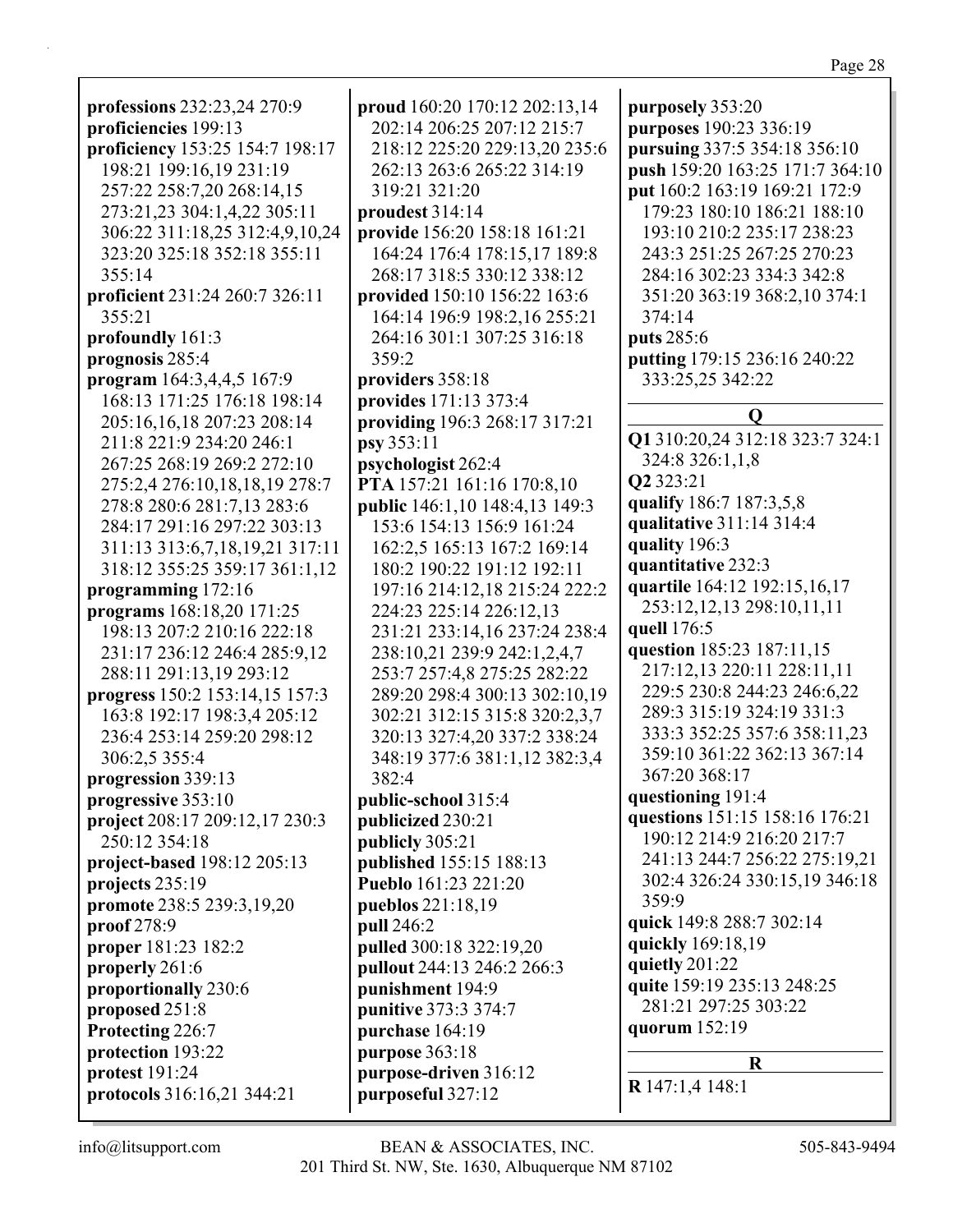**race** 242:3 **Raftery** 147:6 152:9,10 194:15 194:16 237:1,2,6,19,22 239:6 239:23 240:5 241:15 253:3,4,6 253:20 254:14,15 293:15,16,22 299:20,21 379:18,19 **raise** 284:24 351:23 **raised** 184:21 265:9 284:21 365:11 **rally** 240:10 **Ram** 265:4 **ramifications** 288:3 **Rams** 265:4 **Rancho** 148:6 202:22 220:12,15 221:25 222:2,2,24 238:6 242:15 **ranged** 305:14 306:16 **rank** 187:22 **rapid** 176:15 **rapidly** 251:11 **rarity** 211:14 **rate** 153:25 155:5 187:7,8 198:21 199:21 200:6 225:22,22 258:7 259:12 263:25 298:15 304:4 305:1 312:12,13,14 313:9,11 **rates** 154:23 198:17 227:6,11 253:16 257:22 305:17 355:11 355:13,14 364:20 **rating** 306:1 **ratings** 200:12 307:13 **Ratliff-Parker** 271:8,12 277:11 286:17,20 292:6,19 **ray** 295:24 296:9 **re-** 272:9 **re-enters** 174:4 **reach** 213:14,16 242:12 270:9 306:22 **reached** 250:7 **read** 154:13 195:15 196:6 242:18 242:19 244:18 246:21 358:15 365:4 **readiness** 192:18 253:15 264:8 298:13 **reading** 153:24 154:8 198:17,19 199:10,13,16 237:8 244:11,17 245:6 246:1,1 247:7,8 257:24 258:18,20 268:17,19,20 303:19 303:20 304:1,15 310:3 312:18 312:20,24 323:8,22 324:1

326:19 333:8 357:15,16,20,21 358:19 **reading/writing** 244:11 **reads** 208:25 **ready** 239:17 253:1 287:21 295:4 297:10 298:2 302:8 354:5 363:15 **real** 178:1 212:9 213:9 269:19 288:3,7 304:23 311:13 333:13 **real-time** 209:2,6 **real-world** 171:12,14,20 207:5 209:19 **realize** 189:6 233:12 241:19 262:18 264:12 269:23 **realized** 339:17 340:3,18 **realizing** 233:23 **really** 149:2 165:7,24 166:11,16 166:23,24 171:19 172:20 176:14 178:25 187:11,22,22 193:20 194:3 196:20 203:6 207:11,12 209:7 217:11,23,24 219:21 222:24 229:13 233:23 234:1,21 235:6 246:14 247:5,15 250:20 258:24 263:18,20,25 270:19 274:22 277:15,18 279:11,12 285:18,20,24 295:18 315:7 321:17,24 325:22 330:10 331:24 333:1 335:18 338:17 339:17 341:1 342:25 343:4 351:23 354:4 355:22 358:13 360:10 362:1,8 **realtime** 209:1,6 **reason** 151:7 158:23 160:11 197:10 245:18 256:19 301:24 339:9 348:10 361:19 **reasonable** 326:17 **reasons** 167:23 193:25 306:3 **REC'D** 382:10,15,20,25 **recall** 154:1 351:20,20 **RECEIPT** 382:1 **receive** 161:20 178:9,11 200:8 231:2 272:14 282:12 306:1 308:22 357:23 378:6 **received** 156:24 159:10 164:22 202:4 255:12 278:3 308:1 317:9 360:3 **receiving** 213:8 **recess** 149:1 195:22 255:7 300:6

377:1 380:15,17 **recessed** 149:2 **recipients** 313:2 **recognize** 262:19,21 263:7 278:24 294:1 327:6 **recognizing** 330:2 **recommend** 288:8 **recommendation** 288:15 335:19 **recommendations** 289:17 **recommended** 342:16 **reconsider** 285:21,25 **reconvene** 196:22 **reconvened** 300:7 **record** 147:12 166:17 173:14 190:23 191:6,20 193:2 195:14 255:6 261:18 309:8 317:4 320:22,25 380:14 **record-keeping** 181:21 **recovered** 199:6 **recurrent** 260:14,20 306:23 307:3 **red** 182:6 248:4 274:8 338:3 347:5 **redesign** 263:10 266:5,10 268:1 271:10 272:10 275:2,4 276:9,12 277:1,7,8,12,21 279:16 280:10 281:14,15 282:24,25 288:18,21 288:22 292:8,8 295:23 296:16 297:15,21 **reduce** 284:16 **reduced** 179:14 180:16 271:21 282:11 317:18 355:20 **reduction** 284:14 **reengagement** 257:16 **Reeves'** 359:21 **reexplain** 357:4 **refer** 274:24 343:14 **referencing** 271:24 **referred** 173:22 198:16 **referring** 349:24 **refers** 267:24 **refine** 212:19 **reflect** 166:18 173:14 226:14 277:21 279:18 **reflection** 198:22 283:2 **reflectionary** 277:15,23 **reflective** 224:12 **reflects** 365:18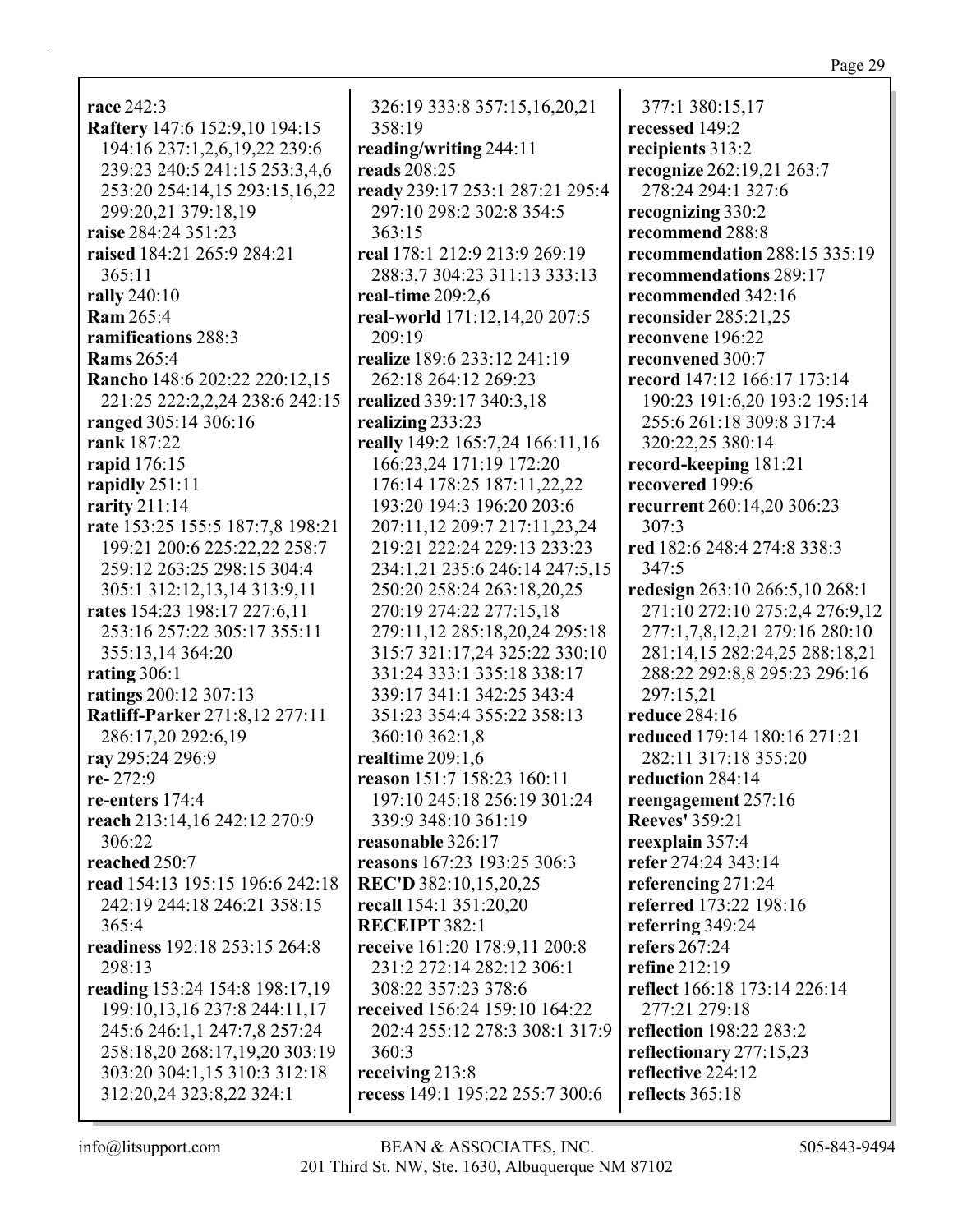**refresh** 346:3 **refused** 348:4 **regard** 190:24 191:14 320:25 **regarding** 153:13 196:7 199:2 307:16 308:7,15 311:18 **regardless** 285:15 352:17 **regime** 348:23 **regionals** 211:9 **registrar** 332:2 **registrar's** 316:16 **regular** 244:14 290:9 **regularly** 176:5 **regulations** 180:14 **reinventing** 281:18 **reiterate** 192:3 **relate** 161:14 263:20 **related** 151:6,8 155:24 178:14 197:10,11 256:19,20 260:9 264:19 301:23,25 308:19 **relational** 315:17 **relationship** 209:12 270:21 272:4 297:24 340:9 **relationship-building** 198:13 263:18 272:6 **relationships** 204:24 293:3 **relative** 262:24 **release** 336:18 **released** 155:9 159:21 305:21 370:8 **remaining** 200:4 259:5 **remarkable** 294:7 **remediate** 246:18 **remediation** 291:3 357:2 **remember** 154:6 173:1 201:9 255:5 304:1 341:8 **reminding** 153:10 302:20 **remodeling** 288:19 **remove** 151:2 197:5 256:14 301:19 **removed** 186:5 **renew** 172:2 192:10 253:7 298:5 309:21 368:7 377:7 **renewal** 148:3 149:13,22,22 150:13,14,17,21 151:8 159:22 160:4 182:24 196:8,12,13,16,24 197:12 202:3 255:24,25 256:2,8 256:21 300:22 301:4,5,9,13,25 320:20,25 321:9

**renewals** 149:10,21 255:16,16 **renewed** 299:25 **reorganization** 160:12 **reorganized** 159:23 **repeat** 156:2 176:24 184:3 185:6 200:11,22 259:22 306:8 307:12 **repeated** 176:24 **repeats** 305:22 **replicable** 204:11 250:14 **replicated** 277:10,14 278:1 **replication** 278:7 **report** 150:10,24 153:18 157:10 180:22 192:13 196:9 197:2 198:1 199:22 200:23 206:11 253:10 255:21 256:11 260:4 261:2 298:8 301:1,15 306:1 322:25 332:25 339:7 348:8 350:14 361:7 **reported** 146:20 156:17 268:21 308:15 **reporter** 185:20 288:18 381:9 **REPORTER'S** 148:10 381:7 **reporting** 146:21 173:25 174:2 175:10 268:10 308:9 346:12 347:14 349:16 **reports** 150:16 156:8 178:10 183:8 196:5,15 208:25 256:2 271:16 301:8 305:22 **represent** 190:22 191:12 **representation** 157:21 354:14 **representative** 209:16 319:7 **representatives** 153:8 197:23 257:10 303:7 **representing** 157:19 250:4 **represents** 326:1 **reprogrammed** 240:20 **reputation** 251:11 **request** 213:22 **requesting** 163:16 **requests** 191:22 **required** 188:12 306:19,21 308:9 **requirement** 191:15 232:2 261:3 279:14 307:2 351:1 **requirements** 182:17 260:21 278:18 308:2,7 314:9 321:12 348:11 **research** 198:12 205:12,12 235:20 276:16

**researched** 237:15 **researching** 162:15 **reserve** 191:23 **reserves** 321:14 **resign** 185:12 **resigned** 184:25 185:5 332:2 347:18 350:14,16 **resilience** 317:7 **resistance** 239:15 **resolve** 174:22 **resolved** 155:11 **resource** 245:2 266:3 316:17 **resources** 231:17 264:10,13,15 **respectfully** 191:23 213:22 **respects** 316:7 **respond** 235:8 239:6 240:7 261:9 315:10 **responded** 234:15 315:19 **responding** 221:22,22 **responds** 209:3 **response** 194:11 208:8,9 253:23 298:21 320:17 **responses** 224:19 227:10 234:16 245:12 315:21 **responsibilities** 375:6 **responsibility** 160:1,11 178:20 **responsible** 270:22 336:21 376:10 **restorative** 316:20 **resubmit** 279:7 **result** 285:8 321:10 **results** 235:15 279:23 311:12 354:13 356:3 **resume** 269:11 **retain** 217:2,7 252:12,12,12,13 252:18 259:7 **retained** 200:2 **retention** 155:1,5,6 200:6 224:25 225:2,11 226:1,19,20 251:2 259:12 305:11,17 **retire** 339:22 **retired** 348:7 **retirement** 179:9 **retiring** 339:23 **Retool** 276:19 **retraining** 365:22,22 **retrieve** 209:1 **return** 259:8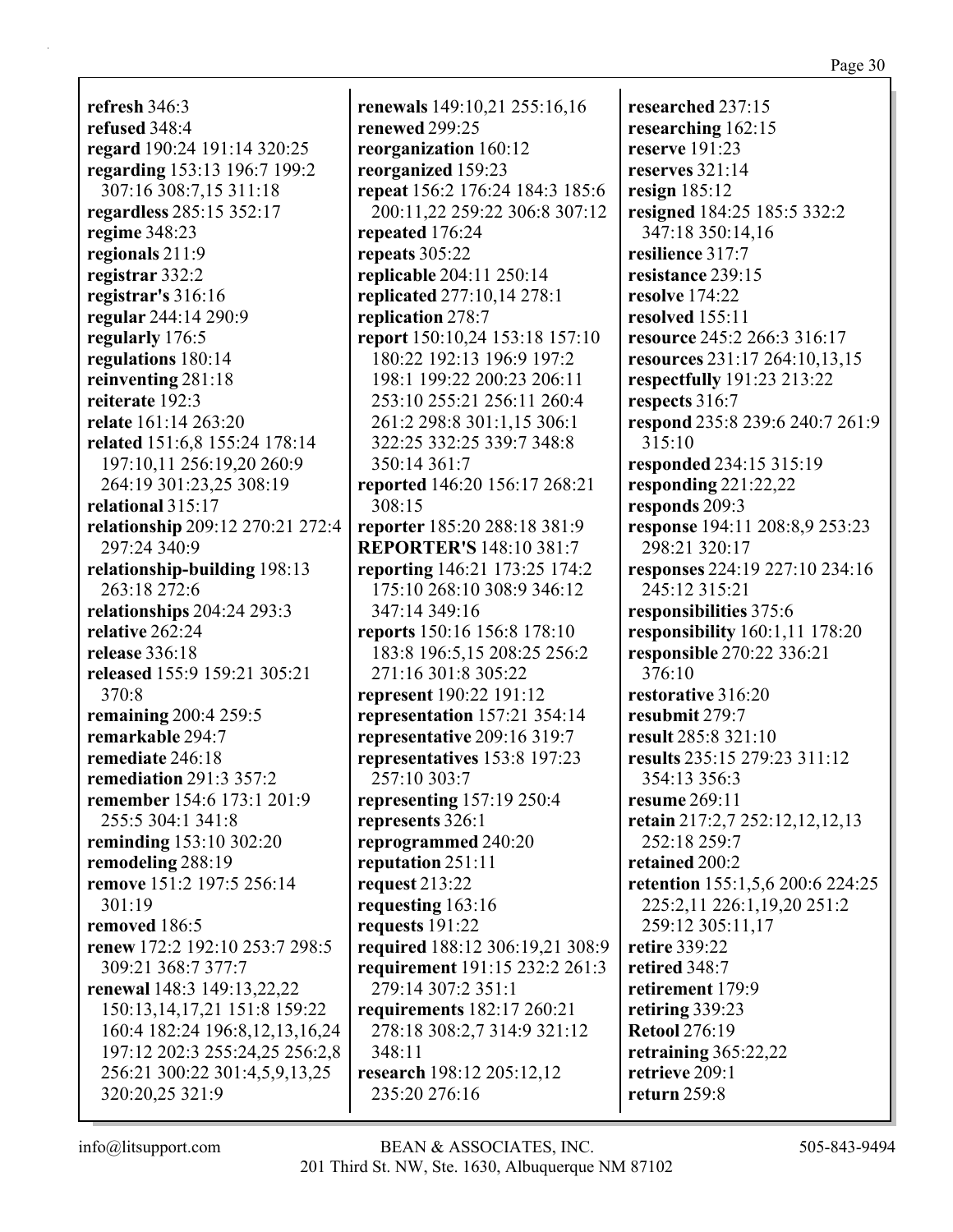**returning** 259:10 **returns** 218:17 **reverse** 251:23 345:21 **review** 150:10,18,23 151:1,2 155:16 196:9,17 197:1,4,4 255:22 256:4,10,13,14 279:18 301:2,10,15,18,19 371:13 **reviewed** 307:19,21,23 **reviews** 259:2 **revisit** 279:18 **revoked** 181:22 **revolutionary** 204:5 **revolving** 225:12 307:6 **rewrite** 180:4 **rewritten** 180:3 **Richardson** 158:6 **rid** 347:4 **rides** 162:5 **right** 152:20,25 156:1 170:25 173:7 184:8 185:11,14 186:1,3 187:10 189:11 202:20 212:15 218:10 221:7,23 222:14 230:2 238:24,25 240:5 245:3 250:23 255:2,14 268:12 278:4 284:10 287:15 289:21 290:1 296:15 297:1 300:17 303:4,10 322:14 323:3,4 326:5 330:21 335:17 339:20 343:6,10,24 344:1 346:18 347:2,2 348:5,21 358:17 365:5 371:16 372:9 373:6,9 376:13,17,17,22 377:3,24 **rights** 191:23 226:7 321:14 **rigidly** 219:24 **rigor** 210:6 **rigorous** 225:10 312:23 **Riker** 207:19,20 **ringing** 300:24 **rings** 321:4 **Rio** 148:6 202:22 220:12,15 221:25 222:2,2,24 238:6 242:15 **ripe** 292:2 **risen** 303:21 **risk** 186:6 187:25 284:16 316:24 **risking** 328:13,14 **Rita** 157:25 **RMR** 381:8 **RMR-CRR** 146:20 381:19 **road** 248:20

**Robbins** 147:6 151:22,23 181:10 181:11 192:22,25 194:21,22 230:12,13,14 243:4 254:10,11 283:16,17 284:12,19 285:5 286:17,19 287:6 288:22 299:8,9 337:12,13 339:5 343:14 372:25 373:7 374:25 377:11,14,25 378:3 379:24,25 **Robert** 158:19 190:18,20,21 191:9,11 309:10,10,19 319:2 322:12 324:12,19 327:21 330:20 331:11 334:12 341:14 344:23 346:7 352:24 353:2,22 356:7,11 357:5 359:23 360:14 362:4,12 380:12 **RoboRAVE** 210:25 211:17 240:10,16 **robot** 212:2,16 **robotic** 239:12 **robotics** 210:19,21 211:7,14 221:5 236:12 239:25 240:17,19 **robots** 210:22 211:20,20 240:21 **robust** 220:6 **rocking** 345:22 **Rodney** 207:19 208:22 **role** 262:1 265:11 266:11 267:14 278:2 290:24 291:9 294:24 **roll** 151:20 193:2 194:14 253:24 293:11 298:22 379:7 **Rolle-Martinez** 262:2 **rollercoaster** 345:19 **room** 203:10 331:10 333:6,15 **root** 233:23 **rooted** 171:14 **Rose-Hulman** 213:5 **round** 191:3,16,19 **row** 202:13 223:11 **rubric** 153:11,16 198:1 **rubrics** 163:7 **Ruiz** 147:3 152:15,16 166:18 174:4 190:11,15 192:2 193:6 194:10,12 195:2,3,23 197:22 201:11 213:23 214:3,14 215:21 215:25 216:5 218:4,18 254:17 254:18 255:3 299:14,15 330:5,6 332:16 334:25 343:12,13 344:24 345:4 380:3,4 **rules** 180:13 190:25 191:25

232:13 251:21 **ruminating** 366:21 **run** 162:20 164:7 179:1 318:11 336:13,16 361:20 **running** 255:14 **rural** 208:5 209:4 **rushed** 369:11 **Rushing** 324:14,16,22 325:2,9,13 **Ryan** 217:21 **S S** 147:1 148:1 **S.T.A.R.S** 260:11 268:23 322:24 **sad** 287:11 **sadly** 167:5 **safe** 318:5 333:19 **safety** 333:16 334:11 343:22 344:1,8,8,15,25 **salary** 292:24 **Salas** 268:3,8 271:7 294:18 **sale** 180:20 **sales** 157:24 158:1,14 159:21 **Salinas** 170:6,8 **San** 165:25 **Sanchez** 157:22 **Sandia** 203:17 206:23 209:15,17 217:21 **Santa** 146:13 148:9 166:5 212:4 212:6 303:9 312:14 313:25 314:3 317:3 318:11 319:16 335:23,24 355:23 361:15 369:7 381:13 **Sapien** 185:12 **sat** 180:6 203:11 206:7 329:13 376:2 **Saturday** 240:9 **save** 209:10 340:19 **saved** 341:21 **saving** 339:18 **saw** 155:8 184:14 187:11 228:7 303:16 322:9 328:20 332:3 343:20 **saying** 156:1 175:14 191:20 236:20 243:4,14 246:7,13 264:22 277:18 285:10,23 332:18 352:16 370:17 374:18 **says** 182:18 193:10 322:6 **scatter** 355:16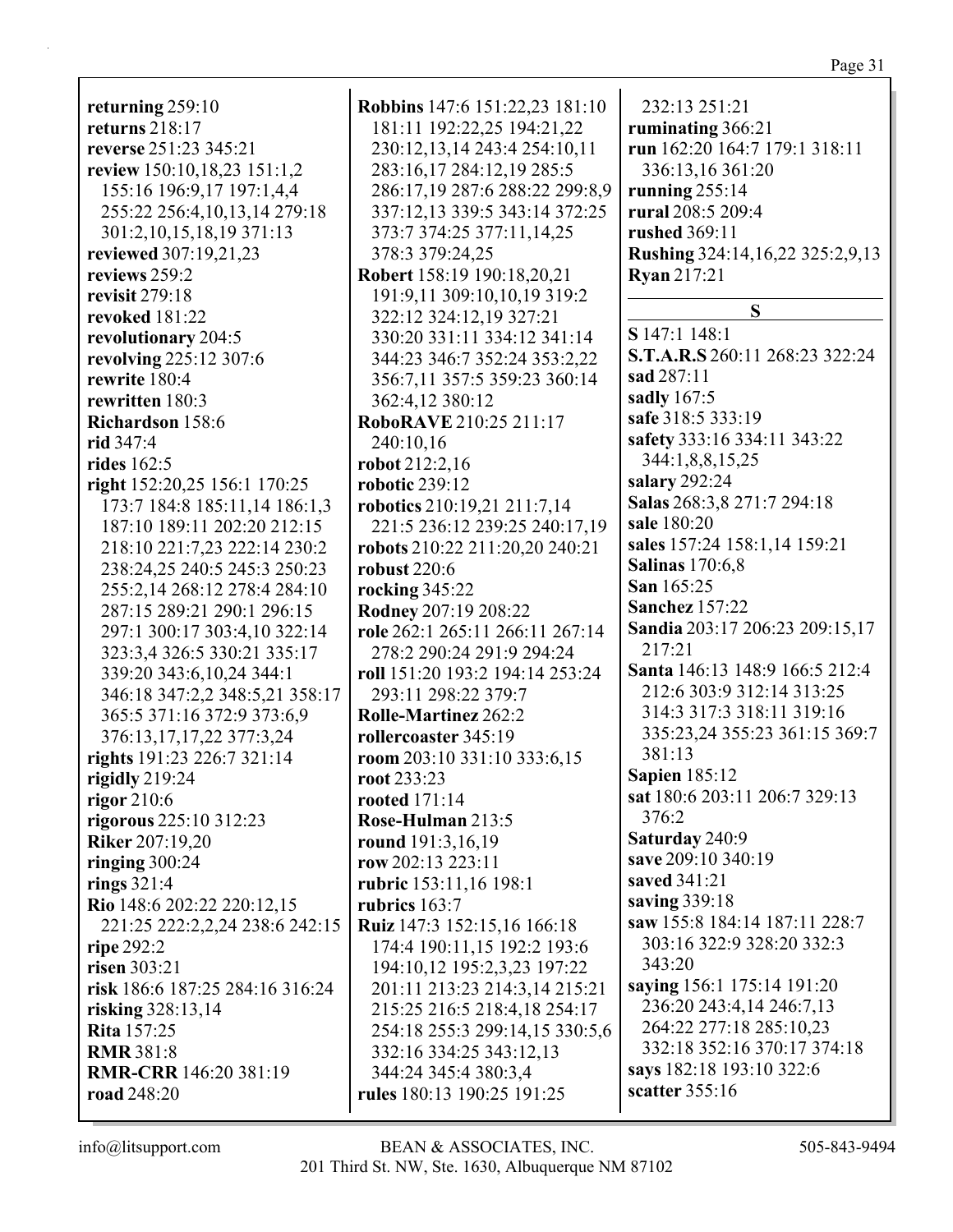| scenes 201:22                       | 293:12 294:1,3,9,15,19 295:19    | <b>Schools'</b> 154:13           |
|-------------------------------------|----------------------------------|----------------------------------|
| schedule 218:22 281:24              | 295:20 296:14 297:15,24 298:6    | schoolteachers 231:4,5,12        |
| scheduled 368:17                    | 298:7,9 300:9,16 301:2,9,17      | schoolwide 310:3,10              |
| scholar 202:6 208:20 211:11         | 302:24 303:6,9,12,17 304:8       | schoolwork 177:7                 |
| 214:2                               | 305:11,14,15 306:1,9 307:1,4     | science 153:25 161:14 168:12     |
| scholars 203:2 207:3 210:21         | 308:4,15,16,22,25 309:2,9        | 171:18 198:11,21 219:19          |
| 213:16 215:4 217:16 219:7           | 314:12,13,21 315:9 316:24        | 222:18 231:3,6,8,10 232:12,14    |
| 220:16 221:15 229:23 230:11         | 317:3,11 318:6,9,19 319:3,4,5    | 242:8 258:7 304:4 317:14 318:2   |
| 239:12 244:24,25 245:12             | 319:16 320:5 321:2,8,19 322:21   | 355:5                            |
| Scholarship 314:8                   | 322:22 323:1 326:2 327:4,11,19   | sciences 204:19                  |
| scholarships 269:23                 | 327:24 328:1 329:20 330:25       | scientific 278:20                |
| school 148:3,7,8 150:2,11,17,25     | 331:14,21,22,25 334:9,17         | scientist 235:10                 |
| 152:25 153:8,20 154:11 155:1,2      | 335:20 336:18,20 337:3 339:3     | scientists 228:7                 |
| 155:2,3,14 156:9,13,19 161:6        | 340:11 344:1,5,7,8 345:8 349:4   | score 156:13 201:8 309:2 337:16  |
| 163:10 166:24 167:22,23             | 349:19 350:7,17 352:3,19         | 337:24                           |
| 168:19 169:2,4,14,17 170:2,20       | 353:11,24 355:11,14 356:4,23     | scores 196:5 241:11 260:11       |
| 171:4,13 172:19 173:5 175:17        | 360:21 361:10,21 363:14 364:9    | 352:8,13 360:2,9                 |
| 175:25 177:4,17,23 178:13,13        | 367:2,13 368:10,12 369:17        | scoring $362:2$                  |
| 179:20 180:2,18,23,25 181:1,1       | 370:2,20 371:16,21,24 373:4,4    | screening 306:18                 |
| 181:2,2 182:13,13 183:1,9           | 373:10,16 374:3,5,13,13,15       | script 300:18                    |
| 184:16 186:2,8 187:1,17,20,21       | 375:4,8 376:2,8,9,12,14 378:5,7  | scripts 297:16                   |
| 188:4 190:2,6,16 192:5,12,14        | 378:12,13,23                     | sculpture 230:4                  |
| 193:14,24 196:16 197:3,22           | school's 153:12,23 168:21 178:20 | Seal 312:23 313:2,4,15           |
| 199:16 200:2,5,18 201:4,12          | 180:12 184:12 249:6 302:15       | <b>Seals</b> 330:9               |
| 202:15,21 203:2 205:7,11,17,19      | 320:25                           | search 328:22 336:9 341:24,24    |
| 206:14,18,19 207:14 209:13          | SchoolAbility 340:7 341:9        | seasons $171:24$                 |
| 210:2 211:7,25 212:22,24,24         | schools 149:20,21,25 150:5,6,9   | second 155:11 160:4 188:20       |
|                                     |                                  |                                  |
| 213:6 218:22 219:3,4,16,23          | 150:12 151:11 163:1 167:3,6      | 192:22,25 211:6 241:22 253:18    |
| 220:7,25 221:25 222:23 223:25       | 172:15,17 179:22 180:2 186:23    | 253:19,21 265:13 298:17,19       |
| 224:20,21,23,24 225:4,14            | 187:2 196:11 204:3,10,12 206:9   | 303:20 310:10 353:7 376:20       |
| 226:11,12 230:18,19,23,25           | 206:10,20,21 214:23 218:8        | 377:11,25 378:2                  |
| 231:1,1,1,9,9,10 232:1,5,6,9,12     | 222:2 223:21 225:8 227:22        | Secretary 147:4 318:24           |
| 233:6, 14, 15, 16, 17, 19, 20 235:3 | 231:22 233:10 236:13 237:13      | section 226:3                    |
| 235:4 236:6,13 237:14,15,17         | 237:15,23,24,25 238:4,10         | sections 269:10                  |
| 238:21 239:11 240:10 243:10         | 239:24 240:15 242:1,2,4,7,7      | security 334:14                  |
| 243:11 246:15 248:3,4,12 249:5      | 243:2,2 248:23,24 249:17 251:4   | see 154:18 168:8 175:12,13,21,22 |
| 251:8 252:7,17 253:9 255:20,22      | 251:13,15,18 255:23 263:12,14    | 176:4,5 179:21 182:23 190:6      |
| 256:2,12 257:10,16 258:9 259:1      | 276:24 277:10 278:1,6,12 279:2   | 193:11 212:8 213:2 218:5,12      |
| 259:6,8,9,14 260:2,5,8,9,12,19      | 279:9 280:24 283:5,20,21,23,25   | 219:20 222:15,20 223:16          |
| 260:24 261:5,7,17 262:3,4,8,11      | 284:1,1,8 285:12,13 286:3,4,11   | 224:20 226:21 232:17 233:10      |
| 263:3,3,5,10,18 264:14 265:4        | 286:12,14,25 287:19 288:2        | 236:22 238:12,17 242:22          |
| 265:11,15 266:1,2 267:3,20          | 289:18 300:22 301:3 302:22       | 243:17,20 244:5 245:11 248:10    |
| 268:22 269:17 271:10 274:12         | 306:17,25 312:15 315:6 320:18    | 249:16,23 257:22 258:3 259:18    |
| 274:16,23 275:5,9 276:11,19         | 332:17 337:2 339:16 346:11,14    | 275:16 277:17 285:7 287:16       |
| 277:1,12,13,15,16,24 279:16         | 354:1 355:12,20 356:1,12,21      | 288:11,13 289:14 294:6 304:23    |
| 280:5,21 282:23 284:9,9,13,14       | 364:12,23,24 365:1,8,10 366:2    | 322:1 326:16,21 329:20 338:7     |
| 285:14 287:4,18 288:8,10,22         | 366:23 367:16,17 370:6 371:2,6   | 343:7 352:17 355:4,14 357:11     |
| 289:8, 9, 13, 20 290:1, 1 291:1     | 371:14 375:1 376:14              | 361:18 362:14 379:4 380:11       |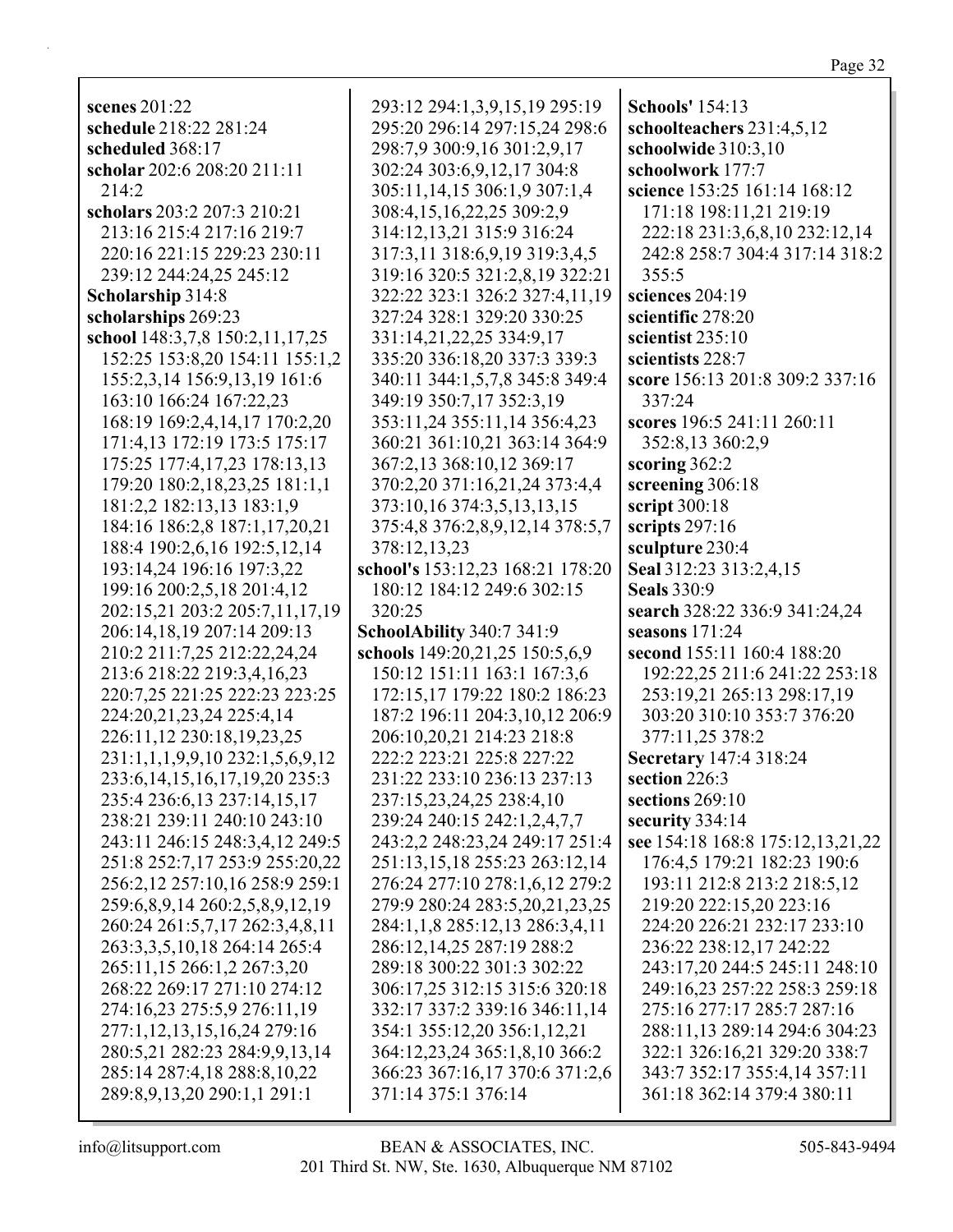**seeds** 318:11 **seeing** 220:18 239:25 241:7 266:17 297:4 **seeking** 176:17 **seen** 153:12 182:25 216:17 258:18 306:17 339:12 359:16 376:8 **SEL** 270:17 **self-advocacy** 170:23 **self-analysis** 361:11 **self-awareness** 270:20 **self-confidence** 318:13 329:5 **self-contained** 209:25 **self-evaluations** 278:19 **self-management** 270:21 **semantics** 255:18 320:21 **semester** 296:23 **Senate** 296:1 **send** 209:4 216:24,25 224:22 329:21 **sending** 218:7 223:2 **sends** 208:25 **senior** 268:25 314:17 **seniors** 268:7 313:13,20 **Señora** 271:6 **sense** 169:2 316:4 325:7 356:5 363:1,5,6,7,9,16 **sensing** 239:6,14 **sensitivities** 315:10 **sent** 200:18 220:1 **September** 332:2 **sequence** 280:4 **serious** 236:4 339:18 367:8 **seriously** 267:2 354:9 365:3 **serve** 171:23 172:3,21 188:22 258:10 262:21 275:7 285:3 289:6 333:4,8 **served** 318:18 319:3 **server** 209:1 **serves** 198:8 257:11 312:11 313:6 319:6 **service** 146:21 160:25 162:9 271:22 306:13 358:18 359:2,5 **services** 177:6,7 208:5 306:19,20 317:21 354:2 357:23 358:3,18 **serving** 201:25 241:14 285:16 294:25 303:9 **session** 369:4,11,13,20,21,24

**set** 219:23 260:17,17 310:21 314:9 327:12 330:16 366:7 381:15 **sets** 328:9 **setting** 164:15 217:25 266:3,3 315:5 **settled** 333:9 **settlement** 236:15 335:16 **settling** 176:16 **seven** 152:19,20 206:15,16 225:24 233:3 263:16 305:21 307:8 313:2,20 350:19 355:18 359:16 360:6,7 **seventh** 174:9,11 314:16 322:15 **seventh-** 246:16 **seventh-grade** 166:8 175:13 **seventh-grader** 168:5 247:8 **seventh-graders** 175:15 **sexting** 335:9,10 **sexual** 337:1 **shake** 188:10 **shape** 230:11 **share** 203:23 297:7 298:1 310:17 334:13 337:6 366:3 **shared** 203:12 325:3,14,15 **sharing** 297:14 **sheet** 152:25 247:23 257:3 275:23,24 276:5 **sheets** 148:13 320:2 **shift** 235:13 273:12,13 297:18 **shifting** 360:25 **ship** 343:5 **shit** 363:9 **shock** 329:9 **short** 279:21 **short-cycle** 310:12 325:3,11,17 325:25 354:25 **short-term** 285:3 **shortage** 208:1 245:3,6 **shortcutted** 182:10 **shot** 337:7 **shots** 308:11 **show** 149:25 150:3 154:4 180:23 184:1 198:24 248:13 304:11 310:4 324:21 326:17 354:11 366:2 **showed** 155:22 223:22 240:18 310:5,7,11,13,24 311:12 312:8

312:20 324:1,2 **showing** 154:8 199:4,7,12 258:3 259:19 260:3 304:12 310:16 347:1 354:12 **shown** 150:2 199:21 249:10 258:23 311:13 326:7 371:8 **shows** 153:22 157:3 192:14 198:16,25 200:23 224:14 236:3 248:6 253:10 260:4 298:8 312:14,24 326:18 **shut** 335:19 **side** 149:15 325:19 **Sigma** 212:4,19 **sign** 156:11 197:17 201:5 214:11 261:10 302:23 303:3 320:3 **Sign-In** 148:13 **sign-up** 247:22 257:3 **signal** 338:15 **signature** 245:16 **signed** 165:14 276:6 308:23,24 320:13 **significant** 192:21 229:21 253:17 257:23 298:15 305:23 307:12 331:16 332:5,10 337:18 345:12 345:23,24 371:8 **significantly** 154:5 284:20 304:9 **signing** 300:13 **Silva** 158:4 **similar** 191:3 192:14 253:10 283:4 292:24 298:9 **similarly** 303:24 304:16 **simple** 188:8 **simply** 200:17 336:3 356:2 **sing** 328:16 **single** 167:24 168:24 180:7 241:12 **singular** 208:16 **sir** 209:19 252:25 334:25 **sister** 167:5 **sit** 277:21 **site** 156:6,9 **sits** 208:24 **sitting** 203:21 261:25 275:11 309:11 **situation** 149:19 164:25 274:22 335:7 343:25 **situations** 333:11 346:20 **six** 204:19 233:3 313:20 345:9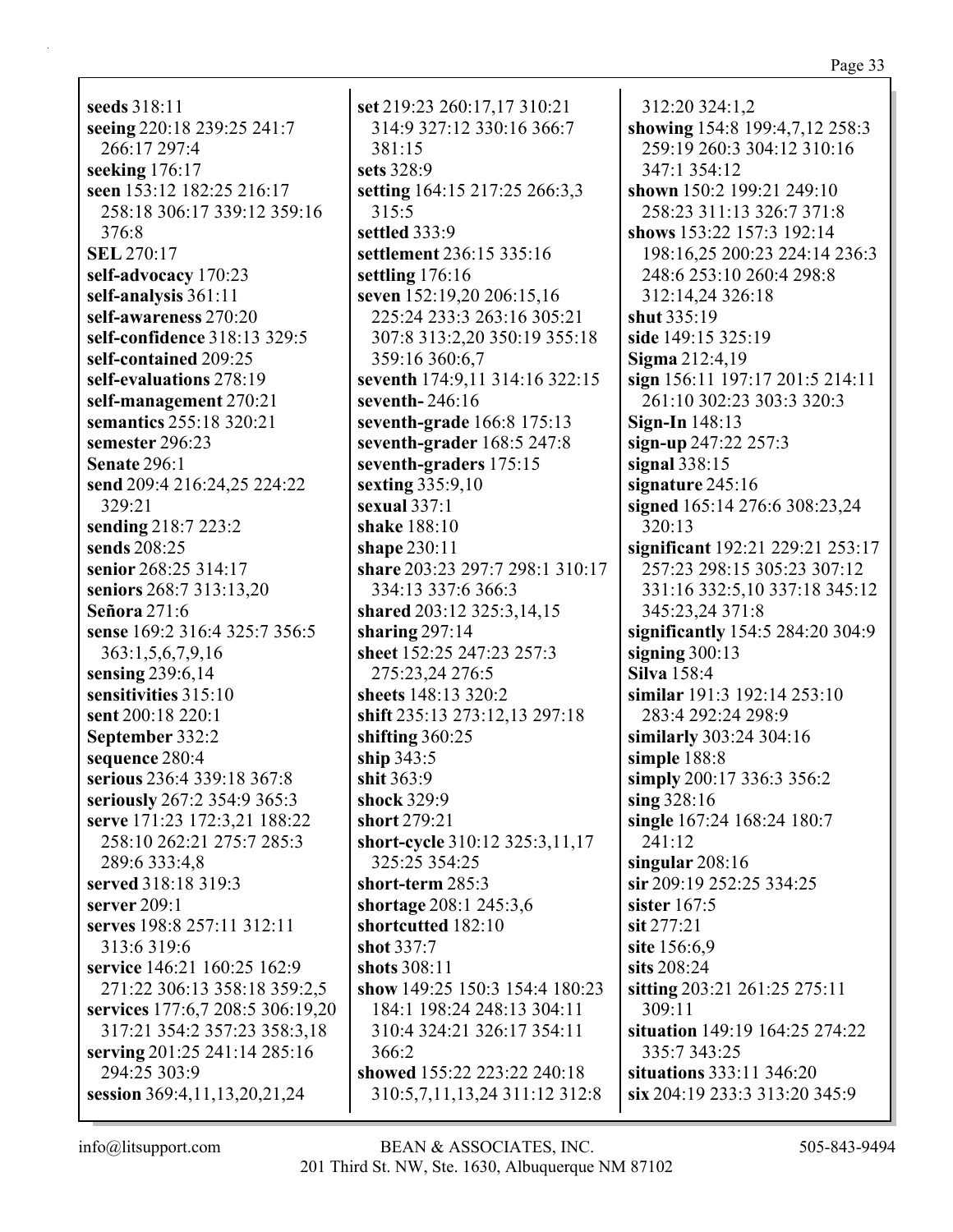355:18 **six-year** 298:14 **sixth** 168:4 209:23 213:1 **sixth-grade** 166:8 210:3 **sixth-grader** 169:21 247:7 **sixth-graders** 161:15 210:1,12 **size** 168:23 173:3 284:10,14,14 285:15 287:4 316:3 **skill** 162:3 **skilled** 354:2 **skills** 164:14 205:24 210:8 264:6 266:11 269:12 270:21,22 311:9 **skipped** 320:2 **skipping** 302:10 **slapped** 365:1 **SLC** 266:4 267:24 268:2,5 269:2 **slight** 199:14 **slightly** 231:20,21 309:3 **slippage** 365:16 **slipped** 314:4 **slowly** 321:7 **small** 168:23 169:17 171:9 173:6 213:1 228:19 265:15 273:8 284:8,9,9,13,14 285:14 287:1,4 290:1 291:1 303:12 316:3 375:23,24 **small-school** 173:3 316:4 **smaller** 169:18 287:3 **Smith** 300:15 309:13,16 318:15 318:16,17 339:4 341:15 346:6 347:18,22,25 348:6,14,18,21 349:8 350:22 351:6 353:17 **Smith's** 242:14 **smooth** 208:10 **SNAP** 282:12 **snapshot** 327:15 **snowball** 340:25 **social** 217:19 234:19 235:10 242:17 266:10 269:12,12 270:17,20 336:5,9 **social-emotional** 271:4 **socially** 215:8 263:4 **society** 232:10 239:12 **socioeconomic** 238:16 **socioeconomically** 221:8 **sociological** 235:18 **sociologist** 235:11 **software** 246:4 291:16 341:7,7

341:11,12,16,17 342:3 362:13 **Sol** 148:8 300:10,10 303:8 309:24 312:11,22 313:8 315:18 316:12 318:19 319:15,18,23 321:18 327:23 377:7 **solid** 359:17 **solidified** 250:21 **solve** 207:23 208:3 **somebody** 328:2 342:1 359:15 **someone's** 302:5 **somewhat** 222:9 304:9,23,24 348:2 367:23 **son** 169:12 **SONIA** 147:6 **soon** 228:23 380:11 **sorry** 152:21 185:2,9 191:7,9 195:11,13,17 213:24 214:11,14 237:8 255:4,5,17 262:10 275:22 276:6 280:3 289:15 297:11 300:23 303:5 335:21 336:6 353:1 376:23 **sort** 179:9 235:20 242:12 282:1 290:14 293:5 325:8 358:9 374:21 **sorts** 353:7 354:20 **sought** 309:21 **source** 341:18 **sources** 160:7 **southern** 189:3 **Space** 172:17 **Spain** 313:17 **Spanish** 166:4,14 268:23 314:15 318:3 **speak** 154:12 157:11 194:7 197:15 199:17 201:13 202:23 203:3 207:19 257:4 261:17 265:5 269:1 283:10 308:18 309:8 321:7 **speaker** 214:18 **speaking** 157:10 182:14 203:5 312:25 **speaks** 238:15 297:23 **special** 157:20 164:12 246:9 247:25 264:18 265:6,10,12,16 265:20,21,24 266:1,7,13,20 267:1,6,10,12,16 290:14 306:11 317:17,19 319:15 356:22 **special-ed-certified** 245:5

**specialist** 262:7 271:9 **specialized** 284:7 **specific** 149:25 246:20 281:6,13 376:3 **specifically** 159:3 200:10 268:7 291:20 307:12 358:8,20 **spectrum** 290:16 **speed** 340:15 **spell** 247:19 377:13 **spelling** 168:12 **spend** 149:8 311:5 **spent** 149:15 209:16 **spike** 175:12 **spiraling** 367:9 **split** 164:16 **spoke** 214:22 **spoken** 286:22 **sport** 166:9 **sports** 168:11 **spread** 163:15 **spring** 175:12 176:5 268:16 **St** 313:25 356:1 **stab** 377:5 **stability** 339:25 **stabilizing** 343:1 **staff** 147:8 167:24,24 170:3 216:10 277:17 279:4 283:18 285:2,6,7 296:13 297:8 307:20 307:21,23 308:8 333:21 334:16 **stagnant** 362:1,6 364:10 **stakeholders** 245:11 277:22 280:6,14,22,25 281:4 **standard** 211:20 226:17 259:19 310:3,14,21,23,25 328:9 337:24 338:1 **standards** 153:14 161:10 186:10 198:3 202:9 225:13 233:11 236:3 251:19 297:17 306:4 345:9,18 346:1 360:10,13,20 362:7,8 364:11,13,15,16 365:11 365:12 **standards-based** 273:12 **standing** 304:8 **standpoint** 316:10 338:14 **Stanford** 263:15 276:18 **stars** 213:16 **start** 153:5,10 159:13 232:13 236:4 264:22 272:7 276:21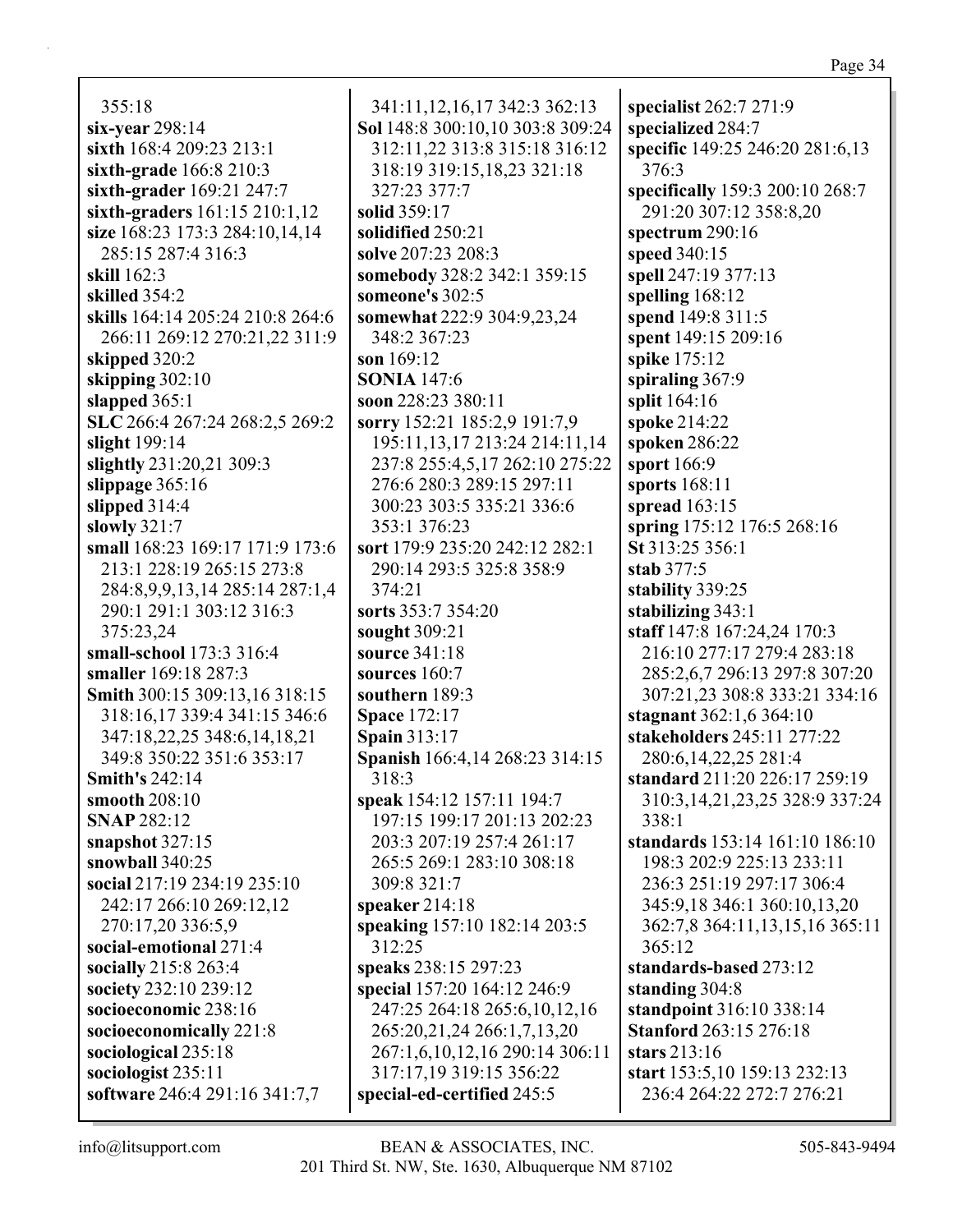| 287:21 295:16,16 321:24          | 206:4 207:20 209:18 210:15,18   | 161:2, 12, 14 162: 7, 18, 20, 21      |
|----------------------------------|---------------------------------|---------------------------------------|
| 331:18                           | 211:17 213:18 216:3 217:11,22   | 163:8, 11, 25 164:8, 9, 13, 25        |
| started 209:23 267:12 269:5      | 223:11 229:4 237:4 238:1 239:5  | 165:8 167:20 170:22 171:8             |
| 291:13 292:12 340:13,14,24       | 240:3,6 241:3 245:25 246:10     | 174:5 186:3,6,15,17 187:12,18         |
| 361:2 363:14                     | 249:21 250:13 252:22            | 187:23,24 190:5 198:10 199:3,5        |
| starting 271:3 291:14 331:17     | stepped 193:3                   | 199:7, 10, 12 200:1, 3, 15, 20        |
| starts 153:21 198:6 369:5        | stepping $217:25$               | 201:21 204:25 211:23 216:9            |
| state 146:2 149:9,11 150:3,15,22 | steps 221:14 236:21 264:2 339:1 | 218:25 220:2,9 223:13 224:18          |
| 154:1 155:14 182:2 186:25        | sticking 332:3                  | 225:3,4,5,10,12,21 227:1,7,15         |
| 187:1,3 196:14,25 204:4,13       | sticky 331:22                   | 231:2,7,15,18,20,24 232:11            |
| 206:13 211:9 218:3 220:22        | stipended 344:25                | 233:7,11,19 234:9 235:19 236:7        |
| 231:21 238:8,12,20 250:16        | stock 255:19                    | 237:3 244:8 246:13 257:16             |
| 255:13 256:1,9 263:12,16 267:9   | Stoliker 250:4                  | 258:9,22 259:5,7 260:3,10             |
| 273:21 275:11 282:14 285:19      | stood 203:19                    | 261:4,5 262:21 263:2,21 264:1         |
| 289:7 301:7,14 304:2,2,3,6,10    | stop $219:11$                   | 264:4,6,19 265:5,7,20 267:4,5         |
| 309:22 320:22,24 321:2 334:2,6   | stories 267:6 327:15 329:7      | 267:10,17,21,22 269:23 270:7          |
| 339:15 365:10 381:2,9,13         | story 271:19,22 274:11,12       | 270:14,25 272:22 275:8,11             |
| <b>State's 285:11</b>            | 275:18 328:23 367:2,7           | 282:6,7,10,12 283:9,10,22             |
| stated 222:23 381:14             | straight 199:20                 | 284:5,6,23,24 285:3,17 286:11         |
| statement 150:8 158:20 255:19    | strain $285:6$                  | 286:13,16 287:2,2 289:6,8,12          |
| 300:14                           | strategically 332:11            | 289:19 290:7,15,20,21 291:16          |
| statements 180:23                | stream $286:24$                 | 291:19 295:10,18 304:18,21            |
| states 210:25 213:6 236:22 333:2 | street 146:21 224:21 381:20     | 306:11,16 308:10,12 309:24            |
| station 326:13                   | streets 263:2 294:10            | 310:4,18,24 311:2 312:22              |
| statistic 322:3                  | strengthen 246:5                | 313:20 315:11,18 316:7,23             |
| statistical 353:4                | stress 265:3 343:19             | 317:16,17,22,23,24,24,24 318:6        |
| statistically 192:20 222:25      | strictly 332:3                  | 318:8 322:4,14,15 323:25 324:1        |
| 229:12 253:16 298:15 371:8       | strive 343:17                   | 325:4,15 326:4,11,11 327:5,23         |
| statistics 230:15 353:6          | strong 229:11 272:3,3,5         | 328:7,9 329:18 330:1,17 331:4         |
| stats 174:8 324:14               | strongly 172:1                  | 331:5, 14, 21 332: 11, 12, 14, 20, 22 |
| status 186:4                     | structure 288:21                | 333:12 334:14,16 335:24,25            |
| statute 320:23                   | struggles 274:12 358:20         | 338:12,15,16 350:7 352:10,10          |
| <b>Statutes</b> 321:12           | stuck 174:2 233:14              | 353:12,19 354:4,8,10,14 355:2         |
| statutory 321:11                 | student 154:3,7,24 157:20       | 355:7 356:14,23 357:7,8,10,10         |
| stay 220:21 225:10 286:25 333:1  | 165:19 166:21 167:12 170:24     | 357:23,25 358:1,4 359:3 363:8         |
| 338:20 351:5 363:15 364:10       | 173:1 174:3,22 175:19 186:11    | 364:21 373:5                          |
| stayed 160:18                    | 186:12 187:20 192:15,16,16      | students' 162:19 310:2,17             |
| staying 348:9                    | 205:17 245:10 253:11,12,13      | studies 234:19 319:19                 |
| steady 198:18 199:14,18 200:1,7  | 258:20 263:24 266:17,23         | <b>Studio 318:11</b>                  |
| <b>STEAM 228:4 230:9 231:16</b>  | 267:24 268:6 269:2,6 272:21,21  | study 164:11 225:21 359:20,21         |
| 240:14                           | 284:21 285:17 289:22 295:21     | stuff 179:10 289:4 296:22 354:1       |
| STEM 203:14 207:6,8 213:1,2,13   | 298:10,10,11 311:8 313:9,10     | 362:6,23 365:6                        |
| 216:12 220:21 221:12 227:22      | 314:14 315:8,14 317:5,23 328:4  | sub $154:3$                           |
| 230:9 231:16 235:14 237:17,20    | 329:11,17 331:9 333:16,16,18    | subcommittee 376:1                    |
| 238:5 239:13,13,19               | 335:10 344:15 349:19 358:20     | subgroup 154:7 198:24 199:13          |
| step 166:18                      | 362:9,15                        | 258:12 304:10,14,22                   |
| Stephanie 214:15,20 240:8        | student-led 176:3               | subgroups 154:9 258:21 323:22         |
| Stephenson 203:8,9 205:8 206:2   | students 157:20 158:8 160:21,23 | subject $228:16$                      |
|                                  |                                 |                                       |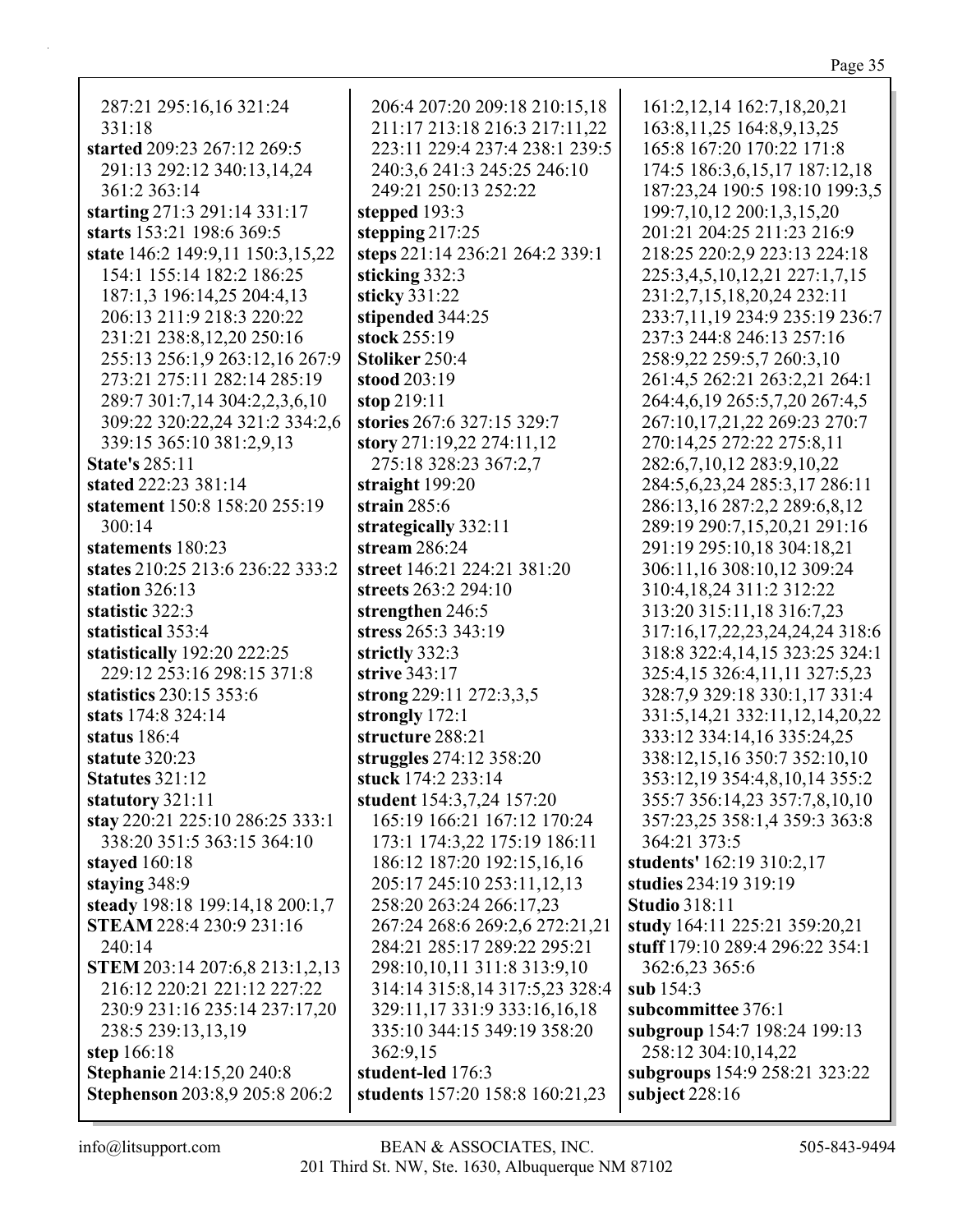submit 156:11 182:22 submitted 183:1 subsequent 309:22 subsidiary 276:17 substantial 150:2 157:3 179:14 198:3 259:20 306:2,5 substantially 273:24 succeed 221:12 363:9 succeeding 215:6,8 233:8 328:14 success 210:4,8,11 218:15 233:7 267:6 278:12 305:4 333:16  $359:17$ successful 176:15 224:25 277:7 328:25 333:18 successfully 210:5 309:21 315:17  $317:4$ sudden  $187:3$ sue 335:20.25 sued  $364:24365:1$ suffer 332:13 sufficient 338:22 354:7 suggest 189:17 289:12 344:3 suggested  $151:19$ suggestions 189:8 suit  $272:3$ suitable 342:1 **Suite 146:21 381:20** suits  $333:10$ summer 206:24 208:12 221:9 331:17 332:12,13 336:17 **SumoBot 211:19** sun 230:4 superintendent 319:6 support 161:16 164:15 170:19 179:23 192:13 205:4,12 215:5 215:10 219:5,7 253:9 261:23 268:17 269:20 270:5,24 271:1 272:1 298:7 310:19 315:13 316:23 supported 215:1 supporting  $373:15$ supports 205:22 221:5 suppose  $198:23$ supposed 251:18 363:2 sure 151:17 188:25 194:8 215:5 222:19 224:25 244:3,11 246:10 248:22 253:4 256:24 261:6 272:25 275:22 279:4,9 288:1,13

293:16 294:24 295:6 298:2 302:6 326:22 343:2 344:10 345:2 349:23 350:10 353:14 359:1,12 361:7 366:20 surprised 189:23 surround 240:13 surrounded 215:4 surrounding  $221:19240:12$ survey 292:14 315:18 surveys 245:10 281:1 survive 365:9 sustainability  $176:20$  180:12 250:12 285:4 303:15 317:10 sustainable 204:11 250:13 285:1  $317:13$ swag  $370:16$ **SWAT 270:12** SY 196:10 253:11 system 149:9,12,24 150:4 161:25 162:6 192:12 208:4,10,10 243:22 253:9 255:13 282:14 288:4 298:7 332:21 342:3 systemic 359:25 systems 236:17 250:8,20 275:12 282:15 315:9 316:15 346:12 359:17 T  $T148:1$ table 262:9 tail 178:22,22 tailored 268:19 take 151:3 161:5,23 162:8,20 163:10 188:9,9 192:3 194:13 195:20 197:5 205:18 215:23 217:14 219:8 256:15 266:14 267:2 268:15 270:7,14 283:5 285:14,17 292:1 294:24 300:4 301:20 306:21 320:10 332:21 333:23 351:24 353:7,19 354:5,8 362:2 375:8 376:23 377:4 taken 156:8 160:1 188:14 216:23 255:7 260:6 261:7 300:6 303:24 335:4 339:2 377:1 takes 248:13 278:14 328:20

344:6,21 talk 152:24 165:23 170:15 174:12,18 176:22 209:22 214:6

242:8 247:20 251:6,12,14 262:22 265:7 271:14 277:22 280:6 285:23 286:18 335:22 363:20,25 378:19 talked 228:18 285:21 287:11 294:15 375:14 talking 149:9 229:17 231:4 240:18,19 242:13,21 243:24 266:14 324:6 336:8 349:5 351:17 352:4 357:8 372:11 talks 228:14 278:10 361:7 tape 357:15 tapped  $287:12$ Tarango 157:11,15 173:4,9 179:3 185:4,10 188:5 190:18 target 161:21 286:7 358:19 367:20 368:1,2,3 targeted 230:21 234:8 316:23 358:8 targeting 230:16,16,19,19 234:5 targets  $310:2$ task 345:1 teach 268:23 354:19 366:6 teacher 155:5 167:10,11 175:10 175:19 194:5 200:6 212:2 234:19 244:15 245:3 246:9 259:12 265:13,16 267:13,13 271:9 305:17 314:14,15 316:7 318:25 319:4,5,14,15 335:7,17 335:17 363:4 teachers 155:6 161:9,19 162:8,17

215:9 228:17 229:6 230:8,18

235:6 237:23 238:22 240:25

162:23 163:4,10 166:13 169:7 176:18 213:15 215:11,12 231:11 235:12 245:5 246:17 265:25 266:2 268:6,6 270:25 273:11,13 297:18,20,22 310:17 315:13 329:9 334:15 353:13 360:18,22,24 361:5,11 365:24 teaching 231:6 242:4 292:24 297:16 315:15 319:1,2 358:15 team 207:9,11,14,18,21,25 208:9 208:16 211:24,25 216:17 223:24 229:10,11 239:11 240:16 248:15 261:22,25 262:9 265:2,18,24 266:7,8 270:12 271:10,11 274:25 316:10,19,21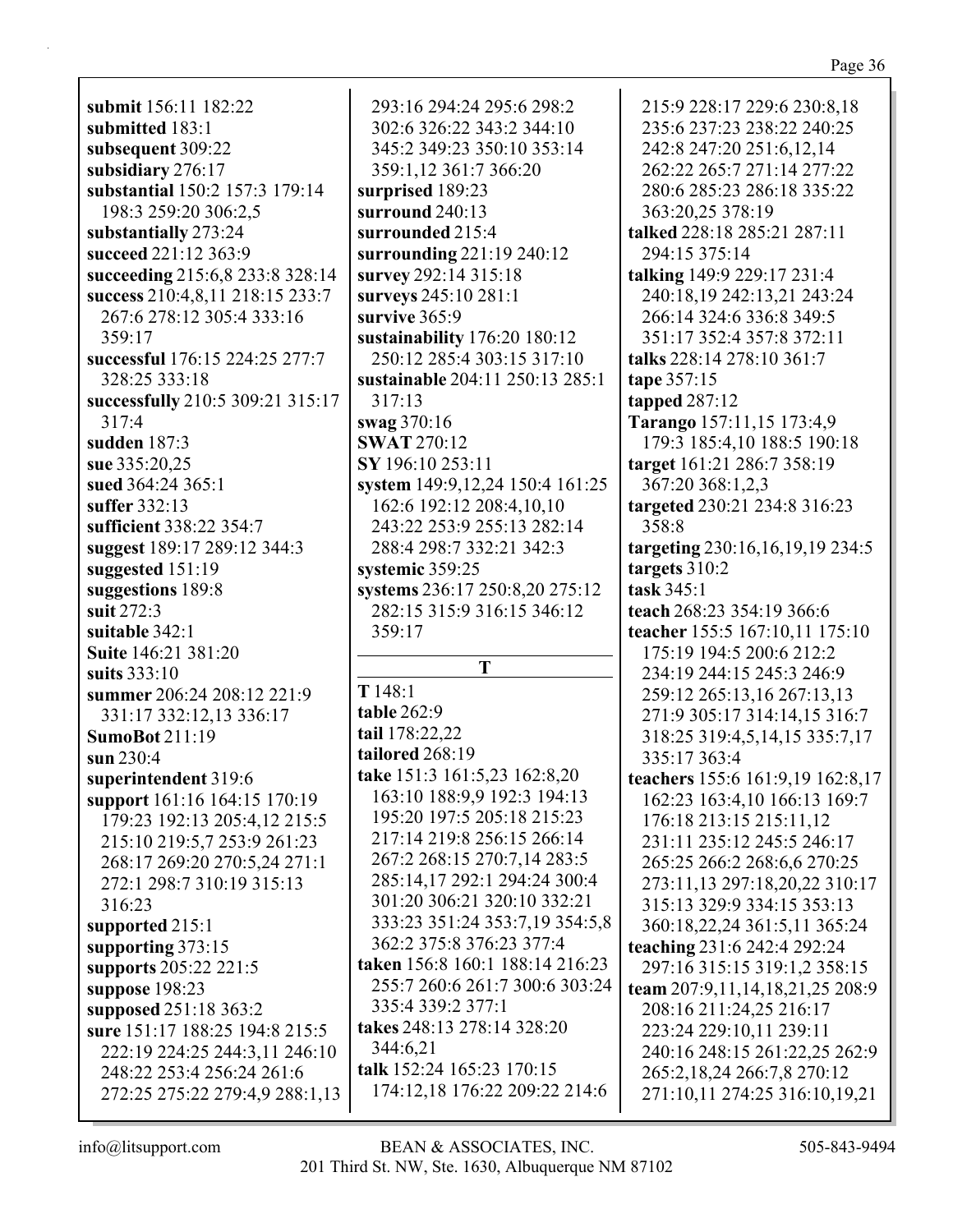| 344:8,8 361:3,5,8,13,13                | 160:13 165:9 166:17 167:17        | 289:14 291:11 292:1,3 296:18      |
|----------------------------------------|-----------------------------------|-----------------------------------|
| teams 208:13,15 211:24 212:7           | 169:9 170:4,5,7 172:6,7 176:9     | 308:17,19,20 330:7,7 336:24,25    |
| 223:19,19,21,24                        | 176:11,12 181:8,11 182:19,20      | 337:9 342:16 343:20 344:3         |
| teamwork 223:22                        | 190:10 192:1,2,9 195:16,18,19     | 351:13,14 353:7 354:8,16,19       |
|                                        |                                   |                                   |
| tears $296:20$                         | 195:21 196:1 197:20,21 201:10     | 361:24,25 364:8 375:5 376:3       |
| tech 208:13 217:16                     | 201:11,15,19 203:7,8 206:4        | think 157:7 158:9 164:22 165:4    |
| technical 208:11,17,19 210:20          | 207:20 208:22 209:18,19,20        | 173:21 178:5 181:23 182:24        |
| 269:17                                 | 211:5, 16 213:17, 18, 25 214:3, 3 | 184:10 189:5 193:9 194:1,6        |
| techniques 354:21                      | 215:19,21 216:1 218:4 219:10      | 202:8 206:6 211:15 213:25         |
| technology 198:11 212:3 213:5          | 220:10 224:3,9 227:17,18 229:4    | 214:8 216:18 217:19 220:8         |
| 213:12 317:13                          | 236:25 241:3,15 247:25 248:1      | 222:16,23 223:3 228:3 230:17      |
| TED 215:9 228:14 247:20                | 249:21,25 250:18,24 252:22,25     | 231:14 233:21,25 236:1,1          |
| television 333:7                       | 257:9 261:15,21 264:23 267:23     | 238:10,11,20 241:23 242:18,21     |
| tell 168:7 178:23 206:3 209:15         | 268:8 271:6 274:4,4 276:8         | 243:1,23 246:24 247:11 248:3      |
| 210:15 216:7 234:5 260:15,24           | 282:20 283:15 286:16,21 288:6     | 249:12 251:8 258:8 260:9          |
|                                        |                                   |                                   |
| 277:20,20 314:24 322:8 327:14          | 288:14 292:6 293:13 294:25        | 261:14 266:22 267:2,8 273:9,18    |
| 331:15 333:6,9 353:6 363:11            | 296:11 297:12 300:3 309:5,6,17    | 274:7 282:21 283:8,21,22 285:9    |
| 367:1,2                                | 309:17,19 318:14 320:16           | 285:24 286:6,14 287:15 296:24     |
| tells 274:11,11                        | 321:16 327:2 329:3,5 330:4,6      | 297:19 302:11 303:11 311:16       |
| temporary 264:13 335:5                 | 332:16 337:10 339:5 343:13        | 312:14 320:4 322:4 323:21         |
| ten 151:1 181:17 203:12,20 207:9       | 345:4 351:9 358:21 362:19         | 324:4 326:10 327:5 329:24         |
| 239:7 250:8 252:13 256:13              | 366:14 372:1 373:7 380:12,13      | 330:12 331:15,17 332:9,25         |
| 301:18 343:24 370:12 371:9,23          | thank-you 248:12                  | 335:6 339:14,22 343:6,15          |
| ten-minute 195:21                      | thankful $327:11$                 | 344:13 346:12 348:22,25           |
|                                        |                                   |                                   |
| tends 338:8                            | thanking 282:18                   | 351:17,20 352:7,12 353:15         |
| tennis $171:23$                        |                                   |                                   |
|                                        | thanks 151:20 161:16 165:10,12    | 354:13 357:12 358:25 362:25       |
| term 153:24 156:23 157:5 199:24        | 176:7 255:8 261:18 295:3          | 363:18 364:9 365:8 366:15         |
| 258:14,24 259:15 303:18                | 302:20 321:22                     | 369:16 370:1 372:21,24 373:11     |
| 305:17                                 | theme 257:19                      | 373:22 375:25 376:16 377:3        |
| terms 158:12 159:1 162:21              | they'd 294:9                      |                                   |
|                                        |                                   | thinking 205:25 267:5             |
| 188:23 189:1 290:1,20 291:1            | thing 157:12 159:6 168:14         | thinks $328:16$                   |
| 303:18 304:19 312:11 324:20            | 181:13,19 182:4 184:5 188:15      | third 146:21 189:2 211:6 310:20   |
| 328:12 352:3 353:12 355:6              | 193:12,12 197:15 218:5 230:17     | 316:13 381:20                     |
| 357:7 361:14 362:9 378:24              | 231:14 233:25 239:16 241:24       | thorough 336:25                   |
| terrible 347:3                         | 244:5,21 266:20 293:1 295:20      | thought 182:24 184:13,17 185:15   |
| territory 151:16                       | 315:25 324:8 330:9,10 338:17      | 185:15 187:12 202:17 224:10       |
| test 215:16 218:9 260:7 268:16         | 351:16 352:6 353:5 356:21         | 277:12 281:14 288:18,20           |
| 292:18 306:21 325:4 353:13,14          | 365:23,25 372:7,14                | 329:15 333:22 376:25              |
| 354:5,13 355:8 360:9                   | things 158:11 160:2,16,20 166:23  | thoughtful 287:24                 |
| testament 274:15 275:8                 | 167:7, 12, 14 182:7, 7 188:5      | <b>three</b> 153:17 164:23 165:20 |
|                                        | 192:5 196:6 198:14 204:9 206:5    |                                   |
| testimony 381:15                       |                                   | 202:12 203:1 211:3 223:14,14      |
| testing 235:14 355:5                   | 209:20 210:20 214:6,10 216:6,7    | 262:14 267:15 279:7 294:7         |
| tests 311:19 353:22,23,25 354:11       | 216:19 229:7,20 230:1 231:3       | 305:9,22 313:1,13 318:19          |
| 354:24                                 | 232:4,15,17 233:1,9 234:12        | 319:21 325:4 326:4 337:22,23      |
| <b>Texas</b> 225:17                    | 235:4 239:4,17 241:18,22          | 339:11 341:5 344:7 346:4,6,7,8    |
| text 189:17                            | 242:11,17 243:6 248:11 249:4,7    | 350:13 365:14                     |
| <b>texts</b> 354:22                    | 251:10 252:15 264:19 266:9,15     | thrive 229:24 230:7               |
| <b>thank</b> 149:6 153:4 157:14 158:10 | 266:17 269:23 280:12 281:8        | thriving 169:22 266:22 287:2      |

 $\mathsf{info@listsupport.com}$ 

Page 37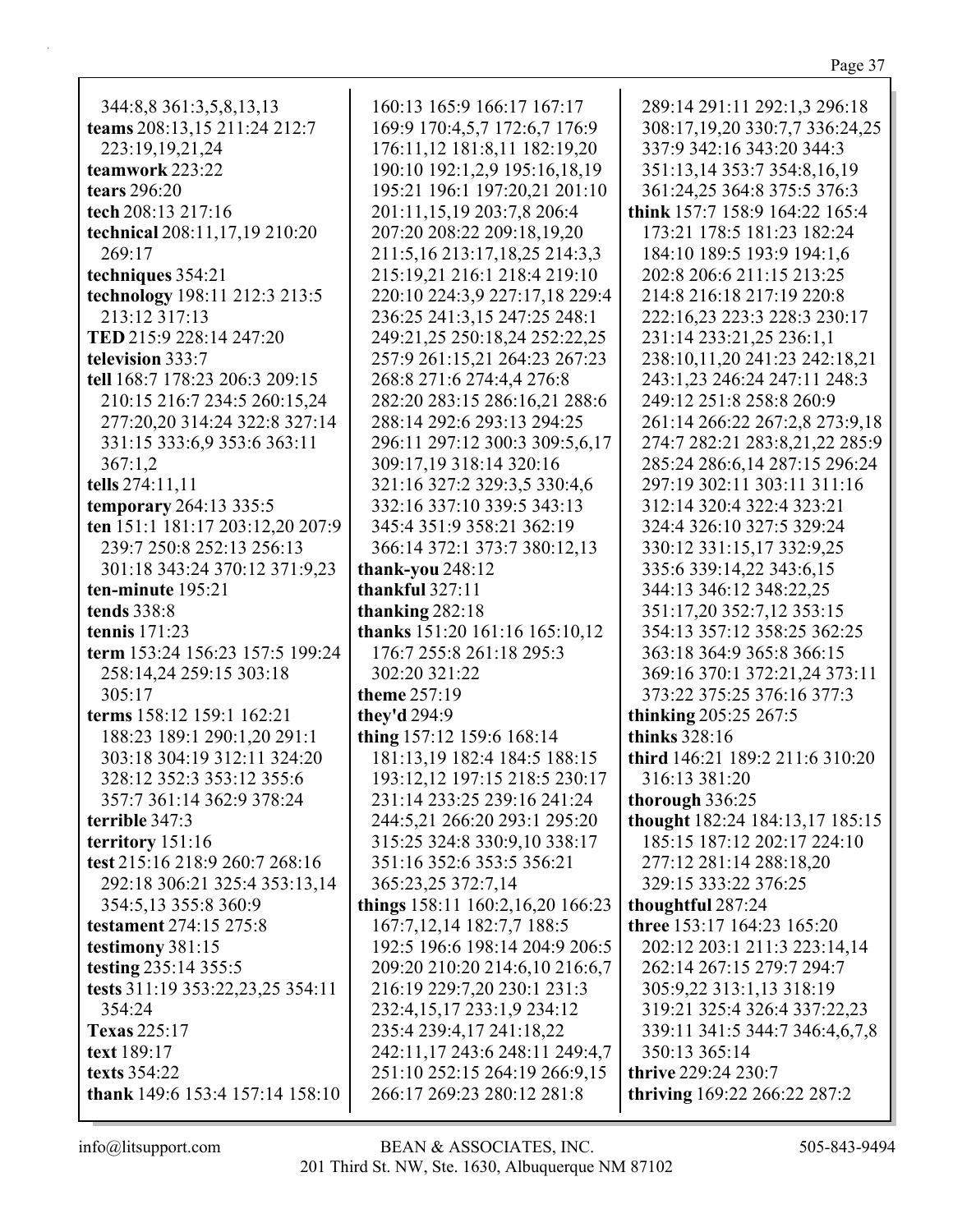throw 278:16 365:6 throwing 296:16 Thursday 318:9 tied 166:5 171:20 307:14 ties 287:17.18 tight  $228:8$ tighten  $339:17$ till  $370:2$ **TIM 147:5** time 149:11,15 152:24 153:1 156:19 157:10 158:25 164:7 172:9 175:4,7 179:10 189:15 195:21 208:6 209:8,8 210:14 213:23 215:19,24 230:25 246:17,25 250:8,9 257:13 265:1 266:14 279:21 280:7 288:12 296:3,3 302:14,15 303:11 306:13 318:14 319:24 320:4.5 326:10,15 327:12 331:7 342:9 344:1 347:10 357:18 359:3 360:22 366:20 368:6,8 370:20 374:23,24 378:24 379:2 382:10 382:15,20,25 time-consuming 172:11 timeline 368:17 timely 183:8 times 180:6 182:6 187:3 189:12 231:11 279:7 283:24 325:4 326:4 341:5 timing  $158:15$  $\text{tin } 166:3$ title 175:17,18,25 186:4,8,21,22 187:4,6 226:8 276:25 today 151:9 181:4 202:10,23 203:24 204:8 220:18 229:6 250:4 258:2 268:9 270:11 297:7 300:9 302:1 319:3 372:11 375:14 378:20 today's 198:6 343:23 told 275:18 328:23 tolerated 170:21 tomorrow 380:15 ton  $281:3$ Tony 321:19 tool 205:20 277:15 toolbox  $315:9$ tools 212:11 233:4 306:18 top 206:9,9 219:4 223:13,14

227:14 290:17 313:8 354:7 top-notch 187:20 252:17 topic 346:13 tops 358:5 total 156:2 234:14,16 312:5 totally  $290:15$ **touch** 266:9 touching 297:25 tough 295:22 352:25 tournaments 210:25 town 293:21 track 153:3 217:7,10 317:4 376:5 tracking 233:18 trades  $317:14$ traditional 233:13 239:9 242:1,7 243:2 285:12 traditionally 186:14 trails  $162:10$ train  $342:6.11$ train's  $326:13$ trained 163:4 349:8 353:3 trainer 342:4 training 156:18,24 163:6 278:2 279:13 280:24 308:10 347:11 348:4,8,15 350:15,19,25 360:3 365:22.23 trainings 348:24 trains  $328:22$ trajectory 304:18 transcript 146:10 381:11 382:8 382:13,18,23 transferable  $204:11$   $206:6$ transferred 169:13 transferring 334:20 transfers 332:22 **Transformative 317:3 355:23**  $361:16$ transition 210:1,5,13 250:9 341:6,11,19 transitional 324:25 transitioned 273:11 transitions 250:21 translates  $315:12$ transportation  $161:24$  188:16 trash  $334:3$ trauma 272:14,15 travel  $223:3$ treasurer 309:16 318:21 319:12

339:11 342:17.21 treatment 171:17 tremendous 238:11,11 359:16 trend 153:24 154:8 257:20 258:23 304:23 349:15 triage  $209:8$ triaging 208:7 trickle-down 176:16 tried 178:18 179:23 330:22 trig  $231:25$ trip  $167:2 212:19 223:15$ tripled 163:2 triplets 168:4 trips 166:25 211:2 Trish 147:3 334:24 335:15 trouble  $339:14$ true 160:18 193:21 199:9 311:12 381:10 truly 192:4 248:12 275:9 278:8  $344:1$ trust 202:8 348:19 try 175:20 220:8 236:13 291:12 307:22 322:10 338:11 346:14 353:14 355:24 357:4 370:16 trying  $160:6$  173:10 177:17 218:2 220:24 222:20 245:22 272:23 280:19 281:25 322:2 324:5 330:24 351:1,4 361:20 363:1 373:2 Tuesday 149:4 221:4 360:17,18 **Tuesday's 153:20** Tuesdays 219:6 226:22 tune 328:17 turn 208:19 257:6 302:9,11  $343:5$ turnover  $285:7$ tutoring 219:7 244:14 318:7,8 tweak 249:2 376:21 tweaks 283:3 twelve 204:19 239:7 358:4 **Twenty 315:2** twice 328:11 two 146:11 156:5 157:20 164:1,7 164:16 171:24 175:6 179:18 180:20 183:1 188:5 200:9 201:1 202:20 203:2 205:3 213:22 219:4 222:10 223:6,11 230:5 236:2 238:19 244:6 251:25,25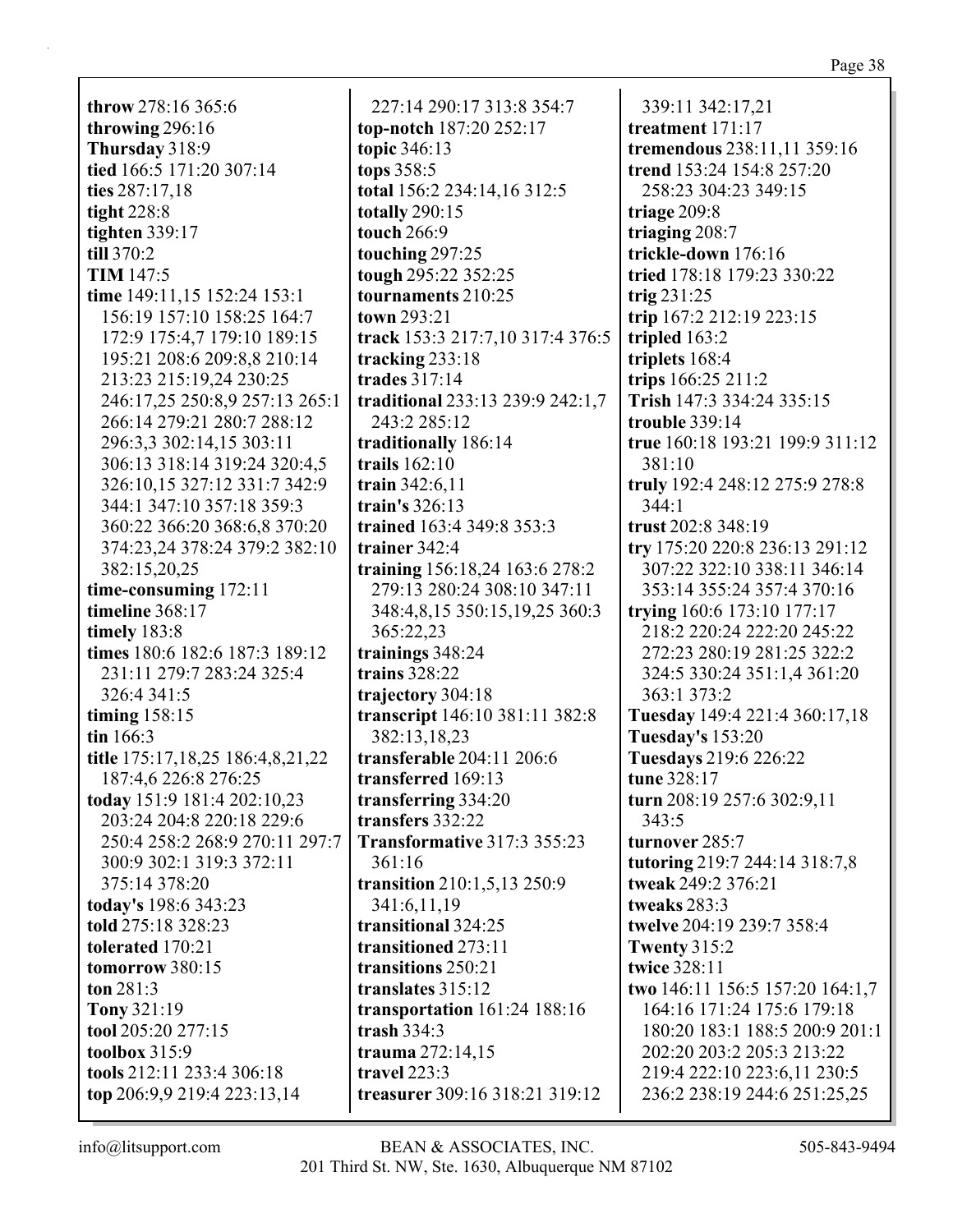| יי<br>O<br>., |  |
|---------------|--|
|               |  |

| 265:12,13,24 295:25 303:23      | UNM 206:14 313:25 314:12                   | 177:1,3 181:12,24 183:4,13,23   |
|---------------------------------|--------------------------------------------|---------------------------------|
| 305:6 306:12 307:17,18,20,20    | 319:19                                     | 184:20 185:3,8,12 186:19        |
| 307:23 311:3,5 313:14,15        | unreachable 368:3                          | vindicated 365:5                |
| 315:16 334:18 341:5 343:7       | unresolved 192:7                           | violating 331:6                 |
| 344:7,14 346:5 347:8,10,16,20   | unruly $251:16$                            | Virginia 158:2                  |
| 347:21 348:3 350:14 365:13      |                                            | vision 214:25 277:14 280:17,21  |
| 382:3                           | update 349:22                              | 281:15 315:3                    |
|                                 | updated 156:19                             | <b>Visions 341:10,17</b>        |
| two-hour 219:5,6                | updates 349:25 350:1                       | visit 156:6 289:13              |
| type 186:10 188:2 221:11 258:9  | upward 153:23 154:8 257:20<br>258:23 259:6 |                                 |
| 260:19 267:21 285:9,11 295:21   |                                            | visitations 290:14              |
| types 242:11 292:3              | urgence 250:2                              | Visitors 148:13                 |
| typically 297:22                | urgency 363:5,6,8,9,17                     | visits $156:9$                  |
| U                               | use 157:12 161:10,24 162:5                 | vitals 208:25,25                |
| U.S 211:25 318:2                | 165:1 174:21 175:18 177:22                 | vocabulary 269:22,22            |
| UC-Boulder 314:13               | 179:16,18,20 183:16 204:10                 | vocational 269:17               |
| ultimate $312:10$               | 205:2 246:3 250:14 263:19                  | voice 157:12 272:21 283:9       |
| unable 208:3                    | 277:16 302:13,15 324:14                    | Voigt 147:7 151:25 152:1 176:8  |
| uncomfortable 263:4             | 354:22 356:7 357:20                        | 176:10,11 177:2 181:8 184:8     |
| underneath 361:8                | <b>uses</b> 163:7                          | 190:13,16 192:9,24 194:24,25    |
| understand 159:18 174:10        | usually 272:24 358:7                       | 222:7,22 223:12 224:3,6 253:2   |
| 175:14 176:15 190:23 191:2      | <b>Utah 335:23</b>                         | 253:5, 18, 21 254:1, 2 278: 22  |
| 196:21 217:22 219:13,22         | $\mathbf{V}$                               | 279:25 282:19,20 287:23 288:5   |
|                                 | Valerie 271:8                              | 288:6 298:3,19 299:17,18        |
| 222:14 237:4 240:21 241:25      | <b>Valle</b> 162:10                        | 326:25 327:1,2 329:18 351:16    |
| 250:10 270:1 280:4 288:3        |                                            | 362:24 379:12,13                |
| 310:18 315:11 325:23 332:18     | valuable 354:20                            | volleyball 166:7                |
| 332:24 338:11 348:16 349:6      | value 234:20 252:23                        | Volume 146:11 382:3             |
| 352:15,16 355:10 357:3 364:5    | variables 325:21                           | voluntarily 191:21 205:5 218:25 |
| 372:1,1                         | varied 155:4                               | volunteer 313:17 349:5          |
| understanding 182:16 192:1      | varies 304:23                              | vote 193:4 195:15 254:25 299:24 |
| 324:22                          | variety 160:24 275:11                      | 380:9                           |
| understands 191:13 215:16       | varying 303:18 305:3                       | votes 182:2 195:5,9 254:13      |
| understood 194:8 361:1 379:3    | vendor 340:6,7,8 341:2 342:4               | 299:23 380:2                    |
| unexpectedly 215:4              | vendors 346:19                             | voting 255:5                    |
| unfortunately 174:17 220:1      | venture 227:4                              | vulnerabilities 329:19          |
| 283:24 285:8 331:10             | <b>venue</b> 311:8                         | W                               |
| unheard 297:21                  | verbatim 247:17 250:2 351:25               |                                 |
| uniforms $270:13$               | 354:12                                     | W-A-L-D-R-O-P 247:21            |
| union 319:7 360:23 363:19,20,23 | version 198:6                              | wag 178:23                      |
| unions 291:24 295:8,9           | versus 175:10 242:7 354:21                 | wait 245:15                     |
| unique 311:1 360:21             | 355:8                                      | waiting 207:16 255:9 302:7      |
| unison 363:24,24                | <b>VEX 211:8</b>                           | Waldrop 211:12 214:15,16,21     |
| United 210:25 213:6 236:22      | vice 147:3 166:21 262:2 319:2,10           | 223:8, 16 224:5 228:15, 18, 22  |
| university 204:20 209:20 217:25 | vice-president 158:4                       | 229:1,1 237:3,12,21 238:2       |
| 225:17,25 263:15,15 269:18      | victims 335:25                             | 240:6,8 241:4 247:21            |
| 276:16,18 292:4 313:24 314:1,1  | video 168:16 209:6                         | <b>Wales 313:25</b>             |
| 314:10                          | view 194:8                                 | <b>Walk 241:5</b>               |
| University's 276:14             | Vigil 157:17 160:1 173:13 176:21           | walks 329:4                     |
|                                 |                                            |                                 |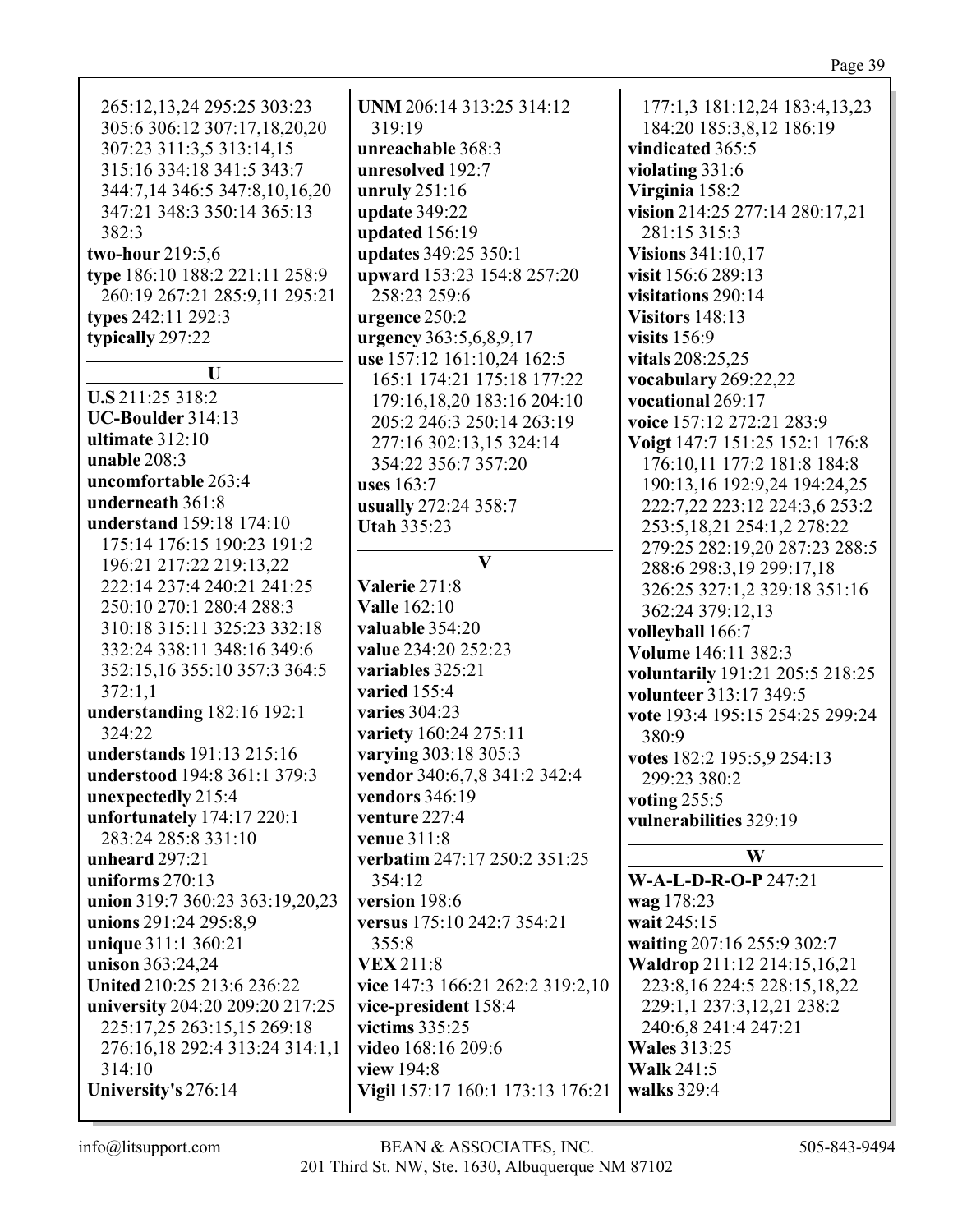| walls 230:10 239:14             | 378:21,23                      | 195:25 196:1 197:13 218:19        |
|---------------------------------|--------------------------------|-----------------------------------|
| want 151:17 156:16 165:2 167:15 | we're 153:3,4 160:5 165:13     | 219:9 300:8 309:7                 |
| 176:14 189:7 190:4,6 191:10     | 166:15 181:4 188:24 189:5,9    | welcomed 159:16 169:8             |
| 192:3,8 193:20,22 195:25 196:1  | 193:10,16 197:13 202:8,10,13   | well-honed 248:15                 |
| 196:4,6 197:23 202:11 203:21    | 202:14,18,18,23 203:1,20,21    | well-oiled 248:19                 |
| 203:25 204:7 205:15 214:5       | 207:11 216:2 217:14,24 220:15  | well-rounded 227:24               |
| 218:10 220:17,17,21 221:12,12   | 221:2 222:20 229:6,20 230:9    | well-versed 161:9                 |
| 221:23 222:19 223:22 228:10     | 236:3,6 239:4,17,18,18,22      | wellness $316:21$                 |
| 228:11 230:14 233:6 234:1,12    | 241:14 243:12 250:5,19 252:3   | went 161:15 165:25 167:6 179:6    |
| 235:25 237:3,14 241:2,8,8,25    | 255:15,20 260:23 264:9 267:3,9 | 190:2 195:12 207:9 212:16         |
| 242:2,6,7 243:21 247:18 248:1   | 267:15,21 268:15 269:15,16     | 217:16 220:19 223:5,13,24         |
| 249:13 251:15 252:7,11,11,13    | 270:2,11 272:11,23 273:9       | 225:17 235:14 239:10 303:19       |
| 252:14 256:24 265:19 267:4,18   | 276:23 277:3,19,20 284:23      | 311:25 312:1,2 328:25 341:10      |
| 270:14 274:24 278:11 280:15     | 285:18,19 287:13,21 289:22     | 345:8,21,24 348:6                 |
| 283:17 289:13 291:20 294:1,8    | 291:13 293:8,20 297:1,3,4      | weren't 154:15,21 223:19 234:10   |
| 294:12 296:12 300:10 303:1      | 302:3,10 311:23 313:8 314:24   | 240:21 255:10 294:9 340:20        |
| 320:22,24 321:2 323:7 329:3     | 316:11 322:16 324:6 325:24     | 348:8 358:13                      |
| 330:8 331:23 332:19 338:11      | 326:3 333:13,25 334:10 338:15  | westside 188:21                   |
| 348:11 349:2,18 350:4 351:23    | 338:17,23 343:10,25 345:21,25  | what-all $238:17$                 |
| 359:13 368:2,9 370:21 373:23    | 348:17,19 349:8 356:8 357:8    | whereof $381:15$                  |
| wanted 158:11 194:2,7 203:15    | 359:6 364:15,18 366:3 368:8    | white 221:25 251:24               |
| 207:10 212:1 214:6,10 216:7     | 370:6,17 371:12 372:8,11 373:2 | <b>WIDA</b> 163:6,7               |
| 218:5 223:12 224:22 228:13      | 373:18 374:8,11,11 376:9,10    | wide 220:16                       |
| 241:20 244:5 264:22 278:25      | 377:19 378:9 379:1,6 380:15    | wide-open $222:12$                |
| 280:4 281:4 297:13 298:1        |                                | wife 234:19                       |
|                                 | we've 149:14,23 151:20 158:23  |                                   |
| 326:16,21 327:3 352:4 362:2     | 163:17,22 164:3,4,22 173:4     | willing $239:18$                  |
| 372:7                           | 174:17 177:9,9,10 179:14 180:2 | willingly 191:21                  |
| warmer 242:16                   | 193:19,23,24 206:12 207:6      | willingness 275:2,5               |
| wasn't 169:15 182:5 276:4       | 210:18 211:11 217:23 221:15    | win 223:22 274:7                  |
| 277:14 296:20 314:18 353:11     | 221:18 222:16 235:5 236:5      | wind 233:21                       |
| 359:1 376:14                    | 246:3 247:3 257:7 258:18 263:7 | window $214:8$                    |
| waste 209:8                     | 263:13 264:10 271:4 272:18     | winning $171:24$                  |
| watch 203:20 209:2              | 273:7,11 279:21 286:22 287:11  | wiped 274:9                       |
| watched 223:19                  | 291:11,12 292:12 296:24        | wisdom $252:24$                   |
| watching 328:1 333:7,7          | 306:16 326:10 334:1,18 339:6   | wish 191:20 199:17 227:15 322:8   |
| water 171:17                    | 342:23 344:25 363:19 366:15    | wished 178:9                      |
| wave 217:24                     | 367:12,17 369:22 370:5 374:19  | wishes 152:24 197:15 257:3        |
| way 154:12 158:2 177:14 180:25  | 374:25 375:1,3 378:9           | withdrawals 332:21                |
| 188:7 189:16 200:24 206:1       | weak 365:20                    | witness 327:24                    |
| 214:1 215:14 217:20 243:7,25    | weaknesses 305:23 307:13       | witnessed 188:13                  |
| 246:8,21 264:15 278:13 280:19   | wear 170:10,25 265:16          | <b>Woerner</b> 147:10 153:7 157:7 |
| 281:24 290:25 296:18 343:11     | web-based 268:18               | 197:21 201:18 257:9 261:22        |
| 346:25 351:21 355:18 364:12     | website $155:14$               | 262:16 271:16 273:6 276:1,3       |
| 366:9,10,11 373:3               | week 311:6 341:5               | 297:12 303:5 322:20 323:17        |
| ways 233:2                      | weekend 207:7                  | 336:14 347:13 349:23 350:3,6      |
| we'll 153:6 158:17 165:5 217:5  | weeks 240:14 353:24            | 350:23 351:7 356:16               |
| 257:2,6 291:18 302:11 351:24    | weighted 295:21                | <b>Wolfe 229:16</b>               |
| 357:20 369:3 371:5 372:14       | welcome 149:6,6 151:19 157:8   | <b>woman</b> 355:25               |
|                                 |                                |                                   |

Г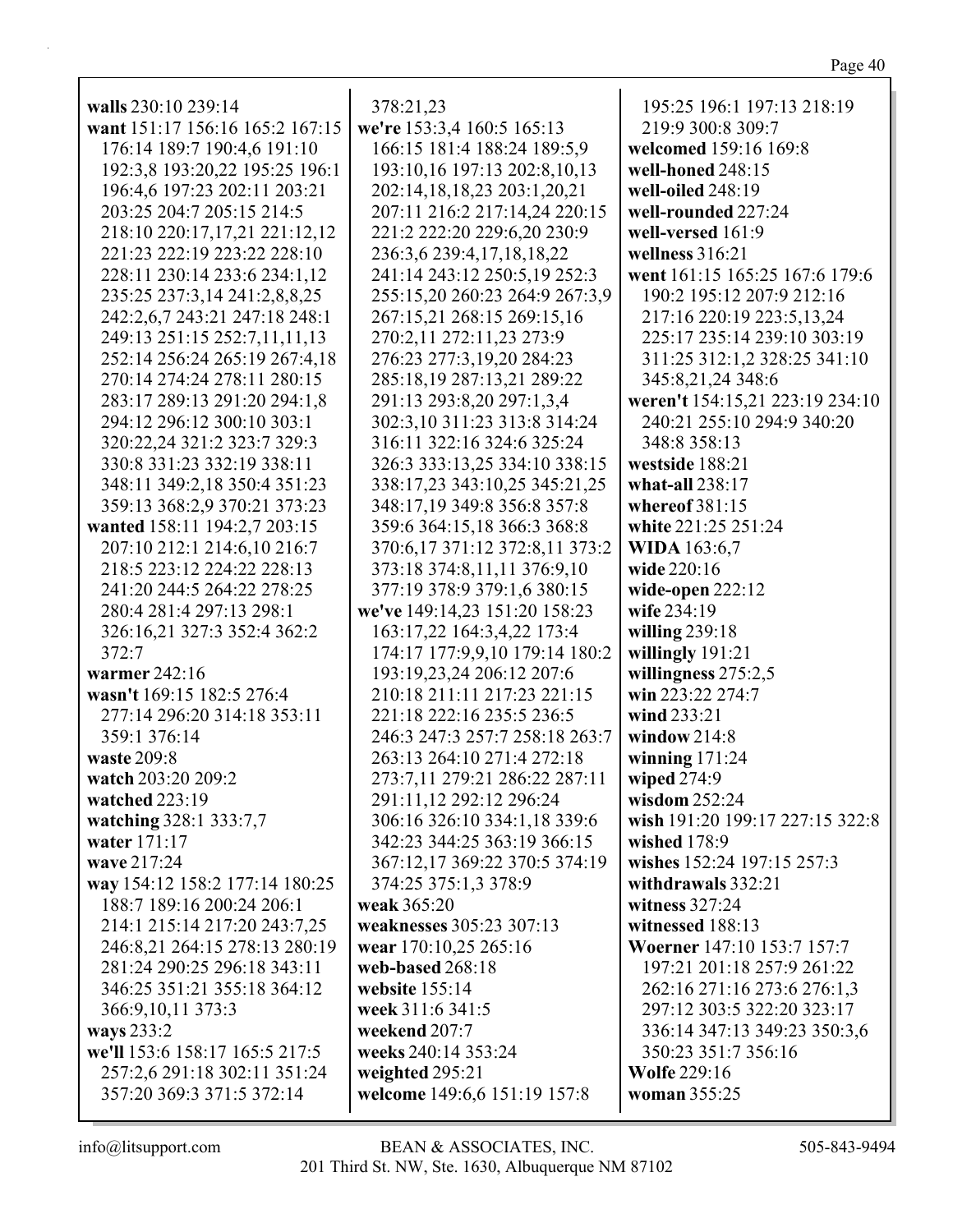| <b>women 242:22</b>                     | 367:4 375:10                         |
|-----------------------------------------|--------------------------------------|
| won 207:9,10,15 208:11,16               | wow 209:20 214:4                     |
| wonder 224:17                           | wrangle 161:3                        |
| wondered 290:12                         | wrist 208:24 241:22                  |
| wonderful 168:18,18 170:3               | write 161:19 235:17,20 247:12        |
| 212:21 216:18 218:15 243:6              | writing 235:12 269:11 312:25         |
| 282:21                                  | wrong 184:13                         |
| wondering 216:22 244:20<br>wonky 173:19 | wrote 214:19 240:20 247:12           |
| word 228:4 289:9 372:7                  | X                                    |
| word-of-mouth 251:11                    | $X$ 148:1                            |
| wording 372:3 376:21                    |                                      |
| words 252:23 269:22 278:8               | Y                                    |
| 290:24 297:6 315:13                     | <b>Yazzie</b> 296:1                  |
| wordsmithy 376:24                       | <b>Yazzie-Martinez</b> 244:21 285:10 |
| work 164:20 166:2,3 175:24              | yeah 151:20 166:16 167:16            |
| 178:18 179:19,19 195:19 196:2           | 184:10 210:18 217:20 274:21          |
| 201:21 207:3 212:11,11 216:10           | 286:19 288:23 289:2 323:19           |
| 221:6 223:18 244:20 248:13,14           | 347:25 357:22 364:4 368:23           |
| 248:14 263:17 264:11 268:7              | 373:6,8 375:17 377:21,21             |
| 269:18 272:18 273:3,10 277:24           | 378:22,22 379:4                      |
| 281:20,25 283:14 290:13                 | year 150:11 154:1,10,19,22,24        |
| 292:15 294:5,17,18 318:10               | 155:1,2 156:24 158:21 159:11         |
| 332:17 355:2 356:25 357:24              | 160:23 161:15,21 163:4,5             |
| 360:5,18 361:5 363:19,24,24             | 165:22,23 166:7,8,8,10,15            |
| 373:3 374:16,22 376:9                   | 167:5 168:6 169:22 174:15            |
| workable 278:9                          | 175:17 176:1 177:4,5 180:20          |
| worked 154:12 177:14,24 180:1           | 186:5 188:17,18,20 192:14            |
| 212:12,14 223:25 240:16                 | 198:20,21 199:3,15,24 200:2,4        |
| 271:15 318:22 342:10 361:2,3            | 200:25 201:1,3 202:25 205:17         |
| 375:1                                   | 206:15 207:13,14 209:23              |
| workforce 257:18 269:8,10,14            | 211:10 215:3 223:5,8,9,10            |
| working 155:23 179:19,22                | 236:8 241:20 247:6 250:6             |
| 200:11,19 209:17 221:2 226:9,9          | 255:22 257:24,25 259:2,8,9,11        |
| 230:3 232:7 233:8 236:3 240:21          | 259:13,16 260:22 261:1 265:14        |
| 260:2,8 263:13 269:3 293:8              | 266:4 267:11 269:6 270:3,16          |
| 295:11,16 297:3 308:5 314:21            | 273:22 274:8,20 276:22,23            |
| 314:24 317:5 319:15 321:18              | 277:2 279:21 284:22,22,25            |
| 337:25 345:17 355:23 356:24             | 286:2 292:9 298:9 301:2 303:2        |
| 358:7 360:18,20 361:14 373:10           | 303:25 304:5,24 305:5,9,12           |
| 374:22,23 376:17                        | 307:17 310:8 311:10,22,24            |
| workings 249:18 259:23 306:8            | 313:22 314:10 317:6,9,12             |
| 346:2 347:5 367:10                      | 322:21, 22, 24 323:1 325: 5, 12, 1   |
| works 268:4 316:7                       | 326:2,4 327:10 328:3 329:8,16        |
| world 206:11 211:9 212:9 229:24         | 331:19,20 332:1,4,15 336:20          |
| 230:7 303:14 318:2                      | 337:22 338:2 340:3,17 342:8,1        |
| worth 341:21                            | 343:7 345:11,15 347:15,17            |
| wouldn't 218:1 242:2 322:21             | 348:6,7 350:11,17,22 353:24          |
|                                         |                                      |

 $265:14$  $303:21$  $3,12,16$  $3.16$  $-2:8,19$ 354:23 355:1,3,4 356:16,18 359:6 360:16 361:12 363:13,14 364:2 365:13 376:15 **year's** 159:19 183:16 184:1 247:2 247:13,14 260:23 310:5,16,24 347:14 350:9 362:16,18 **yearlong** 317:7 **years** 150:14 154:16,20 155:2,4 157:5 163:3,18 164:23 165:21 167:4 169:13 174:17 177:21 180:18 181:17 183:2 192:11 196:13 200:1,5,16 202:13,19 203:12,20 205:18 206:8,11 207:1 213:7 219:18 223:7,11 225:23,24 233:3 236:2 239:7 242:4 250:8 252:13 253:8 256:1 257:23 258:5,13,17 262:15 265:12 269:3 284:16,25 294:7 298:6 301:6 303:23 304:11 305:4,6,13,14,15,16 306:12 308:15 309:20,22 313:1 314:6 315:2 318:19,21 319:1 322:17 332:1 335:11 337:22,23 339:11 339:11,12,24 342:23 343:24 348:15 351:18 359:16 365:14 365:14,14 377:8 **yesterday** 149:2 227:25 302:16 **you-all** 280:11 320:12 343:21 375:21 **young** 214:2 220:22 231:15 232:8 **youngest** 232:11 233:3 **youth** 313:7 **Z Zach** 157:17 179:20 **zero** 154:6,6 180:16 198:25 201:8 258:14,18 304:13,20 317:6 347:11 **ZIP** 188:22 **Zoë** 309:12 314:23 315:1 356:19 357:22 358:11,17 359:4 **0 1 1** 148:13 177:13 224:12 234:7 268:23 310:3

Page 41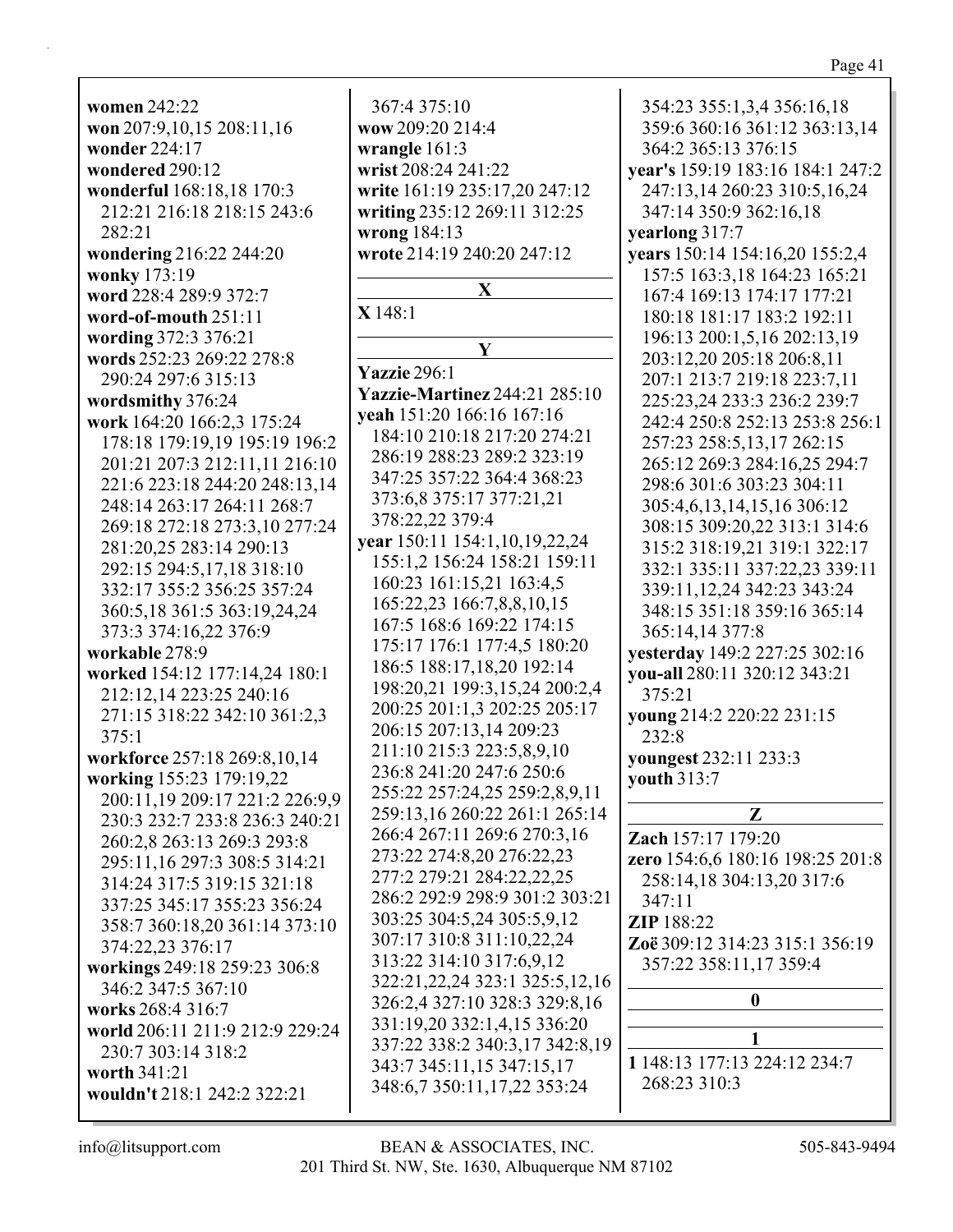|                                       | 2:56377:1                       | 30 155:9 163:1 179:12 198:20             |
|---------------------------------------|---------------------------------|------------------------------------------|
| 1-and-something 282:6<br>1,000 241:20 | 20 160:22 163:20,21 268:14      |                                          |
| 1.6 313:9                             | 291:10 304:3 351:18             | 231:19,24 317:12 319:1                   |
| 10 146:11 206:9,10 207:10             | 2009 181:14                     | 30-day 369:11<br>300 146:13 148:8 245:15 |
| 224:11,13 226:24 312:6 374:23         |                                 |                                          |
|                                       | 201 146:21 381:20               | 31 304:5 317:18                          |
| 10,000 207:10,15,22                   | 2015 274:14                     | 325 284:13 289:24 290:6                  |
| 10:44 255:7                           | 2016 274:17                     | 33 22 1:25                               |
| 100 233:18 234:3 261:8 266:2,25       | 2016-'17 339:22                 | 331 173:9                                |
| 271:20 282:11 292:23 302:2            | 2016-2017 226:8                 | 34 304:2                                 |
| 334:13 344:24 375:10,11               | 2017 313:1                      | 35 154:2 208:14 304:6 318:8              |
| 10th 149:4                            | 2018 157:1 177:12 179:12 183:18 | 358 330:21                               |
| 11-8.04 226:7                         | 313:2 345:11                    | 36 268:13                                |
| 11:14 255:7                           | 2018-'19 192:15 298:9 326:2     | 360 330:17,23 331:6,6,13 332:3           |
| 11th 211:23                           | 2018-2019 253:11                | 332:12 351:24,24                         |
| 12 198:8 257:12 303:9 316:14          | 2019 146:11 150:20 155:15 157:1 | 361 331:9                                |
| 12/10/19 382:2                        | 179:13 180:22 183:19 256:7      | 362 331:9                                |
| 12:07 300:6                           | 301:12 313:3,8,14 381:16        | 363 331:9                                |
| 12:58 300:7                           | 2019-'20 318:1                  | 364 330:17,22 332:8                      |
| 13 181:14 312:5,6,7                   | 2019-2018 313:19                | 370 351:24                               |
| 15 153:6 156:14 173:21 174:14         | 2020 151:6 197:9 256:18 301:23  | 38 198:19 335:11                         |
| 202:19 208:15 257:7 284:23,24         | 313:3 321:14                    | 381 148:10                               |
| 291:10 302:12,22,25 308:12            | 20th 158:21 293:20              | 39 198:19 225:18 242:4 310:11            |
| 313:3 317:17                          | 21 312:3 317:22 322:11 356:19   | 4                                        |
| 150 210:21                            | 21.41 309:3                     |                                          |
| 150,000 317:10                        | 219 146:20 381:8,19             | 4312:21                                  |
| 152 148:4                             | 21st 148:4 165:20 167:21 168:24 | 4.25 215:6                               |
| 16 174:14 190:1 201:1 225:22          | 169:12,16 170:8,13,16 172:3     | 40 168:5 207:2                           |
| 312:5                                 | 181:15 190:22 191:12 192:11     | 40-day 322:22 332:25                     |
| $16 - 17310:5,11,21$                  | 222:12 237:7                    | 400 289:4,25                             |
| 16-year-old 335:10                    | 21st-century 205:23             | 40th 330:22 331:2 332:8,9 350:8          |
| 16.4 304:3                            | 22 213:7 245:16 294:13 310:15   | 41 190:9 310:6                           |
| 1630 146:21 381:20                    | 22-8B-12I 321:13                | 42 156:21                                |
| 17 174:15 201:1 356:14,14             | 23 261:13 311:25 312:2          | 44 205:5 219:3                           |
| 17-'18 226:8 310:6,11,22              | 2369N 146:25 381:25 382:2       | 45 186:24 211:24 236:10                  |
| 18 174:15 182:5 201:2 259:4           | 24 236:9 267:10 312:3 323:12    | 46 222:1,3                               |
| 317:23 347:3 381:16                   | 25 175:22 291:10                | 480,000 180:24                           |
| 18-'19 150:11 196:10 207:13           | 255 148:7                       | 49 259:10                                |
| 226:10 255:22 301:2 310:7,12          | 27 311:25                       | 5                                        |
| 310:23                                | 27.4 304:1                      |                                          |
| 183 257:13                            | 274 198:7                       | 5 148:3 311:20                           |
| 19 173:21 259:4 311:20 312:1          | 28 188:22                       | 5,000 207:10,11                          |
| 195 148:6                             | 295 332:5                       | 50 236:10                                |
| 1st $321:13$                          |                                 | 500 164:23 213:7                         |
|                                       | $\mathbf{3}$                    | 51 154:1                                 |
| $\boldsymbol{2}$                      | 3 3 1 2 : 2 1 3 2 3 : 2 1       | 52 317:23                                |
| 2 224:13 234:7 268:23 311:21          | 3-B 259:24                      | <b>52,000-square-foot</b> 158:13         |
| $2-D$ 318:3                           | $3-D$ 212:5,10                  | 52.5313:11                               |
| 2:44377:1                             | 3:00 380:17                     | 53 198:18                                |